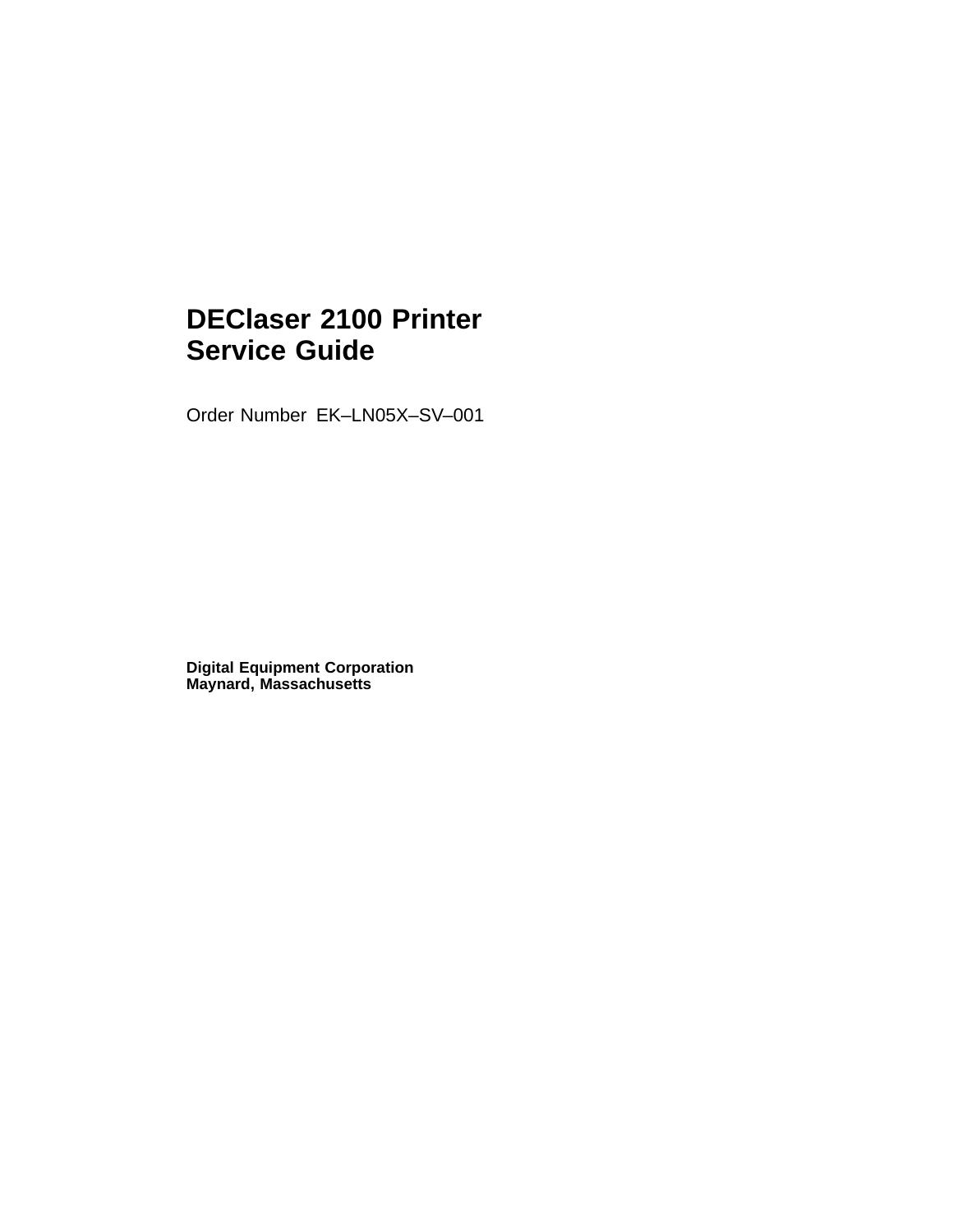#### **First Printing, September 1990**

The information in this document is subject to change without notice and should not be construed as a commitment by Digital Equipment Corporation.

Digital Equipment Corporation assumes no responsibility for any errors that may appear in this document.

Any software described in this document is furnished under a license and may be used or copied only in accordance with the terms of such license. No responsibility is assumed for the use or reliability of software or equipment that is not supplied by Digital Equipment Corporation or its affiliated companies.

Restricted Rights: Use, duplication, or disclosure by the U.S. Government is subject to restrictions as set forth in subparagraph (c)(1)(ii) of the Rights in Technical Data and Computer Software clause at DFARS 252.227–7013.

© Digital Equipment Corporation 1990 All rights reserved. Printed in U.S.A.

The Reader's Comments form at the end of this document requests your critical evaluation to assist in preparing future documentation.

The following are trademarks of Digital Equipment Corporation: DECdirect, DEClaser, DECmate, DECserver, DECstation, MicroVAX, PrintServer, PRO, Rainbow, ReGIS, VAX DOCUMENT, VAXstation, VT, and the DIGITAL Logo.

The following are third-party trademarks: Centronix is a trademark of Centronix Data Computer Corporation. IBM–PC is a trademark of International Business Machines Corporation. PostScript is a registered trademark of Adobe Systems, Inc. Tektronix is a registered trademark of Tektronix, Inc.

S1386

This document was prepared using VAX DOCUMENT, Version 1.2.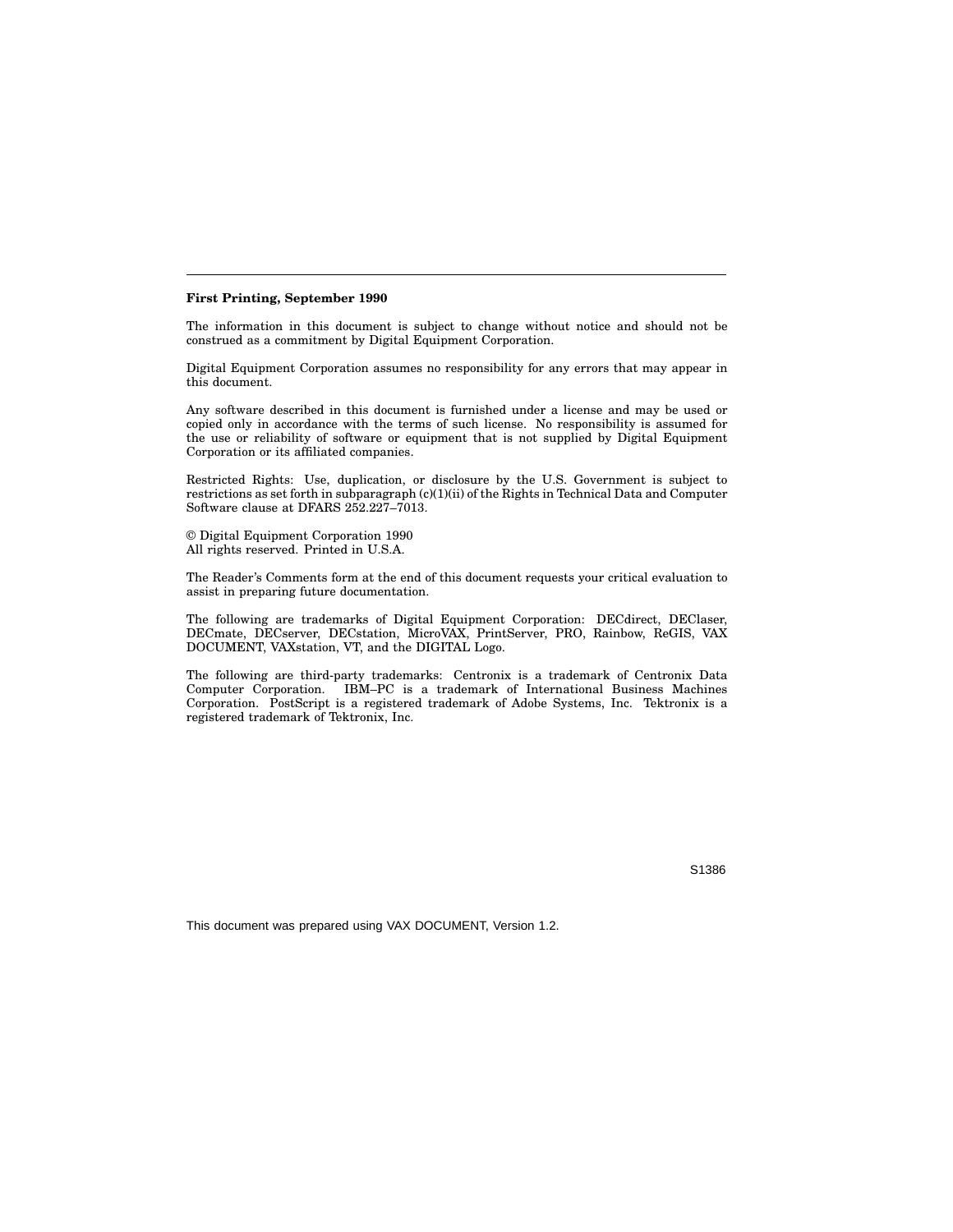# Chapter 1 DEClaser 2100 Physical and Functional Description

| Description of the DEClaser 2100 Printer | $1 - 1$  |
|------------------------------------------|----------|
|                                          | $1 - 2$  |
| Paper Cassettes and Manual Feeders       | $1 - 8$  |
| Output Stacks and Paper Paths            | $1 - 9$  |
|                                          | $1 - 10$ |
| Paper Path and Jam Detection Sensing     | $1 - 11$ |
| Electronic Block Diagrams                | $1 - 11$ |
|                                          | $1 - 13$ |
| Video Control Board                      | $1 - 13$ |
| DC Control Board Signals                 | $1 - 15$ |
| LVPSA, Main Motor, and Interlock Diagram | $1 - 18$ |
| Fixing Heater Control Circuit            | $1 - 18$ |
|                                          | $1 - 21$ |
|                                          |          |

# Chapter 2 DEClaser 2100 Control Panel Operation

| 2.1   |                                                                               |         |
|-------|-------------------------------------------------------------------------------|---------|
| 2.1.1 | Control Panel Indicators                                                      | $2 - 1$ |
| 2.1.2 | Control Panel Keys                                                            | $2 - 3$ |
| 2.2   |                                                                               | $2 - 5$ |
| 2.2.1 |                                                                               | $2 - 7$ |
| 2.2.2 | Moving, Selecting, and Saving Values $\ldots \ldots \ldots \ldots \ldots$ 2–7 |         |
| 2.3   |                                                                               |         |
| 2.3.1 |                                                                               |         |
| 2.3.2 |                                                                               |         |
| 2.3.3 |                                                                               |         |
|       |                                                                               |         |

#### **iii**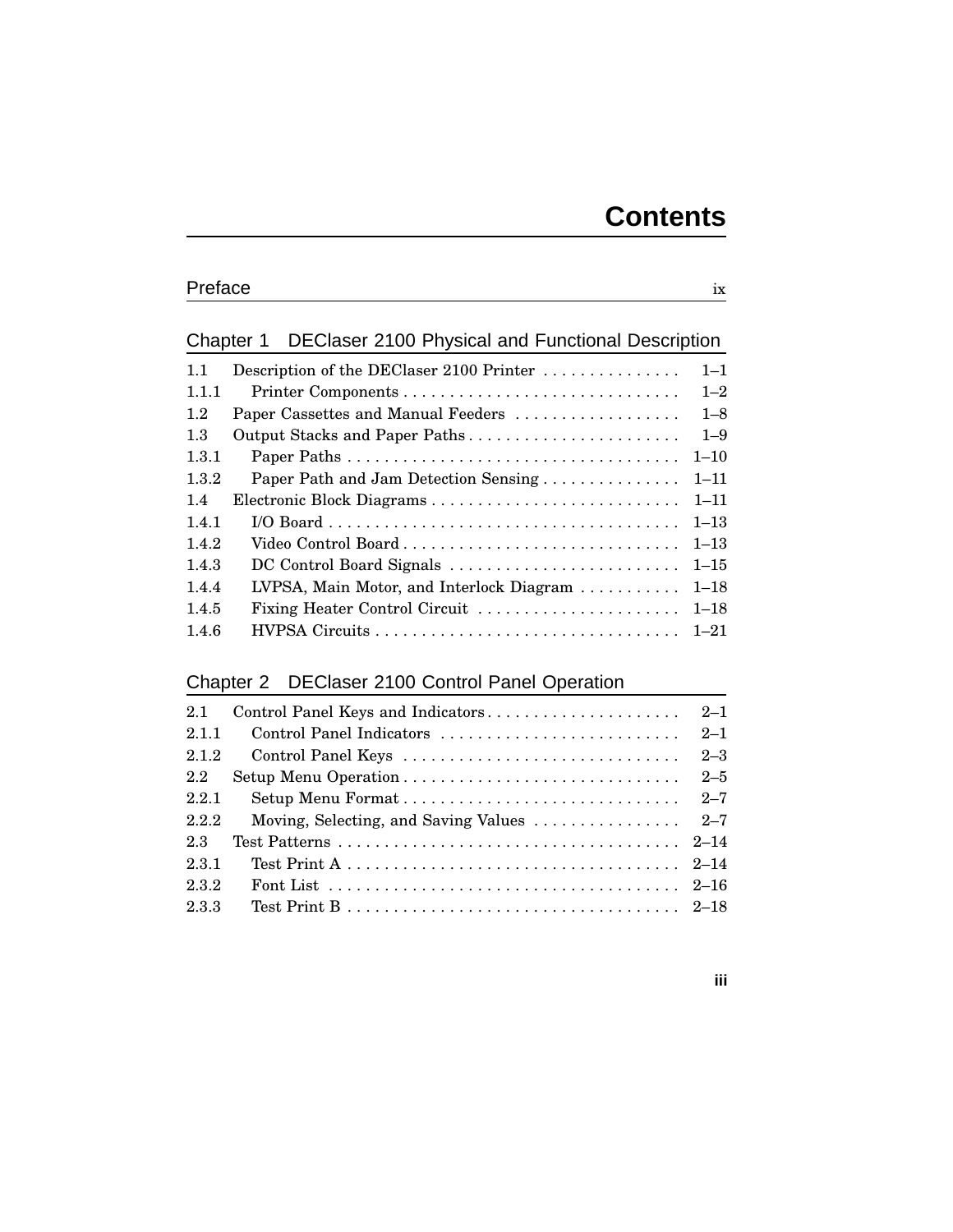| 2.4 Control Representation (Character Dump) Mode  2–23 |  |
|--------------------------------------------------------|--|

# Chapter 3 DEClaser 2100 Troubleshooting

| 3.1     | Getting Started                           | $3 - 1$  |
|---------|-------------------------------------------|----------|
| $3.2\,$ | Troubleshooting Power-Up Faults           | $3 - 3$  |
| 3.3     | Troubleshooting Control Panel Faults      | $3 - 5$  |
| 3.3.1   | Status Messages and Faults                | $3 - 5$  |
| 3.3.2   | Operator Call Messages and Faults         | $3 - 7$  |
| 3.3.3   | Functional Messages and Faults            | $3 - 13$ |
| 3.3.4   |                                           | $3 - 16$ |
| 3.4     | Troubleshooting Paper Jam and Feed Faults | $3 - 22$ |
| 3.4.1   | Jam Troubleshooting Start FIP             | $3 - 22$ |
| 3.4.1.1 |                                           | $3 - 24$ |
| 3.4.2   |                                           | $3 - 25$ |
| 3.4.3   |                                           | $3 - 26$ |
| 3.4.4   |                                           | $3 - 30$ |
| 3.4.5   |                                           | $3 - 33$ |
| 3.5     | Troubleshooting Image Defects             | $3 - 36$ |
|         |                                           |          |

#### Chapter 4 DEClaser 2100 Removal and Replacement Procedures and RSL

| 4.1   |         |
|-------|---------|
| 4.2   | $4 - 3$ |
| 4.2.1 | $4 - 6$ |
| 4.2.2 |         |
| 4.3   |         |
| 4.4   |         |
| 4.4.1 |         |
| 4.5   |         |
| 4.5.1 |         |
| 4.6   |         |
| 4.7   |         |
| 4.8   |         |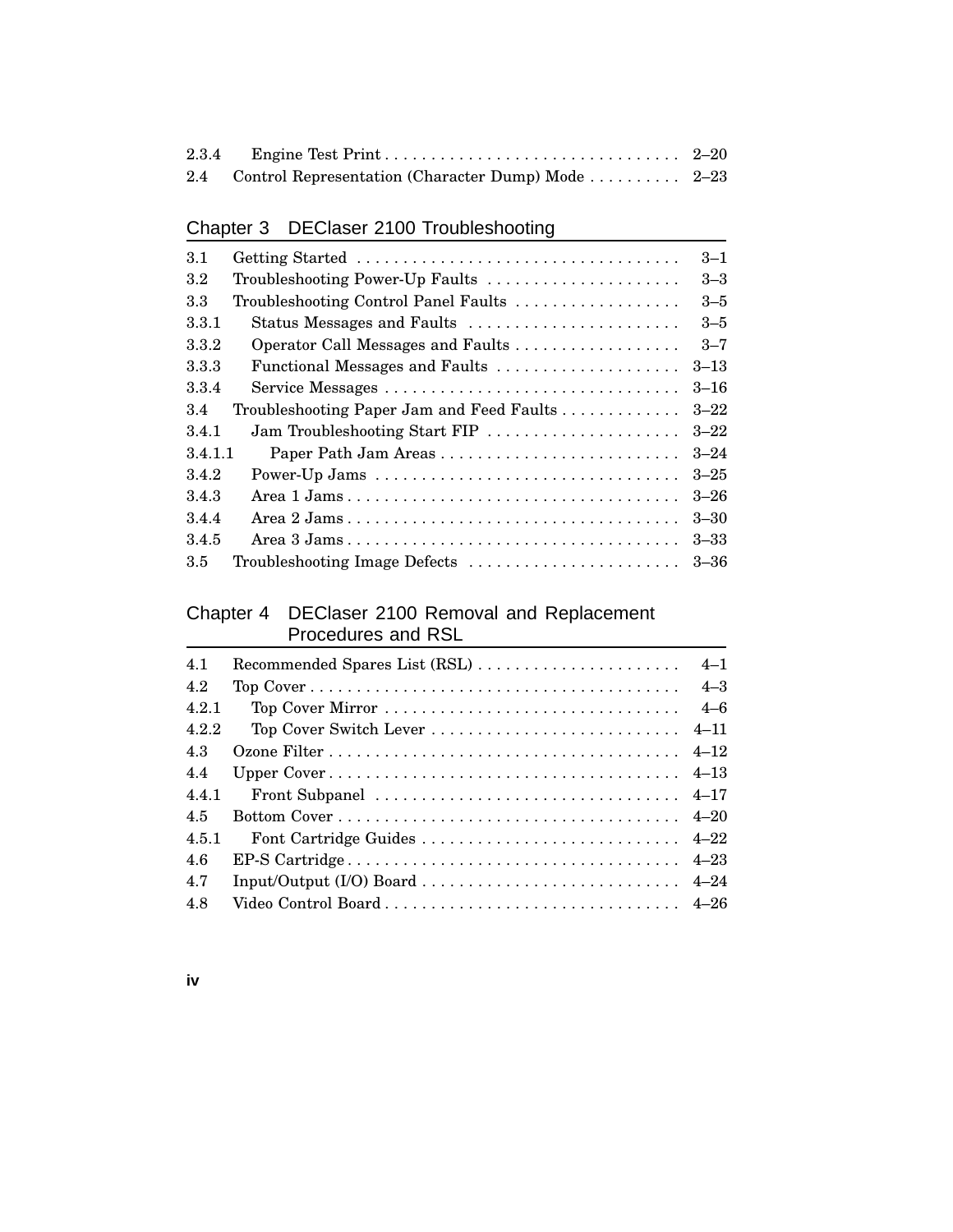| 4.8.1                                              | $4 - 28$ |
|----------------------------------------------------|----------|
| RAM Expansion Board<br>4.9                         | $4 - 29$ |
| DC Control Board<br>4.10                           | $4 - 30$ |
| 4.11                                               | $4 - 34$ |
| High-Voltage Power Supply Assembly (HVPSA)<br>4.12 | $4 - 35$ |
| 4.13<br>Low-Voltage Power Supply Assembly (LVPSA)  | $4 - 37$ |
| 4.13.1<br>Solenoid and Sensor Board                | $4 - 40$ |
| 4.14<br>Scanner Assembly                           | $4 - 43$ |
| 4.15<br>Feed Guide Assembly                        | $4 - 45$ |
| 4.16                                               | $4 - 46$ |
| Transfer Drive Assembly<br>4.17                    | $4 - 50$ |
| 4.17.1<br>Separation Pad                           | $4 - 52$ |
| 4.18<br>Transfer Corona Assembly                   | $4 - 53$ |
| Preconditioning Lamp<br>4.19                       | $4 - 54$ |
| Pickup Roller Assembly<br>4.20                     | $4 - 57$ |
| 4.21<br>Intermediate Gear Assembly                 | $4 - 60$ |
| Inside OPC Drum Drive Gear<br>4.21.1               | $4 - 62$ |
| 4.22                                               | $4 - 64$ |
| 4.22.1                                             | $4 - 68$ |
| 4.23                                               | $4 - 69$ |
| 4.24                                               | $4 - 70$ |
| 4.25                                               | $4 - 72$ |
| Main Motor Assembly<br>4.26                        | $4 - 73$ |
| 4.26.1<br>Main Motor Drive (Gears)                 | $4 - 74$ |
| 4.27                                               | $4 - 75$ |

# Appendix A DEClaser 2100 General Information

**v**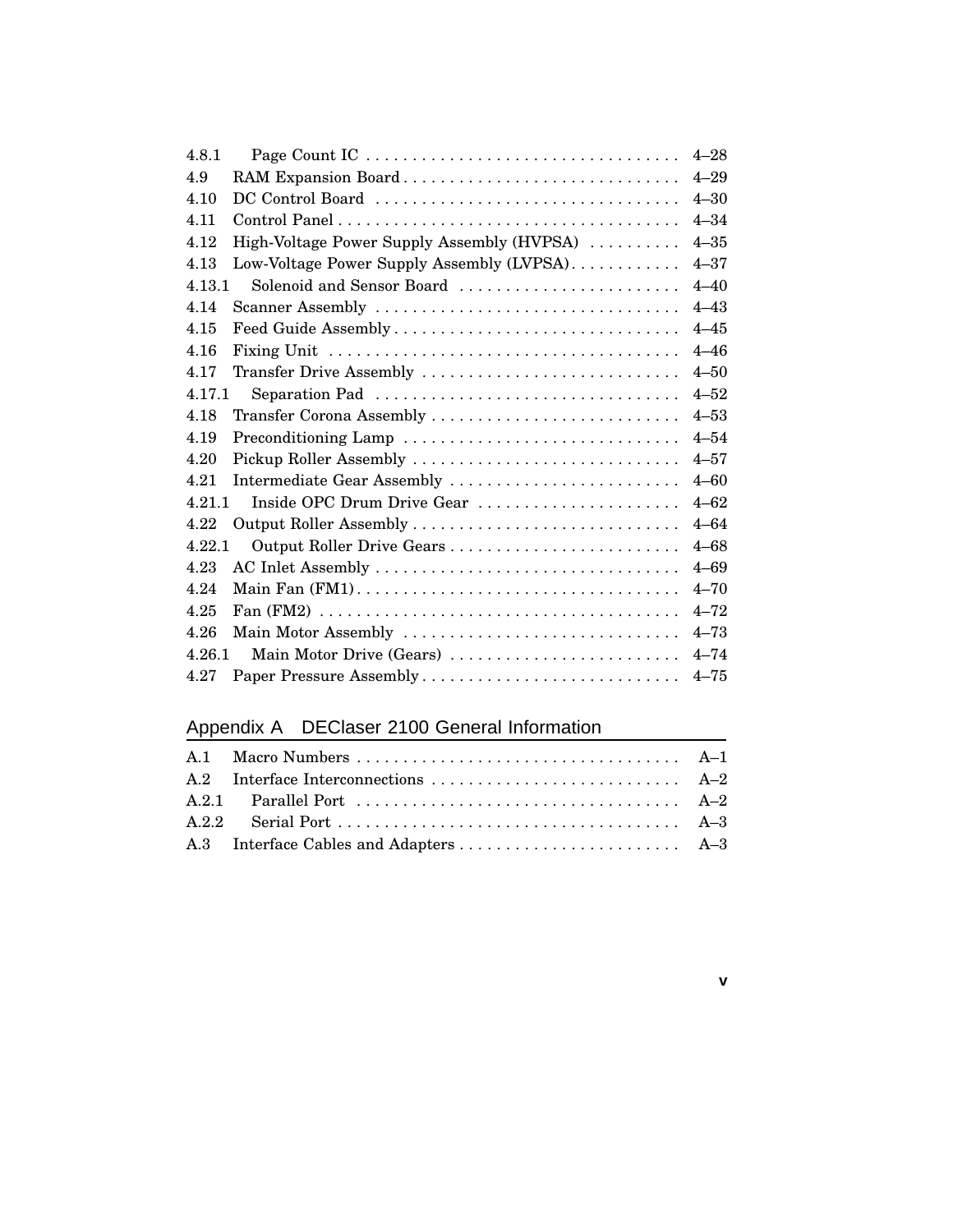# Appendix B DEClaser 2100 Specifications

# Appendix C DEClaser 2100 Total Call Concept (TCC)

# Figures

| $1 - 1$  | Components: Right-Side View                   | $1 - 2$  |
|----------|-----------------------------------------------|----------|
| $1 - 2$  |                                               | $1 - 4$  |
| $1 - 3$  | Components: Inside the Printer                | $1 - 6$  |
| $1 - 4$  |                                               | $1 - 8$  |
| $1 - 5$  |                                               | $1 - 9$  |
| $1 - 6$  |                                               | $1 - 10$ |
| $1 - 7$  | 2100 Overall Block Diagram                    | $1 - 12$ |
| $1 - 8$  | Video Control Board                           | $1 - 13$ |
| $1 - 9$  | 2100 DC Control Board Input Signals           | $1 - 15$ |
| $1 - 10$ | 2100 DC Control Board Output Signals (Part 1) | $1 - 16$ |
| $1 - 11$ | 2100 DC Control Board Output Signals (Part 2) | $1 - 17$ |
|          | 1-12 LVPSA Block Diagram                      | $1 - 18$ |
|          | 1-13 Fixing Heater Diagram                    | $1 - 19$ |
|          | 1–14 HVPSA Connector Block                    | $1 - 22$ |
|          | 1–15 HVPSA Image Circuits                     | $1 - 23$ |
| $2 - 1$  | Control Panel Indicators                      | $2 - 2$  |

**vi**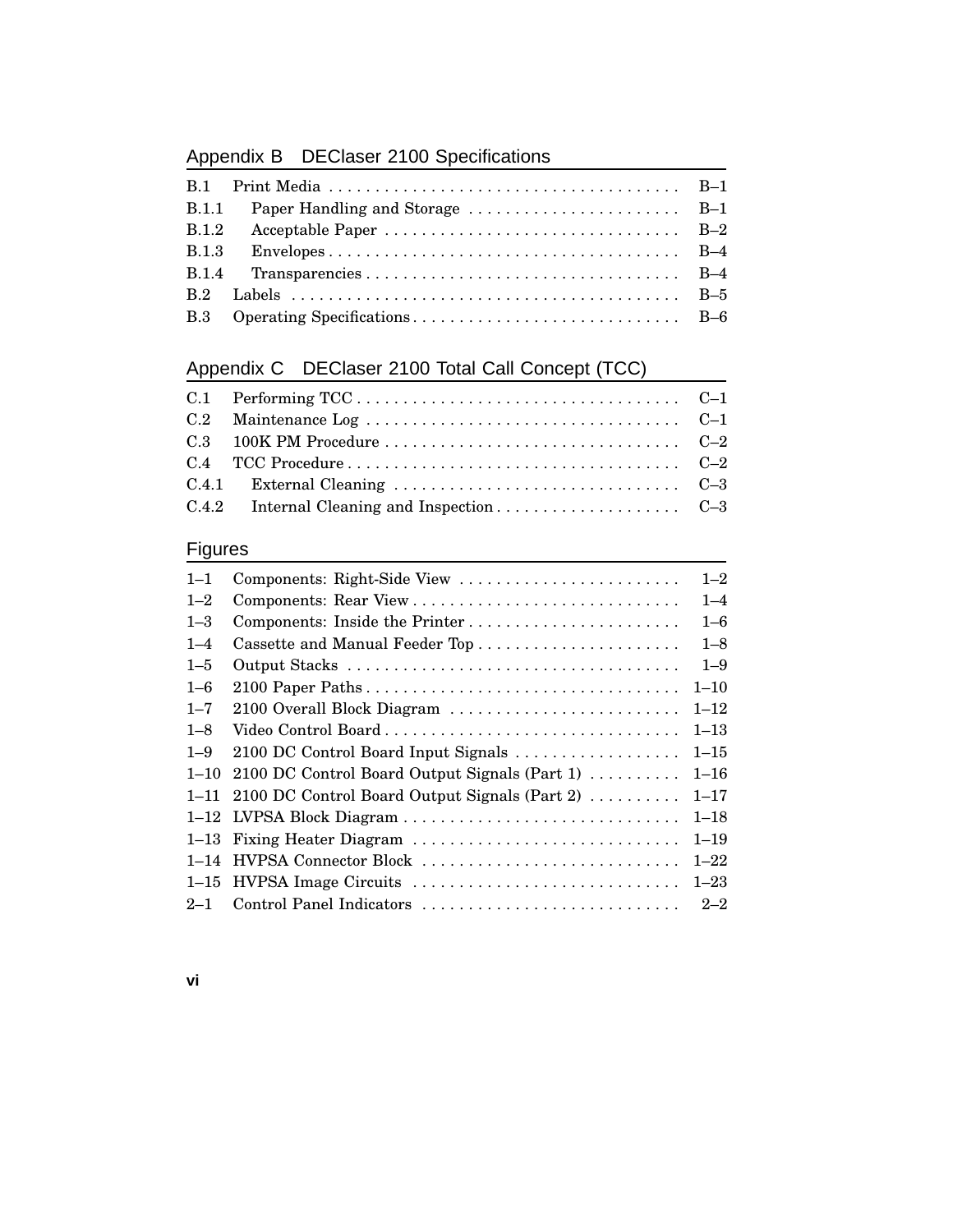| $2 - 2$ |                                                                                              | $2 - 4$  |
|---------|----------------------------------------------------------------------------------------------|----------|
| $2 - 3$ | 2100 Keypad Operation                                                                        | $2 - 6$  |
| $2 - 4$ | Setup Menu Display Text                                                                      | $2 - 7$  |
| $2 - 5$ |                                                                                              |          |
| $2 - 6$ |                                                                                              |          |
| $2 - 7$ |                                                                                              |          |
| $2 - 8$ | Pressing the Test Button $\ldots \ldots \ldots \ldots \ldots \ldots \ldots \ldots 2-21$      |          |
| $2 - 9$ |                                                                                              |          |
| $-3-1$  |                                                                                              | $3-2$    |
| $3 - 2$ |                                                                                              | $3 - 4$  |
| $3 - 3$ | Jam Start FIP $\ldots \ldots \ldots \ldots \ldots \ldots \ldots \ldots \ldots \ldots \ldots$ | $3 - 23$ |
| $3 - 4$ |                                                                                              |          |

#### Tables

| $1 - 1$ | Printer Components: Right-Side View         | $1 - 3$  |
|---------|---------------------------------------------|----------|
| $1 - 2$ | Printer Components: Rear View               | $1 - 5$  |
| $1 - 3$ |                                             | $1 - 7$  |
| $2 - 1$ | Control Panel Indicators                    | $2 - 2$  |
| $2 - 2$ | Offline Ready Keys                          | $2 - 4$  |
| $2 - 3$ | Menu Scrolling Keys                         | $2 - 7$  |
| $2 - 4$ | 2100 Setup, Feature, and Value Menus        | $2 - 8$  |
| $3 - 1$ |                                             | $3 - 6$  |
| $3 - 2$ |                                             | $3 - 7$  |
| $3 - 3$ | Functional Messages                         | $3 - 13$ |
| $3 - 4$ |                                             | $3 - 16$ |
| $3 - 5$ |                                             | $3 - 25$ |
| $3 - 6$ |                                             | $3 - 27$ |
| $3 - 7$ |                                             | $3 - 31$ |
| $3 - 8$ |                                             | $3 - 34$ |
| $3 - 9$ | Image Defect Lookup Table                   | $3 - 36$ |
| $4 - 1$ | DEClaser 2100 Recommended Spares List (RSL) | $4 - 1$  |
| $A-1$   | User Preference Character Sets              | $A-1$    |
| $A-2$   |                                             | $A-2$    |
| $A-3$   |                                             | $A-3$    |
| $A-4$   | Cables and Adapters                         | $A-4$    |
| $B-1$   |                                             | $B-2$    |
|         |                                             |          |

**vii**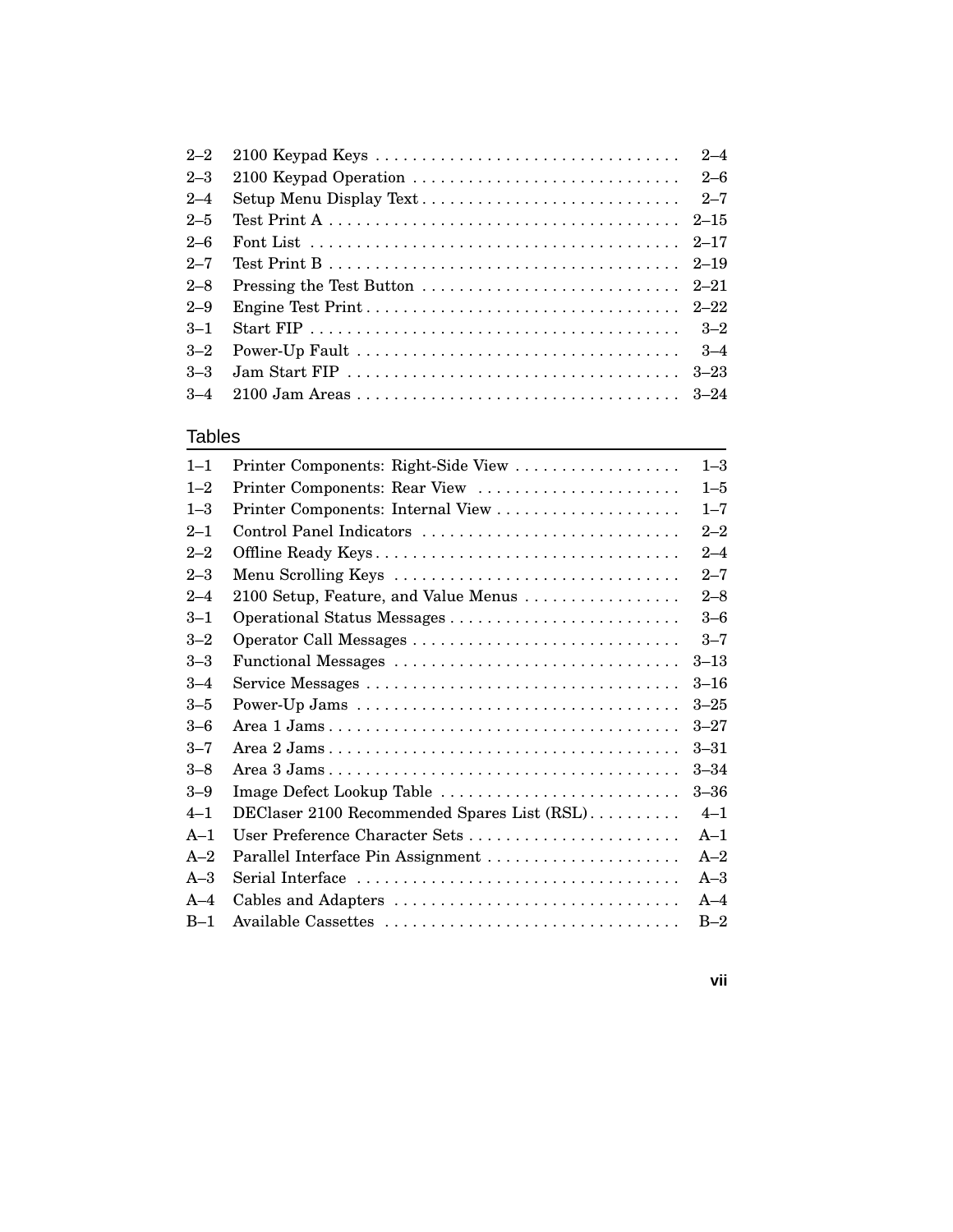**viii**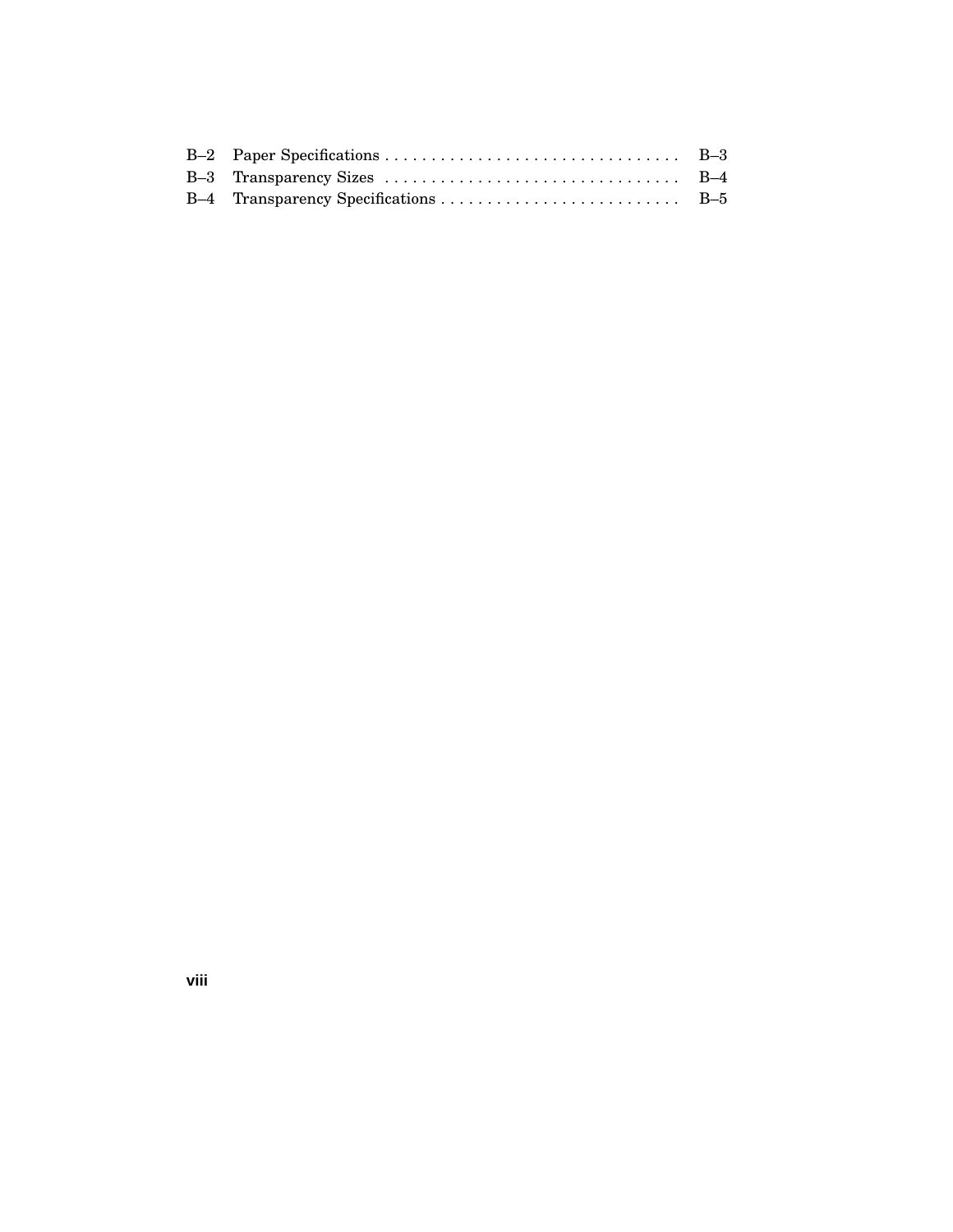**ix**

### **About This Service Guide**

This book is intended to assist the Customer Services engineer (CSE) to repair and service the DEClaser 2100 printer in the field environment.

- Chapter 1, DEClaser 2100 Physical and Functional Description, describes the printer, the controls, and the input and output paper handling devices. It also contains an overall description of the electronics.
- Chapter 2, DEClaser 2100 Control Panel Operation, describes the control panel operation, the setup menus, and the onboard test patterns.
- Chapter 3, DEClaser 2100 Troubleshooting, provides the fault isolation procedure (FIP) that you use to find a malfunctioning field replaceable unit (FRU) and to repair the printer.
- Chapter 4, DEClaser 2100 Removal and Replacement Procedures and RSL, provides instruction on how to remove and replace the major assemblies within the DEClaser 2100 printer.
- Appendix A, DEClaser 2100 General Information, contains additional information about the DEClaser 2100 printer.
- Appendix B, DEClaser 2100 Specifications, gives print media and operational specifications.
- Appendix C, DEClaser 2100 Total Call Concept (TCC), is the Total Call Concept (TCC) procedure for the DEClaser 2100 printer.

### **DEClaser Training**

Before attempting to use the book and repair the printer, you must attend the specific DEClaser Educational Services training course and all other prerequisite training courses. The following table gives the ordering numbers and information about the courses.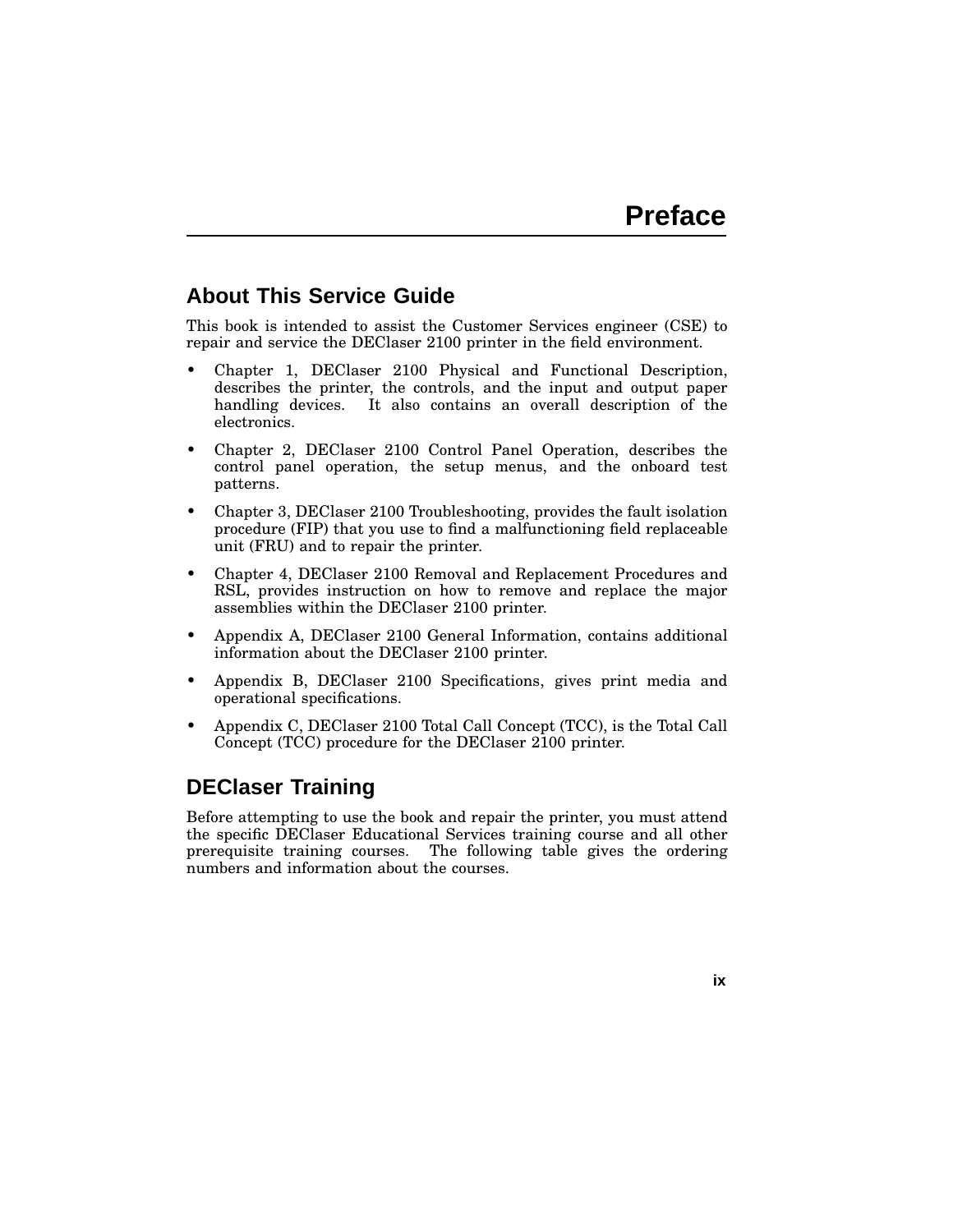| <b>Number</b>      | <b>Description</b>                                                             |  |  |
|--------------------|--------------------------------------------------------------------------------|--|--|
| EY–7629E–IV        | Hardcopy and video specialist core course.                                     |  |  |
| $EY$ –5528 $E$ –IV | Laser safety and printer concepts course.                                      |  |  |
| EY-F413E-P0        | DEClaser SPI/lab training course is offered at FTC A and B sites<br>worldwide. |  |  |

# **Conventions**

The following conventions are used throughout this document:

| Convention    | <b>Description</b>                                                                                        |
|---------------|-----------------------------------------------------------------------------------------------------------|
| <b>Note</b>   | Notes provide additional information.                                                                     |
| Caution       | Cautions emphasize information for preventing damage to equipment.                                        |
| Warning       | Warnings emphasize information for prevention of personal injury.                                         |
| Feeder Select | A box is used to indicate console or keyboard keys. All control panel<br>keys are described in Chapter 2. |

# **Tools**

The following table lists the ordering number of the tools that are needed to service the DEClaser 2100 printer in the field.

| <b>Number</b>     | <b>Description</b>                             |
|-------------------|------------------------------------------------|
| $29 - 26106 - 00$ | 50-Hz terminal tool kit                        |
| $29 - 26109 - 00$ | 60-Hz terminal tool kit.                       |
| 29-11762-00       | Antistatic kit                                 |
| $29 - 26259 - 00$ | Vacuum <sup>1</sup> and attachments, 200 volts |
| $29 - 25526 - 00$ | Vacuum <sup>1</sup> and attachments, 120 volts |
| $29 - 26017 - 00$ | Filter bags and filter shell                   |
| $29 - 26234 - 00$ | Cleaning kit                                   |
| $29 - 27340 - 01$ | Terminal tool kit                              |
|                   |                                                |

<sup>1</sup>Special vacuum for cleaning up toner powder.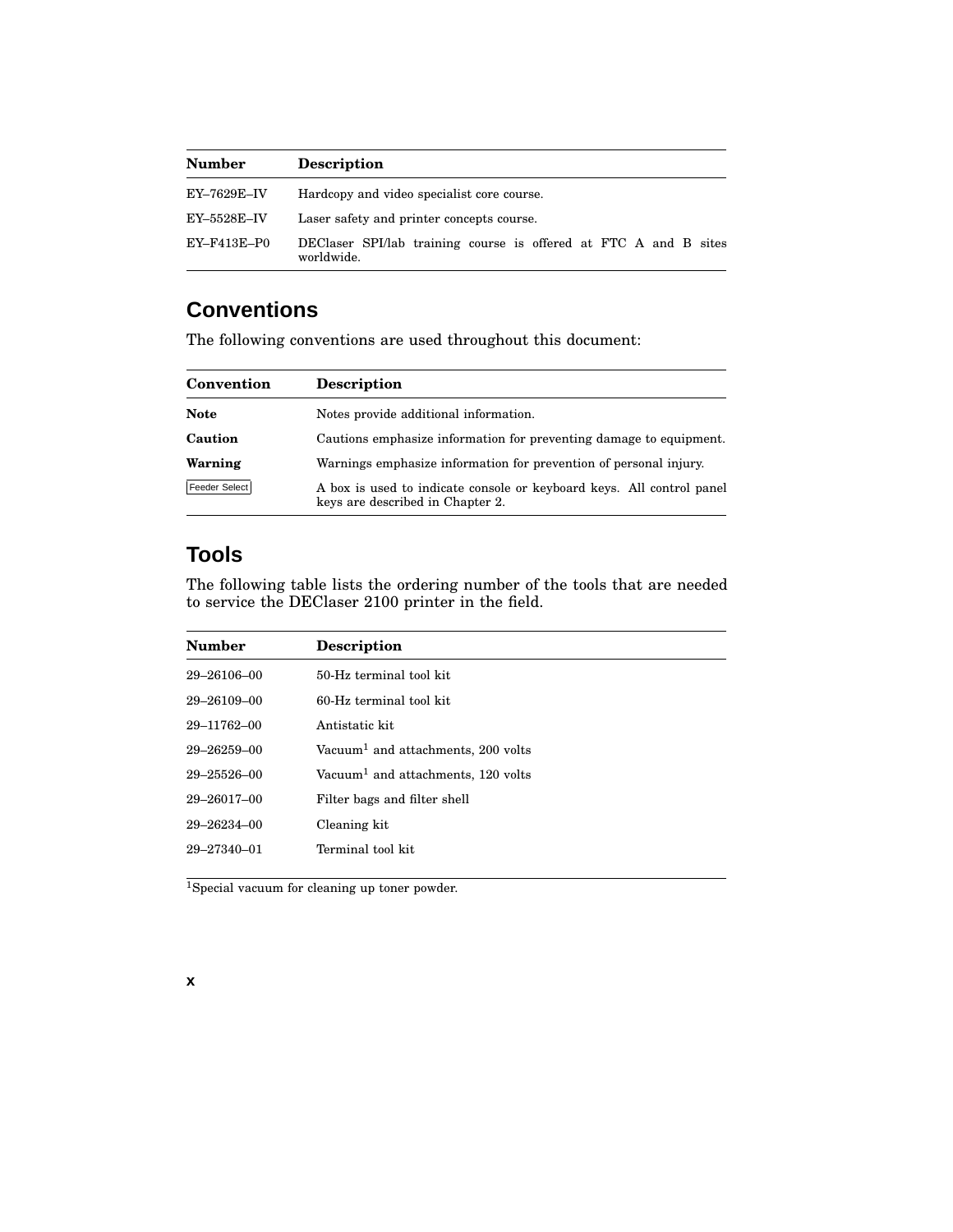| <b>Number</b> | <b>Description</b>                                                                                                                                                                                                                                                |
|---------------|-------------------------------------------------------------------------------------------------------------------------------------------------------------------------------------------------------------------------------------------------------------------|
| 29–25290      | Phillips #2 long shank screwdriver. This tool is part of the PrintServer<br>40 special maintenance tools. If the recommended screwdriver is<br>unavailable, any $\#2$ Phillips screwdriver with a shank longer than 6<br>in. (152.4 mm) can be used in its place. |

# **Documentation Ordering Information**

The following table lists the ordering numbers for this service guide and for other related DEClaser 2100 documentation.

| <b>Number</b>      | <b>Description</b>                                                                                                                                                                                                         |
|--------------------|----------------------------------------------------------------------------------------------------------------------------------------------------------------------------------------------------------------------------|
| $EK-LN056-DK1$     | The DEClaser 2100/2200 Service Guide Documentation Kit includes<br>the following items.                                                                                                                                    |
|                    | <b>DEClaser 2100 Printer Service Guide</b>                                                                                                                                                                                 |
|                    | DEClaser 2200 Printer Service Guide<br>٠                                                                                                                                                                                   |
|                    | Three-ring, 7x9 inch binder<br>٠                                                                                                                                                                                           |
|                    | Spine insert                                                                                                                                                                                                               |
|                    | Insert in binder pouch                                                                                                                                                                                                     |
| $EK-D2100-DK1$     | The DEClaser 2100 User Documentation Kit consists of the following<br>items.                                                                                                                                               |
|                    | <b>DEClaser 2100 Printer Installation Guide</b>                                                                                                                                                                            |
|                    | DEClaser 2100 Printer Operator's Guide<br>٠                                                                                                                                                                                |
|                    | Three-ring, 7x9 inch binder                                                                                                                                                                                                |
|                    | Spine insert                                                                                                                                                                                                               |
| <b>EK-D2122-IP</b> | DEClaser 2100/2200 Illustrated Parts Breakdown                                                                                                                                                                             |
| AA-PBWGA-TE        | Digital ANSI-Compliant Printing Protocol Level 3 Programming<br>Reference Manual                                                                                                                                           |
|                    | Programmers use this manual to create applications for specific<br>Digital ANSI-Compliant Printing Protocol level 3 devices and for<br>descriptions of the protocol character processing and printer control<br>functions. |

<sup>1</sup> You must order the documentation set.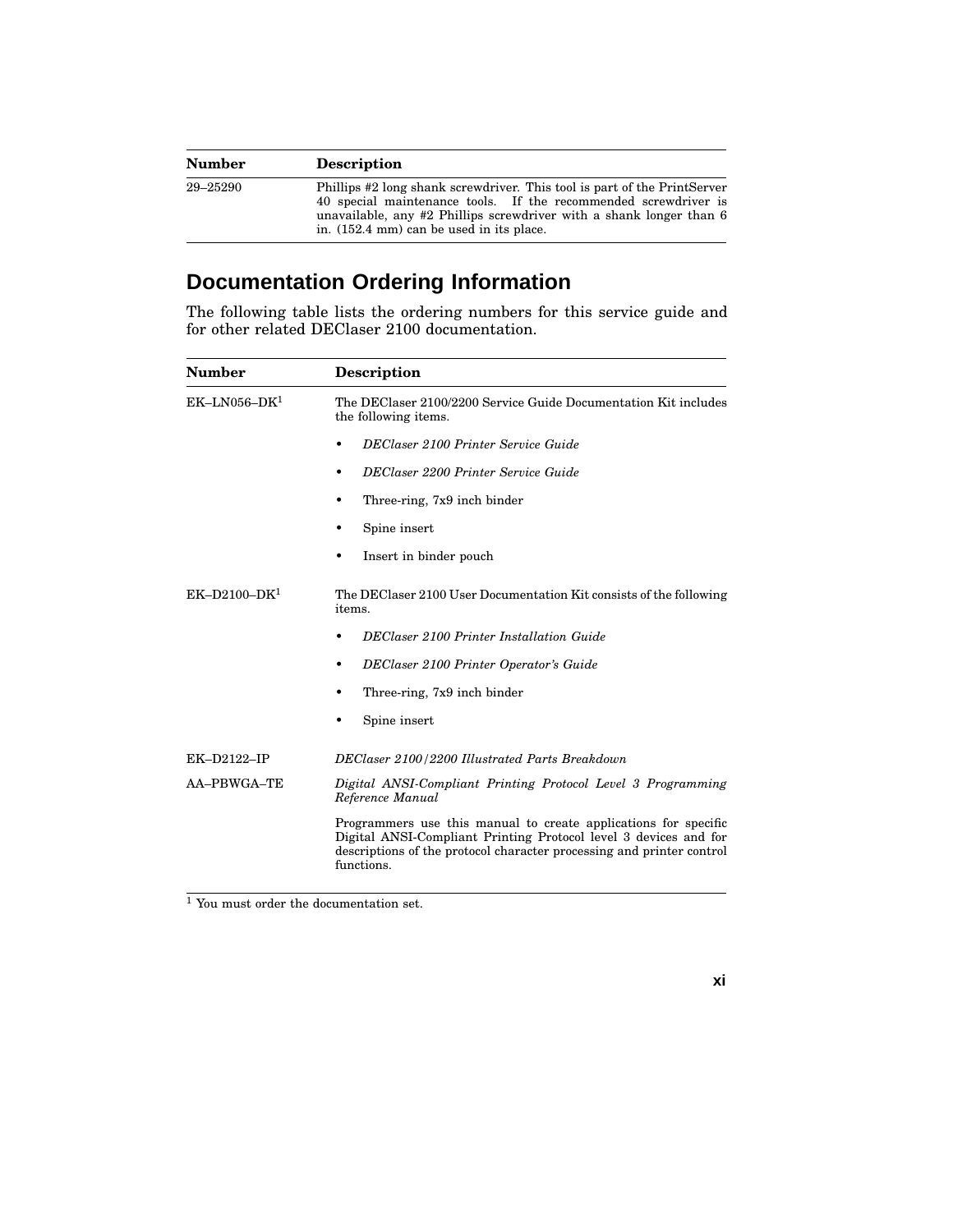| Number      | <b>Description</b>                                                                                                                                                                                                          |
|-------------|-----------------------------------------------------------------------------------------------------------------------------------------------------------------------------------------------------------------------------|
| AA-PBWHA-TE | Digital ANSI-Compliant Printing Protocol Level 3 Programming<br>Supplement                                                                                                                                                  |
|             | Programmers use this manual to create applications for specific<br>Digital ANSI-Compliant Printing Protocol level 3 devices and for<br>converting ANSI output code to Digital PostScript page description<br>language code. |
| AA-PBWFA-TE | PostScript Translators Reference Manual for ReGIS and Tektronix<br>4010/4014                                                                                                                                                |
|             | This manual is for programmers who need to convert ReGIS<br>or Tektronix 4010/4014 documents to PostScript for printing on<br>PostScript printers.                                                                          |
| EK-LASER-GD | Digital Laser Printers Guide to Paper and Other Media                                                                                                                                                                       |
|             | This manual is for general users and contains detailed information<br>about buying and storing print media (paper, envelopes, labels, and<br>transparencies) that can be used with Digital's laser printers.                |

# **Safety Information**

The DEClaser 2100 printer complies with all United States government safety regulations applicable to ozone gas emissions and laser beam light exposure. Read the following information to become familiar with ozone and laser safety.

**Ozone Safety** Ozone is a colorless gas  $(O_3)$  that is a by-product of the electrophotographic process. The DEClaser printers use an ozone filter to remove the ozone generated by the printer. The ozone filter is replaced at 100,000-page intervals.

**WARNING:** *Be sure to replace the ozone filter every 100,000 pages and never operate the printer without the ozone filter in place. The filter removes ozone that could be hazardous to your health.*

**Laser Safety** The DEClaser 2100 printer complies with 21 CFR Chapter 1, Subchapter J, as a Class 1 laser product under the U.S. Department of Health and Human Services (DHHS) Radiation Performance Standard, according to the Radiation Control for Health and Safety Act of 1968. The DEClaser 2100 does not emit hazardous light since the laser beam is totally enclosed during all modes of customer operation and maintenance.

**WARNING:** *Use of controls or adjustment procedures other than those specified in this manual may result in hazardous laser light exposure.*

**xii**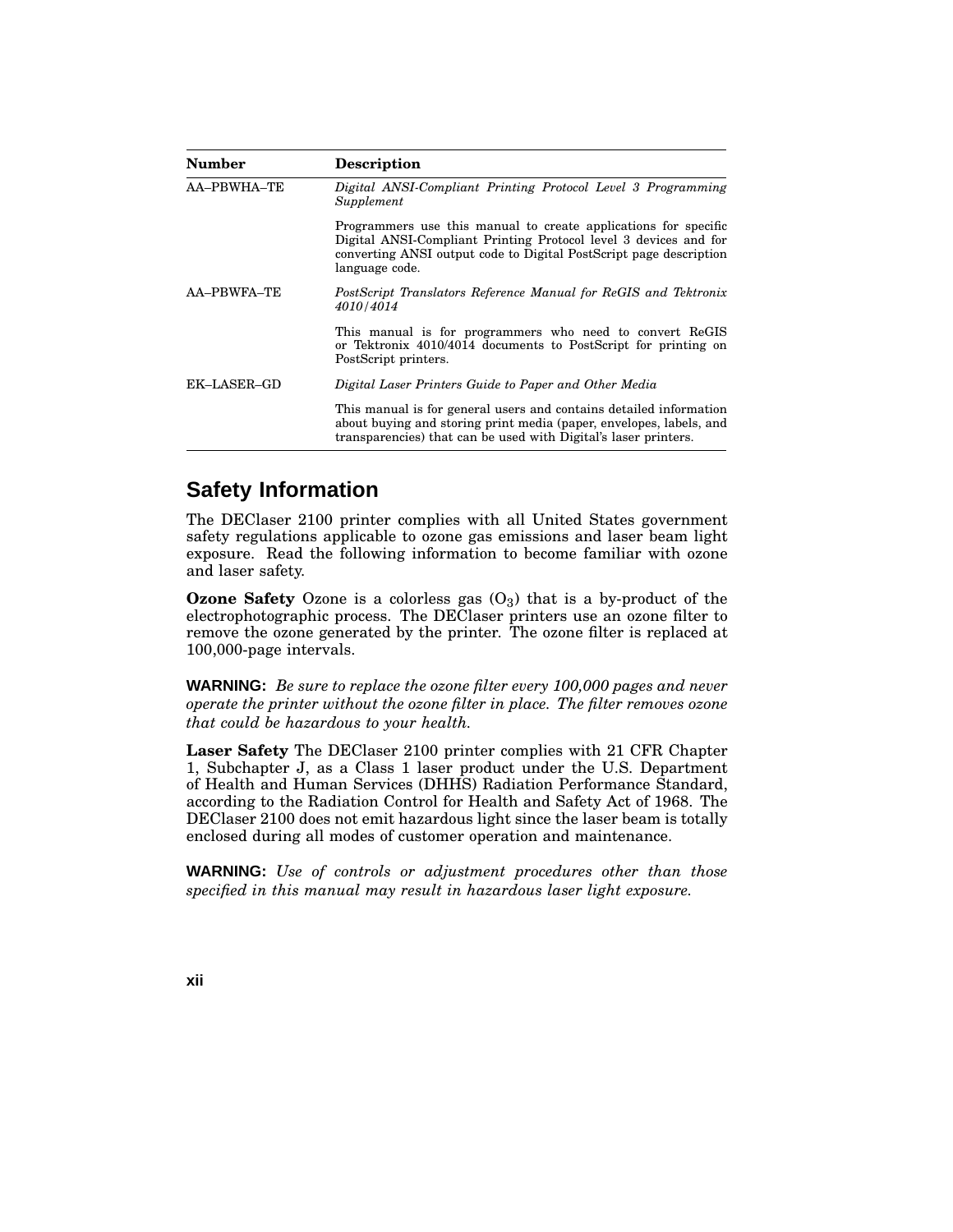# **DEClaser 2100 Physical and Functional Description**

# **1.1 Description of the DEClaser 2100 Printer**

This chapter gives a physical and functional description of the DEClaser 2100 printer.

The DEClaser 2100 printer uses electrophotographic laser technology to print text and graphics at speeds up to 8 pages/minute with a density of 300 x 300 dots/inch. The printer consists of an engine (print mechanism) and a controller (formatter) that are driven from host-based software to provide printer access from the Digital network.

Some of the features and options of the DEClaser 2100 printer include:

- Capacity for two external (optional) font cartridges
- Font downline loading capability
- Support for both serial and parallel interfaces
- Convenient user maintenance (one replaceable supply cartridge)
- Ability to print on envelopes
- Manual feeding capability
- A 1-, 2-, or 3-MB user-installable memory expansion
- PostScript (font) cartridge that converts the printer to a PostScript printer
- Font cartridges
- Envelope and paper cassettes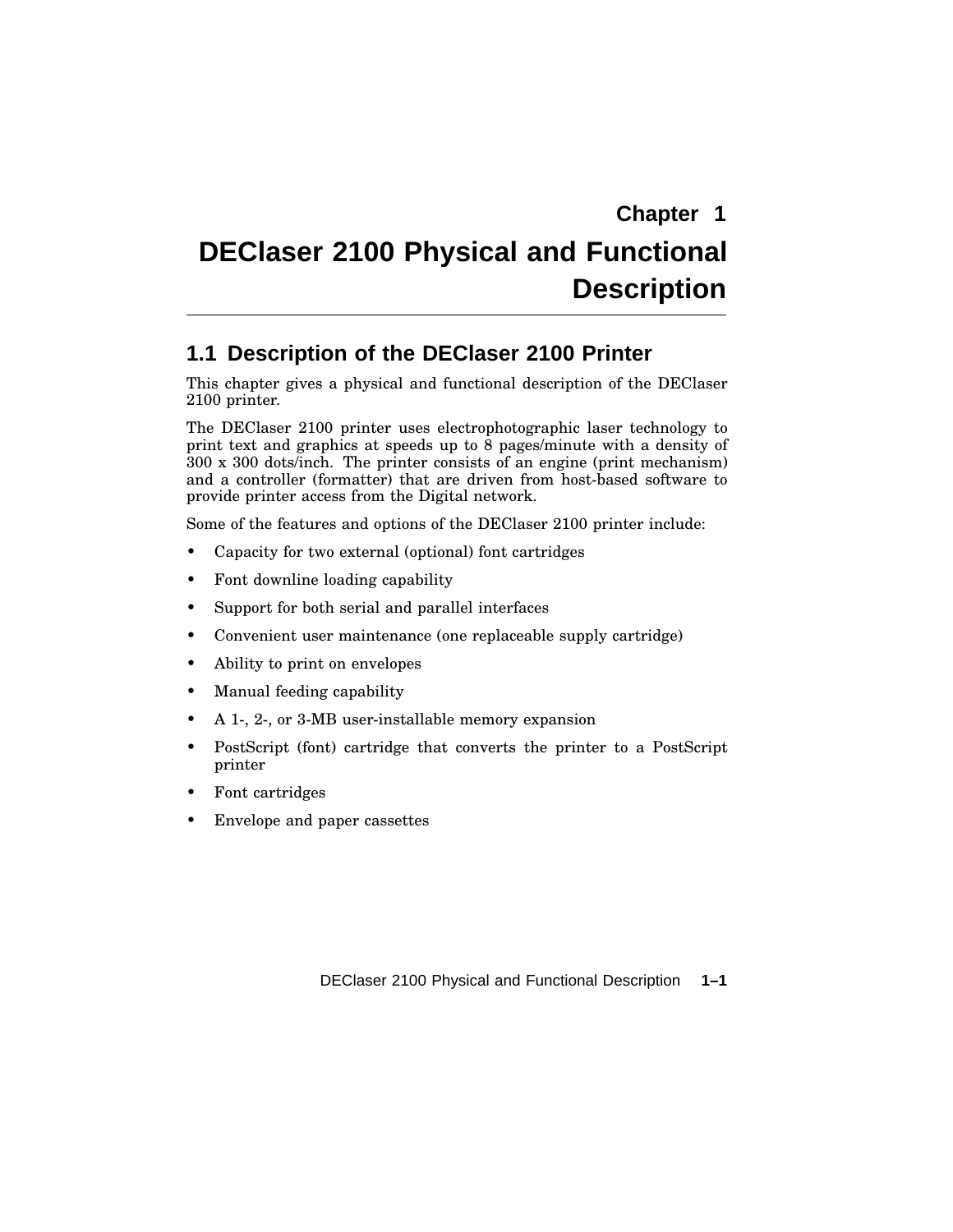### **1.1.1 Printer Components**

Figure 1–1 uses numbered callouts to identify the location of the operational components that are visible from the right side of the printer. For a description of each numbered element, refer to Table 1-1.

**Figure 1–1: Components: Right-Side View**

MLO-004826 Space = 17

**1–2** DEClaser 2100 Printer Service Guide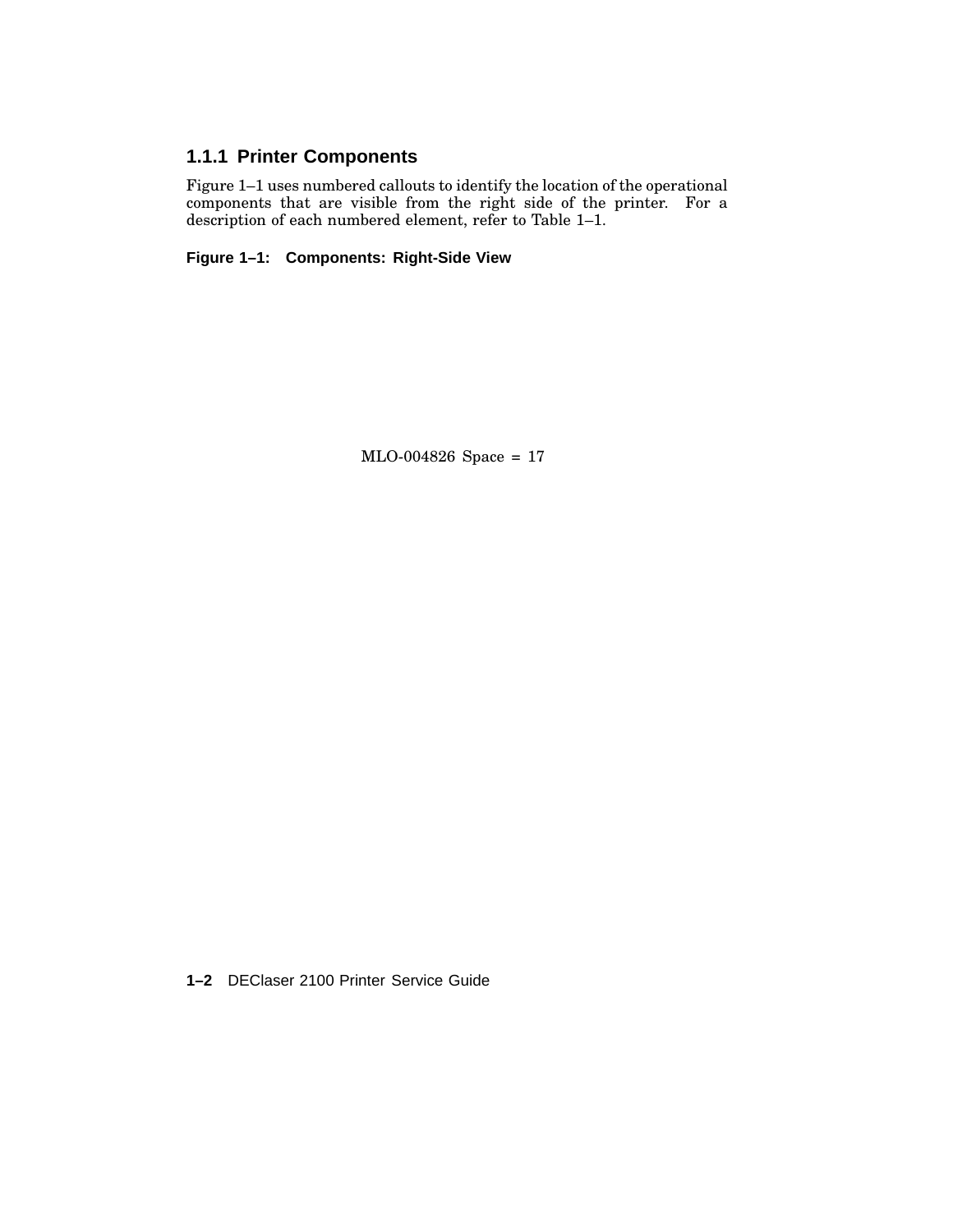|     | Facedown (top)<br>output tray | Printed sheets are automatically collated and stacked<br>(facedown) here.                                                                                                                     |
|-----|-------------------------------|-----------------------------------------------------------------------------------------------------------------------------------------------------------------------------------------------|
| 0   | Top cover<br>release button   | Pressing this button unlocks the top cover so it can be opened.<br>Open the top cover to perform certain printer functions such<br>as adding a new EP-S cartridge or clearing a paper jam.    |
| 3   | Carrying grip                 | A carrying grip is located on the right and left side of the<br>printer.                                                                                                                      |
|     | TEST PRINT button             | This button prints the Engine Test Print. Use a pencil or<br>suitable tool to press the TEST PRINT button. Refer to<br>Section 2.3.4 for information about printing the Engine Test<br>Print. |
| (5) | Control panel                 | The control panel consists of a message display, indicator<br>lights, and a keypad. See Chapter 2 for additional information<br>about using the control panel.                                |

6 Font cartridge slots These two slots accept the optional font cartridges available

**7** Paper cassette The paper cassette automatically feeds paper to the printer. It

8 Manual feed guide The manual feed guide is part of the paper cassette cover.

can hold up to 200 sheets of 21 lb  $(80 \text{ g/m}^2)$  basis weight paper. See Section 1.2 for more information about the cassettes.

The feed guide allows you to manually feed paper, envelopes, transparencies, and labels into the printer. See Section 1.2 for more information about the cassette and manual feeders.

for the printer.

**Table 1–1: Printer Components: Right-Side View**

**Component Function**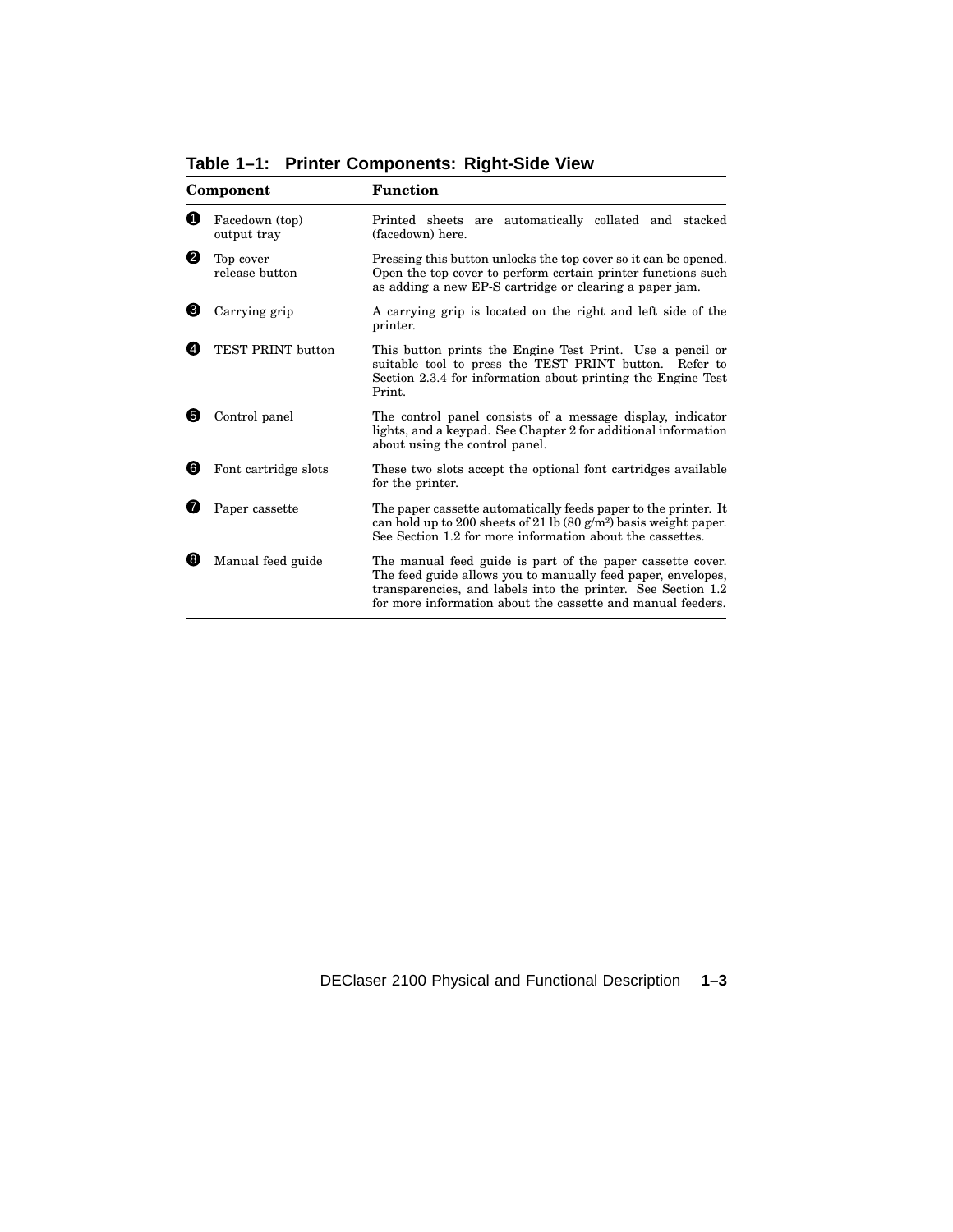Figure 1–2 uses numbered callouts to identify the location of the operational components that are visible from the rear of the DEClaser 2100 printer. For a description of each numbered component, refer to Table 1–2.

**Figure 1–2: Components: Rear View**

MLO-004827 Space = 12.5

**1–4** DEClaser 2100 Printer Service Guide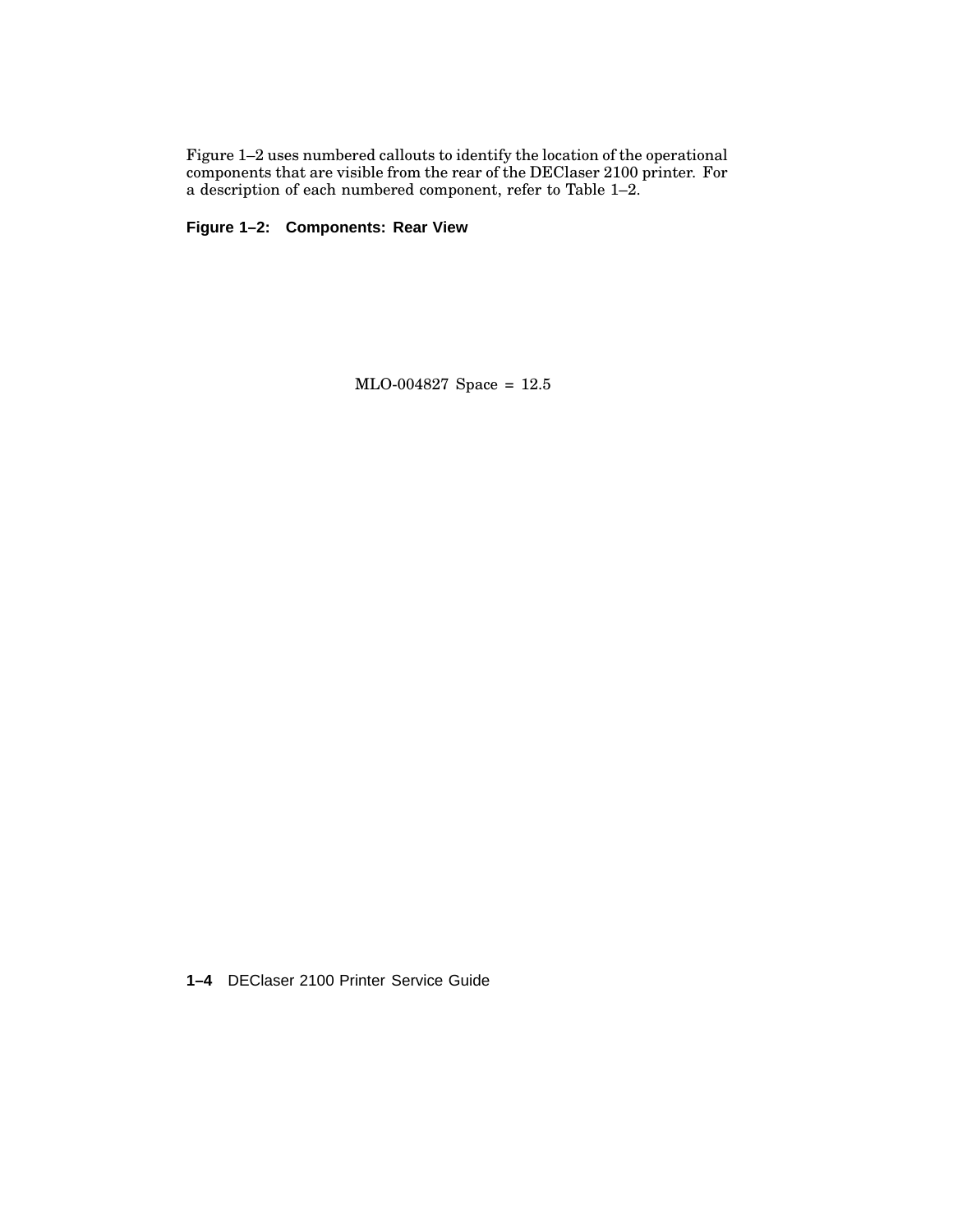**Table 1–2: Printer Components: Rear View**

| Component |                                                | <b>Function</b>                                                                                                                                                                                                                                                              |  |
|-----------|------------------------------------------------|------------------------------------------------------------------------------------------------------------------------------------------------------------------------------------------------------------------------------------------------------------------------------|--|
|           | Power switch                                   | Powers the printer on or off. To ensure that data is not lost,<br>always be sure the display reads 00 READY before you power<br>off the printer.                                                                                                                             |  |
| 0         | Faceup (rear)<br>output stack,<br>shown closed | Printer media is automatically directed into the faceup stack,<br>when the faceup stack is pulled open. Select the rear output<br>tray when you are printing transparencies, envelopes, or<br>labels. You can also use it when you want printed output<br>stacked faceup.    |  |
| (3)       | Memory board<br>access cover                   | Additional RAM (random access memory) can be added to the<br>printer in 1-, 2-, or 3-MB capacities. Remove the access cover<br>to install the extra memory board. Refer to the documentation<br>that comes with the optional memory boards for installation<br>instructions. |  |
| 49        | Parallel (Centronics)<br>interface connector   | This connector accepts a 32-pin cable and is used for parallel<br>interfacing to a host computer system.<br>The connector<br>is physically and electrically compatible to the Centronix<br>protocol.                                                                         |  |
| 6         | Serial (RS232)<br>interface cable<br>connector | Use this connector to plug in the serial interface cable from<br>the host or communication equipment.                                                                                                                                                                        |  |
| 6         | Power cord<br>connector                        | This receptacle connects the power cord to the printer.                                                                                                                                                                                                                      |  |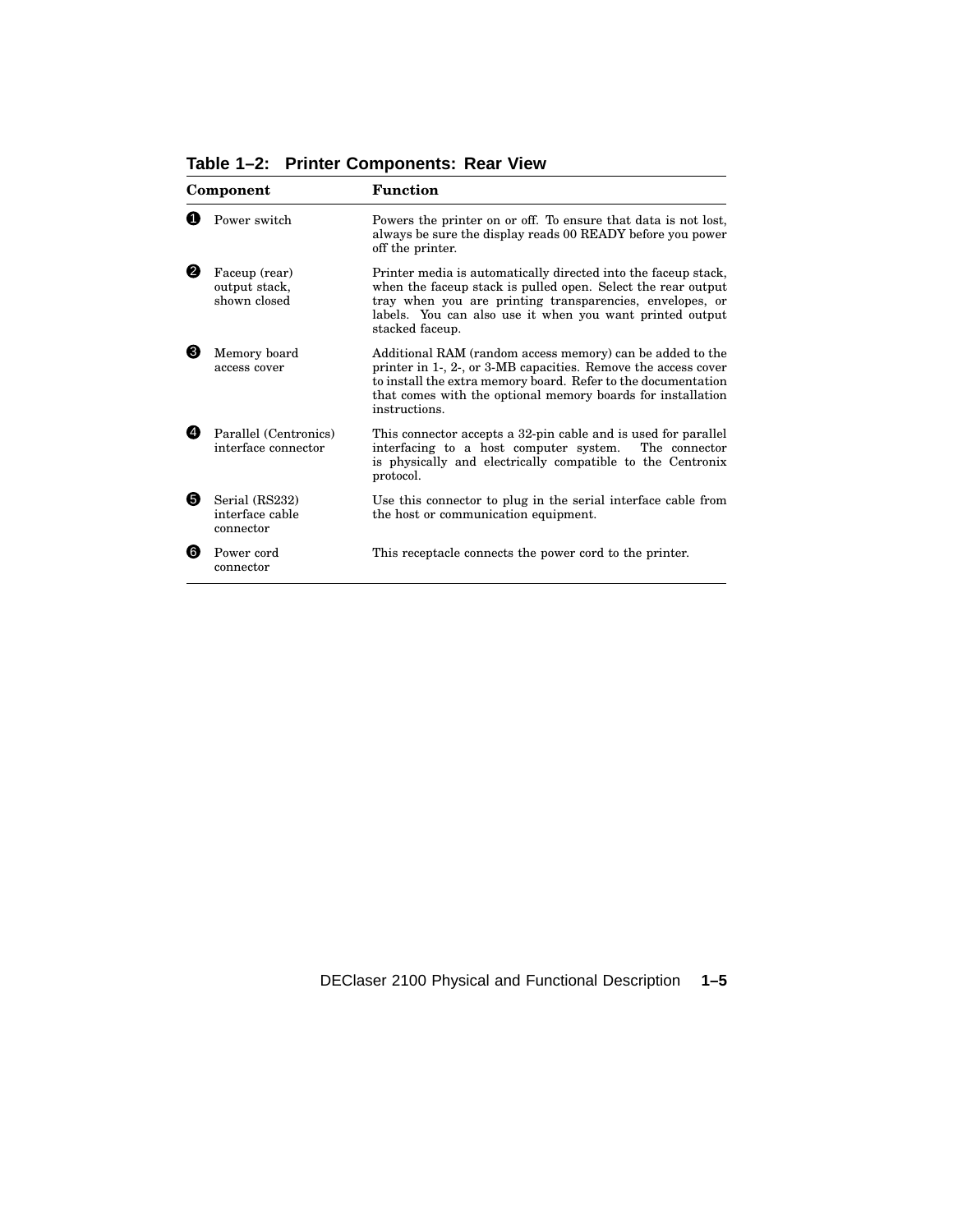Figure 1–3 uses numbered callouts to identify the location of the operational components inside the printer. For a description of each numbered callout, refer to Table 1–3.

**Figure 1–3: Components: Inside the Printer**

MLO-005009 Space=18

**1–6** DEClaser 2100 Printer Service Guide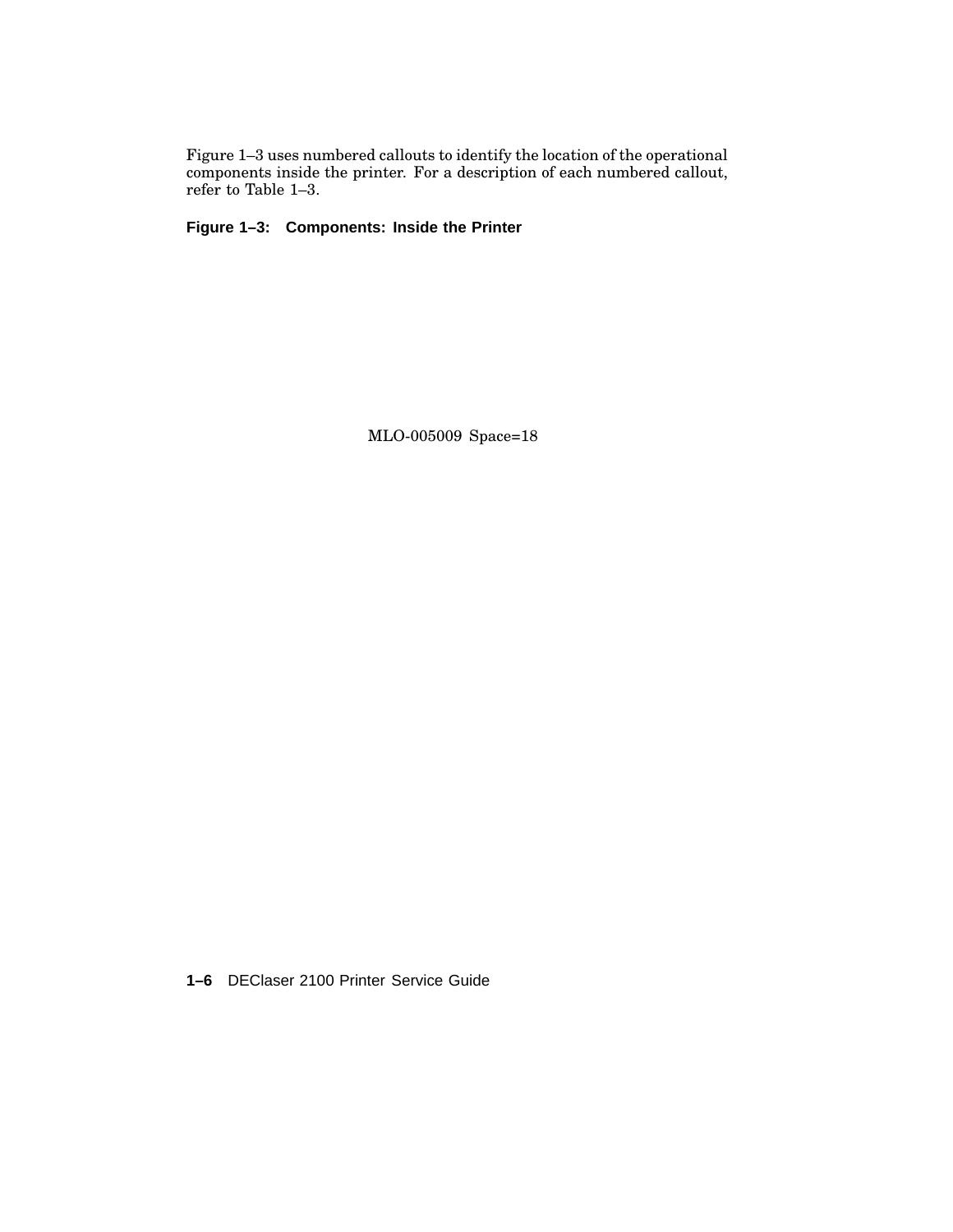**Table 1–3: Printer Components: Internal View**

|                | Component                                                    | Function                                                                                                                                                                                                                                                                                                  |
|----------------|--------------------------------------------------------------|-----------------------------------------------------------------------------------------------------------------------------------------------------------------------------------------------------------------------------------------------------------------------------------------------------------|
| O              | Print density dial                                           | The dial has a range of $1-9$ to adjust the print density.<br>Selecting the lower numbers results in heavier or darker<br>print density and increases toner consumption. Although the<br>detent action sets the dial to the 5 position, the 7 position is<br>recommended for normal operation.            |
| 2.             | Cleaning brush                                               | The (green) cleaning brush has two cleaning surfaces: the<br>brush end, which is used to clean the discharging pins on the<br>transfer corona assembly; and the fabric end, which is used<br>to clean the primary corona wire in the EP-S cartridge.                                                      |
| ❸              | Fixing unit                                                  | The fixing unit consists of a heat roller, a pressure roller, and<br>a roller cleaner. The roller cleaner is a felt pad that cleans the<br>fixing or heat roller and is replaced when the EP-S cartridge<br>runs out of toner.                                                                            |
| $\overline{4}$ | EP-S cartridge                                               | EP-S stands for electrophotographic supply.<br>The EP-S<br>cartridge contains a photo-sensitive drum, the primary charge<br>corona wire, a drum cleaning blade, toner, and a toner<br>application roller. The EP-S cartridge is replaced when the<br>TONER LOW message is displayed on the control panel. |
| 6)             | Ozone filter                                                 | The ozone filter is replaced every 100,000 pages.                                                                                                                                                                                                                                                         |
|                |                                                              | <b>WARNING:</b> Do not operate the printer without the<br>ozone filter in place. The filter removes ozone that<br>is generated by the printer.                                                                                                                                                            |
| 6              | Transfer corona<br>assembly                                  | The transfer corona (charger) assembly contains the transfer<br>charge wire and static eliminator.                                                                                                                                                                                                        |
| ❼              | Paper transfer guide<br>assembly and<br>registration rollers | The assembly consists of the registration rollers and upper<br>cassette paper guide. Lifting the green handle causes the<br>registration rollers to separate, releasing the sheet of paper<br>and easing the removal of jammed paper.                                                                     |
| 6              | CB101 reset button                                           | The CB101 reset button pops up when circuit breaker CB101<br>opens. When the reset button pops up, press it down to reset<br>the CB101. If the reset button pops up again, go immediately<br>to Figure 3–1 to start troubleshooting the power-up fault.                                                   |
|                |                                                              | $CB101$ is shown in the circuit diagrams in Figure 1–12 and<br>Figure $1-13$ .                                                                                                                                                                                                                            |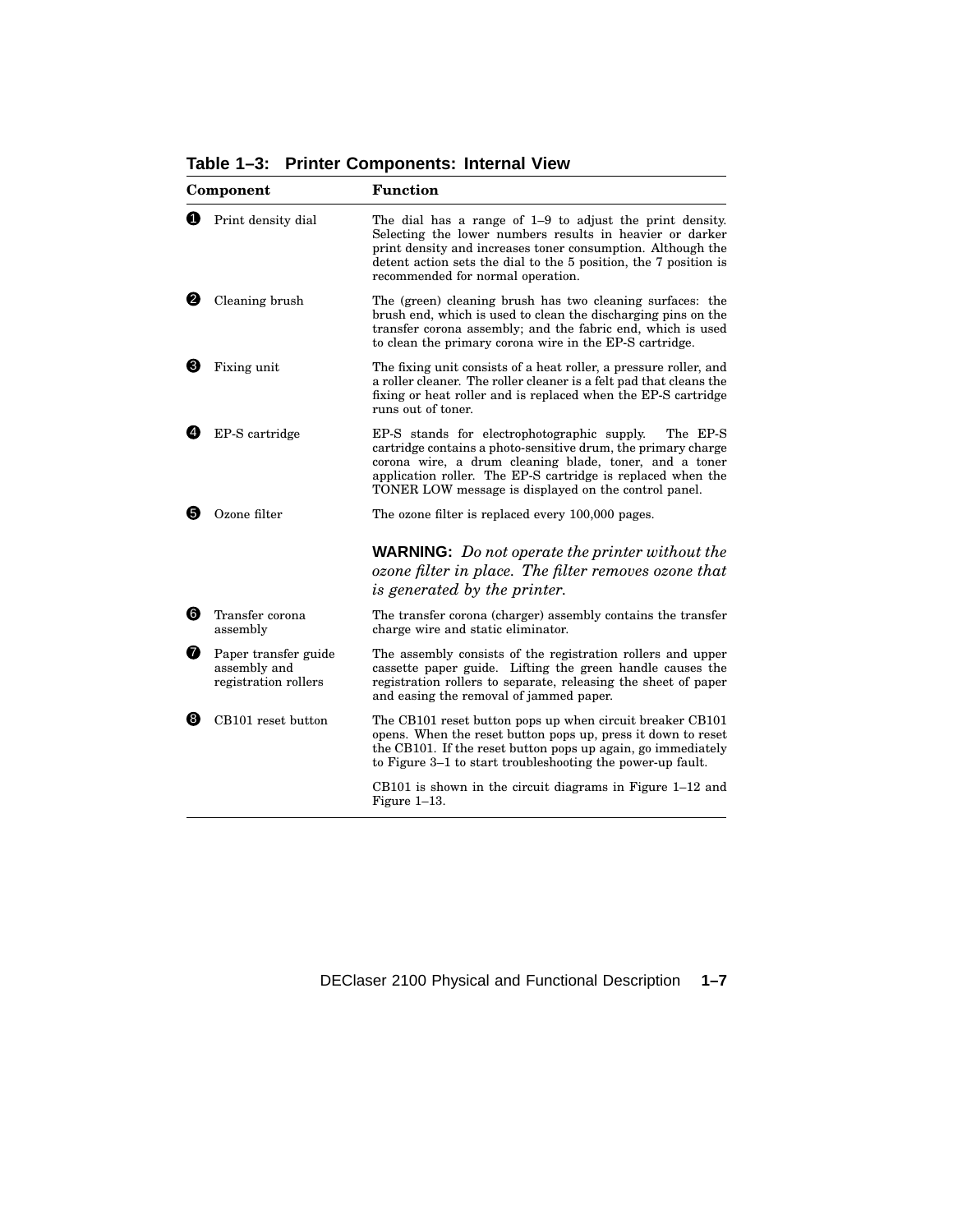# **1.2 Paper Cassettes and Manual Feeders**

Four standard-sized paper cassettes are available. Each cassette holds up to 200 sheets of 21-lb  $(80-g/m<sup>2</sup>)$  basis weight media. The cassette size is fixed and cannot be configured to hold a different size media. Table B–1 describes the labeling and size of each cassette.

Figure 1–4 shows the cassette and the following components:

- **1** The printer reads the molded cassette key to determine the size of the media in the cassette.
- **2** The clear top of the cassette sits securely in alignment holes.
- **3** The adjustable guides on the cassette top are used to manually feed media into the printer.

**Figure 1–4: Cassette and Manual Feeder Top**

MLO-005015 Size=12.5

When a cassette is inserted into the empty cassette slot, the following actions occur:

• The foot lever moves the pressure pad down, then up. This action positions the pressure pad for best operation. The pressure pad eliminates multiple feeding.

**1–8** DEClaser 2100 Printer Service Guide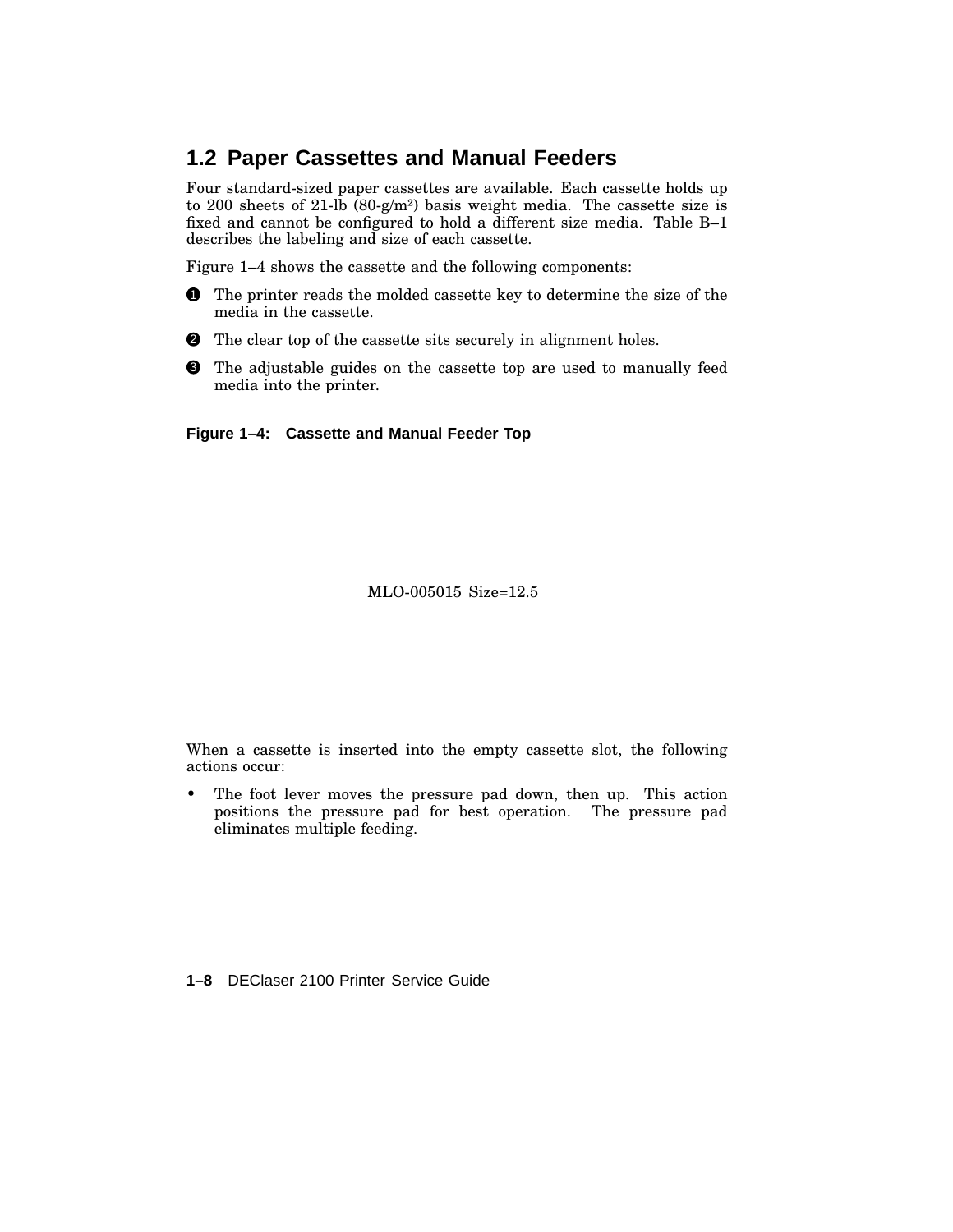- The cassette pushes a lifting lever that moves the spring tension pressure lever. The pressure lever lifts and presses the paper stack into the feed roller.
- The cassette key actuates the size-sensing switches in the cassette slot.

#### **Envelope Cassette**

The special envelope cassette holds up to 15 envelopes. See Appendix B for more media specifications.

**NOTE:** *You cannot attach the optional envelope feeder used on the DEClaser 2200 printer to the DEClaser 2100 printer.*

# **1.3 Output Stacks and Paper Paths**

Figure 1–5 shows the faceup and facedown printout stacking trays on the DEClaser 2100 printer.

The faceup stack is necessary when printing media, such as envelopes, labels, or heavy stocks that are too stiff to bend around the turn leading to the facedown tray.

#### **Figure 1–5: Output Stacks**

MLO-004835 Size=5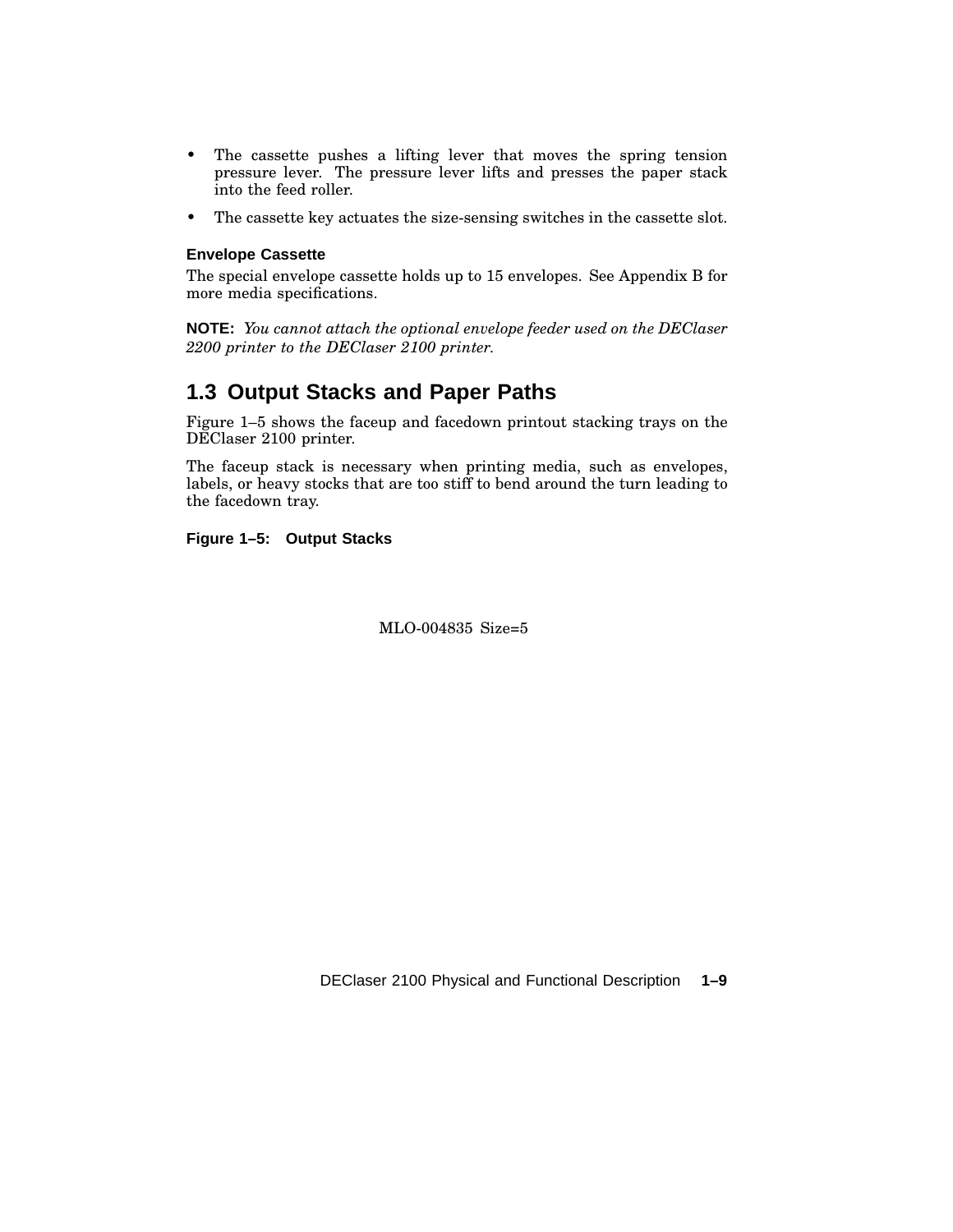### **1.3.1 Paper Paths**

Figure 1–6 shows the faceup and facedown paper paths. Mechanical linkages on the faceup (rear) output tray door set the fork gate to direct paper into the faceup (rear) stack as the paper is ejected by the fixing unit rollers.

**Figure 1–6: 2100 Paper Paths**

MLO-004832 Size=19

**1–10** DEClaser 2100 Printer Service Guide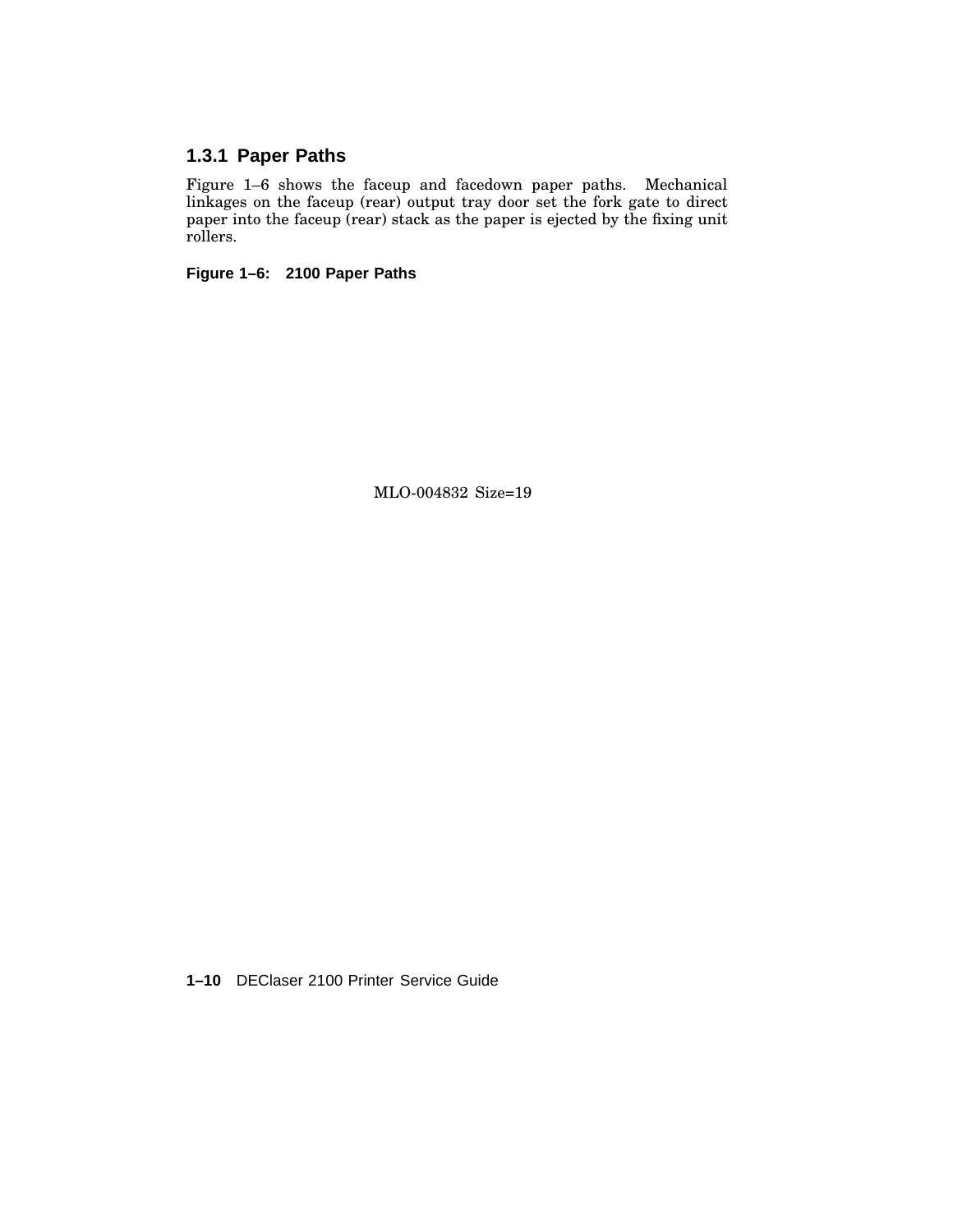#### **1.3.2 Paper Path and Jam Detection Sensing**

The fixing unit exit sensor detects all jams in the DEClaser 2100 printer. The dc control board monitors the exit sensor during power-up and at specific times during the print cycle. If paper is detected immediately after power-up, the printer does not warm up, display READY, or go on line. The printer can be powered up and display READY with paper in the paper path, but not if the paper is under the exit sensor.

During the print cycle, the dc control board compares the timing and sensor events to track the media as it travels through the paper path. The print cycle is initiated when a sheet of paper, or suitable media, is fed into the paper path; the cycle ends at the selected output stack. If the leading or trailing edge of the media fails to actuate the exit sensor within the expected time period, the dc control board shuts down the fixing unit heater and beeps the control panel alarm.

# **1.4 Electronic Block Diagrams**

Figure 1–7 shows the major electronic components that operate the DEClaser 2100 printer.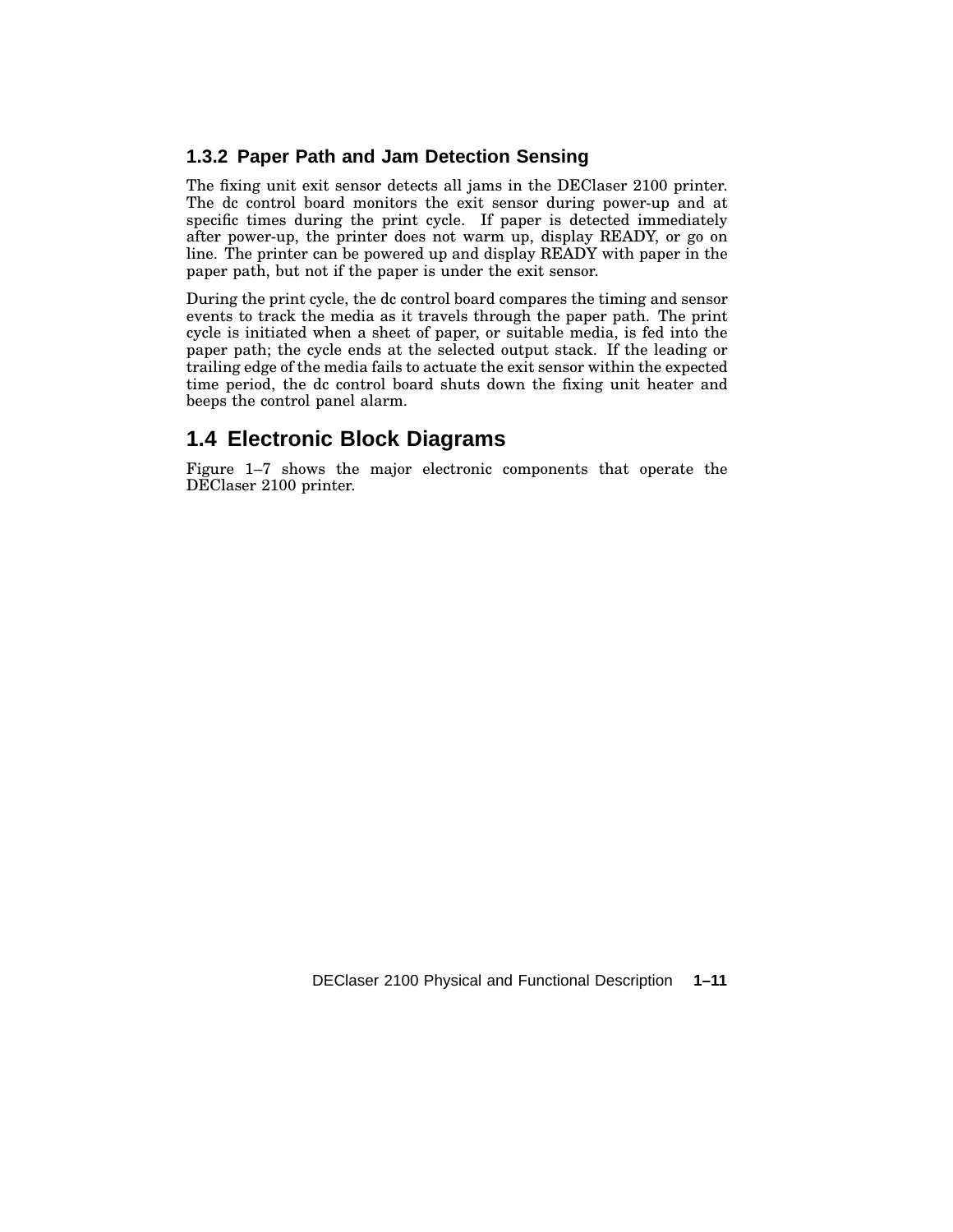

#### **Figure 1–7: 2100 Overall Block Diagram**

**1–12** DEClaser 2100 Printer Service Guide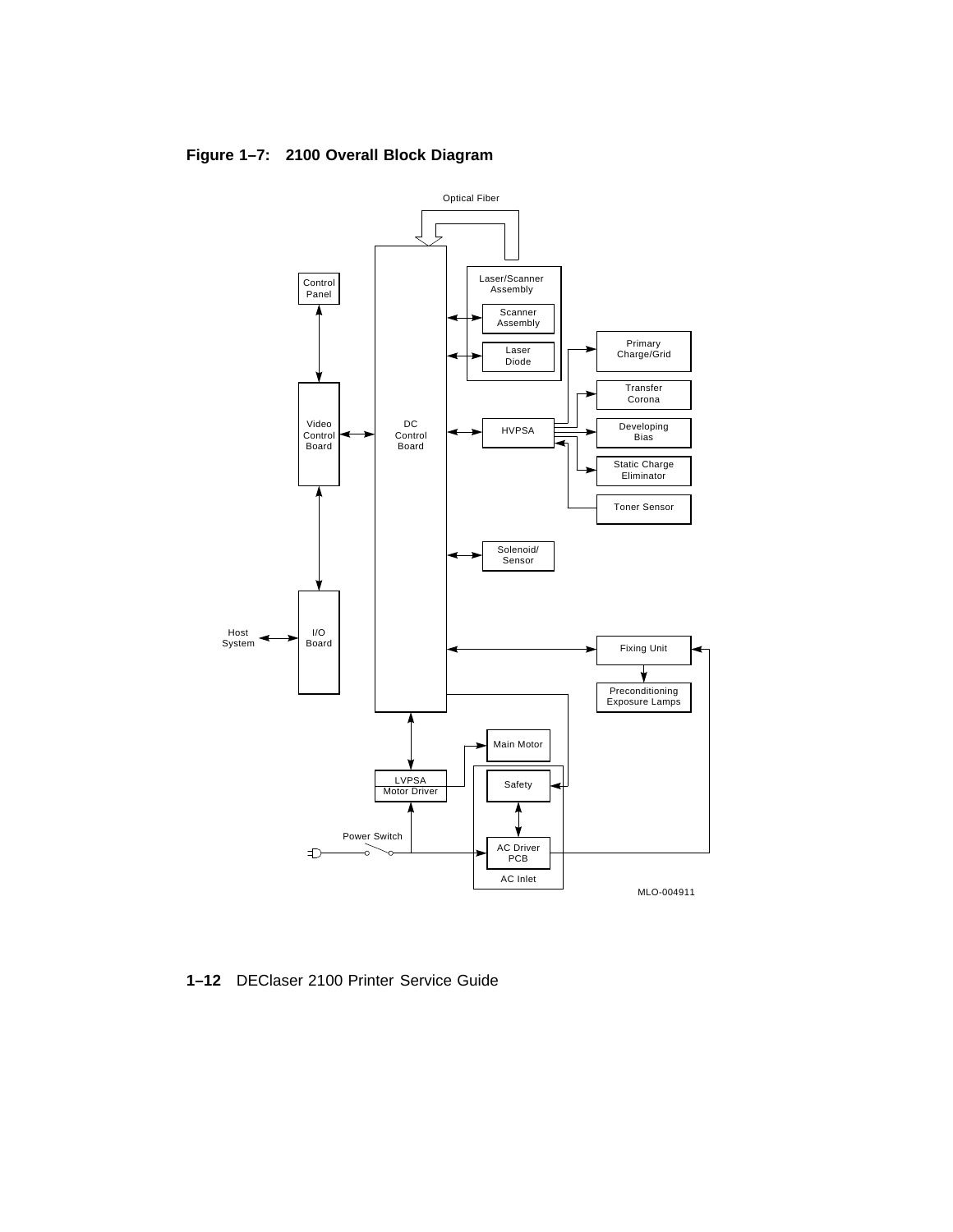#### **1.4.1 I/O Board**

The I/O board can connect to a host system by a serial RS232C interface or by a parallel 8-bit Centronics interface. Data passes directly through the I/O board. See Section A.2 for pin-out and connector information.

**NOTE:** *The switchpack mounted on some I/O boards is not used in the field. The correct operational setting for both switches is open.*

#### **1.4.2 Video Control Board**

The video control board receives commands and image data from the host system through the I/O board. The image data is compiled into a dot pattern and stored in the page memory to be output to the laser scanner assembly through the dc control board.

Figure 1–8 shows the major blocks of the video control board.

#### **Figure 1–8: Video Control Board**



- The main central processing unit (M–CPU) is a 32-bit microprocessor that controls all activity on the video control board.
- The subcentral processing unit (S–CPU) is a 16-bit microprocessor that operates as a slave to the M–CPU.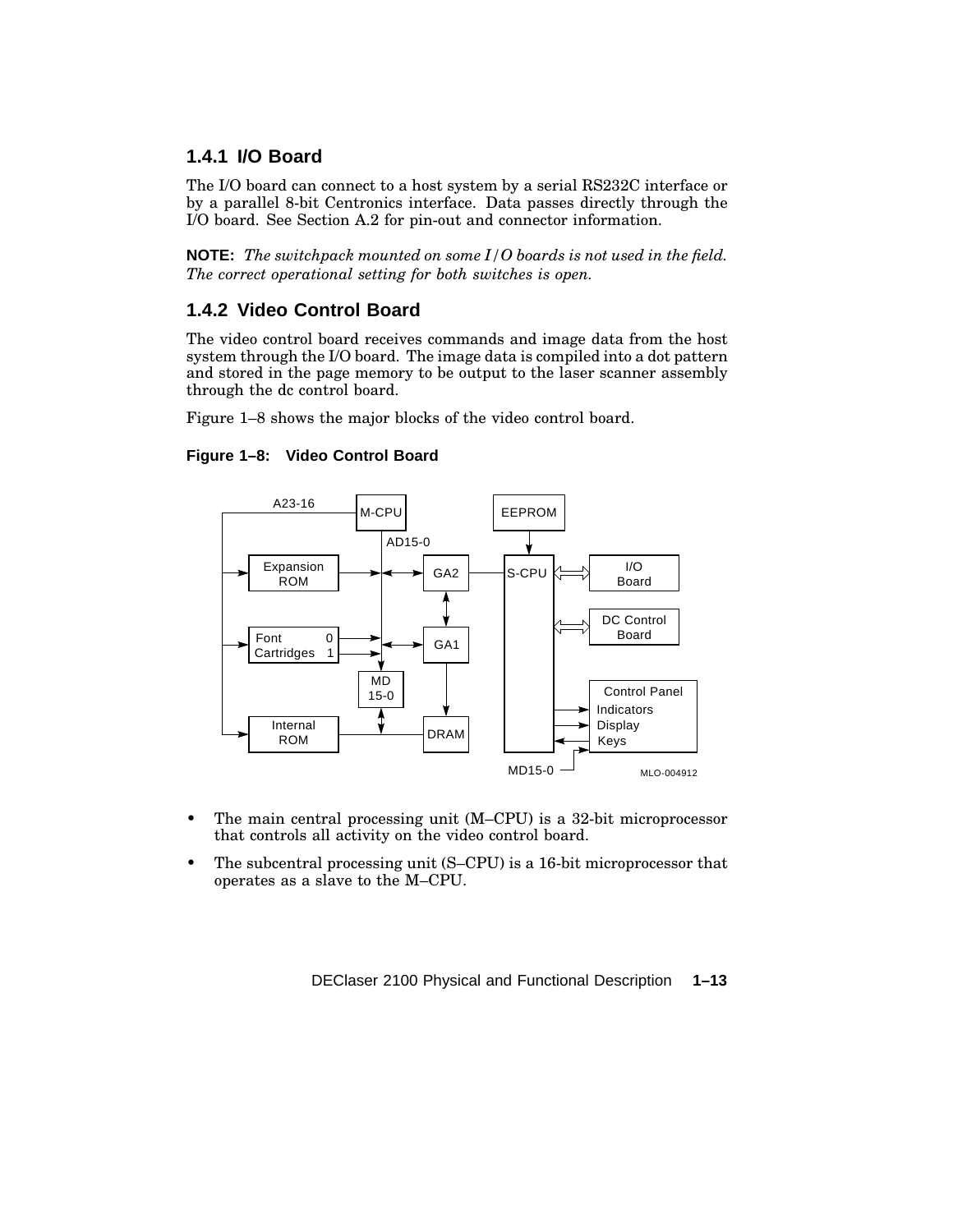The S–CPU does the following:

- Controls the host system and video control board communication, through the logic elements on the I/O board.
- Reads and operates the keys, display, and all indicators on the control panel except the jam indicators. (The jam indicators are operated by the dc control board.)
- Controls read/write access to the electrically erasable programmable read-only memory (EEPROM). The EEPROM is referred to as NVRAM by the control panel display (nonvolatile random-access memory).
- Operates the dc control board through 14 logic level signals shown in Figure 1–9 and Figure 1–10.
- Generates refresh clock pulses that maintain data bits stored in dynamic random-access memory (DRAM).
- Controls all communication between the M–CPU and elements on the video control board.
- Gate array 1 (GA1) controls the direct memory access (DMA) process to the DRAM. The DRAM is accessed by the dc control board and by devices on the video control boards.
- Gate array 2 (GA2) controls the transfer timing of the dot pattern data to the dc control board.
- The DRAM is divided into the following three fields (the size of which is adjustable through the control panel setup menu):
	- The page (input) buffer contains data received from the host system.
	- The page memory contains the image data bitmap or dot pattern data.
	- The font cache memory contains processed fonts.
- The read-only memory (ROM) holds the image data that makes up the internal fonts and stores the firmware operating programs of the video control board.

**1–14** DEClaser 2100 Printer Service Guide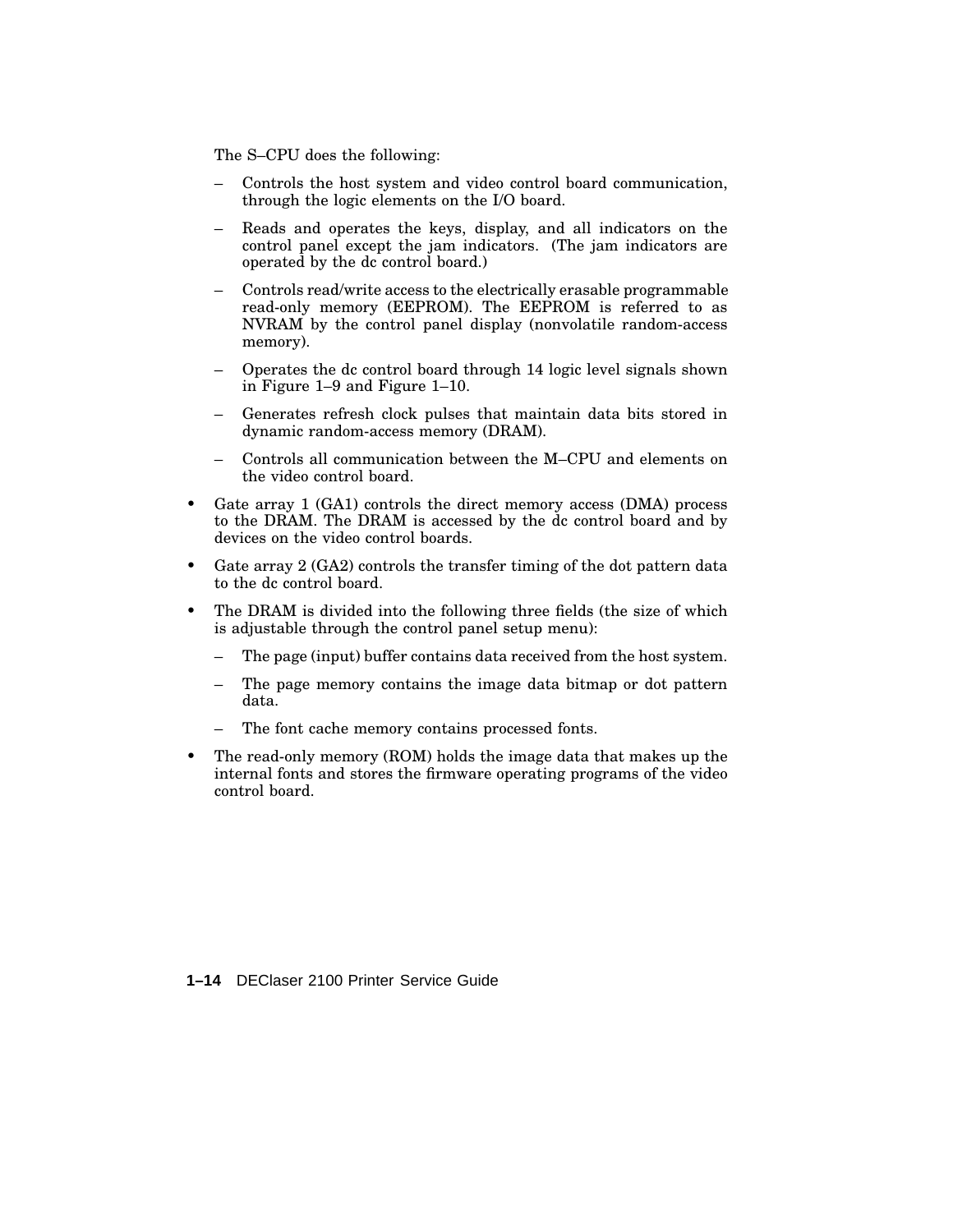#### **1.4.3 DC Control Board Signals**

The dc control board operates and distributes power to all the electronic and electromechanical elements in the printer.

Figure 1–9 shows the input signals to the dc control board from the print engine, duplex unit, and video control board.

**Figure 1–9: 2100 DC Control Board Input Signals**



Figure 1–10 and Figure 1–11 show all the output signals from the dc control board.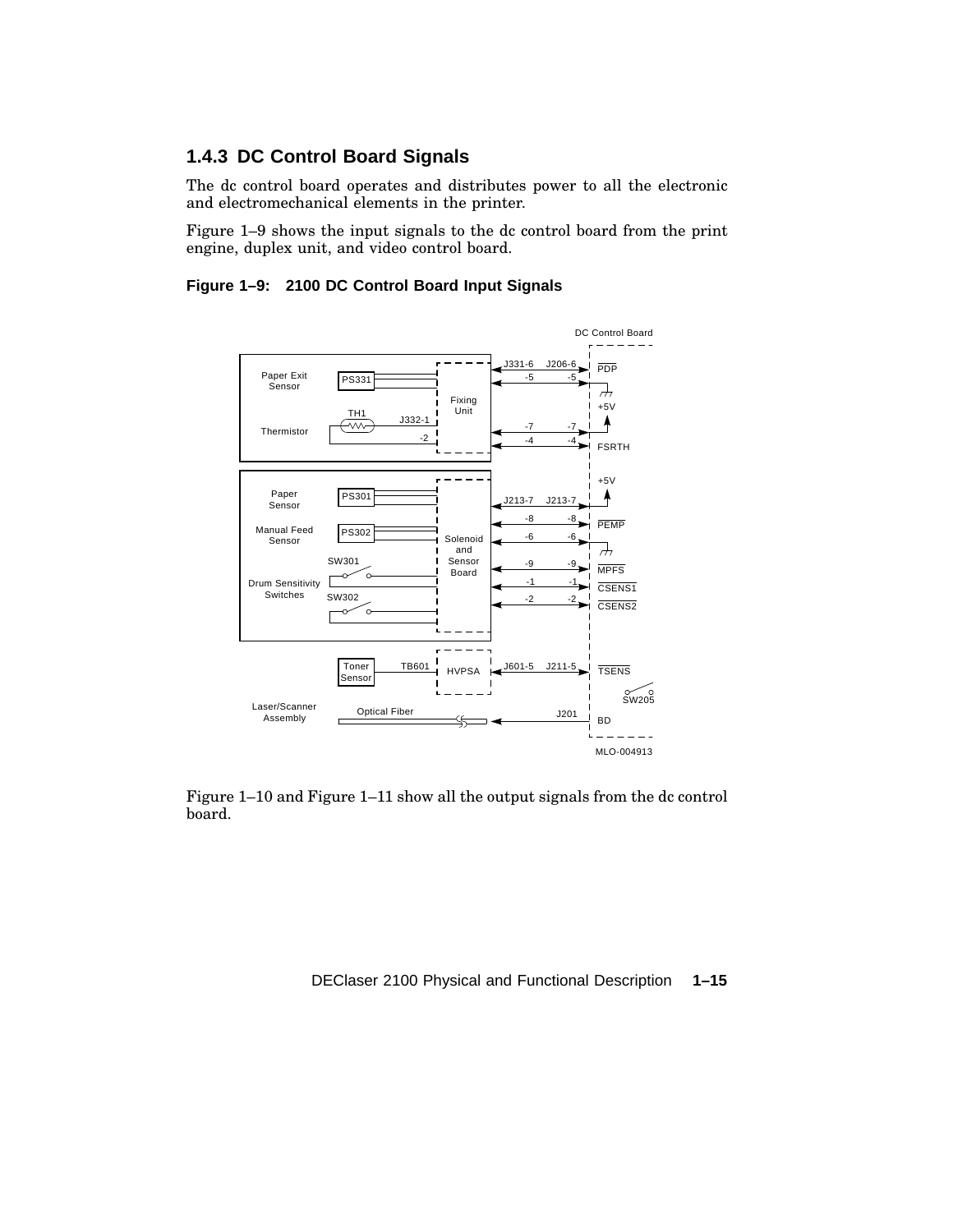

#### **Figure 1–10: 2100 DC Control Board Output Signals (Part 1)**

**1–16** DEClaser 2100 Printer Service Guide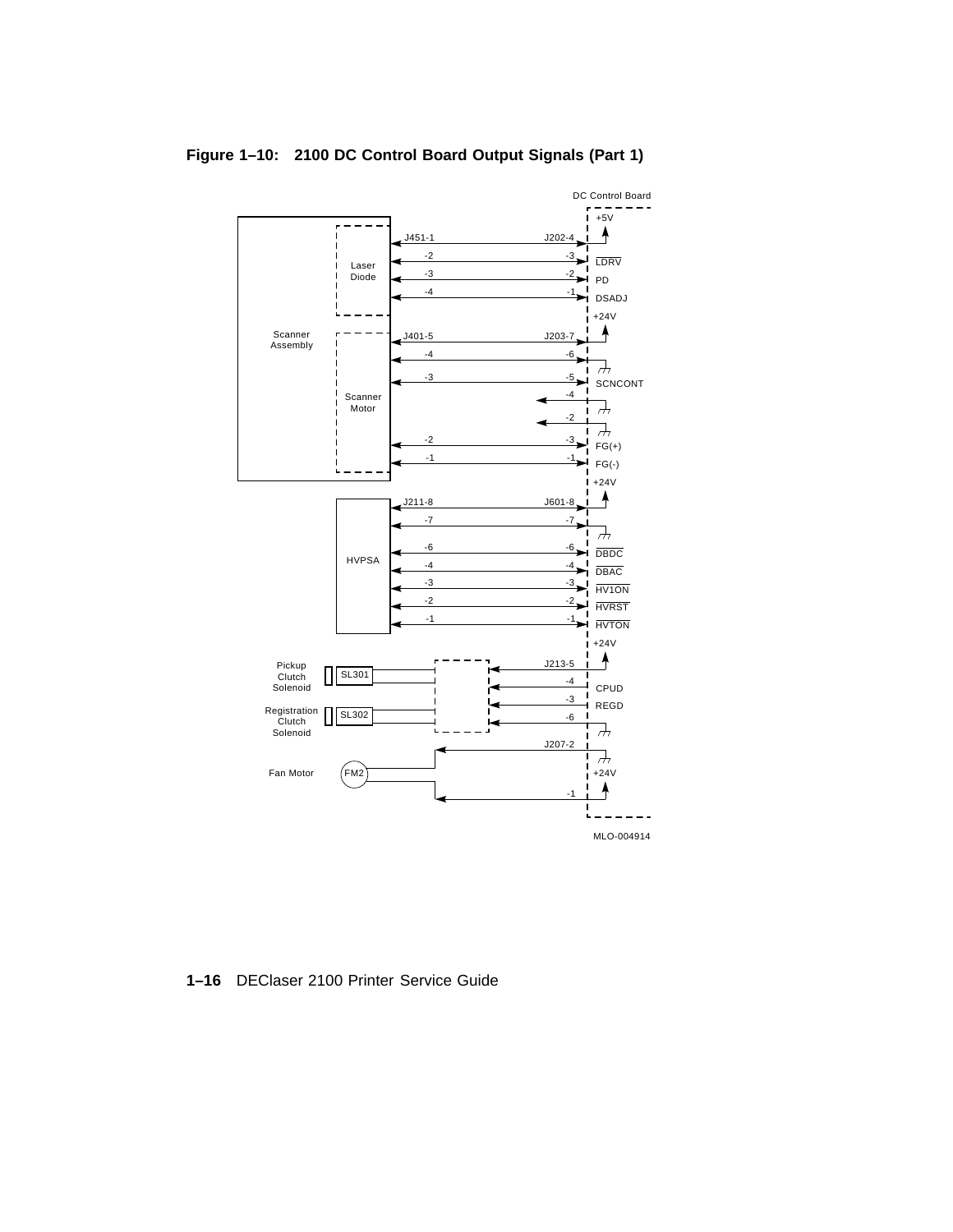

#### **Figure 1–11: 2100 DC Control Board Output Signals (Part 2)**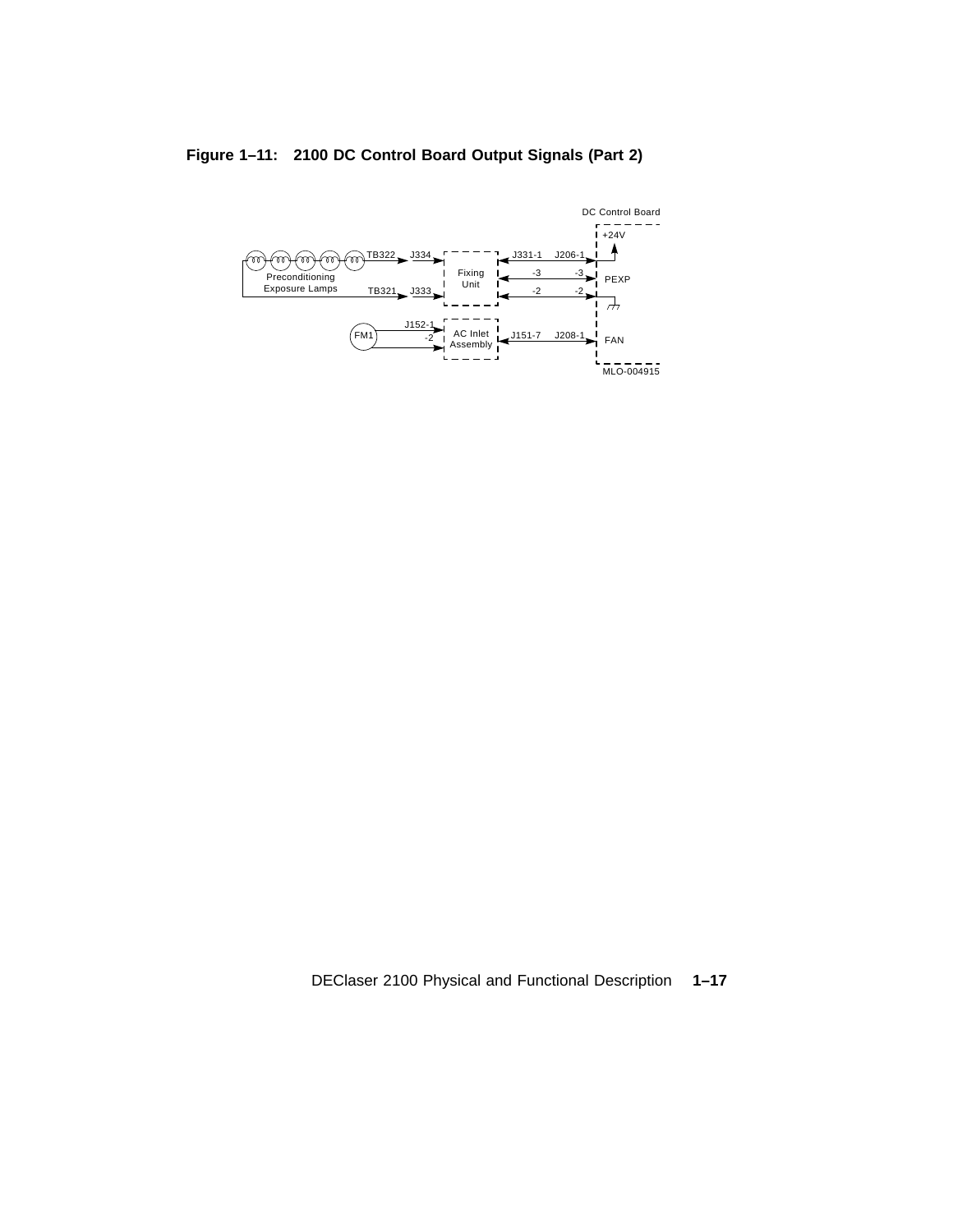#### **1.4.4 LVPSA, Main Motor, and Interlock Diagram**

Figure 1–12 shows the major sections of the low-voltage power supply assembly (LVPSA). The LVPSA consists of dc low-voltage power supply regulators, two interlock switches, and the high current drivers for the main motor that drives the print engine.

#### **Figure 1–12: LVPSA Block Diagram**



#### **1.4.5 Fixing Heater Control Circuit**

The fixing heater current is controlled by ac driver and safety circuits, whereas the fixing temperature is measured and regulated by the dc control board. The ac driver and safety circuit are parts of the ac inlet assembly field replaceable unit (FRU). Figure 1–13 is a diagram of the circuits that control the fixing unit heater.

#### **1–18** DEClaser 2100 Printer Service Guide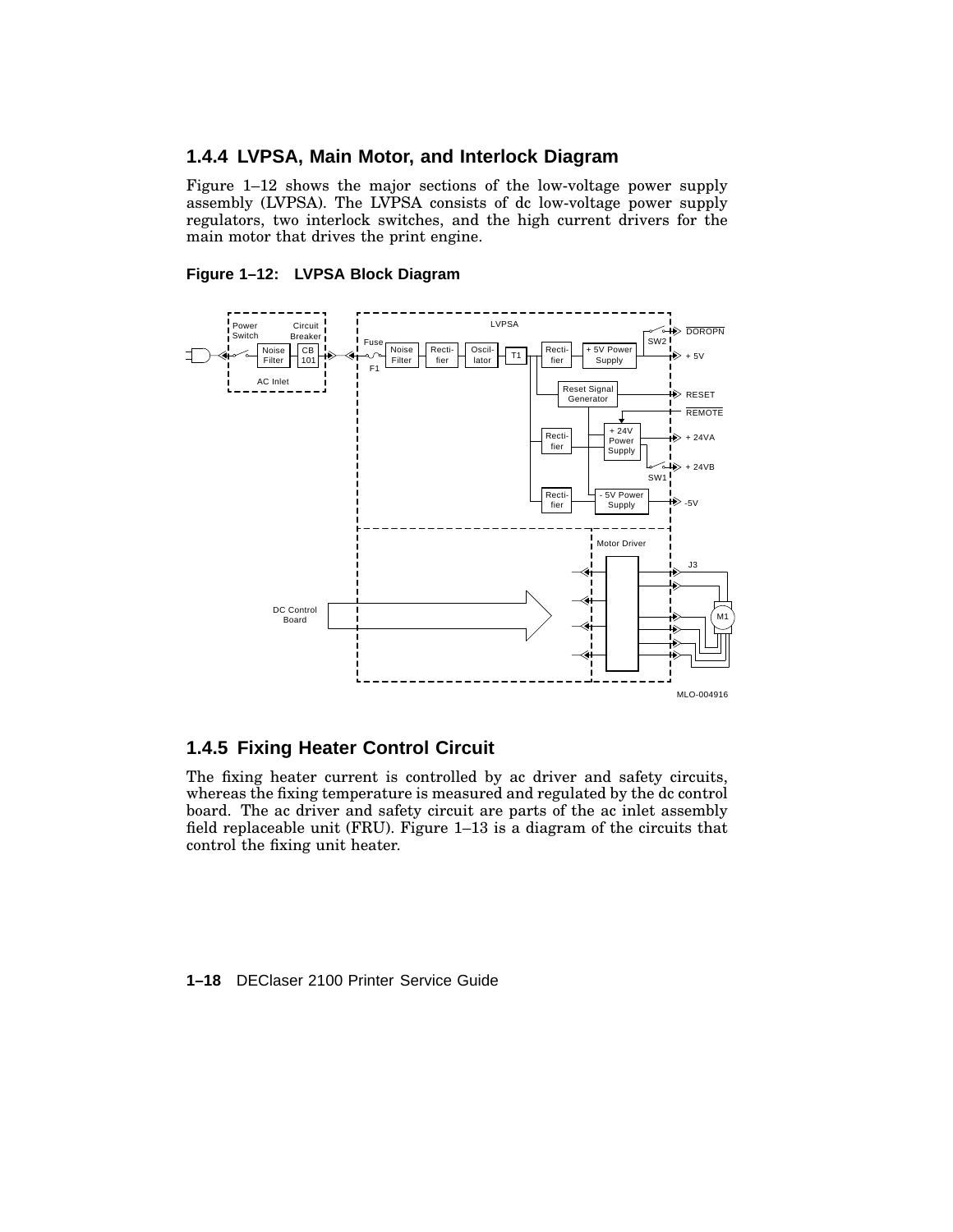#### **Figure 1–13: Fixing Heater Diagram**



The ac line power is directed through the power switch, noise filter, and CB101. From CB101 the ac line power is directed to the LVPSA and to the fixing heater circuits.

The following serial devices control the fixing heater current:

- Relay RL01 is operated by the safety circuit.
- The solid state relay (SSR) is operated by the dc control board.
- The thermoprotection (TP1) switch is actuated directly by the heat coming off the fixing heat roller.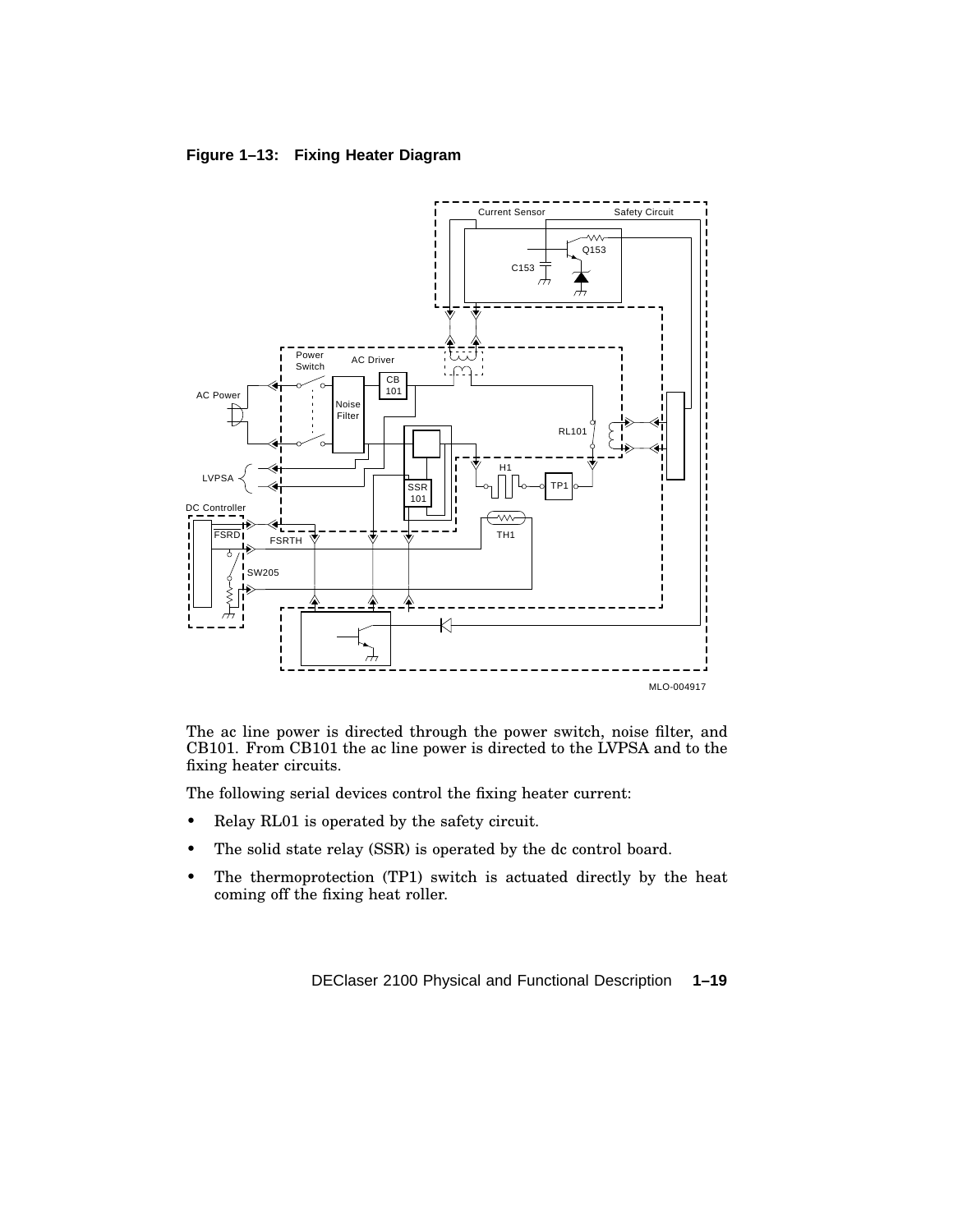#### **Safety Circuit**

The safety circuit consists of a fixing heater current monitor and a timer circuit that controls relay RL01. The current transformer monitors the current drawn by the fixing heater and charges C153. If the fixing current get too high, C153 turns on Q153, which opens the RL01 contact. The FSRD signal also causes C153 to fully charge when a fixing unit error (50 SERVICE) has occurred.

Once RL01 has opened, it is kept open until C153 discharges. C153 stays fully charged until the ac power is turned off, then C153 slowly discharges. About 10 minutes are required for the discharge. If you turn the power back on before C153 discharges, C153 recharges and the 50 SERVICE message is redisplayed.

#### **SSR Circuit**

The SSR switches the fixing heater current on and off to regulate the fixing unit temperature. The resistance of the thermistor (TH1) varies according to the heat of the fixing roller. The dc control board measures the resistance of TH1 and turns SSR on to raise the temperature or off to allow the fixing unit to cool.

- When the printer is at standby, the fixing temperature is maintained at 165°C (329°F).
- When the printer starts to print, the fixing temperature is quickly raised to 180°C (356°F).

The dc control board displays the 50 SERVICE error message if the fixing unit roller temperature:

- Fails to exceed 30°C (86°F) within 18 seconds after power on
- Fails to exceed 165°C (329°F) within 90 seconds after power on
- Exceeds  $230^{\circ}$ C (446°F)
- Drops below 140°C (284°F) after the Ready indicator goes on

#### **SW205**

Switch SW205 is mechanically actuated by the bottom cover. When the bottom cover is on, the switch is open and TH1 operates normally. When the cover is off, the SW205 is closed and a dummy load is connected across TH1, thus simulating a correctly warmed fixing temperature. The dc control board never turns on the SSR, and the fixing unit stays cool. SW205 is not used in the field. The TP1 thermoprotection switch is a passive temperature-operated switch that is mounted next to the fixing

**1–20** DEClaser 2100 Printer Service Guide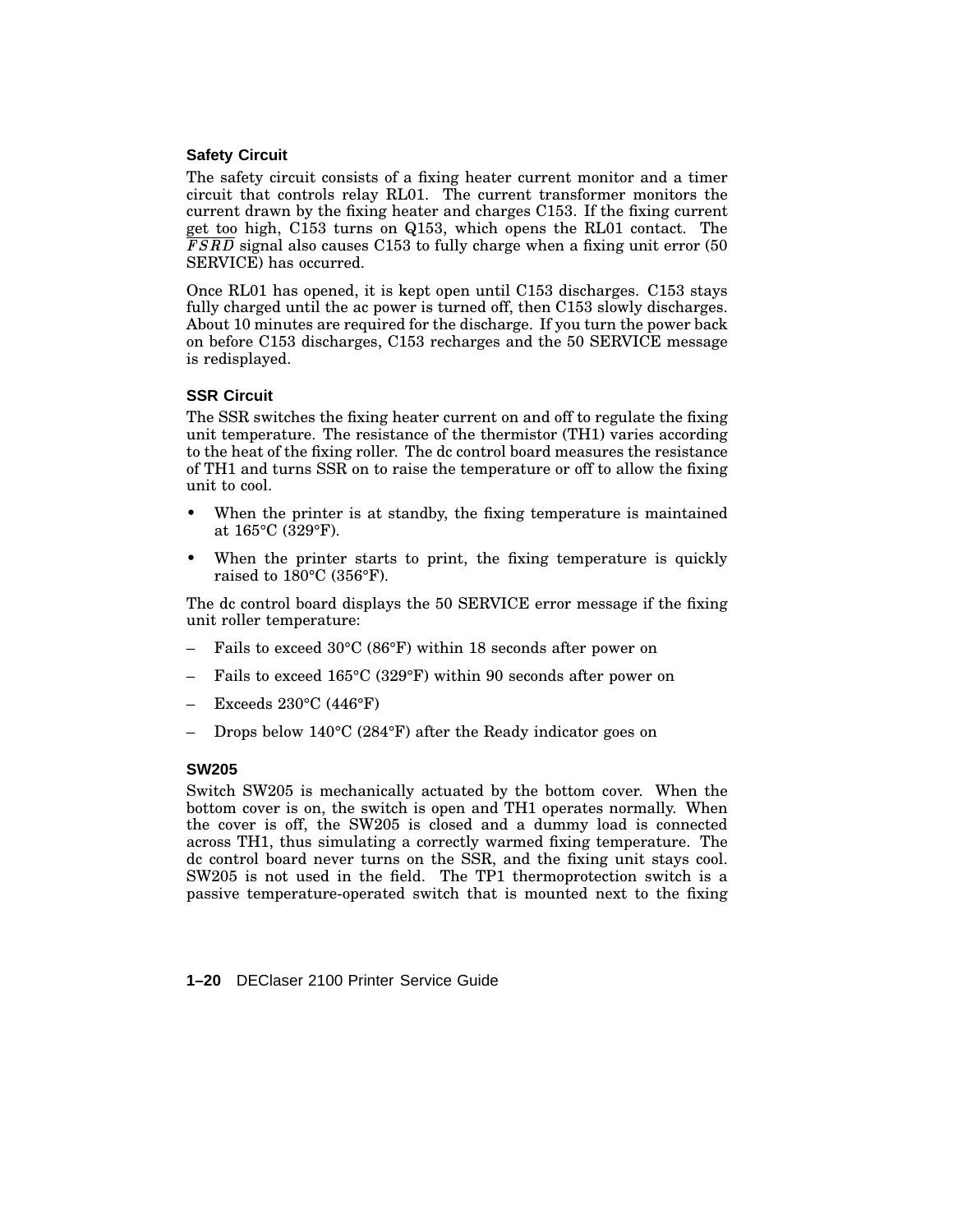heater roller. TP1 opens if the fixing unit temperature climbs to 210<sup>o</sup>C ±10% (410°F).

#### **1.4.6 HVPSA Circuits**

The HVPSA assembly consists of the high-voltage power supplies and an attached connector block that are crucial to the production of the image. The assembly is replaced as an FRU. You should not attempt to adjust the HVPSA in the field.

When the top cover is closed, the EP-S cartridge contacts make connection with the coil and flat spring contacts of the connector block. The coil spring contacts are used for high-voltage connection. The flat spring contacts connect the toner sensor signal and high-voltage common return bus (HVGND) to the EP-S cartridge.

The coil spring connectors are chrome plated and require no maintenance. Use a soft brush to clean away dust or paper chips, but avoid using commercially available liquid or aerosol contact cleaners. Replace the HVPSA if the connector block plastic is broken or damaged, or if the contacts appear burnt, pitted, or bent. Do not attempt to scrape clean, bend back, or repair damaged contacts.

Figure 1–14 presents a side profile of the connector block and identifies each connector.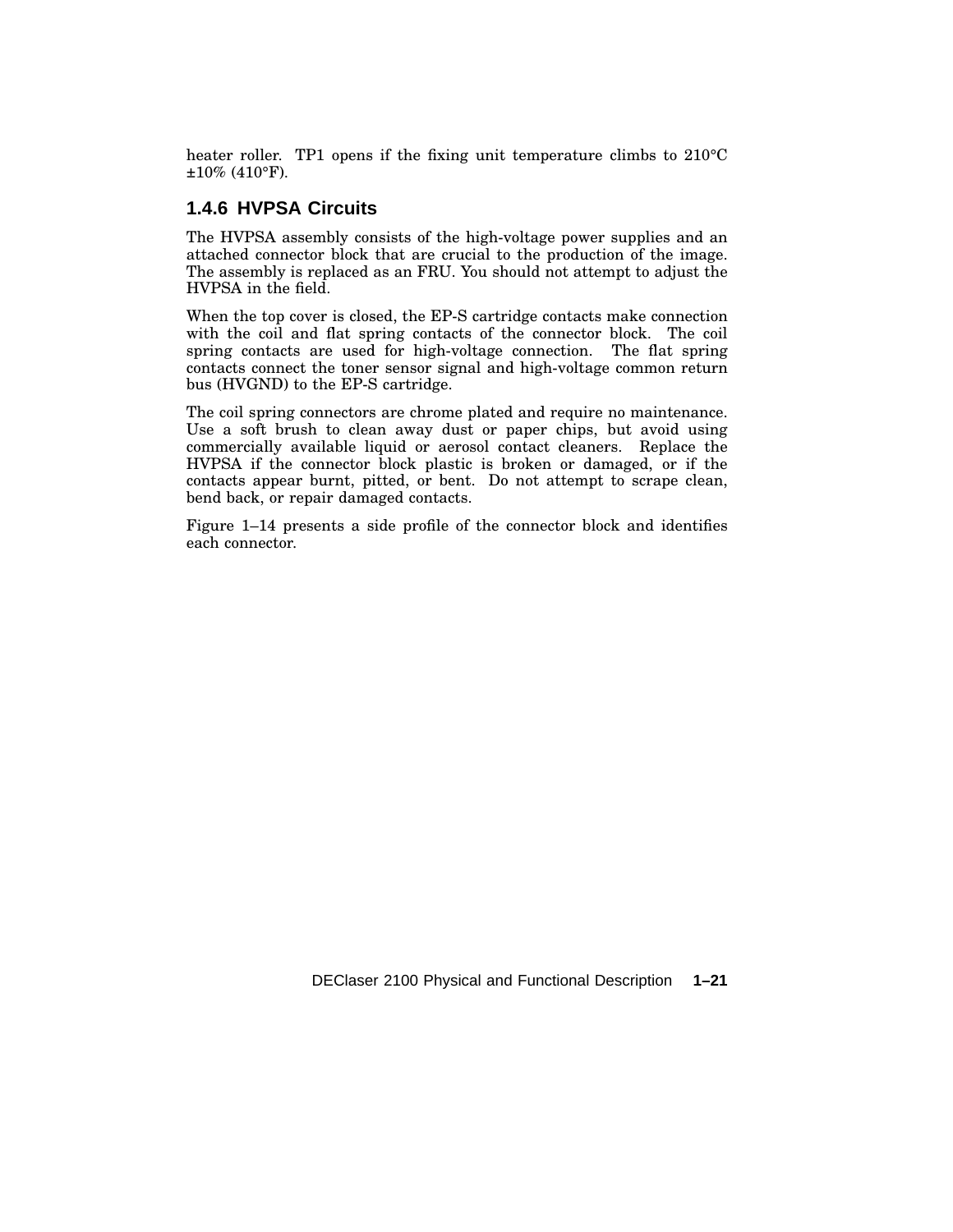**Figure 1–14: HVPSA Connector Block**



Figure 1–15 gives signal names, connector numbers, and shows the circuitry that drives and loads the HVPSA.

**1–22** DEClaser 2100 Printer Service Guide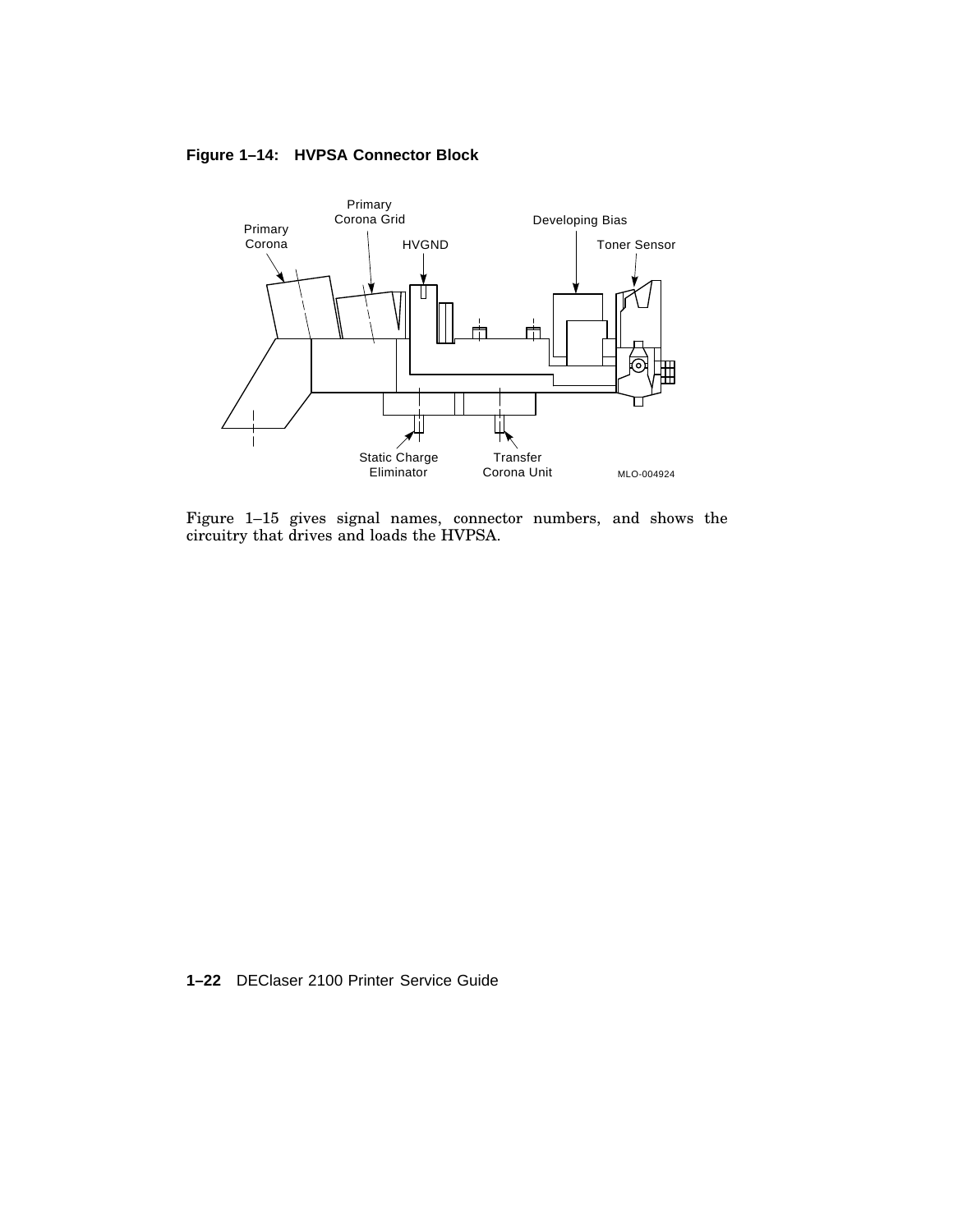**Figure 1–15: HVPSA Image Circuits**



DEClaser 2100 Physical and Functional Description **1–23**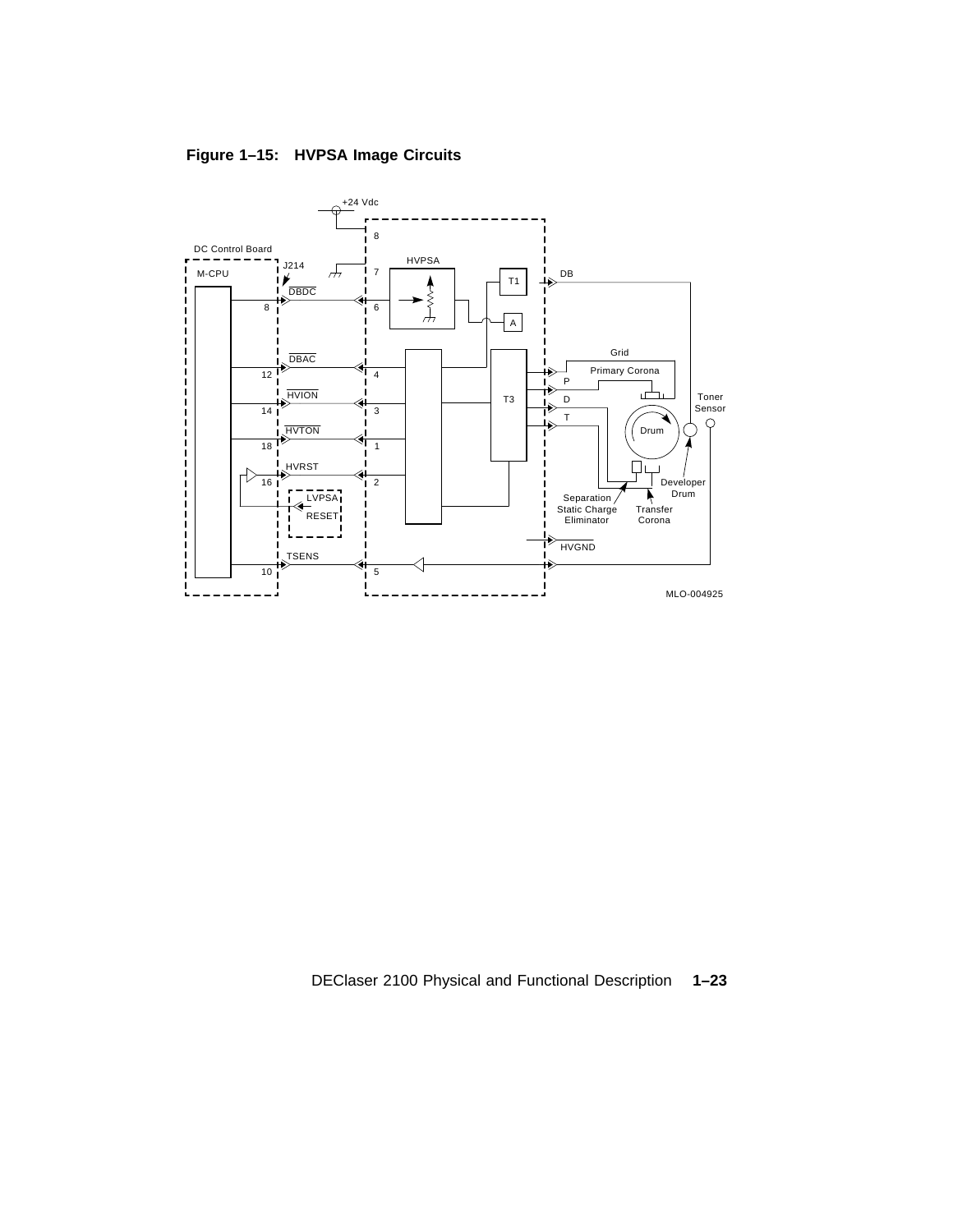# **DEClaser 2100 Control Panel Operation**

# **2.1 Control Panel Keys and Indicators**

This chapter describes the operation of the control panel on the DEClaser 2100 printer.

- Table 2–1 describes the indicators.
- Table 2–2 describes the offline ready keys.
- Table 2–3 describes the menu scrolling keys.
- Table 2–4 describes the setup menu.

#### **Control Panel Modes**

The DEClaser 2100 printer runs in either the online ready or offline ready mode of operation. The On Line indicator shows the online or offline status. The text 00 READY is displayed when the printer is ready to receive commands.

The online ready mode means that the printer is ready to receive commands or a text or font file from the host system. Most of the keypad keys are disabled when the printer is on line. If you press a disabled key, the control panel beeper sounds and the key is ignored.

The offline ready mode means that the printer is ready to receive commands from the control panel. You can activate any of the keypad functions shown in Figure 2–3 when the printer is in the offline ready mode.

**NOTE:** *The text 00 READY can be replaced or modified by a firmware enhancement (upgrade) cartridge, for example the PostScript option cartridge that installs in font cartridge slot A.*

#### **2.1.1 Control Panel Indicators**

Figure 2–1 shows the location of all indicators; Table 2–1 describes how they work.

DEClaser 2100 Control Panel Operation **2–1**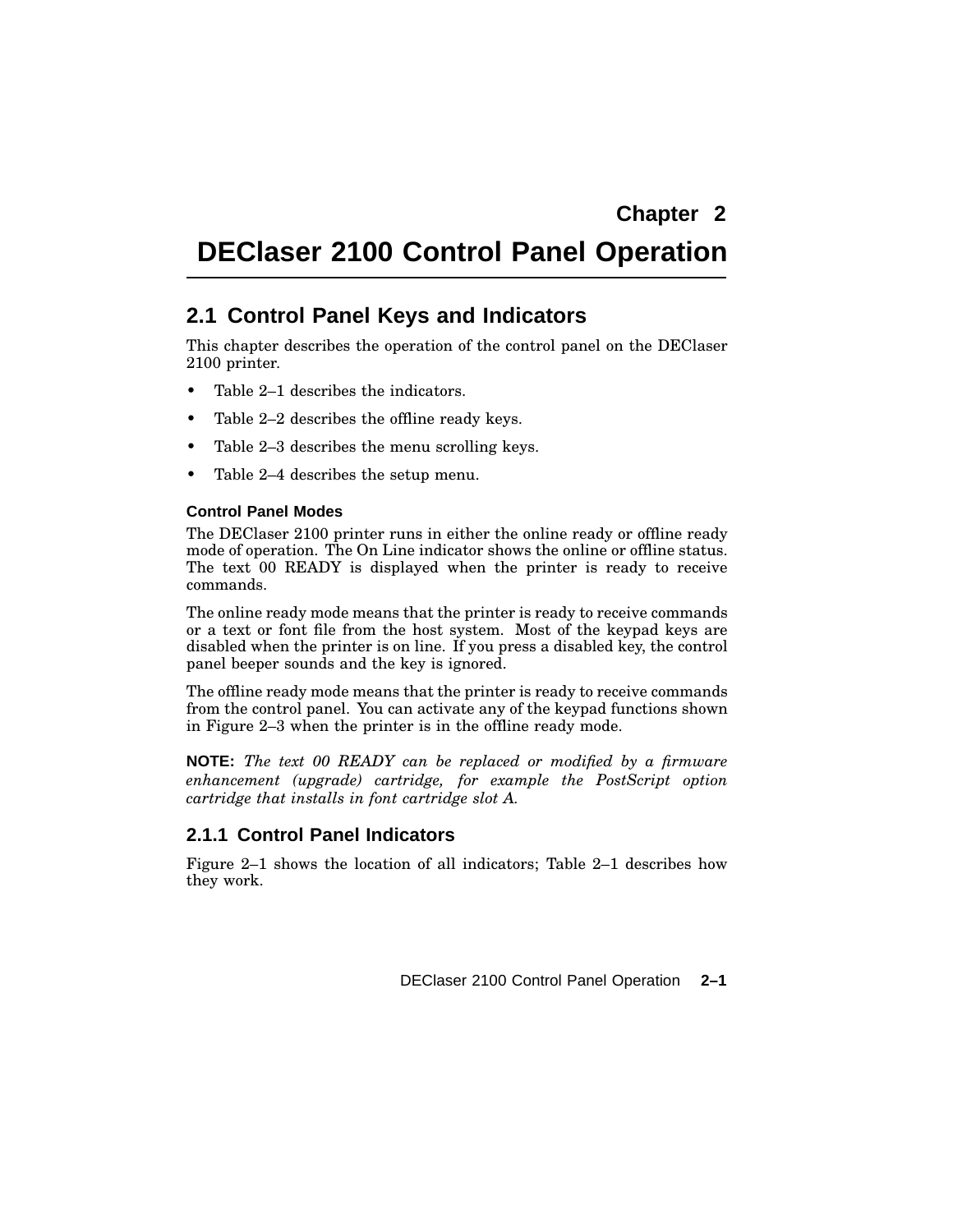### **Figure 2–1: Control Panel Indicators**

MLO-005010, Size=14

**Table 2–1: Control Panel Indicators**

| Indicator               |                    | Function                                                                                                                                                                                                                                          |
|-------------------------|--------------------|---------------------------------------------------------------------------------------------------------------------------------------------------------------------------------------------------------------------------------------------------|
|                         | Readv <sup>1</sup> | The indicator is either on, off, or flashing. If on, the printer is ready. If<br>flashing, the printer is performing a function (for example, the printer is<br>warming up) and you must wait.                                                    |
|                         | Alarm <sup>2</sup> | Indicates a status condition that is disabling the printer.<br>Alarm<br>conditions require the attention of an operator or service person. The<br>display panel tells you the nature of the alarm indication.                                     |
| 13<br>Data <sup>1</sup> |                    | Indicates the condition of the buffer memory. The indicator is either on,<br>off, or flashing. If on, there is print data in the buffer. If off, the buffer<br>is empty. If flashing, the buffer is receiving print data from the host<br>system. |
|                         |                    | <b>NOTE:</b> Buffer memory is separated into two buffers. The<br>page buffer memory contains page data. The receive buffer<br>memory contains temporary data.                                                                                     |

 $\frac{1}{1}$  Color when lit is green.

### **2–2** DEClaser 2100 Printer Service Guide

<sup>&</sup>lt;sup>2</sup> Color when lit is orange.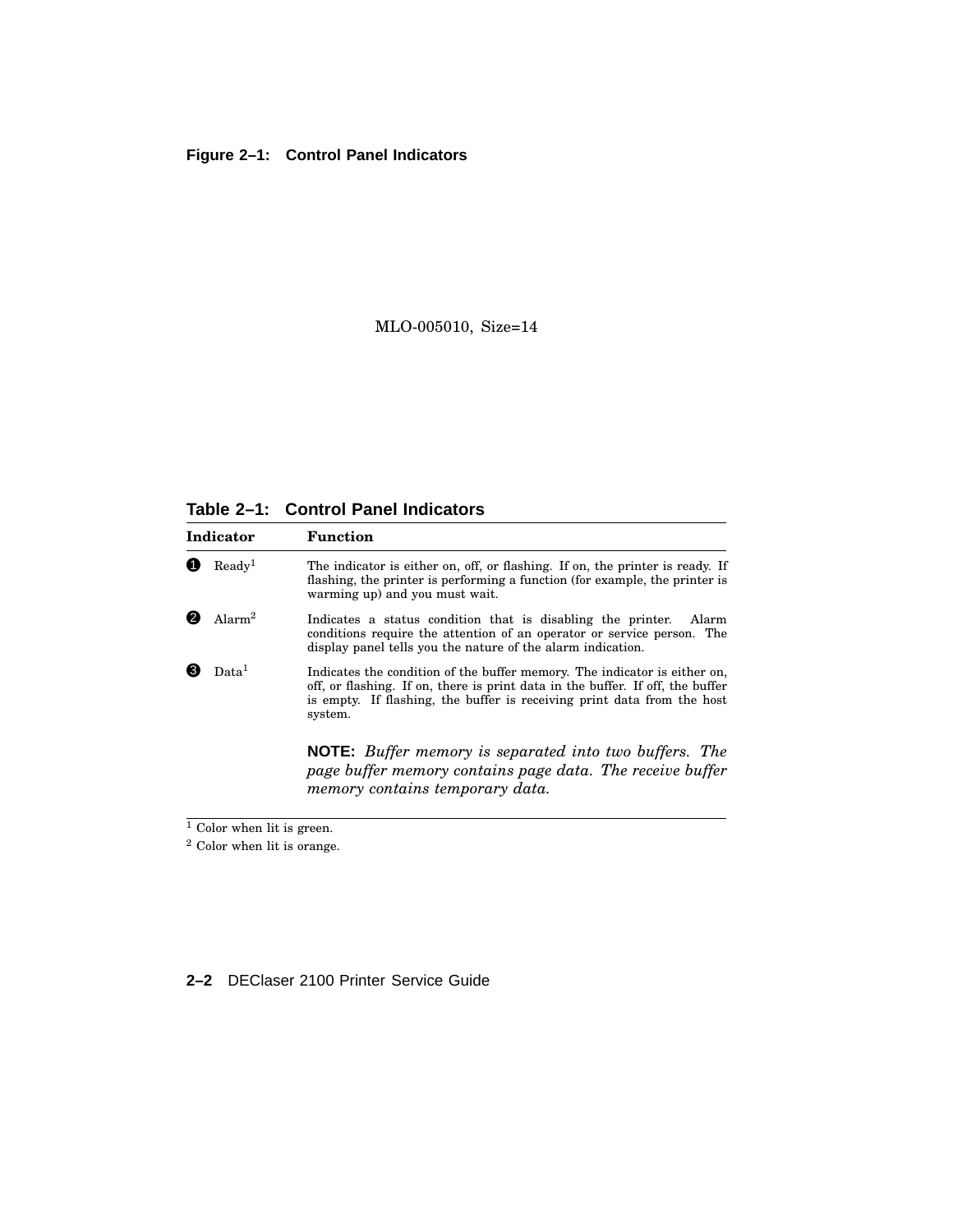**Table 2–1 (Cont.): Control Panel Indicators**

| Indicator                            |                              | <b>Function</b>                                                                                                                                                                                                                                                                                                     |  |  |  |
|--------------------------------------|------------------------------|---------------------------------------------------------------------------------------------------------------------------------------------------------------------------------------------------------------------------------------------------------------------------------------------------------------------|--|--|--|
| 4<br>Message<br>display <sup>1</sup> |                              | A one-line, 16-character liquid crystal display. During online or offline<br>operation, a two-digit status code and a summary status message are<br>displayed. When the printer is in the setup menu, a horizontal setup<br>menu is displayed. See Section 2.2 and Table 2–4 for information on the<br>setup menus. |  |  |  |
|                                      |                              | With the exception of 00, all two-digit status numbers flash to attract<br>attention of the operator. To interpret the display messages, refer to one<br>of the following tables:                                                                                                                                   |  |  |  |
|                                      |                              | Table 3–1, Operational Status Messages                                                                                                                                                                                                                                                                              |  |  |  |
| Table 3–2, Operator Call Messages    |                              |                                                                                                                                                                                                                                                                                                                     |  |  |  |
|                                      |                              | Table 3–3, Functional Messages                                                                                                                                                                                                                                                                                      |  |  |  |
|                                      |                              | Table 3–4, Service Messages                                                                                                                                                                                                                                                                                         |  |  |  |
| 6                                    | On Line $1$                  | The indicator is either on, off, or flashing. If on, the printer is on line. If<br>off, the printer is off line. It flashes when the printer is switching to the<br>offline state.                                                                                                                                  |  |  |  |
| 6                                    | Form $\mathrm{Feed}^1$       | The indicator is either on, off, or flashing and works in conjunction with<br>Form Feed<br>If on, the printer is printing the remaining buffered data.<br>If off, there is no form feed activity. If flashing, the print command is<br>canceled.                                                                    |  |  |  |
|                                      | $1$ Color when lit is green. |                                                                                                                                                                                                                                                                                                                     |  |  |  |

# **2.1.2 Control Panel Keys**

Figure 2–2 uses numbered callouts to identify the location of the control panel keys. Refer to Table 2–2 for a description of the function of each numbered key.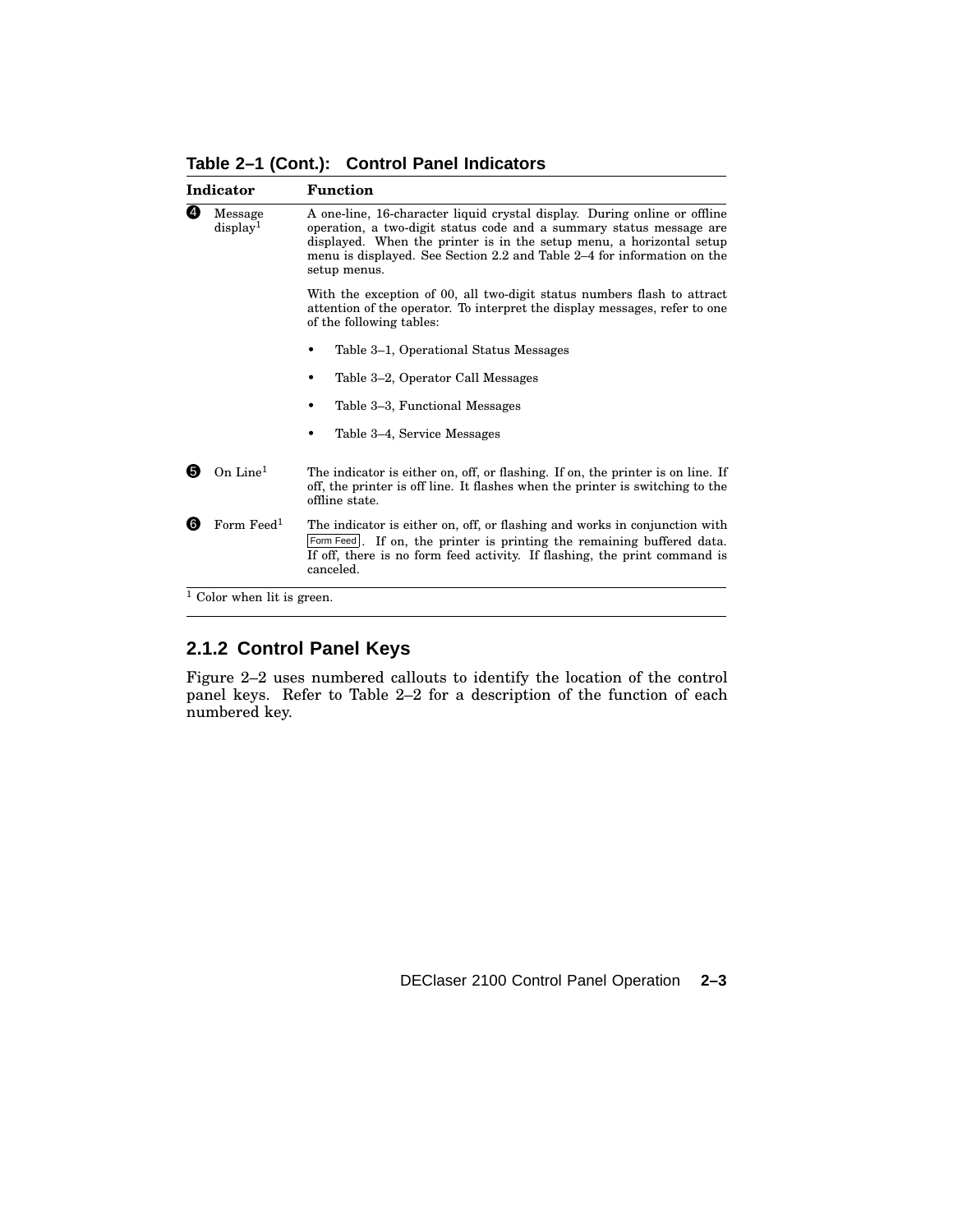#### **Figure 2–2: 2100 Keypad Keys**

#### MLO-005011, Size=13

#### **Table 2–2: Offline Ready Keys**



<sup>1</sup>See Table 2–3 for description of this menu scrolling key.

**2–4** DEClaser 2100 Printer Service Guide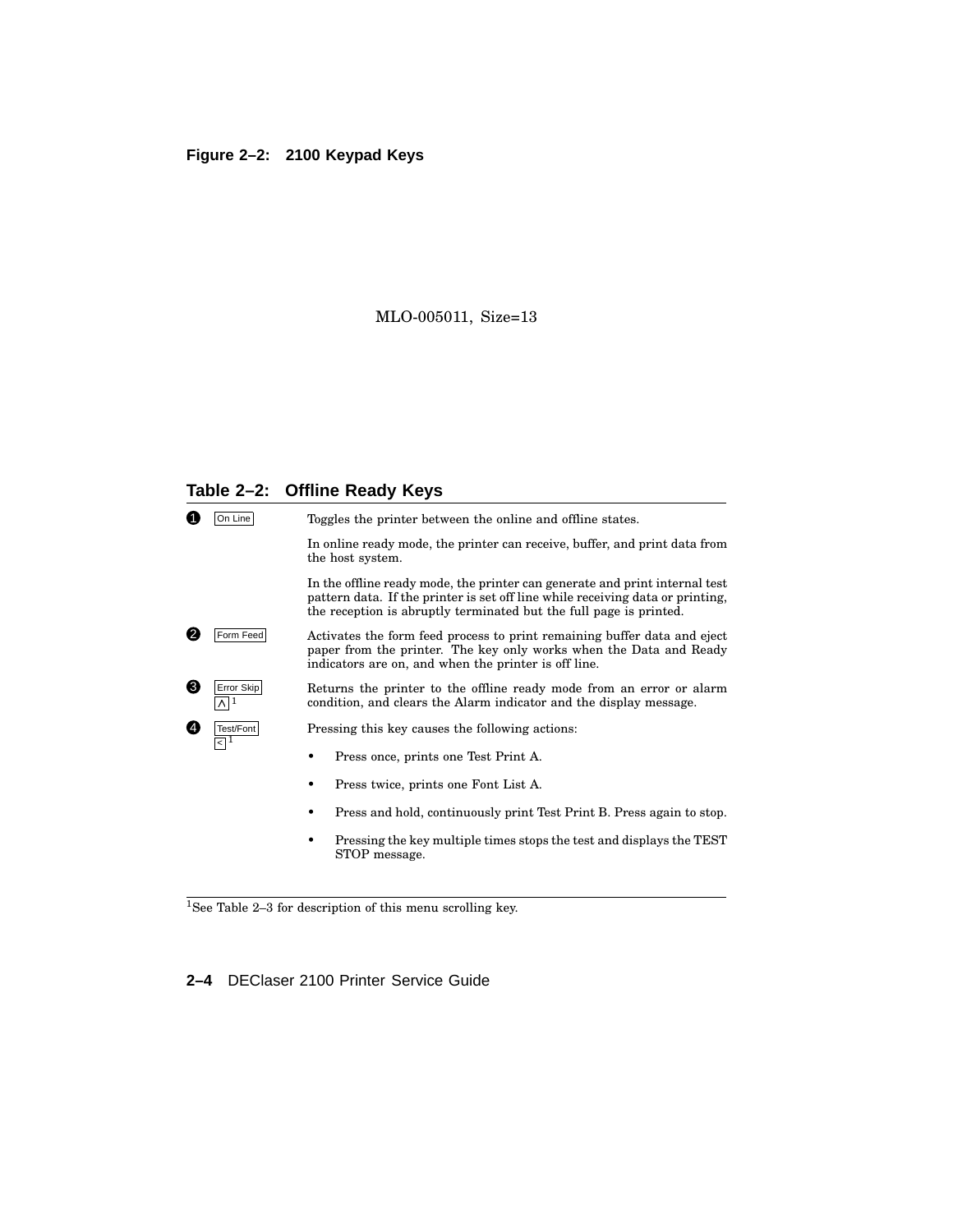## **Table 2–2 (Cont.): Offline Ready Keys**

| 6       | Reset<br>Enter  <sup>1</sup> | Pressing Reset clears the data from the DRAM, selects the values stored<br>in RAM as current settings, and if depressed for longer than 10 seconds,<br>activates the Control Representation Mode (see Section 2.4).                                          |
|---------|------------------------------|--------------------------------------------------------------------------------------------------------------------------------------------------------------------------------------------------------------------------------------------------------------|
| 6       | Menu<br>निम                  | Causes the printer to enter the setup menu and redefines the function<br>of the dual-labeled keys. Section 2.2 gives more information about the<br>setup menus.                                                                                              |
|         | Manual Feed                  | Toggles the printer between manual and automatic paper feeding modes<br>of operation.                                                                                                                                                                        |
|         |                              | When set to manual, the display prompts you to load a sheet of paper<br>into the manual feeder. When the manual feed sensor detects the paper,<br>the dc control board activates the paper feed clutch and feeds the paper<br>into the registration rollers. |
| $1\sim$ |                              | <del>museus sensuari</del><br>$\cdots$ $\cdots$                                                                                                                                                                                                              |

<sup>1</sup>See Table 2–3 for description of this menu scrolling key.

# **2.2 Setup Menu Operation**

As shown in Figure 2–3, when you press Menul you enter the first of a threelevel setup menu. Table 2–4 lists all of the setup menus, features, and values.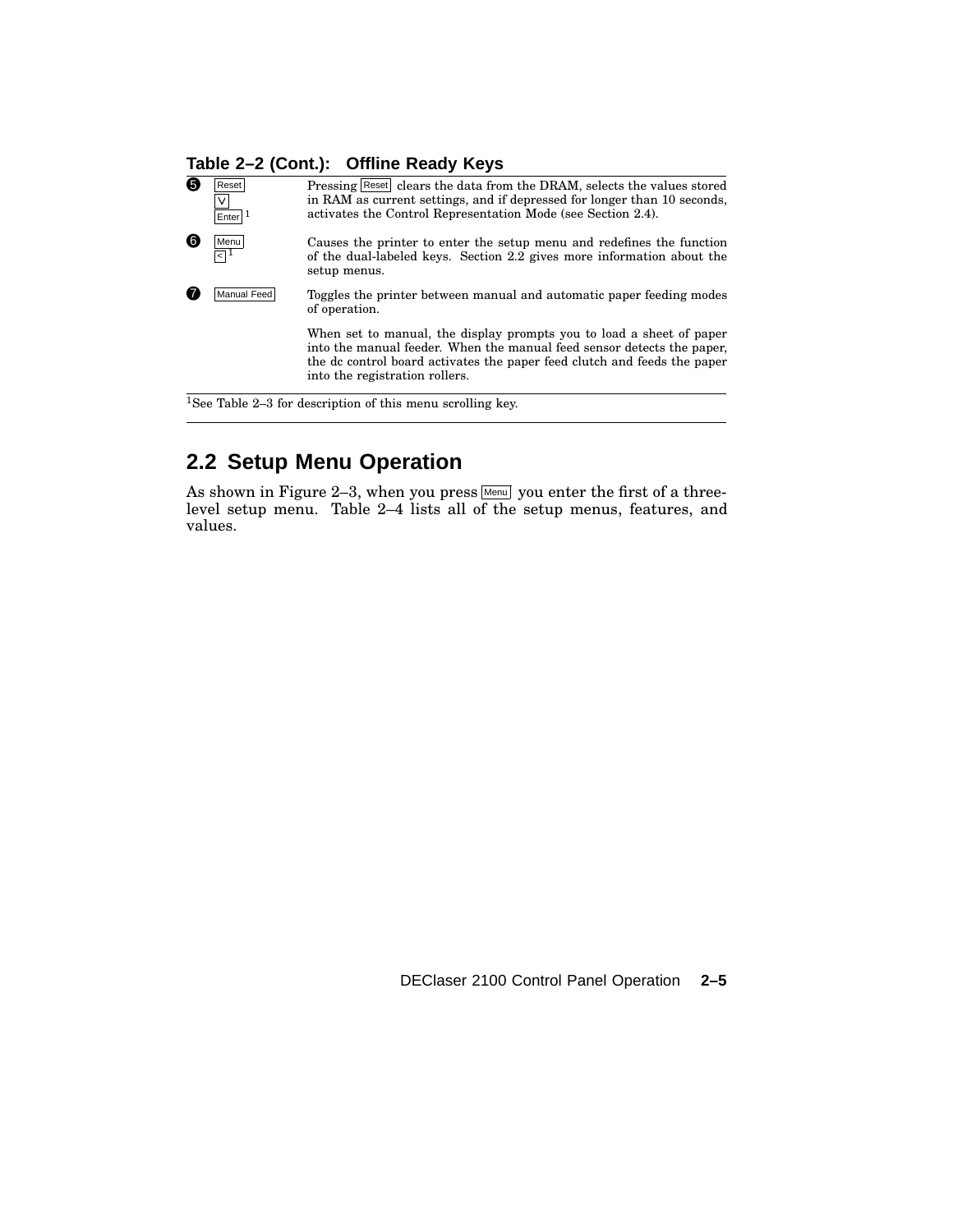**Figure 2–3: 2100 Keypad Operation**



MLO-004918

**2–6** DEClaser 2100 Printer Service Guide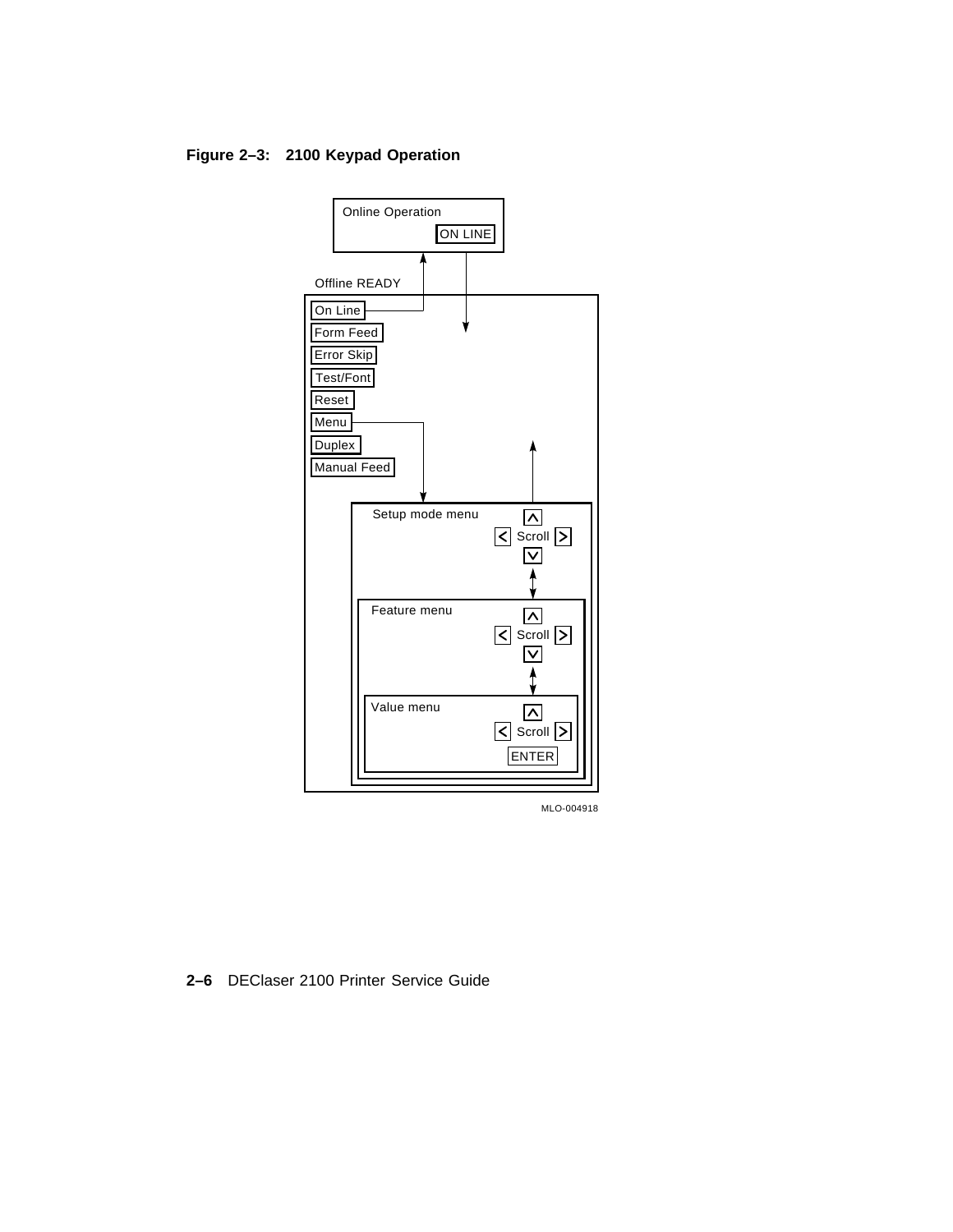### **2.2.1 Setup Menu Format**

The horizontal format of the text in the setup menu is unique. Figure 2–4 shows how the text appears in the window when the printer is in a setup, feature, or value menu. You press the function keys to move through the selection. The selected text is left-justified and indicated by an underline cursor. Ignore any text, separated by a space, on the right of the display.

#### **Figure 2–4: Setup Menu Display Text**



### **2.2.2 Moving, Selecting, and Saving Values**

Table 2–3 shows the action of the function keys when you scroll through the setup, feature, and value menus.

| Table 2-3: Menu Scrolling Keys |  |  |  |
|--------------------------------|--|--|--|
|--------------------------------|--|--|--|

| Key                 | <b>Function</b>                                                                                                                                                                                                                                                   |  |  |  |
|---------------------|-------------------------------------------------------------------------------------------------------------------------------------------------------------------------------------------------------------------------------------------------------------------|--|--|--|
| $\mathsf{I} \vee$   | Shifts down through the feature and value menus. Down-shifting stops<br>after the value menu.                                                                                                                                                                     |  |  |  |
| ∣∧∣                 | Shifts up through the value, feature, and setup menus. Up-shifting stops<br>at the offline ready level.                                                                                                                                                           |  |  |  |
| $\vert$ and $\vert$ | Use for scrolling through the selection of the setup, feature, and value<br>menus.                                                                                                                                                                                |  |  |  |
|                     | The circular scrolling action returns to the starting selection after stepping<br>through each available selection. When a scrolling key is pressed, the text<br>and cursor move. The selected text is left-justified and is indicated by an<br>underline cursor. |  |  |  |
| Enter               | Enters the selected value into the operational memory space and marks<br>the value with an equal $(=)$ sign.                                                                                                                                                      |  |  |  |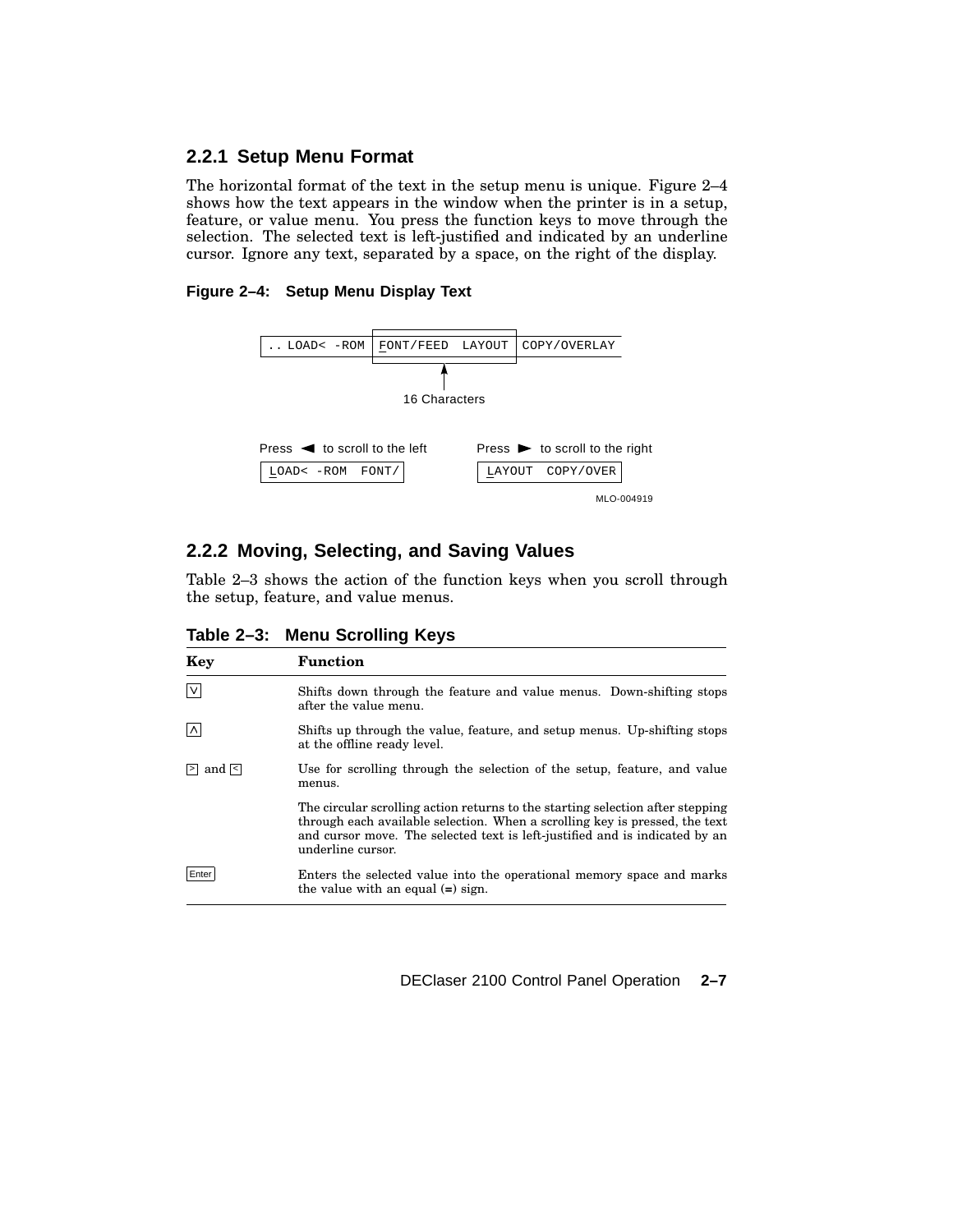Table 2–4 describes the setup, feature and value menus.

| Setup<br>Level   | Feature<br>Level   | Value<br>Level      | Comment                                                                                                                                                                                                                                                               |
|------------------|--------------------|---------------------|-----------------------------------------------------------------------------------------------------------------------------------------------------------------------------------------------------------------------------------------------------------------------|
| <b>FONT/FEED</b> | feeder             | Cass.<br>$=$ Manual | Operates exactly the same as pressing<br>Manual Feed  . It sets up the DEClaser 2100<br>to feed paper manually, one sheet at a<br>time, or automatically from the installed<br>cassette.                                                                              |
|                  |                    |                     | When set to manual, the display prompts<br>you to load a sheet of paper into the<br>manual feeder. When the manual feed<br>sensor detects the paper, the dc control<br>board activates the paper feed clutch<br>and feeds the paper into the registration<br>rollers. |
| <b>LAYOUT</b>    | offsetX<br>offsetY | n.n<br>$= 0.0$      | The X and Y offset features use the same<br>value format. The selected value causes a<br>shift of the printed image on the page, in<br>the selected dimension:                                                                                                        |
|                  |                    |                     | The X dimension shifts the image<br>from side to side by varying the start<br>of the beam on the OPC drum.                                                                                                                                                            |
|                  |                    |                     | The Y dimension shifts the image<br>from leading to trailing edge by<br>varying the timing of the registration<br>clutch solenoid.                                                                                                                                    |
|                  |                    |                     | Pressing $\leq$ or $\geq$ increments or decre-<br>ments the displayed value by $\pm 0.5$ . Each<br>0.5 change shifts the image by $\pm 15$ dots or<br>$\pm 0.05$ in $(\pm 1.27$ mm).                                                                                  |
|                  |                    |                     | The minimum value is 0.0, which corre-<br>sponds to the center of the sheet.<br>The<br>maximum value is $\pm 10$ , which would shift<br>the image about 1.0 inch in the selected X<br>or Y direction.                                                                 |

**Table 2–4: 2100 Setup, Feature, and Value Menus**

The LOAD<– ROM factory values are in bold.

The equal (=) sign indicates the selected value. When you scroll into a value level, the selected value is displayed first.

**2–8** DEClaser 2100 Printer Service Guide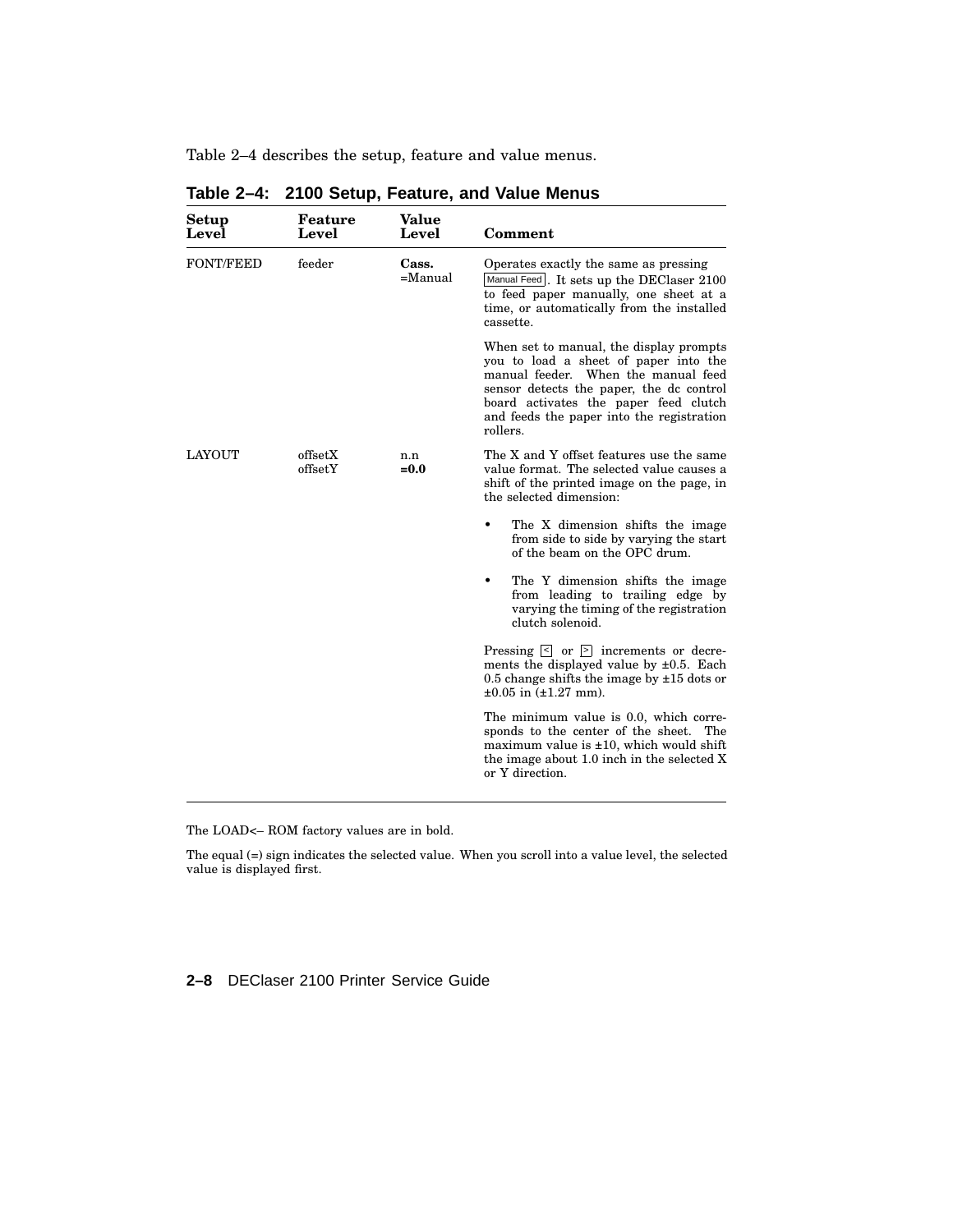| Setup<br>Level    | Feature<br>Level | Value<br>Level                                                                                                             | Comment                                                                                                                                                                                                                                                                                                                                         |
|-------------------|------------------|----------------------------------------------------------------------------------------------------------------------------|-------------------------------------------------------------------------------------------------------------------------------------------------------------------------------------------------------------------------------------------------------------------------------------------------------------------------------------------------|
| LAYOUT (Cont.)    | autoNL           | $=ON$<br><b>OFF</b>                                                                                                        | Determines if the line of text is truncated<br>or wrapped at the right-hand margin.<br>When set to ON, the printer automatically<br>inserts a carriage return and line feed<br>character to wrap the text on the next line.<br>When set to OFF, the printer truncates the<br>line at the right-hand margin.                                     |
| COPY/OVERLAY copy |                  | nn<br>$= 00$                                                                                                               | Determines the number of copies of a page<br>that the printer prints. For example, if set<br>to $=0.5$ , five copies of each page are printed<br>before the the printer accepts the next<br>page from the host system. The number<br>counts from 01–99 in increments of 1.0.                                                                    |
| <b>COMMAND</b>    | message          | English<br>$=$ Finnish<br>French<br>German<br>Italian<br>Japan<br>Norway<br>Port.<br>Spanish<br>Swedish<br>Danish<br>Dutch | The language text appears on the display<br>when the printer is in the online ready<br>mode. The setup menus always are dis-<br>played in English.                                                                                                                                                                                              |
| <b>INITIAL</b>    | macro            | yyy<br>000                                                                                                                 | Counts up or down from 000–099 in<br>increments of 1.0.                                                                                                                                                                                                                                                                                         |
|                   |                  |                                                                                                                            | The macro feature is used to set the<br>printer environment to match that of the<br>host system.<br>The macro number is a<br>combination of the device identification<br>and character set (Cset) numbers.<br>The<br>sum of the two numbers is entered as the<br>macro number. See Appendix A for a list<br>of identification and Cset numbers. |

**Table 2–4 (Cont.): 2100 Setup, Feature, and Value Menus**

The LOAD<– ROM factory values are in bold.

The equal (=) sign indicates the selected value. When you scroll into a value level, the selected value is displayed first.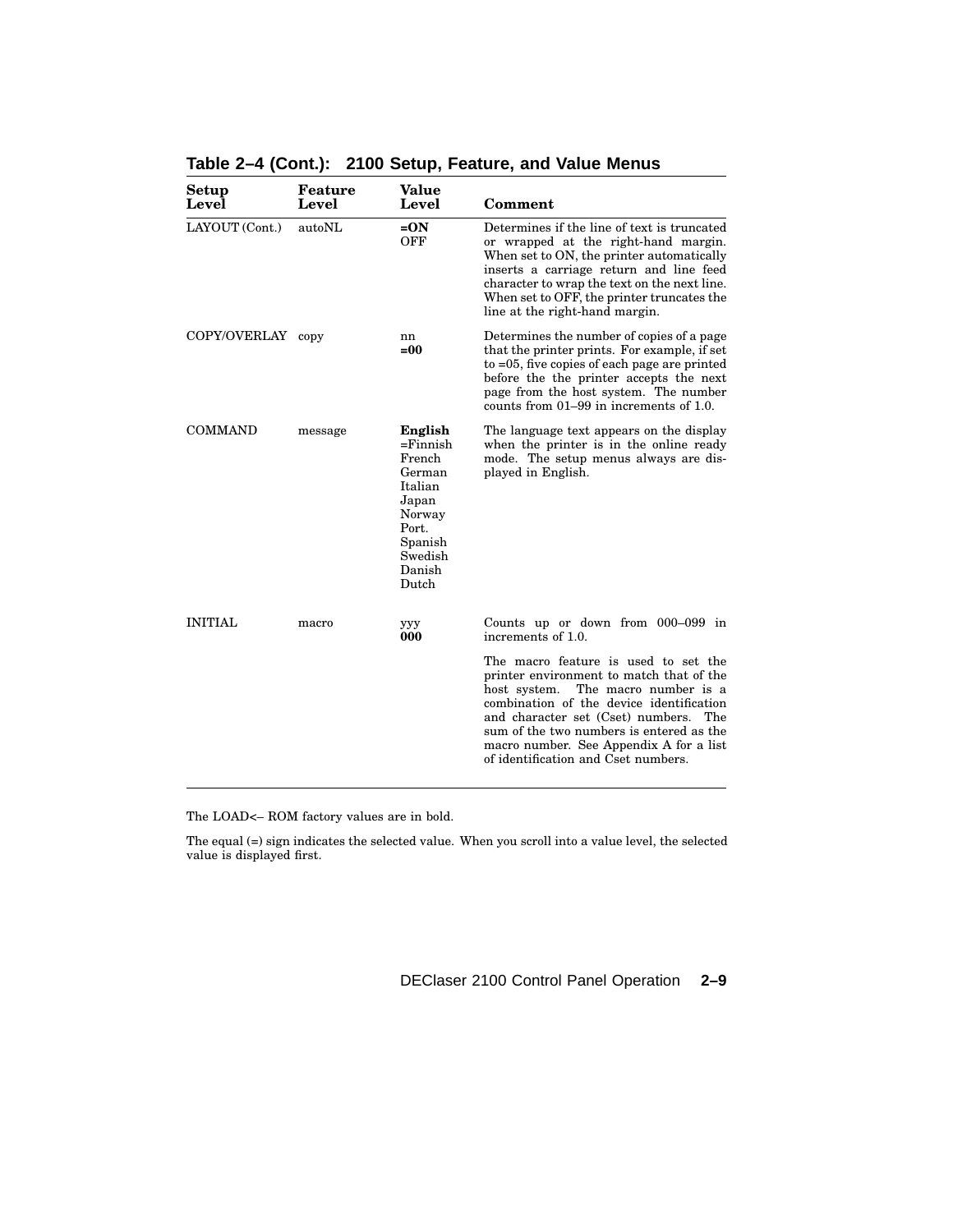| Setup<br>Level  | Feature<br>Level | Value<br>Level           | Comment                                                                                                                                                                                                                                                                                                                                                                                                                                                                       |
|-----------------|------------------|--------------------------|-------------------------------------------------------------------------------------------------------------------------------------------------------------------------------------------------------------------------------------------------------------------------------------------------------------------------------------------------------------------------------------------------------------------------------------------------------------------------------|
| INITIAL (Cont.) | paint            | =Partial<br>Full<br>Dual | The amount of available memory deter-<br>mines which values are displayed.                                                                                                                                                                                                                                                                                                                                                                                                    |
|                 |                  |                          | ٠<br>If the minimum amount of memory<br>is installed (1024 KB), you can only<br>select the Partial value; Full and<br>Dual are not displayed.                                                                                                                                                                                                                                                                                                                                 |
|                 |                  |                          | If the 1-MB optional memory is<br>٠<br>installed, you can select Partial or<br>Full; Dual is not displayed.                                                                                                                                                                                                                                                                                                                                                                   |
|                 |                  |                          | If either the 2-MB or 3-MB optional<br>٠<br>memory or more is installed, you can<br>select Partial, Full, or Dual.                                                                                                                                                                                                                                                                                                                                                            |
|                 |                  |                          | The paint selection allocates the size of<br>the font cache and page areas of available<br>As more and more processed<br>memory.<br>(bitmapped) fonts are cached, more of the<br>available memory is utilized; this leaves<br>less room for bitmapped print data and<br>slows down the printer. More time is<br>required to bitmap a smaller area, which<br>eventually causes the 21 COMPLEX<br>DATA message to be displayed.<br>See<br>Table 3-3 for additional information. |
|                 |                  |                          | When you select Partial, a portion of<br>a page is bitmapped, then printed.                                                                                                                                                                                                                                                                                                                                                                                                   |
|                 |                  |                          | When you select Full, one full page is<br>bitmapped, then printed.                                                                                                                                                                                                                                                                                                                                                                                                            |
|                 |                  |                          | When you select Dual, two complete<br>single-page bitmaps are reserved in<br>memory. This enables the printer to<br>simultaneously print page one and<br>bitmap page two.                                                                                                                                                                                                                                                                                                     |
|                 |                  |                          |                                                                                                                                                                                                                                                                                                                                                                                                                                                                               |

**Table 2–4 (Cont.): 2100 Setup, Feature, and Value Menus**

The LOAD<– ROM factory values are in bold.

The equal (=) sign indicates the selected value. When you scroll into a value level, the selected value is displayed first.

#### **2–10** DEClaser 2100 Printer Service Guide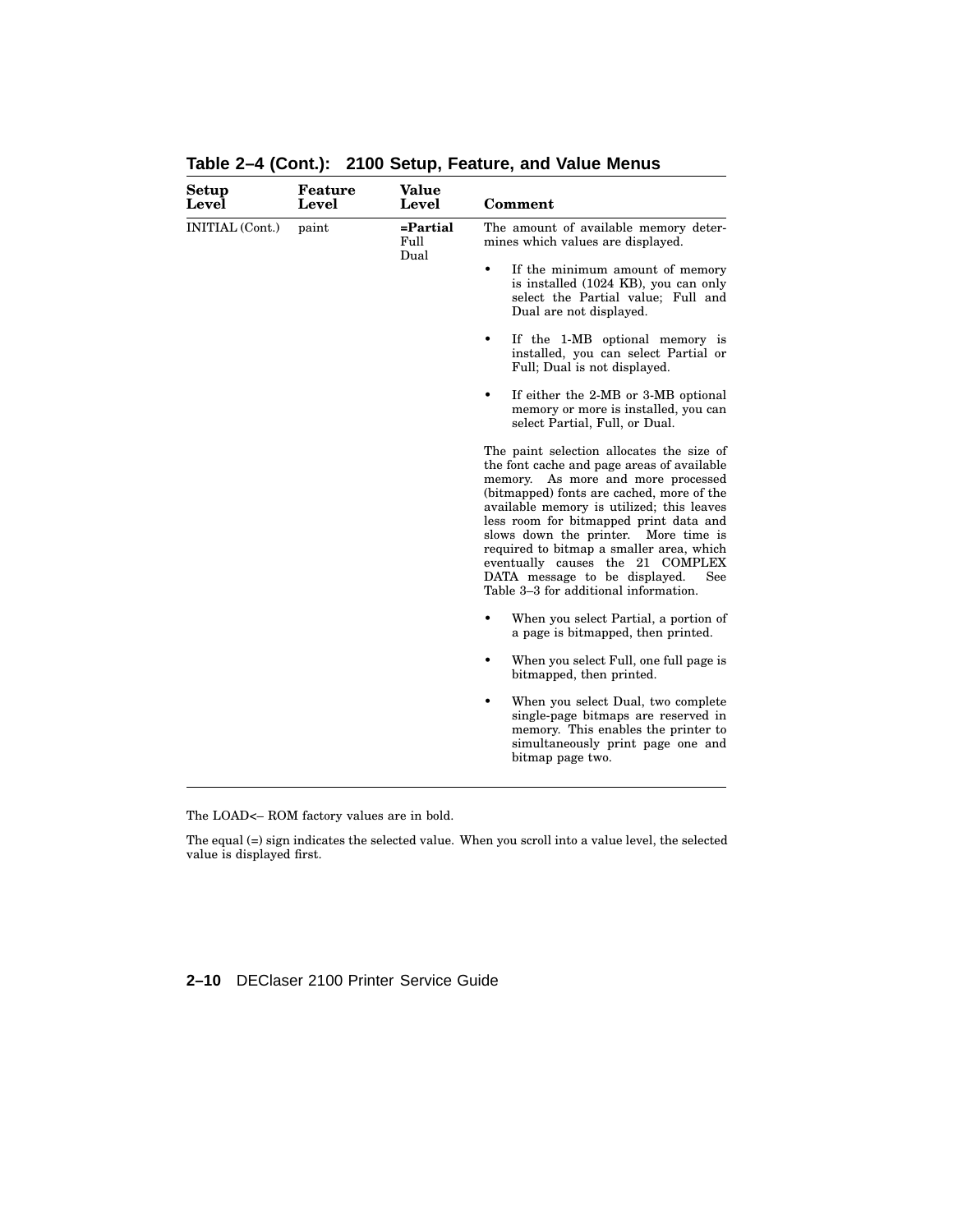| Setup<br>Level  | Feature<br>Level | Value<br>Level | Comment                                                                                                                                                                                                                                                                              |
|-----------------|------------------|----------------|--------------------------------------------------------------------------------------------------------------------------------------------------------------------------------------------------------------------------------------------------------------------------------------|
| INITIAL (Cont.) | paper            | Letter<br>A4   | The selected value of the paper feature<br>establishes the default size of the image<br>and the sheet of paper that are requested<br>for manual feeding.                                                                                                                             |
|                 |                  |                | The printer adjusts the size of the image<br>to fit on the requested size sheet and<br>displays the paper feed message to prompt<br>an operator to load a specific size sheet of<br>paper. See the PF FEED messages listed<br>in Table 3–2 for details of the paper feed<br>message. |
|                 |                  |                | The following actions establish the size of<br>the printed image and the requested sheet<br>size:                                                                                                                                                                                    |
|                 |                  |                | 1.<br>Escape sequences transmitted from<br>the attached host system select any<br>of the standard sizes or can set a<br>variable size.                                                                                                                                               |
|                 |                  |                | 2.<br>If no escape sequences are received<br>(for example, when you print the test)<br>patterns in offline ready mode), the<br>cassette size key selects the image<br>and paper size to the size of the<br>installed and selected cassette.                                          |
|                 |                  |                | 3.<br>If no escape sequences are received<br>and no cassette is installed, the<br>selected paper value determines the<br>image size and the paper feed size.                                                                                                                         |
|                 |                  |                |                                                                                                                                                                                                                                                                                      |

**Table 2–4 (Cont.): 2100 Setup, Feature, and Value Menus**

The LOAD<– ROM factory values are in bold.

The equal (=) sign indicates the selected value. When you scroll into a value level, the selected value is displayed first.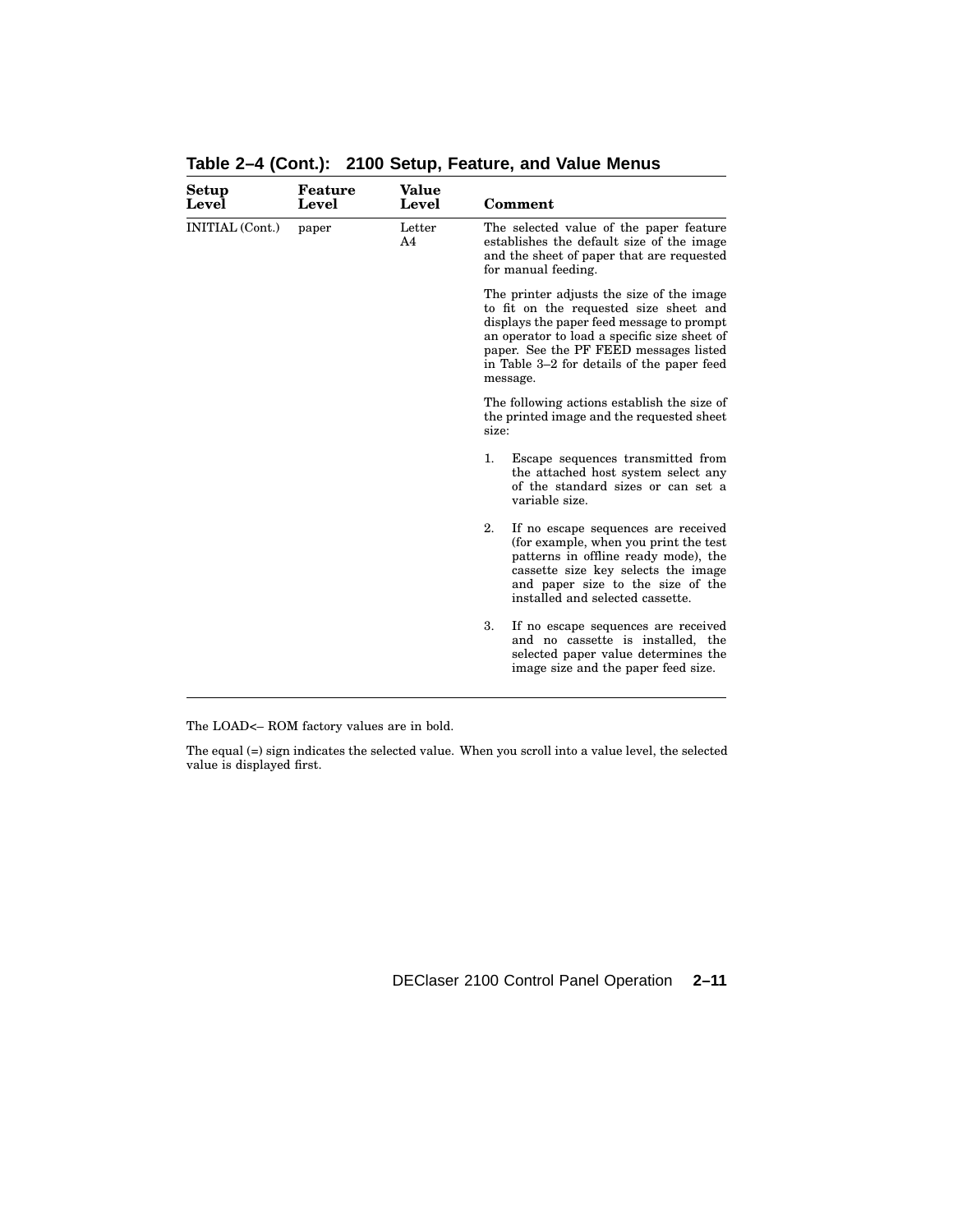| Feature<br>Level     | Value<br>Level                                                         | Comment                                                                                                                                                                                                                                                                                                                        |
|----------------------|------------------------------------------------------------------------|--------------------------------------------------------------------------------------------------------------------------------------------------------------------------------------------------------------------------------------------------------------------------------------------------------------------------------|
| i/f                  | $=$ RS232C<br><b>CENTRO</b>                                            | If you select CENTRO, the parallel 8-bit<br>Centronics port is activated. There are<br>no features or values associated with the<br>CENTRO selection. All speeds and signals<br>are fixed.                                                                                                                                     |
|                      |                                                                        | If you select RS232C, the serial RS232C<br>compatible port is activated.                                                                                                                                                                                                                                                       |
|                      |                                                                        | The following parameters are always<br>printed on the Test Print A sheet, but are<br>displayed only when RS232C is selected.                                                                                                                                                                                                   |
|                      |                                                                        | baud<br>rsmode<br>$_{\rm dtr}$<br>$x$ on/ $x$ off<br>etx/ack                                                                                                                                                                                                                                                                   |
| $b$ aud <sup>1</sup> | 19200<br>9600<br>4800<br>$= 2400$<br>1200<br>600<br>300                | Establishes the baud rate of the serial<br>port. The baud rate of the printer must<br>match the baud rate of the host system.                                                                                                                                                                                                  |
| $r$ smode $1$        | <b>8S</b><br>8SS<br>$=70S$<br>7ES<br>70SS<br>7ESS<br><b>80S</b><br>8ES | The values define the characteristics of the<br>RS232C serial data byte and must match<br>the host system. The following example<br>shows the format:<br>80S<br>where:<br>8 is the number of data bits.<br>O means odd parity, E means<br>even parity, no O or E means no<br>parity checking.<br>S means one stop bit is used. |
|                      |                                                                        |                                                                                                                                                                                                                                                                                                                                |

**Table 2–4 (Cont.): 2100 Setup, Feature, and Value Menus**

<sup>1</sup>This value appears only if you select RS232C.

The LOAD<– ROM factory values are in bold.

The equal (=) sign indicates the selected value. When you scroll into a value level, the selected value is displayed first.

#### **2–12** DEClaser 2100 Printer Service Guide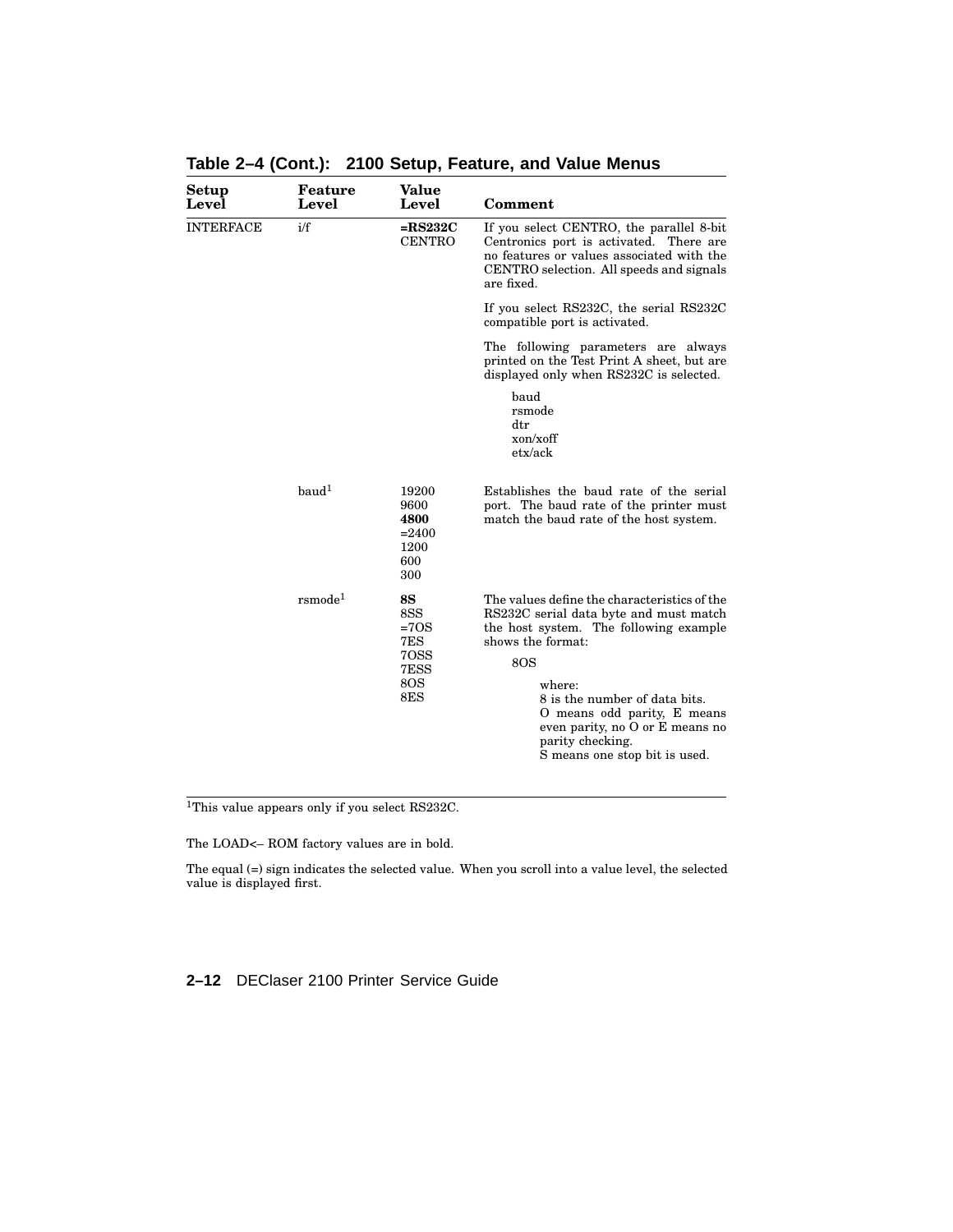| Setup<br>Level              | Feature<br>Level                     | Value<br>Level                  | Comment                                                                                                         |
|-----------------------------|--------------------------------------|---------------------------------|-----------------------------------------------------------------------------------------------------------------|
| <b>INTERFACE</b><br>(Cont.) | $\mathrm{d} \mathrm{t} \mathrm{r}^1$ | <b>READY-H</b><br>$=$ Fix $-$ H | Sets the state of the serial connector DTR<br>signal to be fixed or conditional to the<br>online ready mode.    |
|                             | xon/xoff <sup>1</sup>                | $=ON$<br>OFF                    | If you select ON, XON/XOFF flow control<br>is enabled.                                                          |
|                             | $\text{etx}/\text{ack}^1$            | $=ON$<br>OFF                    | If you select ON, ETX/ACK flow control is<br>enabled.                                                           |
| SAVE->RAM                   | ok                                   |                                 | Writes the selected value of COPY/<br>OVERLAY and autoNL into RAM.                                              |
| SAVE->NVRAM                 | ok                                   |                                 | Writes all the selected values into NVRAM.<br>The contents of NVRAM are retained<br>through a power-down cycle. |
| $LOAD \leftarrow ROM$       | ok                                   |                                 | Loads all factory values from ROM to<br>selected values.                                                        |

**Table 2–4 (Cont.): 2100 Setup, Feature, and Value Menus**

<sup>1</sup>This value appears only if you select RS232C.

The LOAD<– ROM factory values are in bold.

The equal (=) sign indicates the selected value. When you scroll into a value level, the selected value is displayed first.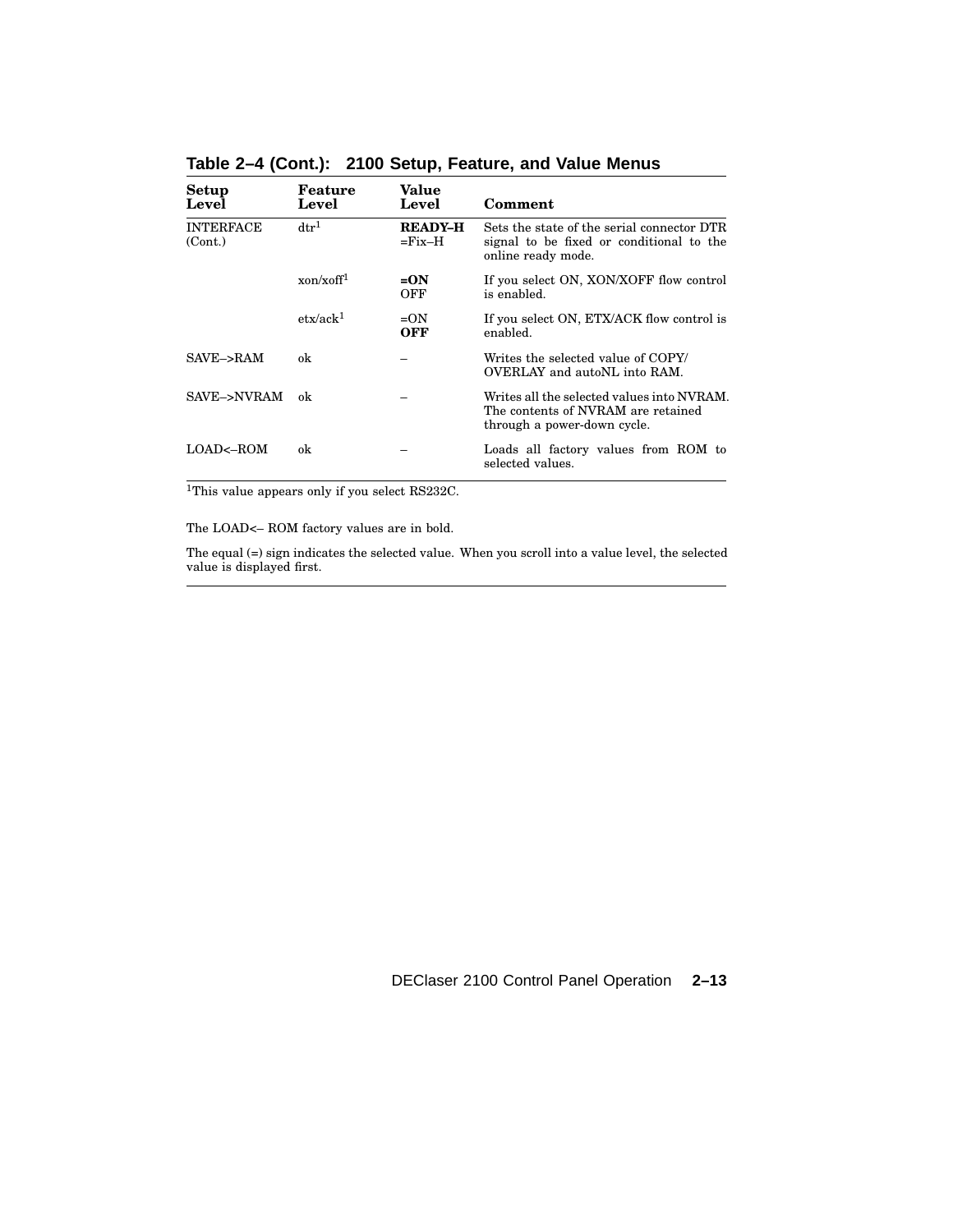# **2.3 Test Patterns**

Four internal patterns can be printed when the printer is in the offline ready mode.

Pressing Test/Font prints the Test Print A, Test Print B, and Font Test patterns.

Pressing the TEST PRINT button prints the engine test pattern.

### **2.3.1 Test Print A**

Press  $TestFont$  briefly to print one copy of Test Print A. Figure 2–5 is a copy of Test Print A. The section labeled TEST PRINT is a status configuration listing. The section labeled Current Settings shows the selected value of every setup feature. See Table 2–4 for more information.

The numbered callouts relate the following descriptions to Figure 2–5.

| O              | Version                 | The version line lists the current revision level of the printer<br>firmware.                                                                                                                                                                                                                                                                                |  |  |
|----------------|-------------------------|--------------------------------------------------------------------------------------------------------------------------------------------------------------------------------------------------------------------------------------------------------------------------------------------------------------------------------------------------------------|--|--|
| 2<br>Total Ram |                         | Lists the amount of random-access memory (RAM) available<br>in the printer. From the example shown in Figure 2–5 you<br>can determine that there are 1024 Kbytes of RAM. This is the<br>minimum amount of memory and represents the internal stock<br>memory. This number increases by 1-, 2-, or 3-MB increments<br>when you add a memory expansion option. |  |  |
| ❸              | Font Card               | Shows the number of installed font cartridges.                                                                                                                                                                                                                                                                                                               |  |  |
| 4              | Page Count              | The page count number is incremented by one each time the<br>printer prints a page.                                                                                                                                                                                                                                                                          |  |  |
| 6              | Free Ram                | Indicates the amount of unused or available dynamic RAM<br>(DRAM) space.                                                                                                                                                                                                                                                                                     |  |  |
| (6)            | <b>Current Settings</b> | The Current Settings block text shows you the selected value<br>for each feature in every setup menu.                                                                                                                                                                                                                                                        |  |  |
|                |                         | The area of memory that the values can be stored in are also<br>shown. For example, (RAM + NVRAM) means the current<br>setting can be stored in RAM or NVRAM.                                                                                                                                                                                                |  |  |
|                |                         | <b>NOTE:</b> The RAM text in some memory blocks is<br>misleading. The only values you can save to RAM<br>are $\bullet$ copy and autoNL.                                                                                                                                                                                                                      |  |  |

#### **2–14** DEClaser 2100 Printer Service Guide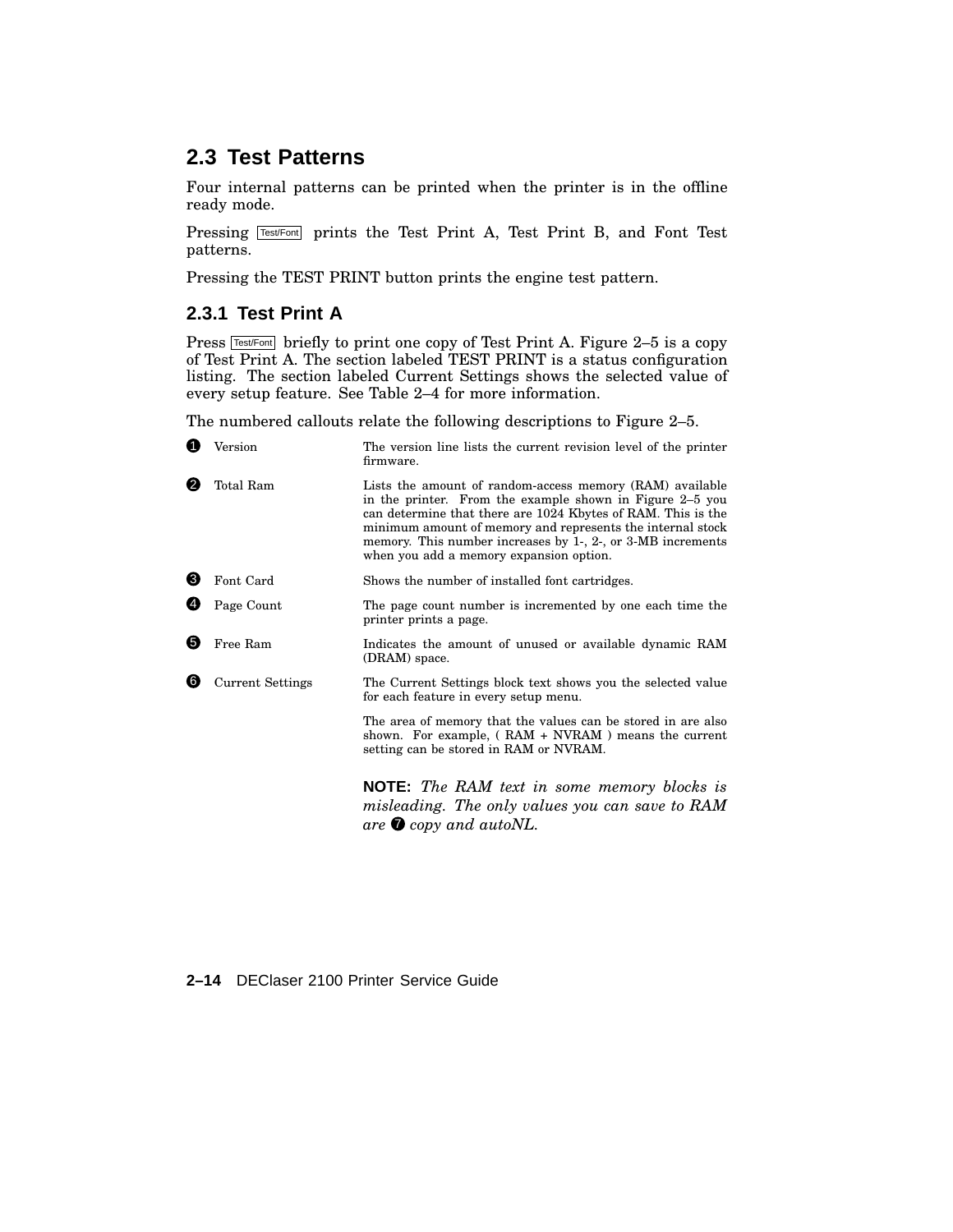**Figure 2–5: Test Print A**

MLO-005019 Size=31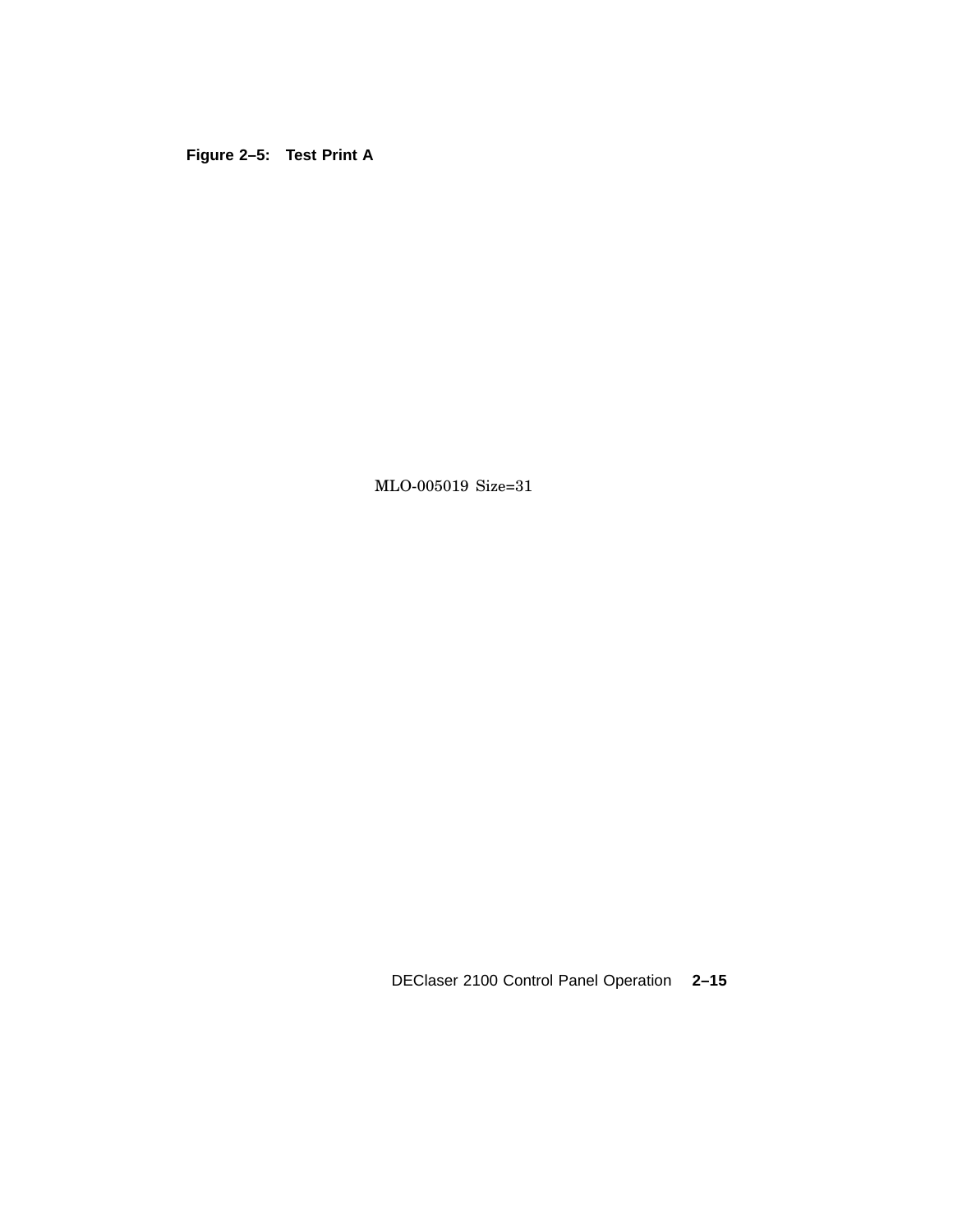### **2.3.2 Font List**

The Font List shown in Figure 2–6 is a sample listing of all character sets available to the printer. The list includes the following:

- Internal fonts that are installed in the firmware of the printer
- Cartridge fonts
- Downline loaded fonts from a host system

Fonts are selected by escape sequences sent from the host computer. You cannot select a font from the control panel. For information about selecting fonts, refer to the *Digital ANSI-Compliant Printing Protocol Level 3 Programming Reference Manual* and the *Digital ANSI-Compliant Printing Protocol Level 3 Programming Supplement*.

To print the Font List press [Test/Font] twice. The text 06 FONT LIST A is displayed while the Font List is printing. The complete Font List is usually several pages long.

**2–16** DEClaser 2100 Printer Service Guide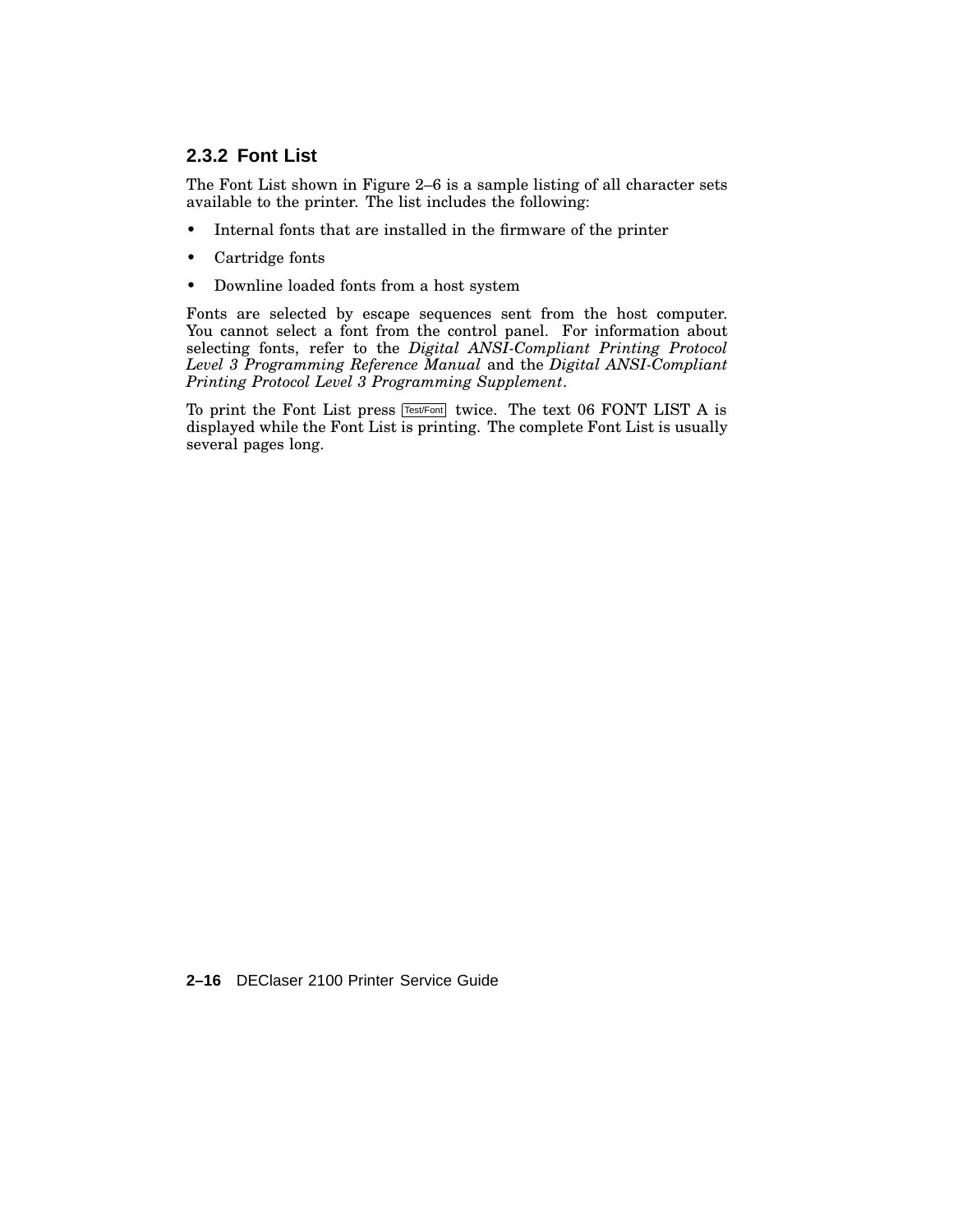**Figure 2–6: Font List**

MLO-004853 Size=37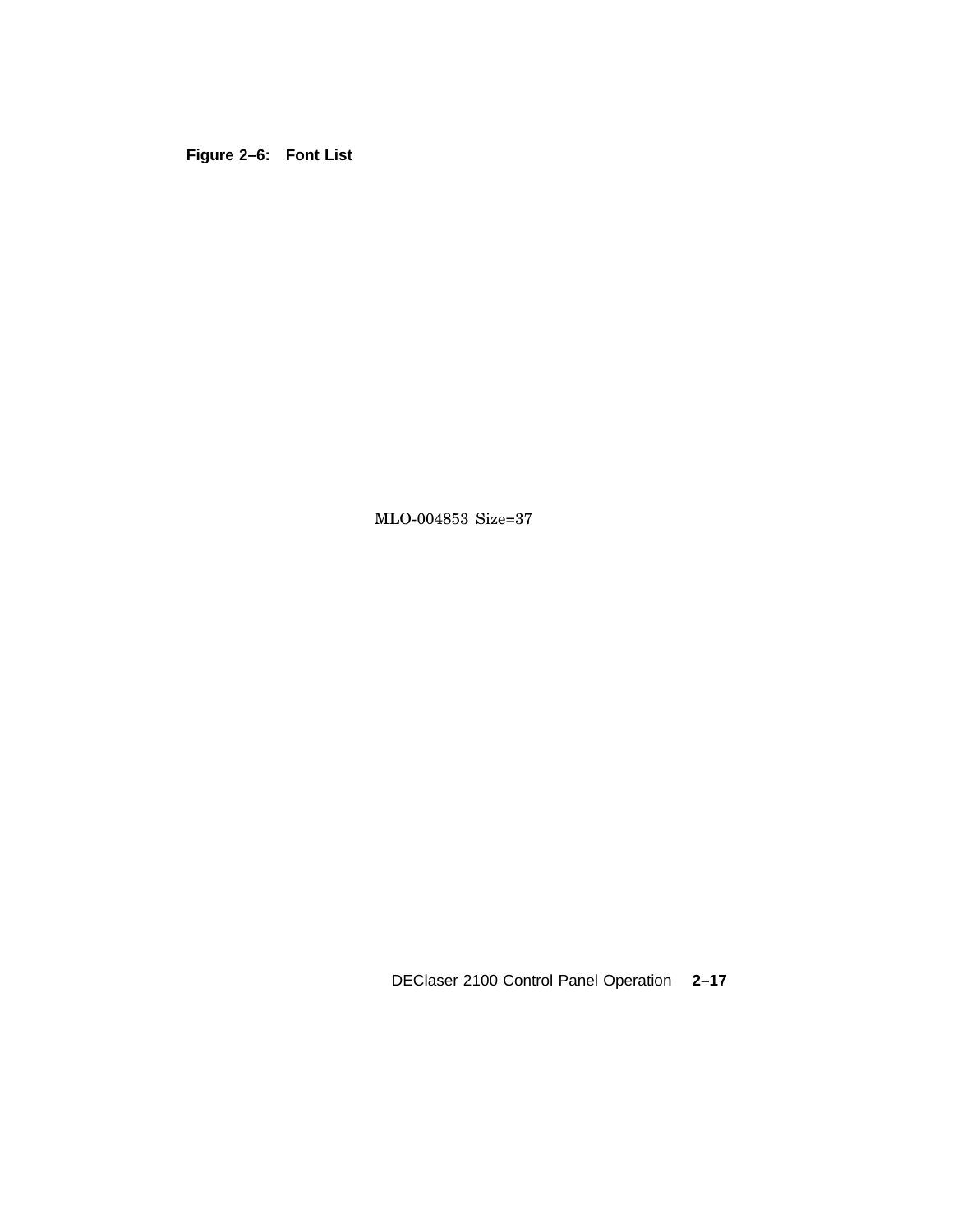### **2.3.3 Test Print B**

The Test Print B pattern shown in Figure 2–7 consists of an incrementing alphanumeric test pattern. The start of each line is offset by one character, and a full page of the pattern gives a spiraling effect. The Test Print B pattern is a useful troubleshooting tool for the following reasons:

- The pattern of sequentially changing characters is printed across the entire page and is readable. You can easily see any missing characters, changes in image density, and most image defects.
- You can target specific areas of the paper path by selecting faceup or facedown stacking.
- The Test Print B pattern runs continuously, which exercises the printer and enables you to thoroughly test the printer in off-line operation.
- The continuous operation can be used as a confidence test to assure any personnel working on high-level printer problems that the printer is operating correctly.

To print Test Print B, press and hold  $\sqrt{\frac{Test/Font}{Test}}$  for about five seconds until the 01 TEST PRINT B message is displayed. The printer then continuously prints the test pattern until you press  $Test/Font$  or  $\overline{On Line}$  or until the paper supply runs out.

**2–18** DEClaser 2100 Printer Service Guide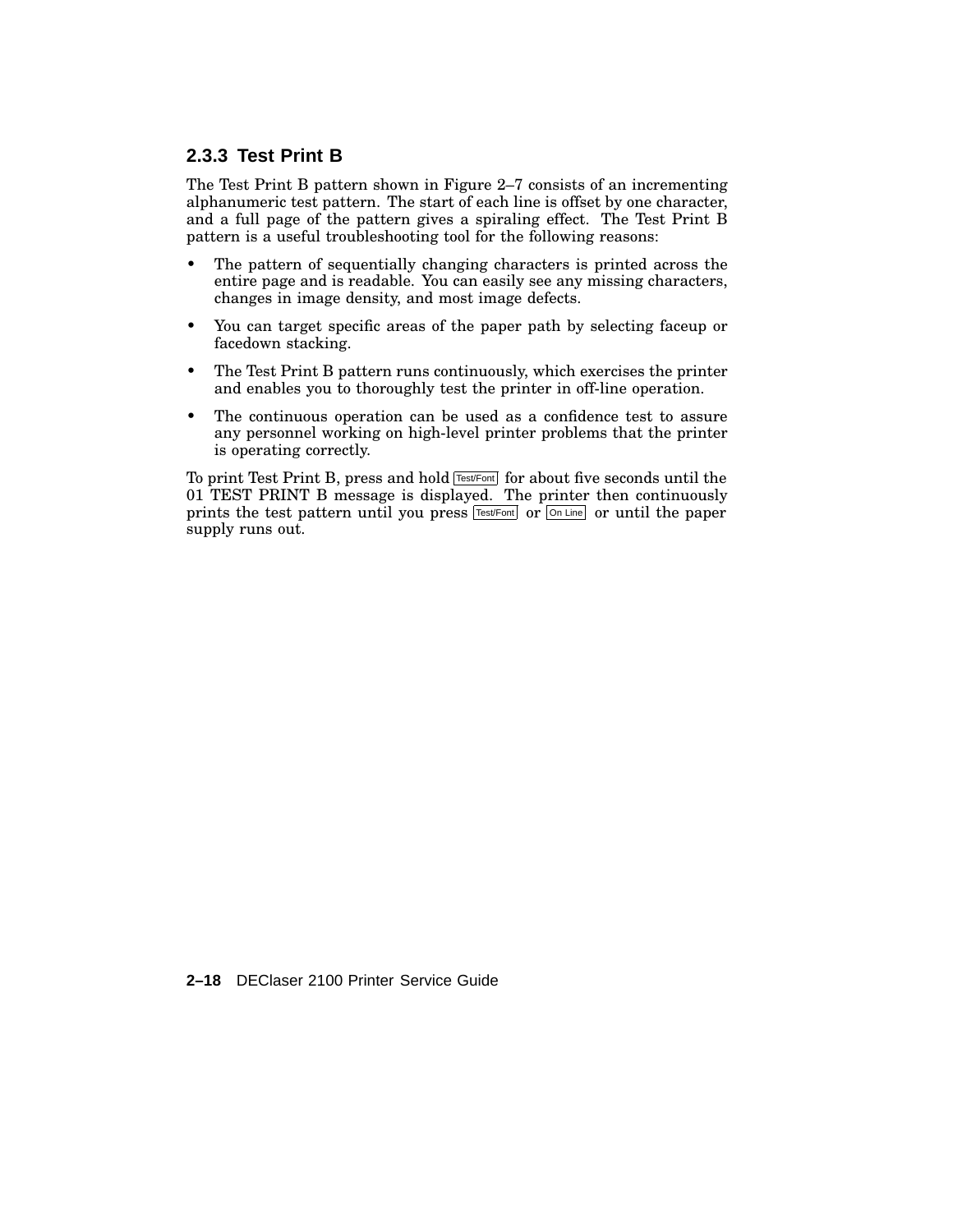**Figure 2–7: Test Print B**

MLO-004852 Size=33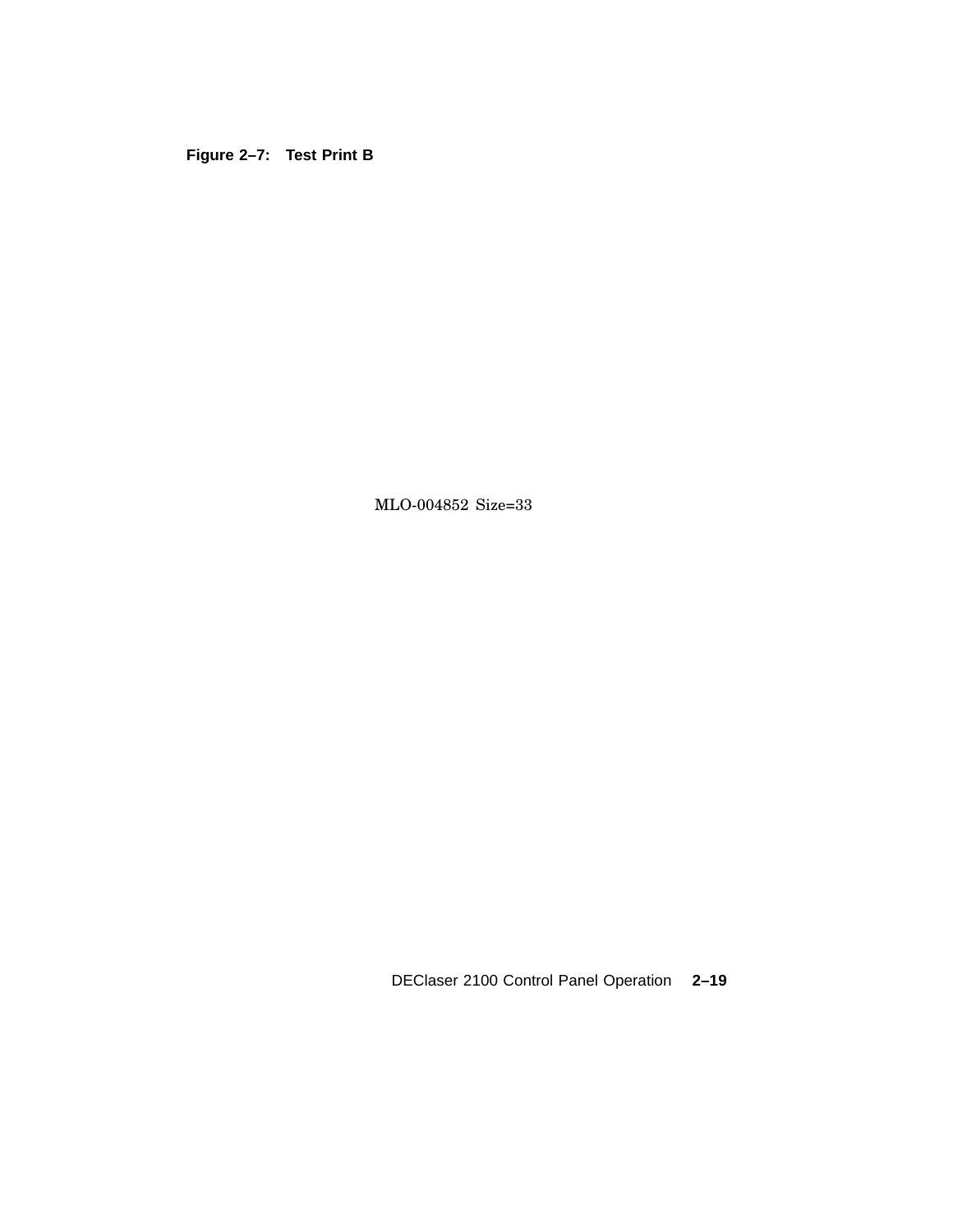### **2.3.4 Engine Test Print**

Figure 2–8 shows the location of the TEST PRINT button.

Use a pencil or other suitable tool to press the TEST PRINT button. The printer responds as follows:

- 1. If the printer is on line and printing, the current job finishes printing.
- 2. The On Line indicator goes off.
- 3. The orange Alarm indicator lights.
- 4. The text 15 ENGINE TEST is displayed.
- 5. One simplex copy of the test pattern is printed (See Figure 2–9).
- 6. After printing, the printer returns to the offline ready mode.

**2–20** DEClaser 2100 Printer Service Guide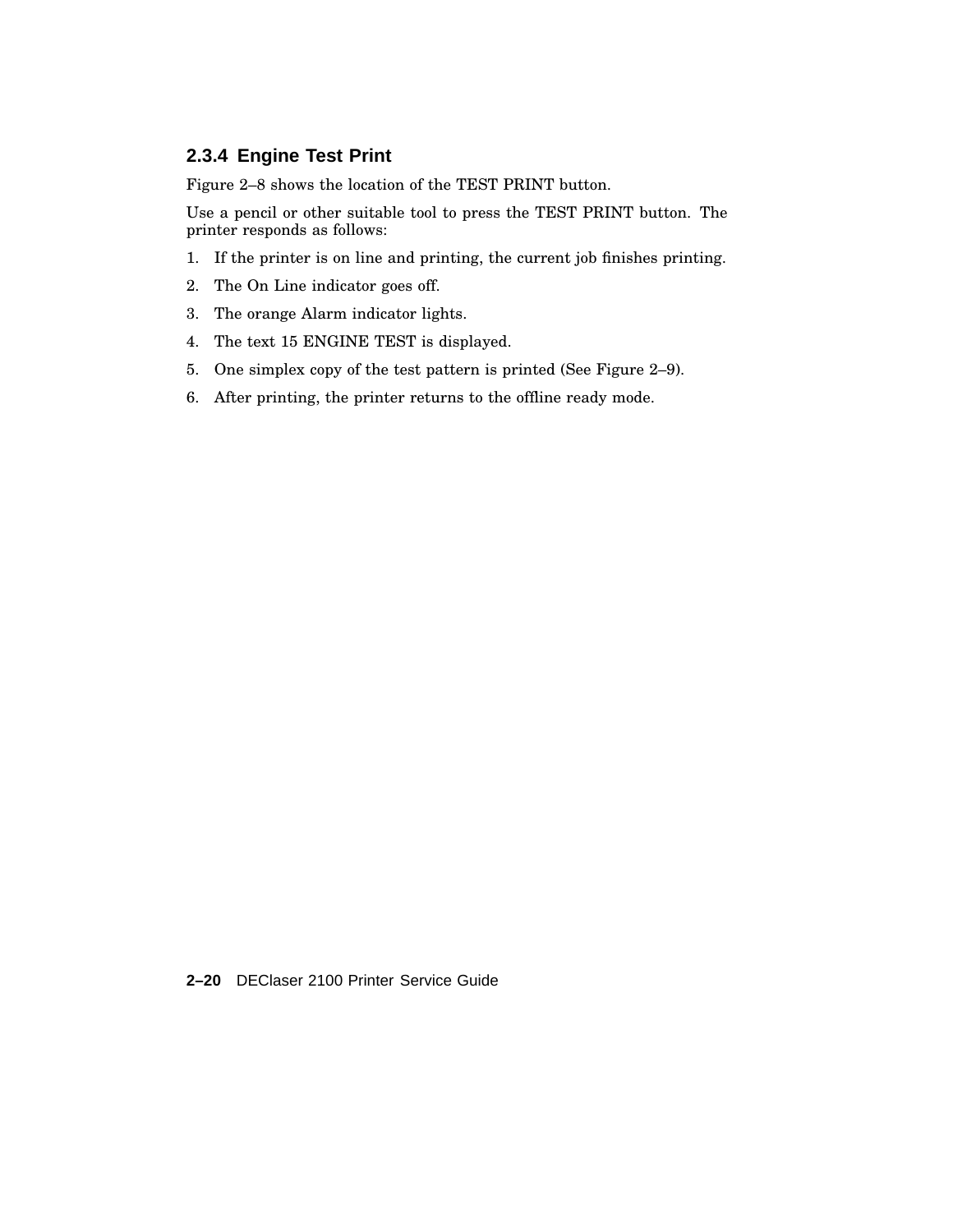#### **Figure 2–8: Pressing the Test Button**

MLO-004850 Space=25

Figure 2–9 is an example of the Engine Test Print. The control panel test patterns are generally more useful for troubleshooting. The Engine Test Print is commonly used for the following purposes:

- To verify the condition of the print engine.
- To check toner dispersion and line weight.
- If the control panel is non-operational, the Engine Test Print is a good indicator of the condition of the print engine.

The white area of the Engine Test Print should be free of toner or smudges, and the lines must print cleanly across the entire page with no faded areas. If the print quality is poor, refer to Section 3.5.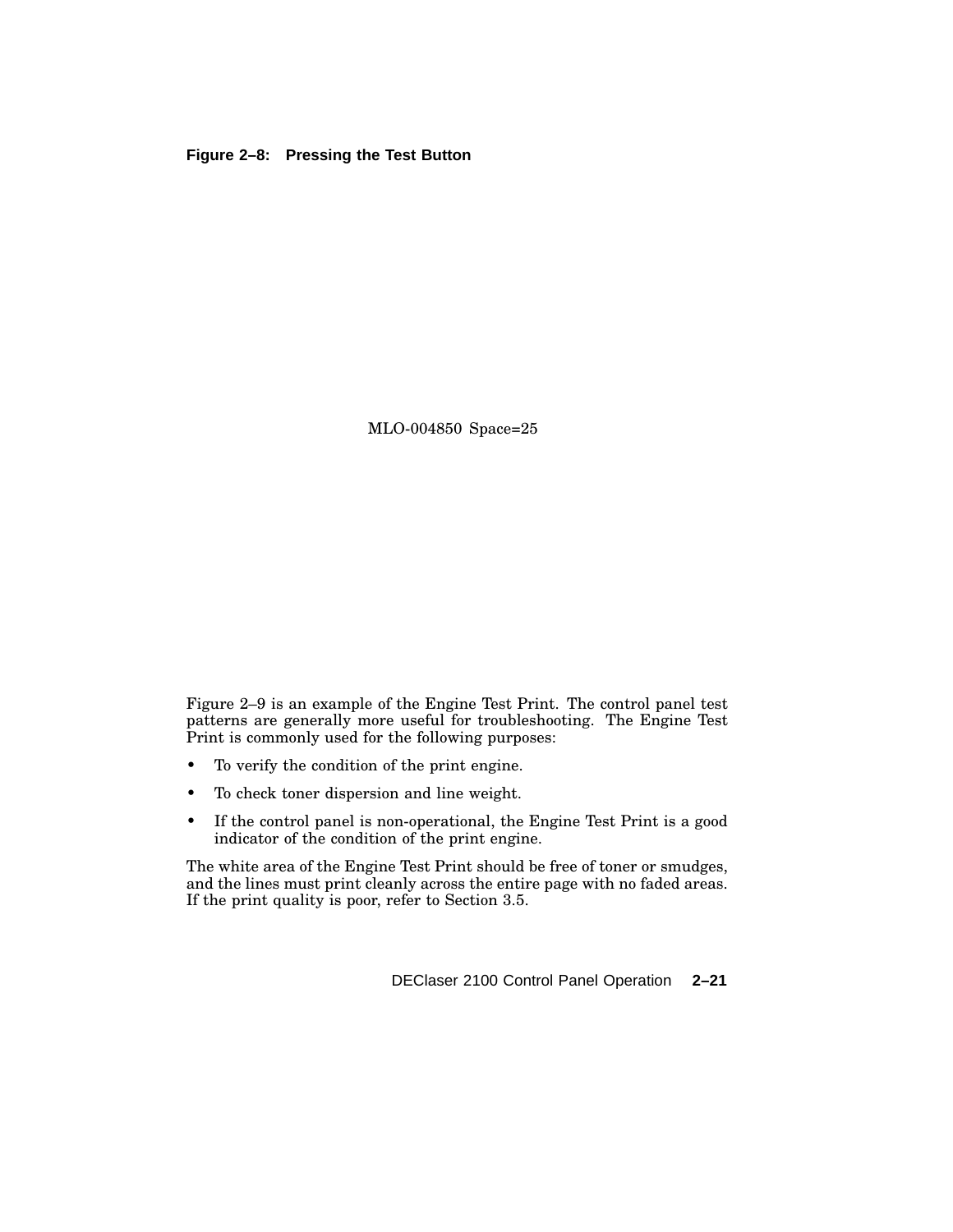## **Figure 2–9: Engine Test Print**

MLO-004525 Size=37

**2–22** DEClaser 2100 Printer Service Guide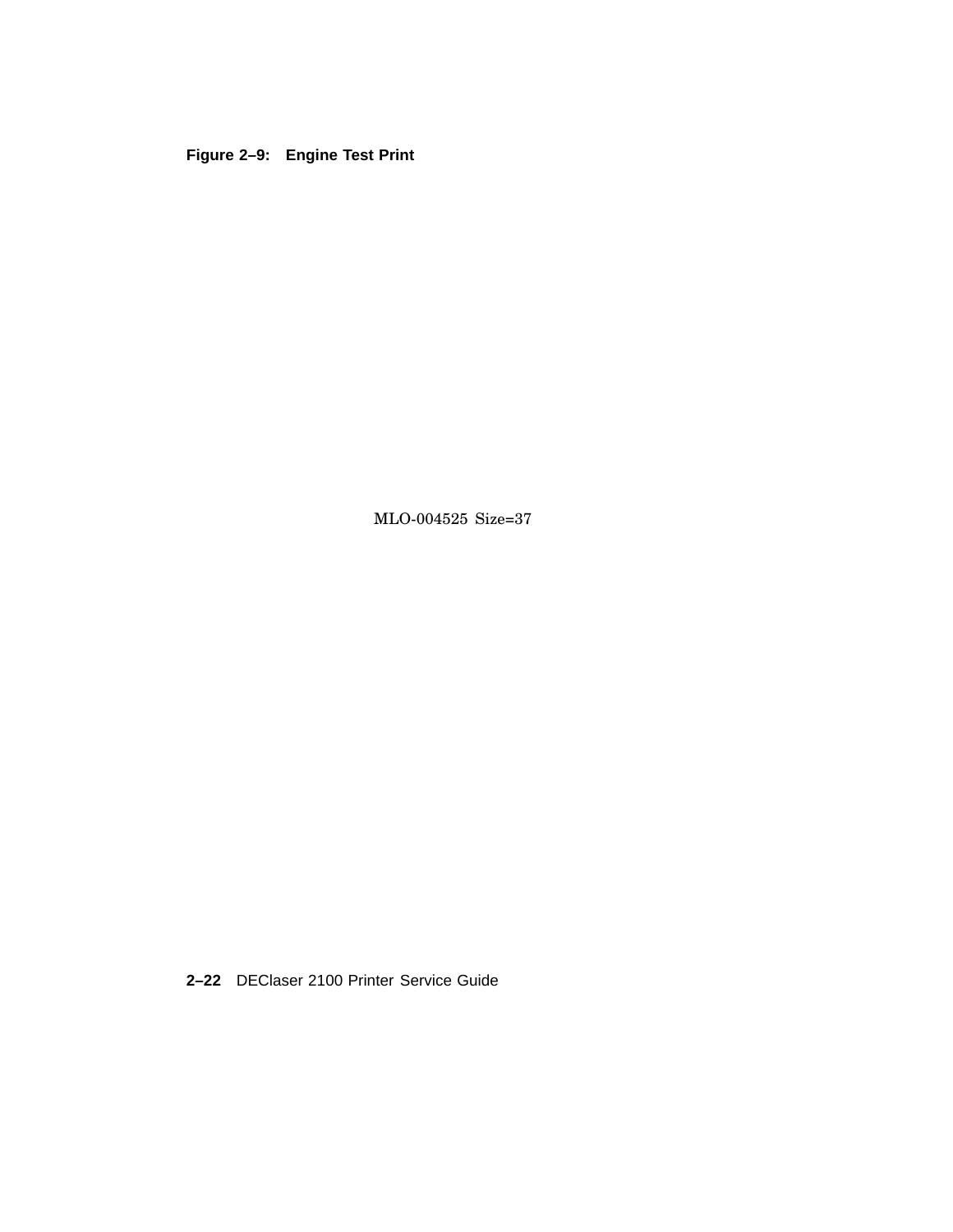# **2.4 Control Representation (Character Dump) Mode**

The Control Representation (Character Dump) Mode is used to print out raw (unprocessed) data or commands sent from the host computer. When the mode is activated, the printer prints all the normally invisible control characters, such as carriage returns and line feeds.

For additional information about the Control Representation Mode, consult the *Digital ANSI-Compliant Printing Protocol Level 3 Programming Reference Manual*.

Use the following procedure to activate the Character Dump Mode.

- 1. If the printer is on line, press  $\boxed{\circ}$  Line to place the printer off line.
- 2. Press and hold Reset for about 10-20 seconds, then release.
- 3. While you are holding the key, the text 03 RESET is displayed.
- 4. Shortly after you release the key, the text 00 ready DUMP is displayed and the printer is in the Character Dump Mode.
- 5. Press **On Line** to place the printer on line.

The printer is now in the Character Dump and online ready modes and will accept data or commands from the host system.

To exit the Character Dump Mode, press  $\boxed{\circ}$  Line to set the printer off line, then press Reset.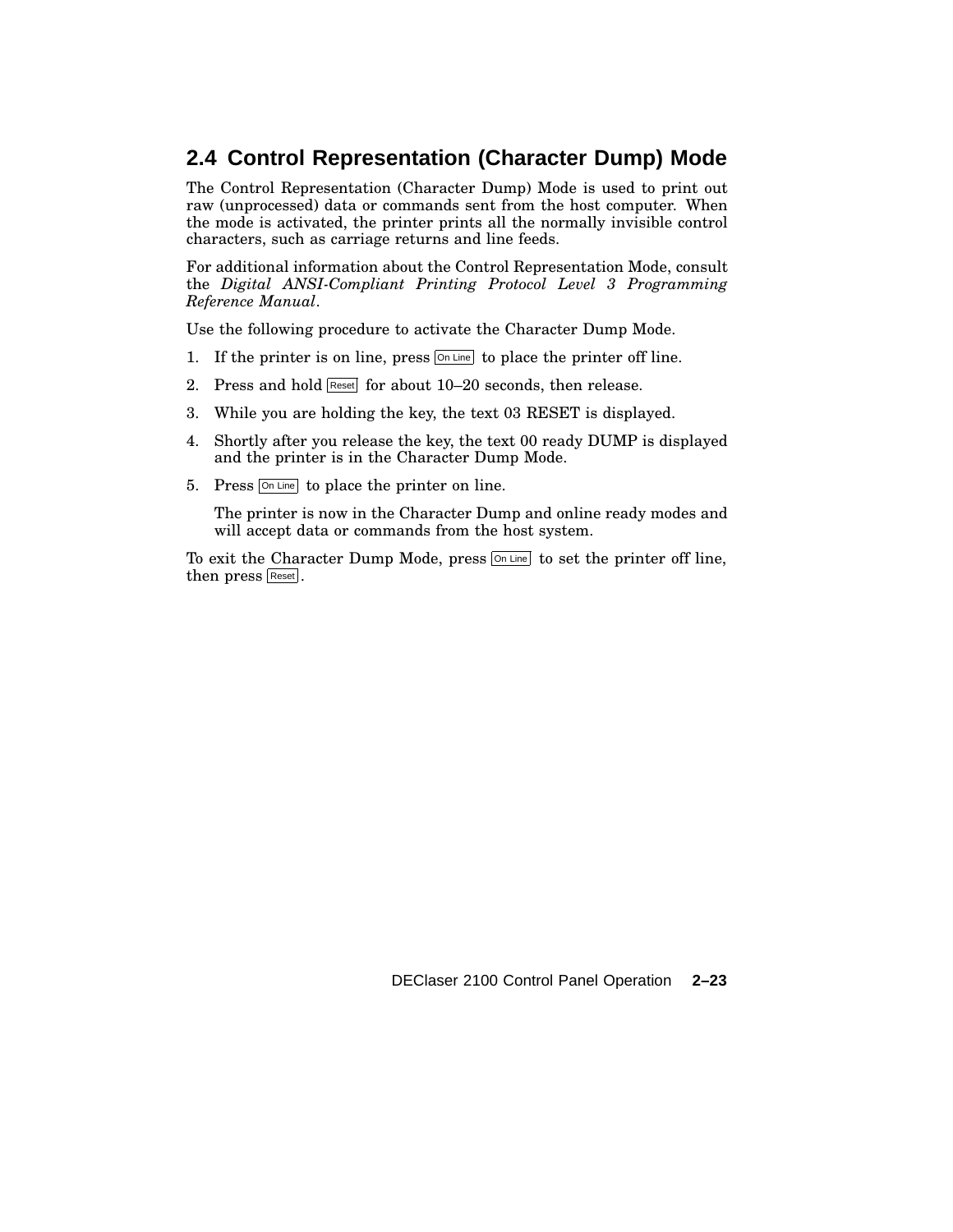# **Chapter 3**

# **DEClaser 2100 Troubleshooting**

This chapter describes the DEClaser 2100 troubleshooting fault isolation procedure (FIP). The FIP is a multipage step-by-step procedure that you use to verify and isolate malfunctions and to arrive at the correct repair procedure. The **FIP NOTES** tell you where you are in the overall FIP.

The FIP consists of the following major sections. Use the black page tabs to speedily locate the starting page of each major section.

- 1. Sections 3.1 and 3.2 are for troubleshooting the vague symptoms caused by a malfunctioning ac line power, dc power supply, or control panel.
- 2. Section 3.3 is for troubleshooting control panel alarms and display text, for example, interlocks, toner low, paper outs.
- 3. Section 3.4 is used to troubleshoot feed faults and paper jams.
- 4. Section 3.5 is used to troubleshoot image defects. Before starting this section the printer must be able to feed and stack paper.

After you repair the DEClaser 2100 printer, perform the TCC procedure in Appendix C. If the page count on Test Print A shows that 100,000 pages have been printed, perform the 100K preventive maintenance procedure.

Fill out the DEClaser 2100 maintenance log before leaving the customer's site.

# **3.1 Getting Started**

Figure 3–1 is the start of the FIP. The FIP assumes that you have just arrived at the customer's site.

**FIP NOTES:** *After completing the start FIP, you will be pointed to a more specific FIP.*

DEClaser 2100 Troubleshooting **3–1**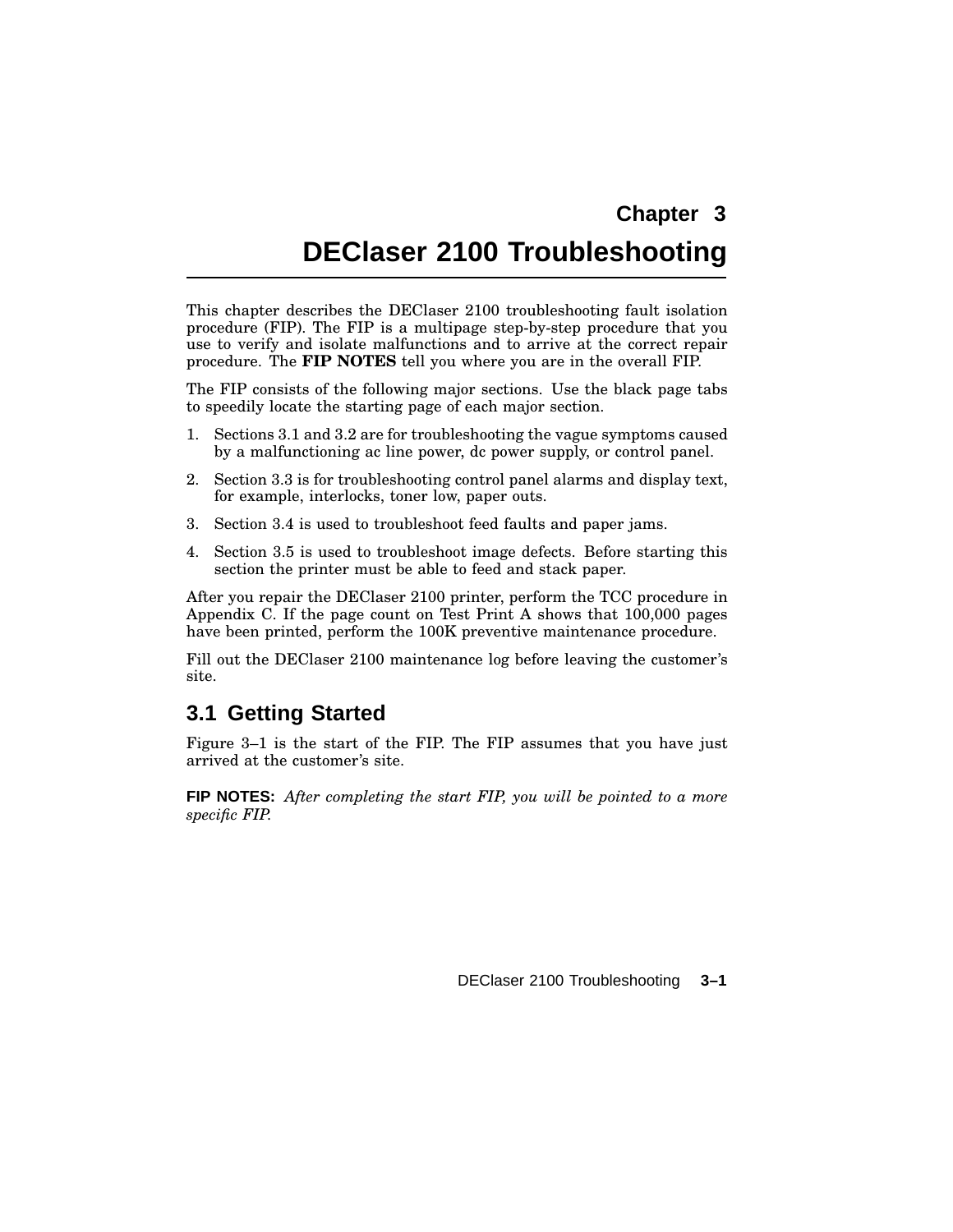#### **Figure 3–1: Start FIP**



**3–2** DEClaser 2100 Printer Service Guide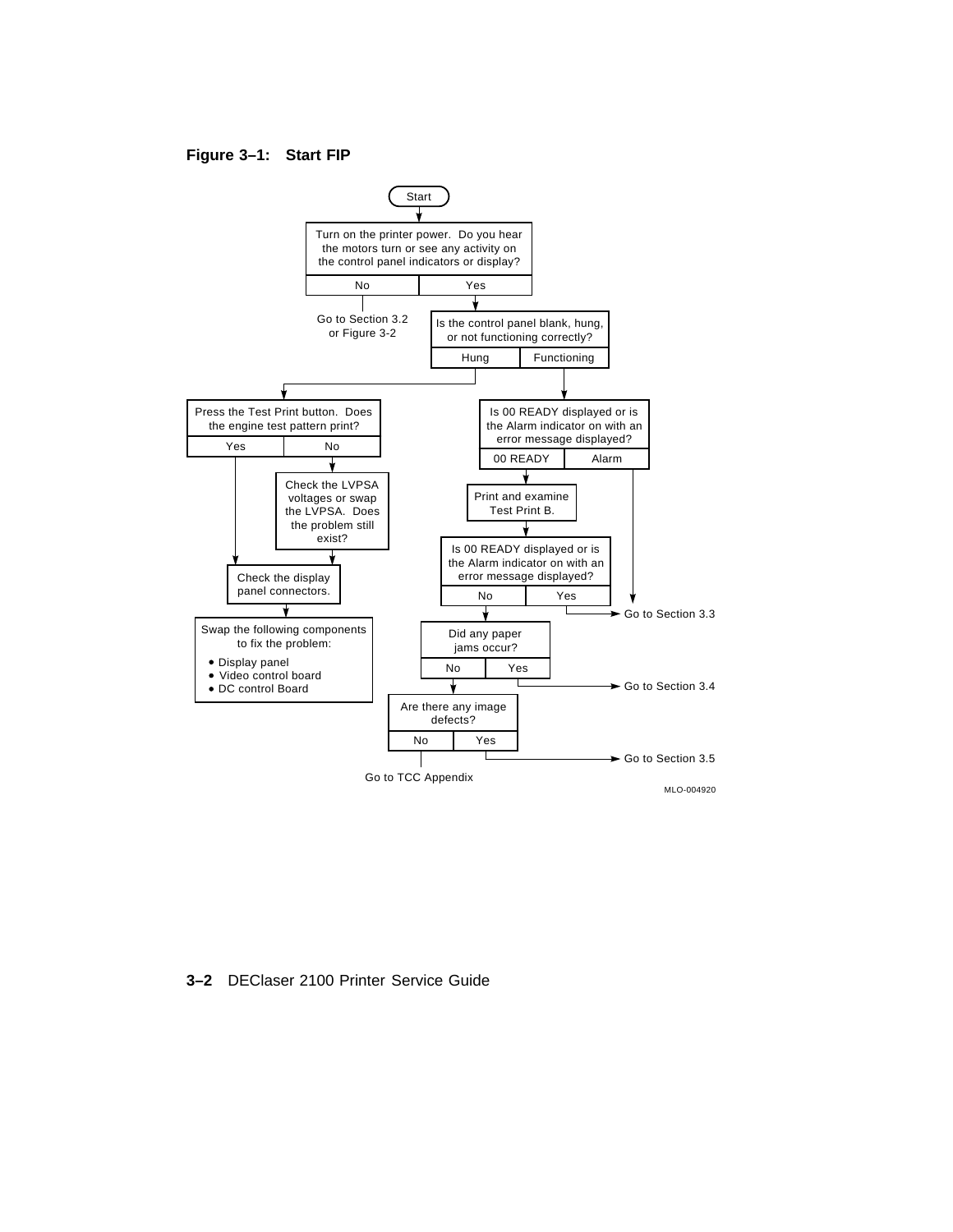# **3.2 Troubleshooting Power-Up Faults**

You see and hear the following when you power up the DEClaser 2100 printer, assuming that both cassettes and an EP-S cartridge are installed and no error condition is detected.

- 1. All control panel indicators come on.
- 2. Solid blocks appear momentarily on the control panel display.

If optional memory is installed, an active display pattern occurs.

- 3. The scanner and main motors start up with a whirring sound. If any paper is left in the fixing unit, it moves into the fixing unit exit sensor to produce a 13 PAPER JAM error message, and the fixing heater does not start.
- 4. The text 02 WARMING UP is displayed and the Ready indicator flashes. It takes less than two minutes to achieve the 160°C (320°F) fixing unit standby temperature.
- 5. The text 00 READY is displayed and the Ready indicator comes on steadily.

DEClaser 2100 Troubleshooting **3–3**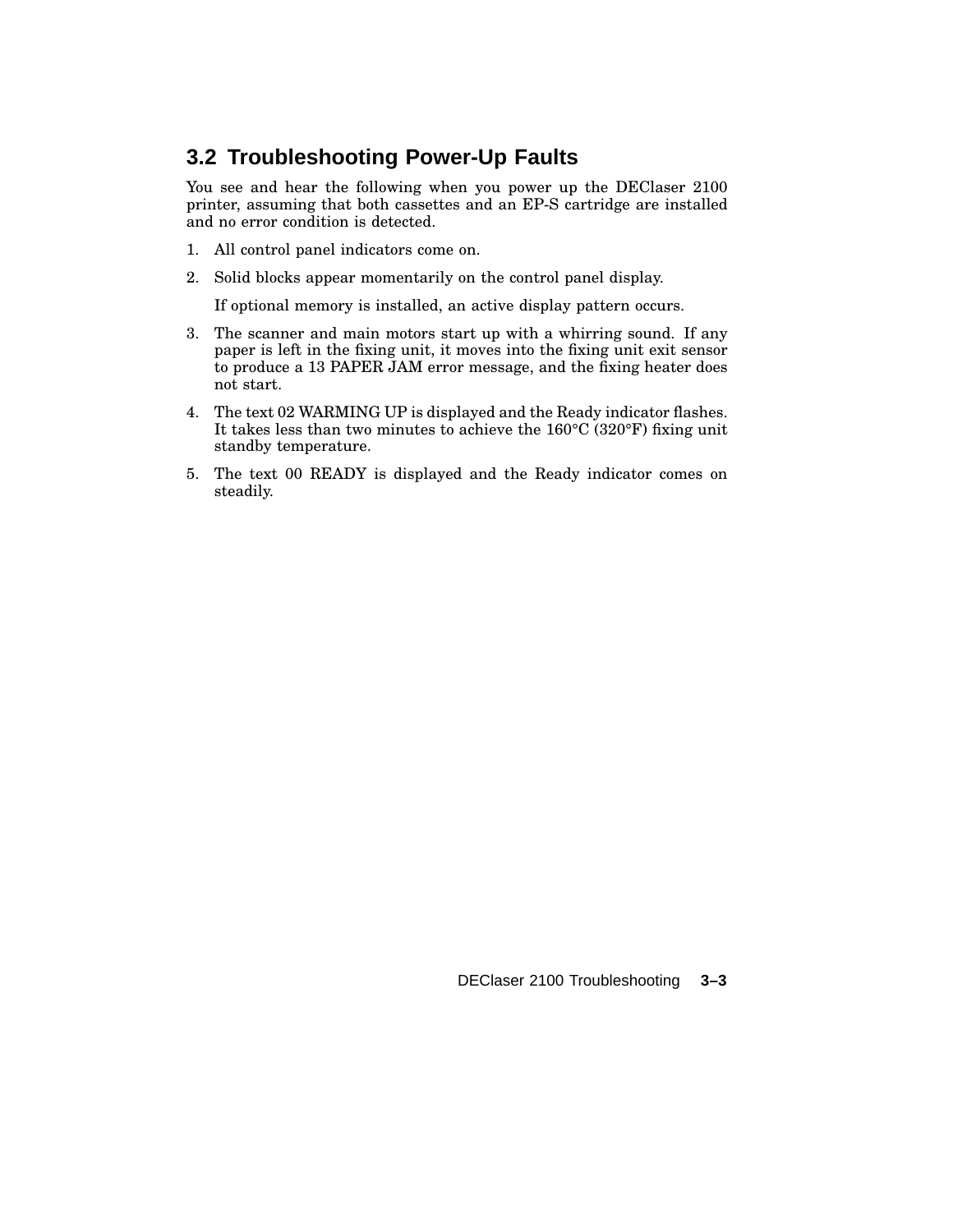#### **FIP NOTES:** *Figure 3–2 is a continuation of Figure 3–1. Turn to the start FIP for general FIP information.*

#### **Figure 3–2: Power-Up Fault**



**3–4** DEClaser 2100 Printer Service Guide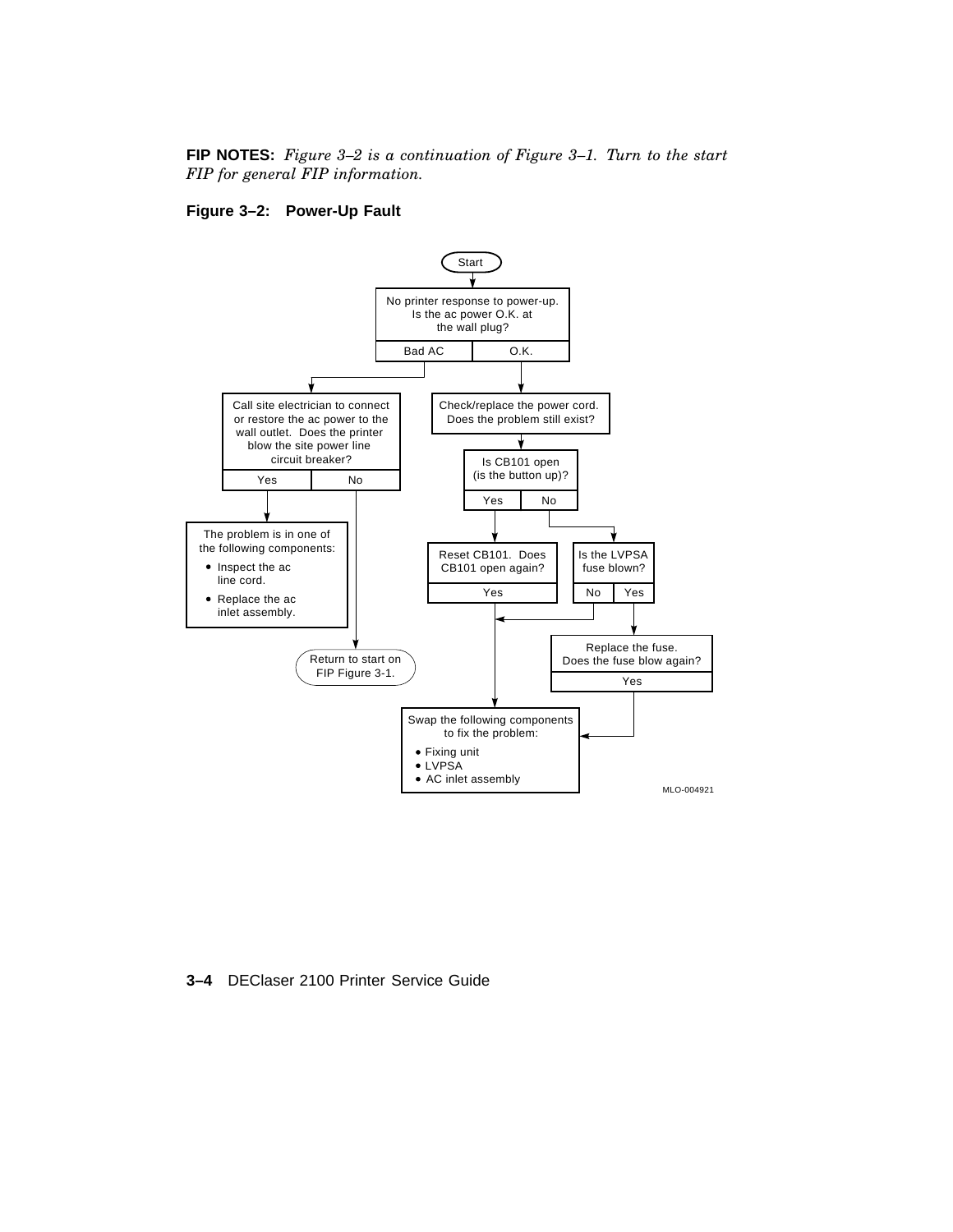# **3.3 Troubleshooting Control Panel Faults**

The following list points to the tables that interpret the control panel display text and give information about troubleshooting. A fault condition exists if messages are displayed frequently or continuously.

- Operational status messages, Table 3–1
- Operator call messages, Table 3–2
- Functional messages, Table 3–3
- Service messages, Table 3–4

### **3.3.1 Status Messages and Faults**

Table 3–1 lists the messages that are displayed on the control panel during normal operation of the DEClaser 2100 printer. See Section 2.1 for information about the operation and functioning of the control panel keys and indicators.

DEClaser 2100 Troubleshooting **3–5**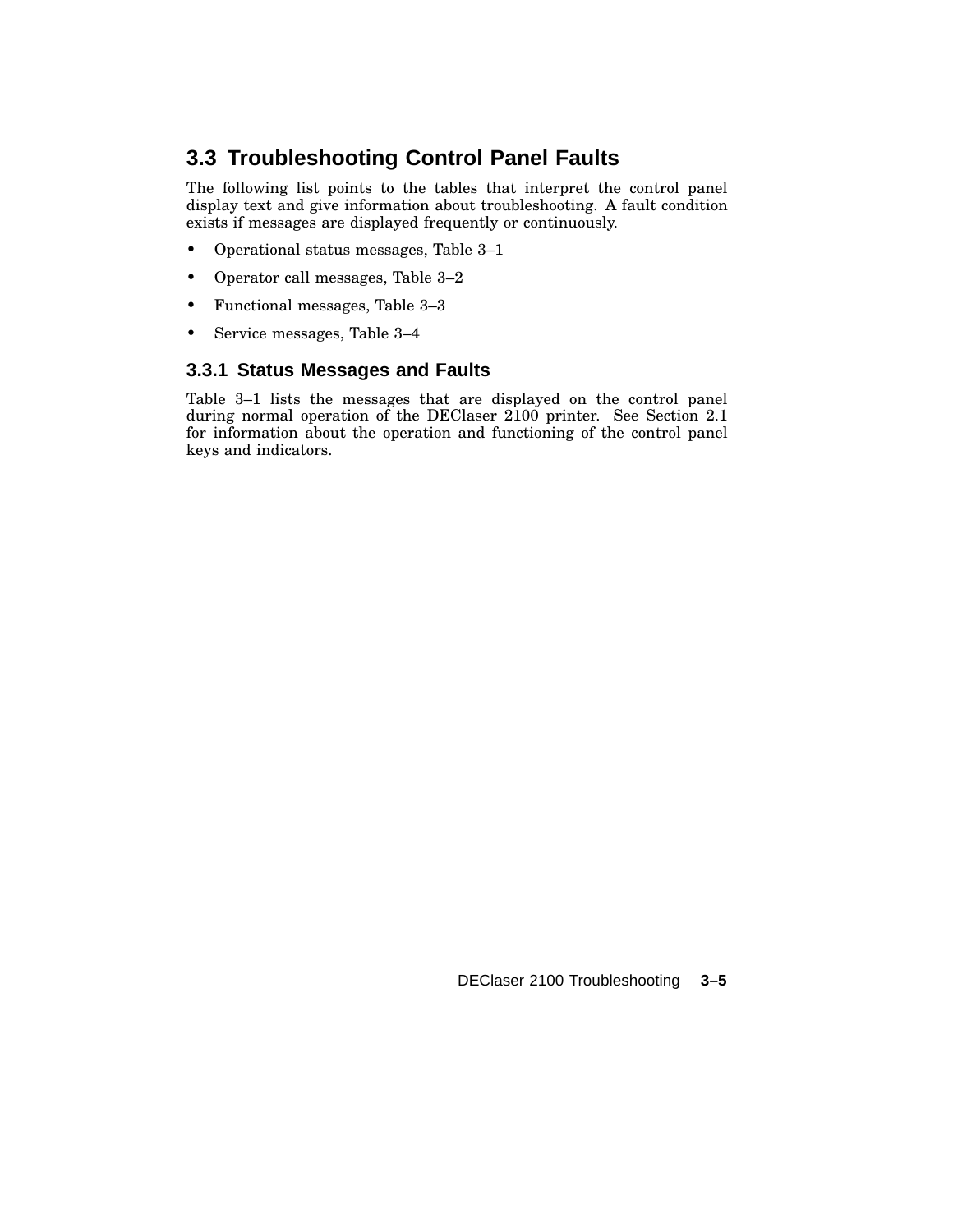| Number<br><b>Message</b> | <b>Description and Action</b>                                                                                                                                                                                                                                                                  |
|--------------------------|------------------------------------------------------------------------------------------------------------------------------------------------------------------------------------------------------------------------------------------------------------------------------------------------|
| 00 READY                 | The printer is ready to print. If the On Line indicator is on, print<br>files can be sent from the host. If the On Line indicator is off, the<br>printer is in the offline ready mode. In the normal mode you can<br>print test sheets, enter the setup menus, or perform any offline<br>task. |
| 01 TEST PRINT B          | The printer is generating and printing Test Print B. See<br>Section 2.3.3 for more information about Test Print B.                                                                                                                                                                             |
| 02 WARMING UP            | The printer is waiting for the fixing unit to reach operating<br>temperature. If the fixing unit fails to reach the correct operating<br>temperature, the 50 SERVICE message is displayed.                                                                                                     |
| 03 RESET                 | This message is displayed for about four seconds to confirm that<br>the reset function is completed. Pressing Reset initiates the reset<br>function.                                                                                                                                           |
| 04 TEST STOP             | This message is displayed to show that the generation and printing<br>of a test pattern is stopping. The message is displayed while the<br>remaining paper is printed and ejected.                                                                                                             |
| 05 TEST PRINT A          | This message is displayed during the generation and printing of<br>Test Print A.                                                                                                                                                                                                               |
| 06 FONT LIST             | This message is displayed during the generation and printing of<br>the Font List.                                                                                                                                                                                                              |
| $06 - 10$                | Not used.                                                                                                                                                                                                                                                                                      |

**Table 3–1: Operational Status Messages**

**3–6** DEClaser 2100 Printer Service Guide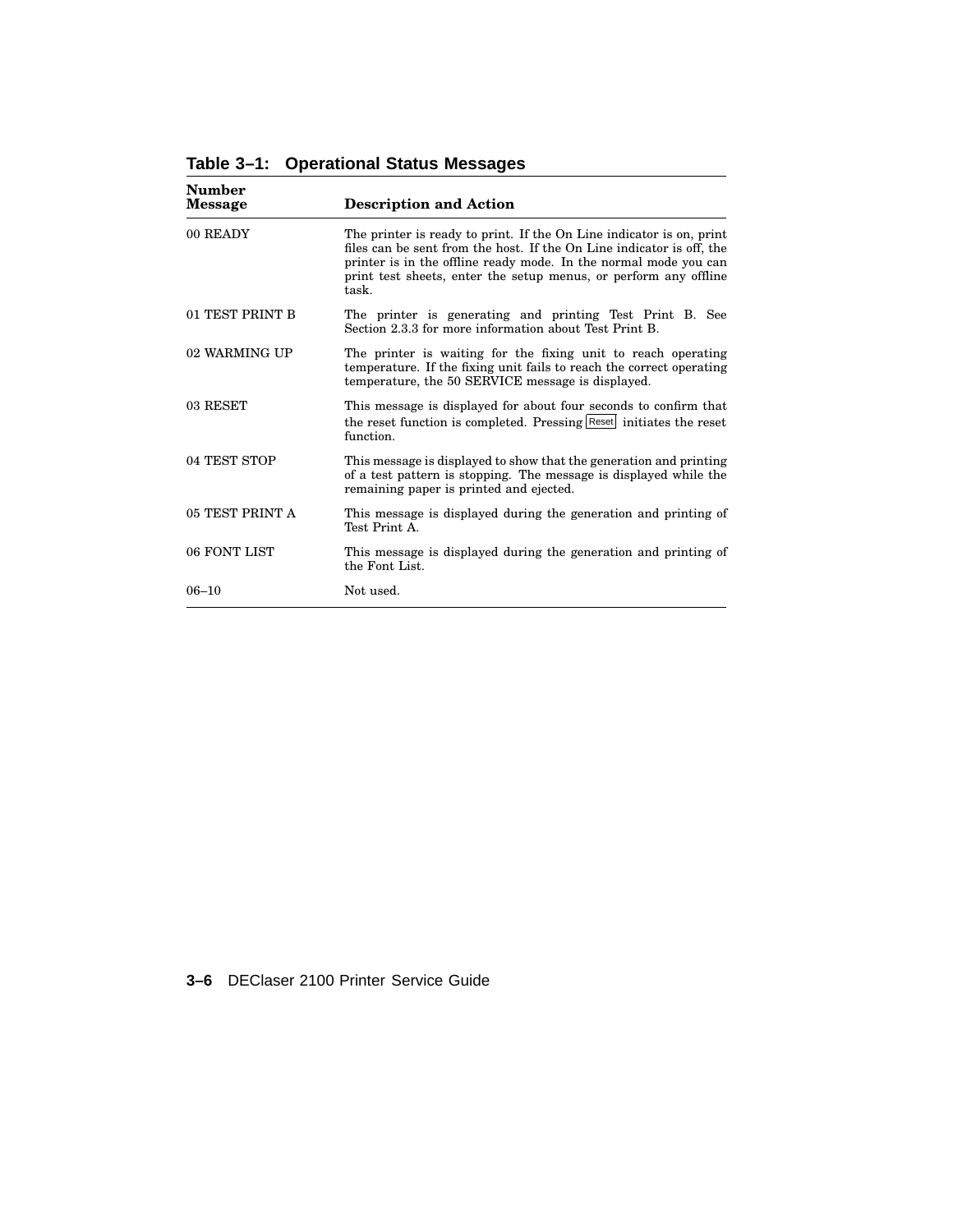### **3.3.2 Operator Call Messages and Faults**

When an operator call condition occurs, the printer goes off line and an operator call message is displayed. The message disappears automatically as soon as the condition is corrected. A fault condition exists when the message cannot be cleared or is displayed for no apparent reason.

Table 3–2 lists all operator call messages, explains the message, and provides troubleshooting information if the message faults.

| <b>Number</b><br><b>Message</b> | <b>Description and Action</b>                                                                                                  |
|---------------------------------|--------------------------------------------------------------------------------------------------------------------------------|
| <b>11 PAPER OUT</b>             | The cassette is empty or no cassette is installed.                                                                             |
|                                 | The paper-out sensor and linkage detect an empty cassette and the<br>cassette size-sensing switches detect a missing cassette. |
|                                 | <b>Troubleshooting</b> Use the following procedure to fix a paper<br>out fault:                                                |
|                                 | Inspect and swap the cassette.<br>1.                                                                                           |
|                                 | 2.<br>Inspect and repair the linkage of the paper-out sensor.                                                                  |
|                                 | 3.<br>Swap the solenoid and sensor board.                                                                                      |
|                                 | Swap the dc control board.<br>4.                                                                                               |
|                                 |                                                                                                                                |

**Table 3–2: Operator Call Messages**

DEClaser 2100 Troubleshooting **3–7**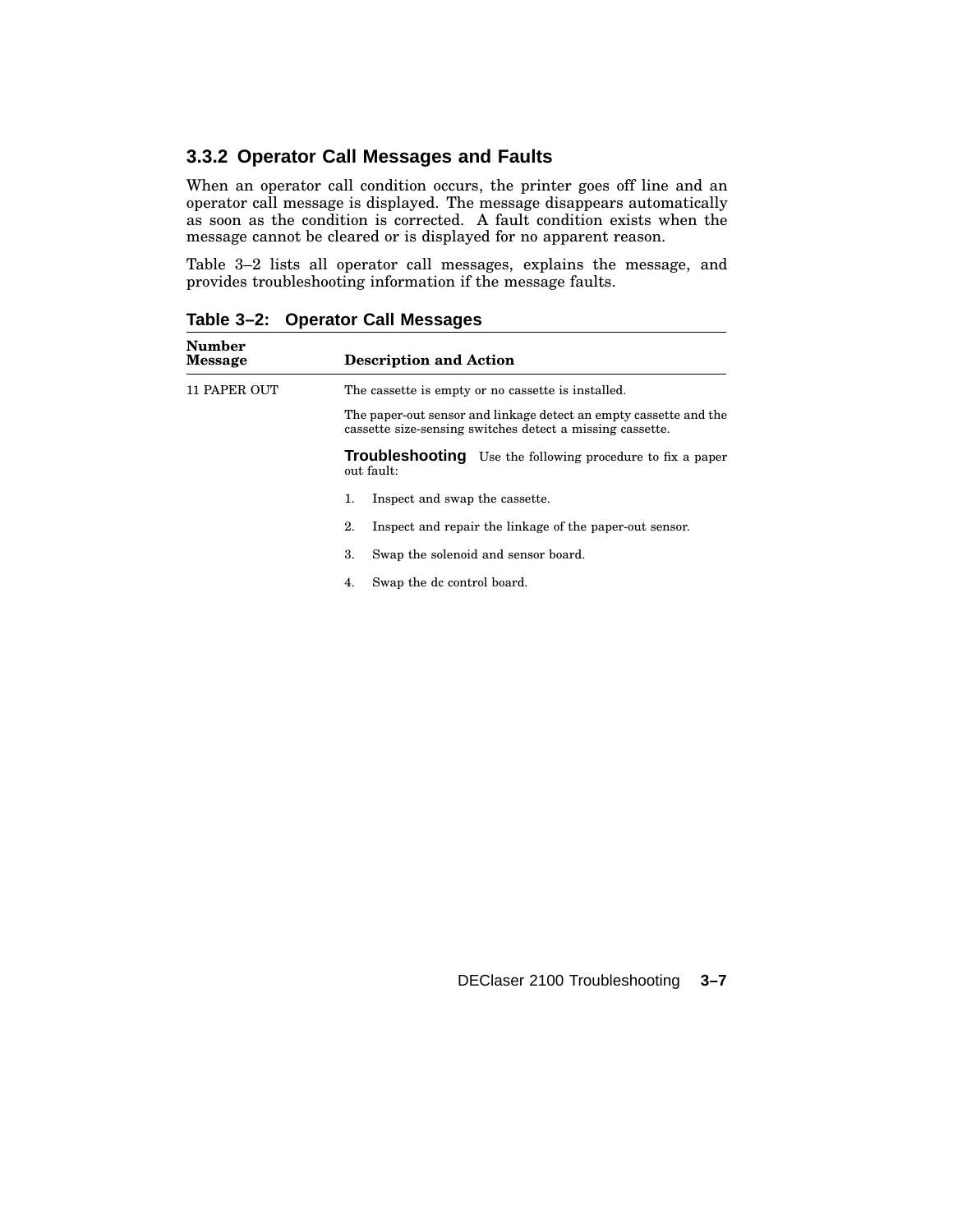| <b>Number</b><br><b>Message</b> | <b>Description and Action</b>                                                                                                                                                                                                                                                       |  |  |
|---------------------------------|-------------------------------------------------------------------------------------------------------------------------------------------------------------------------------------------------------------------------------------------------------------------------------------|--|--|
| <b>12 PRINTER OPEN</b>          | This message is displayed when the top cover of the printer is open.<br>When the top cover is closed, the top cover switch lever presses the<br>interlock switches. One interlock switch interrupts the main motor<br>drive current; the other switch signals the dc control board. |  |  |
|                                 | Troubleshooting Do the following if closing the cover does<br>not automatically clear the error:                                                                                                                                                                                    |  |  |
|                                 | Inspect the top cover switch lever for any damage. Make sure<br>1.<br>you hear both switches actuate as the top cover is closed. Do<br>not confuse the sound of the drum sensitivity switches with<br>that of the interlock switches.                                               |  |  |
|                                 | 2.<br>Inspect and manually actuate the interlock switch. Fix or<br>replace the LVPSA if you find the switches are damaged or<br>not operable.                                                                                                                                       |  |  |
|                                 | 3.<br>Replace the LVPSA.                                                                                                                                                                                                                                                            |  |  |
|                                 | Replace the dc control board.<br>4.                                                                                                                                                                                                                                                 |  |  |
| 13 PAPER JAM                    | This message is displayed when paper is jammed in the printer<br>paper path and causes the dc control board to inhibit printer<br>operation.                                                                                                                                        |  |  |
|                                 | If the message appears at power-up, the jammed paper is actuating<br>the exit sensor in the fixing unit.                                                                                                                                                                            |  |  |
|                                 | The jam display message clears when you open and then close the<br>top cover, or when you press Error Skip.                                                                                                                                                                         |  |  |
|                                 | The printer may require repair if you cannot clear the error<br>message and display or if jams occur shortly after the printer<br>resumes feeding.                                                                                                                                  |  |  |
|                                 | Troubleshootina<br>To begin troubleshooting a jam, turn to the                                                                                                                                                                                                                      |  |  |

start FIP at Figure 3–3.

| Table 3-2 (Cont.): Operator Call Messages |  |  |  |  |
|-------------------------------------------|--|--|--|--|
|-------------------------------------------|--|--|--|--|

**3–8** DEClaser 2100 Printer Service Guide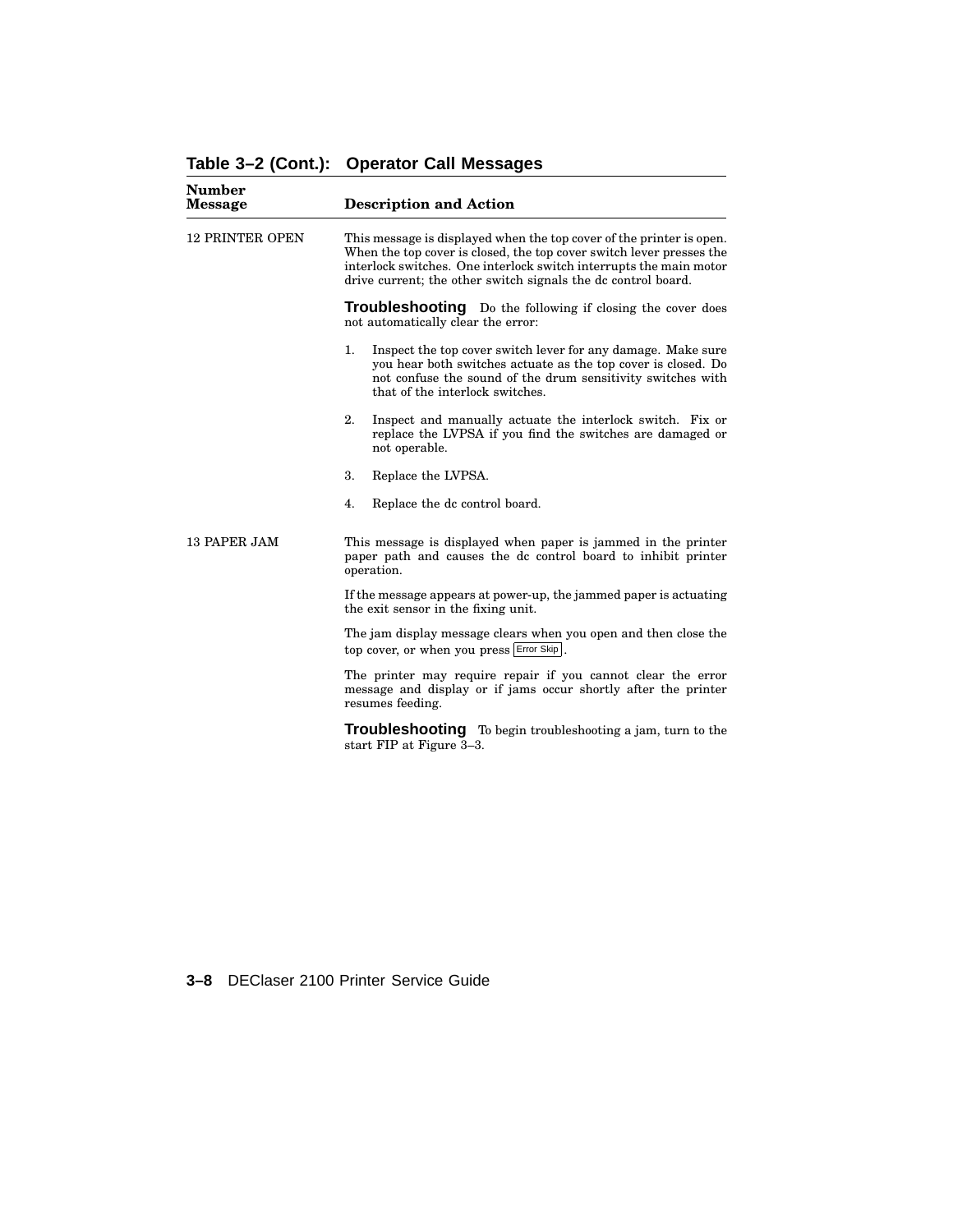| Number<br>Message     | <b>Description and Action</b>                                                                                                                                                                                                                                                                                                                                                         |  |
|-----------------------|---------------------------------------------------------------------------------------------------------------------------------------------------------------------------------------------------------------------------------------------------------------------------------------------------------------------------------------------------------------------------------------|--|
| <b>14 NO EP-CART</b>  | This message is displayed when the top cover is closed and both<br>drum sensitivity switches remain off.                                                                                                                                                                                                                                                                              |  |
|                       | When the top cover is closed, the sensitivity tabs on the EP-S<br>cartridge actuate one or both of the drum sensitivity switches<br>that signal the dc control board. The dc control board responds<br>to the signal by setting the laser beam intensity and allowing the<br>initialization process to proceed.                                                                       |  |
|                       | Troubleshooting<br>Do the following if the error cannot be<br>cleared or if it appears intermittently:                                                                                                                                                                                                                                                                                |  |
|                       | 1.<br>Inspect the sensitivity tabs on the EP-S cartridge. Either one<br>or two tabs must be installed. If there are no tabs, replace<br>the EP-S cartridge.                                                                                                                                                                                                                           |  |
|                       | 2.<br>Inspect the levers that actuate the drum sensitivity switches<br>on the sensor and solenoid board. Press the levers with your<br>finger, listen for the clicking of both switches, and make sure<br>the levers move freely. Make sure the switches actuate when<br>the top cover is closed. Replace the sensor and solenoid board<br>if the sensitivity switches are defective. |  |
|                       | 3.<br>Swap the solenoid and sensor board.                                                                                                                                                                                                                                                                                                                                             |  |
|                       | Replace the dc control board.<br>4.                                                                                                                                                                                                                                                                                                                                                   |  |
| <b>15 ENGINE TEST</b> | This message is displayed during the generation and printing of<br>the print engine internal test pattern, which is initiated when you<br>press the TEST PRINT button on the dc control board.                                                                                                                                                                                        |  |

DEClaser 2100 Troubleshooting **3–9**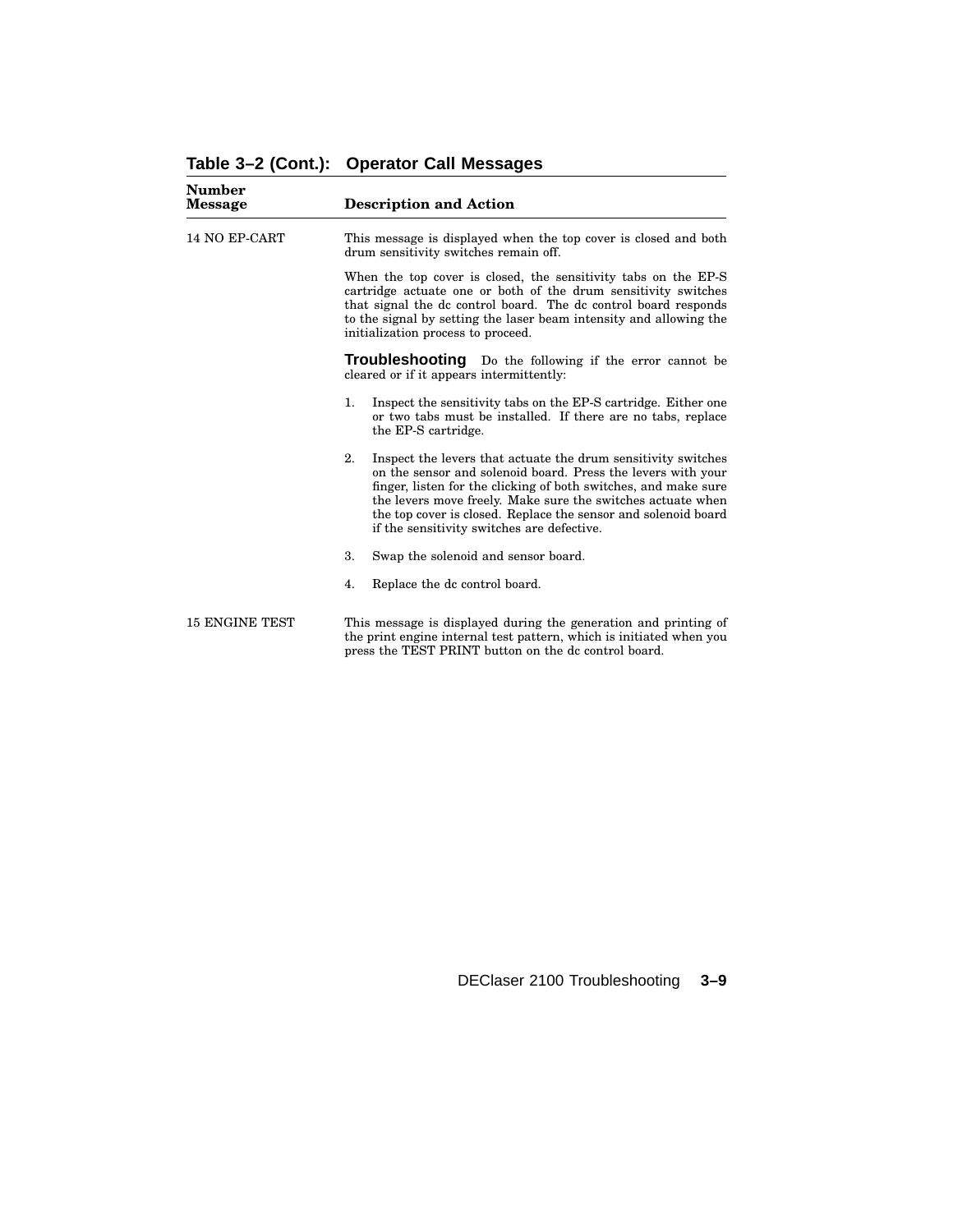| <b>Number</b><br><b>Message</b> | <b>Description and Action</b>                                                                                                                                                               |  |
|---------------------------------|---------------------------------------------------------------------------------------------------------------------------------------------------------------------------------------------|--|
| <b>16 TONER LOW</b>             | This message is displayed if the toner supply in the EP-S cartridge<br>is exhausted or if the toner is compacted into cakes and unable to<br>flow.                                          |  |
|                                 | <b>Troubleshooting</b> Do the following if the message is<br>intermittent or cannot be cleared:                                                                                             |  |
|                                 | Remove and agitate the EP-S cartridge to loosen up the toner.<br>1.<br>Replace the EP-S cartridge if the printer prints for a while,<br>then the message is redisplayed.                    |  |
|                                 | 2.<br>Inspect the HVPSA and EP-S connectors for dirt, pitting,<br>damage, or contamination. If any damage is found, replace<br>the FRU. Do not try to scrape, bend, or repair the contacts. |  |
|                                 | Remove any dust or paper chips with a dry brush. Do not<br>use liquid, aerosol, or any other type of contact cleaner on the<br>high-voltage connectors.                                     |  |
|                                 | 3.<br>Swap the EP-S cartridge.                                                                                                                                                              |  |
|                                 | Swap the HVPSA.<br>4.                                                                                                                                                                       |  |
|                                 | Replace the dc control board.<br>5.                                                                                                                                                         |  |

| Table 3-2 (Cont.): Operator Call Messages |  |  |  |  |
|-------------------------------------------|--|--|--|--|
|-------------------------------------------|--|--|--|--|

**3–10** DEClaser 2100 Printer Service Guide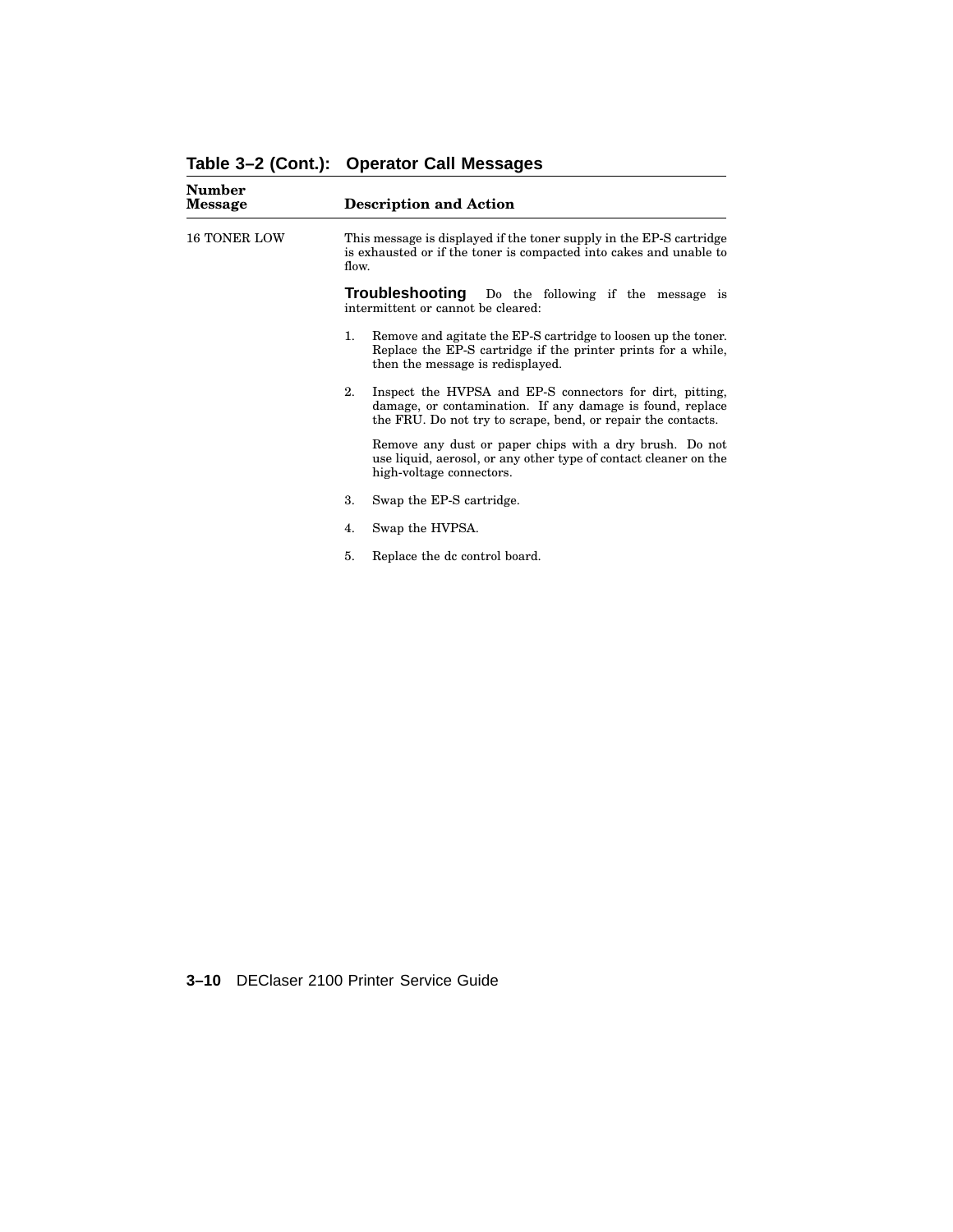| Number<br><b>Message</b>                                                           |                                                                                                                                                                                                                       | <b>Description and Action</b>                                                                                                                                                  |
|------------------------------------------------------------------------------------|-----------------------------------------------------------------------------------------------------------------------------------------------------------------------------------------------------------------------|--------------------------------------------------------------------------------------------------------------------------------------------------------------------------------|
| PC LOAD A4<br>PC LOAD LETTER<br>PC LOAD LEGAL<br>PC LOAD EXEC.<br>PC LOAD PAPER nn |                                                                                                                                                                                                                       | A PC LOAD request signals the operator to remove the cassette,<br>install the requested size cassette, and press Error Skip, then On Line<br>to resume the printing operation. |
|                                                                                    | The PC LOAD PAPER nn message requests the operator to load<br>the envelope cassette. The $nn$ is the paper size code number that<br>corresponds to a specific type of envelope. The nn number range<br>is $80 - 99$ . |                                                                                                                                                                                |
|                                                                                    |                                                                                                                                                                                                                       | <b>Troubleshooting</b> Do the following if the message is displayed<br>when the correct size cassette is installed:                                                            |
|                                                                                    | 1.                                                                                                                                                                                                                    | Inspect the cassette key and if it is damaged, replace the<br>cassette.                                                                                                        |
|                                                                                    | 2.                                                                                                                                                                                                                    | Inspect, repair, or replace any binding or sticking levers that<br>actuate the size-sensing switches.                                                                          |
|                                                                                    |                                                                                                                                                                                                                       | The size-sensing switches are located on the dc control board.<br>Press the sensing levers with your finger. Feel and listen for                                               |

3. Swap the dc control board.

the free movement and a distinct click action.

**Table 3–2 (Cont.): Operator Call Messages**

DEClaser 2100 Troubleshooting **3–11**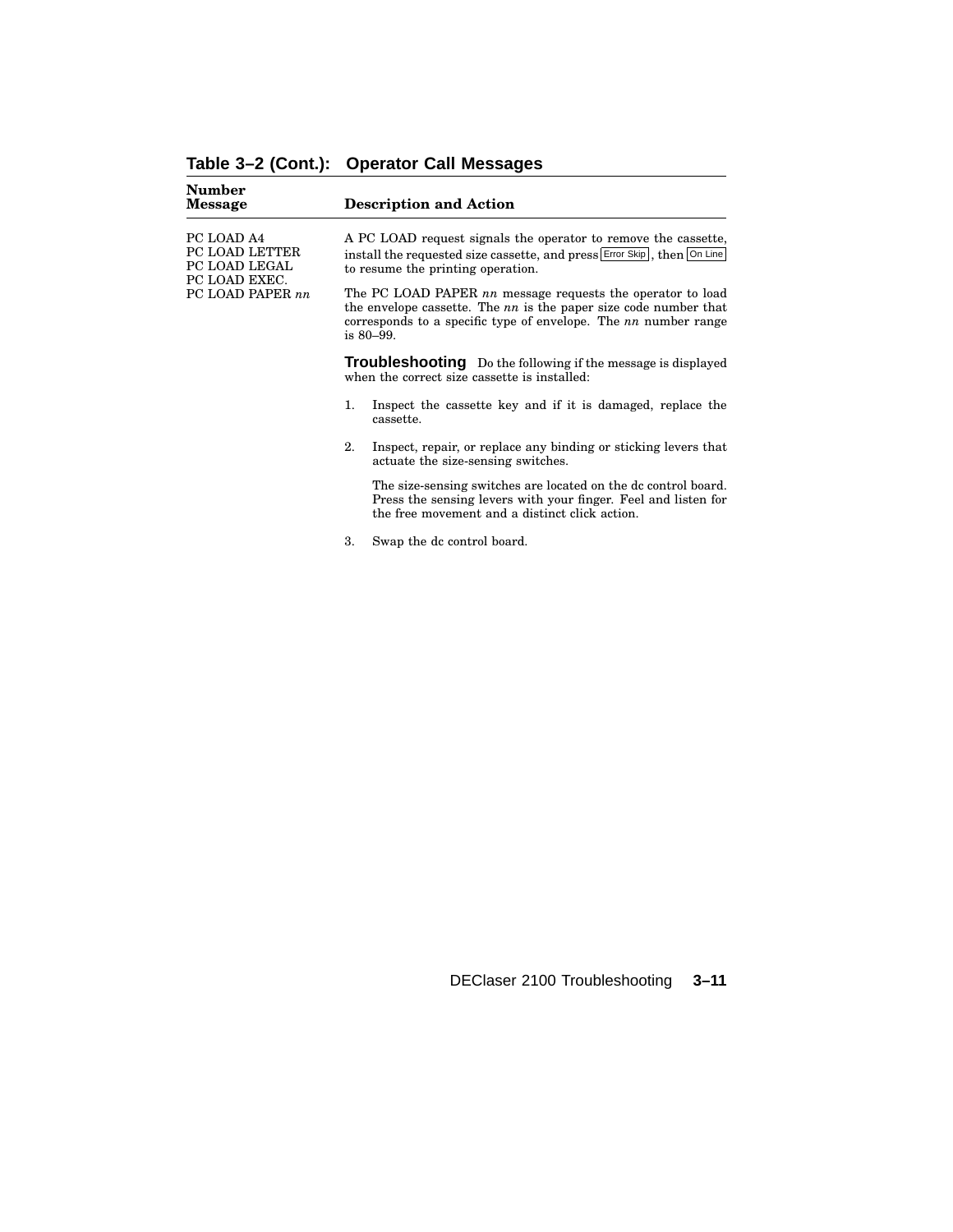| <b>Number</b><br>Message                                                           | <b>Description and Action</b>                                                                                                                                                                                                                                                                                        |
|------------------------------------------------------------------------------------|----------------------------------------------------------------------------------------------------------------------------------------------------------------------------------------------------------------------------------------------------------------------------------------------------------------------|
| PF FEED A4<br>PF FEED LETTER<br>PF FEED LEGAL<br>PF FEED EXEC.<br>PF FEED PAPER nn | The PF FEED message requests the operator to insert a sheet of<br>paper into the manual paper feeder.                                                                                                                                                                                                                |
|                                                                                    | When the manual feed sensor is actuated, the printer delays<br>momentarily to allow the operator to fully insert the sheet, and<br>then it feeds and prints the sheet.                                                                                                                                               |
|                                                                                    | The PF FEED PAPER nn message requests the operator to<br>manually load and feed a nonstandard size paper. The $nn$ number<br>range is 80-99.                                                                                                                                                                         |
|                                                                                    | Troubleshooting Perform the following procedure to test,<br>find, and fix a manual feed fault.                                                                                                                                                                                                                       |
|                                                                                    | Press Manual Feed until the FEEDER = MANUAL message is<br>1.<br>displayed.                                                                                                                                                                                                                                           |
|                                                                                    | 2.<br>Press Test/Font to print a test pattern. The PF LOAD message<br>is displayed. The requested size paper to load is determined<br>by the size of the installed cassette or by the value selected<br>for the paper feature on the initial setup menu. See Table 2-4<br>for more information about the setup menu. |
|                                                                                    | Insert a sheet of paper into the manual feeder. A fault exists<br>3.<br>if the message does not change and the pickup roller does not<br>turn.                                                                                                                                                                       |
|                                                                                    | Do the following to fix a PF FEED fault:<br>4.                                                                                                                                                                                                                                                                       |
|                                                                                    | Swap the solenoid and sensor board.                                                                                                                                                                                                                                                                                  |
|                                                                                    | Swap the dc control board.                                                                                                                                                                                                                                                                                           |
|                                                                                    | <b>NOTE:</b> If the top sheet of the cassette paper<br>feeds, instead of the manual feed sheet, you<br>are not pushing the paper far enough or fast<br>enough into the manual feeder. If the sheet<br>feeds but jams, go to Section 3.4.1 to fix the<br>paper feeding or jamming problem.                            |
| OC text<br>(16 characters)                                                         | Operator action request message. Press Error Skip, then On Line to<br>continue printing.                                                                                                                                                                                                                             |

# **Table 3–2 (Cont.): Operator Call Messages**

### **3–12** DEClaser 2100 Printer Service Guide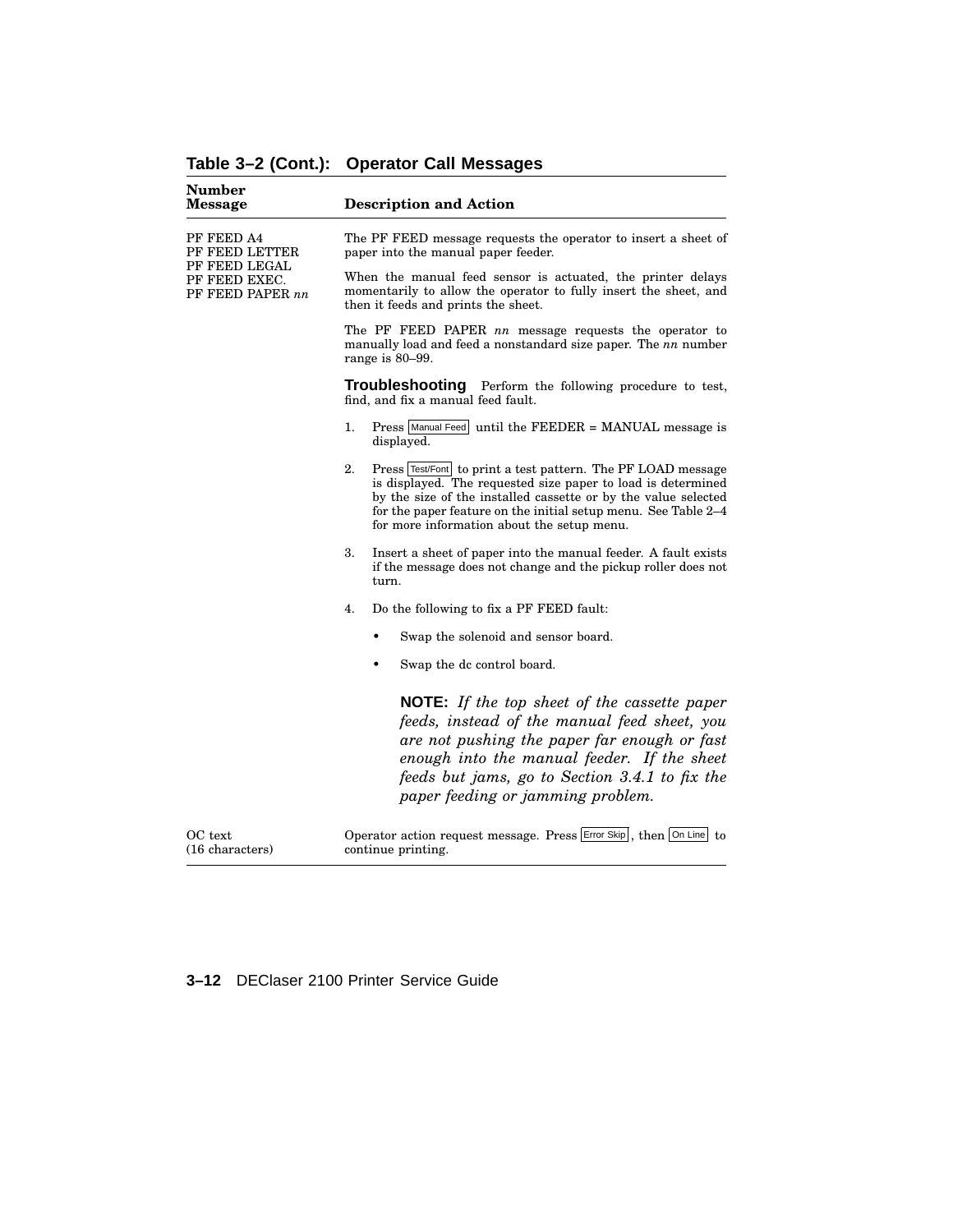## **3.3.3 Functional Messages and Faults**

Table 3–3 lists the status messages, explains the message, and provides troubleshooting information if the message faults.

**Table 3–3: Functional Messages**

| <b>Number</b><br><b>Message</b> | <b>Description and Action</b>                                                                                                                                                                                       |  |
|---------------------------------|---------------------------------------------------------------------------------------------------------------------------------------------------------------------------------------------------------------------|--|
| FE FONT REMOVAL                 | A font cartridge was removed or inserted while the printer was<br>powered on. To clear this error, power the printer off, then on.<br>Always insert or remove a font cartridge while the printer is<br>powered off. |  |
|                                 | Swap the video control board if you cannot clear the error.                                                                                                                                                         |  |
| <b>FF FONT FULL</b>             | There is insufficient memory space for loading of an additional<br>font or there are too many downline loaded fonts. Memory can be<br>cleared by a software command from the host or by pressing<br>Reset.          |  |
| <b>20 PAGE FULL</b>             | The host system is overflowing the page (input) buffer memory.                                                                                                                                                      |  |
|                                 | Press Error Skip, then On Line to print the overflow data on the next<br>page.                                                                                                                                      |  |
|                                 | To avoid this error, delete unused character sets and use the full<br>paint mode. If this error occurs frequently, the customer can install<br>optional memory to increase available RAM.                           |  |
| <b>21 COMPLEX DATA</b>          | The host system is loading the page buffer faster than the printer<br>can print. Press $\left \text{Error Skip}\right $ , then $\left \text{On Line}\right $ to continue printing on the<br>next page.              |  |
|                                 | Set the paint $=$ full value from the initial setup menu.                                                                                                                                                           |  |
| <b>22 LINE ERROR</b>            | The host is sending data when the printer is in the busy state. This<br>causes an overflow of the receive buffer memory. Press Error Skip,<br>then On Line to continue. The overflow data does not print.           |  |
|                                 | This error can occur when the customer powers up the printer<br>before powering up the attached host system.                                                                                                        |  |
|                                 | If this error occurs frequently, check the data cable between the<br>host and printer and make sure the printer interface settings<br>match the settings of the host.                                               |  |
|                                 | If you cannot clear this error, swap the video control board.                                                                                                                                                       |  |

DEClaser 2100 Troubleshooting **3–13**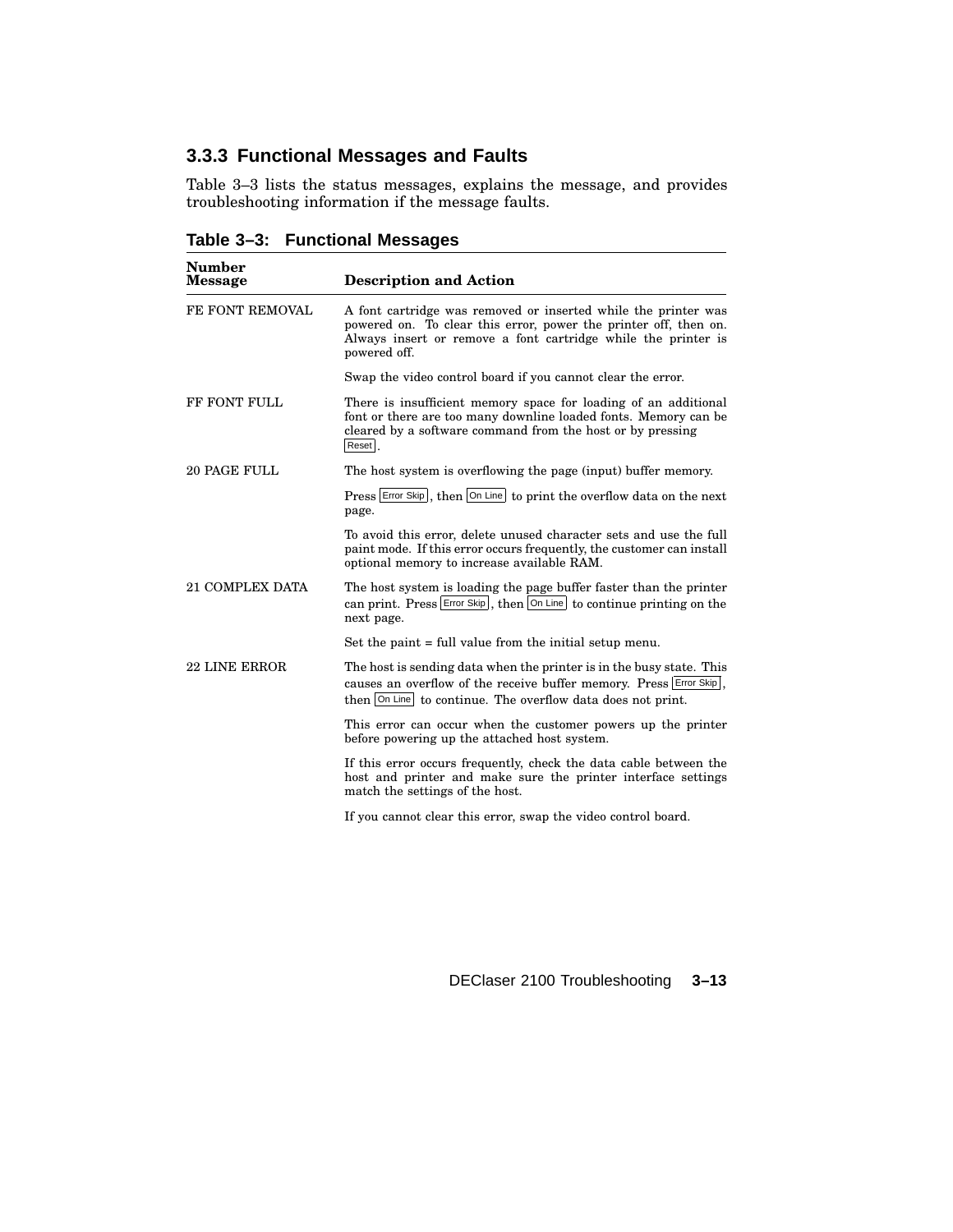| Number<br><b>Message</b> | <b>Description and Action</b>                                                                                                                                                                                                               |  |
|--------------------------|---------------------------------------------------------------------------------------------------------------------------------------------------------------------------------------------------------------------------------------------|--|
| <b>23 MEMORY FULL</b>    | An overflow occurred while the host was downline loading user<br>defined character patterns to the printer.                                                                                                                                 |  |
|                          | Press Error Skip, then On Line to continue receiving data and ignore<br>the data that caused the error.                                                                                                                                     |  |
|                          | If this error occurs too frequently, the customer can increase<br>memory by installing an optional RAM expansion.                                                                                                                           |  |
| 24 FULL PAINT REJ        | Insufficient memory space to use full paint mode. The customer<br>can increase memory space by installing an optional RAM<br>expansion.                                                                                                     |  |
|                          | Press Error Skip, then On Line to continue printing in partial paint<br>mode.                                                                                                                                                               |  |
| <b>25 VECTOR REJ</b>     | Vector graphics commands from the host system cannot be used<br>because the printer is not in full paint mode. You have two possible<br>actions:                                                                                            |  |
|                          | Press Error Skip, then On Line to continue printing. Subsequent<br>$\bullet$<br>vector graphics commands are treated as text and printed.                                                                                                   |  |
|                          | Stop sending data from the host, select the paint = full value<br>$\bullet$<br>from the initial setup menu, then send the data from the host<br>again.                                                                                      |  |
|                          | <b>NOTE:</b> Vector graphics commands cause the printer<br>to fill in closed areas of circles, ellipses, and other<br>shapes.                                                                                                               |  |
| <b>26 MEMORY FULL</b>    | The work memory used by the video control board has overflowed<br>and the current operation cannot be done. If this happens<br>frequently, the customer can increase the available memory by<br>installing an optional RAM expansion board. |  |
|                          | Press Error Skip, then On Line to continue receiving data from the<br>host. The offending operation is ignored.                                                                                                                             |  |
| $27 - 39$                | Not used.                                                                                                                                                                                                                                   |  |

# **Table 3–3 (Cont.): Functional Messages**

### **3–14** DEClaser 2100 Printer Service Guide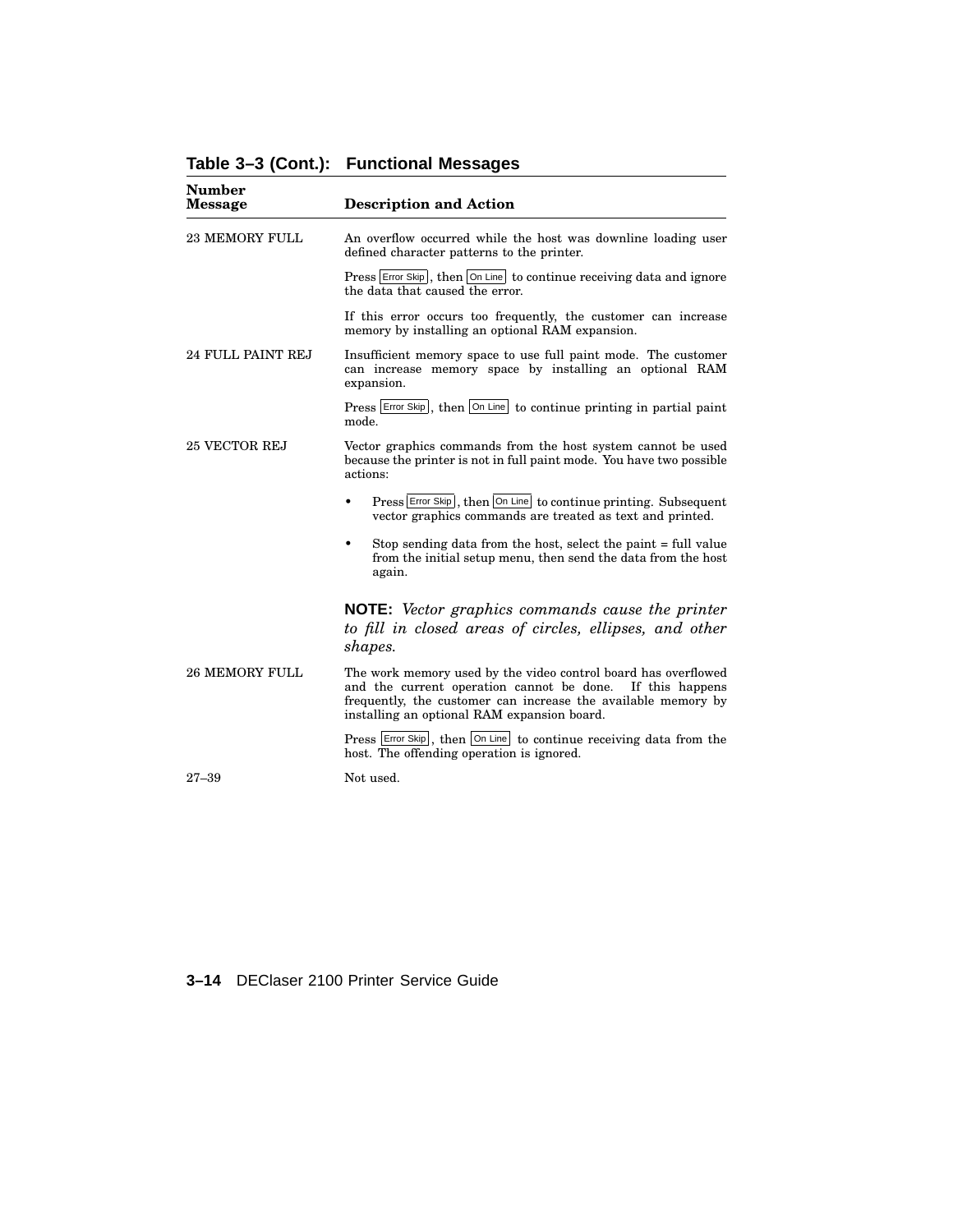| Number<br><b>Message</b> | <b>Description and Action</b>                                                                                                                                                                 |  |  |
|--------------------------|-----------------------------------------------------------------------------------------------------------------------------------------------------------------------------------------------|--|--|
| <b>40 LINE ERROR</b>     | The printer detects errors in the serial data received from the host.<br>The printer stops printing before the offending page and displays<br>the error message.                              |  |  |
|                          | Do the following:                                                                                                                                                                             |  |  |
|                          | Press Error Skip, then On Line to continue receiving data.<br>$\mathbf{1}$ .                                                                                                                  |  |  |
|                          | 2.<br>Inspect the data cable and connectors between the host and<br>printer and make sure the printer interface settings match<br>the settings of the host.                                   |  |  |
| <b>41 PRINT CHECK</b>    | A soft error occurred that can cause a print defect. Remove and<br>discard the top sheet from the stack. Then press Error Skip<br>to<br>continue printing and to reprint the discarded sheet. |  |  |
|                          | Do the following if the error occurs frequently or cannot be cleared:                                                                                                                         |  |  |
|                          | $\mathbf{1}$ .<br>Check the connection between the scanner assembly and dc<br>control board.                                                                                                  |  |  |
|                          | 2.<br>Swap the scanner assembly.                                                                                                                                                              |  |  |
|                          | 3.<br>Swap the dc control board.                                                                                                                                                              |  |  |
| 42 ERROR                 | Expansion interface board error.                                                                                                                                                              |  |  |
| 43 ERROR                 | Expansion interface board error.                                                                                                                                                              |  |  |

**Table 3–3 (Cont.): Functional Messages**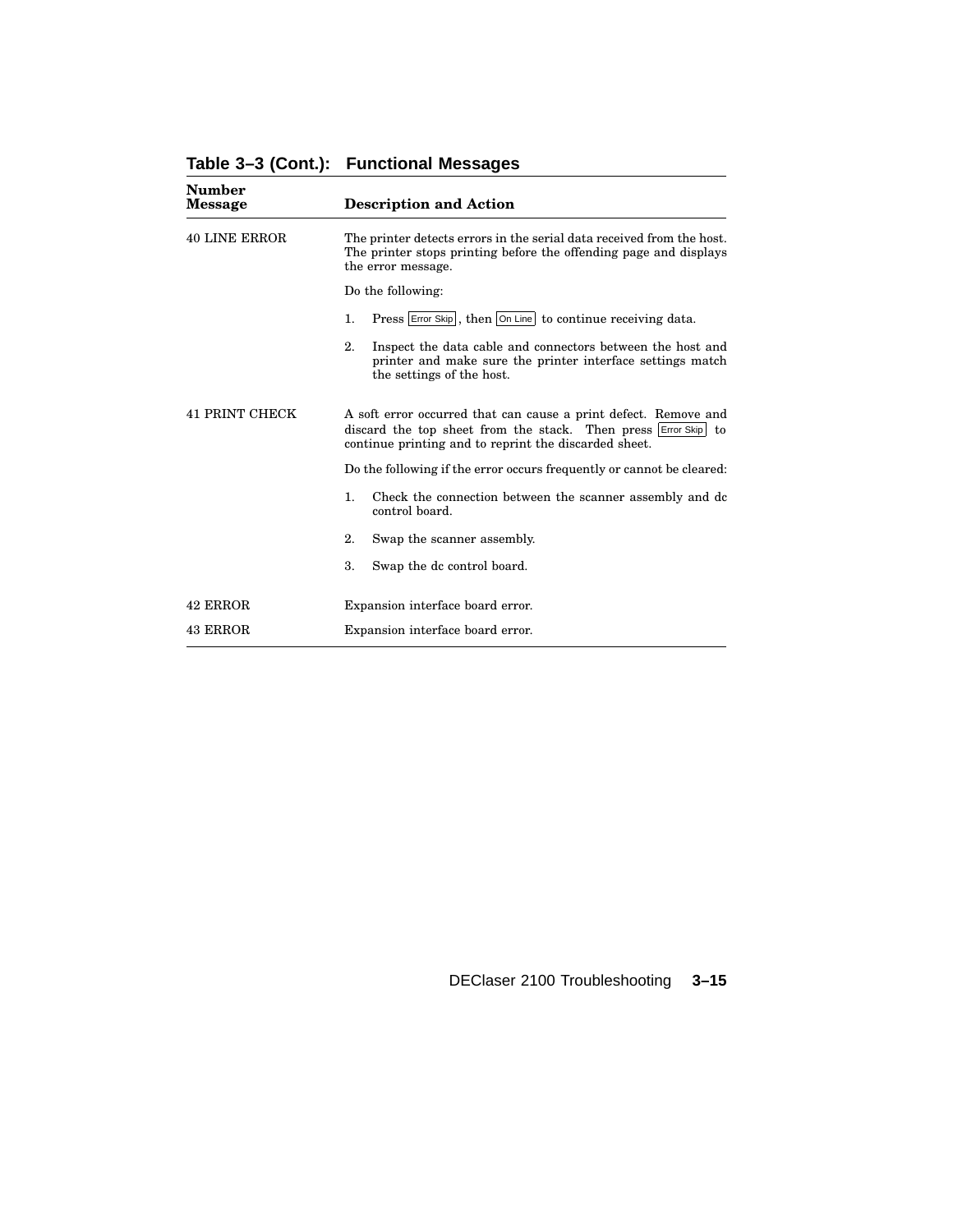## **3.3.4 Service Messages**

Table 3–4 lists service error messages, explains the message, and provides troubleshooting information if the message faults.

**Table 3–4: Service Messages**

| Number<br><b>Message</b> | <b>Description and Action</b>                                                                                                                                                                                                                                                                                                                                                            |  |  |
|--------------------------|------------------------------------------------------------------------------------------------------------------------------------------------------------------------------------------------------------------------------------------------------------------------------------------------------------------------------------------------------------------------------------------|--|--|
| 50 SERVICE               | This fixing unit fault message is caused by a malfunction of the regulation<br>of the fixing unit temperature. If the fixing unit heater is inoperative when<br>the power is turned on, the 02 WARMING UP message is displayed for two<br>minutes before the 50 SERVICE message is displayed. See Section 1.4.5 for<br>additional information about the fixing unit temperature control. |  |  |
|                          | <b>Troubleshooting</b> Use the following procedure to correct the fixing unit<br>temperature problem:                                                                                                                                                                                                                                                                                    |  |  |
|                          | $\mathbf{1}$ .<br>If the error occurs at power-up, the malfunction might be corrected but<br>you may not have allowed a full 10 minutes of power-off time for the<br>error to clear.                                                                                                                                                                                                     |  |  |
|                          | 2.<br>Inspect or swap the fixing unit. Make sure the fixing unit connectors are<br>undamaged and the pins align correctly with the sockets. If you find any<br>damage, replace the fixing unit.                                                                                                                                                                                          |  |  |
|                          | 3.<br>Swap the ac inlet assembly.                                                                                                                                                                                                                                                                                                                                                        |  |  |
|                          | 4.<br>Swap the dc control board.                                                                                                                                                                                                                                                                                                                                                         |  |  |
| 51 SERVICE               | The dc control board fails to detect the beam detect (BD) signal from the<br>scanning unit.                                                                                                                                                                                                                                                                                              |  |  |
|                          | Inspect the actuator tab on the EP-S cartridge and the shutter lever<br>mechanism on the scanner assembly for signs of damage. Make sure the<br>tab actuates the shutter lever on the scanner assembly when the top cover<br>closes.                                                                                                                                                     |  |  |
|                          | Swap the following components until the message clears:                                                                                                                                                                                                                                                                                                                                  |  |  |
|                          | 1.<br>EP-S cartridge                                                                                                                                                                                                                                                                                                                                                                     |  |  |
|                          | 2.<br>Scanner assembly                                                                                                                                                                                                                                                                                                                                                                   |  |  |
|                          | 3.<br>DC control board                                                                                                                                                                                                                                                                                                                                                                   |  |  |

**3–16** DEClaser 2100 Printer Service Guide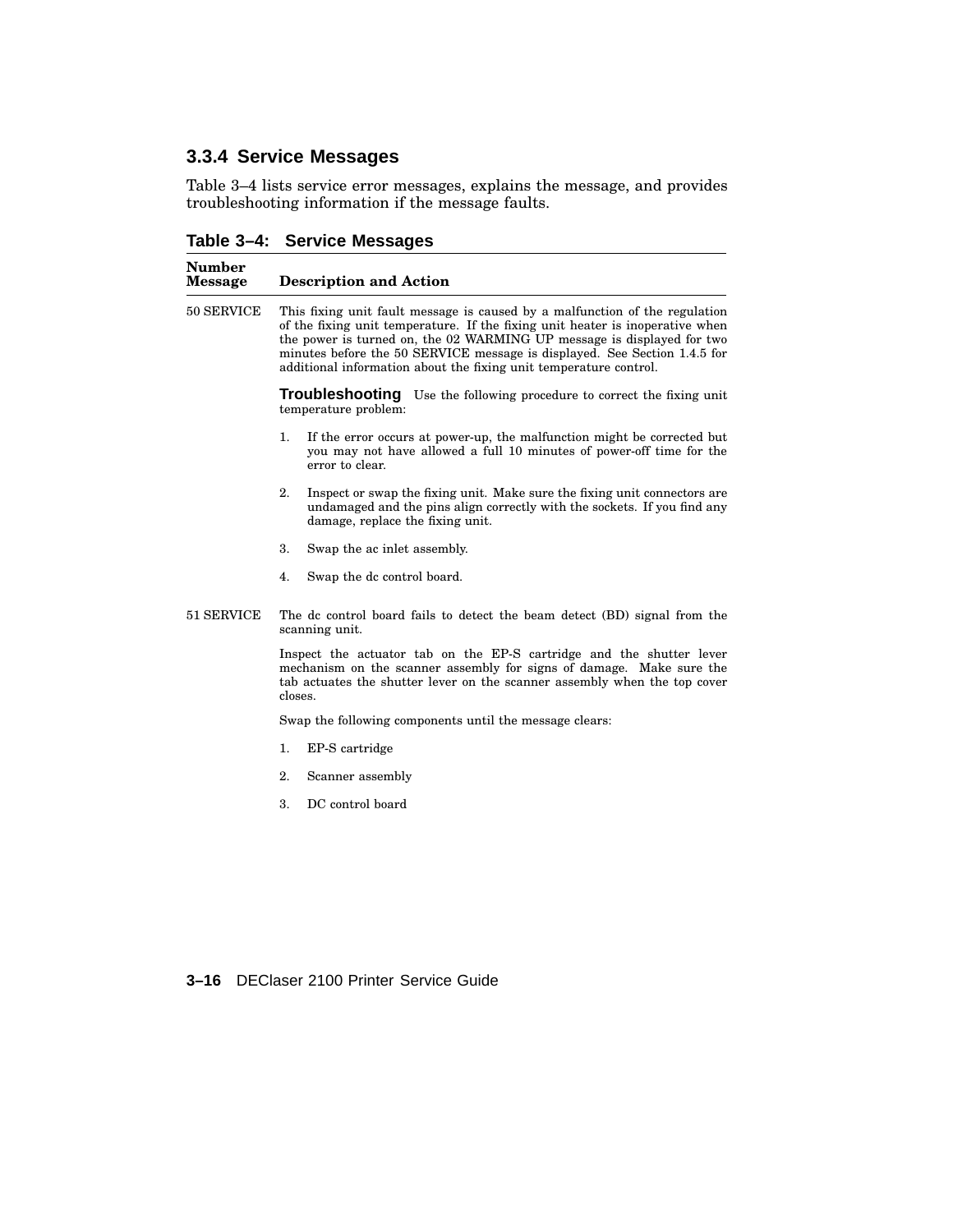**Table 3–4 (Cont.): Service Messages**

| Number<br><b>Message</b> | <b>Description and Action</b>                                                                                                                                              |
|--------------------------|----------------------------------------------------------------------------------------------------------------------------------------------------------------------------|
| 52 SERVICE               | The scanner motor is not up to speed. Check the scanner assembly electrical<br>connectors for good connections. Swap the following components until the<br>message clears: |
|                          | Scanner assembly<br>1.                                                                                                                                                     |
|                          | 2.<br>DC control board                                                                                                                                                     |
| $53 - 59$                | Not used.                                                                                                                                                                  |
| 60 SERVICE               | This is a direct memory access (DMA) error that occurs after you power up<br>the printer.                                                                                  |
|                          | Swap the following components until the message clears:                                                                                                                    |
|                          | Video control board<br>1.                                                                                                                                                  |
|                          | DC control board<br>2.                                                                                                                                                     |
| 61 SERVICE               | A checksum error was detected in the program and font ROMs.                                                                                                                |
|                          | Swap the following components until the message clears:                                                                                                                    |
|                          | Video control board<br>1.                                                                                                                                                  |
|                          | 2.<br>DC control board                                                                                                                                                     |
| 62                       | Not used.                                                                                                                                                                  |
| 63 SERVICE               | RAM errors were detected after power-up.                                                                                                                                   |
|                          | Swap the following components until the message clears:                                                                                                                    |
|                          | Video control board<br>1.                                                                                                                                                  |
|                          | DC control board<br>2.                                                                                                                                                     |
| 64–67                    | Not used.                                                                                                                                                                  |
|                          |                                                                                                                                                                            |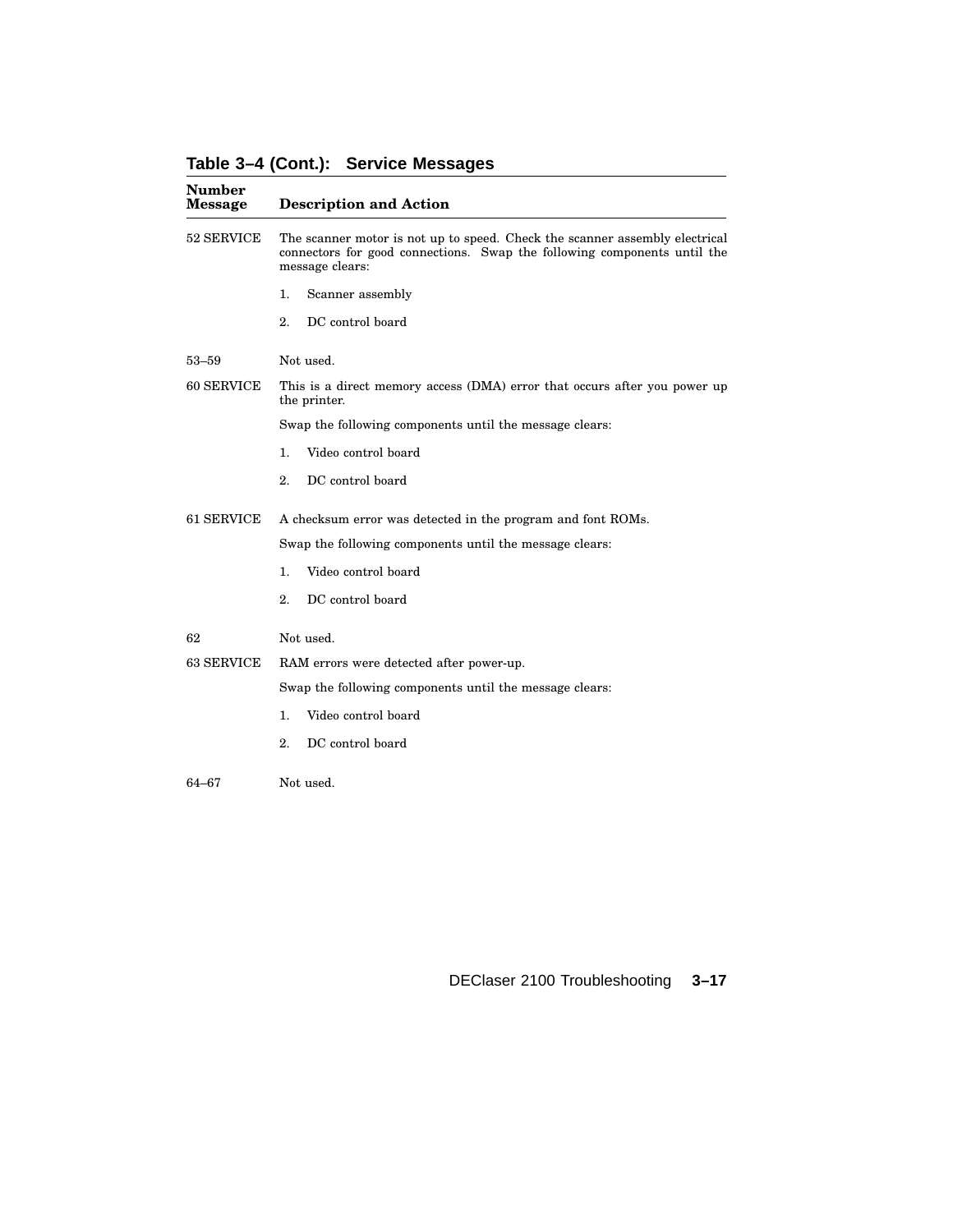#### **Table 3–4 (Cont.): Service Messages**

| Number<br>Message | <b>Description and Action</b><br>NVRAM errors were detected after printer power-up.<br>Swap the following components until the message clears:                        |  |  |
|-------------------|-----------------------------------------------------------------------------------------------------------------------------------------------------------------------|--|--|
| 68 SERVICE        |                                                                                                                                                                       |  |  |
|                   |                                                                                                                                                                       |  |  |
|                   | Video control board<br>1.                                                                                                                                             |  |  |
|                   | 2.<br>DC control board                                                                                                                                                |  |  |
| 69 SERVICE        | A timeout error occurred because no status information was returned from<br>the expansion interface. To clear this error, you must power the printer off,<br>then on. |  |  |
|                   | Swap the following components until the message clears:                                                                                                               |  |  |
|                   | Video control board<br>1.                                                                                                                                             |  |  |
|                   | 2.<br>DC control board                                                                                                                                                |  |  |
| 70 SERVICE        | Errors were detected in the expansion board RAM.                                                                                                                      |  |  |
|                   | Swap the following components until the message clears:                                                                                                               |  |  |
|                   | Video control board<br>1.                                                                                                                                             |  |  |
|                   | DC control board<br>2.                                                                                                                                                |  |  |
| 71 SERVICE        | Errors were detected in the S-CPU during power-up.                                                                                                                    |  |  |
|                   | Swap the following components until the message clears:                                                                                                               |  |  |
|                   | Video control board<br>1.                                                                                                                                             |  |  |
|                   | DC control board<br>2.                                                                                                                                                |  |  |
| 72 SERVICE        | A communication error occurred between the S-CPU and M-CPU.                                                                                                           |  |  |
|                   | Swap the following components until the message clears:                                                                                                               |  |  |
|                   | Video control board<br>1.                                                                                                                                             |  |  |
|                   | DC control board<br>2.                                                                                                                                                |  |  |
|                   |                                                                                                                                                                       |  |  |

#### **3–18** DEClaser 2100 Printer Service Guide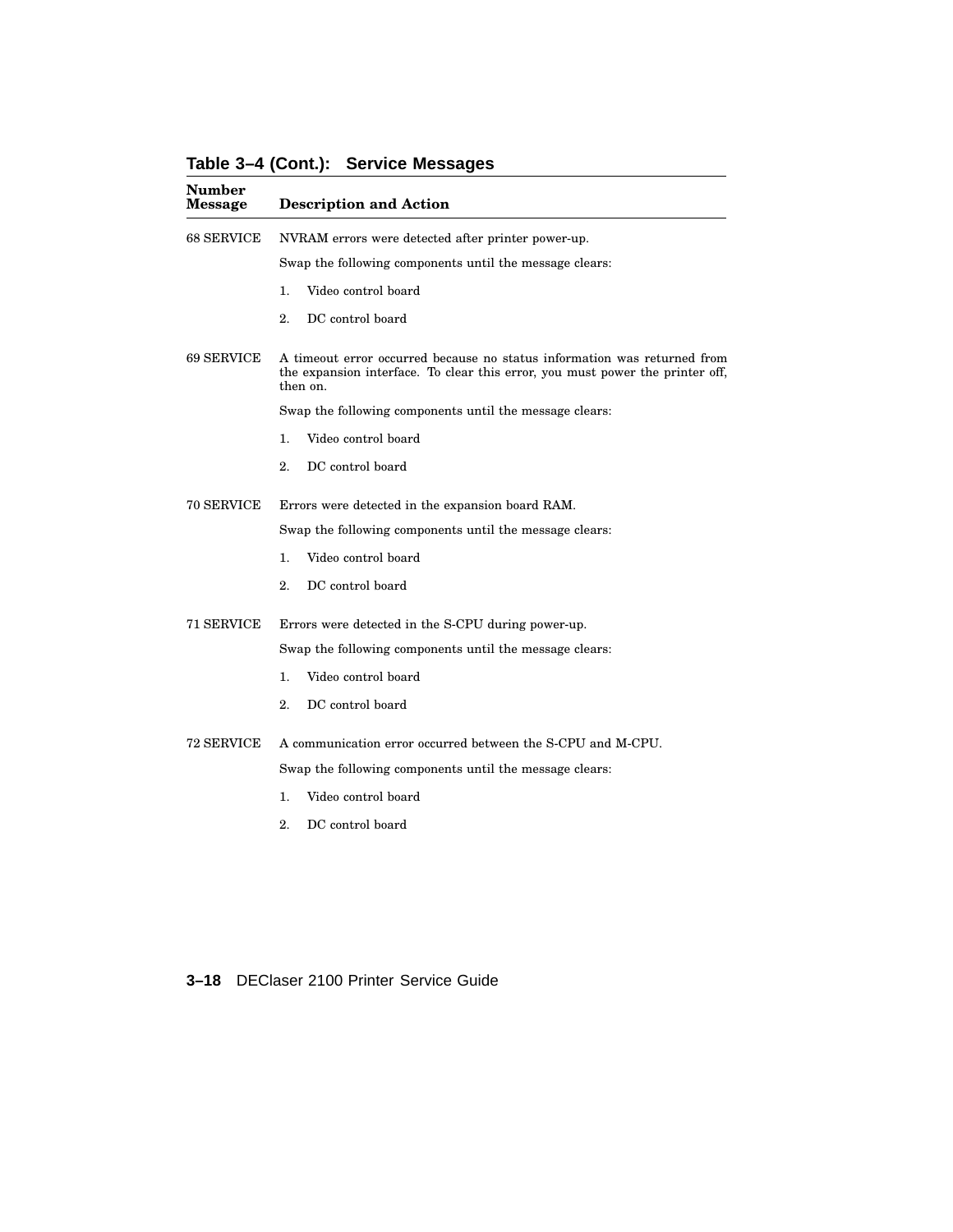|  |  |  | Table 3-4 (Cont.): Service Messages |
|--|--|--|-------------------------------------|
|--|--|--|-------------------------------------|

| <b>Number</b><br>Message | <b>Description and Action</b>                                                                                                                                                           |  |  |
|--------------------------|-----------------------------------------------------------------------------------------------------------------------------------------------------------------------------------------|--|--|
| 73 SERVICE               | An error was detected in the S-CPU during operation.                                                                                                                                    |  |  |
|                          | Swap the following components until the message clears:                                                                                                                                 |  |  |
|                          | Video control board<br>1.                                                                                                                                                               |  |  |
|                          | 2.<br>DC control board                                                                                                                                                                  |  |  |
| 74 SERVICE               | A power-up error is detected in the M-CPU.                                                                                                                                              |  |  |
|                          | Swap the following components until the message clears:                                                                                                                                 |  |  |
|                          | 1.<br>Video control board                                                                                                                                                               |  |  |
|                          | 2.<br>DC control board                                                                                                                                                                  |  |  |
| 75 SERVICE               | A signaling or communication problem has occurred between the dc and video<br>control boards. The $\overline{VSREG}$ signal is asserted, while the $\overline{PRINT}$ signal is<br>not. |  |  |
|                          | Swap the following components until the message clears:                                                                                                                                 |  |  |
|                          | Video control board<br>1.                                                                                                                                                               |  |  |
|                          | 2.<br>DC control board                                                                                                                                                                  |  |  |
| 76–79                    | Not used.                                                                                                                                                                               |  |  |
| 80 SERVICE               | No STATUS signal after the COMMAND signal.                                                                                                                                              |  |  |
|                          | Swap the following components until the message clears:                                                                                                                                 |  |  |
|                          | Video control board<br>1.                                                                                                                                                               |  |  |
|                          | 2.<br>DC control board                                                                                                                                                                  |  |  |
| 81 SERVICE               | A COMMAND or STATUS signal parity error is detected.                                                                                                                                    |  |  |
|                          | Swap the following components until the message clears:                                                                                                                                 |  |  |
|                          | Video control board<br>1.                                                                                                                                                               |  |  |
|                          | 2.<br>DC control board                                                                                                                                                                  |  |  |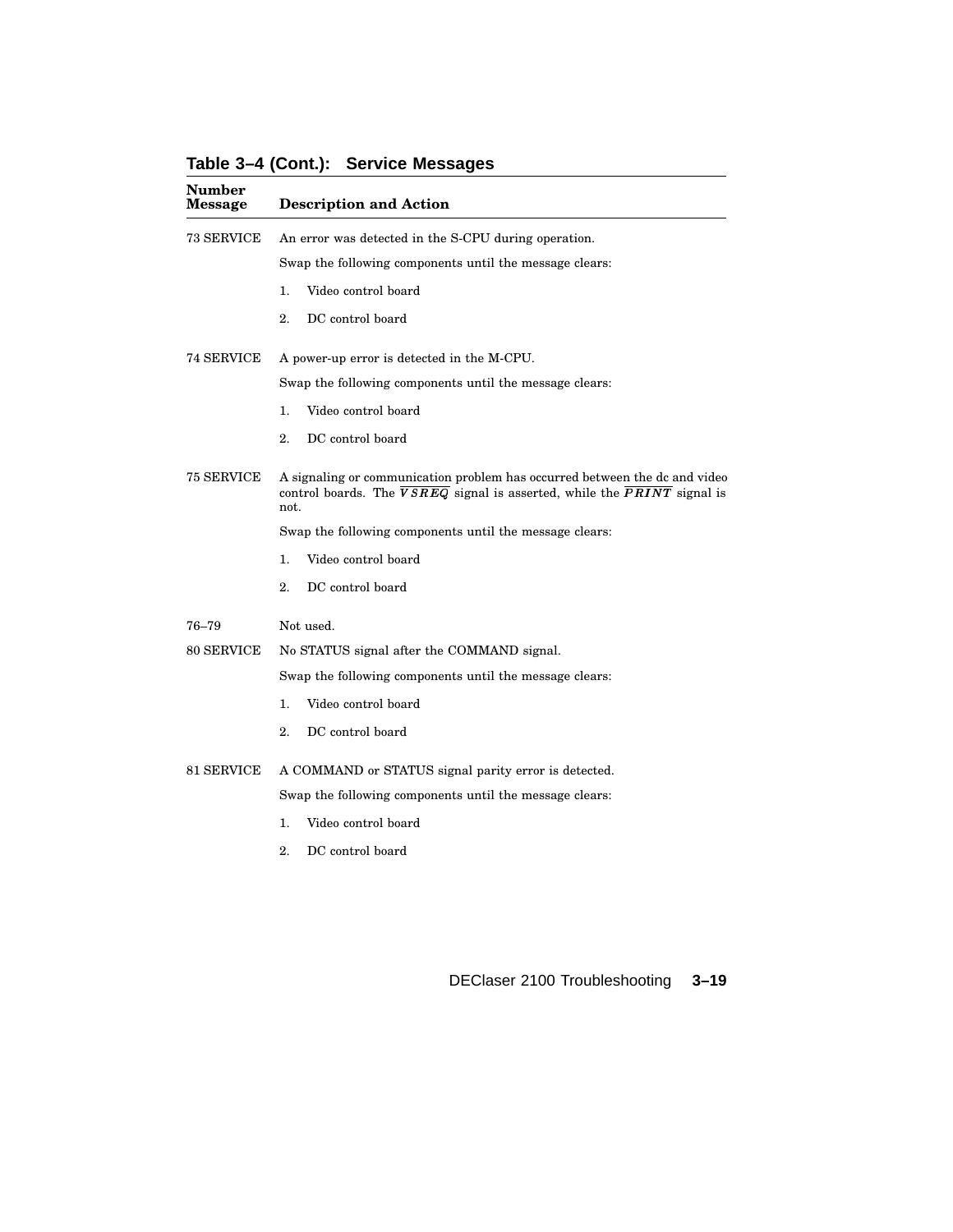**Number Message Description and Action** 82 SERVICE Bit 3 of the printer status bit is a 1. Swap the following components until the message clears: 1. Video control board 2. DC control board 83 SERVICE Bit 7 of the printer status bit is a 1. Swap the following components until the message clears: 1. Video control board 2. DC control board 84 SERVICE This is a timeout error. The video control board has failed to transmit one page of video to the dc control board. Swap the following components until the message clears: 1. Video control board 2. DC control board  $85$  SERVICE This is a timeout error. The  $VSREG$  signal was not asserted after the  $PRINT$  signal. Swap the following components until the message clears: 1. Video control board 2. DC control board 86 SERVICE An illegal command or status is detected. Swap the following components until the message clears: 1. Video control board

**Table 3–4 (Cont.): Service Messages**

2. DC control board

**3–20** DEClaser 2100 Printer Service Guide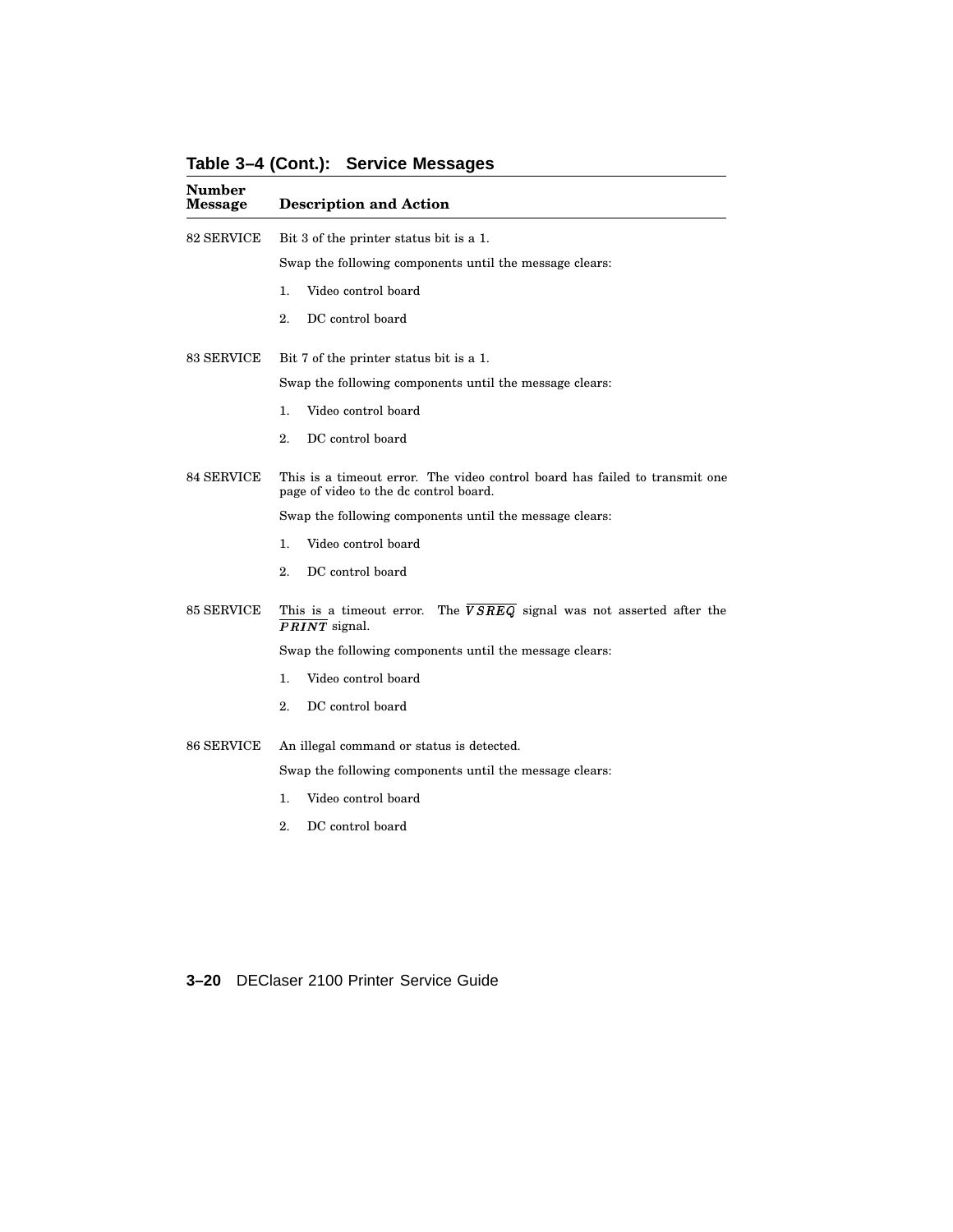**Table 3–4 (Cont.): Service Messages**

| <b>Number</b><br><b>Message</b> | <b>Description and Action</b>                                        |  |  |
|---------------------------------|----------------------------------------------------------------------|--|--|
| 87 SERVICE                      | The video control board is connected with a foreign engine.          |  |  |
|                                 | Swap the following components until the message clears:              |  |  |
|                                 | Video control board<br>1.                                            |  |  |
|                                 | DC control board<br>$2^{\circ}$                                      |  |  |
| $A0-FF$<br><b>SERVICE</b>       | Video control board internal error. Replace the video control board. |  |  |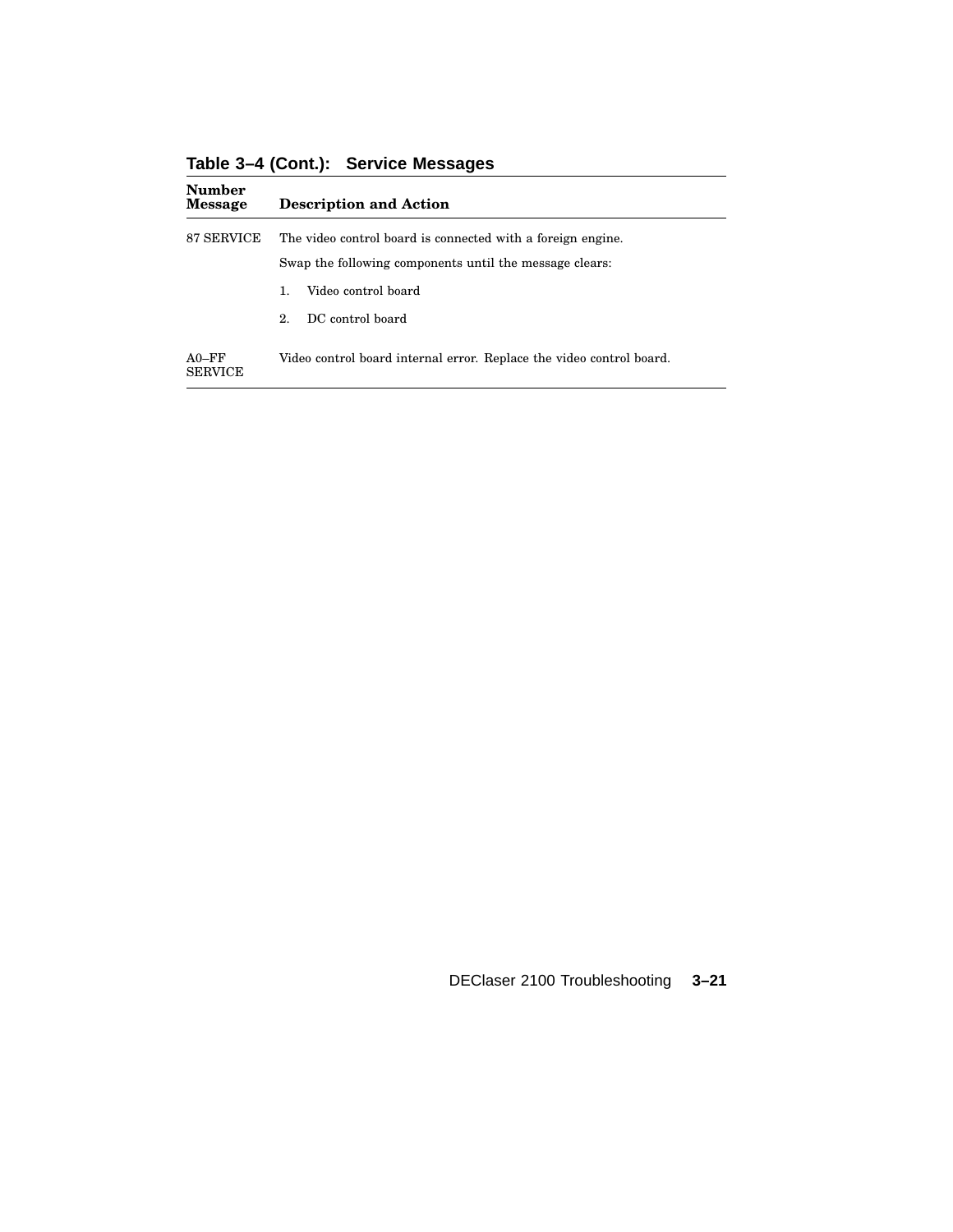## **3.4 Troubleshooting Paper Jam and Feed Faults**

This section is the fault isolation procedure (FIP) for correcting paper jam problems in the DEClaser 2100 printer.

Refer to Section 1.3.2 for information about the rollers, sensor, and the shape of the paper path.

### **3.4.1 Jam Troubleshooting Start FIP**

**FIP NOTES:** *This section of the FIP is used to repair a printer that jams or displays jam symptoms. Start your troubleshooting at Figure 3–3, which will direct you to one of the following specific subsections:*

- *• Section 3.4.1 for jam indications that occur at power-up or occur spontaneously. These indications are sometimes called phantom jams because there is no sheet of paper in the paper path.*
- *• Sections 3.4.2–3.4.5 for jams that occur in areas 1, 2, or 3 that are inside the printer. Figure 3–4 shows the location and boundaries of the three areas.*

**3–22** DEClaser 2100 Printer Service Guide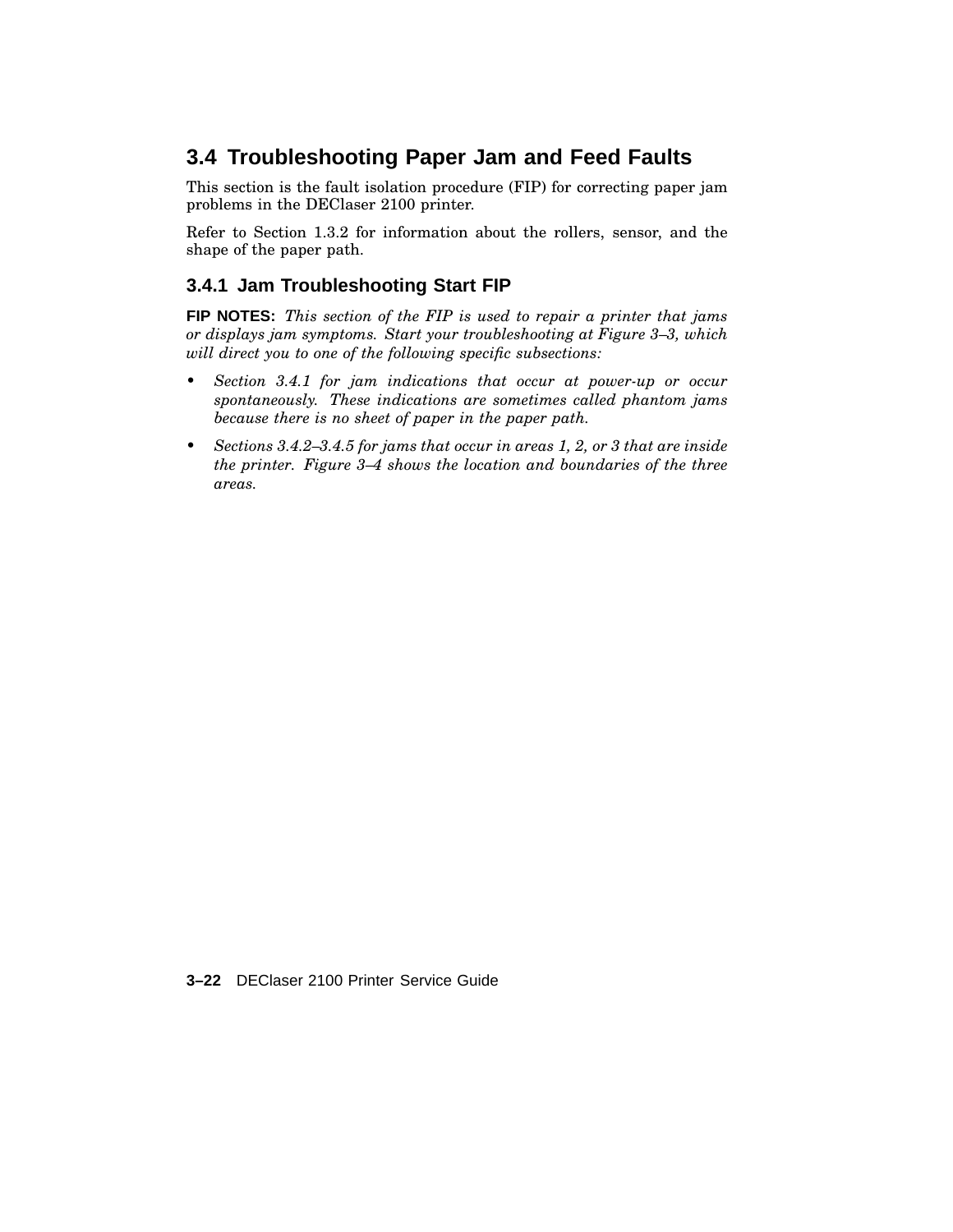#### **Figure 3–3: Jam Start FIP**

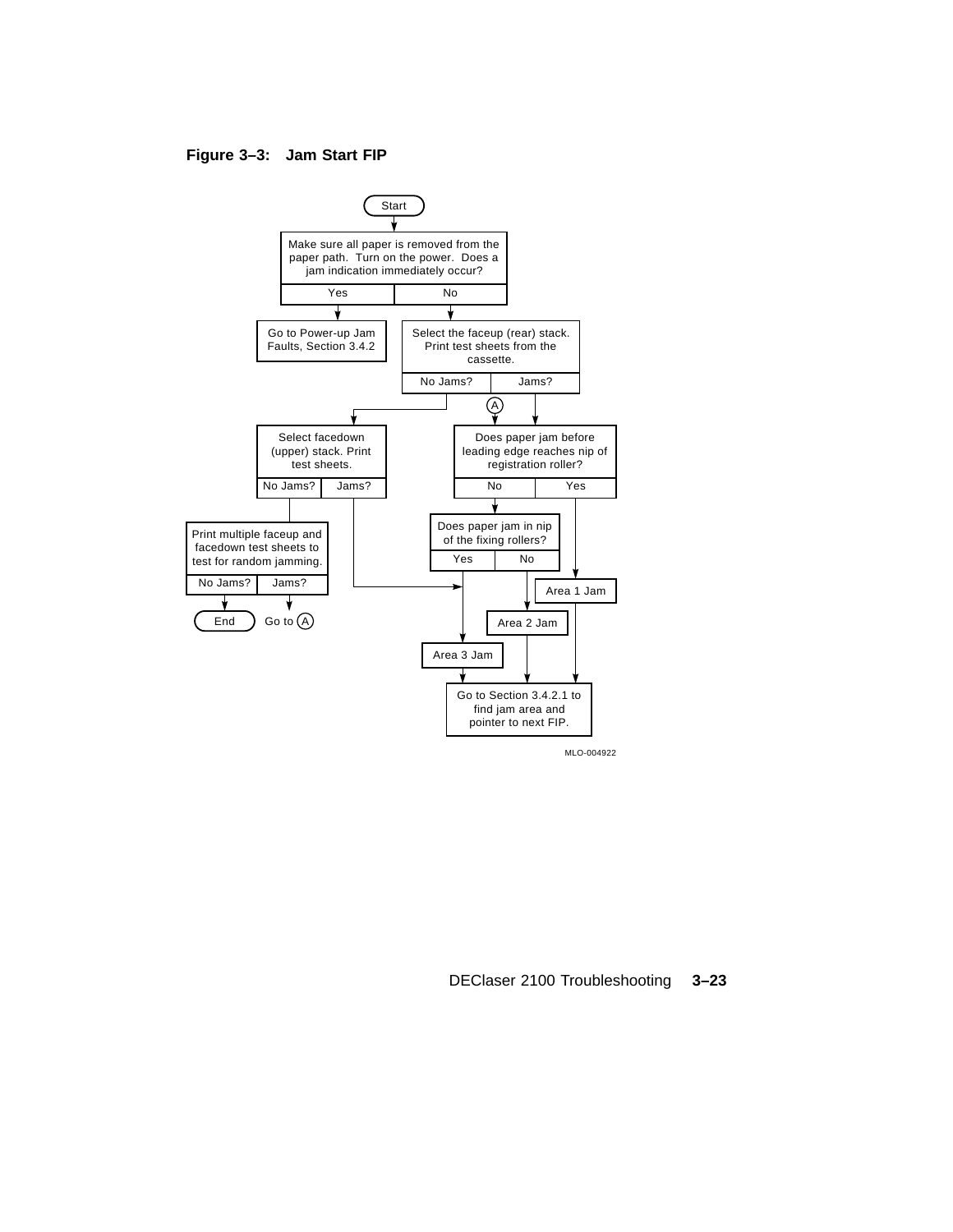#### **3.4.1.1 Paper Path Jam Areas**

**FIP NOTES:** *This is the second step of the jam FIP. The start jam FIP (Figure 3–3) precedes this step.*

The start jam FIP isolated the jam to a specific area. Use Figure 3–4 to visually locate the areas and turn to the indicated section.

**1** Area 1, the pickup roller and cassette, Section 3.4.3

2 Area 2, the registration rollers, Section 3.4.4

3 Area 3, the fixing and output roller, Section 3.4.5

**Figure 3–4: 2100 Jam Areas**

MLO-005016 Size=13

**About the Jam Areas** Figure 3–4 shows how the paper path is divided into three areas. Always troubleshoot the lowest-numbered areas first, for example, area 1 before area 3. Areas 1, 2, and 3 are named for the rollers that move and control the sheet as it passes through the area. The exit sensor on the fixing unit is the basic cause of all area 1, 2, and 3 jams.

**3–24** DEClaser 2100 Printer Service Guide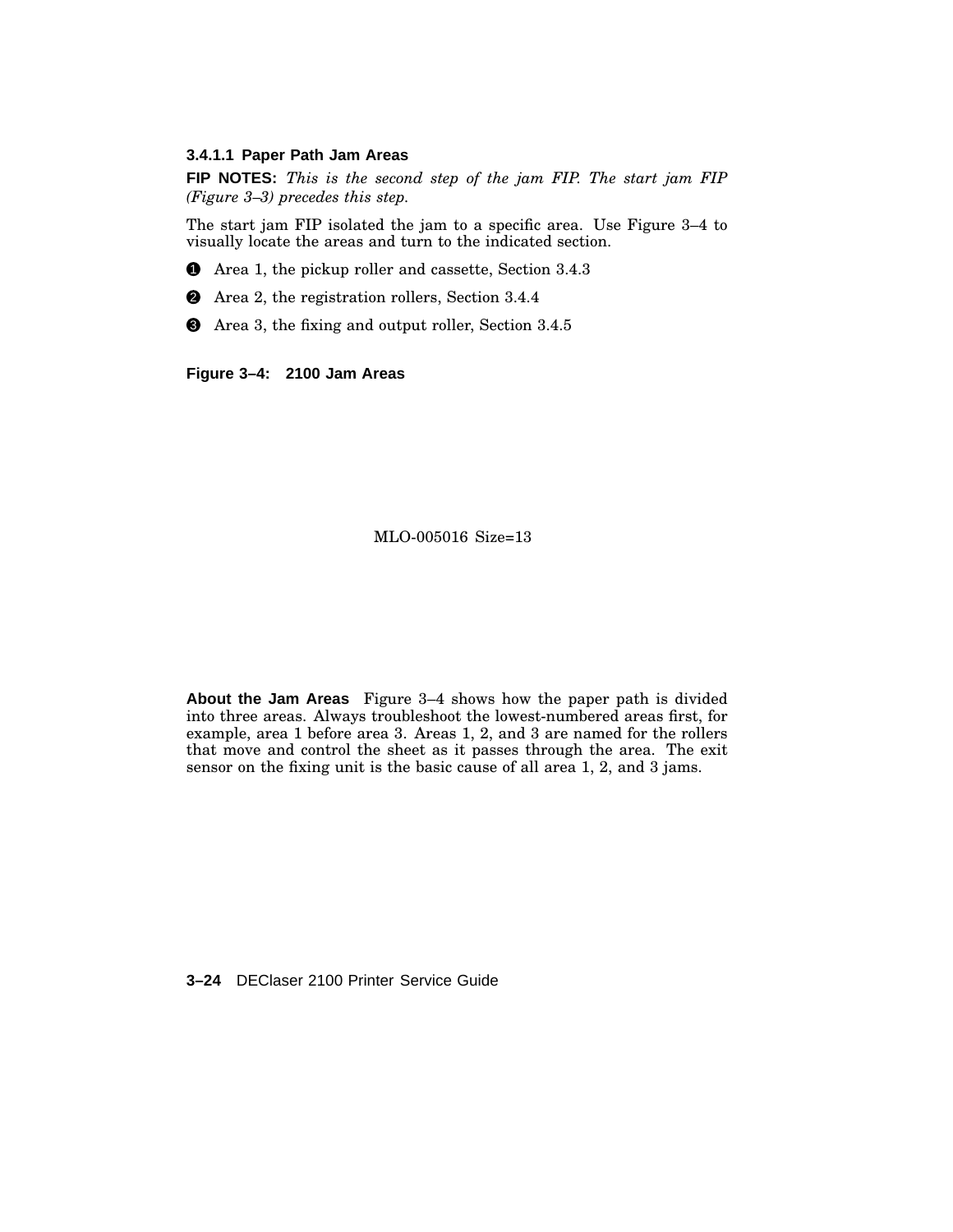#### **3.4.2 Power-Up Jams**

**FIP NOTES:** *Section 3.4.1, Jam Troubleshooting Start FIP, is the step that precedes this step.*

The following sequence of events defines the power-up jams. Turn to Table 3–5 to fix the power-up jam fault.

- 1. You examine the paper path and find no paper.
- 2. You turn the printer power on.
- 3. The printer goes through the normal period of self-test.
- 4. The printer beeps and the orange Alarm indicator lights.
- 5. The 13 PAPER JAM message is displayed along with one or more jam indicators.
- 6. The jam condition prevents the fixing unit from heating up.

#### **Table 3–5: Power-Up Jams**

| All print engine jams are caused by the fixing unit exit sensor.<br>The exit sensor is mounted on the fixing unit and is actuated<br>by the flag linkage. When there is no paper in the fixing unit,<br>gravity pulls down the flag linkage and blocks the sensor. |                                                                                                                                                                                                                                                             |  |
|--------------------------------------------------------------------------------------------------------------------------------------------------------------------------------------------------------------------------------------------------------------------|-------------------------------------------------------------------------------------------------------------------------------------------------------------------------------------------------------------------------------------------------------------|--|
|                                                                                                                                                                                                                                                                    | Perform the following steps to fix a power-up jam.                                                                                                                                                                                                          |  |
| 1.                                                                                                                                                                                                                                                                 | Remove the fixing unit, and inspect the exit sensor and<br>the sensor linkage. Clean any dust and pieces of paper<br>from the fixing unit and sensor assembly. Make sure the<br>linkage moves freely. If you find any damage, install a<br>new fixing unit. |  |
| 2.                                                                                                                                                                                                                                                                 | Replace the fixing unit, making sure the 6-pin connectors<br>on the fixing unit and engine baseplate mate correctly.<br>Power on the printer to see if the engine jam is fixed.                                                                             |  |
| 3.                                                                                                                                                                                                                                                                 | Swap the fixing unit.                                                                                                                                                                                                                                       |  |
| 4.                                                                                                                                                                                                                                                                 | Swap the dc control board.                                                                                                                                                                                                                                  |  |
|                                                                                                                                                                                                                                                                    |                                                                                                                                                                                                                                                             |  |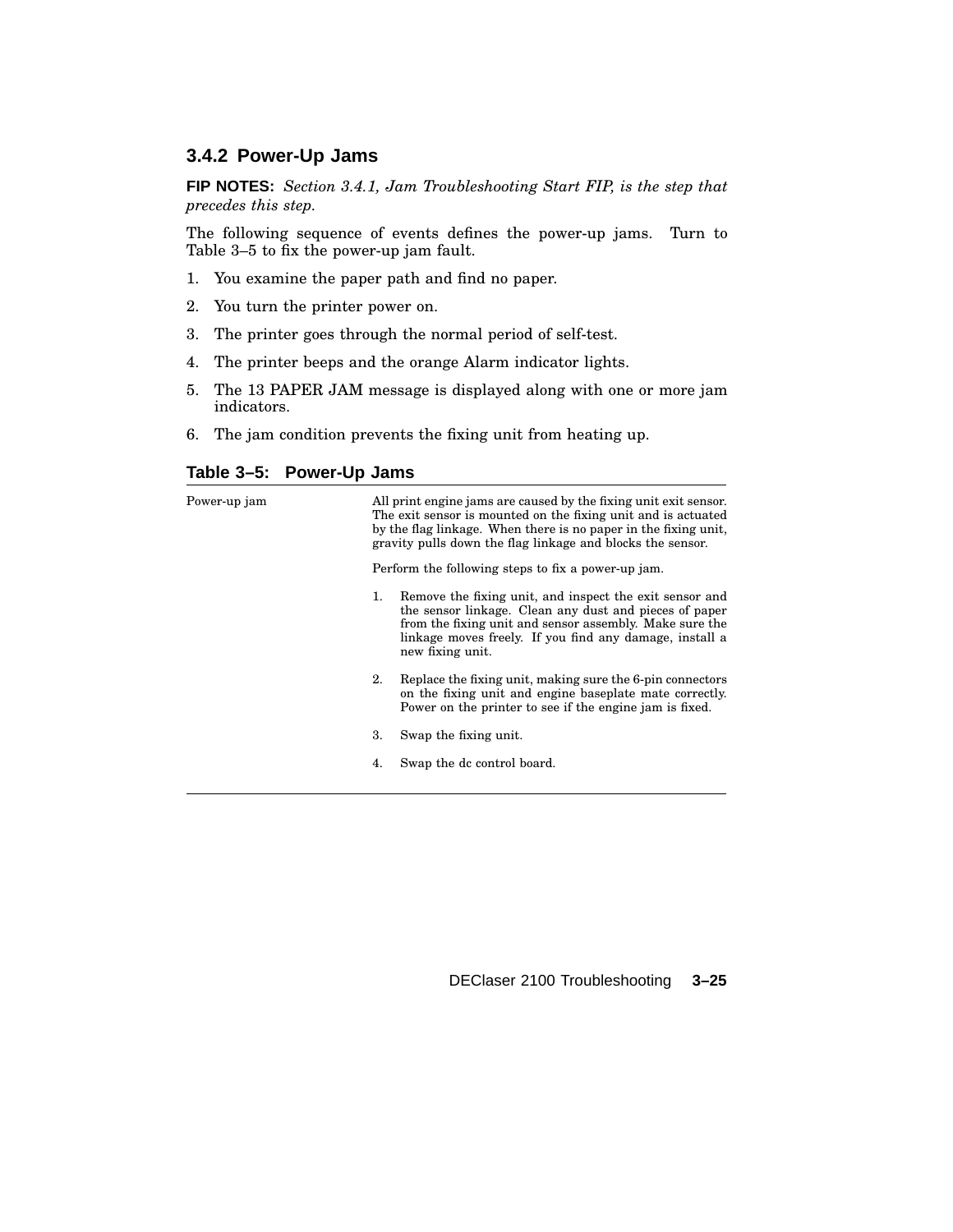#### **3.4.3 Area 1 Jams**

**FIP NOTES:** *Section 3.4.1, Jam Troubleshooting Start FIP, is the step that precedes this step.*

Area 1 jams are commonly referred to as misfeeding or misfeeds. An area 1 jam occurs when the pickup roller fails to pick up a single sheet of paper and then to push the leading edge into the nip of the registration rollers. If the registration rollers grasp the sheet, it is an area 2 jam. The dc control board controls the timing of the pickup solenoid, which, when energized, allows the pickup clutch to turn the pickup roller shafts.

#### **Area 1 Timing and Events**

Make sure the cassette is fully inserted and the stack lift lever lifts the paper up into the pickup rollers.

When you press **Test/Font**, the following events normally occur:

- 1. The main motor starts to run.
- 2. The pickup clutch solenoid pawl lifts, enabling the clutch to turn the pickup shaft and roller.
- 3. The pickup roller shaft makes one full revolution and stops.
- 4. The top sheet of paper is picked up and pushed into the paper path toward the registration rollers.
- 5. The cork surface of the pickup pressure pad eliminates multiple feeds.
- 6. You can see the paper curl as the leading edge is pushed into the nip of the registration rollers. When the registration rollers turn, the entire length of the leading edge is grasped and the sheet is pulled into the printer.

If performing the above procedure causes jams in area 1, refer to Table 3–6, look up the cause, find the description and recommended course of action.

**3–26** DEClaser 2100 Printer Service Guide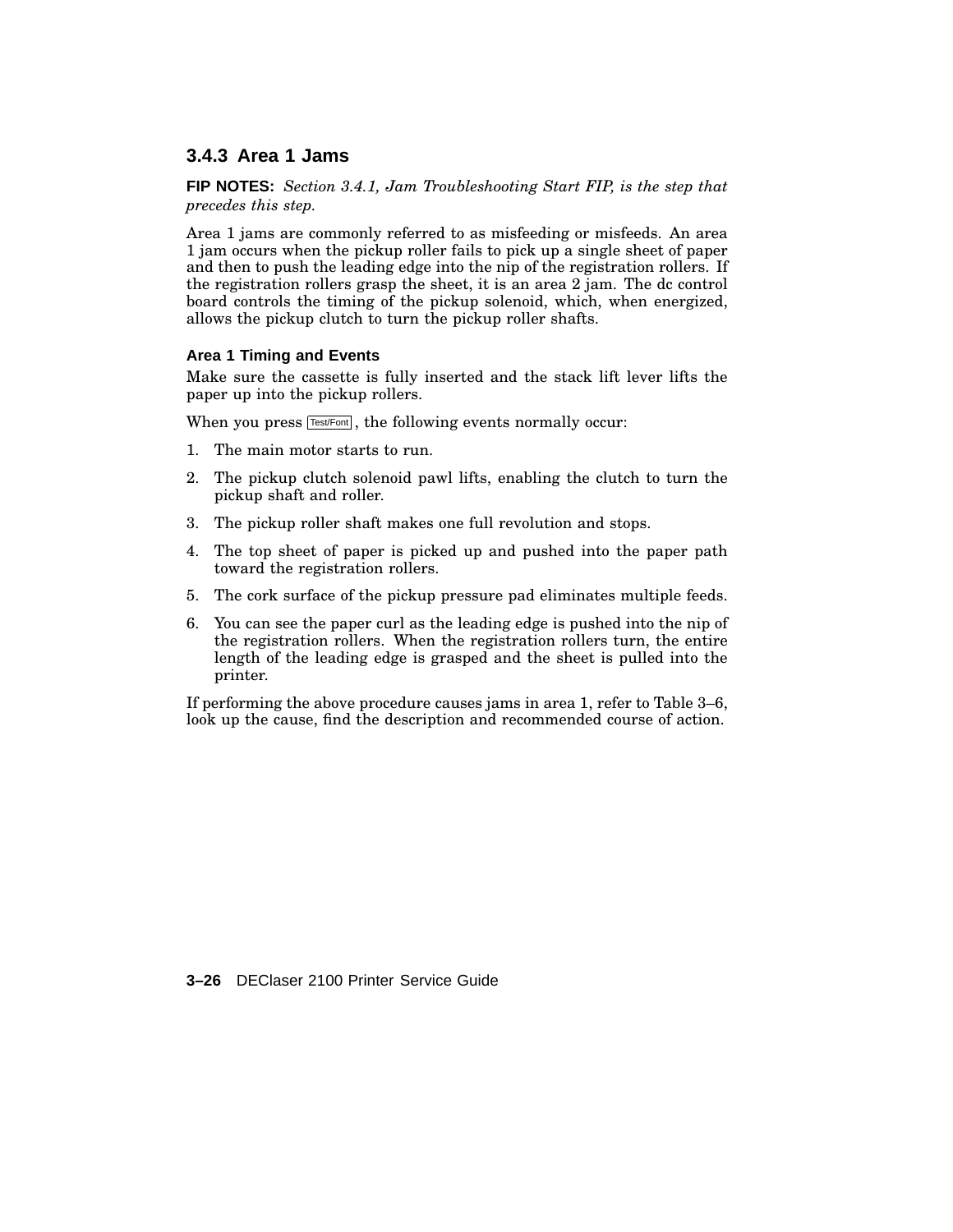| <b>Possible</b><br>Cause               | <b>Description and Action</b>                                                                                              |  |  |
|----------------------------------------|----------------------------------------------------------------------------------------------------------------------------|--|--|
| Paper is jammed<br>in the fixing unit. | Fixing unit jams are covered in area 3. Go to Section 3.4.5.                                                               |  |  |
| Defective or<br>damaged paper.         | Is a recommended type of paper being used? If in doubt, try a<br>standard type of paper to see if jamming continues.       |  |  |
|                                        | Do the following to eliminate any bad paper:                                                                               |  |  |
|                                        | Is the cassette overloaded or loaded incorrectly? Remove and<br>1.<br>fan the paper and reload the cassette.               |  |  |
|                                        | 2.<br>The paper may be damp. Select dry paper from the center of<br>a freshly opened package.                              |  |  |
|                                        | 3.<br>The paper may be damaged. Look for wrinkles. All edges<br>must be straight and sharp, not damaged or dog-eared.      |  |  |
|                                        | The paper may be contaminated by adhesives.<br>4.                                                                          |  |  |
|                                        | 5.<br>The paper may be compressed during storage. Fan the paper<br>before loading the cassette.                            |  |  |
| Overloaded or<br>damaged cassettes.    | Check the operation of the paper pressure lever and of the pickup<br>roller, and check for obstructions in the paper path. |  |  |

### **Table 3–6: Area 1 Jams**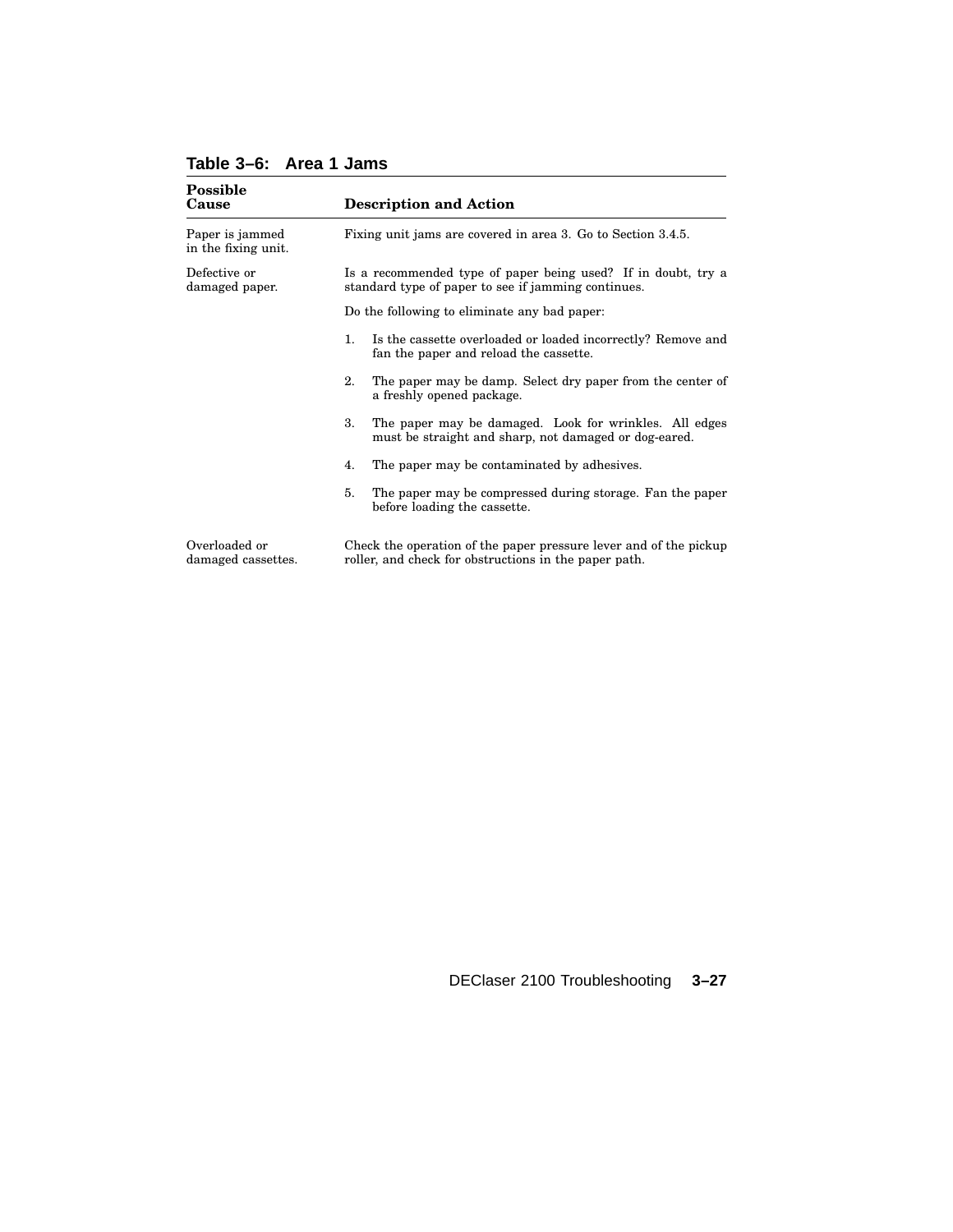## **Table 3–6 (Cont.): Area 1 Jams**

| <b>Possible</b><br>Cause        | <b>Description and Action</b>                                                                                                                                                                                                                                                                                        |  |  |
|---------------------------------|----------------------------------------------------------------------------------------------------------------------------------------------------------------------------------------------------------------------------------------------------------------------------------------------------------------------|--|--|
| Multiple or shingle<br>feeding. | Multiple or shingle feeding can be caused by defective or damaged<br>paper or by a malfunctioning FRU.                                                                                                                                                                                                               |  |  |
|                                 | The term <i>multiple feeding</i> means that more than one sheet at a<br>time is fed into the printer. Multiple feeds may not cause a jam<br>indication, but do cause image defects and are bothersome to the<br>customer.                                                                                            |  |  |
|                                 | The term <i>shingle feeding</i> means that the trailing edge of one sheet<br>is overlapped by the leading edge of the next sheet and so on,<br>like roofing shingles. The sheets feed through the printer as one<br>continuous sheet. A jam occurs when the fixing exit sensor fails to<br>detect the trailing edge. |  |  |
|                                 | Check the paper supply and eliminate any of the following<br>problems:                                                                                                                                                                                                                                               |  |  |
|                                 | 1.<br>Contamination of the paper by adhesives.                                                                                                                                                                                                                                                                       |  |  |
|                                 | 2.<br>Compression of the paper during storage. Fan the paper<br>before loading the cassette.                                                                                                                                                                                                                         |  |  |
|                                 | 3.<br>An overloaded cassette.                                                                                                                                                                                                                                                                                        |  |  |
|                                 | Swap the following components:                                                                                                                                                                                                                                                                                       |  |  |
|                                 | 1.<br>Pressure pad                                                                                                                                                                                                                                                                                                   |  |  |
|                                 | 2.<br>Pickup roller and clutch assembly                                                                                                                                                                                                                                                                              |  |  |
|                                 | 3.<br>Solenoid and sensor board                                                                                                                                                                                                                                                                                      |  |  |
|                                 | DC control board<br>4.                                                                                                                                                                                                                                                                                               |  |  |
|                                 |                                                                                                                                                                                                                                                                                                                      |  |  |
|                                 |                                                                                                                                                                                                                                                                                                                      |  |  |
|                                 |                                                                                                                                                                                                                                                                                                                      |  |  |
|                                 |                                                                                                                                                                                                                                                                                                                      |  |  |

**3–28** DEClaser 2100 Printer Service Guide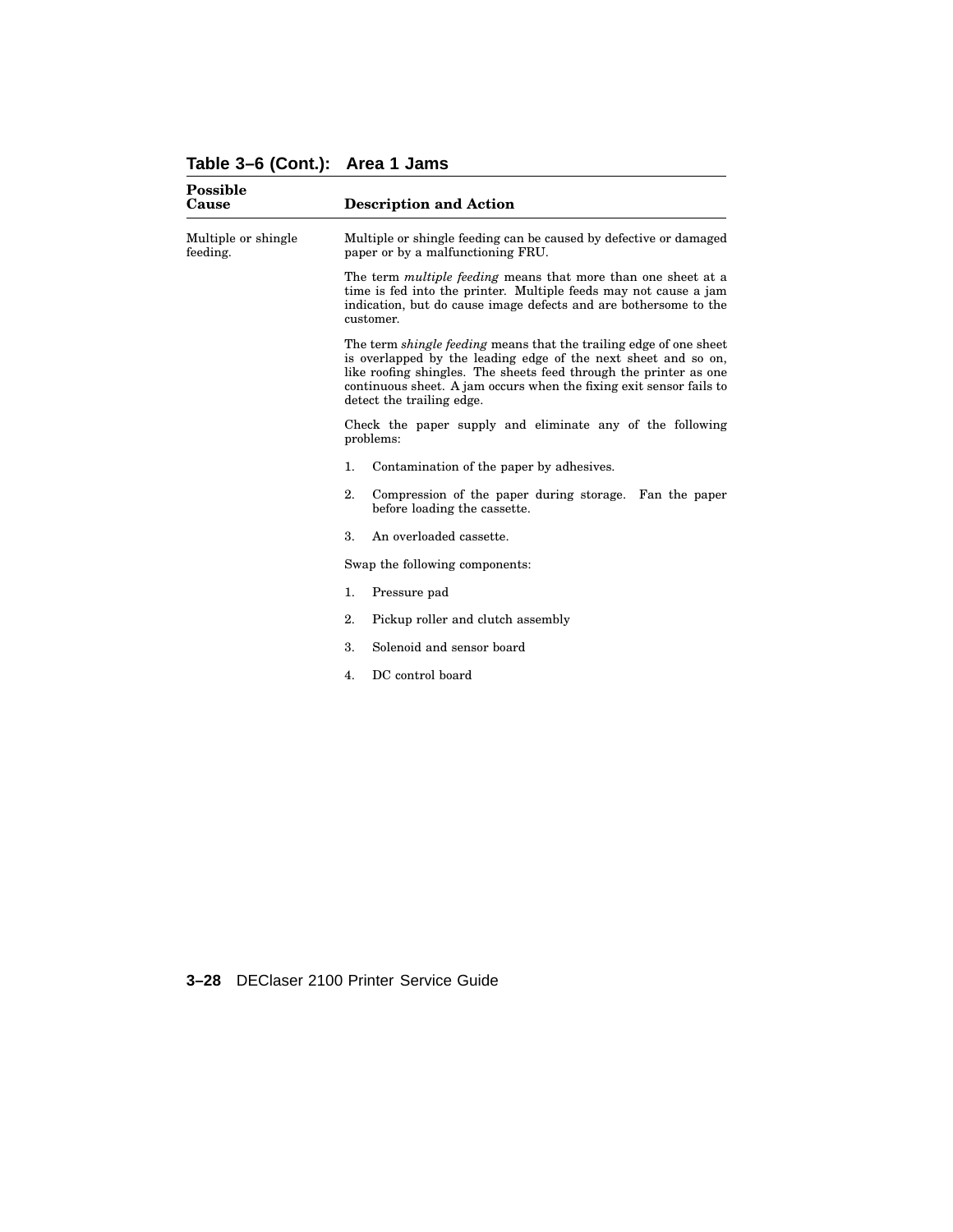|  |  | Table 3-6 (Cont.): Area 1 Jams |
|--|--|--------------------------------|
|--|--|--------------------------------|

| <b>Possible</b><br>Cause                        | <b>Description and Action</b>                                                                                                                                                           |                                                                                                                                                                      |  |
|-------------------------------------------------|-----------------------------------------------------------------------------------------------------------------------------------------------------------------------------------------|----------------------------------------------------------------------------------------------------------------------------------------------------------------------|--|
| Cassette pickup<br>failure.                     | Remove the top cover and find the pickup clutch and solenoid at<br>the end of the pickup roller shaft. Perform test feeds and observe<br>the operation of the pickup roller and clutch. |                                                                                                                                                                      |  |
|                                                 | Do the following if the pickup roller turns but does not fully<br>feed paper:                                                                                                           |                                                                                                                                                                      |  |
|                                                 | 1.                                                                                                                                                                                      | Inspect the surface of the pickup roller. If you find any<br>dirt or contamination, replace the pickup roller assembly.<br>Do not disassemble or clean the assembly. |  |
|                                                 | 2.                                                                                                                                                                                      | Swap the pickup roller and clutch assembly.                                                                                                                          |  |
|                                                 | 3.                                                                                                                                                                                      | Swap the sensor and solenoid board.                                                                                                                                  |  |
|                                                 | 4.                                                                                                                                                                                      | Swap the dc control board.                                                                                                                                           |  |
|                                                 | ٠<br>components:                                                                                                                                                                        | If the gears that drive the clutch do not turn after Test/Font<br>is pressed, inspect the condition of and swap the following                                        |  |
|                                                 | 1.                                                                                                                                                                                      | DC control board                                                                                                                                                     |  |
|                                                 | 2.                                                                                                                                                                                      | Transfer drive assembly                                                                                                                                              |  |
|                                                 | 3.                                                                                                                                                                                      | Intermediate gear assembly                                                                                                                                           |  |
|                                                 | 4.                                                                                                                                                                                      | Main motor assembly                                                                                                                                                  |  |
|                                                 | 5.                                                                                                                                                                                      | Sensor and solenoid board                                                                                                                                            |  |
|                                                 | 6.                                                                                                                                                                                      | Pick-up roller and clutch assembly                                                                                                                                   |  |
| Paper jammed under<br>the registration rollers. | Registration roller jams are covered in area 2. Go to Section 3.4.4.                                                                                                                    |                                                                                                                                                                      |  |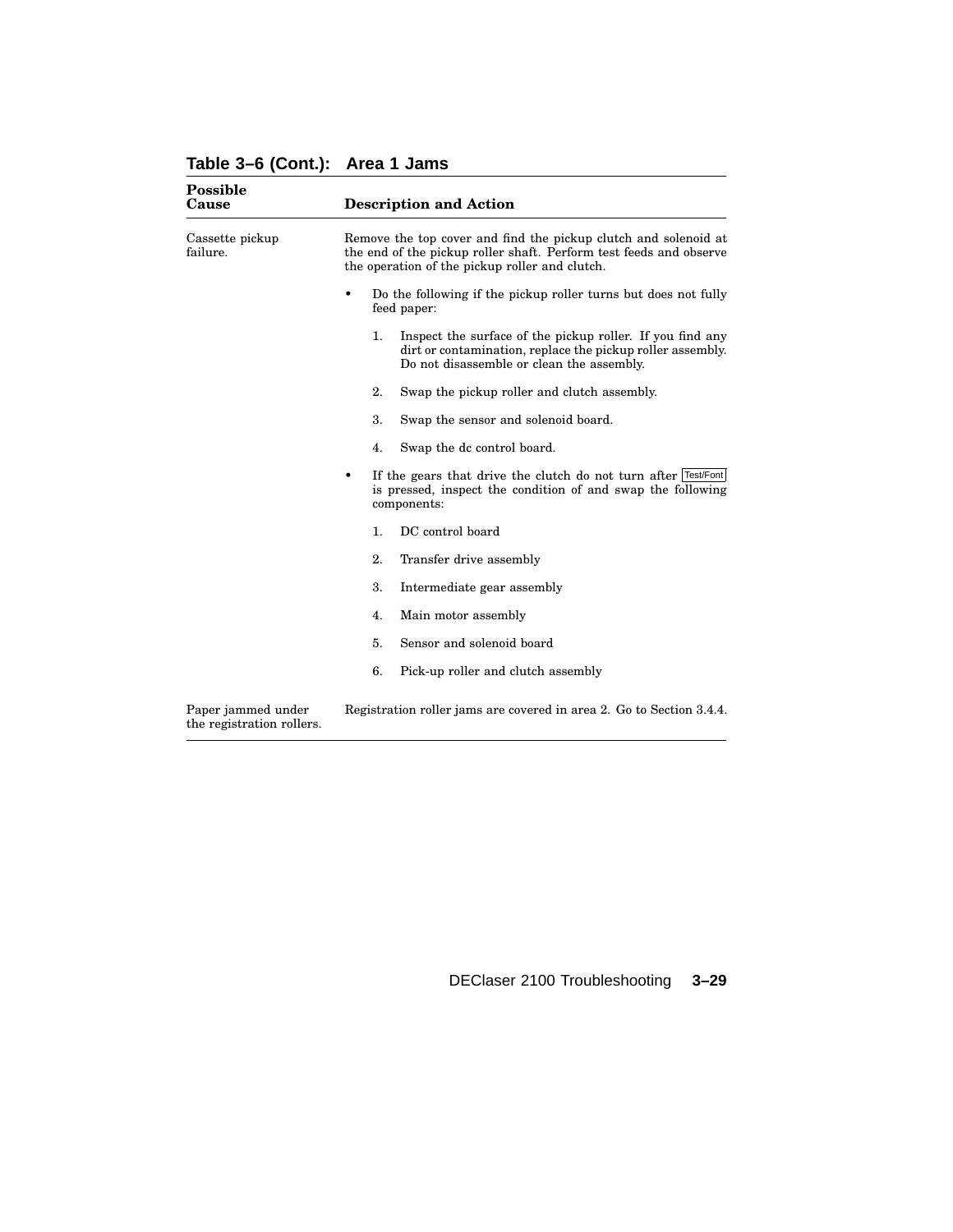#### **3.4.4 Area 2 Jams**

**FIP NOTES:** *Section 3.4.1, Jam Troubleshooting Start FIP, is the step that precedes this step.*

For a valid area 2 jam to exist, the jam must occur between the entrances of the registration and fixing unit rollers. If you determine that the paper never reached the registration rollers, return to Section 3.4.3. If the leading edge advances through the fixing unit rollers, turn to Section 3.4.5.

#### **Area 2 Timing and Events**

The following sequence of events occurs in area 2:

- 1. The registration rollers start, grasp the leading edge, and pull the sheet through the registration rollers.
- 2. The sheet is pushed across the transfer and static eliminator charge wires. The action of the transfer charger leaves a strong residual charge on the sheet. The residual charge can cause separation failure or the sheet tends to stick to the OPC drum or parts of the EP-S cartridge. The static eliminator discharges the residual charge, allowing the sheet to separate from the OPC drum.
- 3. After separation, the sheet is pushed by the registration rollers and directed by the feed guide roller into and across the feed guide assembly.
- 4. The feed guide assembly directs the leading edge into the entrance guide of the fixing unit.
- 5. The fixing unit entrance guides the leading edge into the nip of the heat and pressure rollers of the fixing unit. The fixing unit rollers grasp the leading edge, and the sheet is pulled into the fixing unit.

**3–30** DEClaser 2100 Printer Service Guide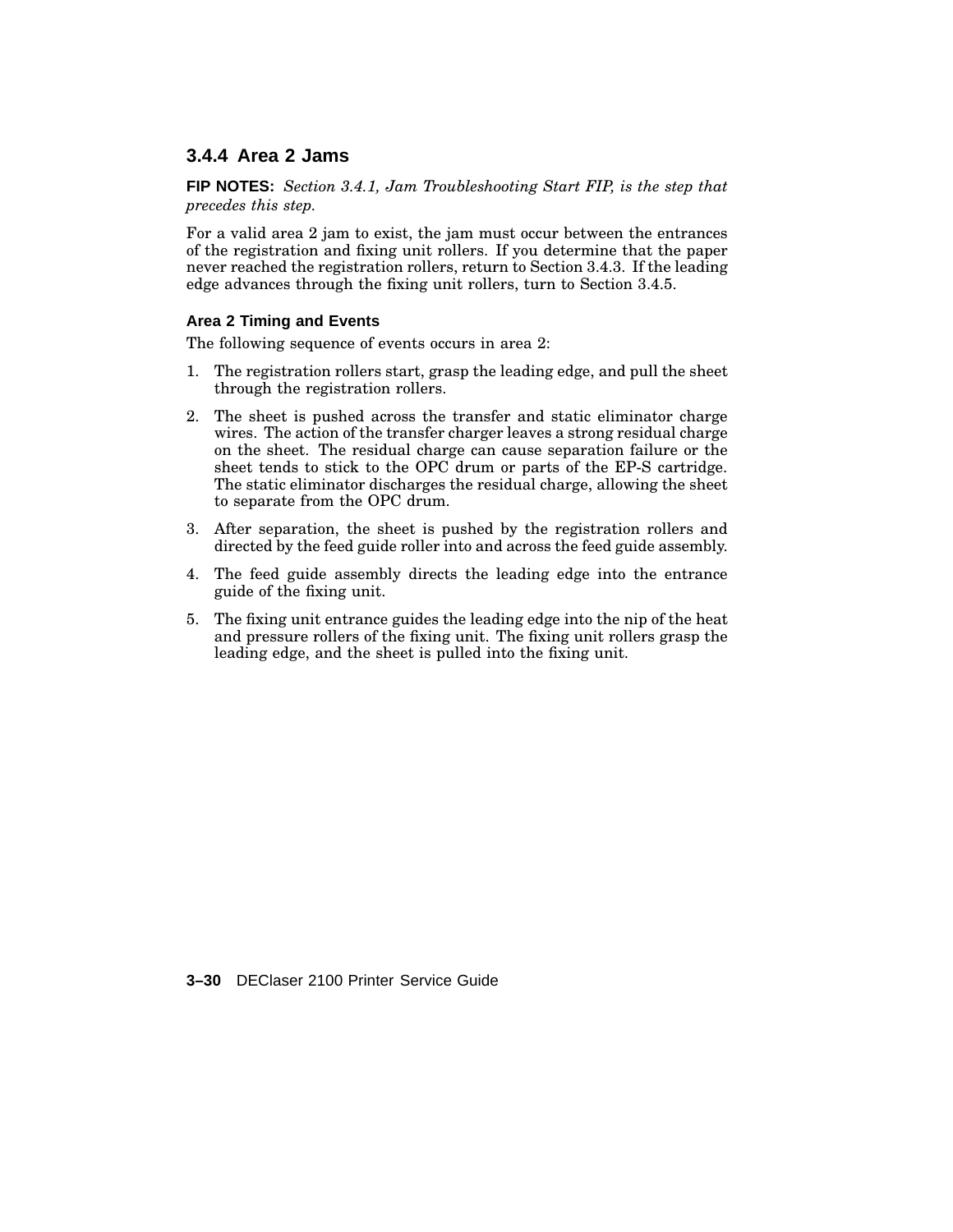### **Table 3–7: Area 2 Jams**

| Registration roller<br>failure. |   | malfunctions: | The following symptoms are typical of registration roller                                                                                                                                                                                    |
|---------------------------------|---|---------------|----------------------------------------------------------------------------------------------------------------------------------------------------------------------------------------------------------------------------------------------|
|                                 | ٠ |               | A malfunction of the registration roller clutch or solenoid is<br>indicated if the leading edge is pushed into, but does not go<br>under, the nip of the registration rollers.                                                               |
|                                 | ٠ |               | Registration roller surface contamination by grease or bearing<br>malfunction is indicated when the sheet is crumpled and<br>noticeably skewed to one side of the registration rollers.                                                      |
|                                 | ٠ |               | A malfunction of the main motor or drive gears is indicated<br>when the paper stops in the middle of the area 2 paper path.<br>The sheet is lying flat, not out of alignment, and the lines of<br>the printer image appear to be compressed. |
|                                 |   |               | Do the following to correct a registration roller failure:                                                                                                                                                                                   |
|                                 |   | 1.            | Check the main motor connector, labeled J3 on the<br>LVPSA.                                                                                                                                                                                  |
|                                 |   | 2.            | Swap the transfer drive assembly.                                                                                                                                                                                                            |
|                                 |   | 3.            | Swap the solenoid and sensor board.                                                                                                                                                                                                          |
|                                 |   | 4.            | Swap the dc control board.                                                                                                                                                                                                                   |
|                                 |   | 5.            | Swap the LVPSA.                                                                                                                                                                                                                              |
|                                 |   | 6.            | Swap the main motor.                                                                                                                                                                                                                         |
|                                 |   |               |                                                                                                                                                                                                                                              |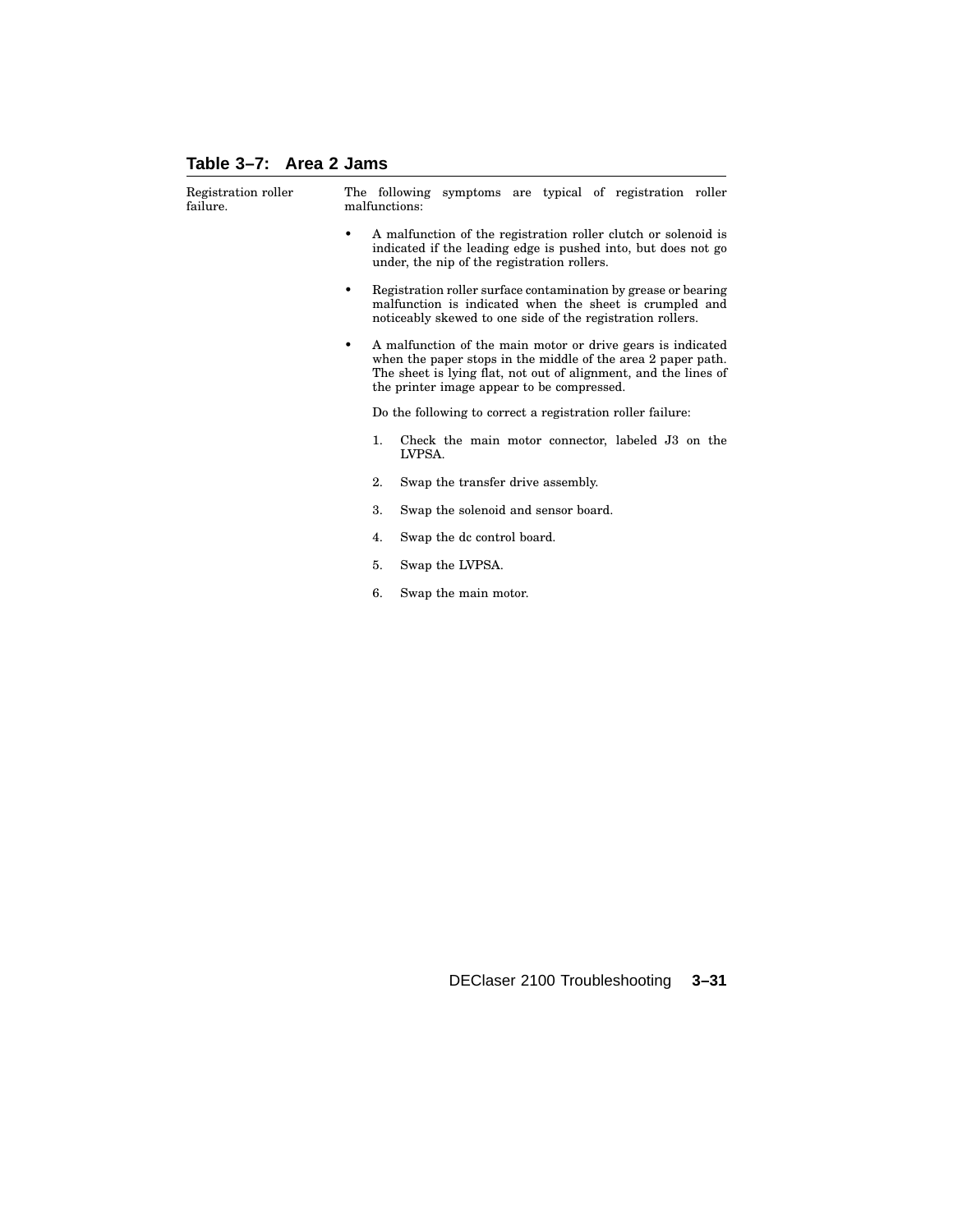# **Table 3–7 (Cont.): Area 2 Jams**

| Paper path obstruction<br>or separation failure. | The registration rollers tend to push the sheet into an accordion<br>fold when the sheet collides with some object in the paper path. |                                                                                                                                                                                                                                                           |
|--------------------------------------------------|---------------------------------------------------------------------------------------------------------------------------------------|-----------------------------------------------------------------------------------------------------------------------------------------------------------------------------------------------------------------------------------------------------------|
|                                                  | Do the following to remove the obstruction or fix the separation<br>problem:                                                          |                                                                                                                                                                                                                                                           |
|                                                  | 1.                                                                                                                                    | Remove the EP-S cartridge and inspect it for damage.                                                                                                                                                                                                      |
|                                                  |                                                                                                                                       | There should be no toner leakage. Some toner can escape<br>٠<br>and become deposited on the exterior of the case during<br>normal operation or if many jams have been cleared.<br>Clean up any toner, using the special vacuum or a clean,<br>damp cloth. |
|                                                  |                                                                                                                                       | Briefly flip open the OPC drum shutter.<br>$\bullet$<br>It should<br>move smoothly, open fully, and shut automatically when<br>released. Make sure the hinges and operation levers are<br>undamaged.                                                      |
|                                                  |                                                                                                                                       | The EP-S cartridge case should be free of splits, cracks,<br>or impact damage.                                                                                                                                                                            |
|                                                  | 2.                                                                                                                                    | Swap the EP-S cartridge.                                                                                                                                                                                                                                  |
|                                                  | 3.                                                                                                                                    | Examine the high-voltage spring contacts that connect from<br>the HVPSA connector block to the transfer charge assembly.<br>Replace the HVPSA if the contacts are burnt, pitted, or<br>mangled.                                                           |
|                                                  | 4.                                                                                                                                    | Swap the transfer corona assembly.                                                                                                                                                                                                                        |
|                                                  | 5.                                                                                                                                    | Swap the HVPSA.                                                                                                                                                                                                                                           |
|                                                  | 6.                                                                                                                                    | Swap the dc control board.                                                                                                                                                                                                                                |
| Jams occurs in<br>fixing unit.                   |                                                                                                                                       | Replace the fixing unit.                                                                                                                                                                                                                                  |

#### **3–32** DEClaser 2100 Printer Service Guide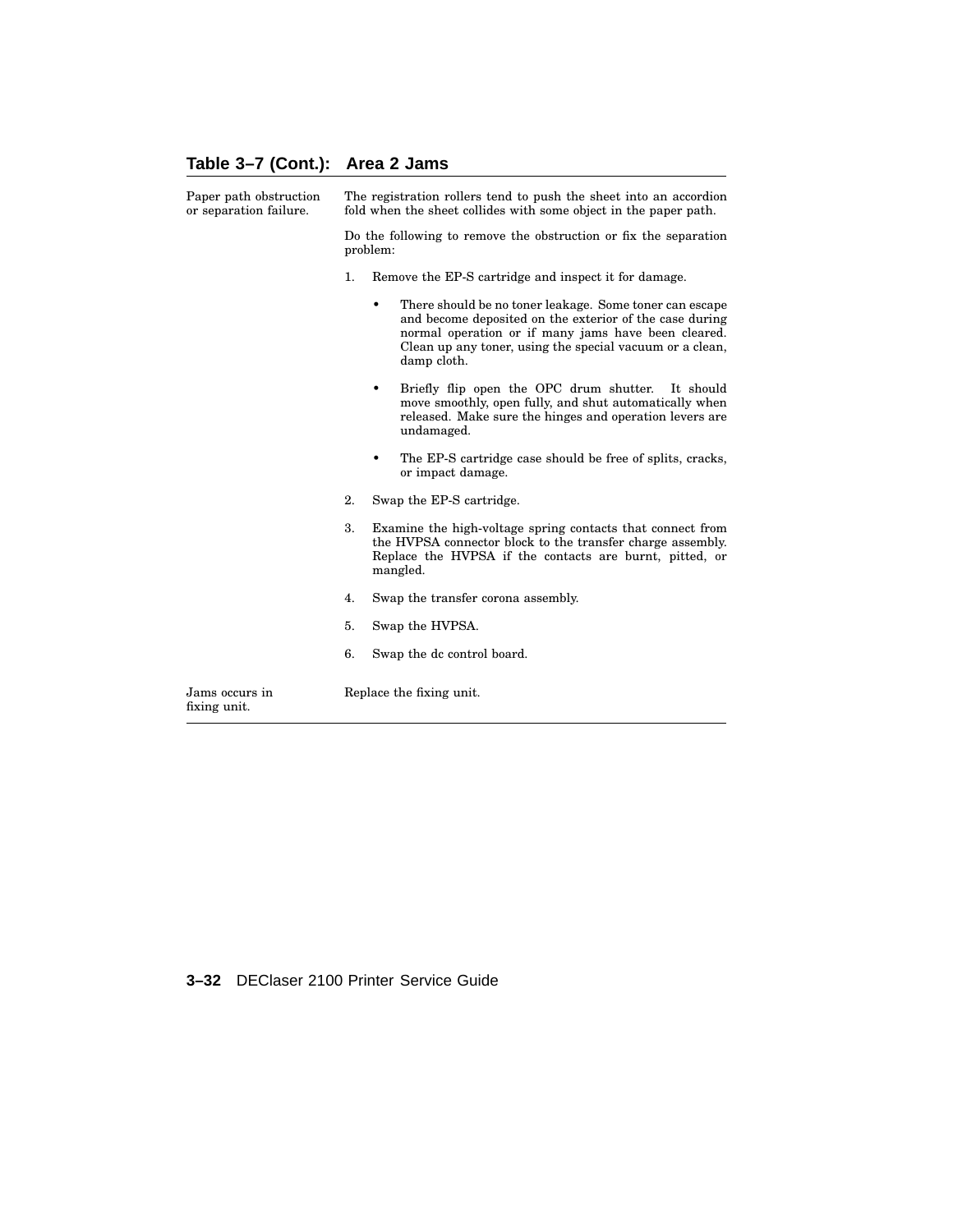### **3.4.5 Area 3 Jams**

**FIP NOTES:** *Section 3.4.1, Jam Troubleshooting Start FIP, is the step that precedes this step.*

#### **Area 3 Timing and Events**

An area 3 jam involves the fixing unit, fork gate, entrance guides, and output rollers. The paper must first enter and exit the fixing unit. When the paper exits the fixing unit, the fork gate directs the paper up to the output rollers or to the faceup stack. The output rollers push the sheet into the facedown stack.

When the top cover closes, the following three drive gears are meshed:

- A lever on the fixing unit is pressed, which meshes the fixing unit driven gear into the drive gear of the main motor transmission.
- The exit assembly is first pushed by the top cover, then pulled closed by the two coil springs. When the exit assembly is fully closed, the exit roller drive gear meshes with the gear train in the fixing unit.
- The output rollers are driven by the output drive gears. When the top cover closes, the output drive gear assembly meshes with the drive gear on the top of the fixing unit.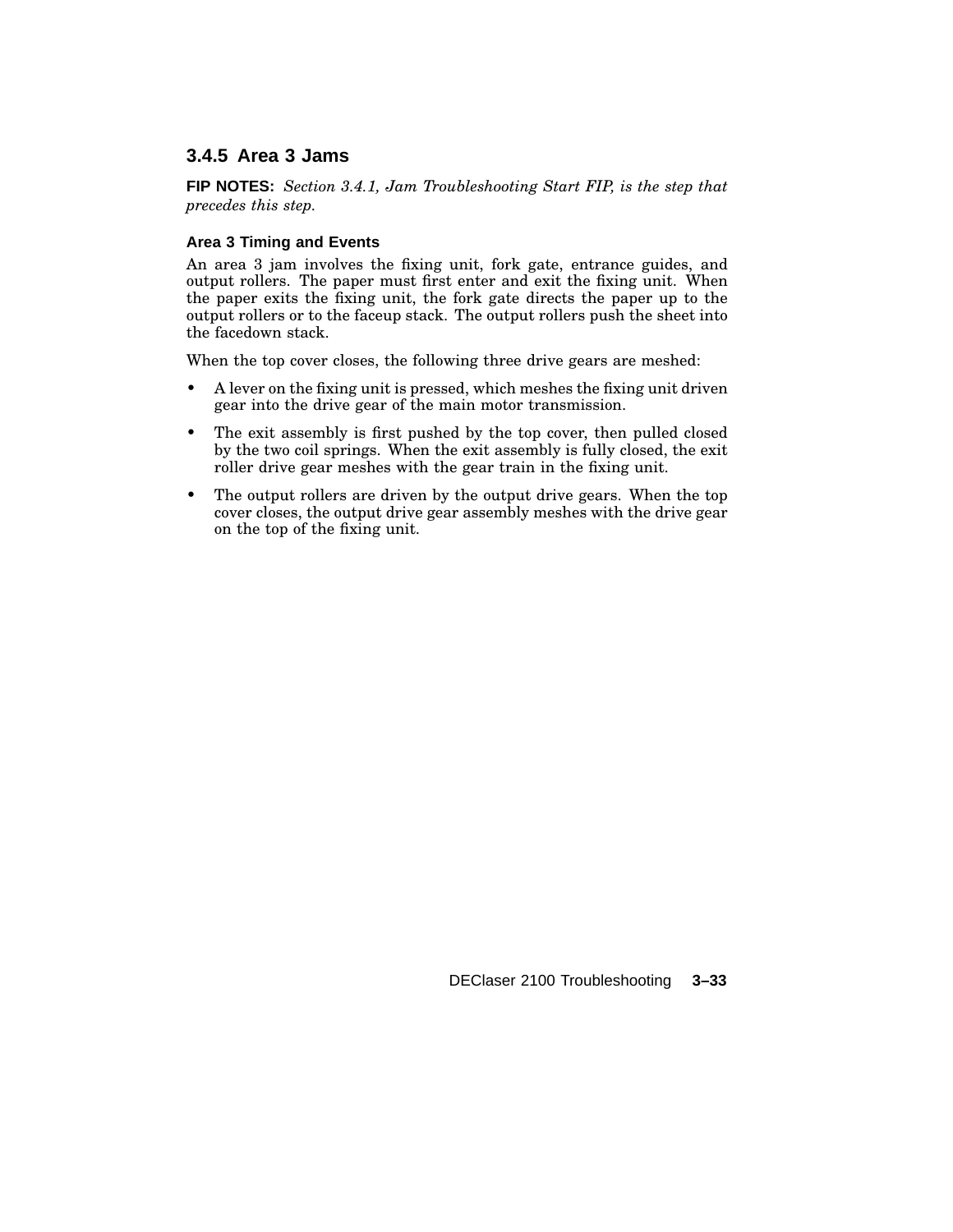Table 3–8 describes area 3 jam symptoms and gives a course of action for repairing the malfunction.

| <b>Possible</b><br>Cause                                                                            | <b>Description and Action</b>                                                                                                                                                                                                                                                                 |
|-----------------------------------------------------------------------------------------------------|-----------------------------------------------------------------------------------------------------------------------------------------------------------------------------------------------------------------------------------------------------------------------------------------------|
| Leading edge does not<br>reach the nip of<br>the fixing rollers.                                    | Jam is an area 3 jam fault. Go to Section 3.4.4.                                                                                                                                                                                                                                              |
| Paper jams in                                                                                       | There are two types of fixing unit jams:                                                                                                                                                                                                                                                      |
| the fixing unit.                                                                                    | The sheet of paper is pushed fully into the nip, but the<br>fixing rollers fail to turn and grasp the leading edge.                                                                                                                                                                           |
|                                                                                                     | The sheet collides with an obstruction in the fixing unit<br>or the exit rollers or stripper fingers fail.                                                                                                                                                                                    |
|                                                                                                     | Do the following to repair either problem:                                                                                                                                                                                                                                                    |
|                                                                                                     | 1.<br>Remove and thoroughly inspect the fixing unit. Clean<br>out any shreds of paper, and if you find any damage,<br>install a new fixing unit. Make sure the exit assembly<br>closes fully.                                                                                                 |
|                                                                                                     | 2.<br>Swap the fixing unit.                                                                                                                                                                                                                                                                   |
|                                                                                                     | 3.<br>Swap the main motor assembly.                                                                                                                                                                                                                                                           |
| Paper is misdirected,<br>colliding with the fork<br>gate or entering the<br>incorrect output stack. | The fork gate is actuated by mechanical linkages that connect<br>to the hinged door of the faceup stack. When the door is open,<br>the forkgate directs paper into the faceup stack. When the<br>door is closed, the fork gate sends paper into the entrance<br>guides of the output rollers. |
|                                                                                                     | Inspect the operation of the fork gate and faceup stack. Repair<br>or replace any damaged components.                                                                                                                                                                                         |
| Jams occur at the entrance<br>to the output rollers.                                                | Open the top cover and examine the entrance guide and fixing<br>unit hold-down plate. Replace any parts that show signs of<br>damage, obstruction, or contamination.                                                                                                                          |

**Table 3–8: Area 3 Jams**

**3–34** DEClaser 2100 Printer Service Guide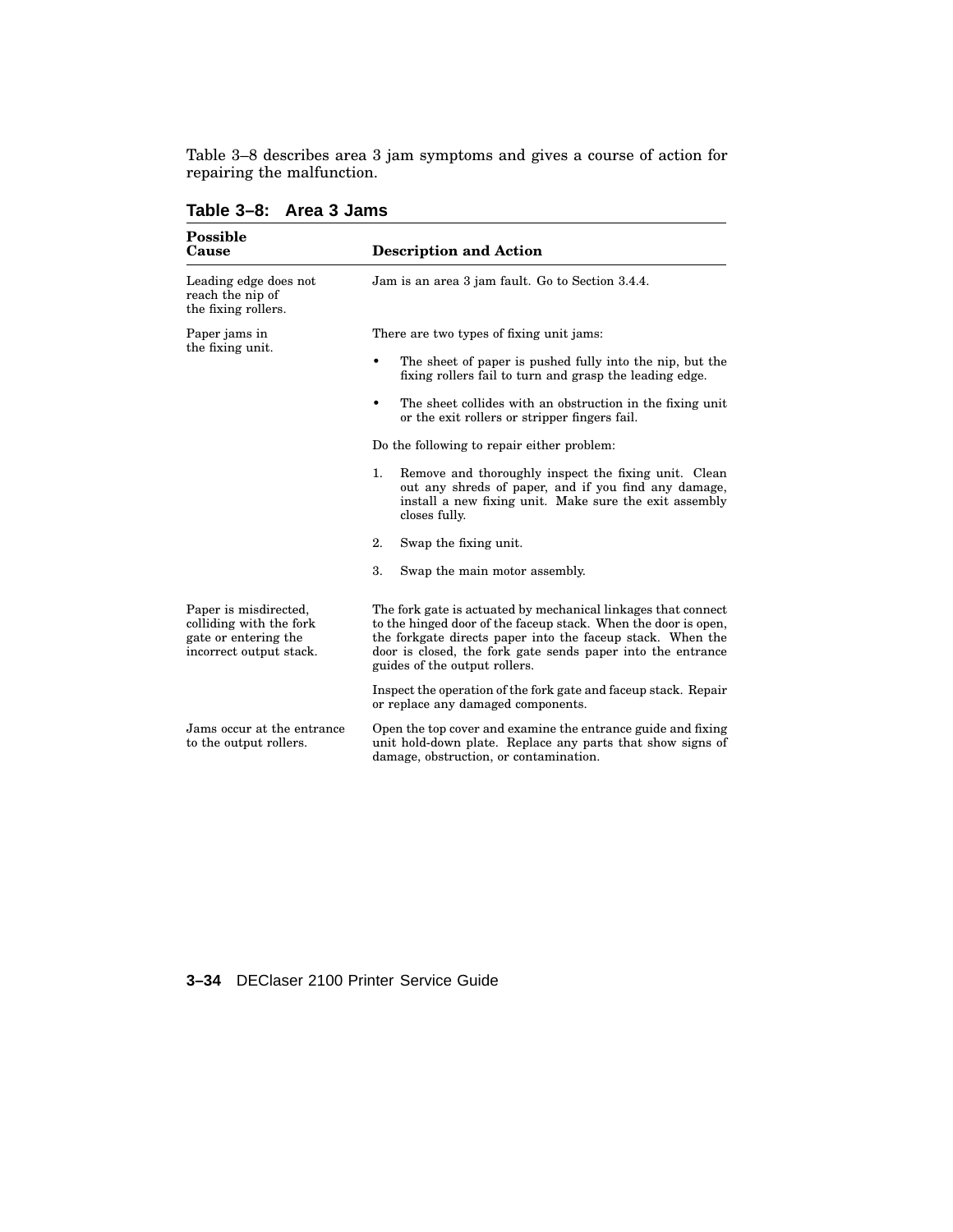| <b>Description and Action</b>                                                                                                              |
|--------------------------------------------------------------------------------------------------------------------------------------------|
| Do the following if the output rollers do not turn or if they<br>cause jams:                                                               |
| Closely inspect and manually turn the output rollers.<br>1.<br>Replace any components that are damaged, badly worn,<br>or not functioning. |
| Swap the fixing unit if the last step shows that the output<br>2.<br>rollers and drive gears function correctly.                           |
| 3.<br>Swap the output roller assembly.                                                                                                     |
|                                                                                                                                            |

## **Table 3–8 (Cont.): Area 3 Jams**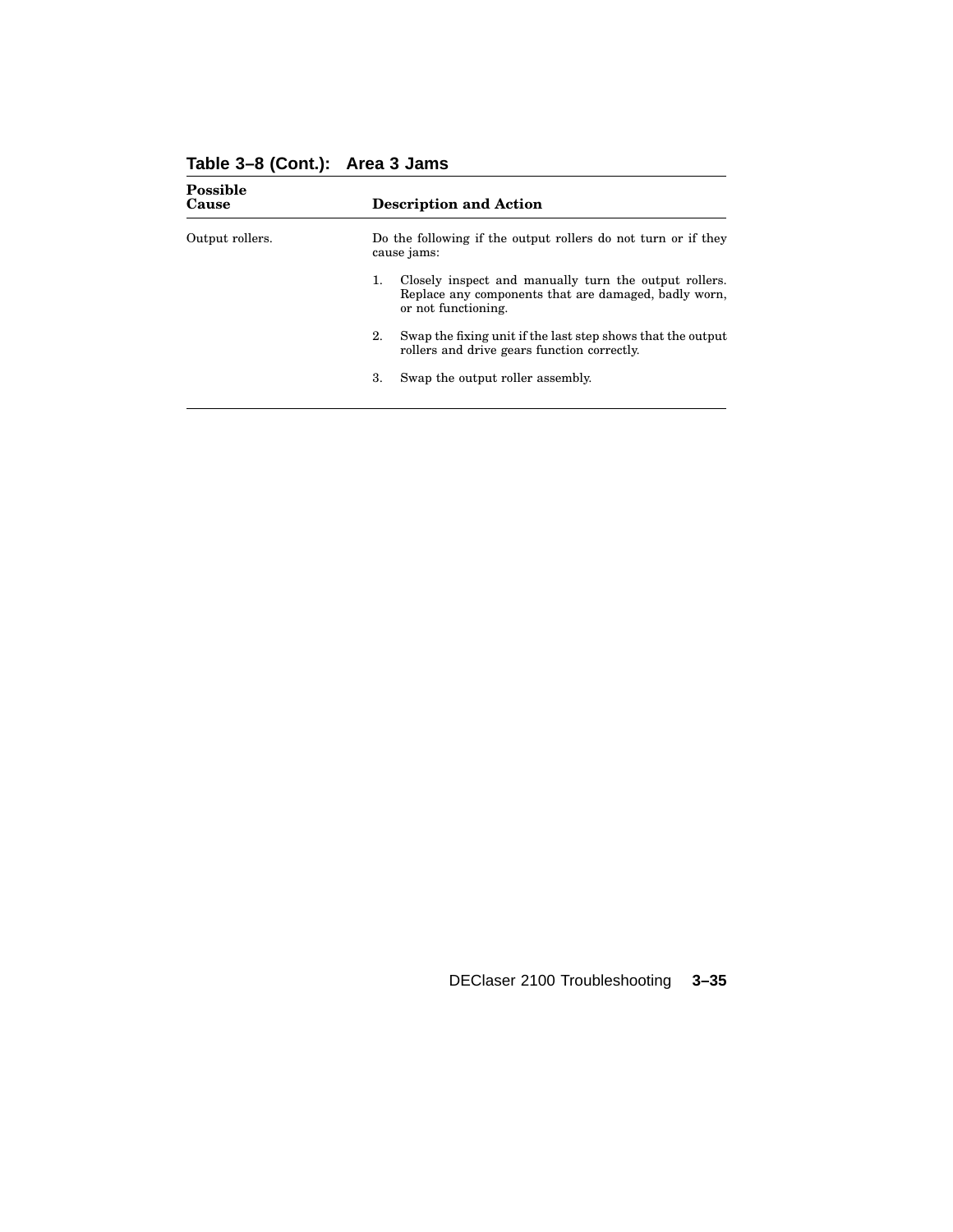# **3.5 Troubleshooting Image Defects**

You must evaluate the quality of the printed image whenever you service the DEClaser 2100 printer. Obtain one or several copies of Test Print B. Inspect the test prints for satisfactory print image quality.

Table 3–9 describes symptoms and gives a course of action for fixing the image defects.

| Symptom         | <b>Description and Action</b>                                                                                         |
|-----------------|-----------------------------------------------------------------------------------------------------------------------|
| Light printing. | The text and dark areas of the printed image are too light.<br>Inspect the following elements and replace if damaged: |
|                 | The transfer corona assembly                                                                                          |
|                 | The connectors of the HVPSA and EP-S cartridge                                                                        |
|                 | The levers that actuate the drum sensitivity switches<br>on the solenoid and sensor board                             |
|                 | Swap the following FRUs to correct the problem:                                                                       |
|                 | EP-S cartridge<br>1.                                                                                                  |
|                 | <b>HVPSA</b><br>2.                                                                                                    |
|                 | 3.<br>Scanner assembly                                                                                                |
|                 | Solenoid and sensor board<br>4.                                                                                       |
|                 | DC control board<br>5.                                                                                                |
|                 |                                                                                                                       |

**Table 3–9: Image Defect Lookup Table**

**3–36** DEClaser 2100 Printer Service Guide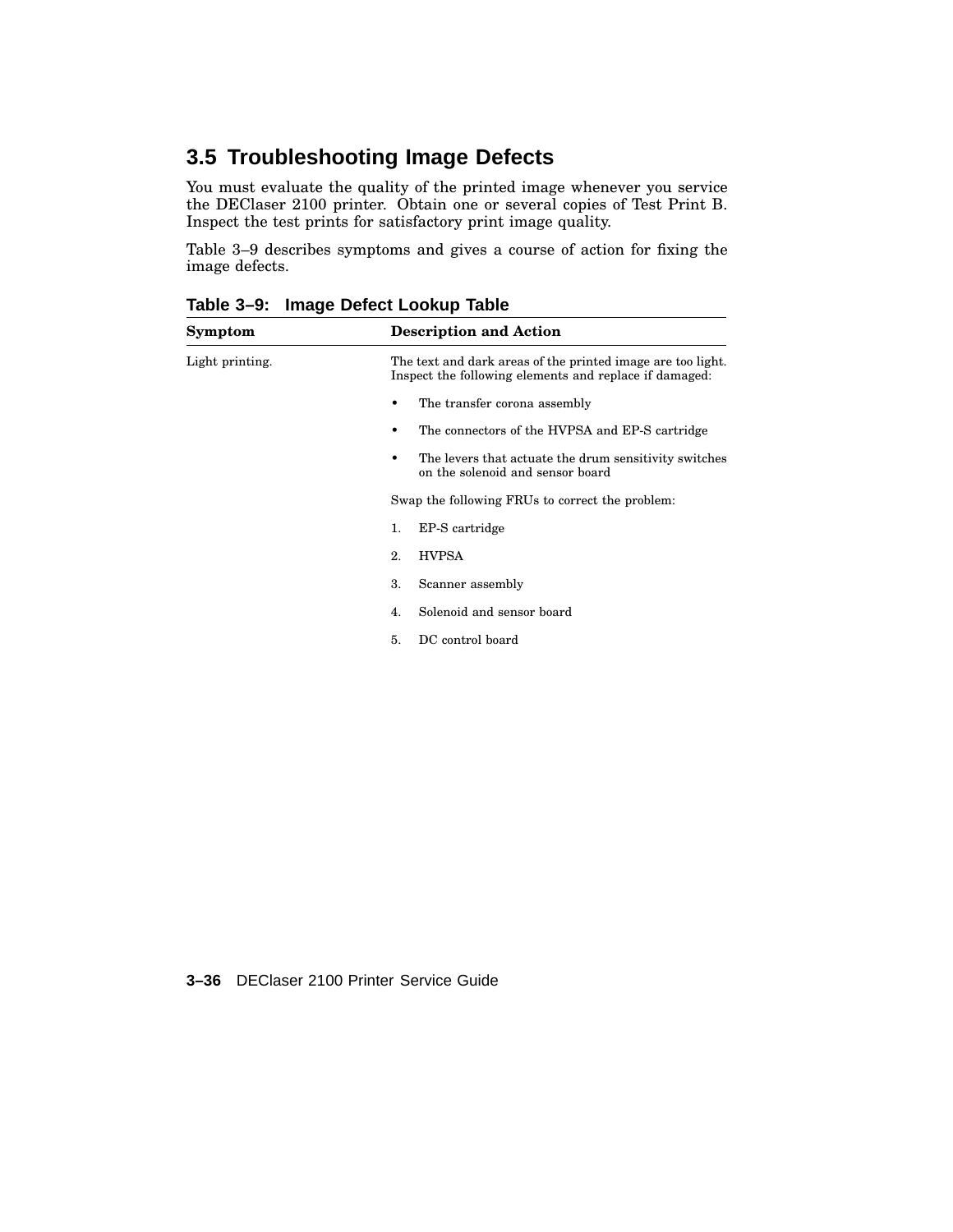| Symptom        | <b>Description and Action</b>                                                             |
|----------------|-------------------------------------------------------------------------------------------|
| Dark printing. | The printed text is too dark and heavy.                                                   |
|                | Inspect the following elements and replace if damaged:                                    |
|                | The connectors of the HVPSA and EP-S cartridge<br>٠                                       |
|                | The levers that actuate the drum sensitivity switches<br>on the solenoid and sensor board |
|                | Swap the following FRUs to correct the problem:                                           |
|                | EP-S cartridge<br>1.                                                                      |
|                | <b>HVPSA</b><br>2.                                                                        |
|                | Scanner assembly<br>3.                                                                    |
|                | Solenoid and sensor board<br>4.                                                           |
|                | DC control board<br>5.                                                                    |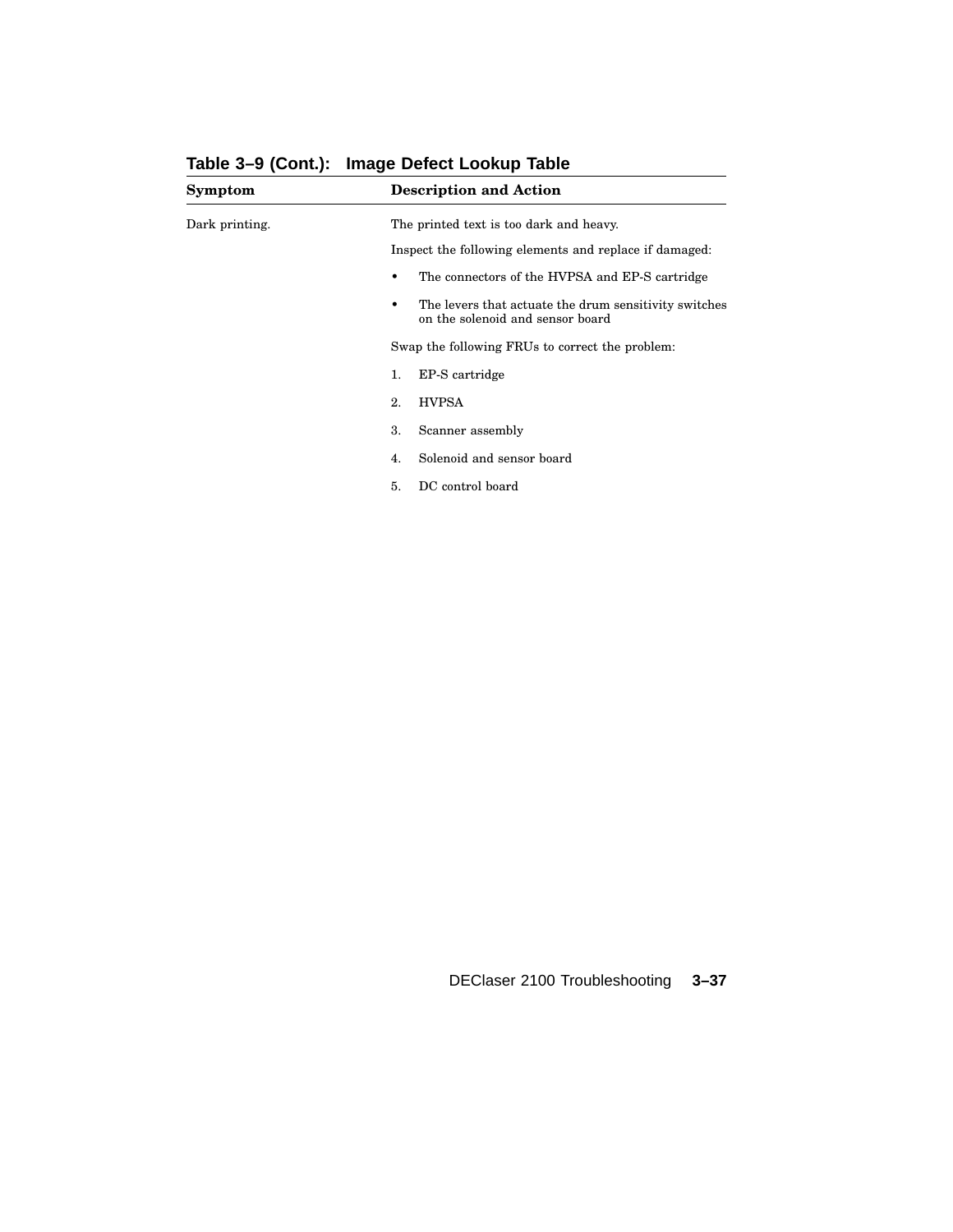| Symptom                           | <b>Description and Action</b>                                                                                                                                                                                                 |  |
|-----------------------------------|-------------------------------------------------------------------------------------------------------------------------------------------------------------------------------------------------------------------------------|--|
| The sheet is<br>completely blank. | The sheet is completely white; no toner is printed on the<br>sheet.                                                                                                                                                           |  |
|                                   | Inspect the following elements and replace if damaged:                                                                                                                                                                        |  |
|                                   | If the EP-S cartridge was recently installed, check<br>$\bullet$<br>that the toner seal was completely removed.                                                                                                               |  |
|                                   | The EP-S drum light cover. It should completely<br>$\bullet$<br>retract.                                                                                                                                                      |  |
|                                   | The actuation tag that operates the beam shutter<br>$\bullet$<br>lever of the scanner assembly should not be damaged.                                                                                                         |  |
|                                   | The HVPSA connections to the EP-S cartridge and<br>$\bullet$<br>transfer corona assembly.                                                                                                                                     |  |
|                                   | Swap the following FRUs to correct the problem:                                                                                                                                                                               |  |
|                                   | 1.<br>EP-S cartridge                                                                                                                                                                                                          |  |
|                                   | <b>HVPSA</b><br>2.                                                                                                                                                                                                            |  |
|                                   | 3.<br>Transfer corona assembly                                                                                                                                                                                                |  |
|                                   | 4.<br>Scanner assembly                                                                                                                                                                                                        |  |
|                                   | DC control board<br>5.                                                                                                                                                                                                        |  |
| Large blotchy<br>white areas.     | This symptom occurs when the OPC drum has been<br>exposed to strong light, or if the toner in the EP-S cartridge<br>is damp. Storing the EP-S cartridge in cold temperatures<br>or high humidity causes toner to become damp. |  |
| All black.                        | The entire image area is black. Inspect the connectors of<br>the HVPSA and EP-S cartridge for dirt or damage.                                                                                                                 |  |
|                                   | Swap the following FRUs to correct the problem:                                                                                                                                                                               |  |
|                                   | 1.<br>EP-S cartridge                                                                                                                                                                                                          |  |
|                                   | 2.<br><b>HVPSA</b>                                                                                                                                                                                                            |  |
|                                   | DC control board<br>3.                                                                                                                                                                                                        |  |
|                                   |                                                                                                                                                                                                                               |  |

**Table 3–9 (Cont.): Image Defect Lookup Table**

**3–38** DEClaser 2100 Printer Service Guide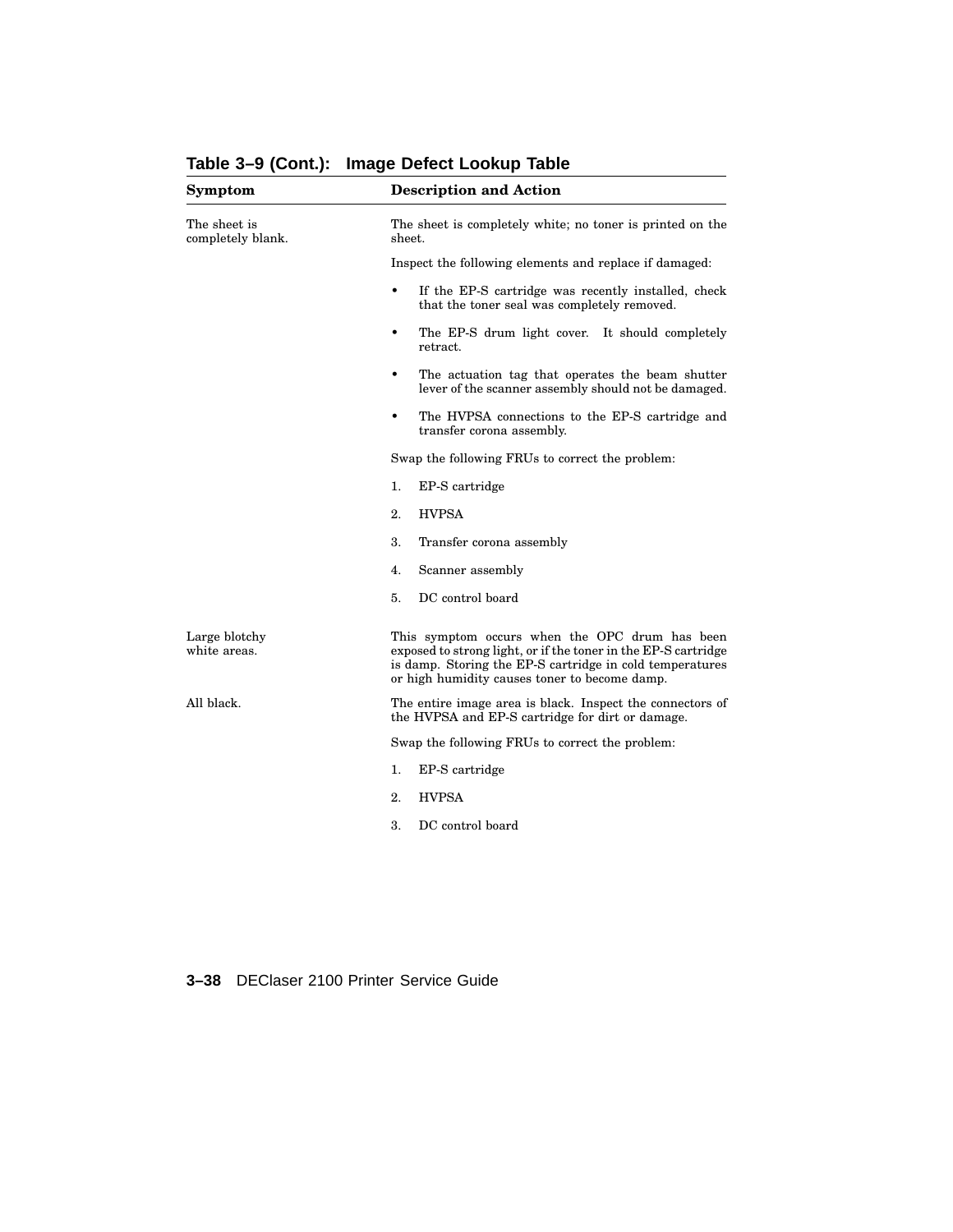| <b>Symptom</b>                            | <b>Description and Action</b>                                                                                                                                        |
|-------------------------------------------|----------------------------------------------------------------------------------------------------------------------------------------------------------------------|
| In-line vertical spots.                   | Inspect the connection of the HVPSA and the static charge<br>eliminator.                                                                                             |
|                                           | Replace the HVPSA.                                                                                                                                                   |
| Dirt (toner) on<br>reverse side of paper. | Inspect the paper path for spilled toner.<br>Thoroughly<br>vacuum and clean the entire paper path, especially the<br>following components:                           |
|                                           | Cassette top<br>$\bullet$                                                                                                                                            |
|                                           | Transfer guides<br>$\bullet$                                                                                                                                         |
|                                           | Transfer charge wire<br>$\bullet$                                                                                                                                    |
|                                           | Feed guide                                                                                                                                                           |
|                                           | Fixing unit pressure roller<br>٠                                                                                                                                     |
|                                           | Inspect or replace the fixing unit cleaning pad.                                                                                                                     |
|                                           | Inspect the EP-S cartridge for signs of leaking toner.                                                                                                               |
| Vertical black streaks.                   | The symptoms are caused by a dirty primary charge wire<br>or by failure of the OPC drum or fixing unit. The streak<br>may be visible on the OPC drum or fixing unit. |
|                                           | 1.<br>Clean the primary charge wire in the EP-S cartridge.                                                                                                           |
|                                           | 2.<br>Swap the EP-S cartridge.                                                                                                                                       |
|                                           | 3.<br>Swap the fixing unit cleaning pad.                                                                                                                             |
|                                           | Swap the cleaning unit.<br>4.                                                                                                                                        |
| Thin black                                | Swap the following FRUs:                                                                                                                                             |
| horizontal streaks.                       | 1.<br>The EP-S cartridge.                                                                                                                                            |
|                                           | 2.<br>The scanner assembly.                                                                                                                                          |
|                                           | 3.<br>The dc control board.                                                                                                                                          |

## **Table 3–9 (Cont.): Image Defect Lookup Table**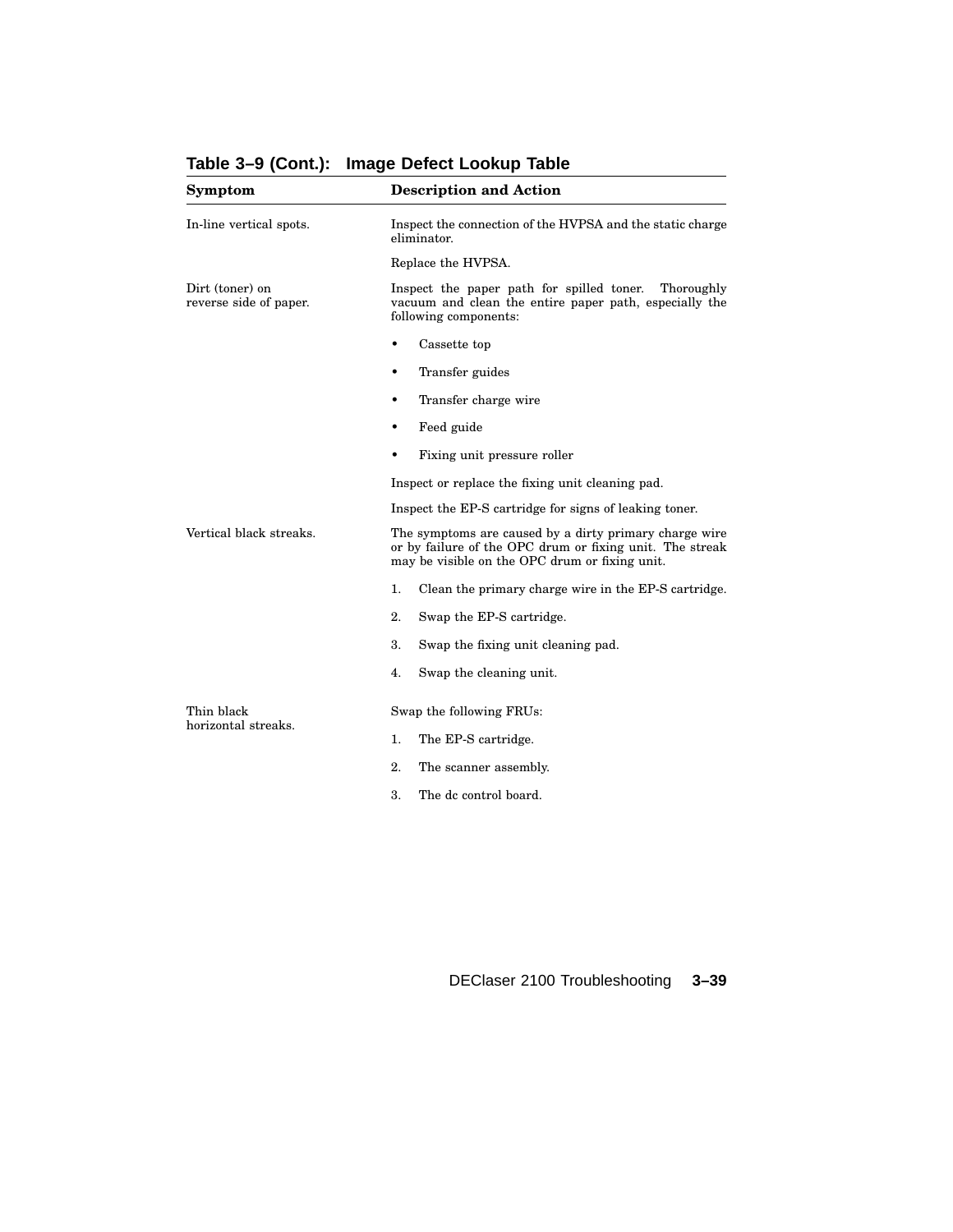| Symptom                                            | <b>Description and Action</b>                                                                                     |
|----------------------------------------------------|-------------------------------------------------------------------------------------------------------------------|
| Black, irregular, and smudged<br>vertical lines.   | Swap the following FRUs:                                                                                          |
|                                                    | Clean the primary charge wire.<br>1.                                                                              |
|                                                    | 2.<br>Replace the EP-S cartridge.                                                                                 |
| Black, irregular, and smudged<br>horizontal bands. | Swap the following FRUs:                                                                                          |
|                                                    | The EP-S cartridge<br>1.                                                                                          |
|                                                    | 2.<br>The fixing unit cleaning pad or the fixing unit                                                             |
| Blank spots in<br>dark areas.                      | The paper may be too damp. Try some dry paper from the<br>center of a new package. Swap the following FRUs:       |
|                                                    | 1.<br>The EP-S cartridge                                                                                          |
|                                                    | 2.<br>The HVPSA                                                                                                   |
| Solid white vertical<br>lines in dark areas.       | This symptom can be caused by an obstruction in the path<br>of the laser beam or by dirt on the transfer charger. |
|                                                    | 1.<br>Remove the EP-S cartridge and agitate it in the<br>recommended fashion.                                     |
|                                                    | Clean the transfer wire.<br>2.                                                                                    |
|                                                    | 3.<br>Use a soft brush to clean the mirror.                                                                       |
|                                                    | Swap the EP-S cartridge.<br>4.                                                                                    |
|                                                    | 5.<br>Swap the transfer charger assembly.                                                                         |

# **Table 3–9 (Cont.): Image Defect Lookup Table**

**3–40** DEClaser 2100 Printer Service Guide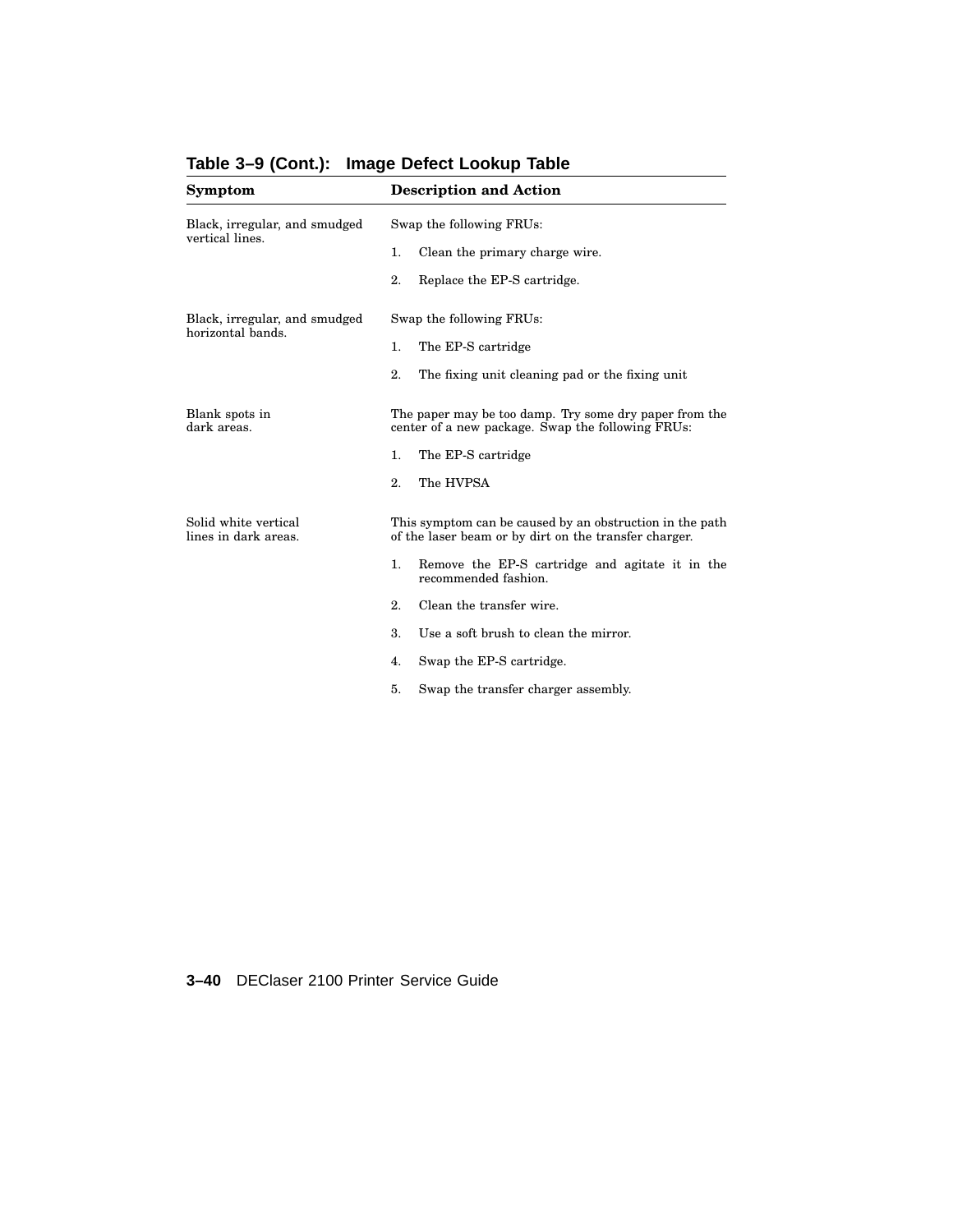| Symptom                           | <b>Description and Action</b>                                                                                                                              |
|-----------------------------------|------------------------------------------------------------------------------------------------------------------------------------------------------------|
| Bad leading<br>edge registration. | The image is positioned back from the leading edge of the<br>paper.                                                                                        |
|                                   | 1.<br>The cassette may be overloaded with paper.                                                                                                           |
|                                   | 2.<br>If an incorrect type of paper is being used, try a<br>common paper type.                                                                             |
|                                   | 3.<br>Inspect the metal parts of the pickup roller clutch.<br>If you find any signs of rust, damage, or distortion,<br>replace the pickup roller assembly. |
|                                   | Swap the solenoid and sensor board.<br>4.                                                                                                                  |
|                                   | 5.<br>Swap the dc control board.                                                                                                                           |
| Bad fixing or fusing.             | The text or image can be brushed off or easily rubbed off.                                                                                                 |
|                                   | 1.<br>If an incorrect type of paper is being used, try a<br>common paper type.                                                                             |
|                                   | 2.<br>Swap the fixing unit.                                                                                                                                |
|                                   | 3.<br>Swap the dc control board.                                                                                                                           |
| Distortion.                       | The printed image is wavy.                                                                                                                                 |
|                                   | 1.<br>Swap the scanner assembly.                                                                                                                           |
|                                   | 2.<br>Swap the dc control board.                                                                                                                           |
|                                   |                                                                                                                                                            |

**Table 3–9 (Cont.): Image Defect Lookup Table**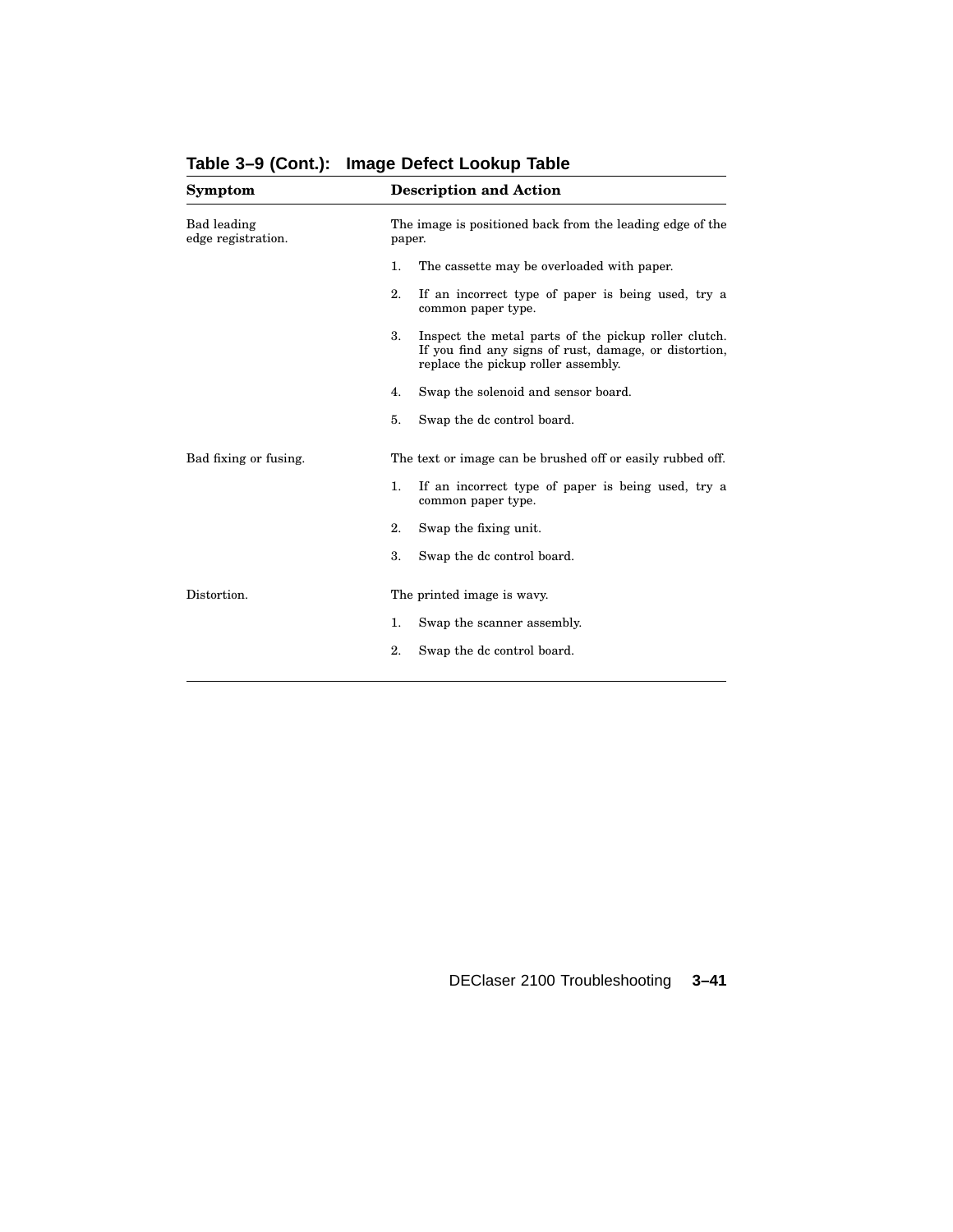# **DEClaser 2100 Removal and Replacement Procedures and RSL**

This chapter contains the recommended spares list (RSL) and describes the removal and replacement procedures for the DEClaser 2100 printer. A typical procedure contains numbered steps to remove a component from the printer. Unless otherwise noted, you reverse the procedure to replace the component. Any step in a procedure can refer you to another procedure.

The RSL identifies the spare parts that are stocked for servicing the printer. If you need a part that is not on the RSL, consult the *DEClaser 2100/2200 Illustrated Parts Breakdown* for the part number or order information.

## **4.1 Recommended Spares List (RSL)**

Table 4–1 gives the recommended spares listing for the DEClaser 2100 printer.

| Part<br><b>Number</b> | <b>Description</b>                                        |
|-----------------------|-----------------------------------------------------------|
| $29 - 28270 - 011$    | 100/115-Vac ac inlet assembly                             |
| $29 - 28270 - 021$    | 220/240-Vac ac inlet assembly                             |
| $29 - 28281 - 011$    | Main (FM1) fan (mounts on ac inlet assembly)              |
| $29 - 28271 - 011$    | Fan (FM2)                                                 |
| $29 - 28273 - 011$    | High-voltage power supply assembly (HVPSA)                |
| 29-28283-01           | 100/115-Vac fixing unit or assembly                       |
| 29-28283-02           | $220/240$ -Vac fixing unit or assembly                    |
| 29-28284-01           | 100/115-Vac LVPSA with attached solenoid and sensor board |
|                       |                                                           |

**Table 4–1: DEClaser 2100 Recommended Spares List (RSL)**

<sup>1</sup> This part is interchangeable. The same part number is used for the DEClaser 2100 and 2200 printers.

DEClaser 2100 Removal and Replacement Procedures and RSL **4–1**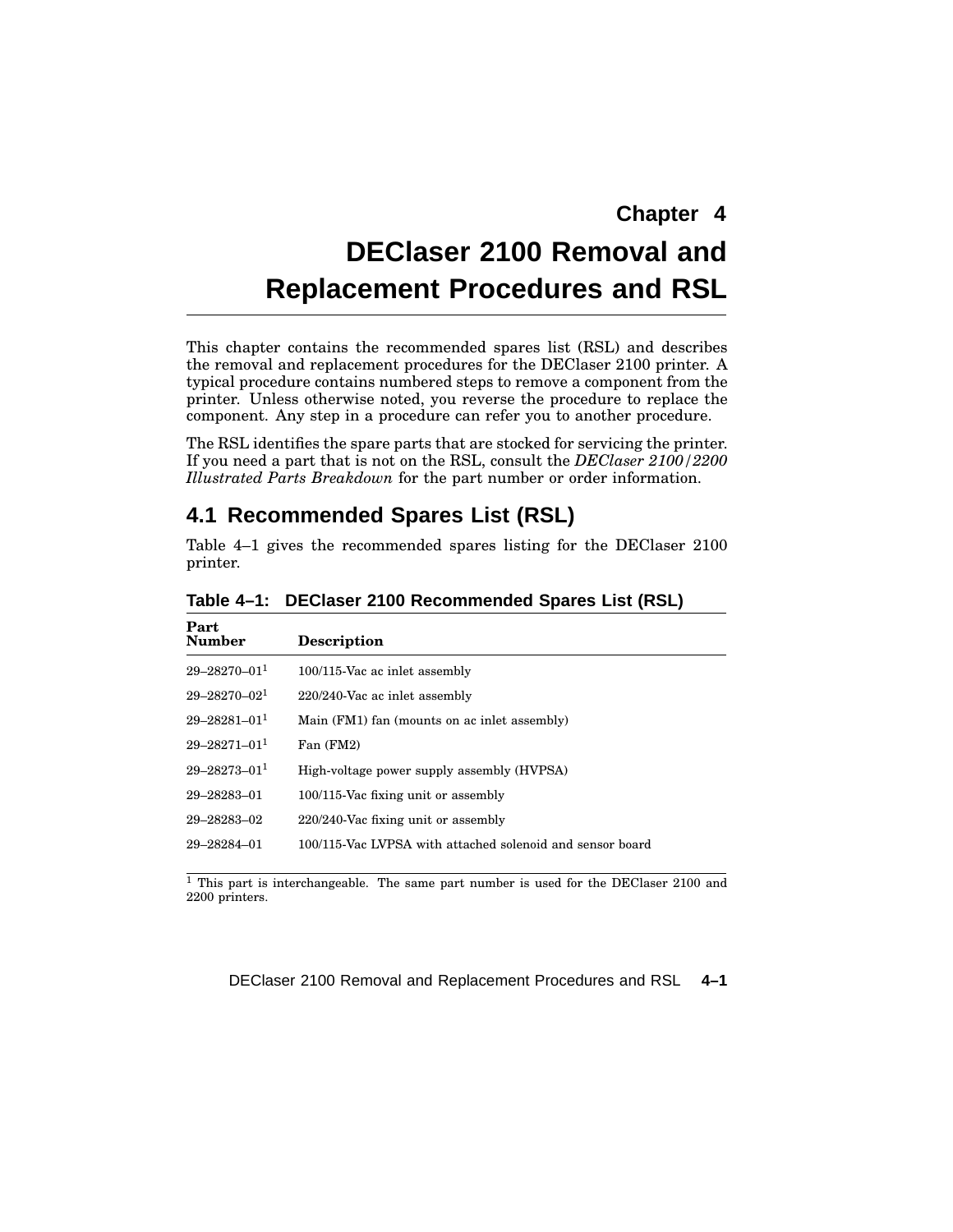| Table 4-1 (Cont.): DEClaser 2100 Recommended Spares List |       |  |  |
|----------------------------------------------------------|-------|--|--|
|                                                          | (RSL) |  |  |

| Part<br><b>Number</b> | <b>Description</b>                                        |
|-----------------------|-----------------------------------------------------------|
| 29-28284-02           | 220/240-Vac LVPSA with attached solenoid and sensor board |
| $29 - 28274 - 011$    | Laser scanner assembly                                    |
| $29 - 28275 - 011$    | Input/output board                                        |
| $LN-XX-AC1$           | Toner supplies (EP-S) cartridge kit                       |
| $29 - 28314 - 011$    | Miscellaneous screws kit                                  |
| $29 - 28282 - 011$    | Paper pressure assembly                                   |
| $29 - 28291 - 011$    | Pickup separation pad                                     |
| $29 - 28272 - 011$    | Ozone filter                                              |
| $29 - 28276 - 011$    | Preconditioning lamp assembly                             |
| 29-28303-01           | DEClaser 2100 control panel assembly                      |
| 29-28285-01           | DC control board                                          |
| 29-28304-01           | Video control board                                       |
| $29 - 28277 - 011$    | Transfer corona assembly                                  |
| 29-28286-01           | Transfer guide assembly                                   |
| 29-28287-01           | Paper feed pickup roller assembly                         |
| $29 - 28279 - 011$    | Main motor drive assembly                                 |
| $29 - 28278 - 01^1$   | Intermediate gear assembly                                |
| $29 - 28280 - 011$    | Main motor assembly                                       |
| $29 - 28301 - 011$    | Solenoid and sensor board                                 |
| $29 - 28299 - 011$    | Output roller paper delivery assembly                     |
| $20 - 33113 - 01^1$   | 1-MB RAM card                                             |
| $20 - 32801 - 011$    | 2-MB RAM card                                             |
| $20 - 32802 - 011$    | 3-MB RAM card                                             |

2200 printers.

**4–2** DEClaser 2100 Printer Service Guide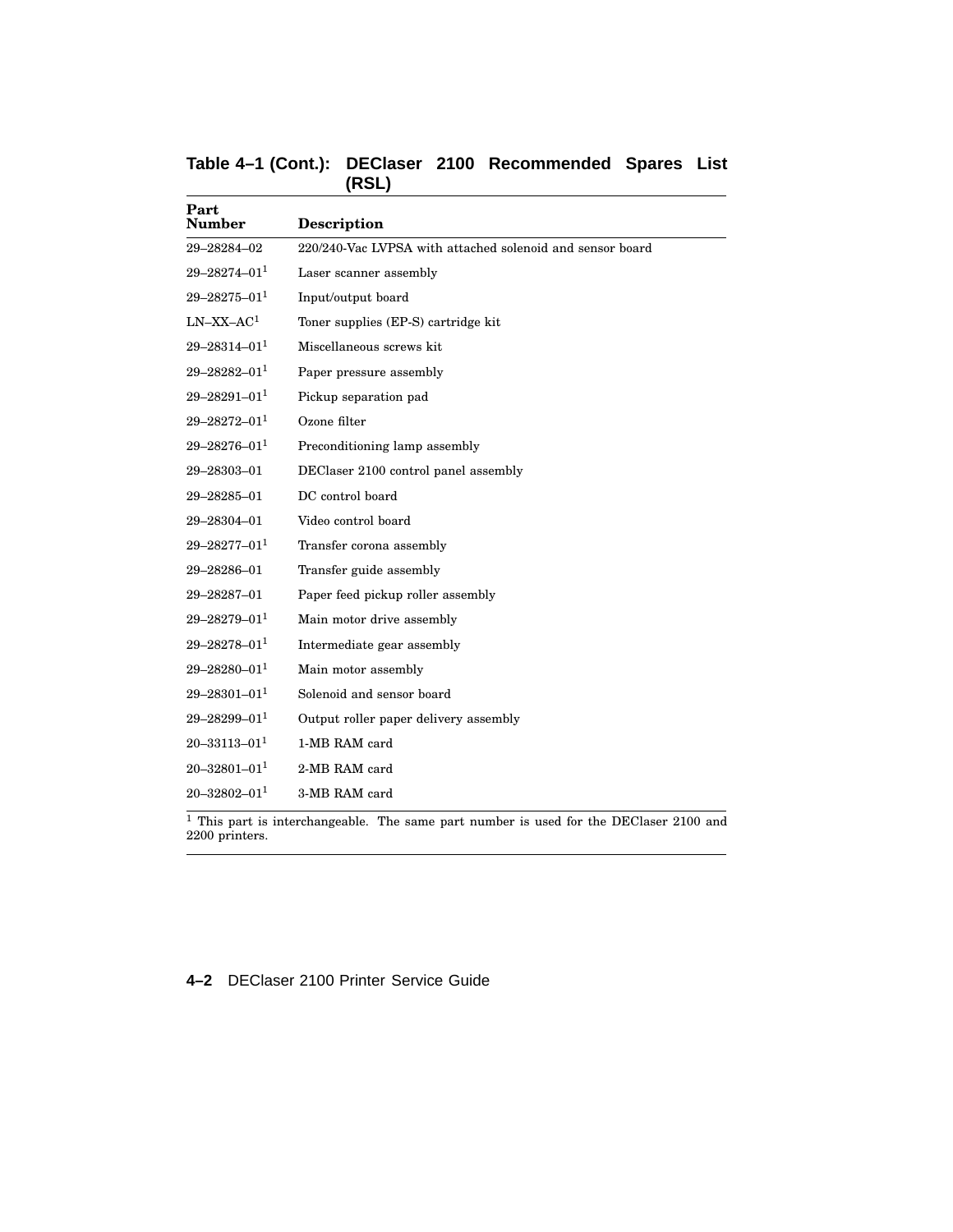# **4.2 Top Cover**

Use the following procedure to remove and replace the top cover of the DEClaser 2100 printer.

- 1. Open the top cover.
- 2. Remove the EP-S cartridge as shown in Section 4.6.
- 3. Disengage the upper spring from the bracket.
- 4. Remove the screw that holds the left guard plate and remove the guard plate.

MLO-004596, Roll# 10, Shot# 10–12

DEClaser 2100 Removal and Replacement Procedures and RSL **4–3**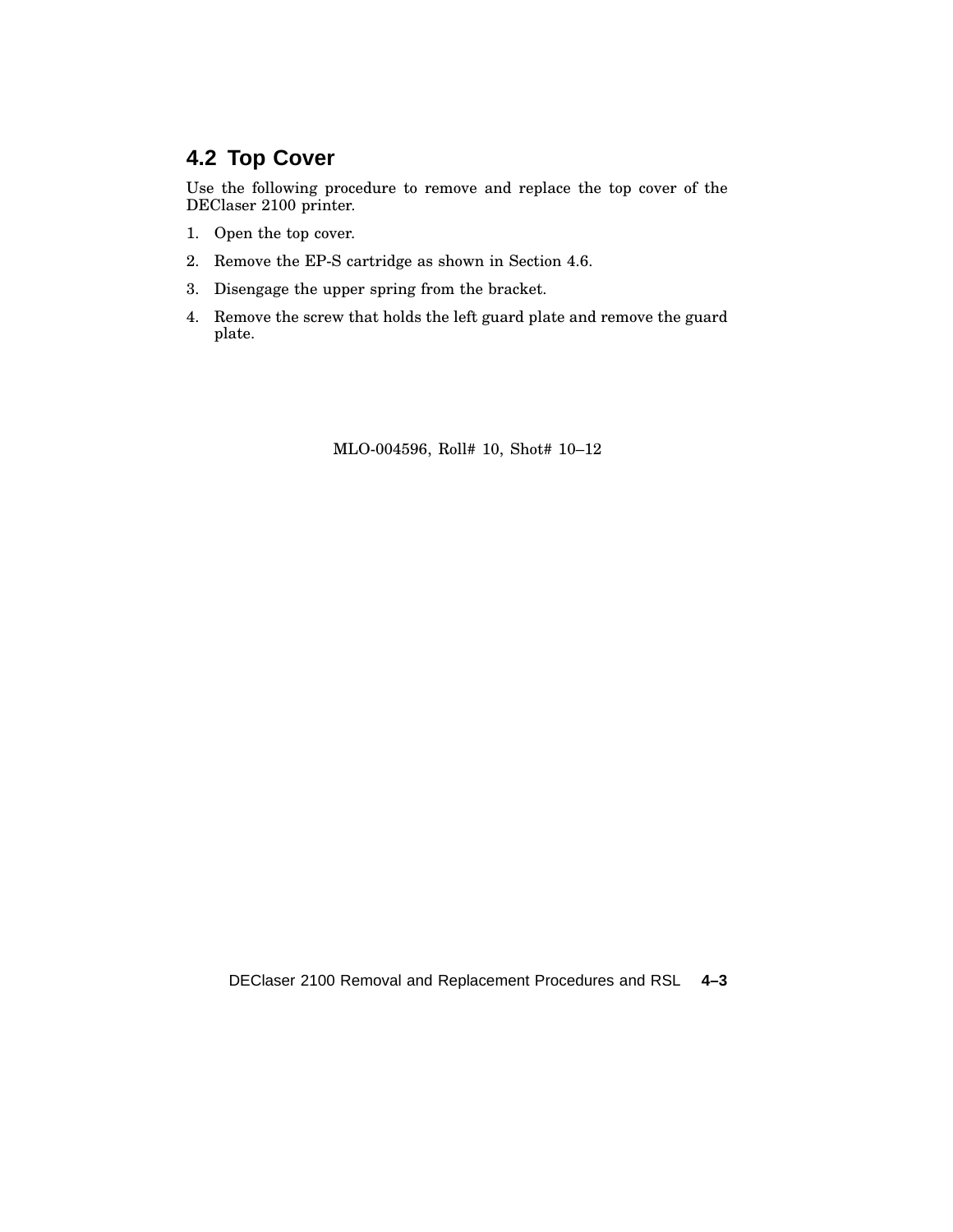- 5. Remove the screw that holds the right guard plate and remove the guard plate.
- 6. Disengage both springs from the slots.
- 7. Park both springs in the up position, for access to the hinge screws.

MLO-004597, Roll# 11, Shot# 1–3

**4–4** DEClaser 2100 Printer Service Guide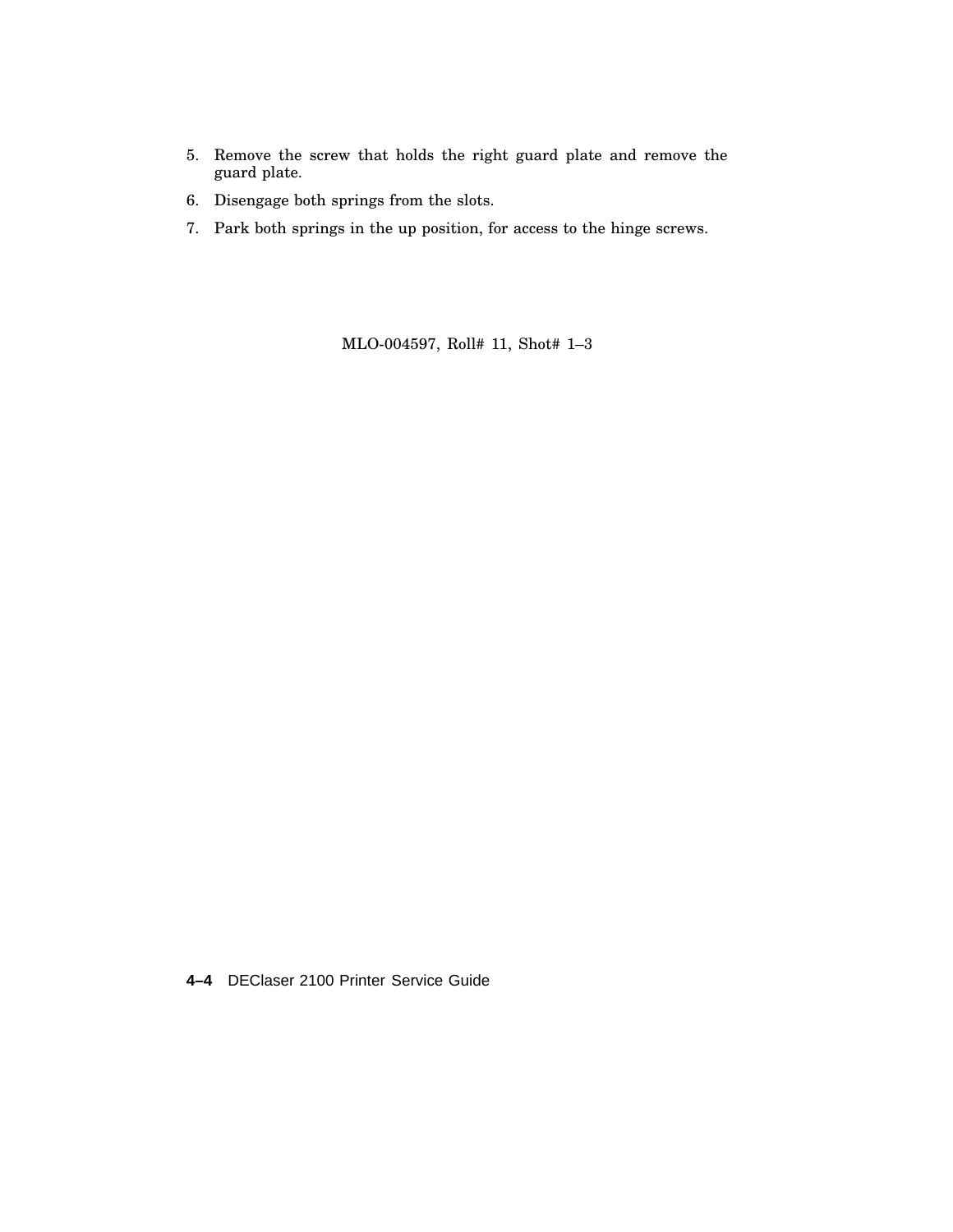8. Remove the four screws that hold the hinge to the top cover, then remove the cover.

MLO-004598, Roll# 11, Shot# 7–9

MLO-004599, Roll# 11, Shot# 10–12

DEClaser 2100 Removal and Replacement Procedures and RSL **4–5**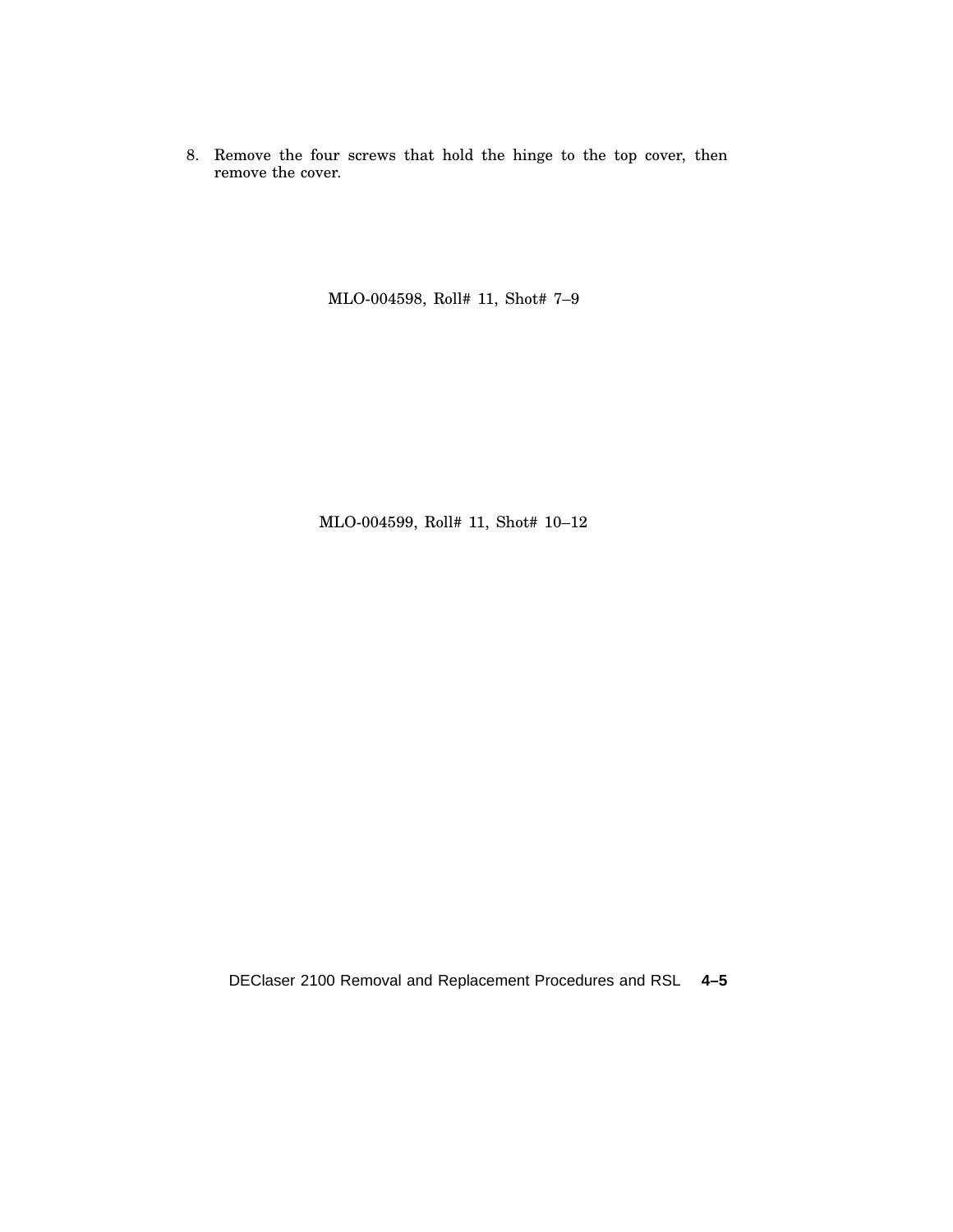#### **4.2.1 Top Cover Mirror**

Use the following procedure to remove and replace the top cover mirror of the DEClaser 2100 printer.

- 1. Remove the EP-S cartridge as shown in Section 4.6.
- 2. Remove the three screws that hold the shutter to the subframe.
- 3. Lift and remove the shutter.
- 4. Stop here if you intend to clean the mirror. Continue on to remove the mirror.

**CAUTION:** *Be careful when handling the mirror. The surface of the mirror is sensitive and is easily scratched or damaged by dirt or oil from your fingers.*

MLO-004600, Roll# 12, Shot# 1–3

**4–6** DEClaser 2100 Printer Service Guide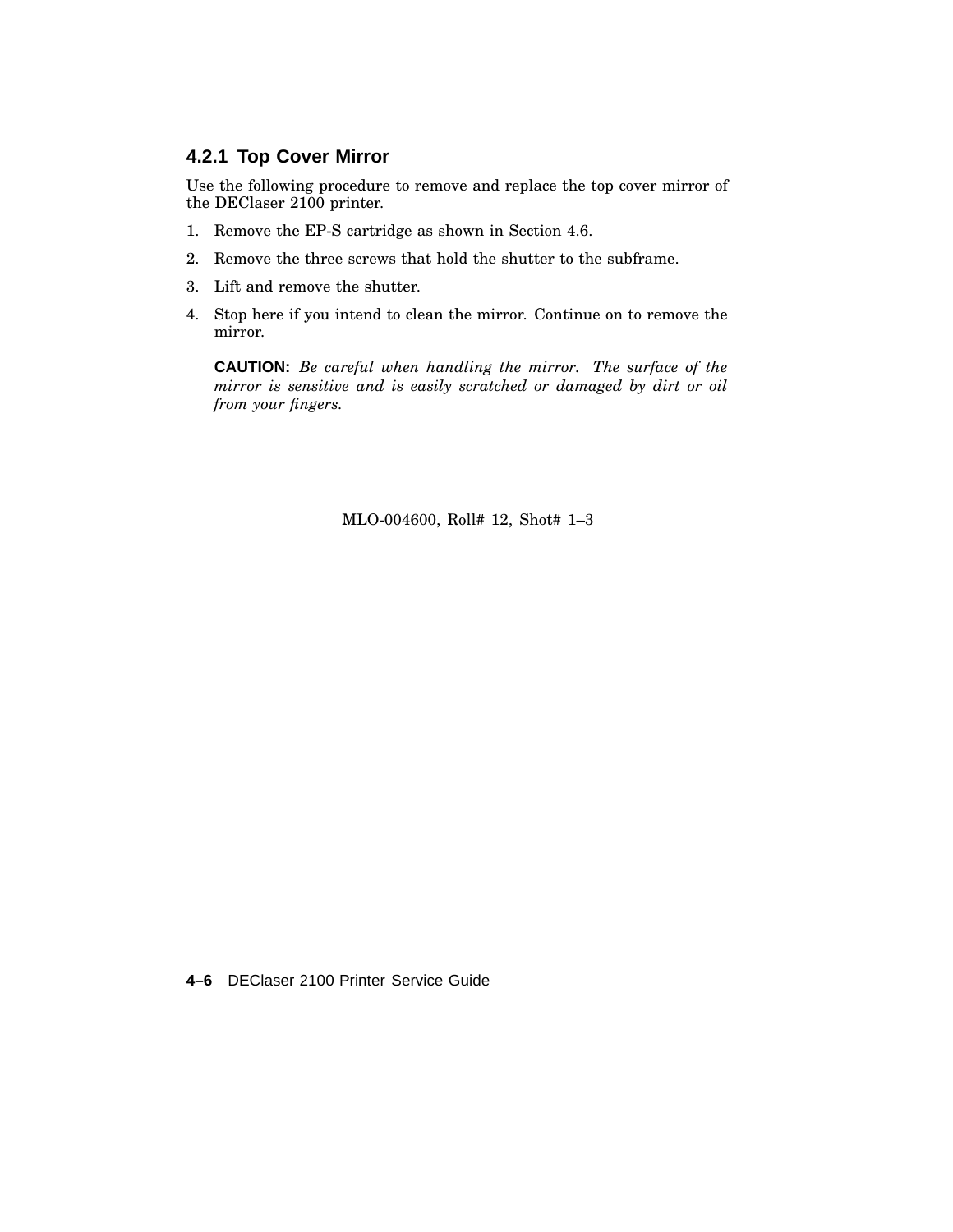- 5. Remove the top cover, as shown in Section 4.2, and place it upside down on a work surface.
- 6. Remove the two screws from the fixing unit hold-down plate.
- 7. Remove the fixing unit hold-down plate.

MLO-004601, Roll# 12, Shot# 4–6

DEClaser 2100 Removal and Replacement Procedures and RSL **4–7**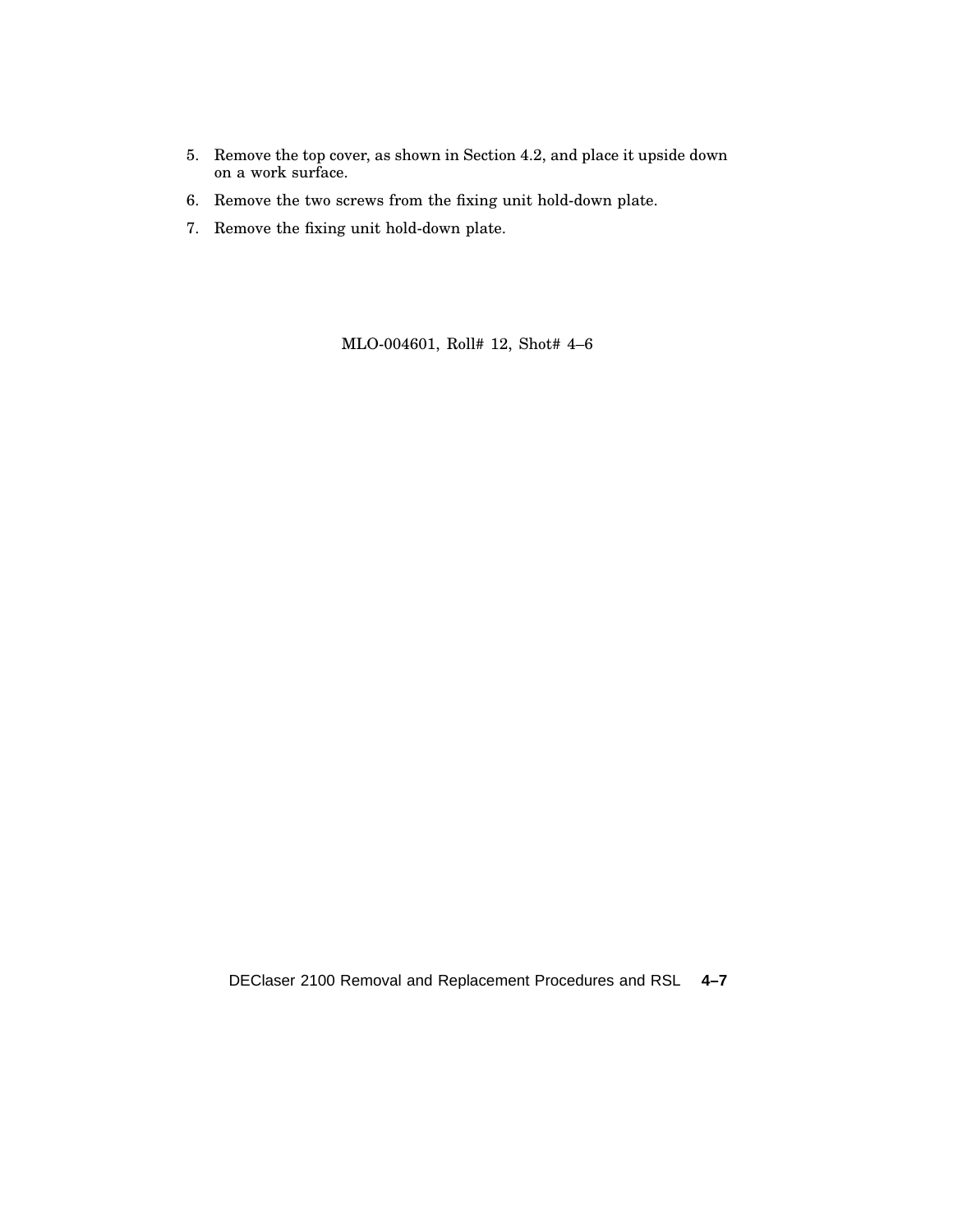8. Remove the six screws that hold the subframe to the top cover.

MLO-004602, Roll# 12, Shot# 7–9

**4–8** DEClaser 2100 Printer Service Guide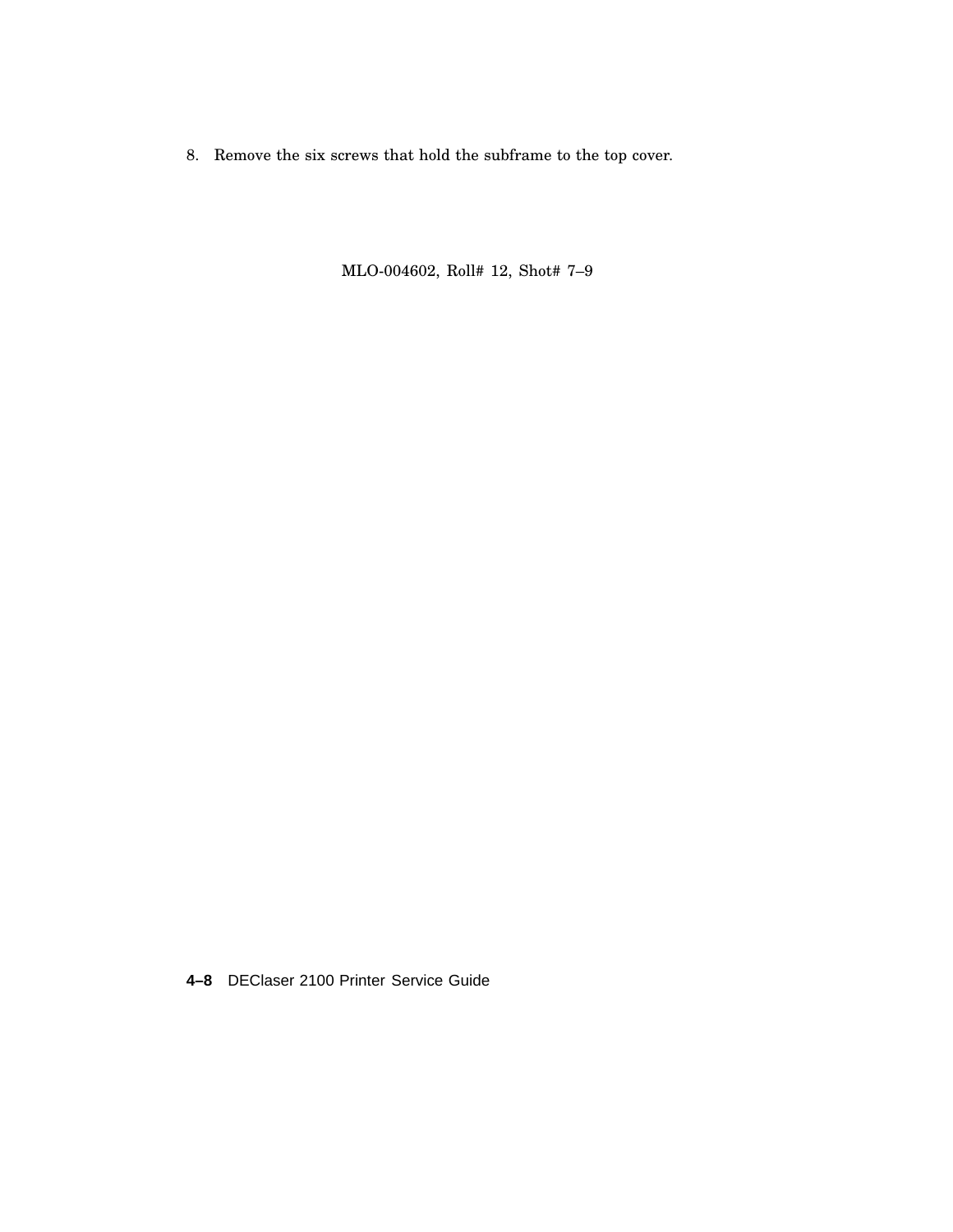9. Hold the mirror to the subframe, as shown, while you lift and remove the subframe.

MLO-004603, Roll# 12, Shot# 10–12

DEClaser 2100 Removal and Replacement Procedures and RSL **4–9**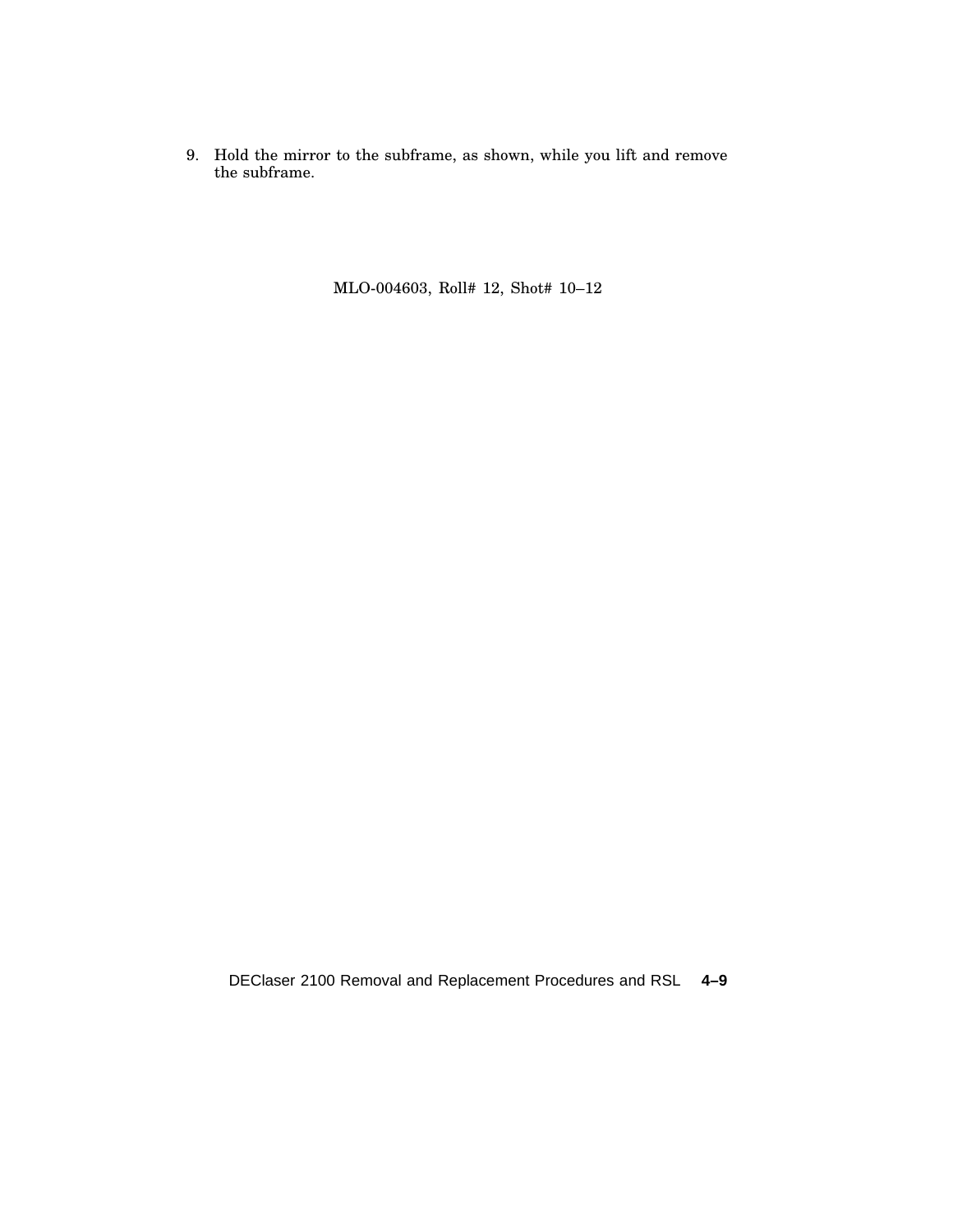- 10. Place the subframe on a work surface, as shown below.
- 11. Remove the mirror from the guide posts.

The mirror mounting holes and subframe posts are two different sizes. After you mount the mirror, make sure the mirror is free to move up and down on the subframe posts and site correctly.

MLO-004604, Roll# 13, Shot# 1–3

**4–10** DEClaser 2100 Printer Service Guide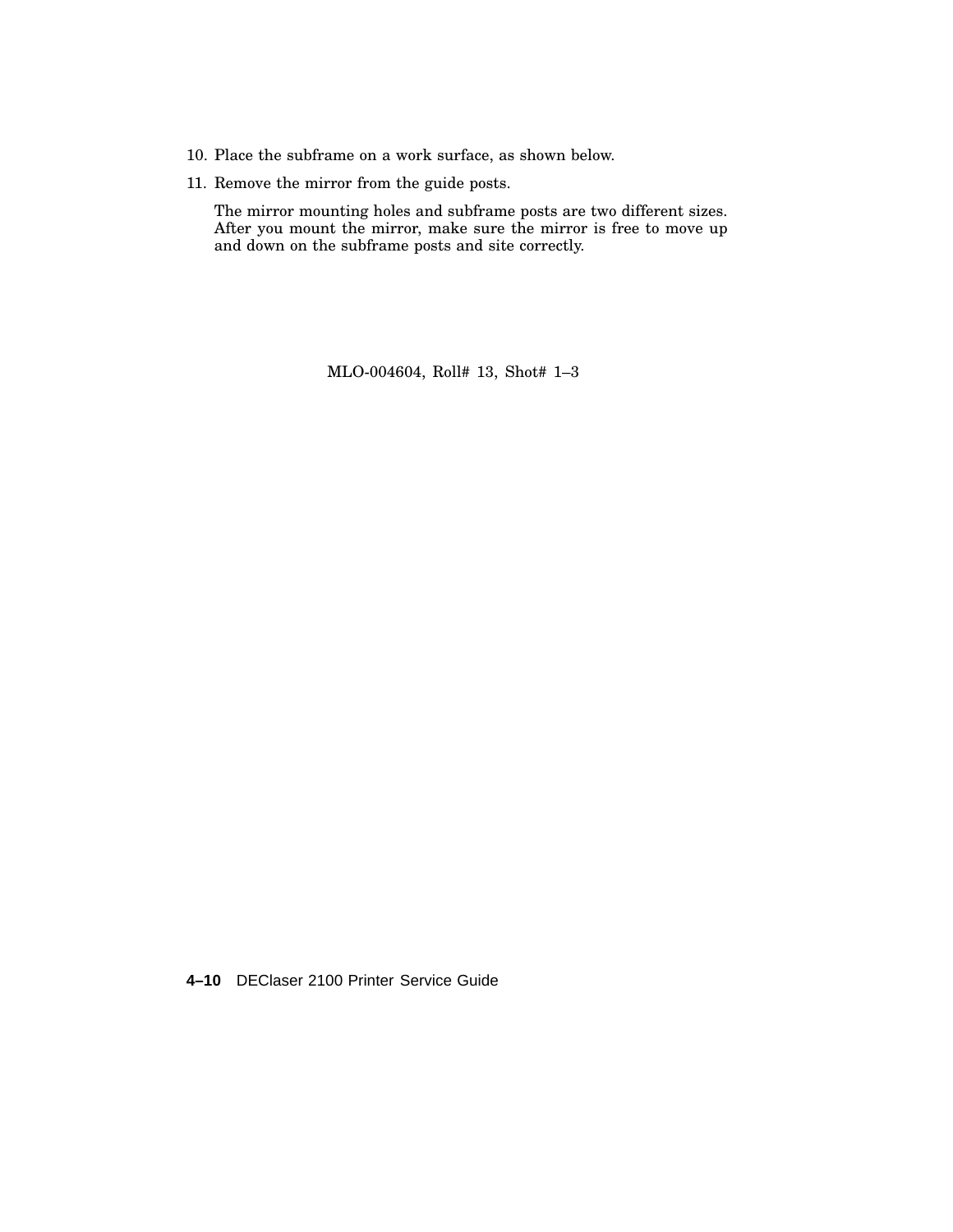#### **4.2.2 Top Cover Switch Lever**

Use the following procedure to remove and replace the switch lever that is mounted on the top cover. When the top cover is closed, the switch lever depresses the interlock switches.

- 1. Open the top cover.
- 2. Remove the screw that holds the switch lever to the top cover, and remove the switch lever.

MLO-004605, Roll# 14, Shot# 4–6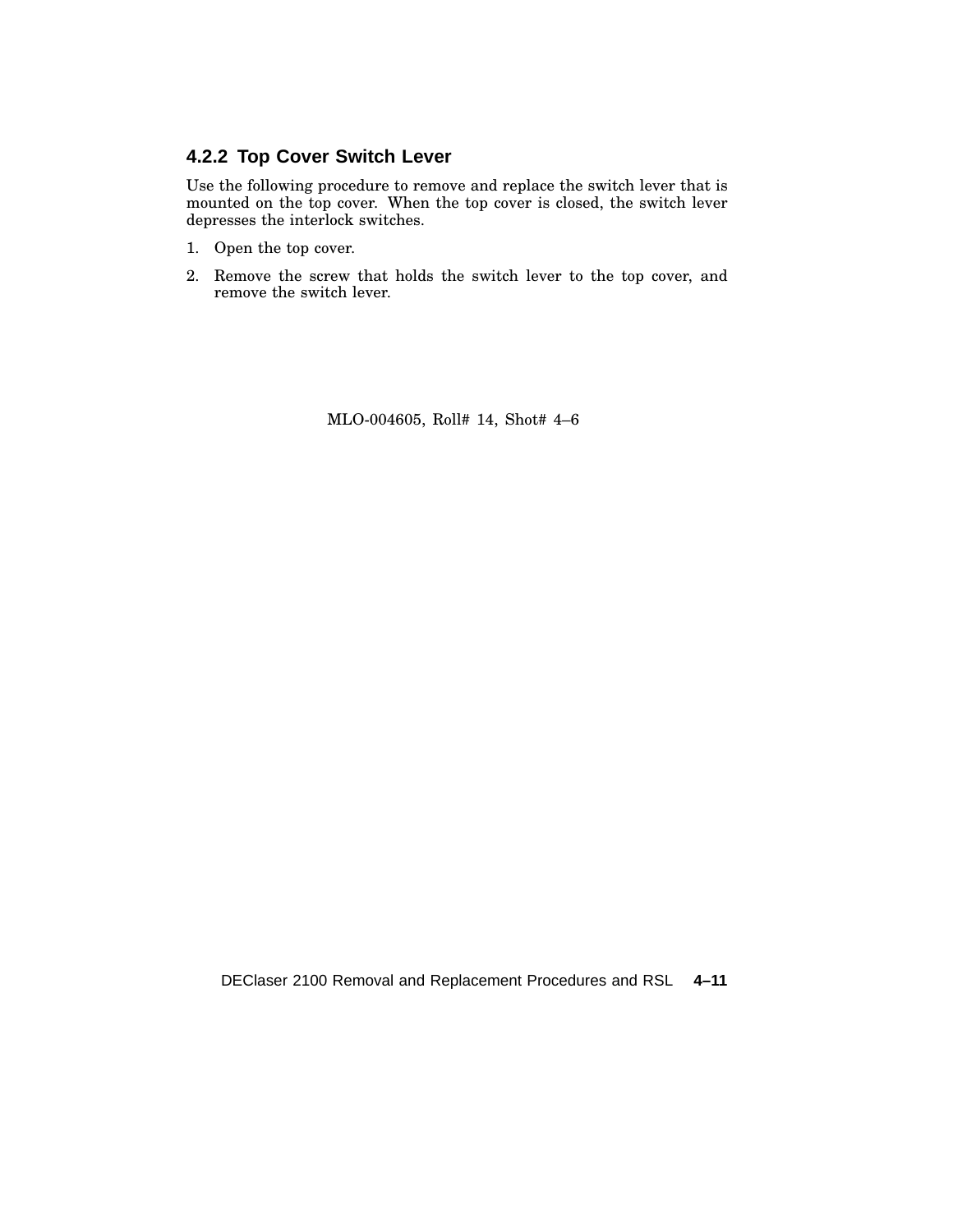# **4.3 Ozone Filter**

Use the following procedure to remove and replace the ozone filter of the DEClaser 2100 printer.

- 1. Open the top cover.
- 2. Use a fingernail to pry open the hatch.
- 3. Grasp the tab and pull out the ozone filter.

MLO-004606, Roll# 1, Shot# 4–6

**4–12** DEClaser 2100 Printer Service Guide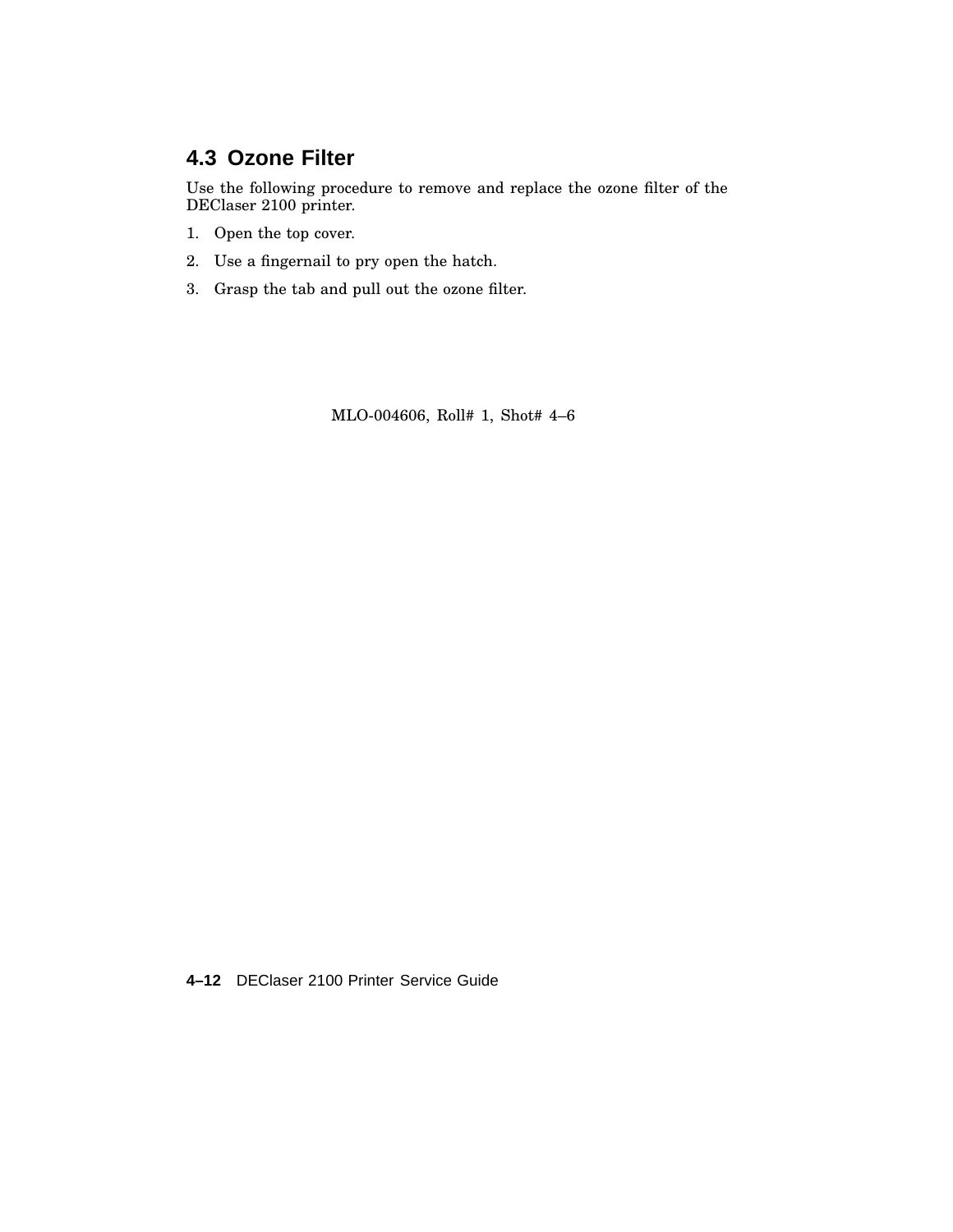# **4.4 Upper Cover**

Use the following procedure to remove and replace the upper cover of the DEClaser 2100 printer.

- 1. Open the top cover.
- 2. Remove the EP-S cartridge as shown in Section 4.6.
- 3. If a paper cassette is installed, remove it.
- 4. Remove the five screws as shown below.

MLO-004607, Roll# 30, Shot# 4–6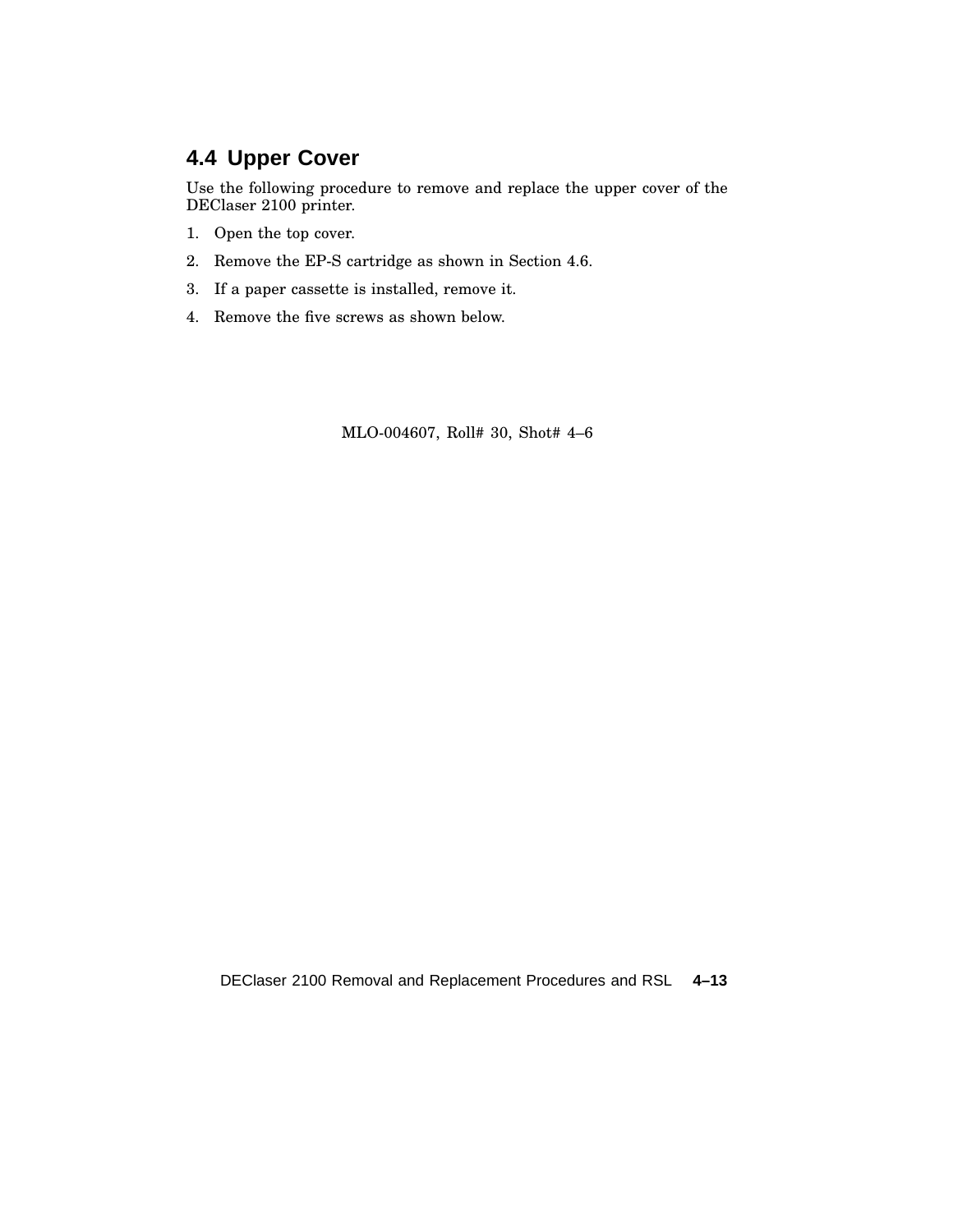- 5. Remove the two side screws.
- 6. Remove the single rear screw.

MLO-004608, Roll# 30, Shot# 1–3

**4–14** DEClaser 2100 Printer Service Guide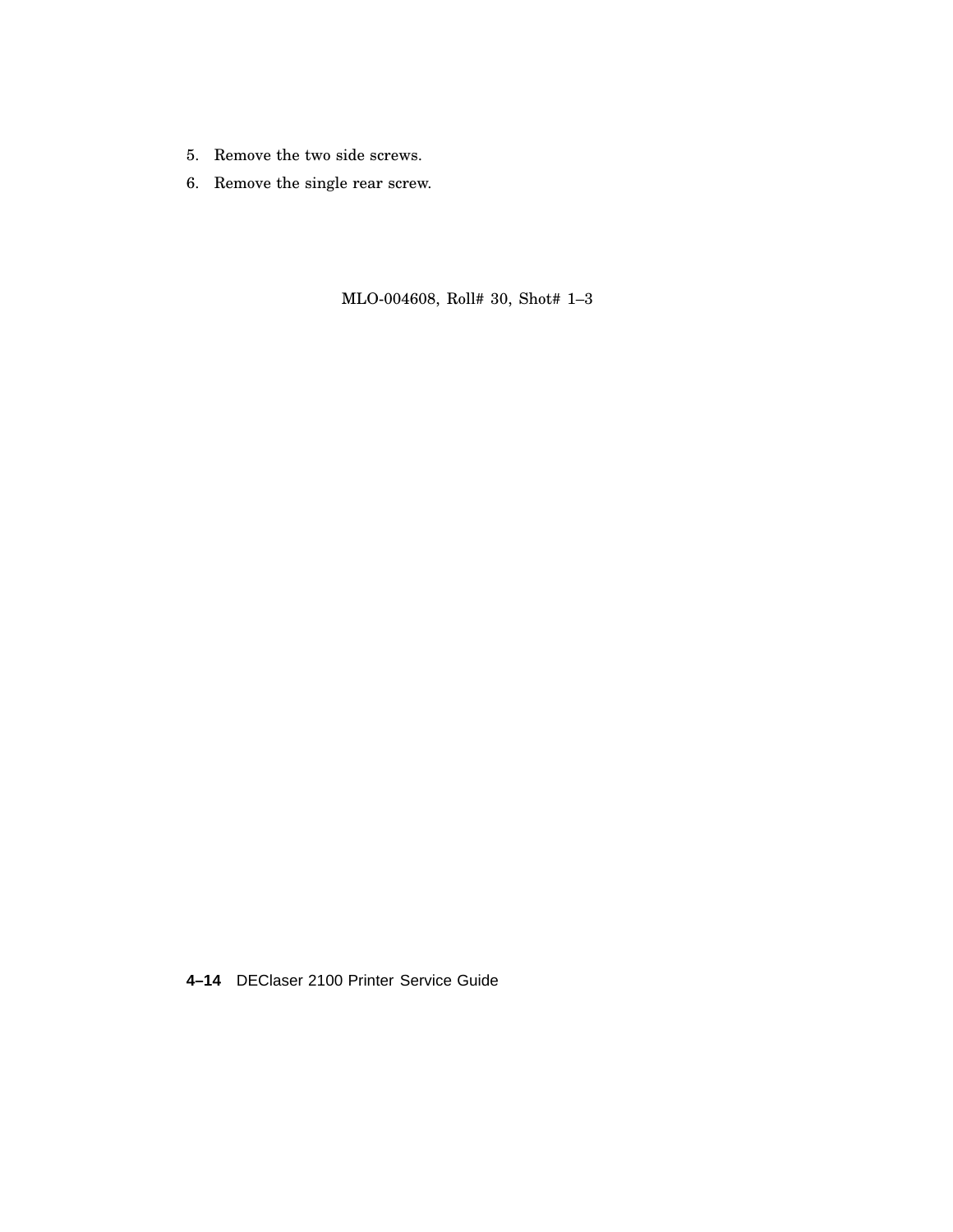- 7. Partially withdraw the upper cover until the control panel connector is accessible.
- 8. Disconnect the control panel connector.

MLO-004609, Roll# 30, Shot# 7–9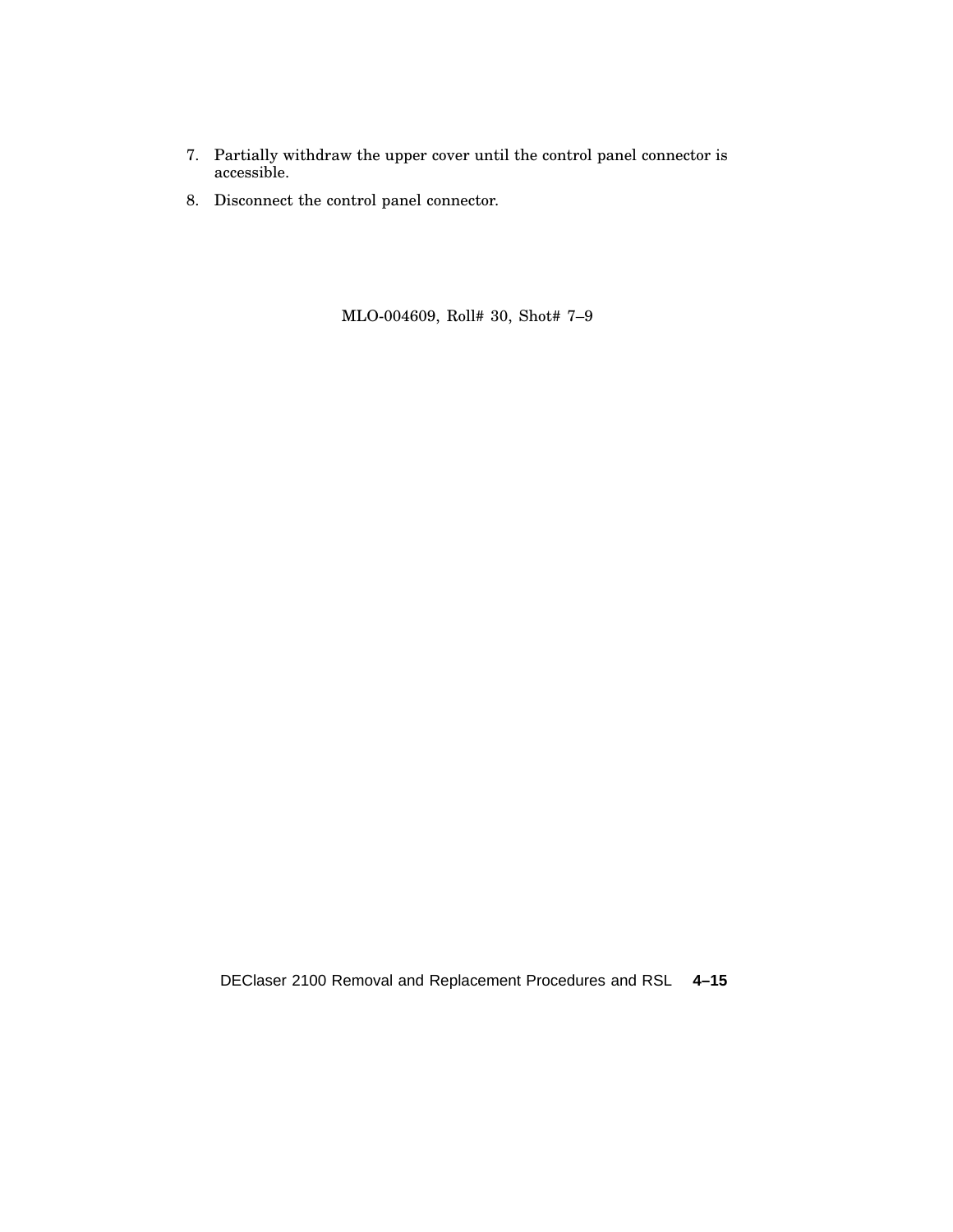9. Remove the upper cover.

MLO-004997, Roll# 30, Shot# 10–12

**4–16** DEClaser 2100 Printer Service Guide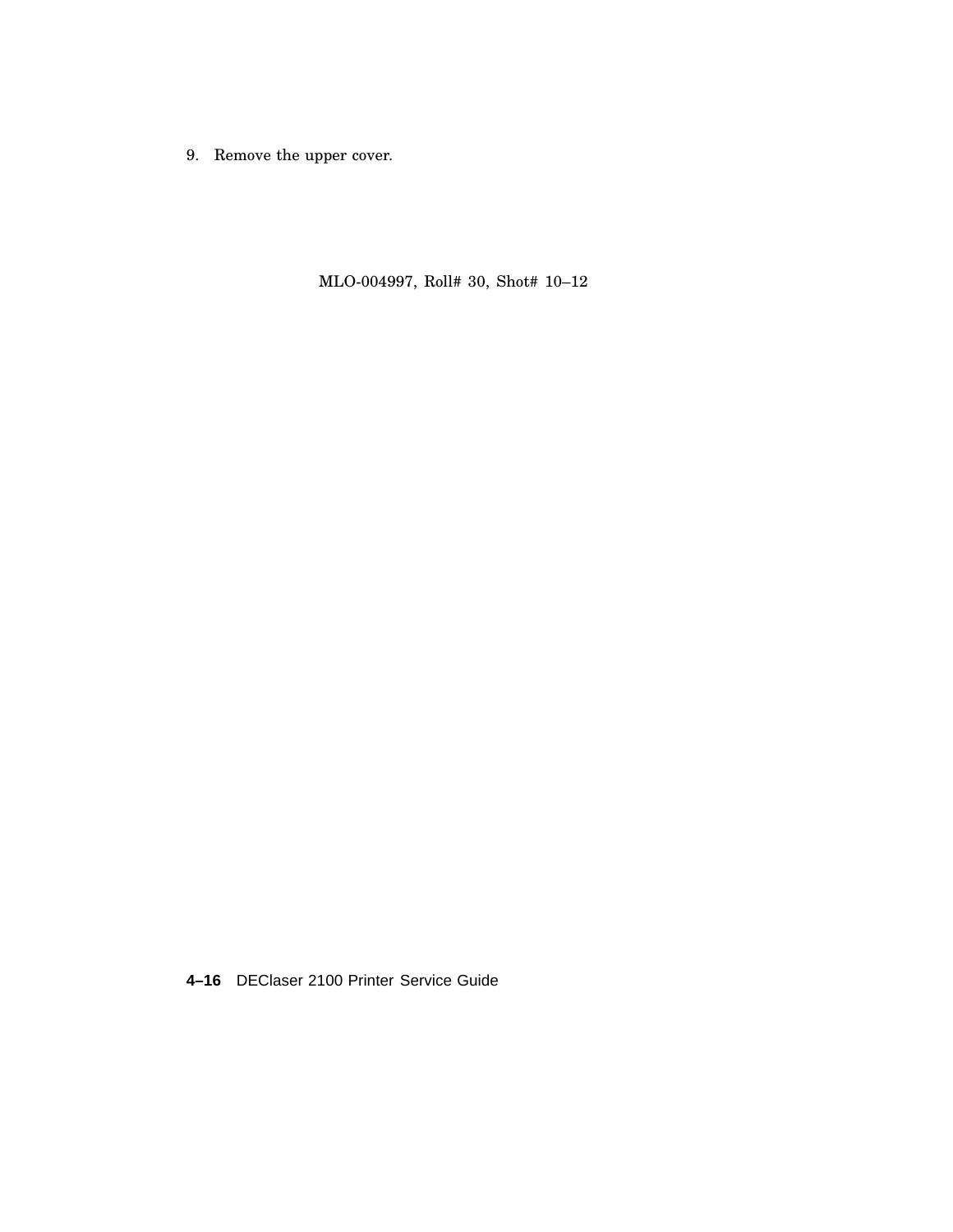#### **4.4.1 Front Subpanel**

Use the following procedure to remove and replace the front subpanel of the DEClaser 2100 printer.

- 1. Remove the upper cover as shown in Section 4.4.
- 2. Remove the screw that holds the ground wire to the front subpanel.
- 3. Open the cable clamp  $\bullet$  and remove the cables.

MLO-004610, Roll# 31, Shot# 1–3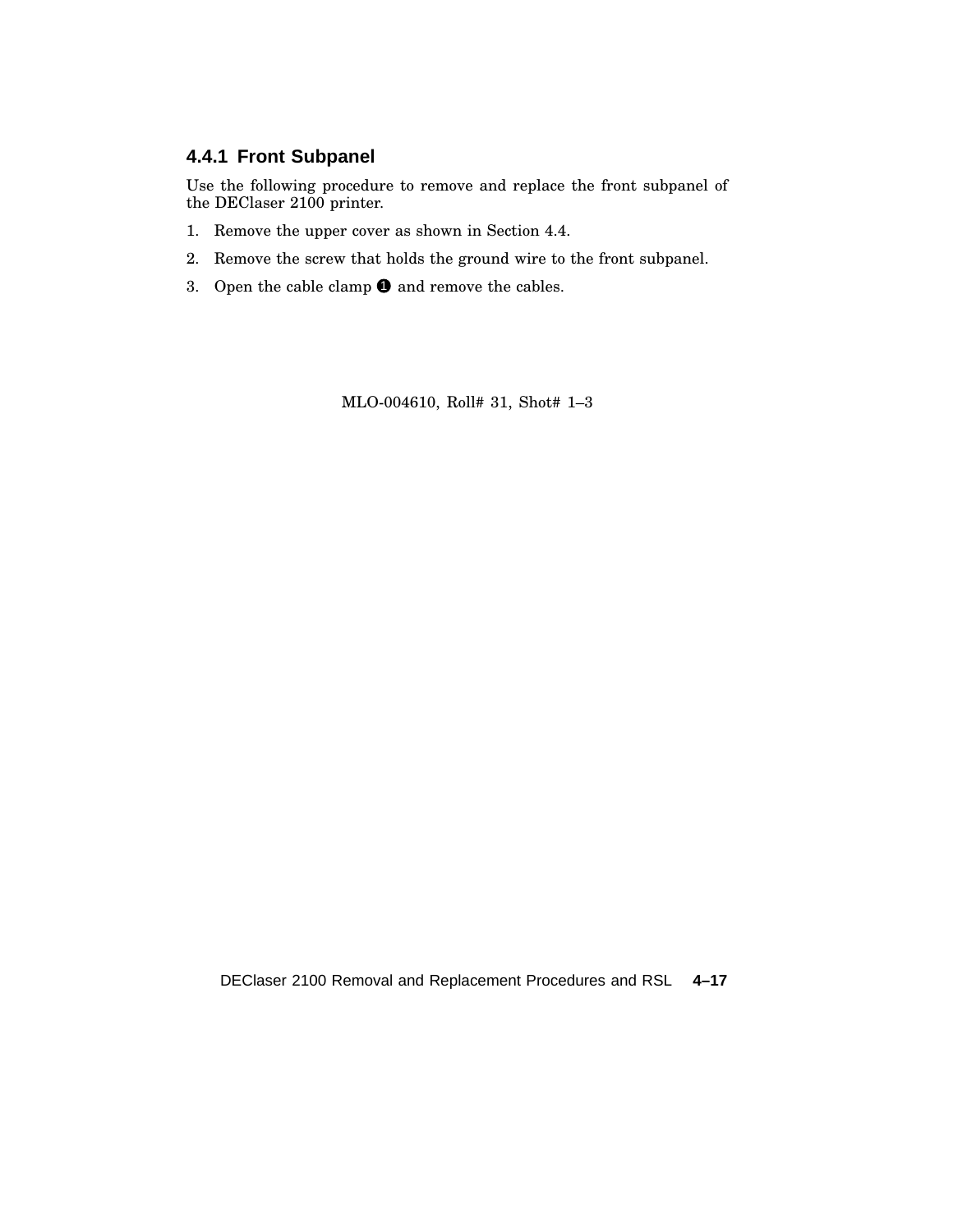- 4. Remove the three left-side screws.
- 5. Remove the three right-side screws.

MLO-004611, Roll# 31, Shot# 4–6

**4–18** DEClaser 2100 Printer Service Guide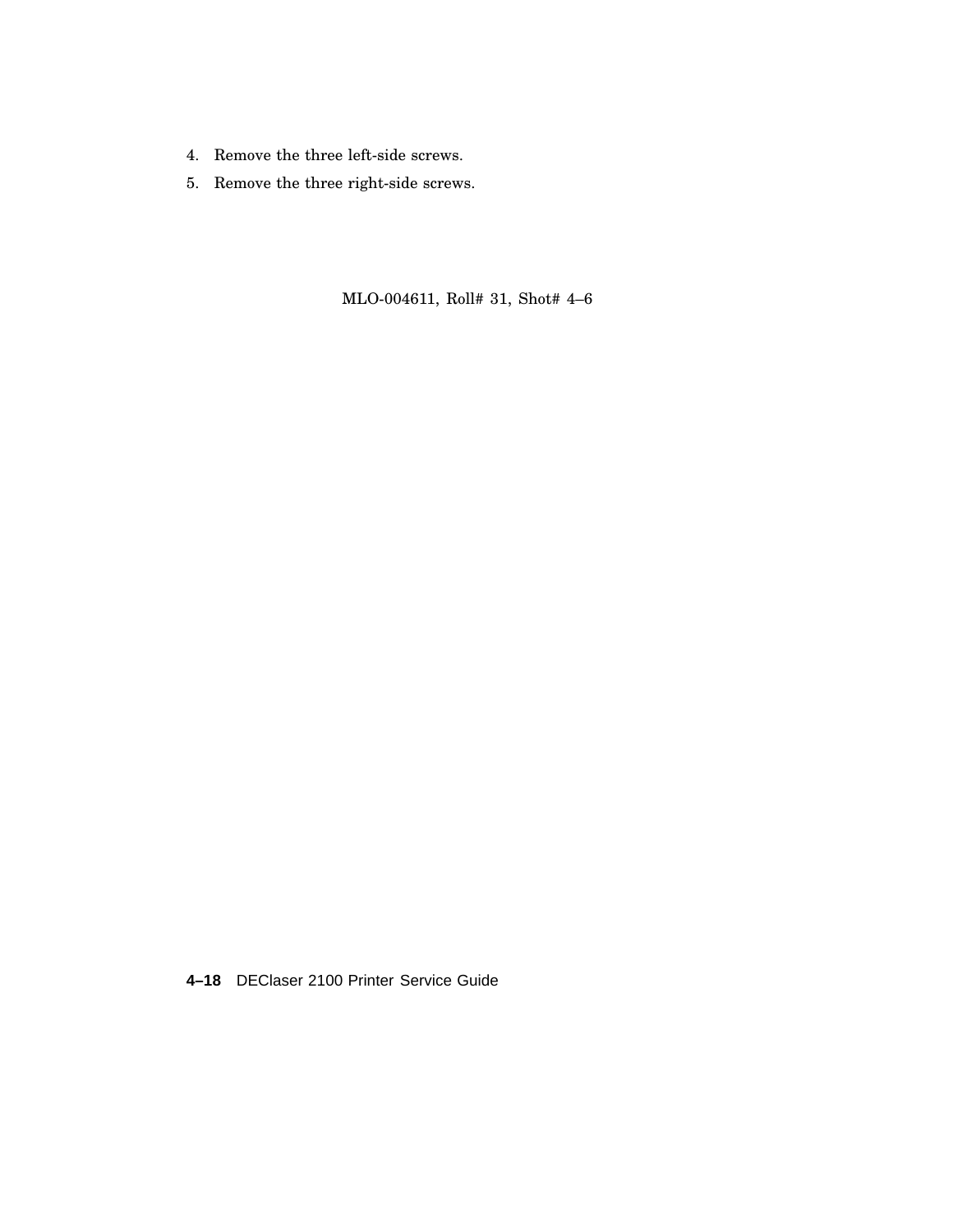6. Remove the front subpanel. When you replace the subpanel, make sure the electrical and fiber-optic cables are routed correctly.

MLO-004612, Roll# 31, Shot# 7–9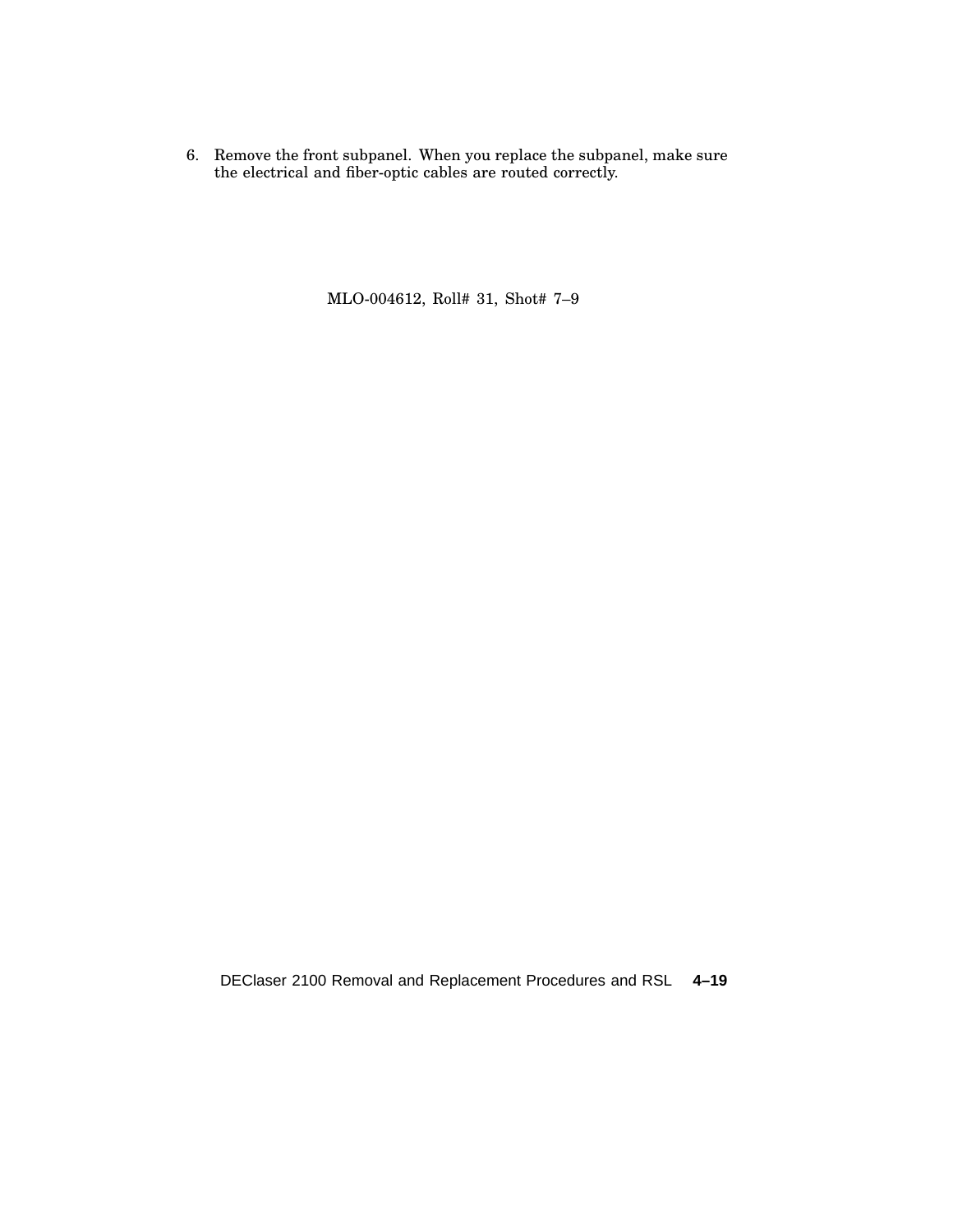### **4.5 Bottom Cover**

Use the following procedure to remove and replace the bottom cover of the DEClaser 2100 printer.

**CAUTION:** *Do not attempt to operate the printer with the bottom cover removed.*

- 1. Remove the paper cassette.
- 2. Remove the EP-S cartridge as shown in Section 4.6.
- 3. Remove any connectors from the serial or parallel port connectors.
- 4. If installed, remove the optional RAM expansion board as shown in Section 4.9.
- 5. Turn the printer upside down and lay it on its top cover.
- 6. Remove the eight screws that hold the bottom cover.

MLO-004613, Roll# 10, Shot# 1–3

**4–20** DEClaser 2100 Printer Service Guide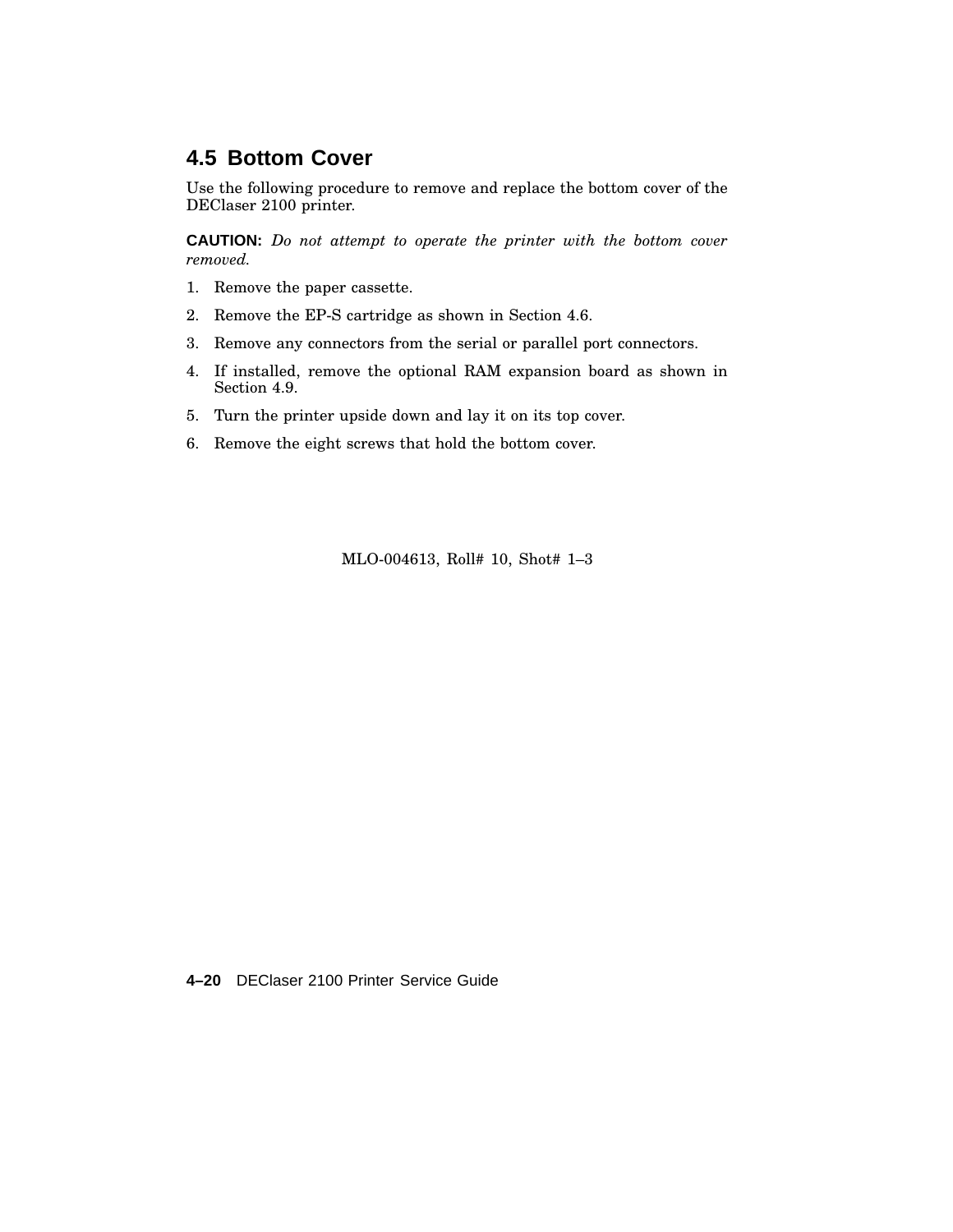7. Remove the bottom cover.

MLO-004614, Roll# 10, Shot# 4–6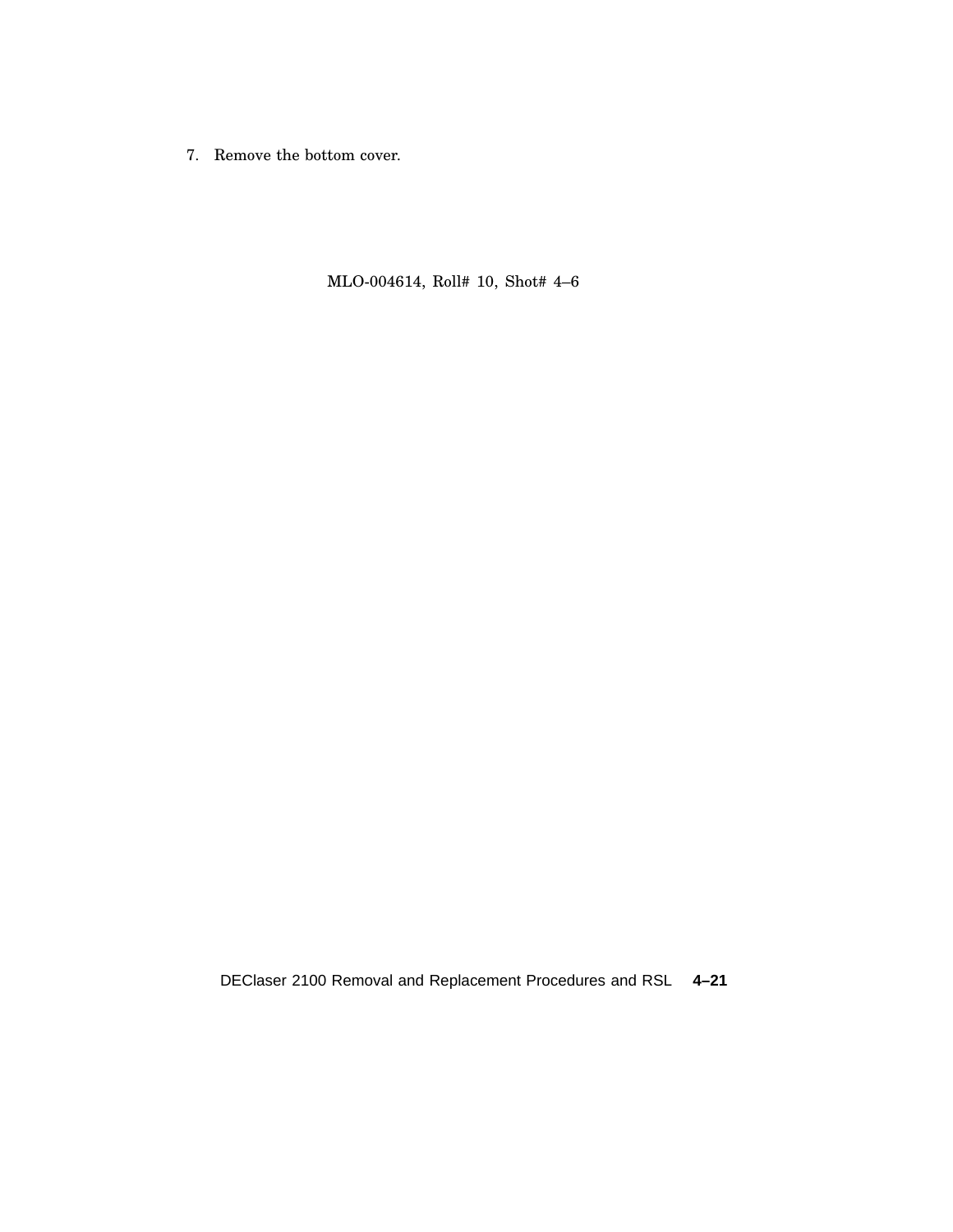#### **4.5.1 Font Cartridge Guides**

Use the following procedure to remove and replace the font cartridge guides of the base cover of the DEClaser 2100 printer.

- 1. Remove the bottom cover as shown in Section 4.5.
- 2. Remove the three screws that hold the font cartridge guides to the bottom cover, and remove the font cartridge guide assembly.

MLO-004615, Roll# 8, Shot# 1–3

**4–22** DEClaser 2100 Printer Service Guide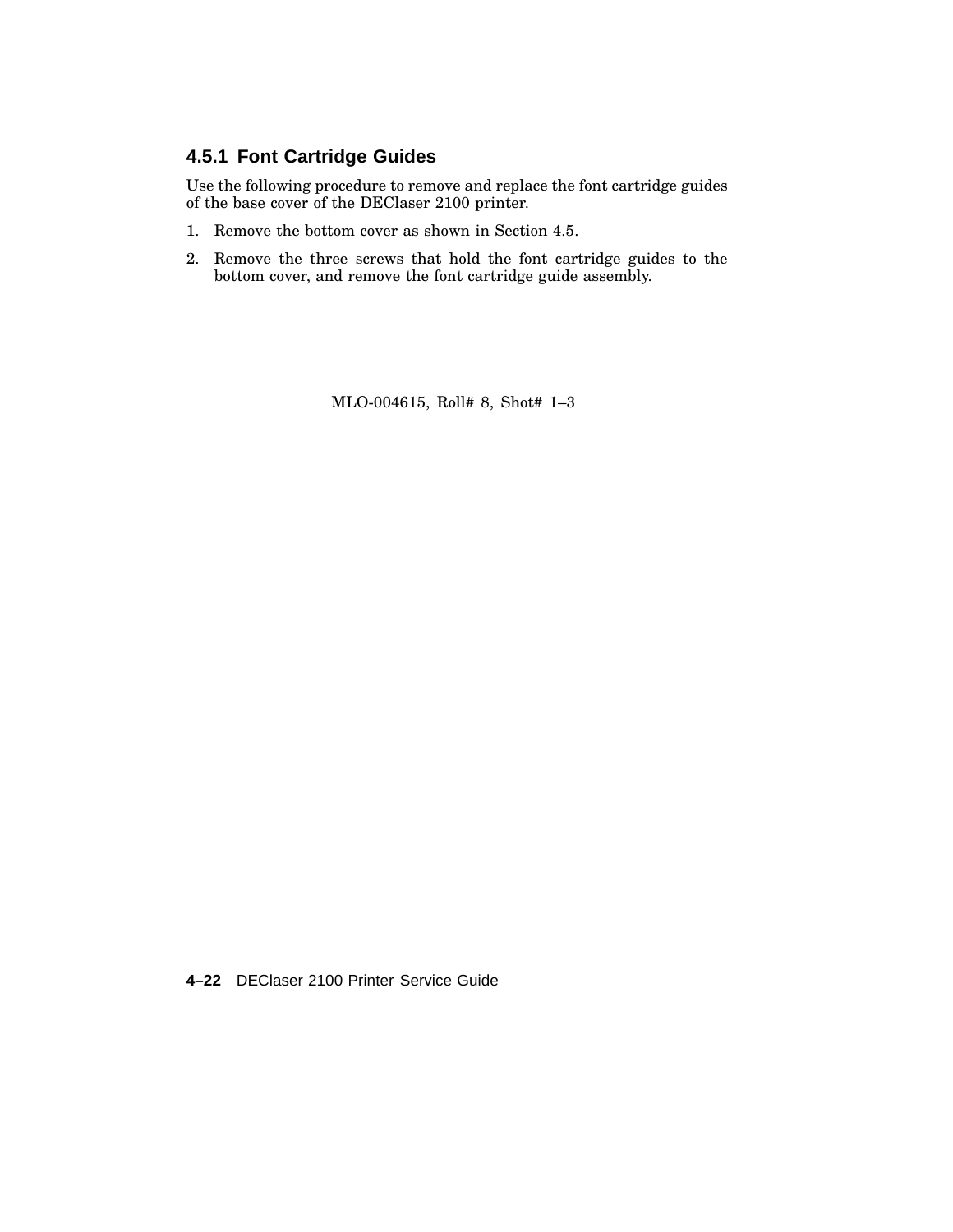# **4.6 EP-S Cartridge**

Use the following procedure to remove and replace the EP-S cartridge in the top cover of the DEClaser 2100 printer.

- 1. Open the top cover.
- 2. Remove the EP-S cartridge as shown. Do not stand the cartridge on either end or touch the OPC drum.

MLO-004616, Roll# 1, Shot# 1–3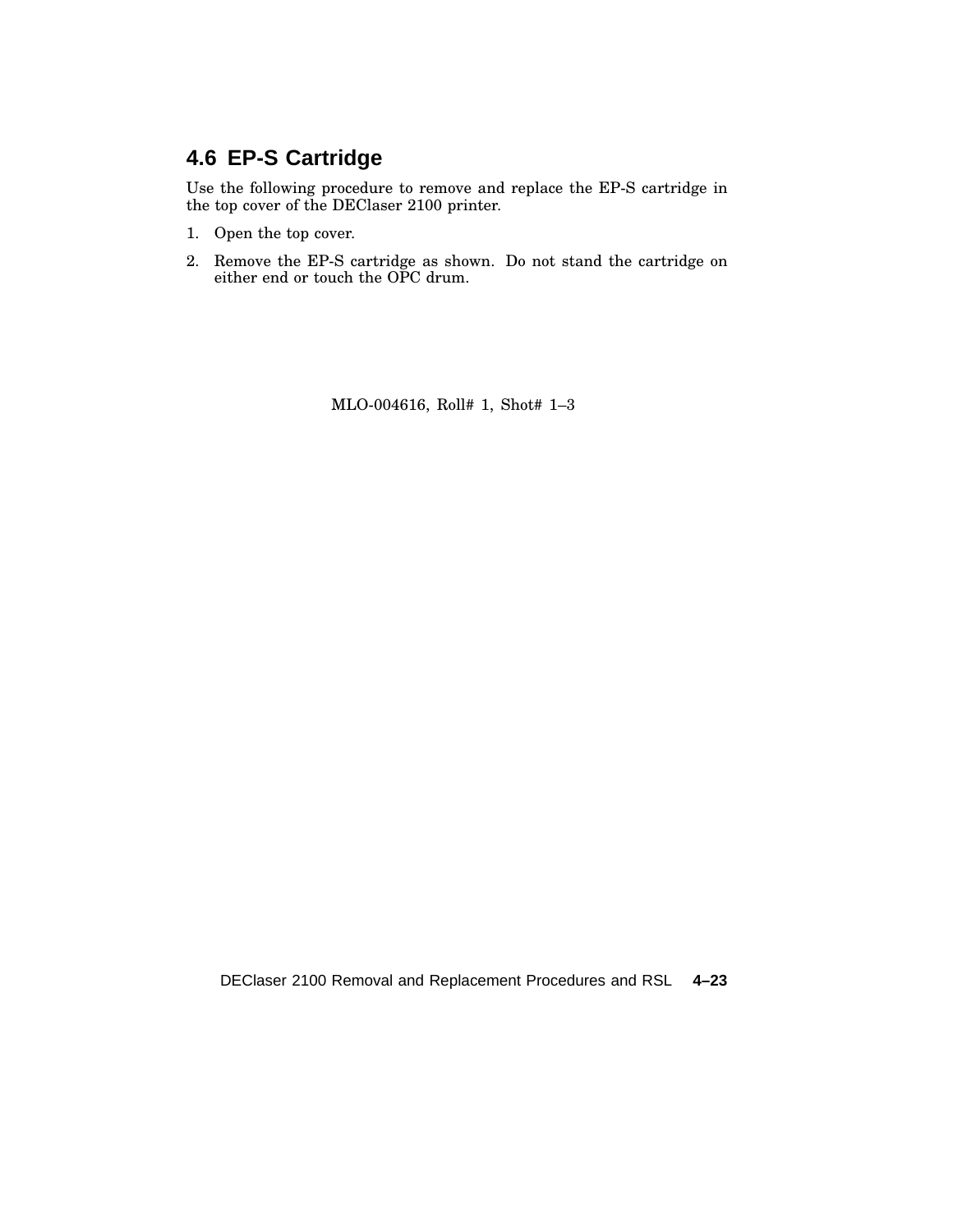# **4.7 Input/Output (I/O) Board**

Use the following procedure to remove and replace the I/O board of the DEClaser 2100 printer. The switchpack mounted on some I/O boards is not used in the field. The correct operational setting for both switches is open.

**CAUTION:** *Use the standard antistatic equipment and procedures when you handle this sensitive electronic component.*

- 1. Remove the bottom cover as shown in Section 4.5.
- 2. Remove the four screws that hold the I/O board to the baseplate.

MLO-004617, Roll# 4, Shot# 7–9

**4–24** DEClaser 2100 Printer Service Guide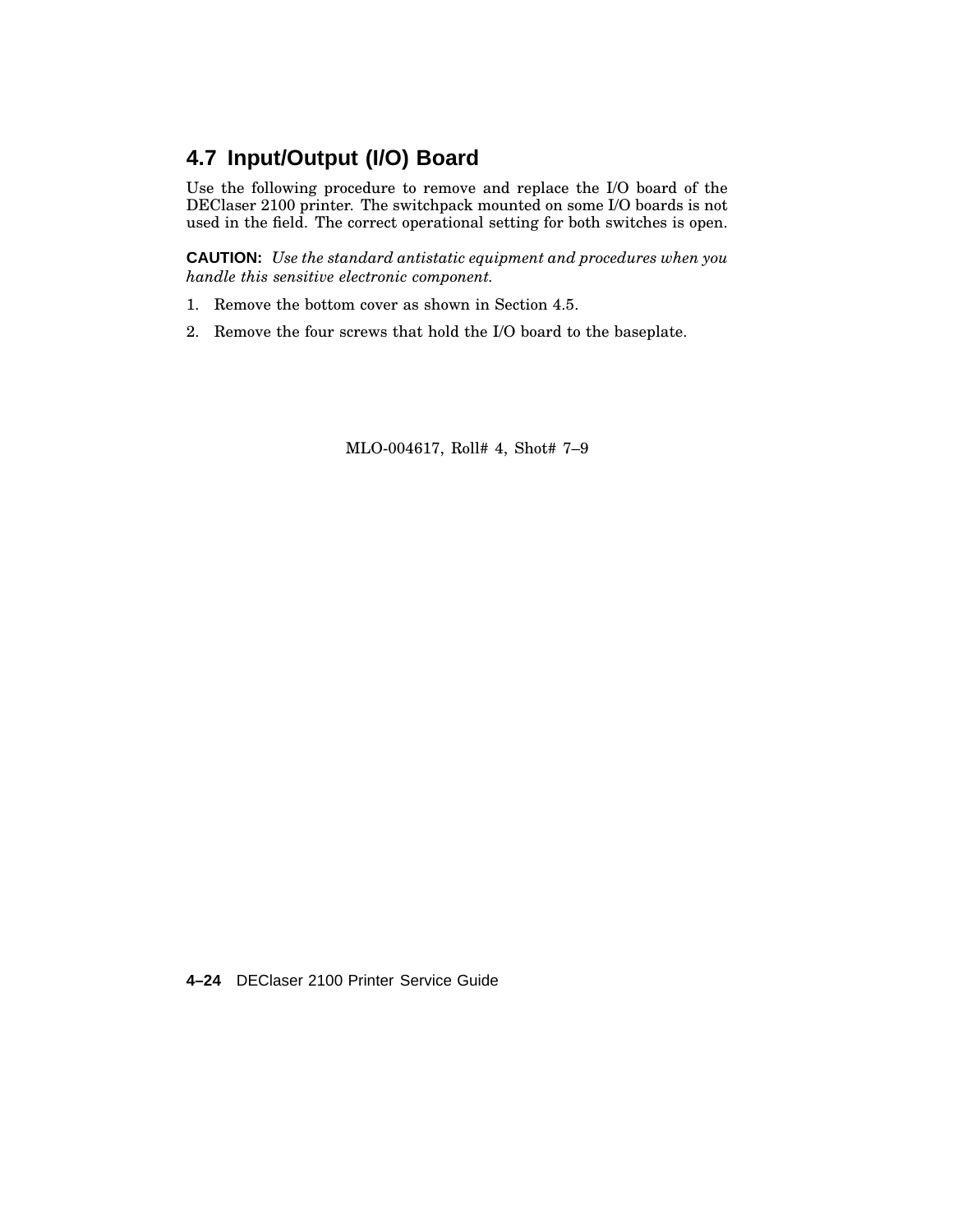3. Disconnect the electrical connector to the video control board, and remove the I/O board.

MLO-004618, Roll# 4, Shot# 10–12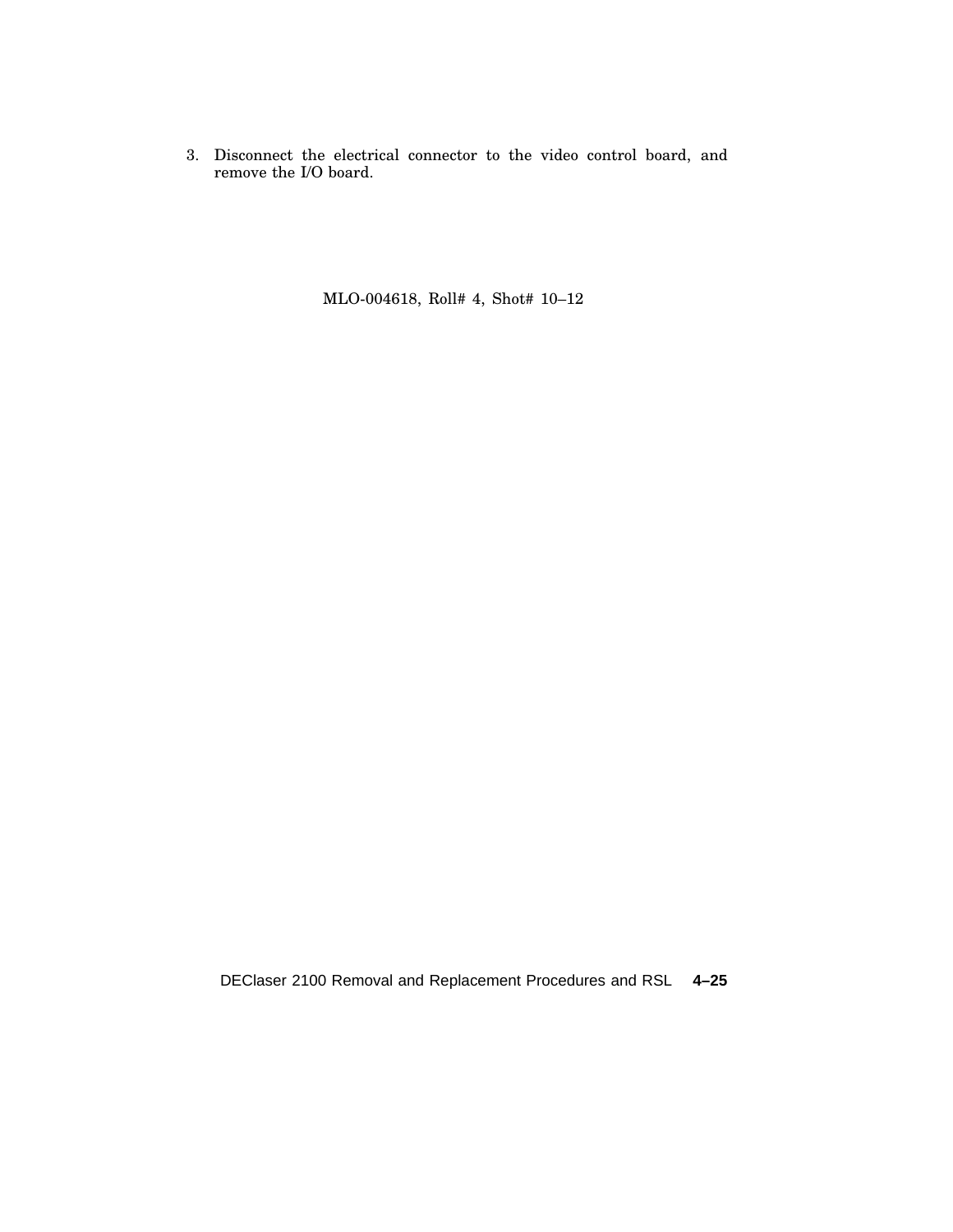## **4.8 Video Control Board**

Use the following procedure to remove and replace the video control board of the DEClaser 2100 printer. The early versions of the video control board (as shown in this procedure) has a piggyback ROM board. This memory board will be removed from future versions of the video control board. Both early and later versions are interchangeable.

**NOTE:** *When you replace a defective video control board, remove the page count IC from the defective board and install it on the new board. This action preserves the page count information that is crucial for contract and accounting information.*

**CAUTION:** *Use the standard antistatic equipment and procedures when you handle this sensitive electronic component.*

- 1. Remove the EP-S cartridge bottom cover as shown in Section 4.5.
- 2. Remove the I/O board as shown in Section 4.7.
- 3. Remove the two screws connecting the power buses.
- 4. Disconnect the 34-pin control panel connector.
- 5. Remove the six screws that hold the video control board to the printer baseplate.

MLO-004619, Roll# 5, Shot# 1–3

**4–26** DEClaser 2100 Printer Service Guide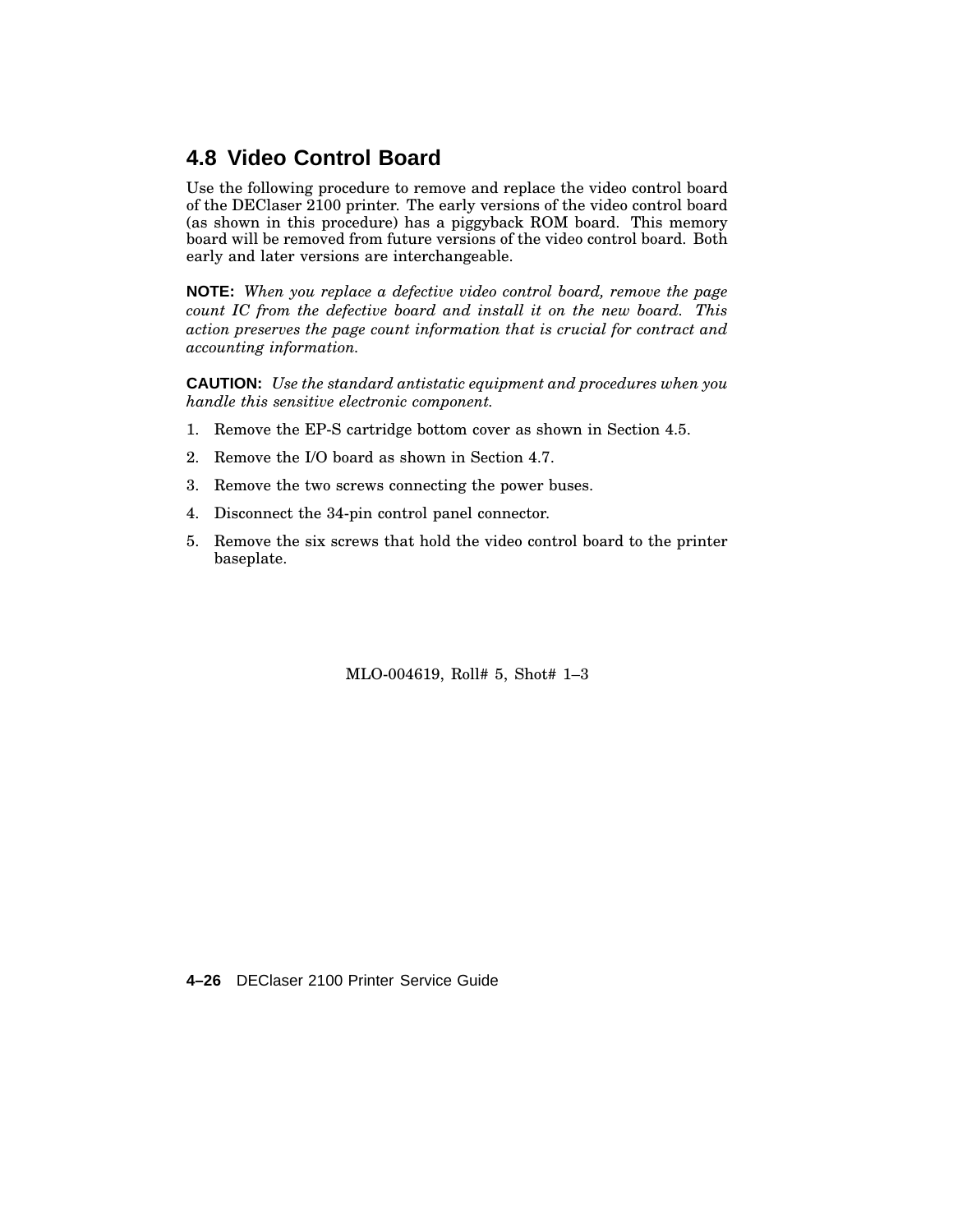- 6. Lift the video control board off the alignment pins and remove the board.
- 7. If you are replacing the video control board, swap the page count IC as shown in Section 4.8.1.

MLO-004620, Roll# 5, Shot# 4–6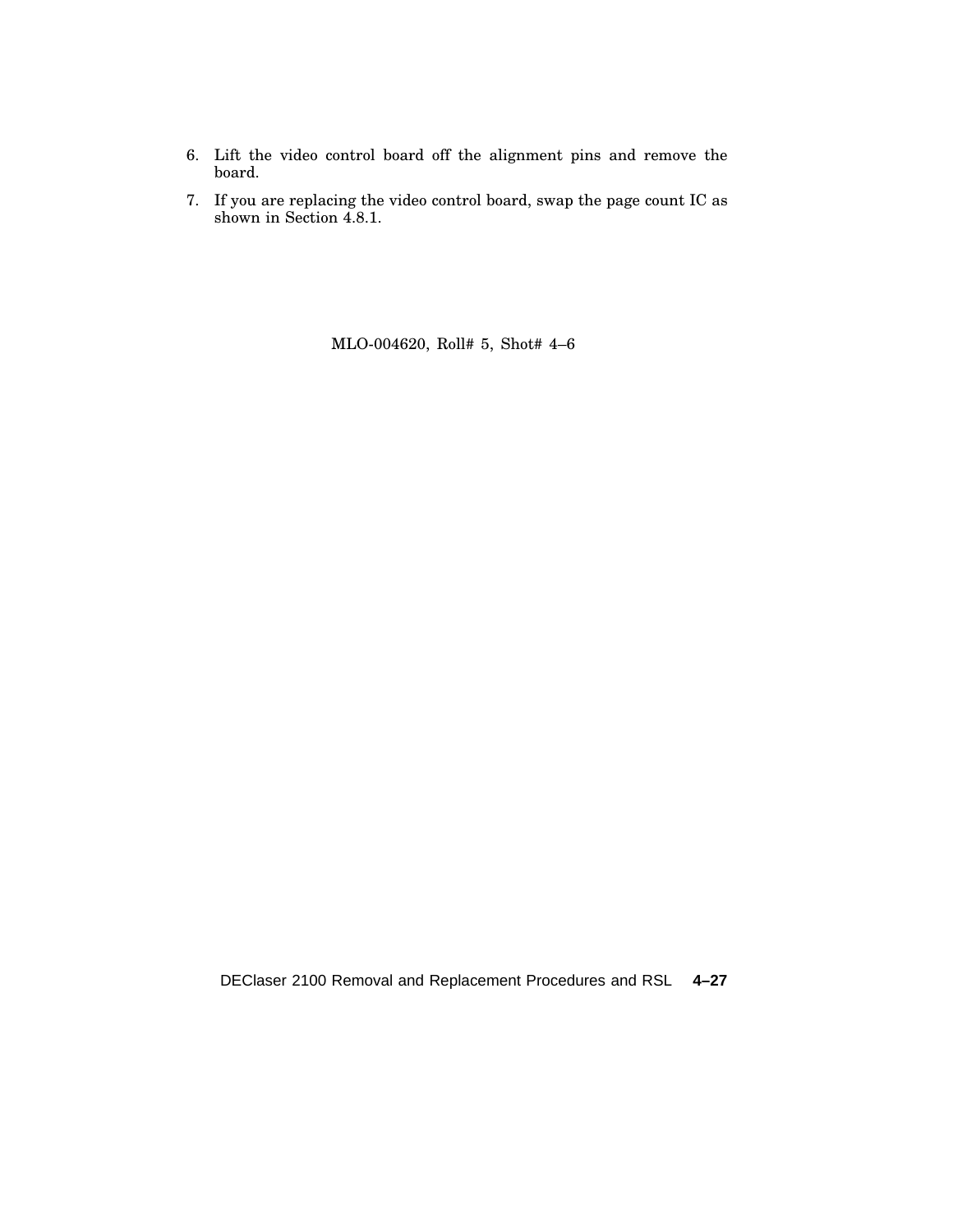#### **4.8.1 Page Count IC**

Page count information is stored in the page count memory integrated circuit (IC). The page count is the number of pages the printer has printed. When you replace a video control board, you must remove the page count IC from the defective video control board and install it on the new video control board.

**CAUTION:** *Use the standard antistatic equipment and procedures when you handle this sensitive electronic component.*

Use the following procedure to remove and replace the page count IC of the video control board of the DEClaser 2100 printer.

- 1. Remove the video control board as shown in Section 4.8.
- 2. Using a suitable tool, gently pry the page count IC loose from the socket.
- 3. Remove the page count IC.

MLO-004621, Roll# 8, Shot# 4–6

**4–28** DEClaser 2100 Printer Service Guide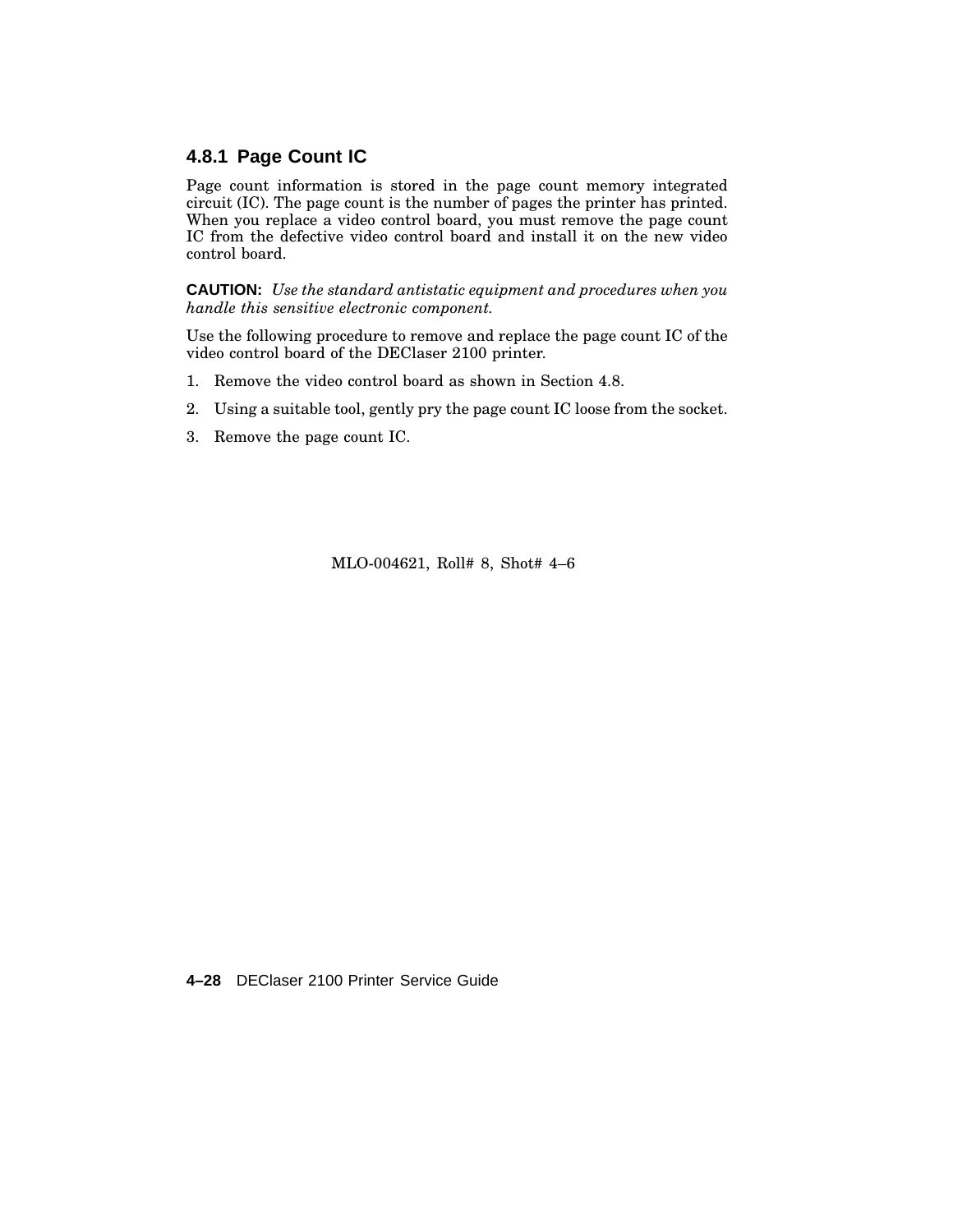## **4.9 RAM Expansion Board**

Use the following procedure to remove and replace the optional RAM expansion board of the DEClaser 2100 printer.

**CAUTION:** *Use the standard antistatic equipment and procedures when you handle this sensitive electronic component.*

- 1. Remove the screw that holds the RAM board access cover to the bottom cover and remove the panel.
- 2. Simultaneously lift the handle guides and remove the RAM board.

MLO-004624, Roll# 3, Shot# 1–3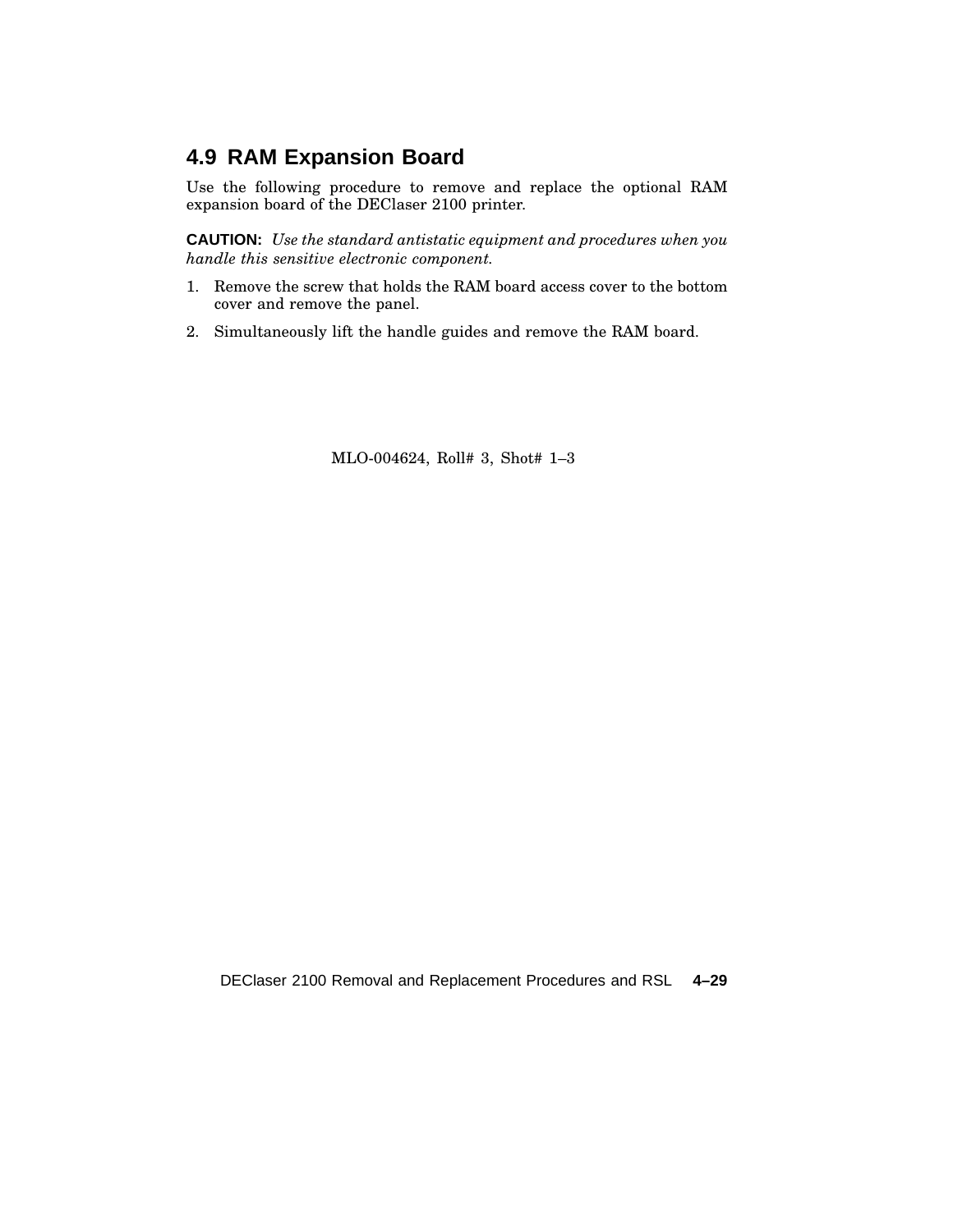### **4.10 DC Control Board**

Use the following procedure to remove and replace the dc control board of the DEClaser 2100 printer.

- 1. Remove the EP-S cartridge bottom cover as shown in Section 4.5.
- 2. Remove the I/O board as shown in Section 4.7.
- 3. Remove the video control board as shown in Section 4.8.
- 4. Loosen the screw that holds the interlock lever assembly.
- 5. Remove the interlock lever assembly.

MLO-004625, Roll# 7, Shot# 1–3

**4–30** DEClaser 2100 Printer Service Guide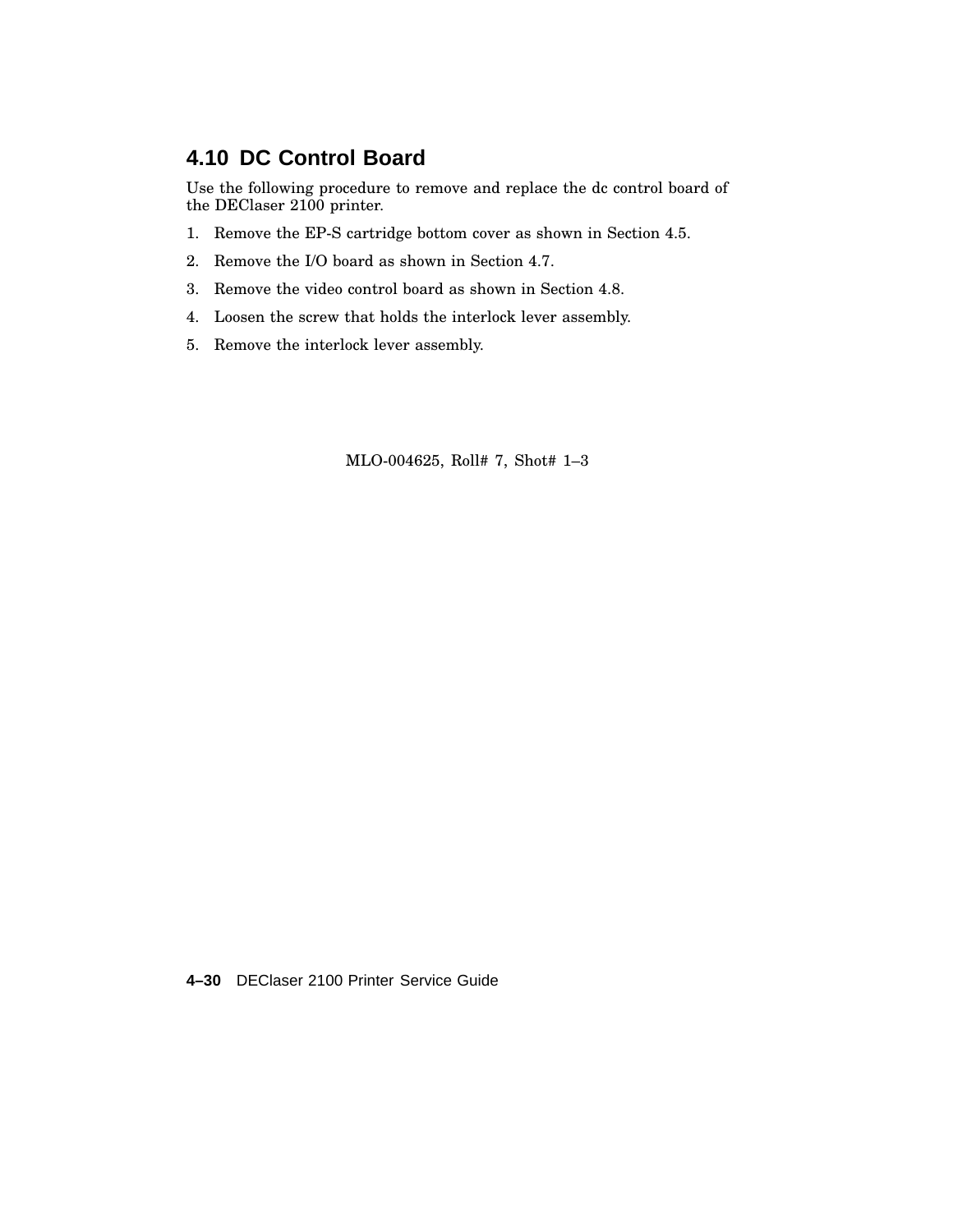- 6. Remove the following connectors:
	- 7-pin J606
	- 2-pin J207 FM2
	- 4-pin J208
	- 8-pin J211
	- Fiber-optic J201
	- 7-pin J203
	- 5-pin J202

MLO-004626, Roll# 6, Shot# 1–3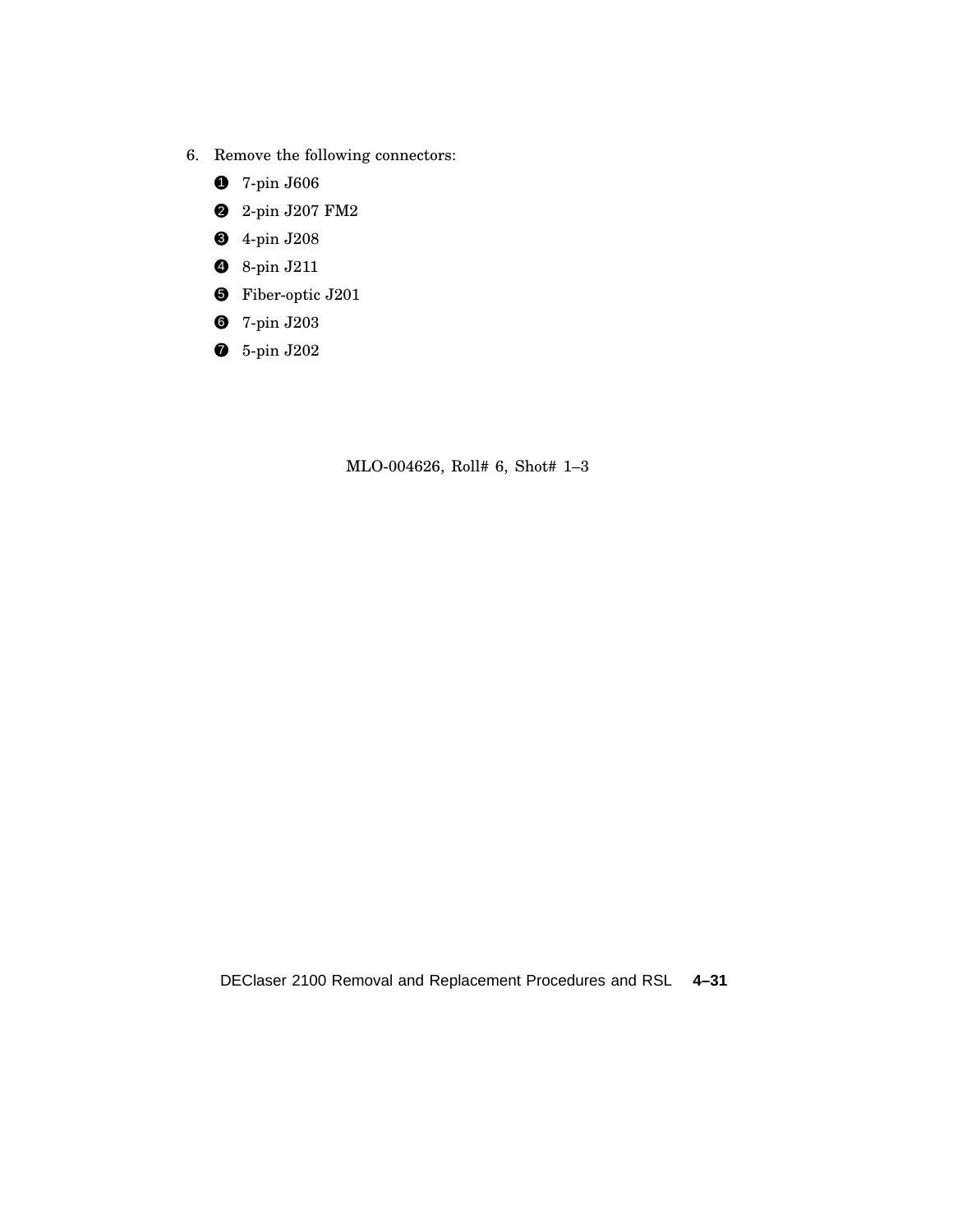- 7. Remove the four shoulder screws that hold connectors J212 and J213 to the dc control board.
- 8. Unplug J212 and J213 from the dc control board.

MLO-004627, Roll# 6, Shot# 4–6

**4–32** DEClaser 2100 Printer Service Guide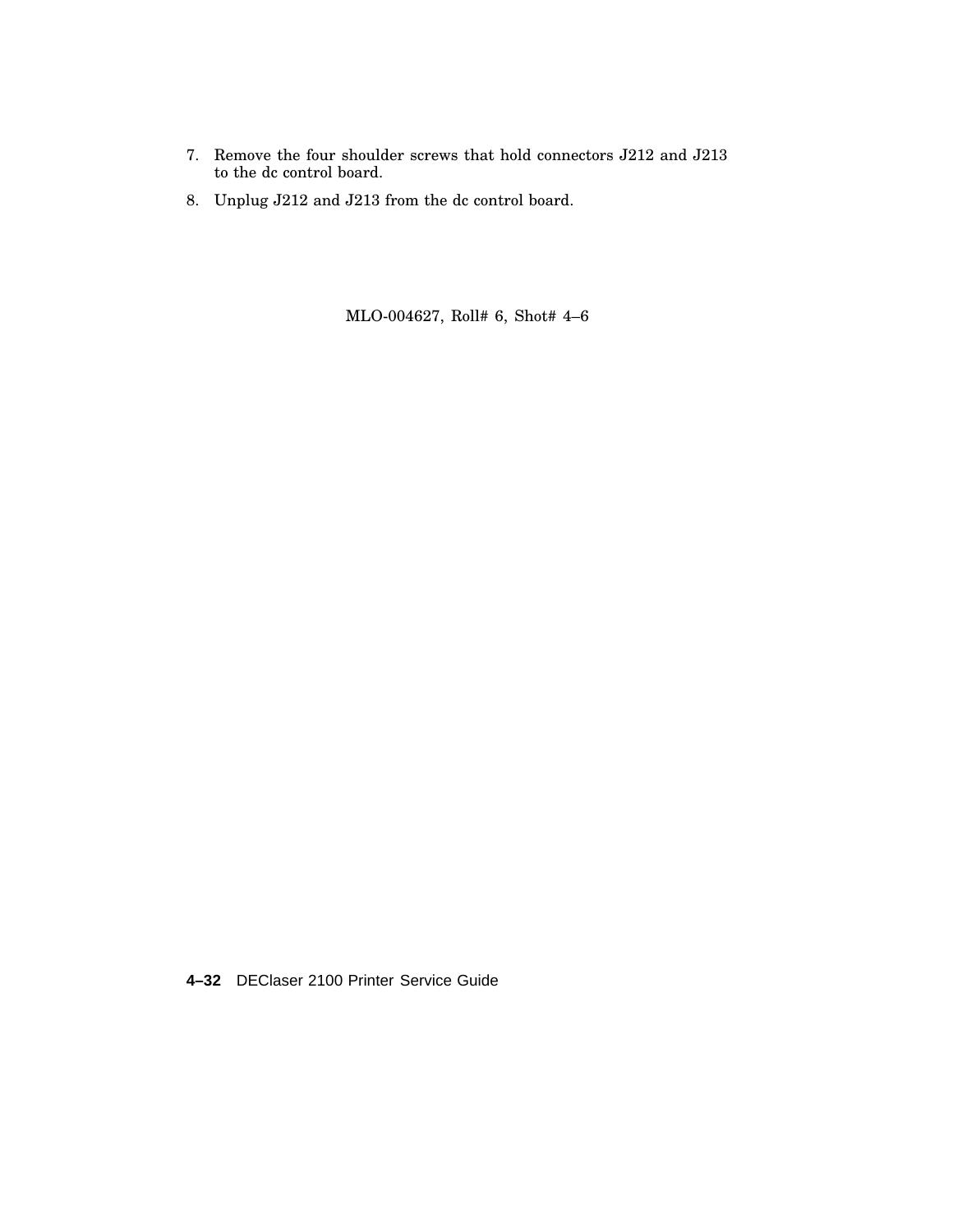- 9. Remove the six screws that hold the dc control board to the baseplate.
- 10. Lift the dc control board off the alignment pins and remove the board.

MLO-004628, Roll# 6, Shot# 7–9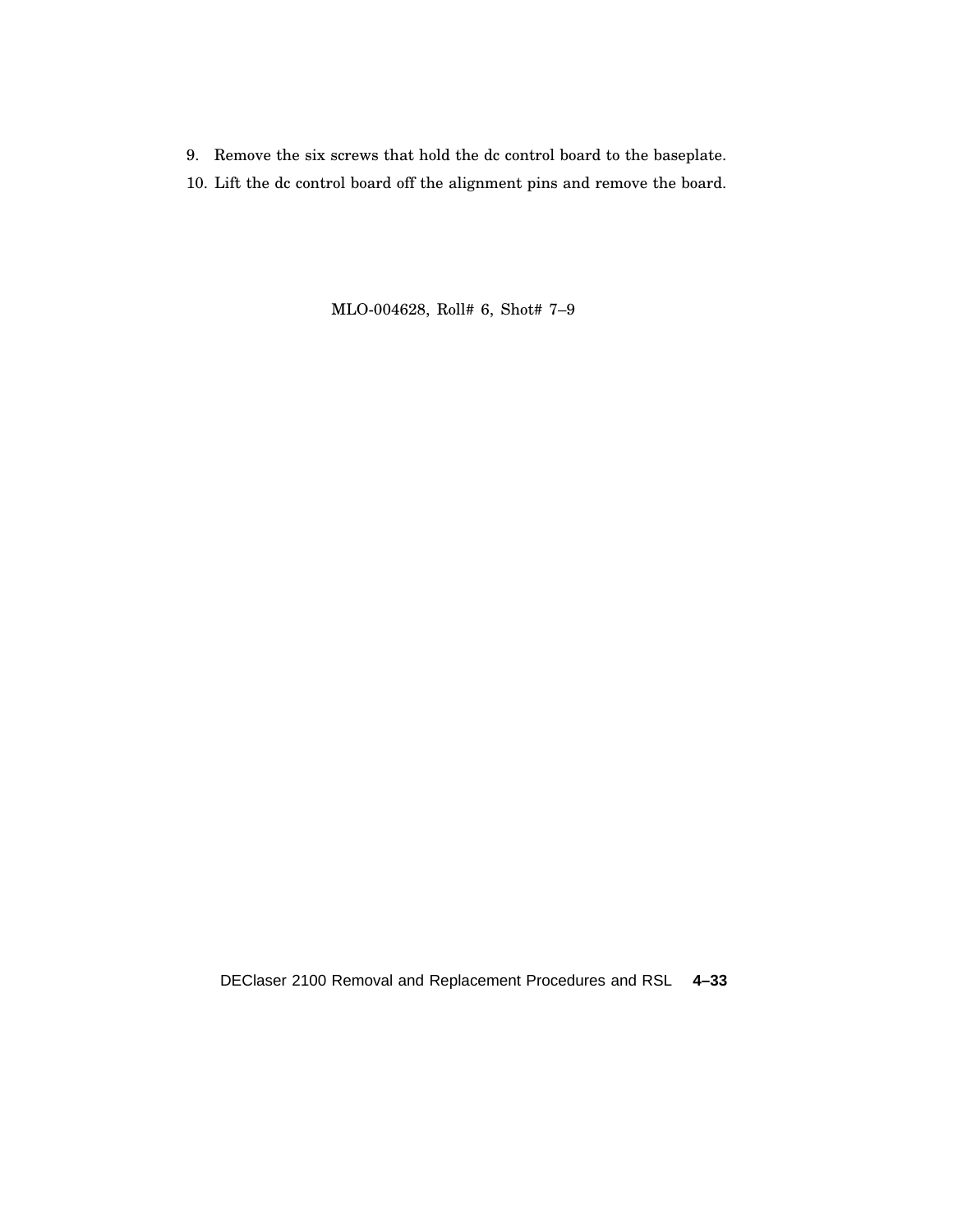## **4.11 Control Panel**

Use the following procedure to remove and replace the control panel of the DEClaser 2100 printer.

**CAUTION:** *Use the standard antistatic equipment and procedures when you handle this sensitive electronic component.*

- 1. Remove the upper cover as shown in Section 4.4.
- 2. Push each of the four plastic tabs in turn while you push the control panel out through the front of the upper cover.

MLO-004629, Roll# 28, Shot# 7–9

**4–34** DEClaser 2100 Printer Service Guide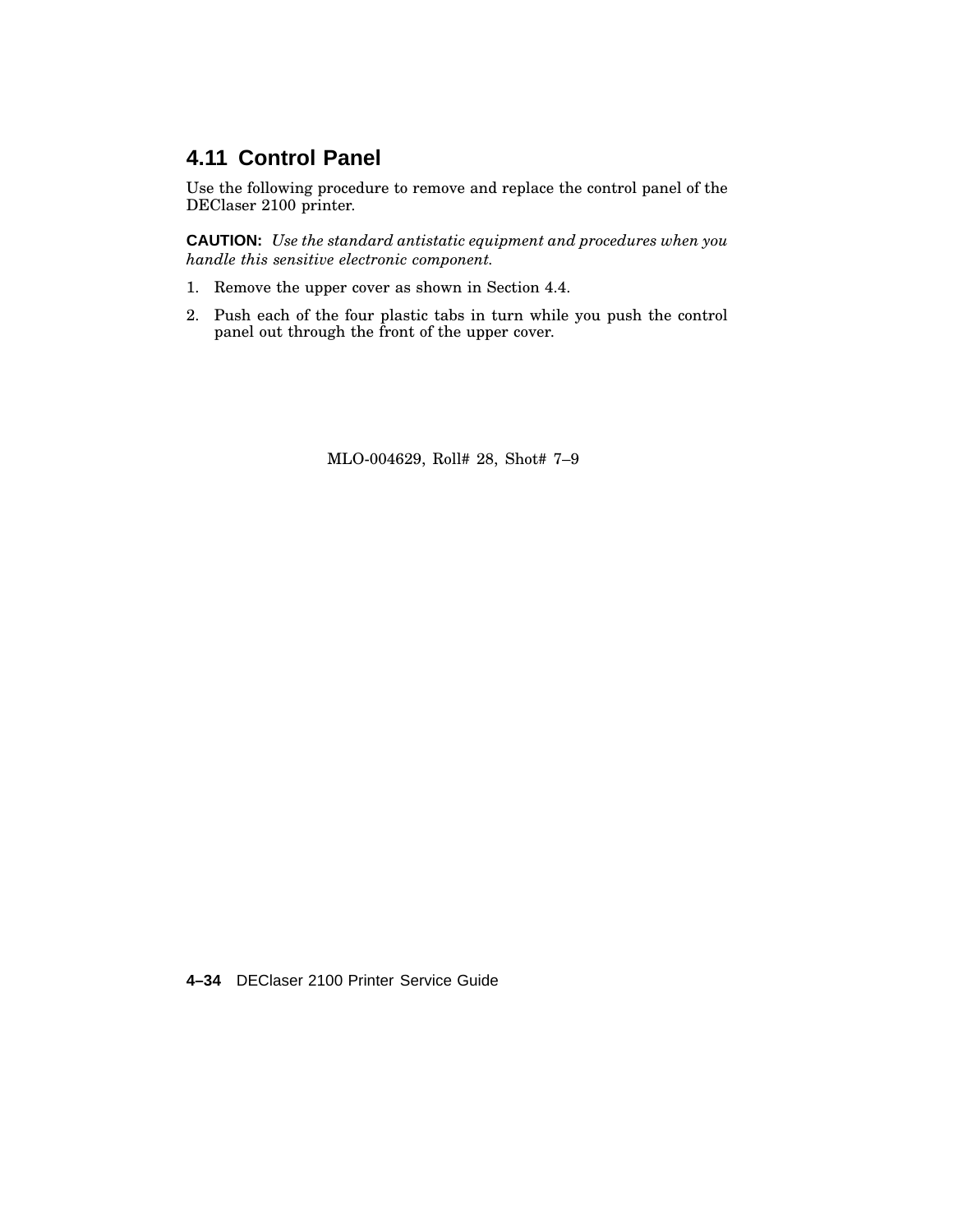## **4.12 High-Voltage Power Supply Assembly (HVPSA)**

Use the following procedure to remove and replace the high-voltage power supply assembly (HVPSA) of the DEClaser 2100 printer.

**CAUTION:** *Use the standard antistatic equipment and procedures when you handle this sensitive electronic component.*

- 1. Remove the upper cover as shown in Section 4.4.
- 2. Remove the front subpanel as shown in Section 4.4.1.
- 3. Remove the four screws that hold the HVPSA to the baseplate.

MLO-004630, Roll# 25, Shot# 10–12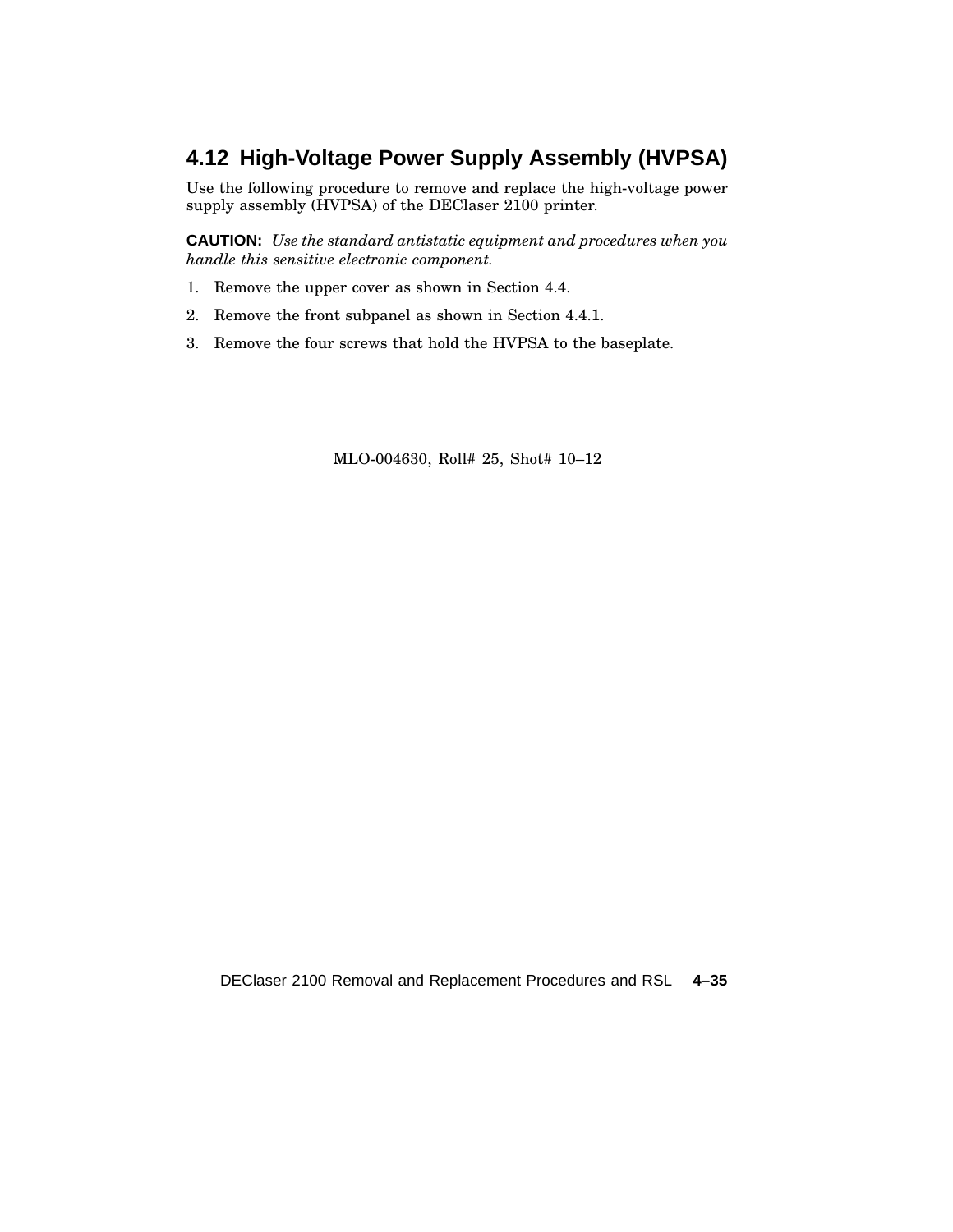4. Lift, unplug, and remove the HVPSA and connector block from the baseplate. When you replace the HVPSA, make sure it sits squarely on the alignment pins and on the baseplate of the printer.

MLO-004631, Roll# 26, Shot# 1–3

**4–36** DEClaser 2100 Printer Service Guide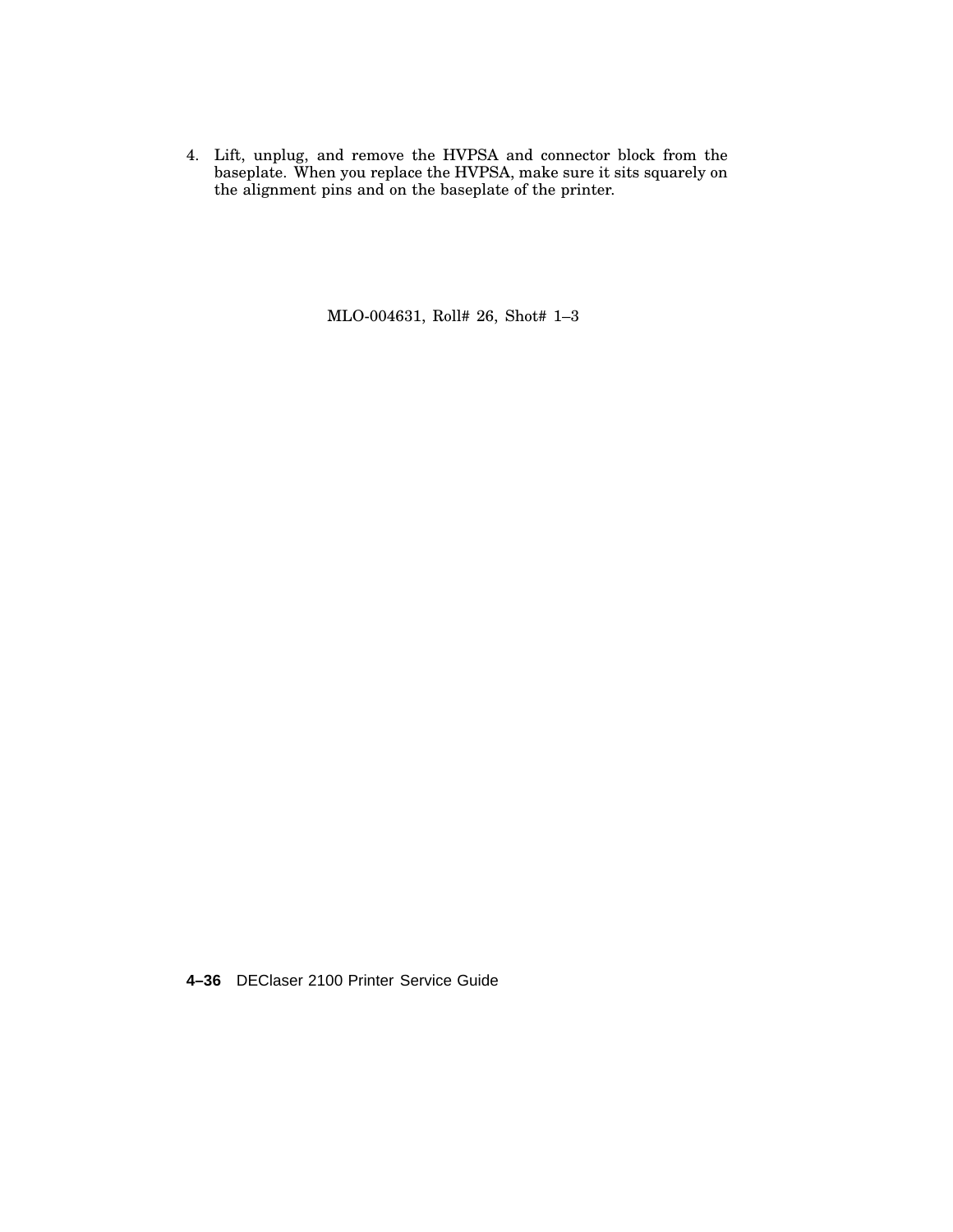## **4.13 Low-Voltage Power Supply Assembly (LVPSA)**

Use the following procedure to remove and replace the low-voltage power supply assembly (LVPSA) of the DEClaser 2100 printer.

**CAUTION:** *Use the standard antistatic equipment and procedures when you handle this sensitive electronic component.*

- 1. Remove the upper cover as shown in Section 4.4.
- 2. Remove the front subpanel as shown in Section 4.4.1.
- 3. Remove the fiber-optic cable from the restraining clamp.

MLO-004632, Roll# 22, Shot# 7–9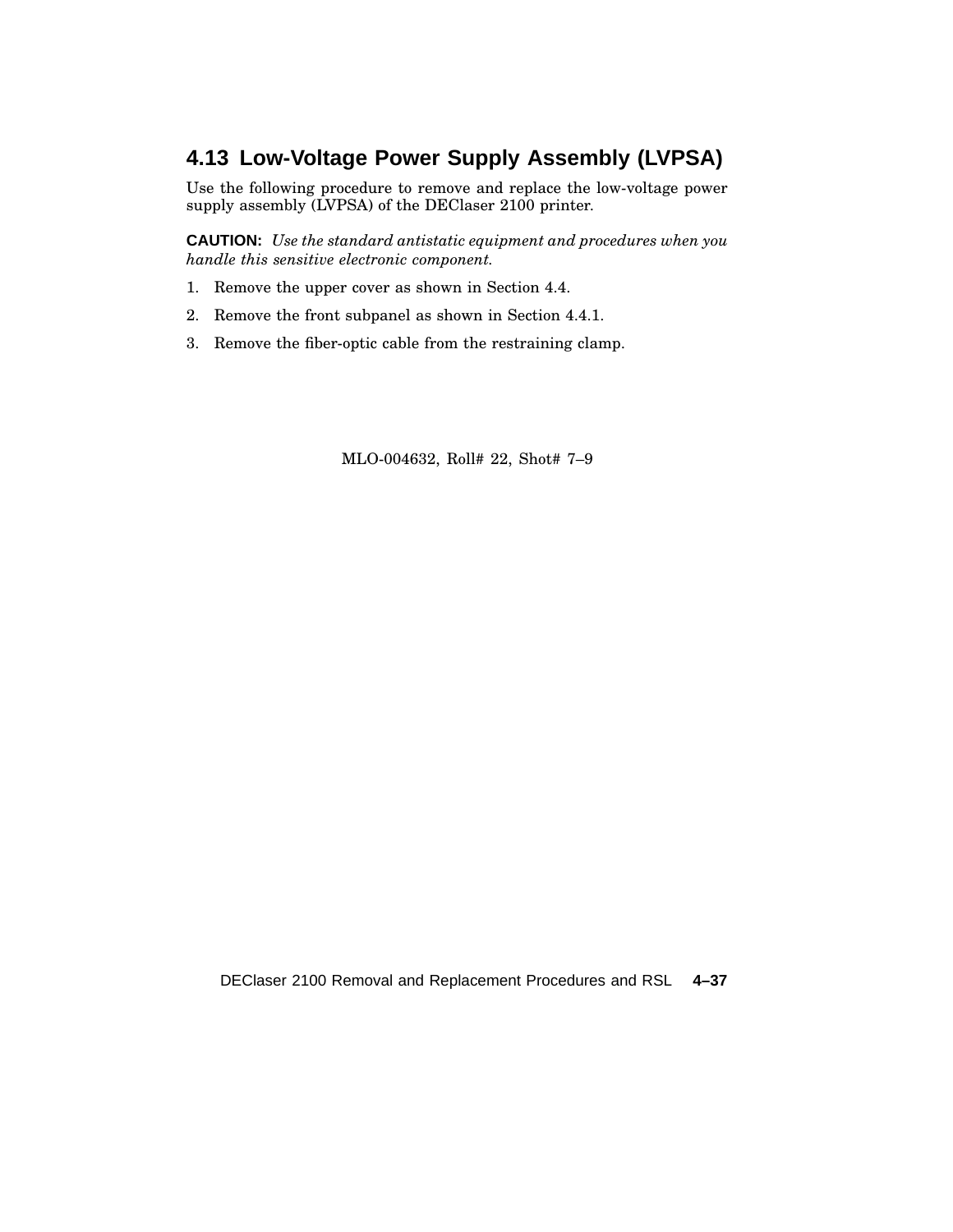- 4. Unplug the main motor cable J3 connector  $\bullet$ .
- 5. Remove the three screws that hold the LVPSA to the printer baseplate.

MLO-004633, Roll# 22, Shot# 10–12

**4–38** DEClaser 2100 Printer Service Guide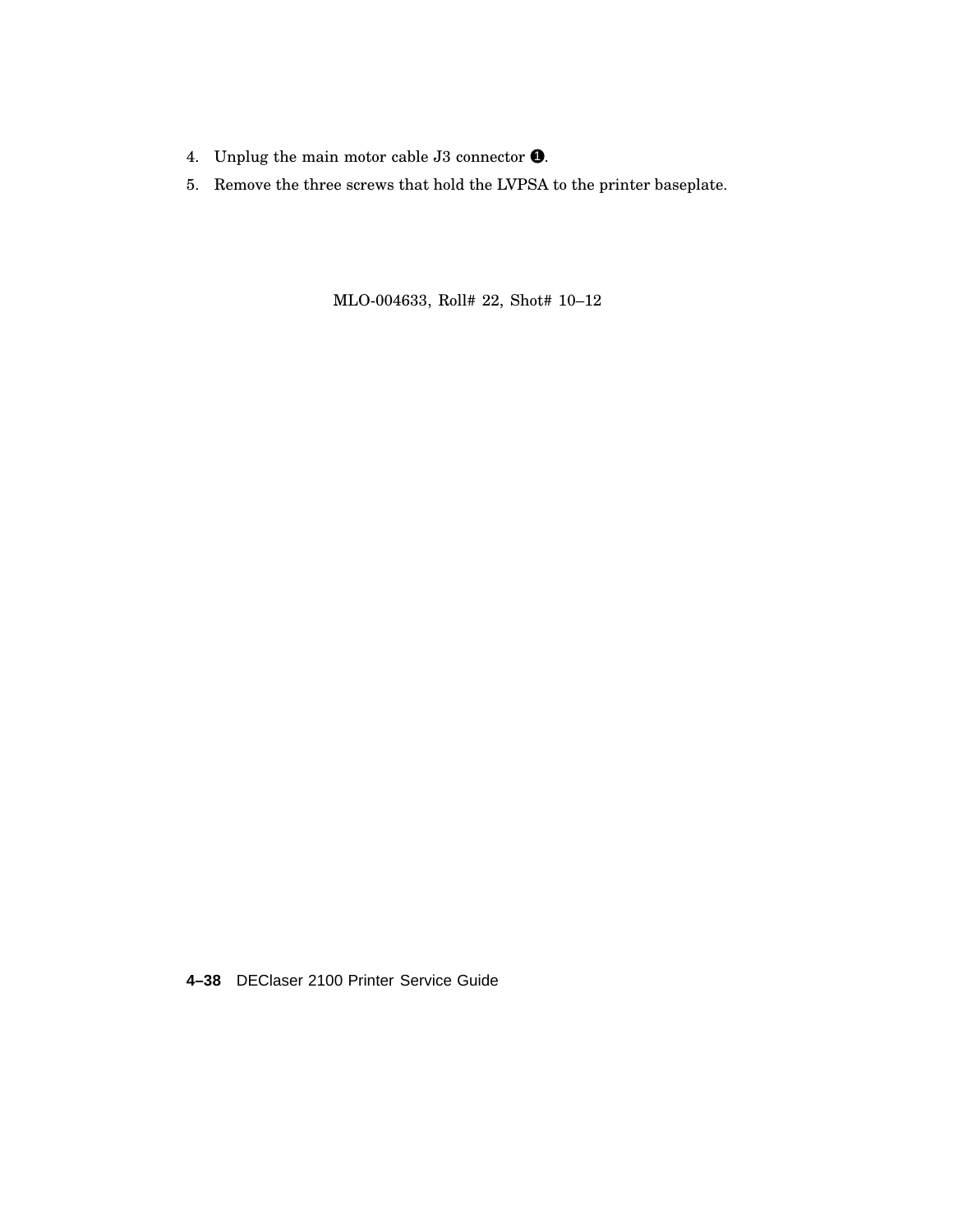- 6. Lift, unplug, and remove the LVPSA from the baseplate.
- 7. Remove the solenoid and sensor board as shown in Section 4.13.1.

MLO-004634, Roll# 23, Shot# 1–3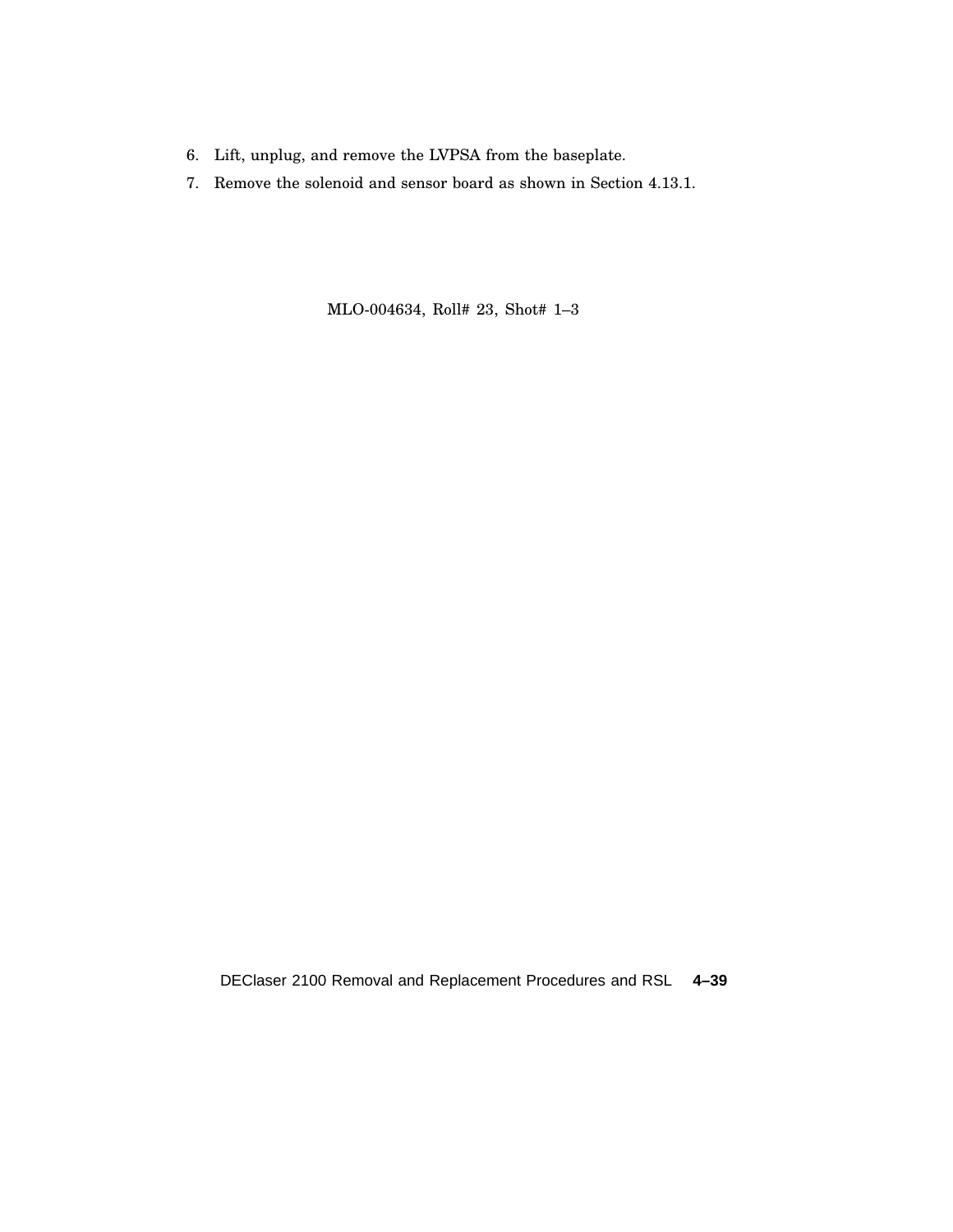#### **4.13.1 Solenoid and Sensor Board**

Use the following procedure to remove and replace the solenoid and sensor board of the LVPSA of the DEClaser 2100 printer.

**CAUTION:** *Use the standard antistatic equipment and procedures when you handle this sensitive electronic component.*

- 1. Remove the LVPSA as shown in Section 4.13.
- 2. Remove the screw that holds the plastic shield to the LVPSA bulkhead.
- 3. Remove the plastic shield.

MLO-004635, Roll# 27, Shot# 4–6

**4–40** DEClaser 2100 Printer Service Guide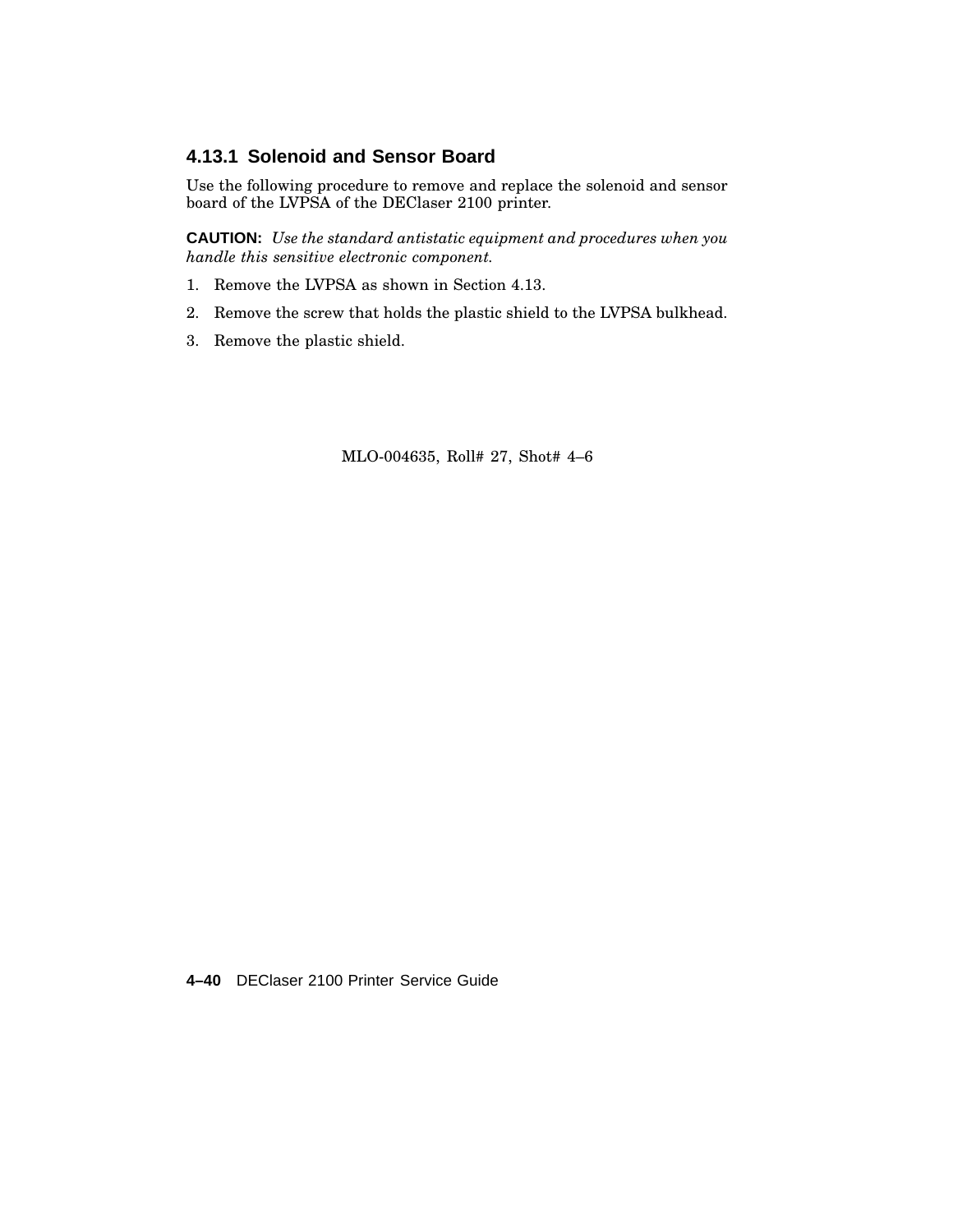4. Remove the six screws that hold the board to the LVPSA.

MLO-004636, Roll# 27, Shot# 7–9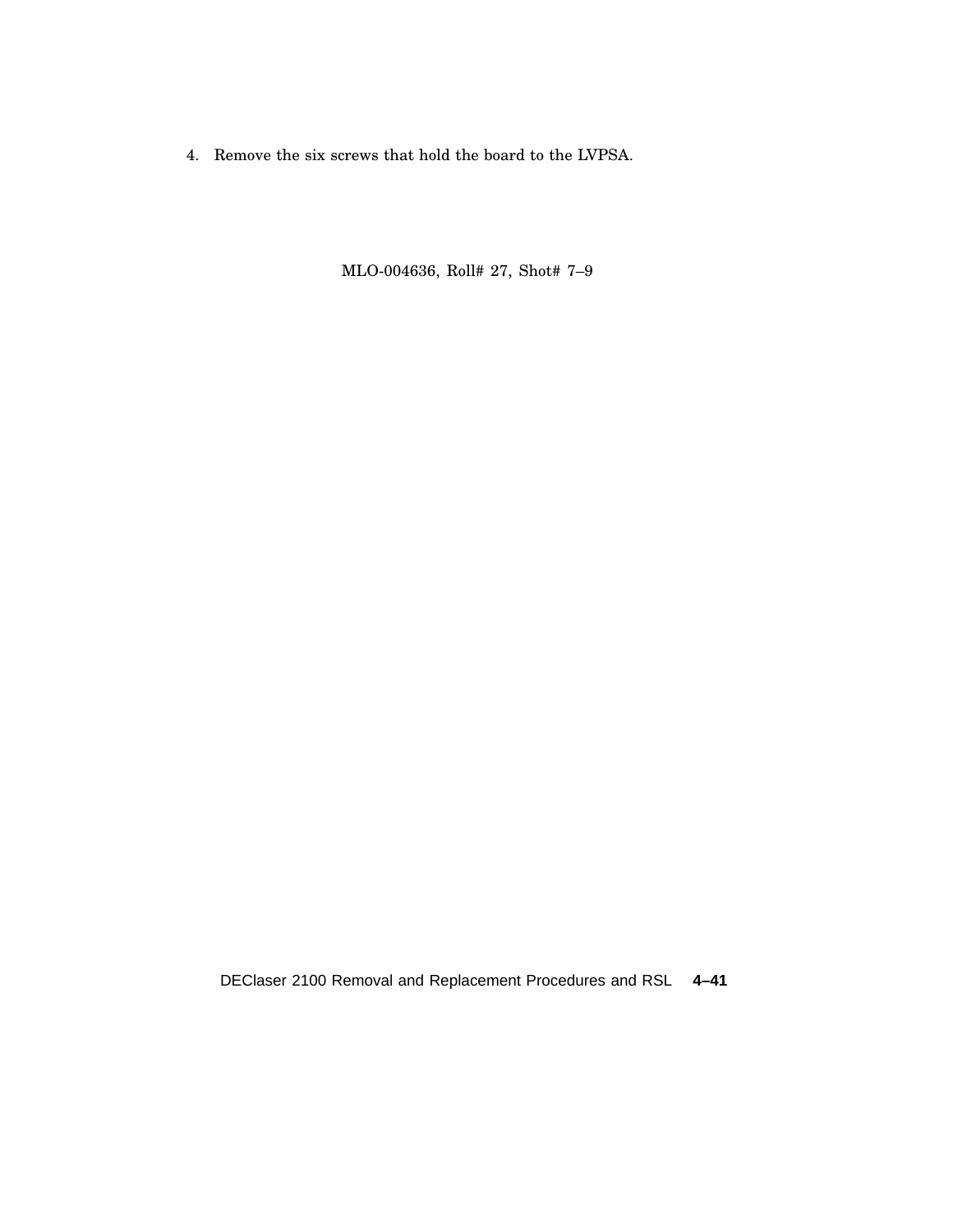5. Remove the solenoid and sensor board.

MLO-004637, Roll# 27, Shot# 10–12

**4–42** DEClaser 2100 Printer Service Guide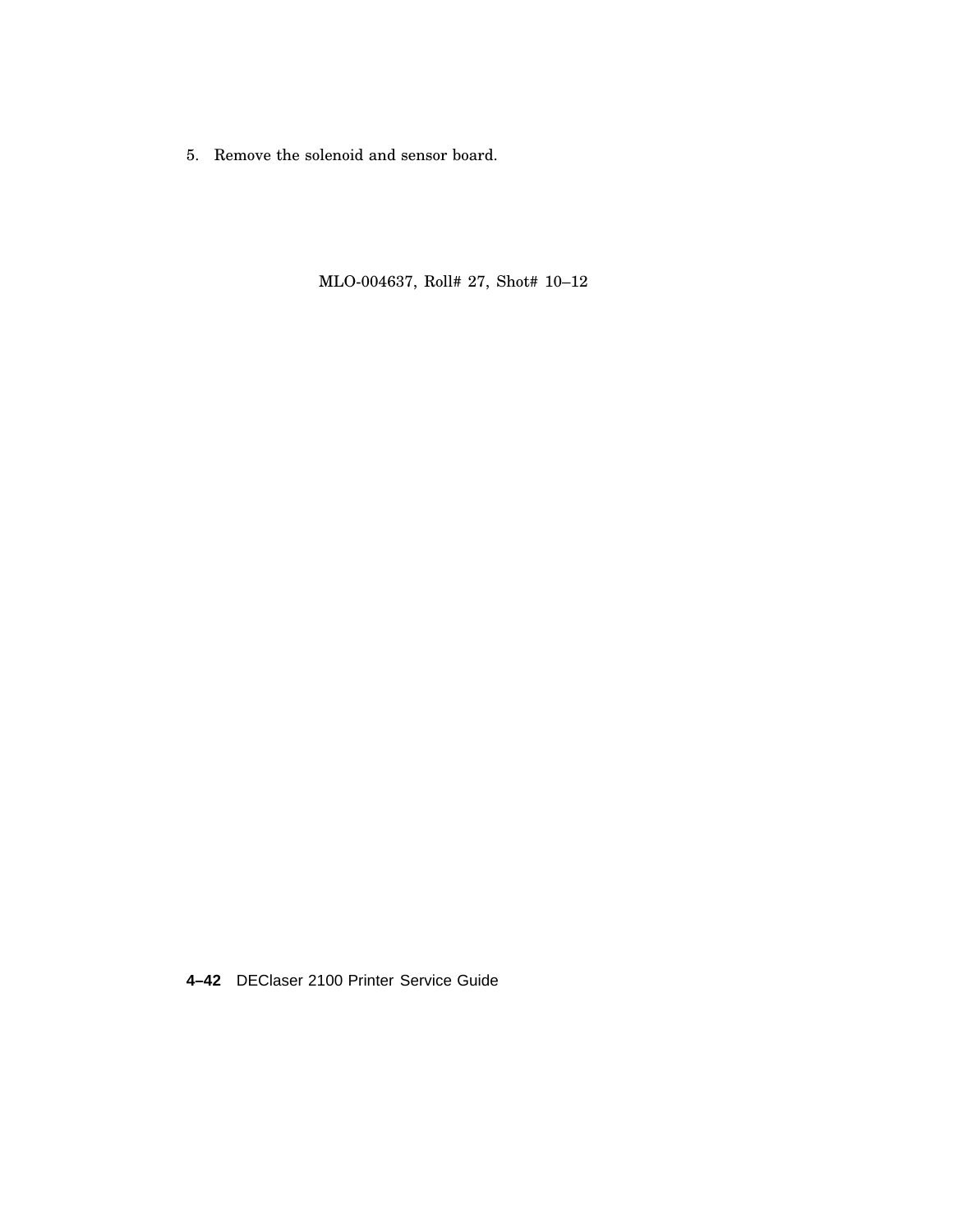## **4.14 Scanner Assembly**

Use the following procedure to remove and replace the scanner assembly of the DEClaser printer.

**CAUTION:** *Use the standard antistatic equipment and procedures when you handle this sensitive electronic component.*

- 1. Remove the upper cover as shown in Section 4.4.
- 2. Do the following:
	- 1 Remove the screw and open the access hatch. Remove the fiberoptic light cable as shown below.
	- 2 Open the access hatch and unplug the 5-pin J401 connector.
	- 3 Unplug the 4-pin J451 connector.

MLO-004639, Roll# 19, Shot# 10–12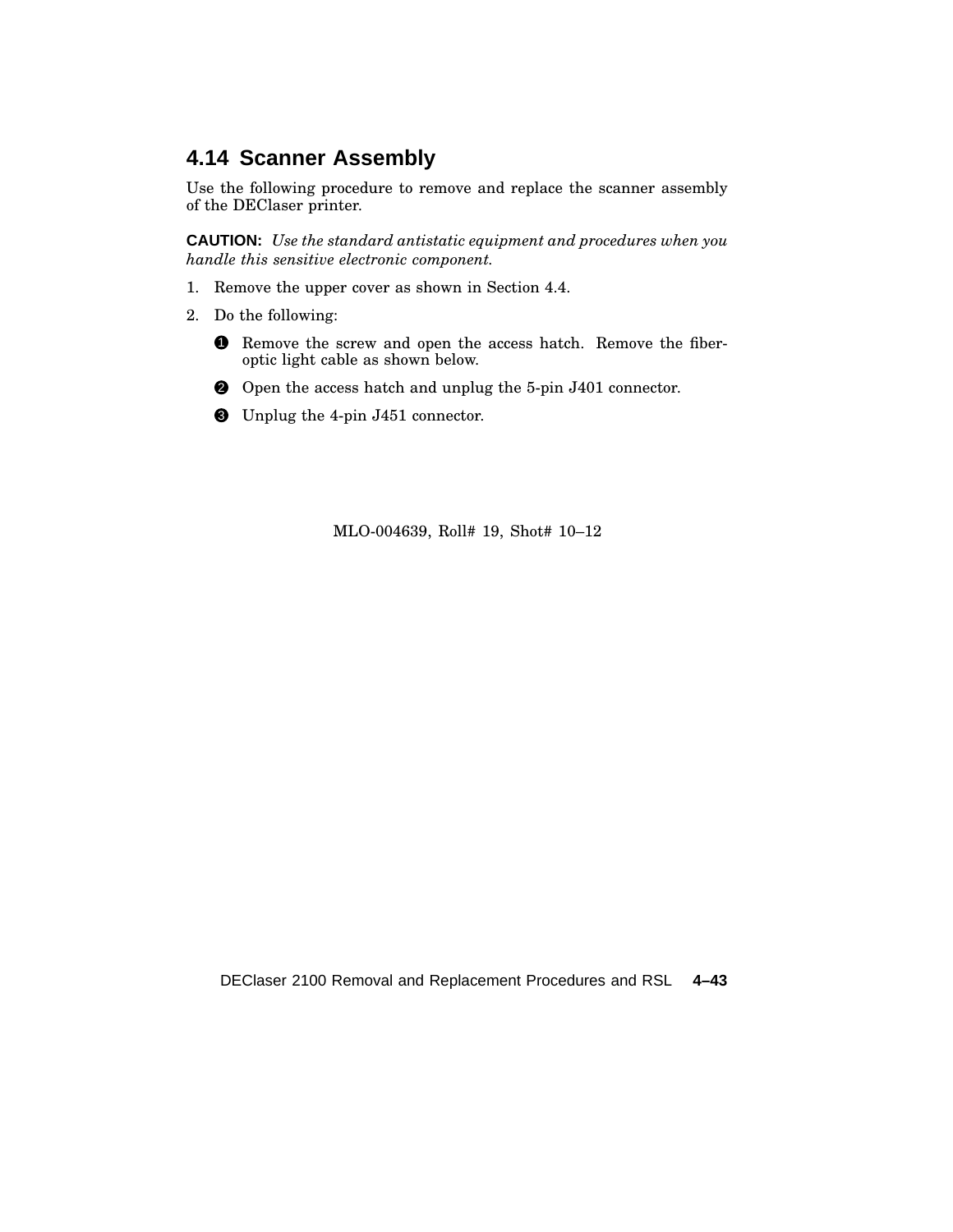- 3. Remove the four mounting screws.
- 4. Remove the scanner assembly.

MLO-004640, Roll# 20, Shot# 1–3

**4–44** DEClaser 2100 Printer Service Guide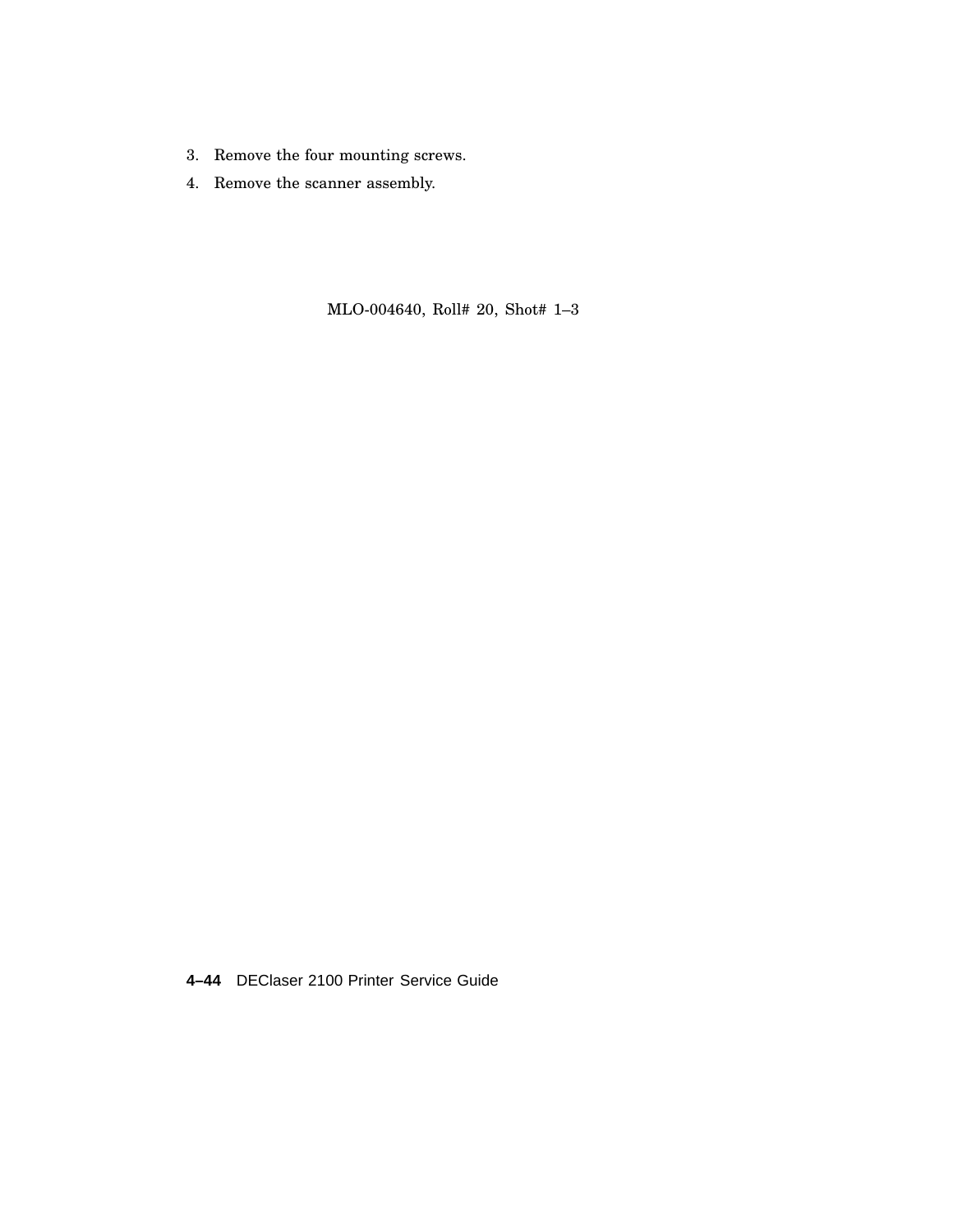## **4.15 Feed Guide Assembly**

Use the following procedure to remove and replace the feed guide assembly of the DEClaser 2100 printer.

- 1. Open the top cover.
- 2. Remove the fixing unit as shown in Section 4.16.
- 3. Remove the four screws that hold the assembly to the baseplate.
- 4. Remove the feed guide assembly.

MLO-004641, Roll# 2, Shot# 4–6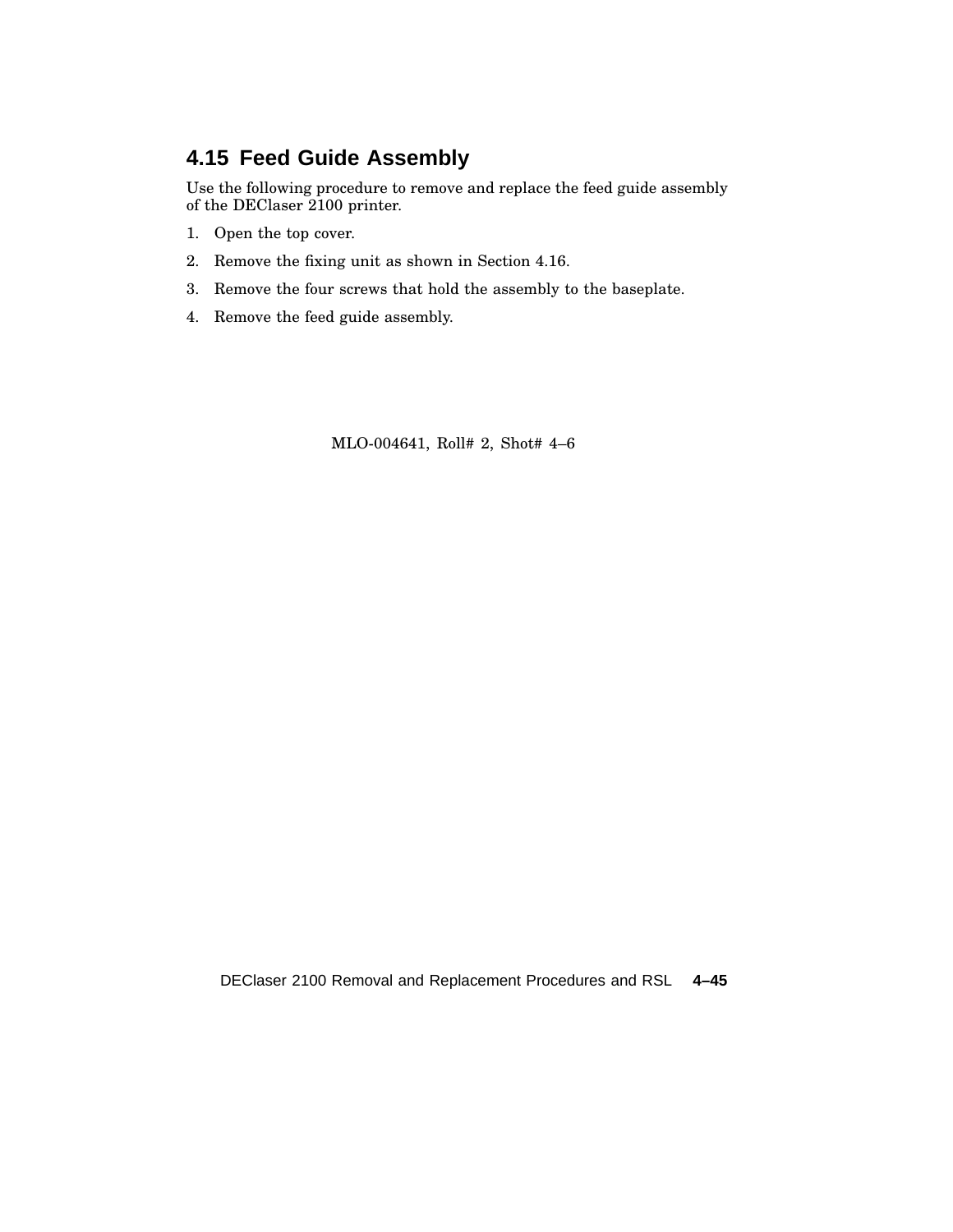# **4.16 Fixing Unit**

Use the following procedure to remove and replace the fixing unit of the baseplate of the DEClaser 2100 printer.

- 1. Open the top cover.
- 2. Remove the four screws that hold the fixing unit to the baseplate.

MLO-004642, Roll# 1, Shot# 7–9

**4–46** DEClaser 2100 Printer Service Guide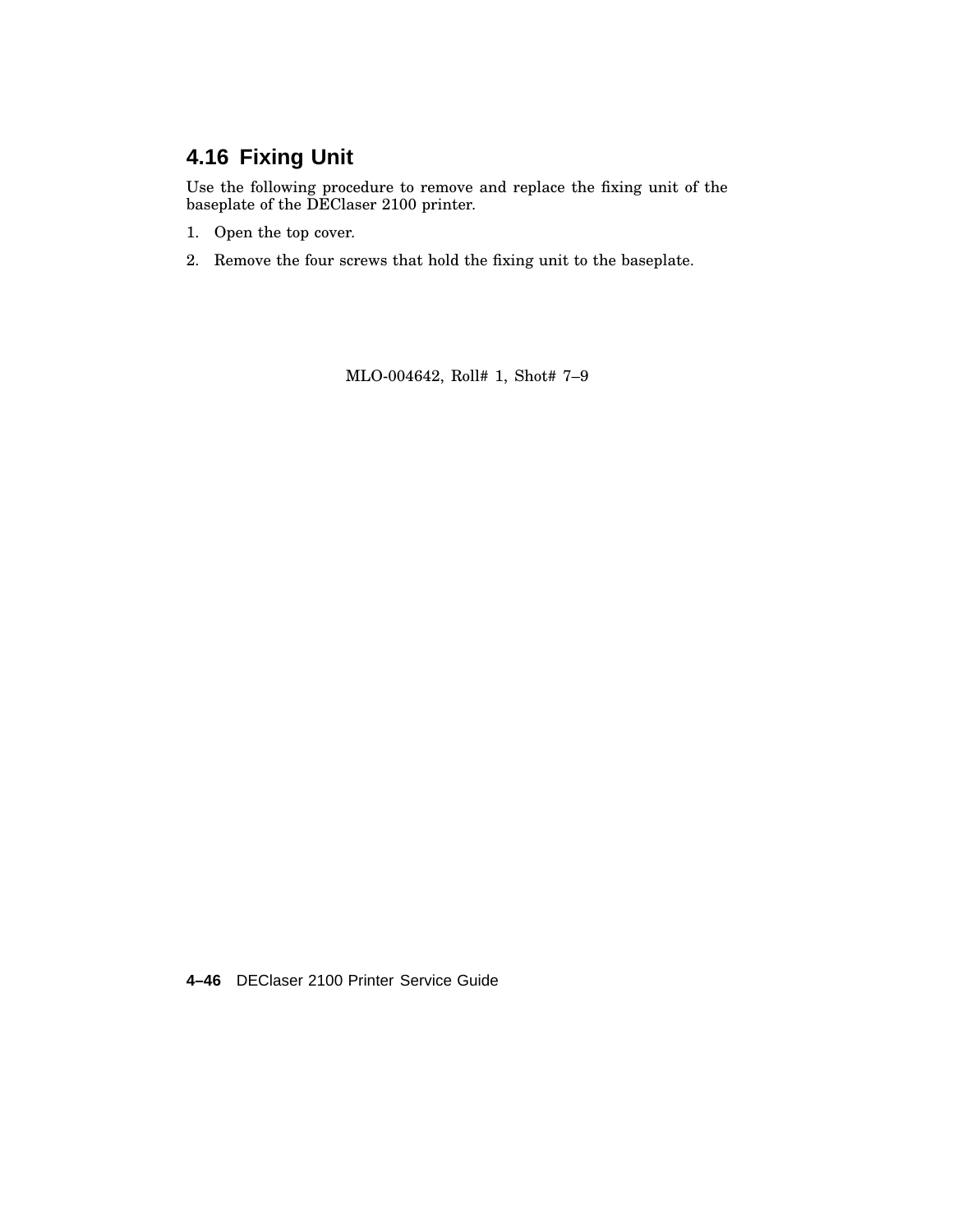**WARNING:** *The fixing unit is hot and can cause minor skin burns. Be careful when you handle or touch the fixing unit.*

3. Lift, unplug, and remove the fixing unit. Place the fixing unit on a work surface.

MLO-004643, Roll# 2, Shot# 1–3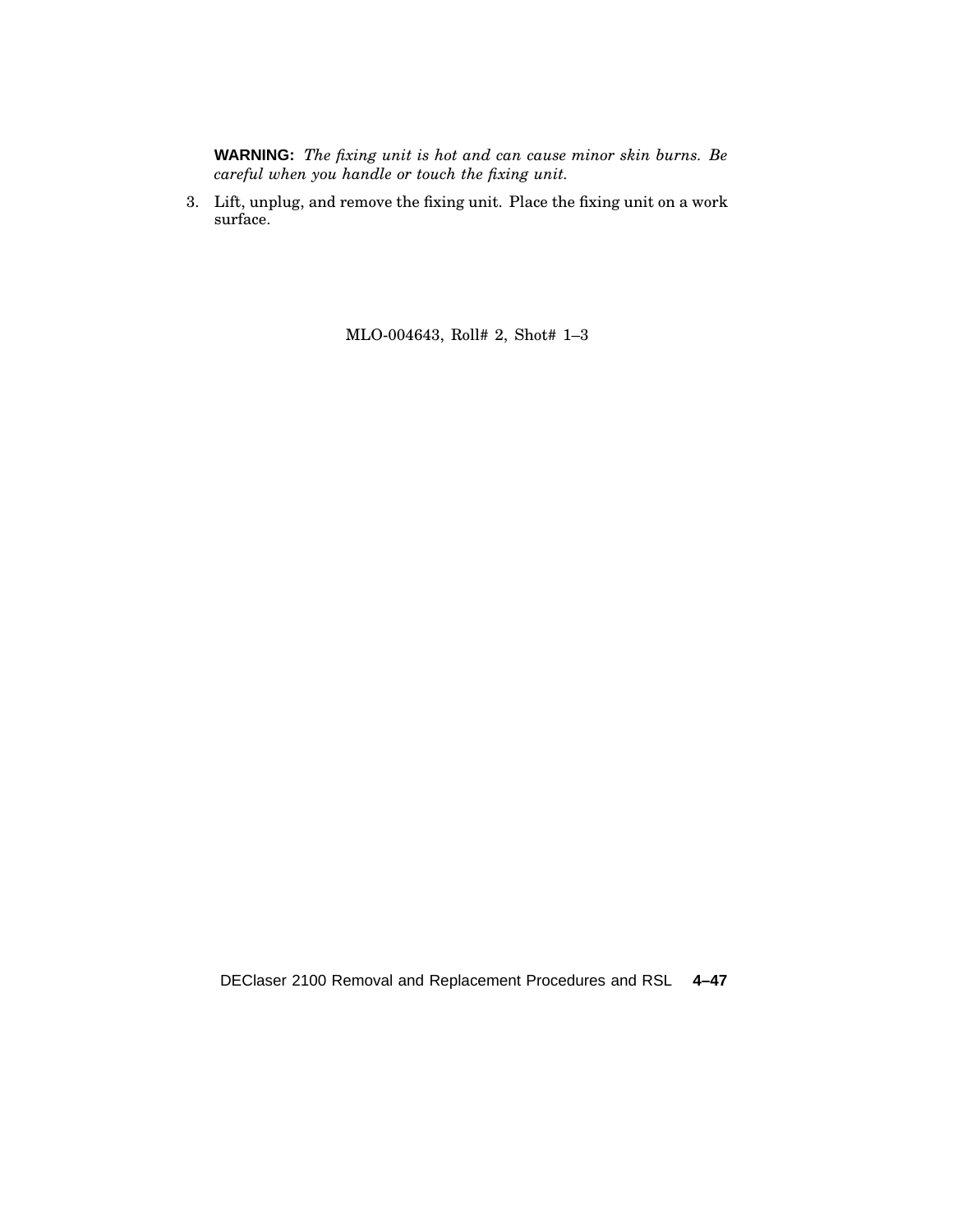- 4. Remove the new spare fixing unit from the special shipping container. Place the new unit next to the defective unit on the work surface.
- 5. Remove the cleaning pad from the defective fixing unit and install the pad in the new spare replacement.

MLO-004644, Roll# 9, Shot# 7–9

**4–48** DEClaser 2100 Printer Service Guide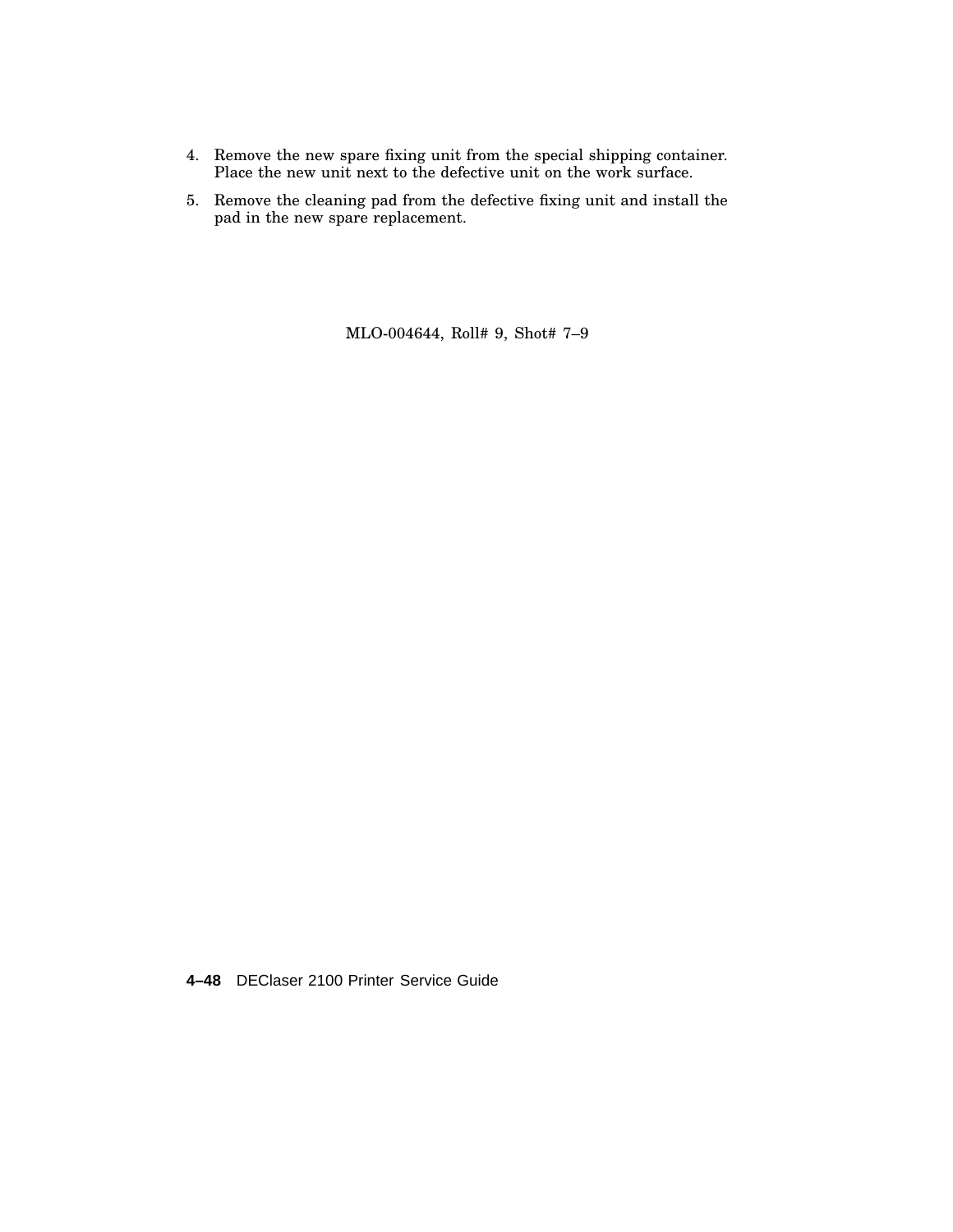- 6. Remove the roller separation wedges from the new spare fixing unit and install them in the old defective fixing unit.
- 7. Place the defective fixing unit in the special shipping container.

MLO-004645, Roll# 9, Shot# 10–12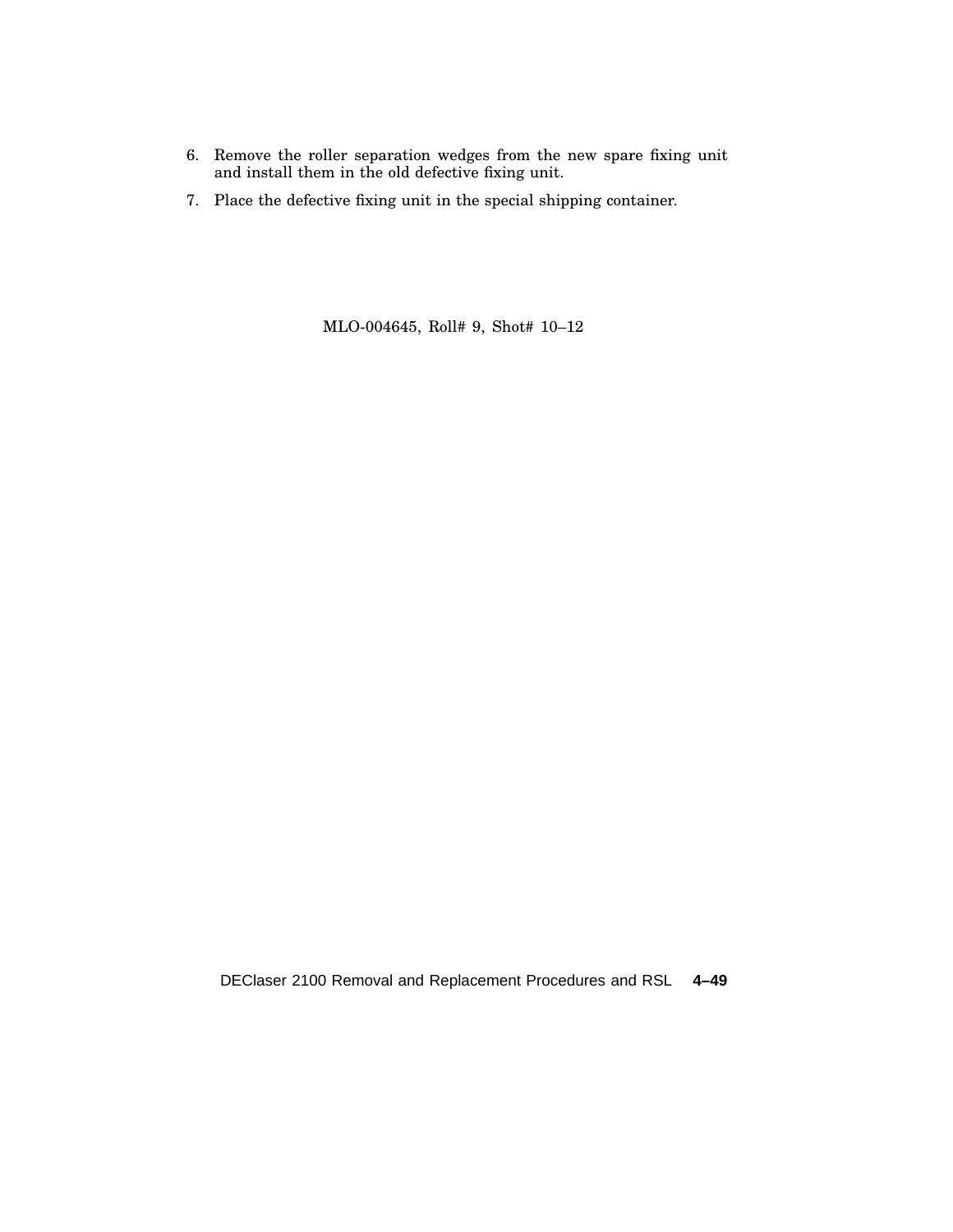# **4.17 Transfer Drive Assembly**

The transfer drive assembly consists of the registration rollers, the feed path between the pickup and registration rollers, and the pickup separation pad.

Use the following procedure to remove and replace the transfer drive assembly from the DEClaser 2100 printer.

- 1. Open the top cover.
- 2. If installed, remove the cassette.
- 3. Remove the four screws that hold the transfer drive assembly to the chassis.
- 4. Remove the guide plate.

MLO-004646, Roll# 2, Shot# 7–9

**4–50** DEClaser 2100 Printer Service Guide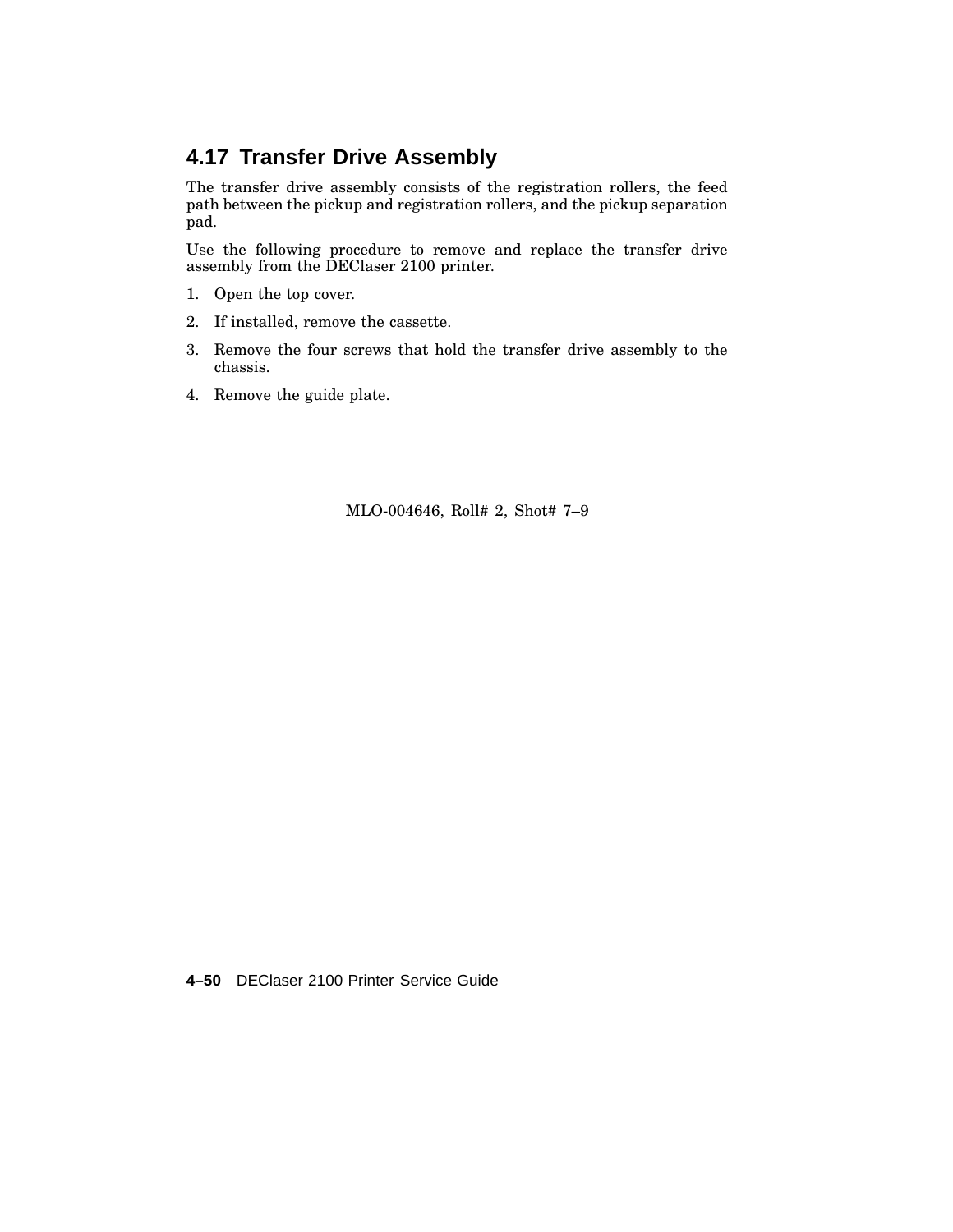- 5. Lift and jog the assembly to carefully disengage the registration clutch and solenoid pawl, and then remove the transfer guide assembly.
- 6. If the spare transfer assembly has no pickup separation pad, swap the pickup separation pad from the defective unit, as shown in Section 4.17.1.

MLO-004647, Roll# 2, Shot# 10–12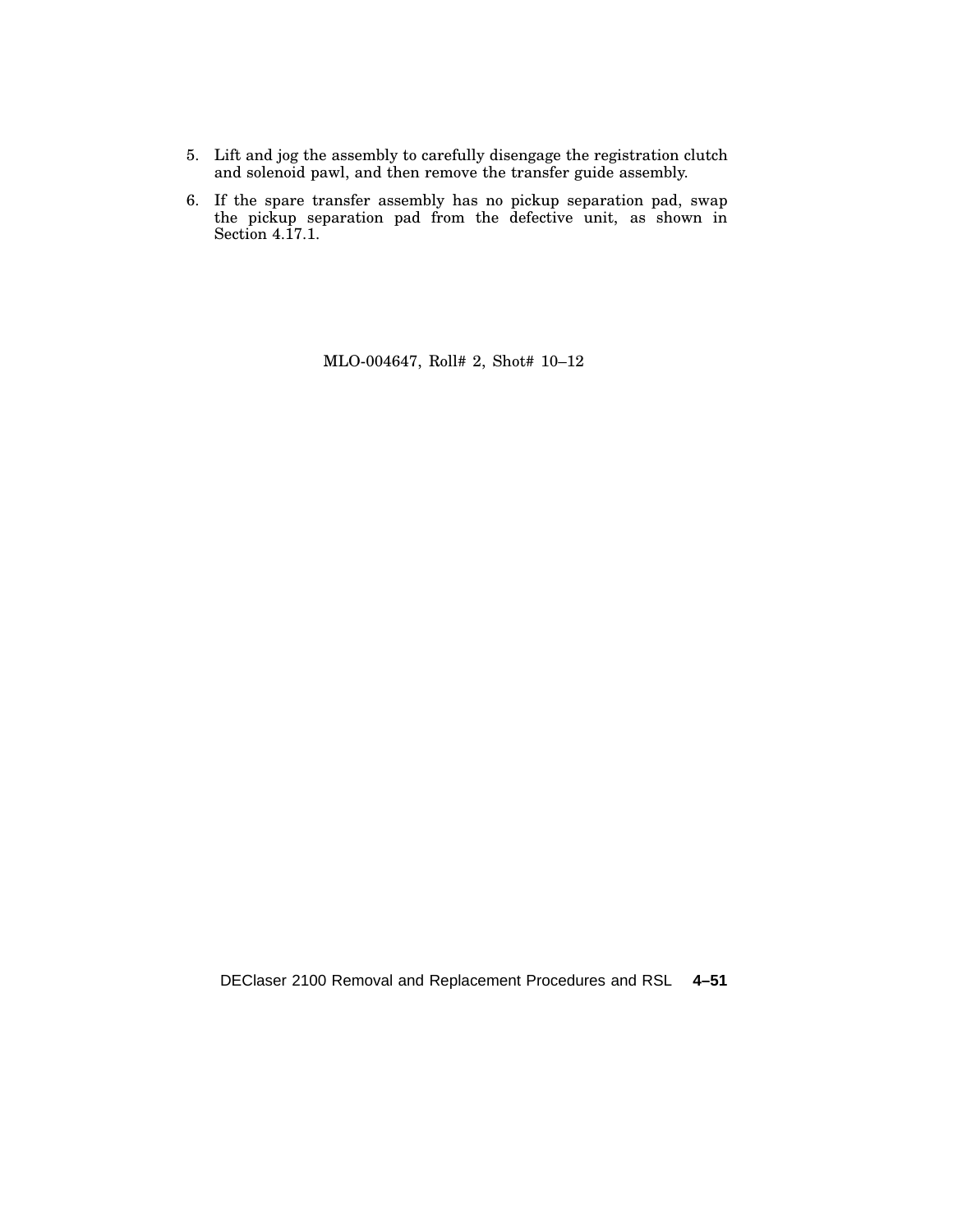#### **4.17.1 Separation Pad**

Use the following procedure to remove and replace the pickup separation pad that is attached to the transfer assembly of the DEClaser 2100 printer.

- 1. Remove the transfer drive assembly as shown in Section 4.17. Place the assembly upside down on a work surface.
- 2. Remove the two screws that hold the spring to the pad posts, and remove the pad assembly.

MLO-004648, Roll# 9, Shot# 1–3 and 4–6

**4–52** DEClaser 2100 Printer Service Guide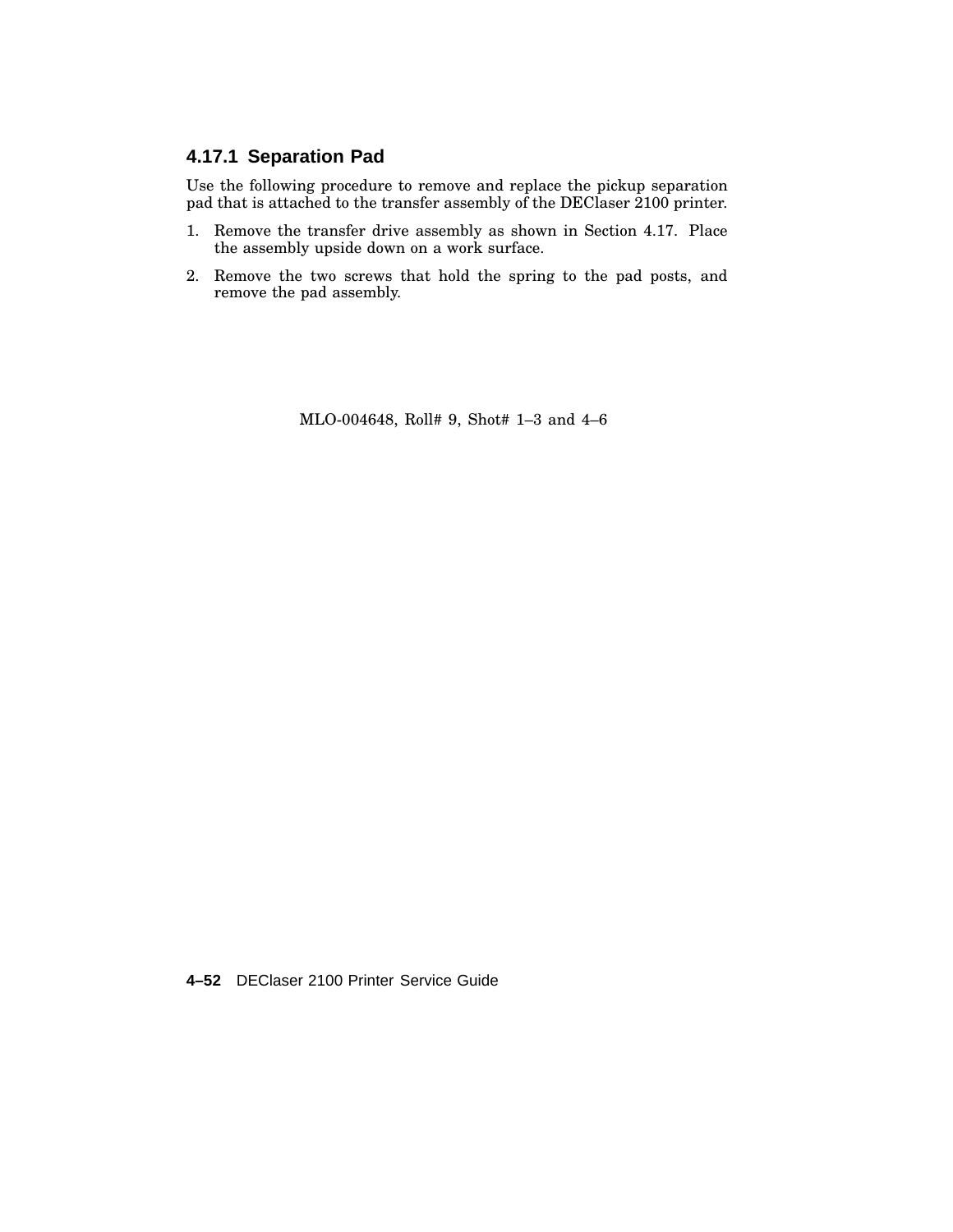## **4.18 Transfer Corona Assembly**

Use the following procedure to remove and replace the transfer corona assembly of the DEClaser 2100 printer.

- 1. Remove the transfer drive assembly as shown in Section 4.17.
- 2. Remove the HVPSA as shown in Section 4.12.
- 3. Remove the two screws that hold the transfer corona assembly to the chassis.
- 4. Remove the transfer corona assembly.

MLO-004649, Roll# 26, Shot# 7–9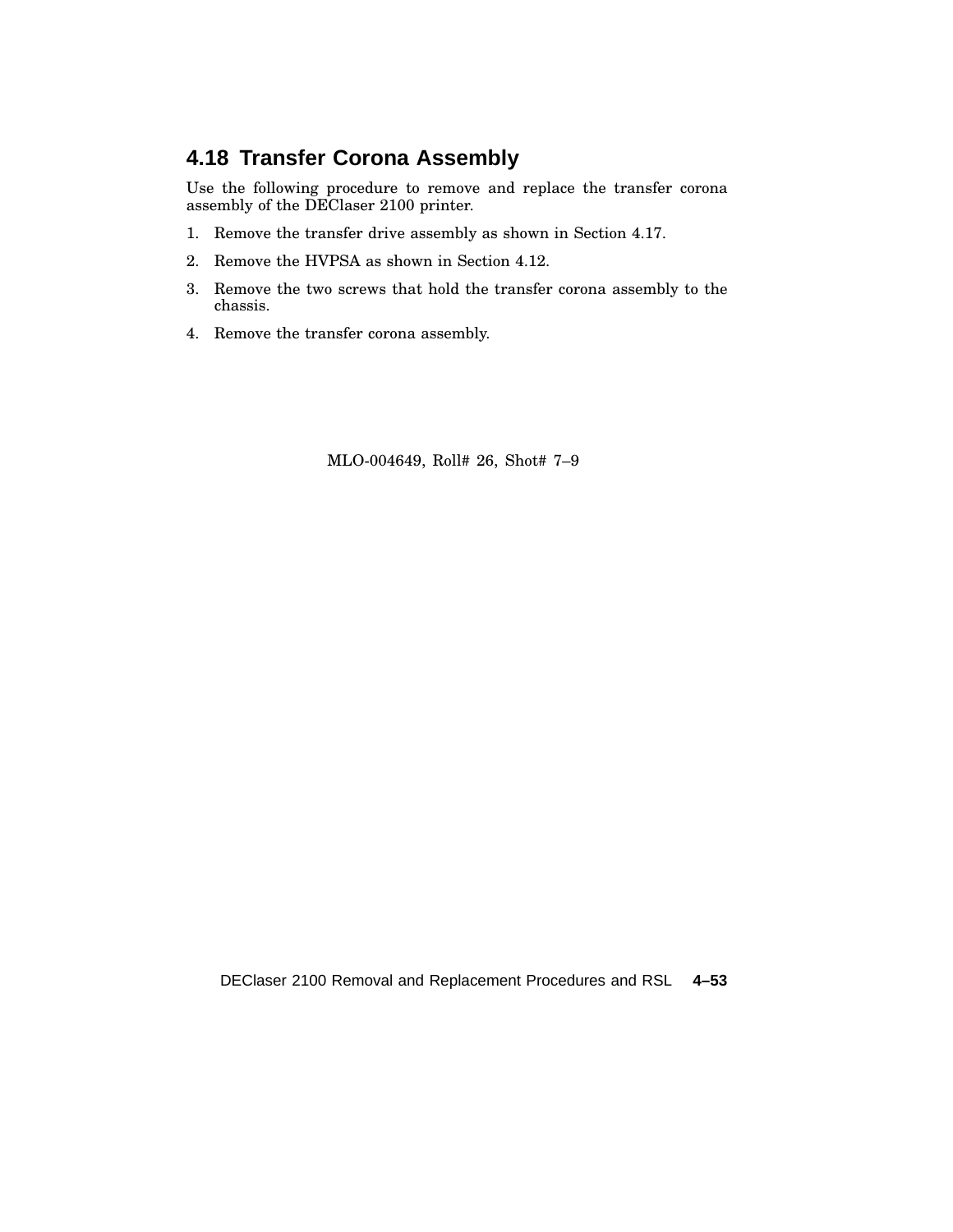# **4.19 Preconditioning Lamp**

Use the following procedure to remove and replace the preconditioning lamp assembly of the upper unit of the DEClaser 2100 printer.

- 1. Open the top cover.
- 2. Remove the EP-S cartridge as shown in Section 4.6.
- 3. Remove the screw and the protective flange.

MLO-004650, Roll# 14, Shot# 7–9

**4–54** DEClaser 2100 Printer Service Guide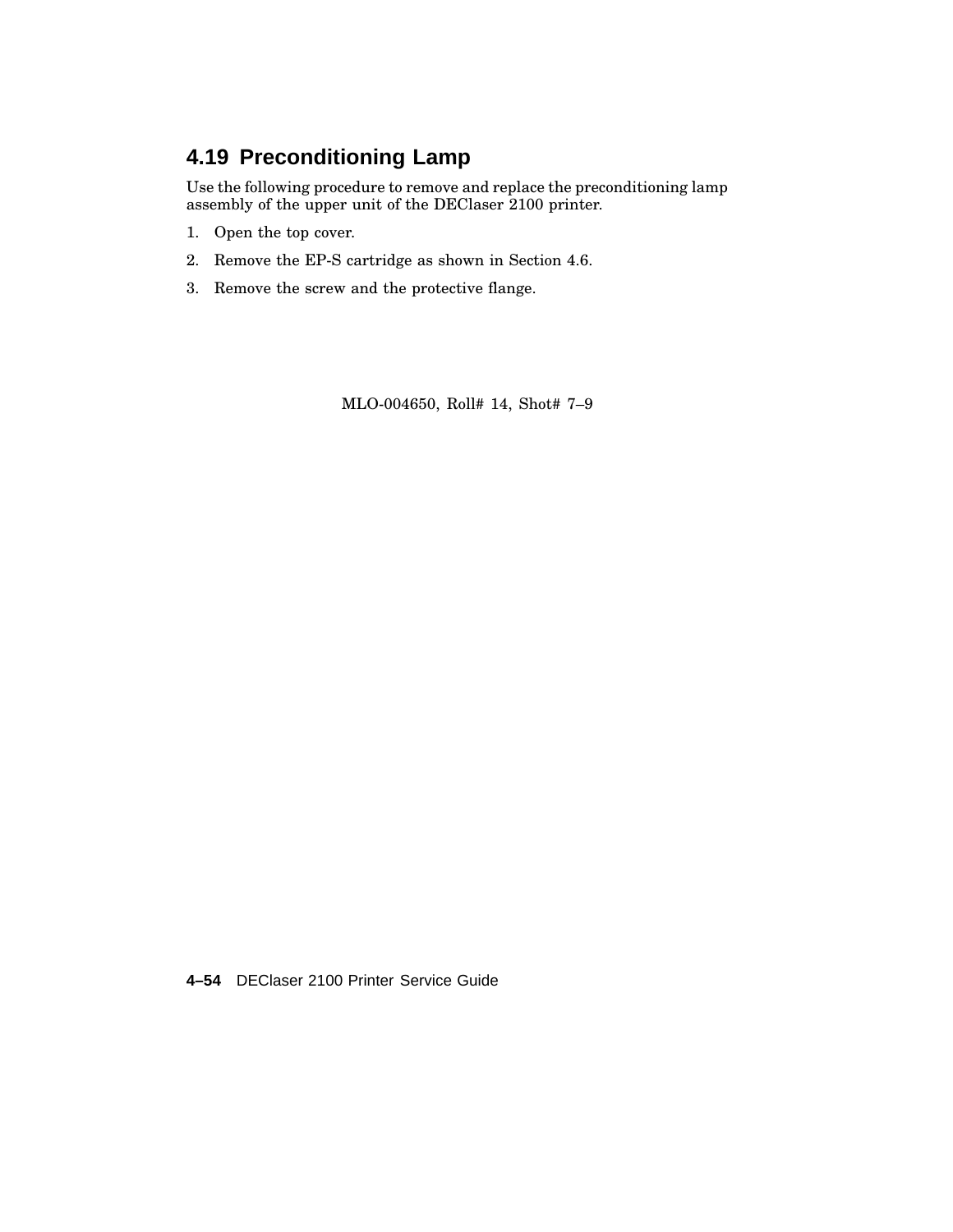4. Remove the two screws that connect the power bus.

MLO-004651, Roll# 14, Shot# 10–12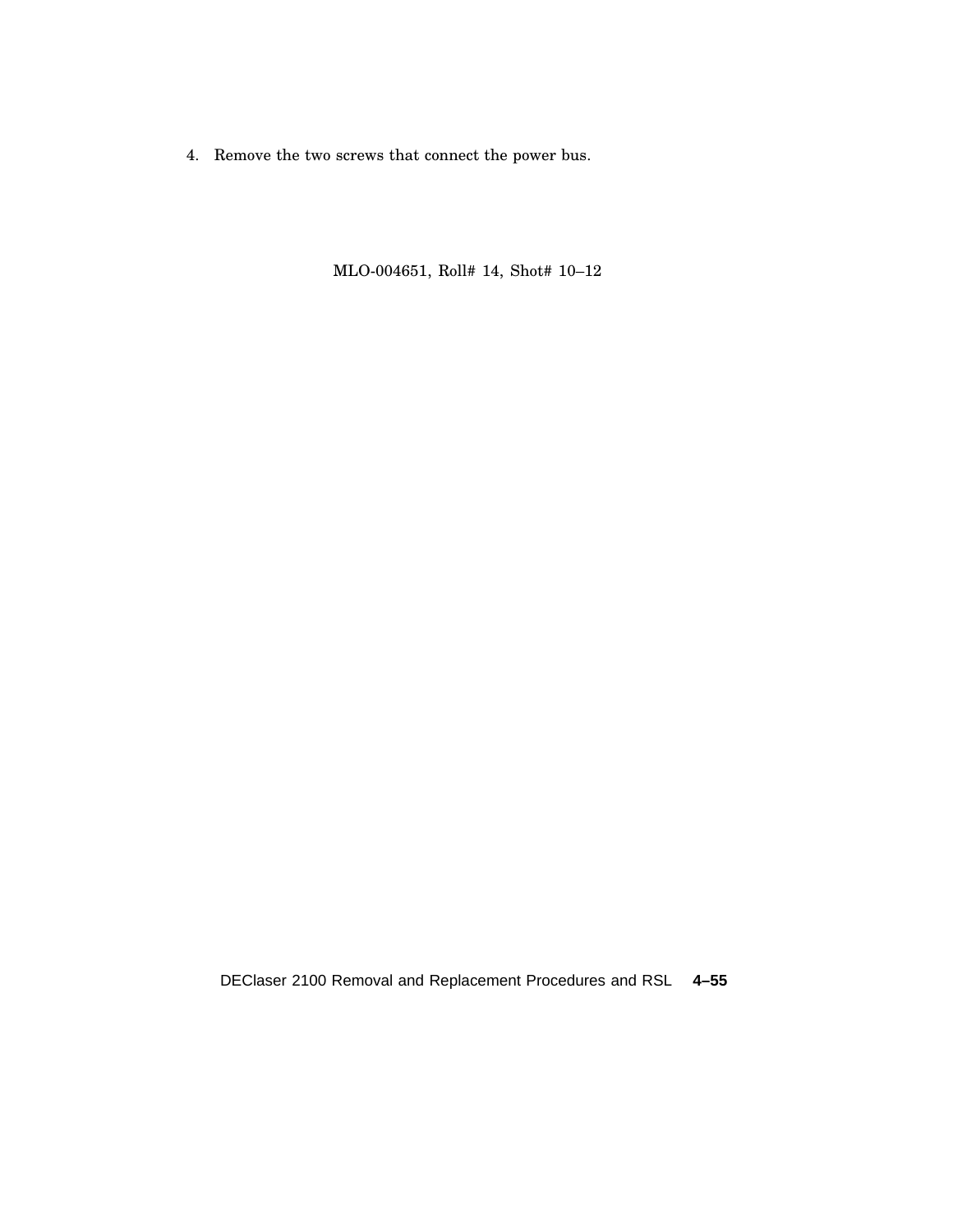5. Remove the two screws that hold the lamp assembly to the top cover and remove the lamp assembly.

MLO-004652, Roll# 15, Shot# 1–3

**4–56** DEClaser 2100 Printer Service Guide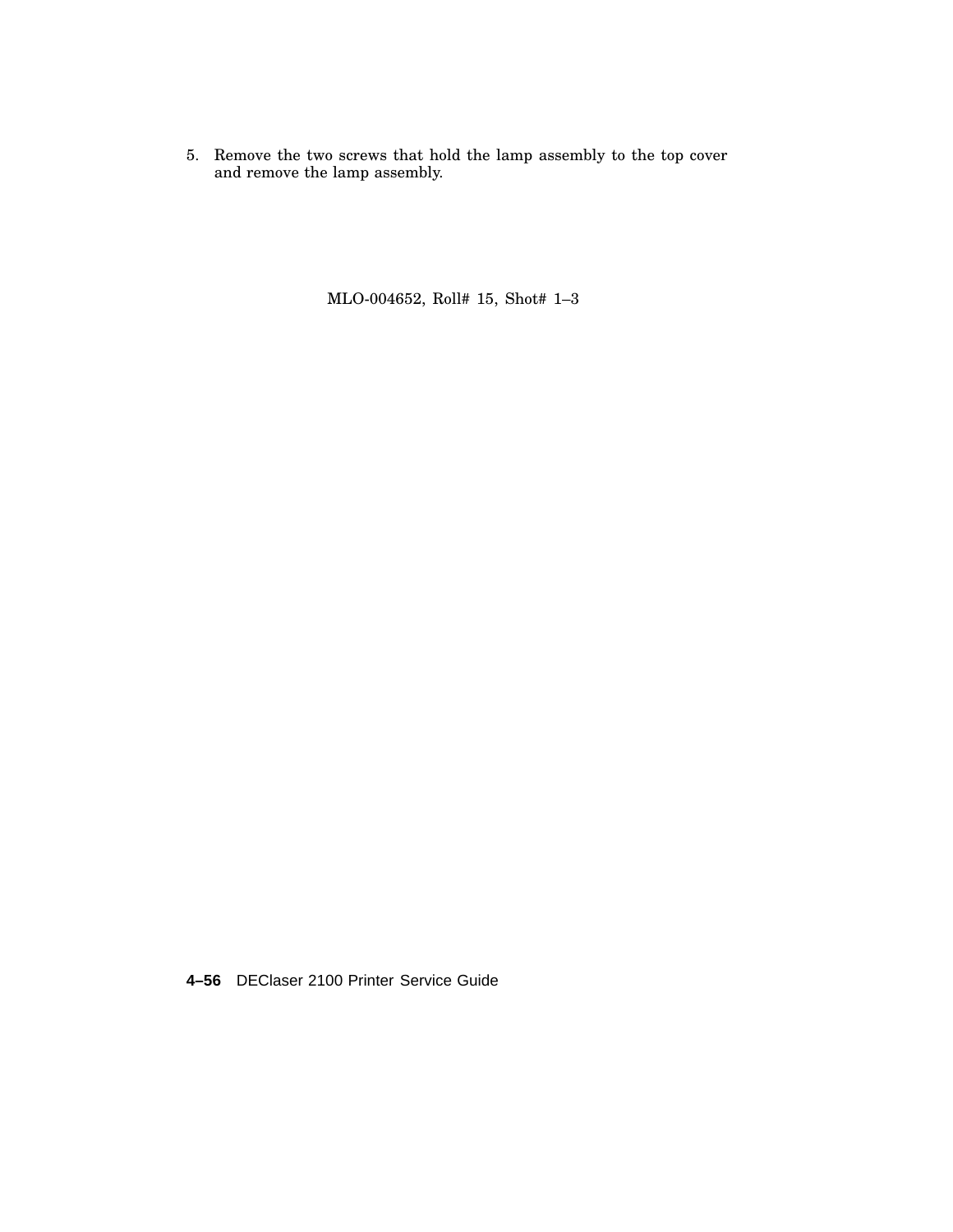# **4.20 Pickup Roller Assembly**

Use the following procedure to remove and replace the pickup roller assembly of the DEClaser 2100 printer.

- 1. Remove the LVPSA as shown in Section 4.13.
- 2. Remove the screw  $\bullet$  that holds the clutch end  $\bullet$  of the pickup roller shaft to the chassis  $\Theta$ .

MLO-004653, Roll# 23, Shot# 4–6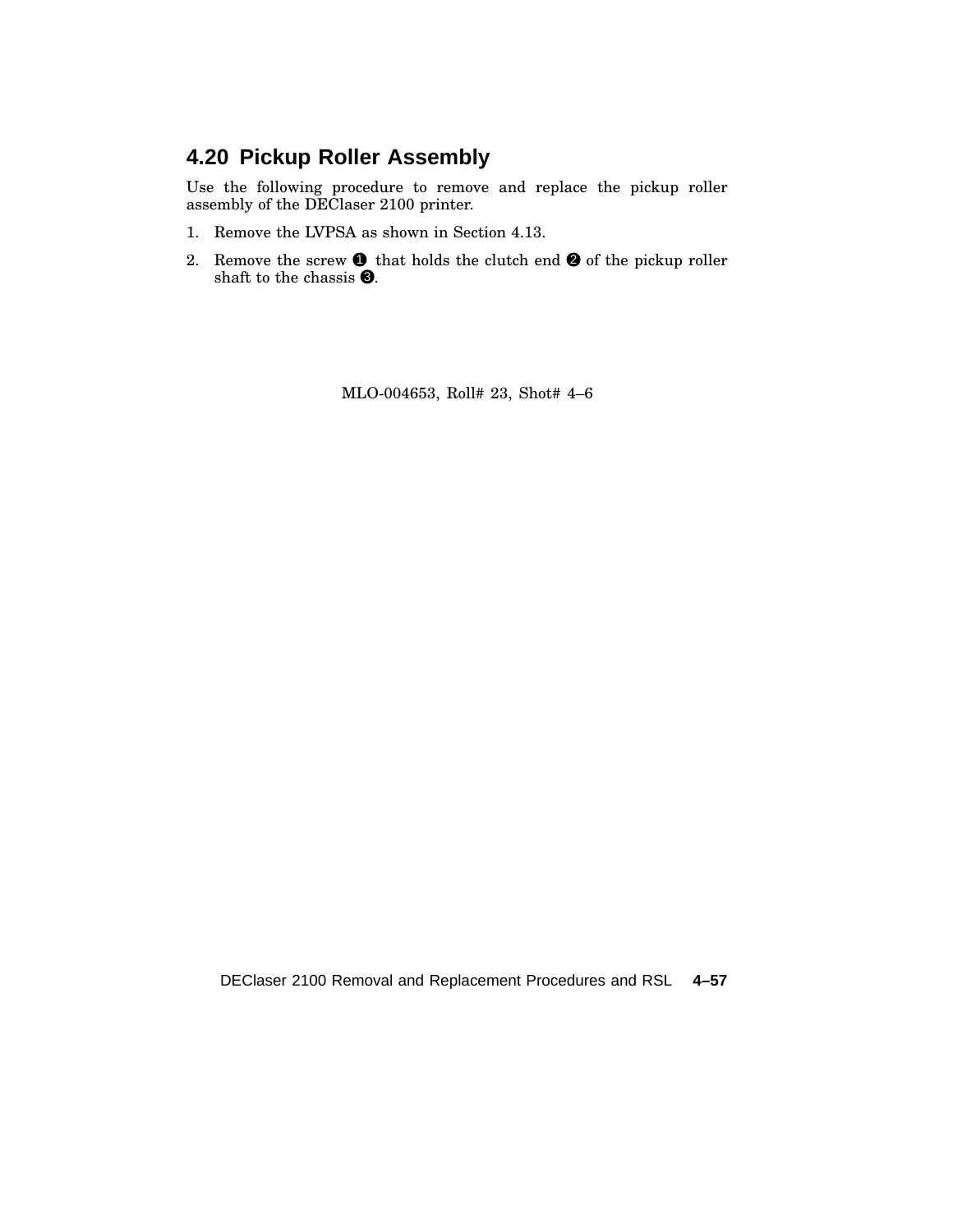3. Remove the screw  $\bullet$  that holds the HVPSA end of the pickup roller shaft to the chassis.

MLO-004654, Roll# 24, Shot# 1–3

**4–58** DEClaser 2100 Printer Service Guide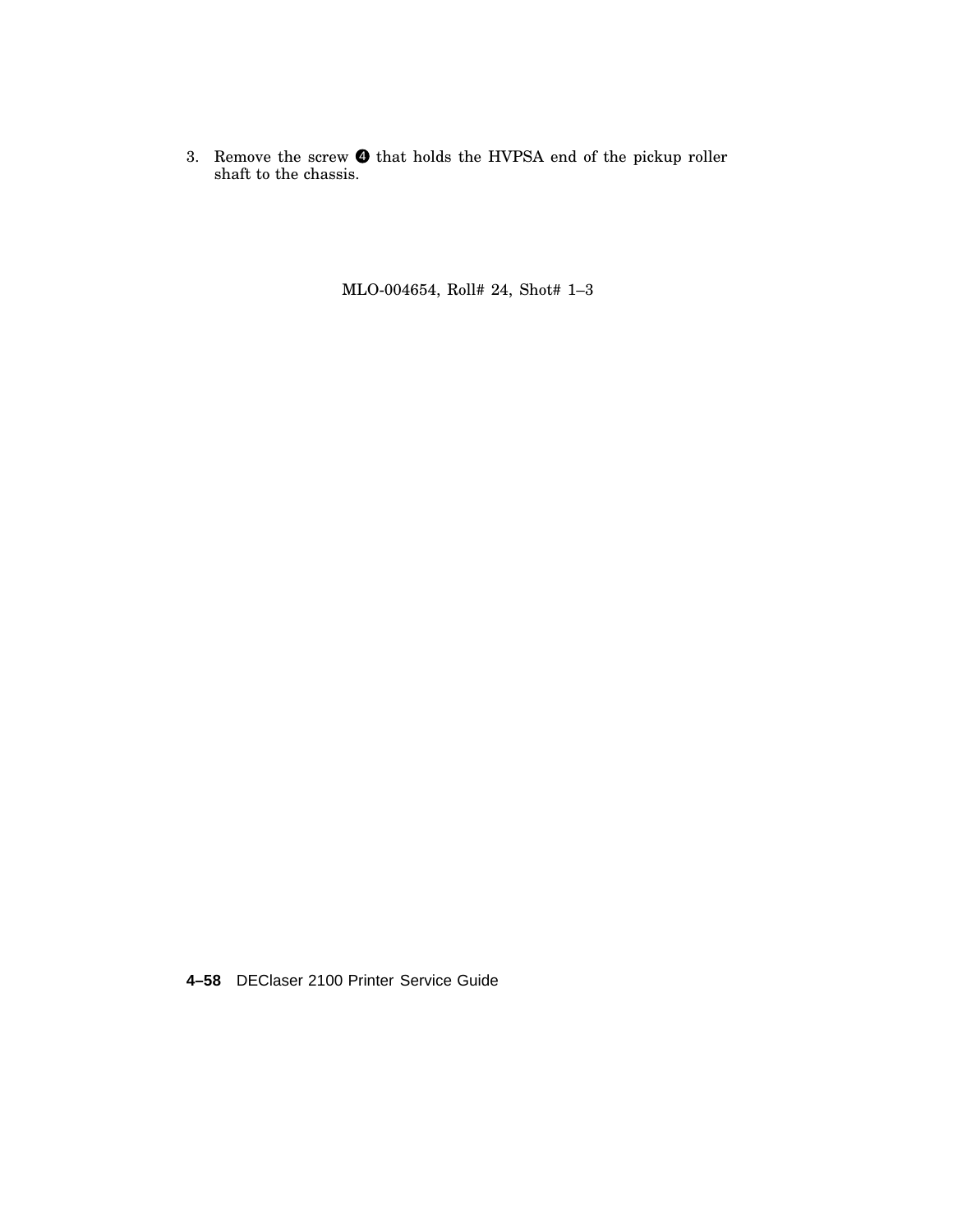4. Carefully work the pickup roller assembly out of the printer in the direction shown.

**CAUTION:** *Cuts or contamination from grease can damage the surfaces of the pickup or auxiliary rollers during removal or replacement. Be careful when you handle the pickup roller assembly.*

*The pickup roller clutch cannot be replaced in the field. A special tool is used to align the clutch on the pickup roller shaft.*

MLO-004655, Roll# 24, Shot# 4–6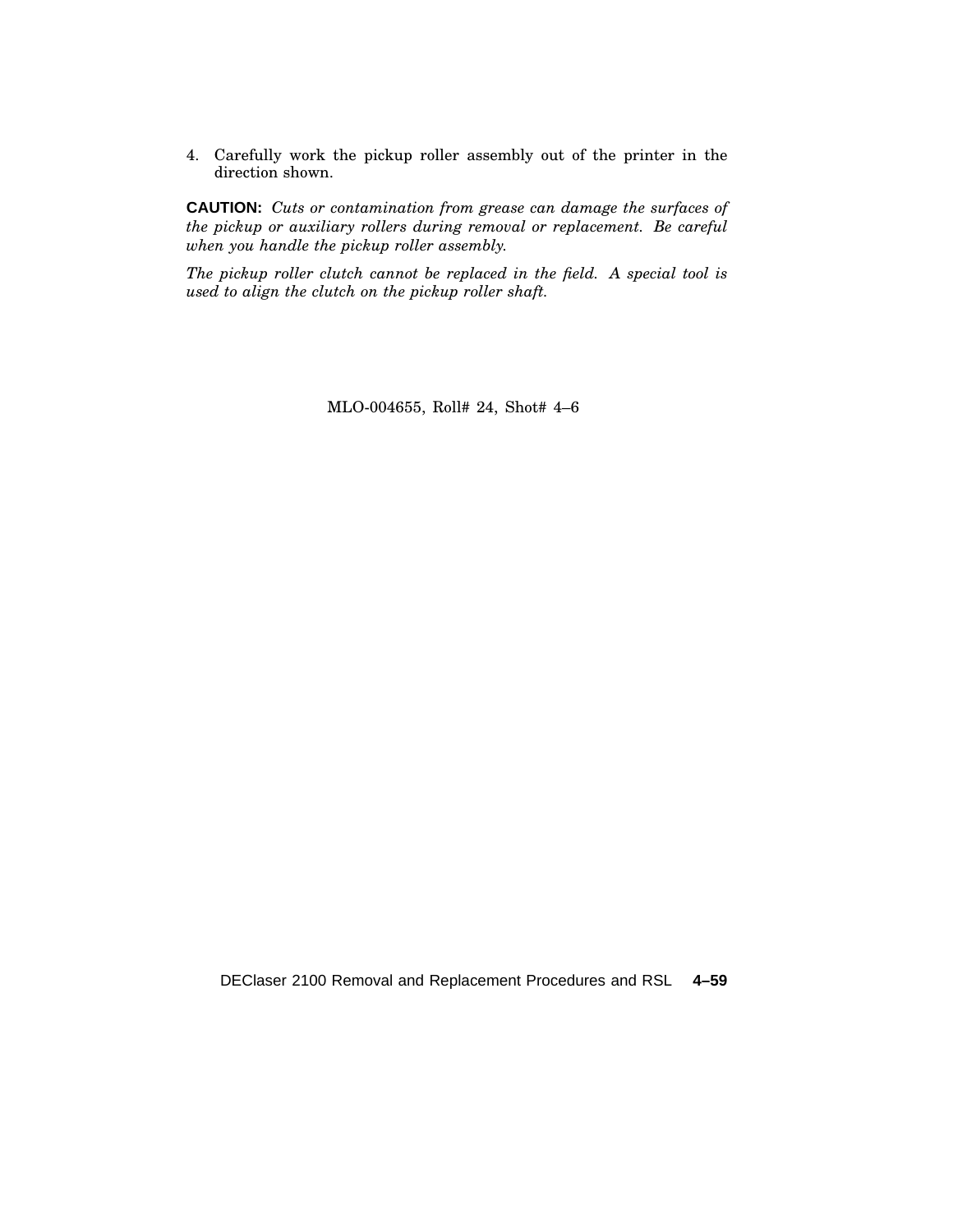#### **4.21 Intermediate Gear Assembly**

Use the following procedure to remove and replace the intermediate gear assembly of the DEClaser 2100 printer.

- 1. Remove the following components:
	- a. Upper cover as shown in Section 4.4
	- b. Transfer drive assembly as shown in Section 4.17
	- c. Subpanel and HVPSA as shown in Section 4.12
	- d. Transfer corona assembly as shown in Section 4.18
	- e. LVPSA as shown in Section 4.13
	- f. Fixing unit as shown in Section 4.16
	- g. AC inlet assembly as shown in Section 4.23
	- h. Main motor assembly as shown in Section 4.26
	- i. Pickup roller assembly as shown in Section 4.20
	- j. Inside OPC drum drive gear as shown in Section 4.21.1
- 2. Remove the three screws that secure the gear train. The center screw  $\bullet$  is approximately 19 mm (3/4 in.) in length.

MLO-004656, Roll# 25, Shot# 4–6

**4–60** DEClaser 2100 Printer Service Guide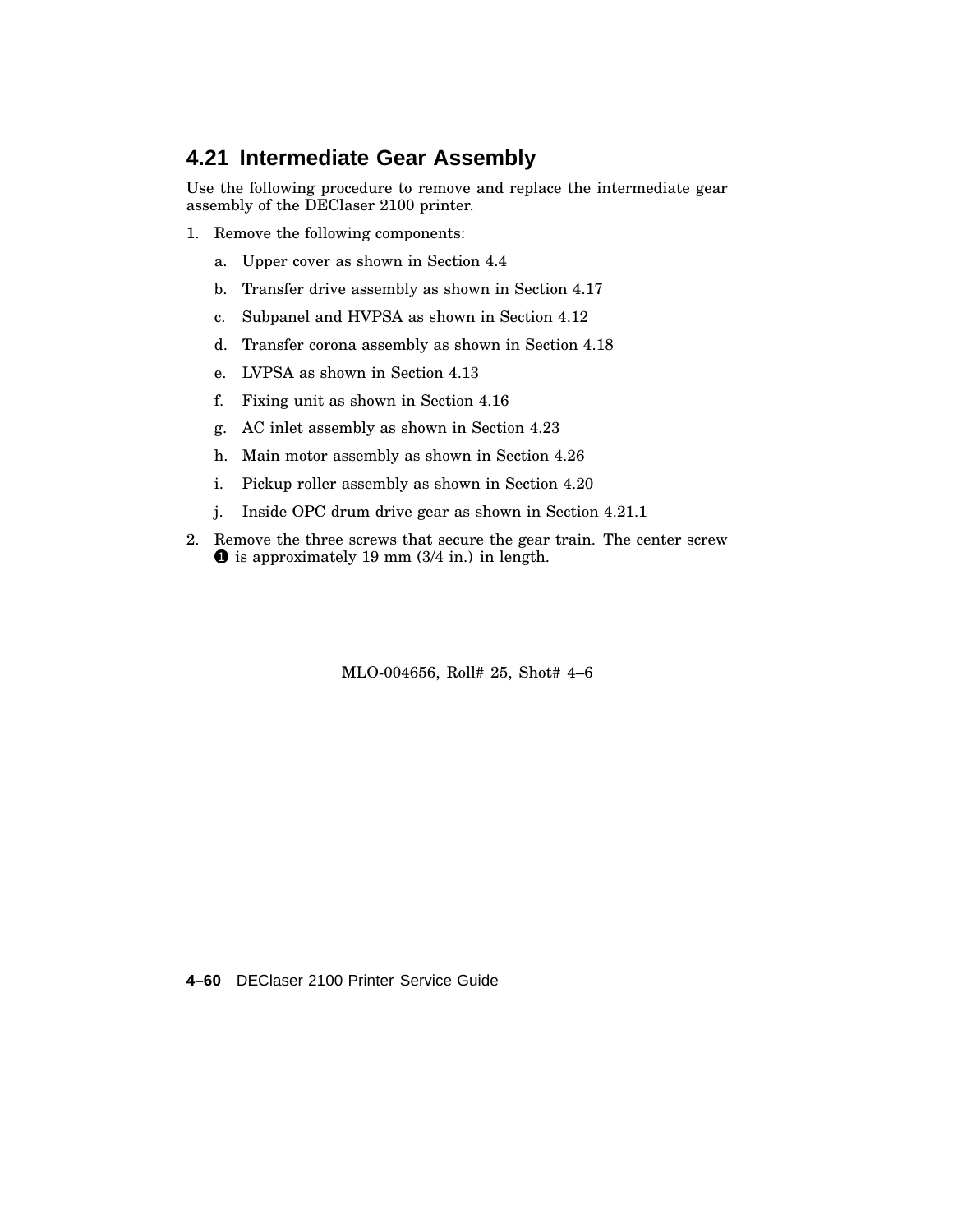3. Remove the gear train assembly.

MLO-004657, Roll# 25, Shot# 7–9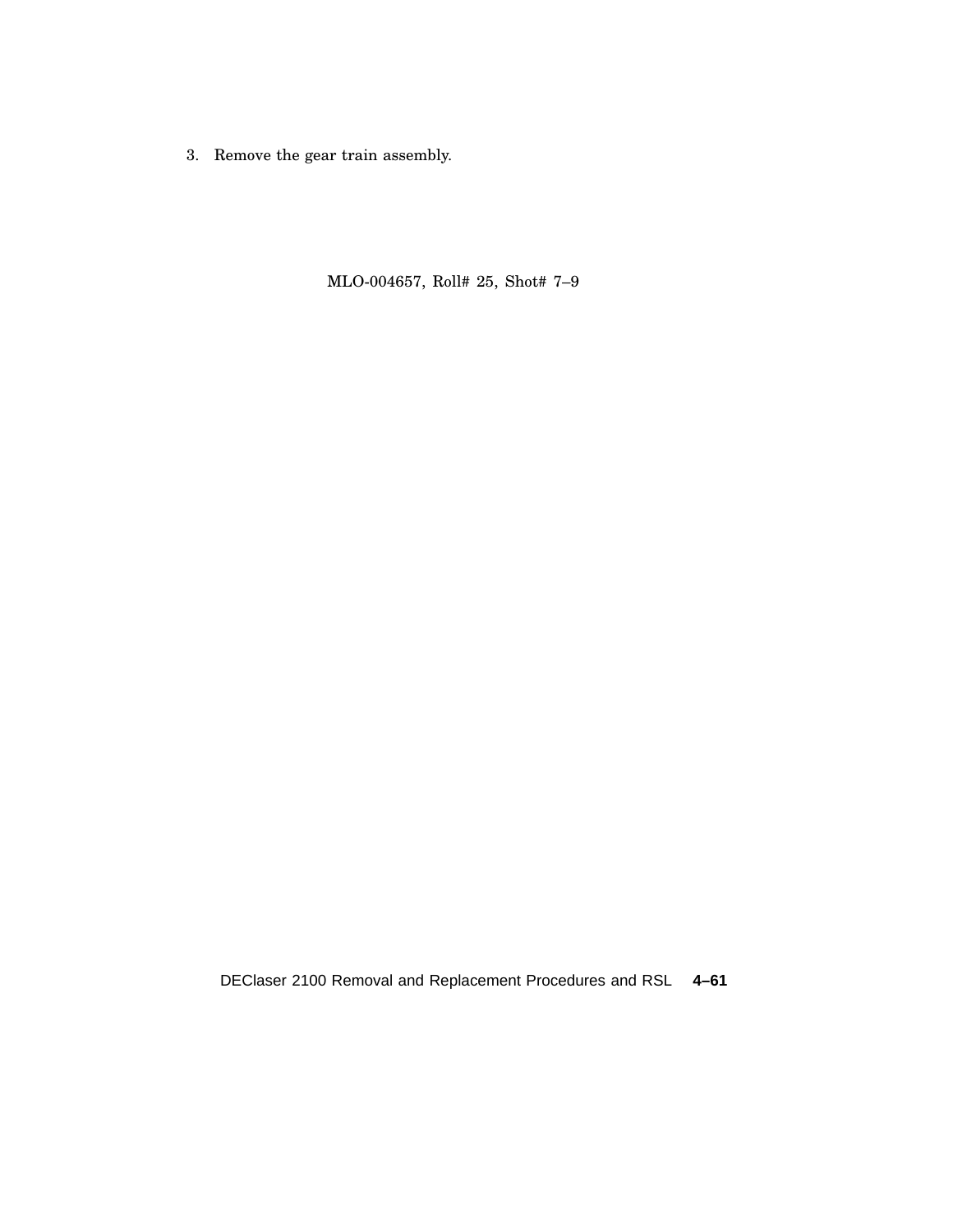#### **4.21.1 Inside OPC Drum Drive Gear**

Use the following procedure to remove and replace the inside drive gear that is on the end of the OPC drum drive shaft.

- 1. Remove the following components:
	- a. Upper cover as shown in Section 4.4
	- b. Transfer drive assembly as shown in Section 4.17
	- c. HVPSA as shown in Section 4.12
	- d. Transfer corona assembly as shown in Section 4.18
	- e. LVPSA as shown in Section 4.13
- 2. Remove the E-ring from the inside of the drive shaft.

MLO-004658, Roll# 24, Shot# 10–12

**4–62** DEClaser 2100 Printer Service Guide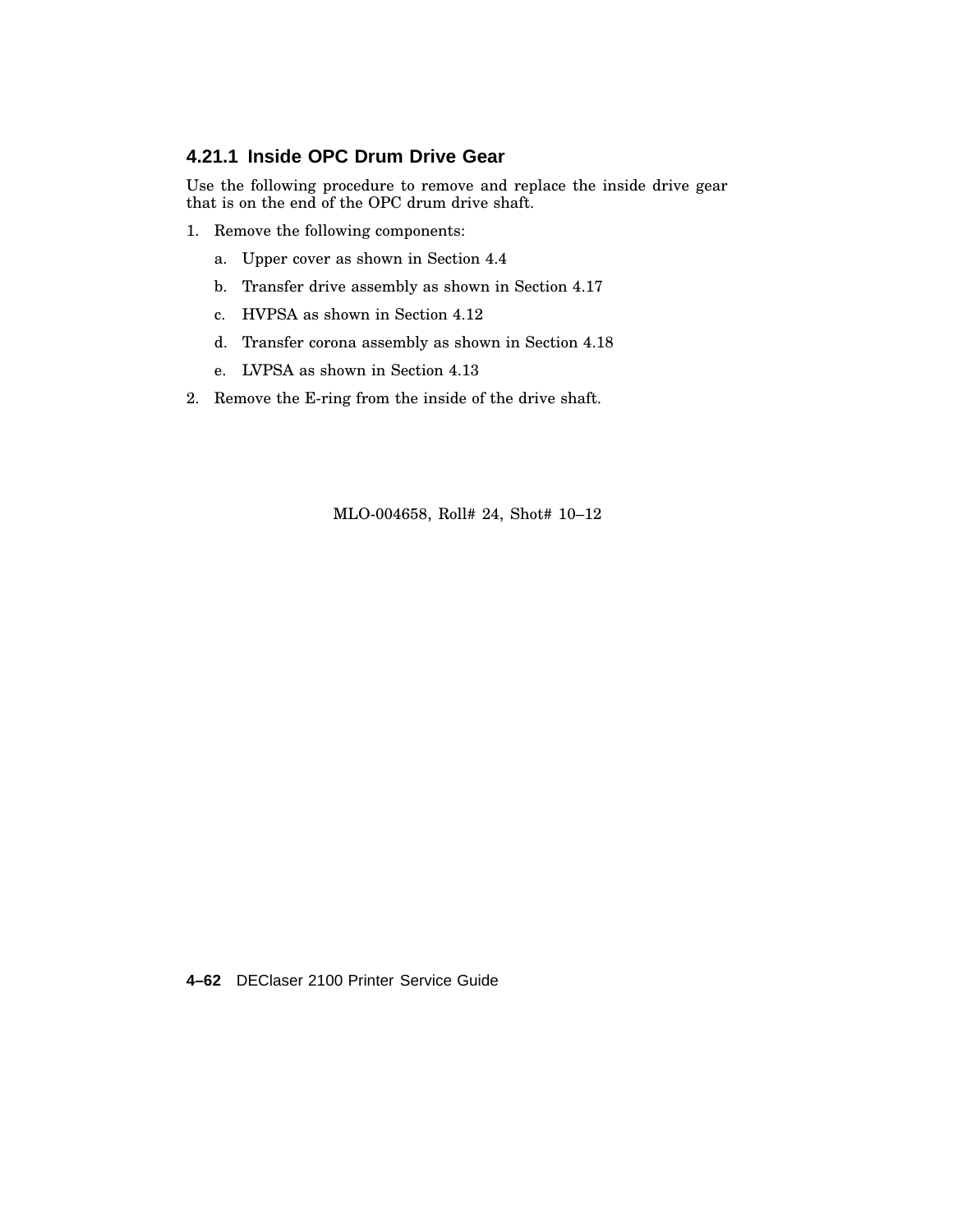- 3. Use a small screwdriver or other suitable tool to push and remove the shaft.
- 4. Remove the inside OPC drum drive gear.

MLO-004659, Roll# 25, Shot# 1–3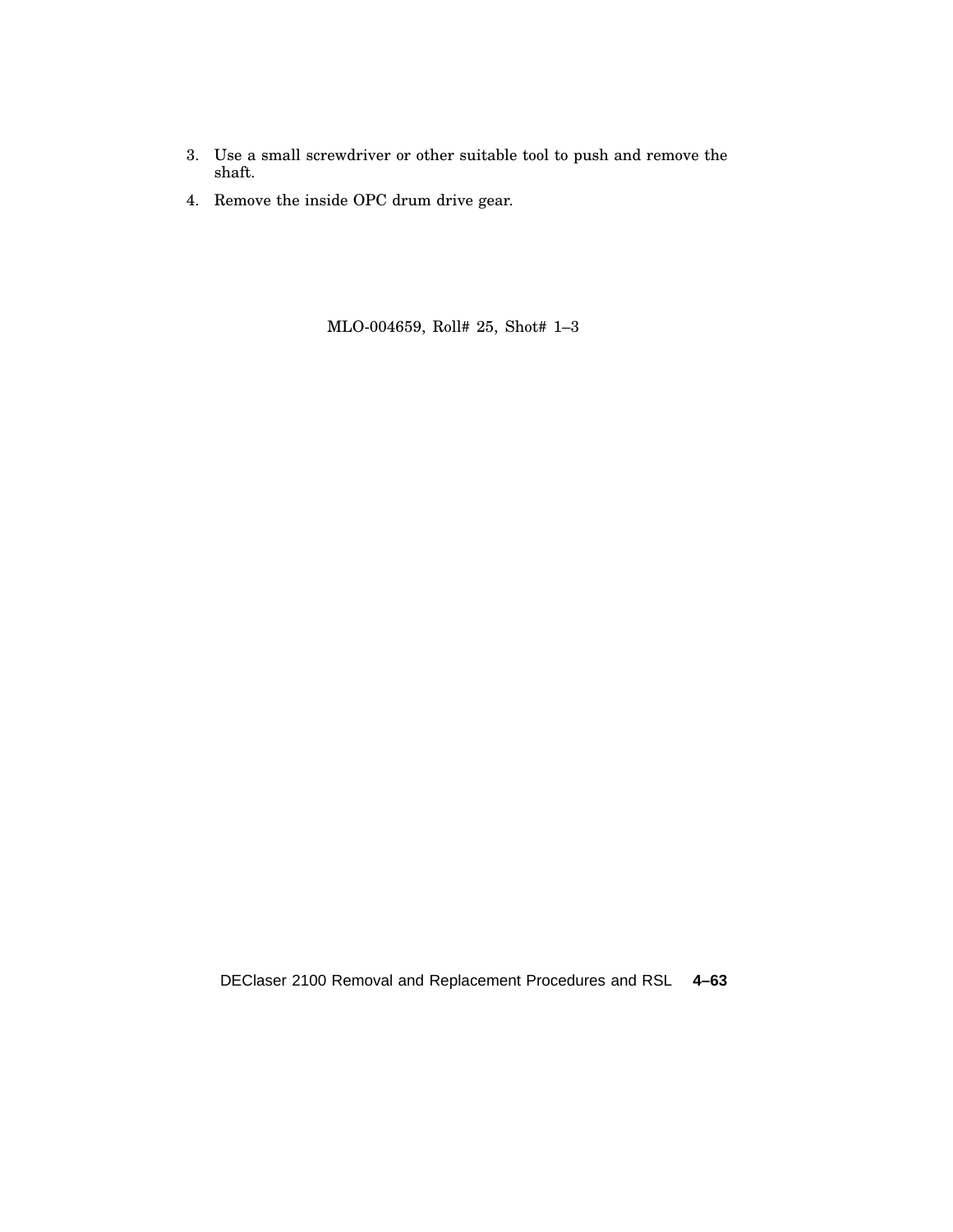# **4.22 Output Roller Assembly**

Use the following procedure to remove and replace the output roller assembly of the top cover output tray of the DEClaser 2100 printer.

- 1. Remove the top cover, as shown in Section 4.2, and place it upside down on a work surface.
- 2. Remove the two screws from the fixing unit hold-down plate.
- 3. Remove the fixing unit hold-down plate.

MLO-004660, Roll# 12, Shot# 4–6

**4–64** DEClaser 2100 Printer Service Guide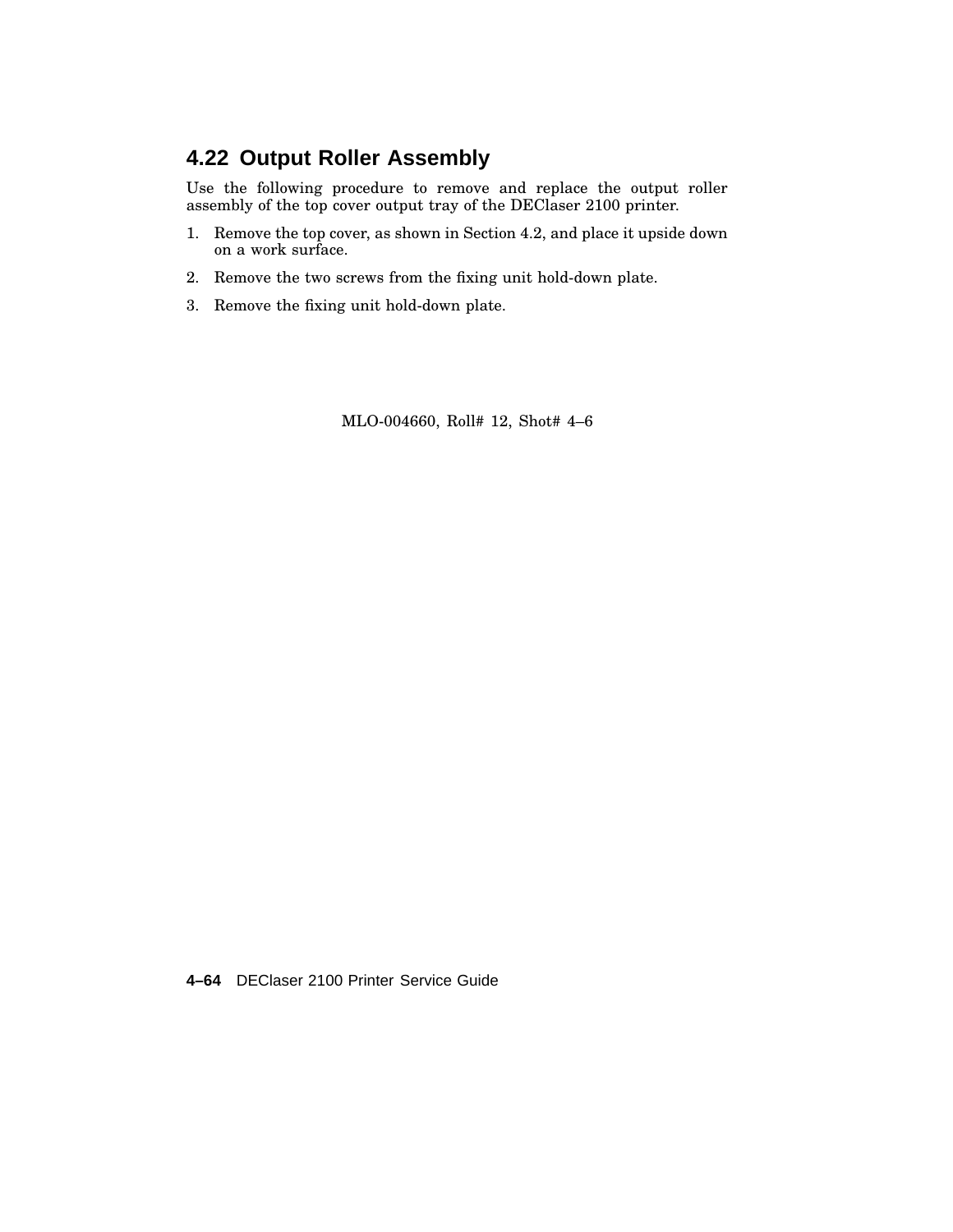- 4. Remove the two plastic threaded screws that hold the tray plate to the top cover.
- 5. Remove the four screws that hold the assembly to the mounting bulkhead.

MLO-004661, Roll# 13, Shot# 4–6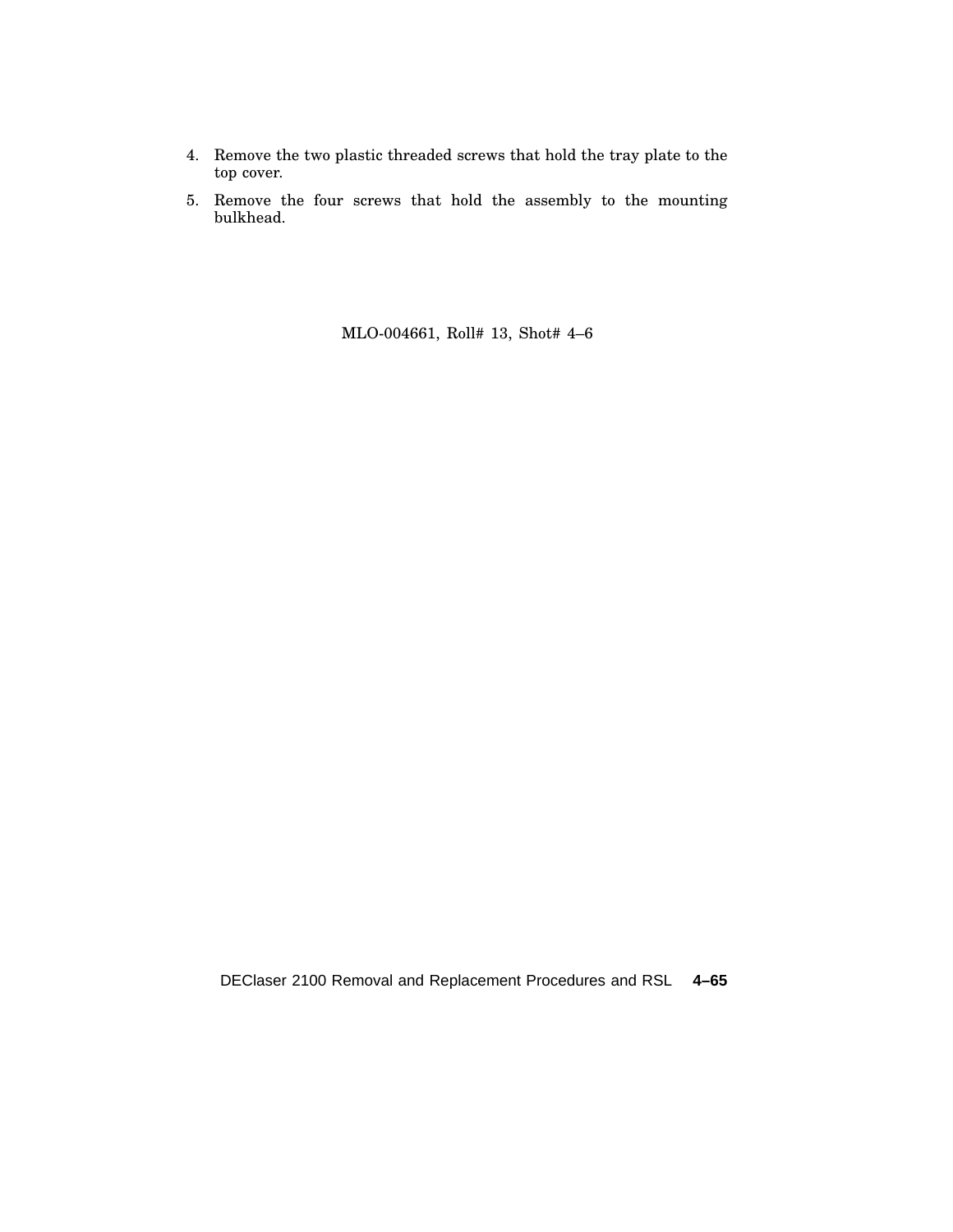6. Remove the roller assembly and tray plate. Place the assembly on a work surface.

MLO-004662, Roll# 13, Shot# 7–9

**4–66** DEClaser 2100 Printer Service Guide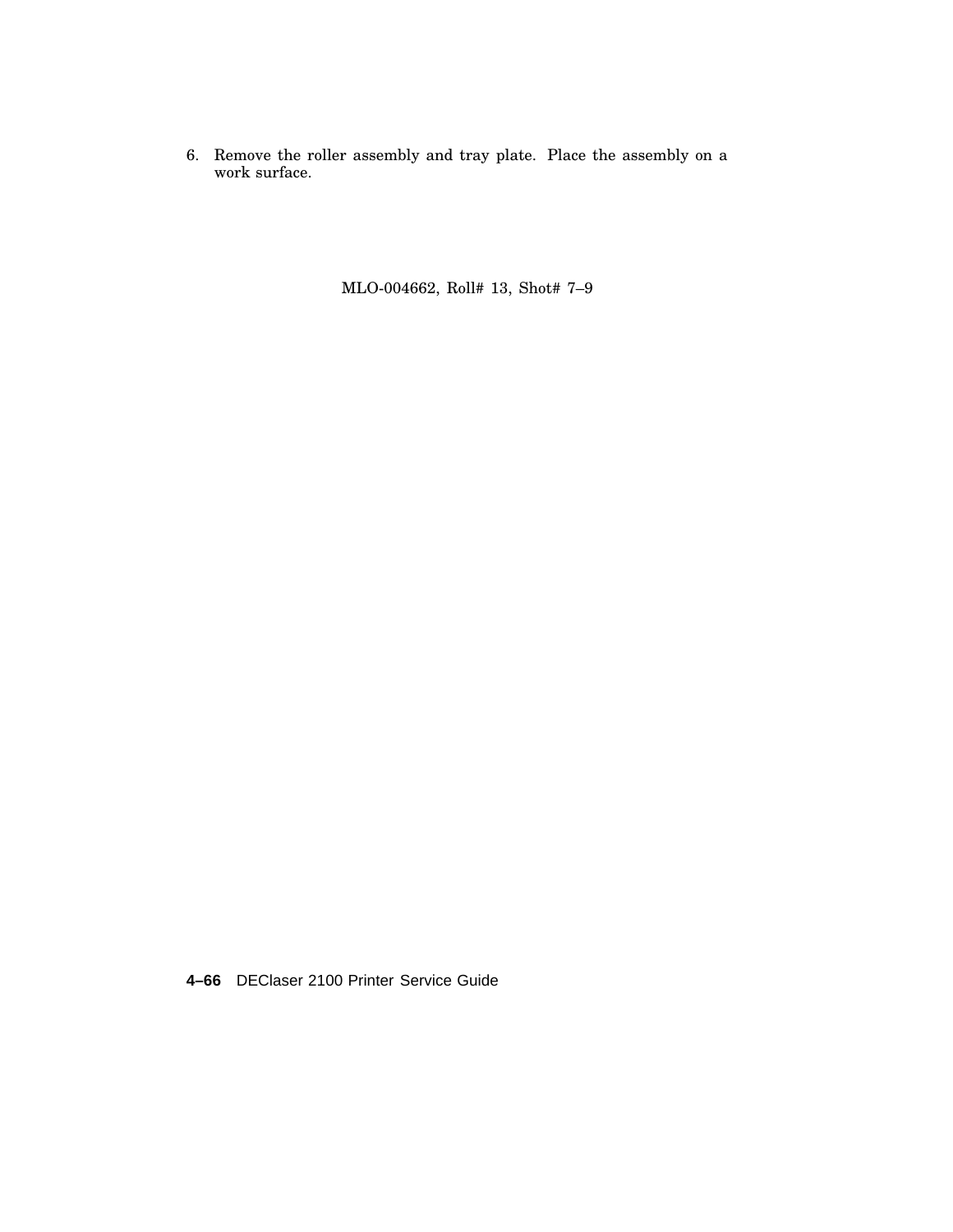7. Remove the two shoulder screws and separate the tray plate from the output roller assembly.

MLO-004663, Roll# 13, Shot# 10–12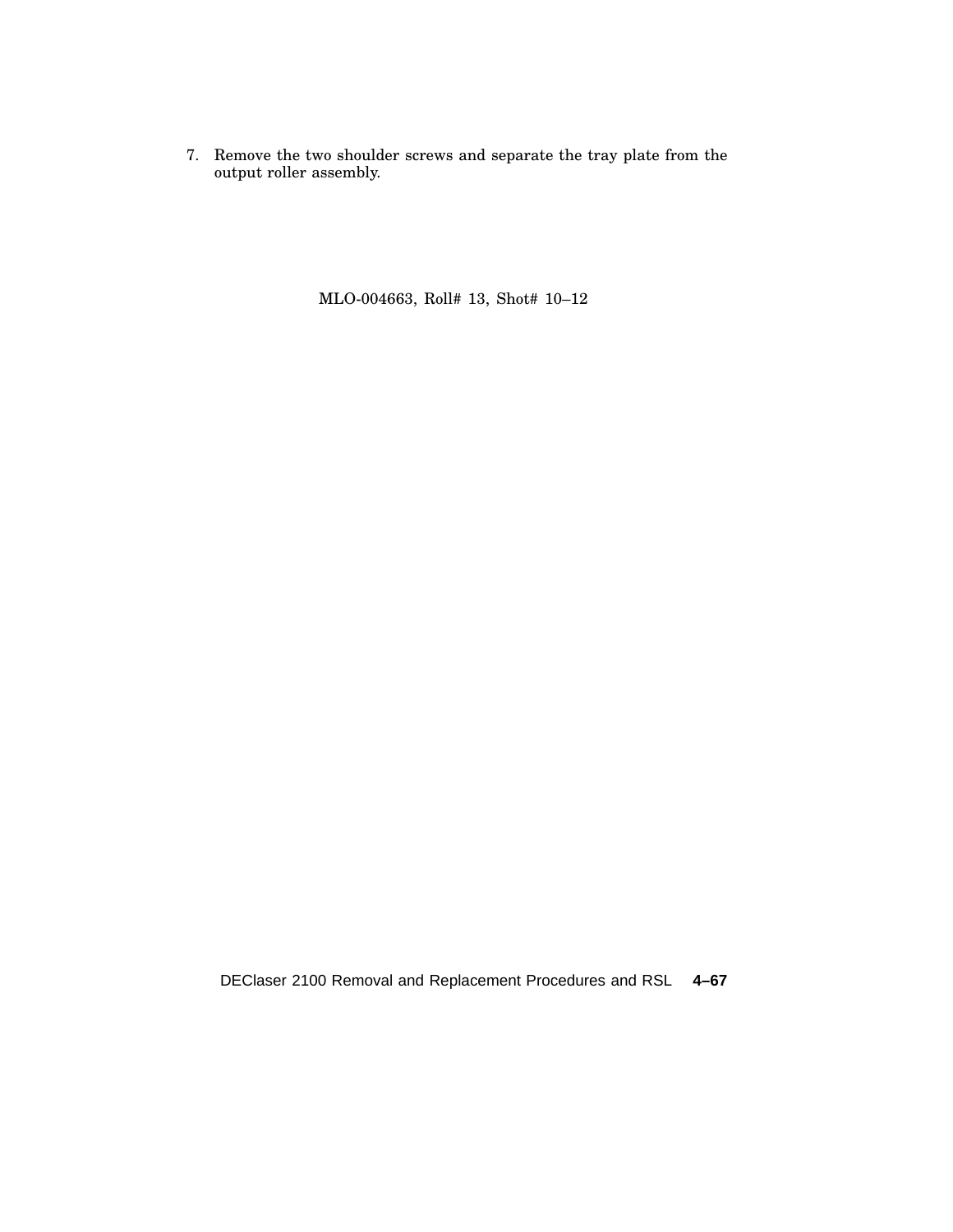#### **4.22.1 Output Roller Drive Gears**

Use the following procedure to remove and replace the gear assembly that drives the rollers in the top cover output tray.

- 1. Remove the top cover, as shown in Section 4.2, and place it upside down on a work surface.
- 2. Remove the screw that holds the assembly to the bulkhead, and remove the assembly.

MLO-004664, Roll# 14, Shot# 1–3

**4–68** DEClaser 2100 Printer Service Guide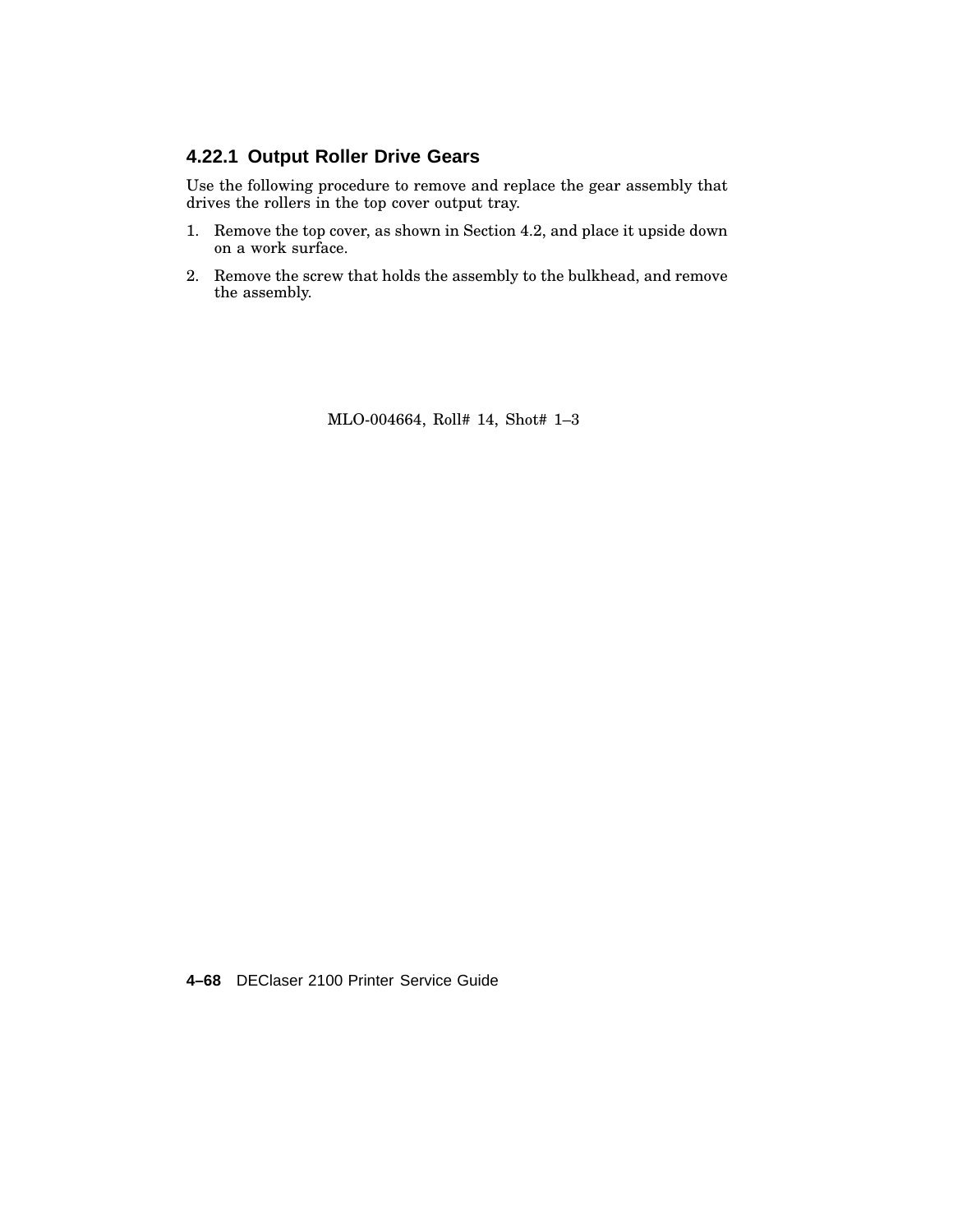#### **4.23 AC Inlet Assembly**

**NOTE:** *If you are replacing the ac inlet assembly to fix a 50 SERVICE display fault, be aware that 10 minutes of power-off time are required to clear a 50 SERVICE fault.*

Use the following procedure to remove and replace the ac inlet assembly.

**CAUTION:** *Use the standard antistatic equipment and procedures when you handle this sensitive electronic component.*

- 1. Remove the fixing unit as shown in Section 4.16.
- 2. Remove the upper cover as shown in Section 4.4.
- 3. Remove the four screws that hold the inlet assembly to the baseplate.
- 4. Lift, unplug, and remove the ac inlet assembly.

MLO-004665, Roll# 20, Shot# 7–9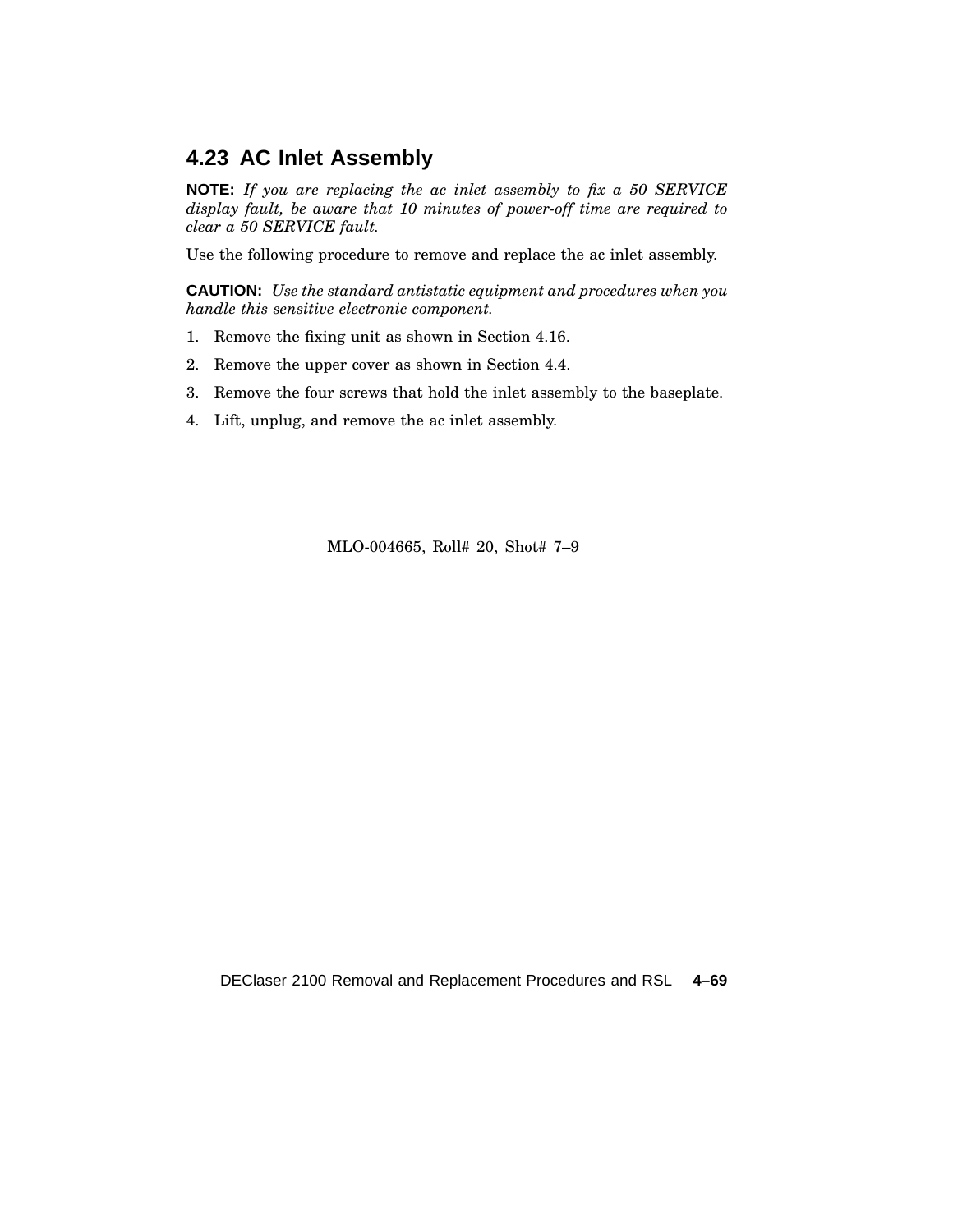# **4.24 Main Fan (FM1)**

Use the following procedure to remove and replace the main fan (FM1) of the DEClaser 2100 printer.

- 1. Remove the two screws that hold the ozone filter housing.
- 2. Slide the ozone filter housing out of the holding tab and remove the housing.

MLO-004666, Roll# 20, Shot# 10–12

**4–70** DEClaser 2100 Printer Service Guide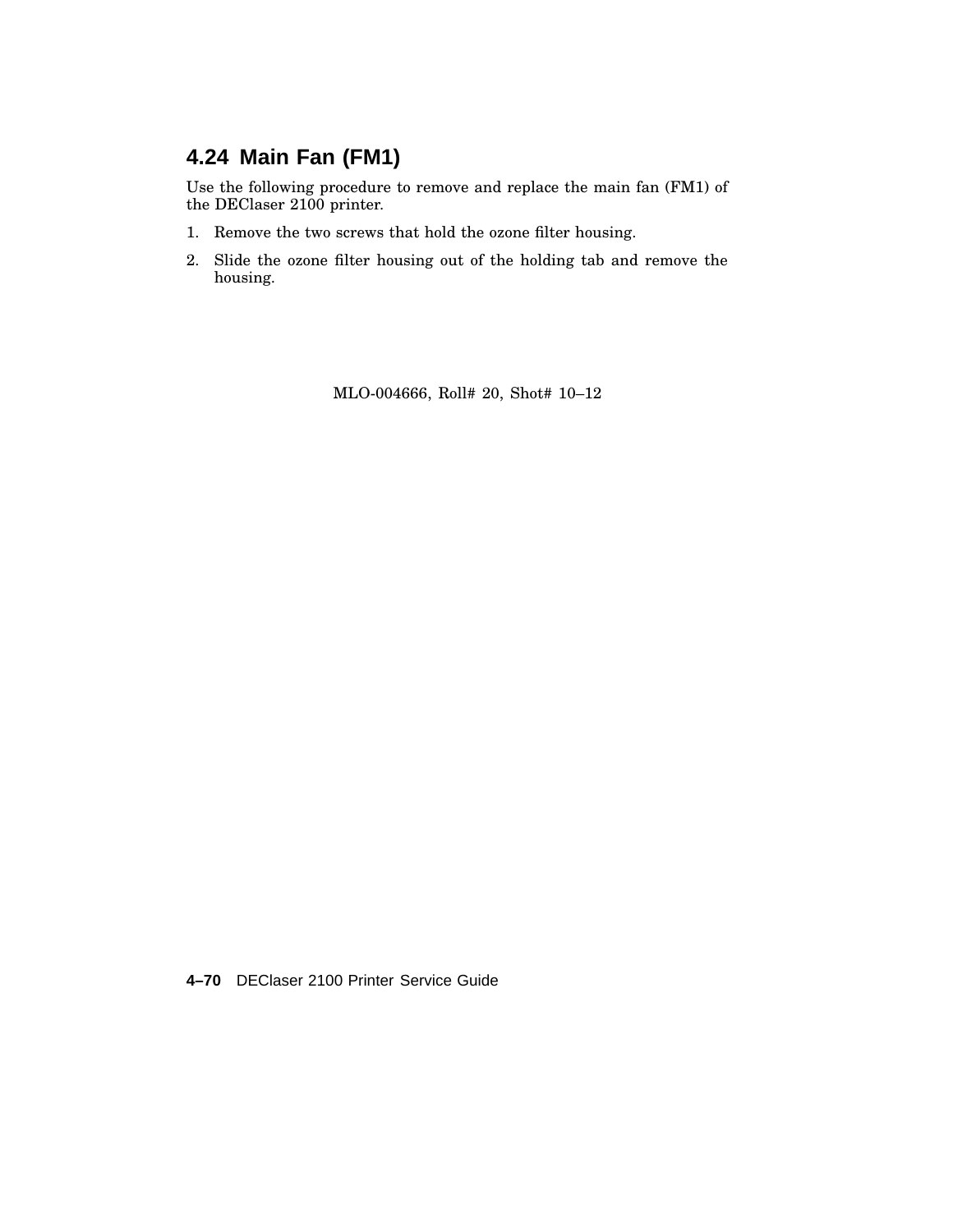- 3. Unplug the connector from the fan control unit  $\bullet$ .
- 4. Remove the three screws that hold the main fan to the ac inlet assembly.
- 5. Remove the main fan.

MLO-004667, Roll# 20, Shot# 4–6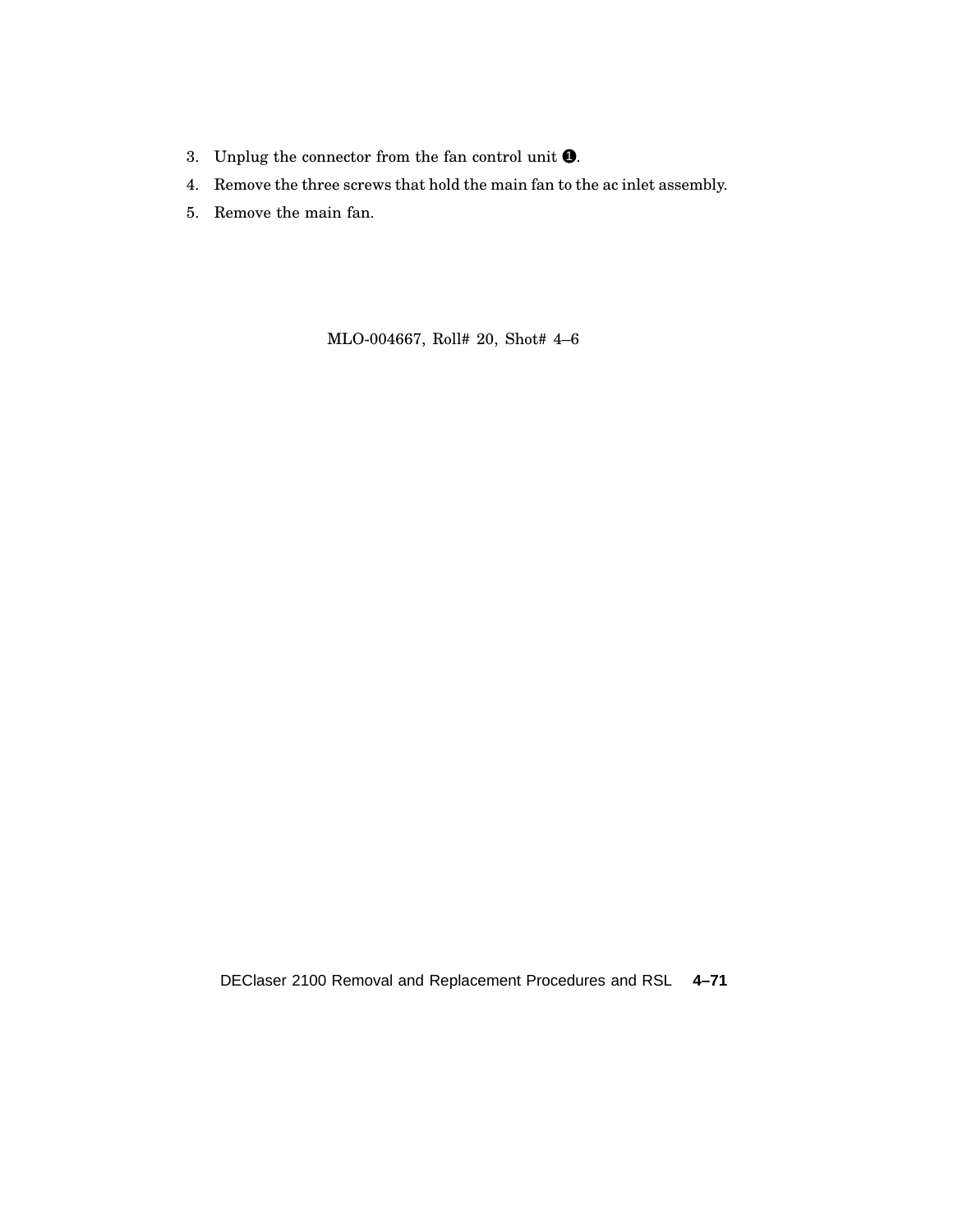# **4.25 Fan (FM2)**

Use the following procedure to remove and replace the fan (FM2) of the DEClaser 2100 printer.

- 1. Remove the bottom cover as shown in Section 4.5.
- 2. Disconnect the FM2 cable connector from the 2-pin J207 dc control board connector.
- 3. Remove the four screws that hold the fan and support bracket to the baseplate, and remove the fan.

MLO-004668, Roll# 6, Shot# 10–12

**4–72** DEClaser 2100 Printer Service Guide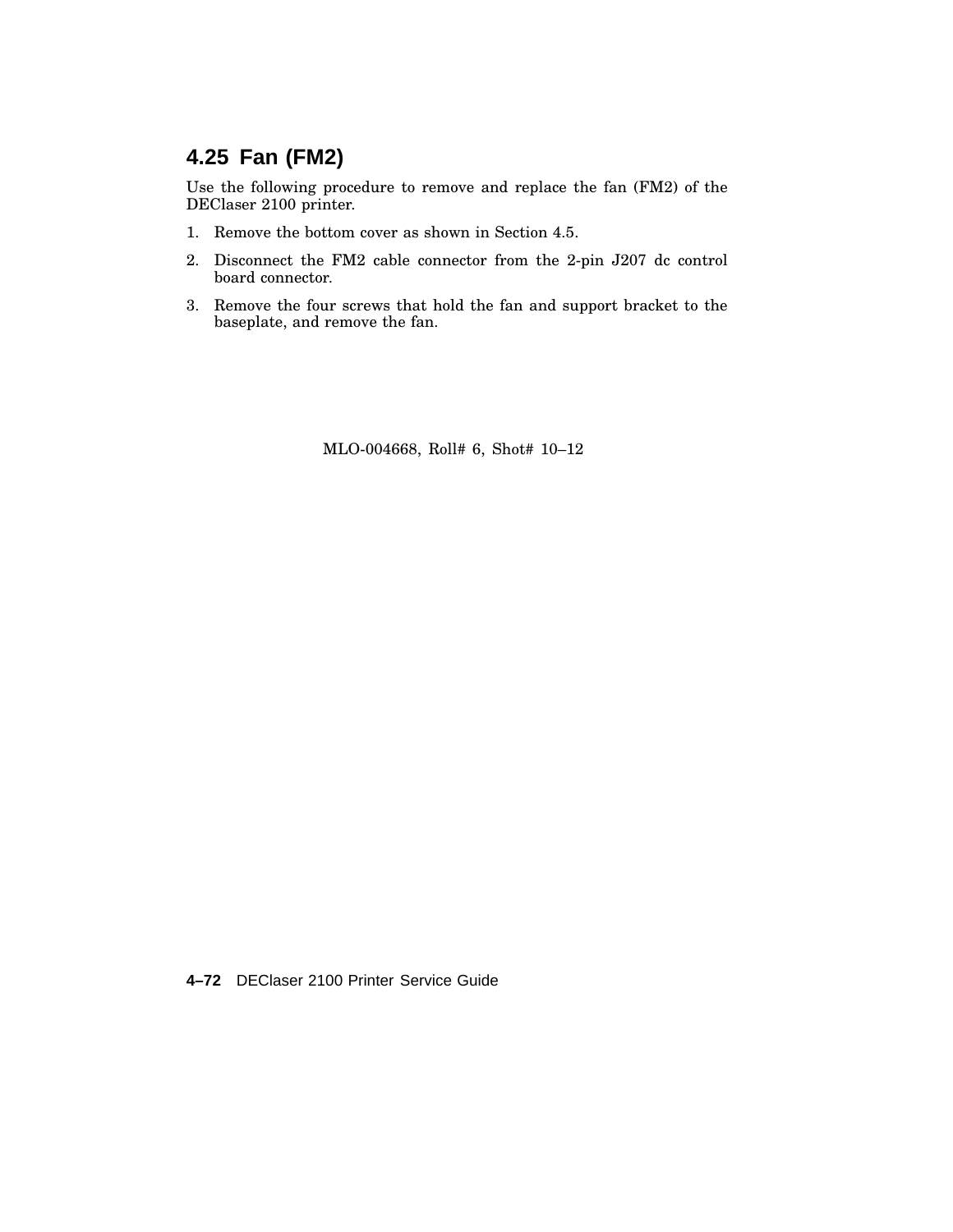## **4.26 Main Motor Assembly**

Use the following procedure to remove and replace the main motor assembly of the printer baseplate. The main motor assembly consists of the main motor and main drive gear train.

- 1. Remove the LVPSA as shown in Section 4.13.
- 2. Remove the ac inlet assembly as shown in Section 4.23.
- 3. Remove the five screws that hold the main motor assembly to the baseplate.
- 4. Remove the main motor assembly.

MLO-004669, Roll# 24, Shot# 7–9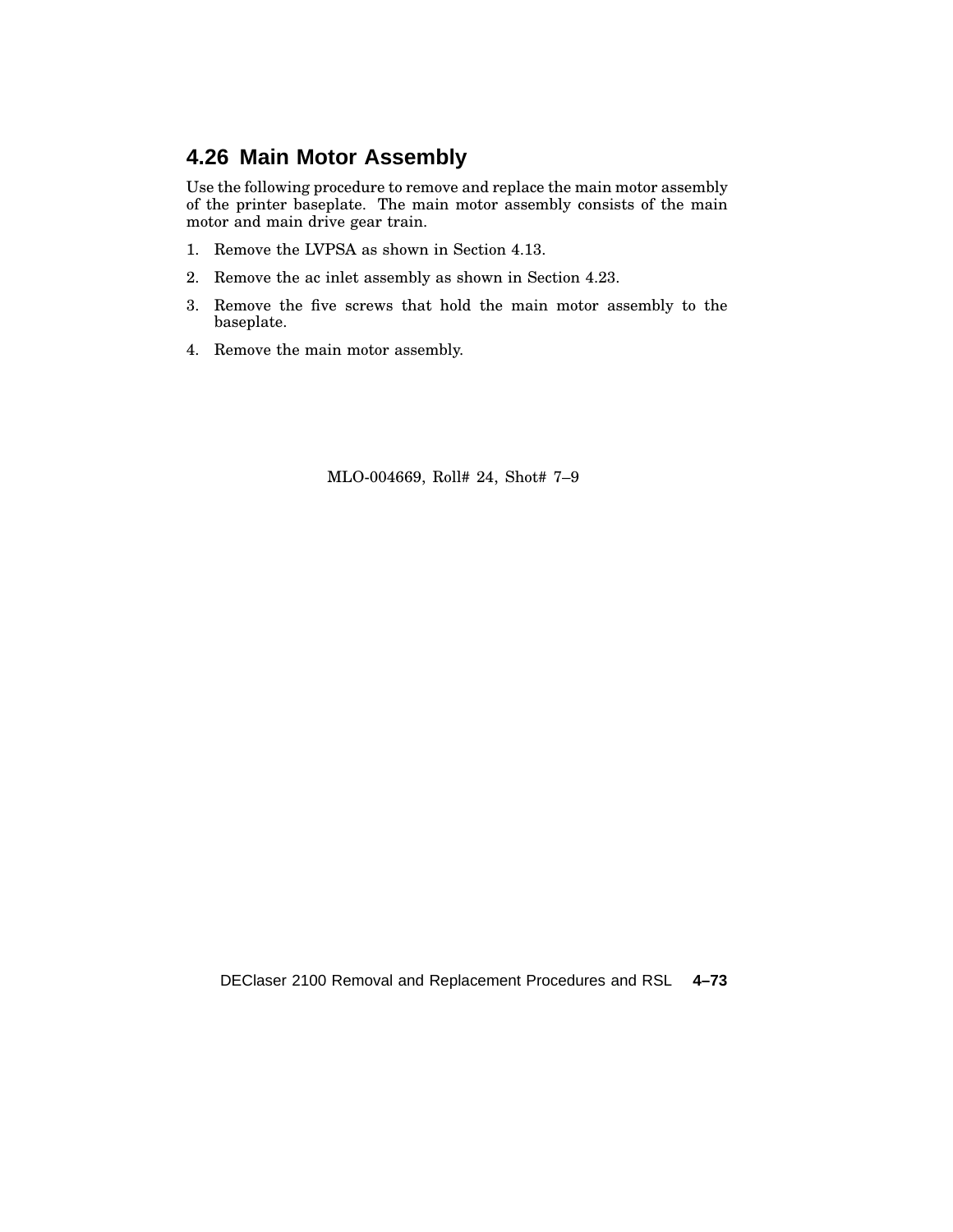#### **4.26.1 Main Motor Drive (Gears)**

Use the following procedure to remove and replace the main motor drive (gears) of the DEClaser 2100 printer.

- 1. Remove the main motor assembly as shown in Section 4.26.
- 2. Remove the four screws that hold the motor flange to the drive assembly.
- 3. Remove the main motor from the main motor drive assembly.

MLO-004670, Roll# 28, Shot# 1–3

**4–74** DEClaser 2100 Printer Service Guide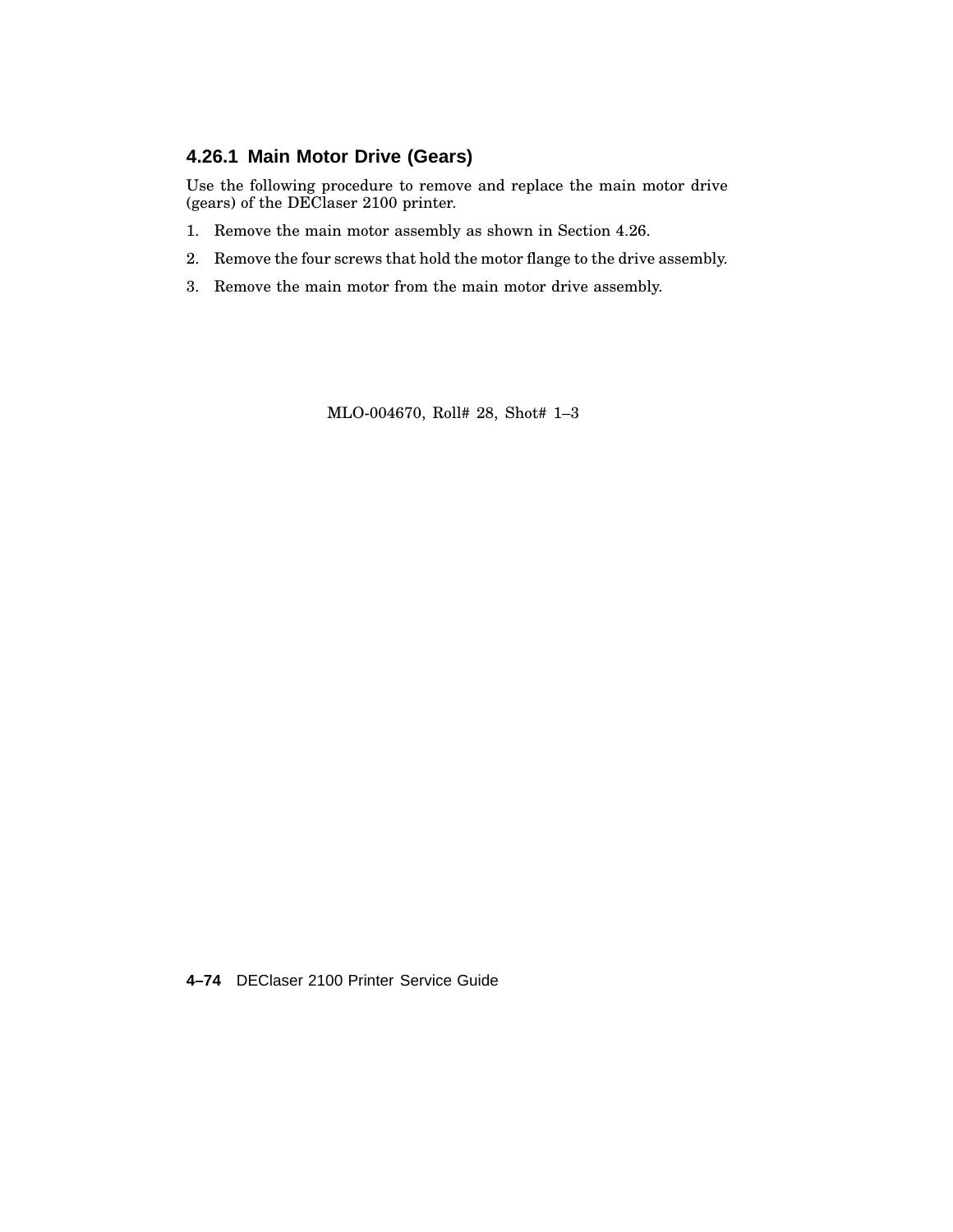## **4.27 Paper Pressure Assembly**

Use the following procedure to remove and replace the paper pressure assembly of the DEClaser 2100 printer.

- 1. Remove the following assemblies and all other parts called for by the following procedures:
	- a. Transfer drive assembly as shown in Section 4.17
	- b. HVPSA as shown in Section 4.12
	- c. LVPSA as shown in Section 4.13
	- d. AC inlet assembly as shown in Section 4.23
	- e. Main motor assembly as shown in Section 4.26
- 2. Disconnect the three cables from the scanner assembly as shown in Section 4.14.
- 3. Remove the five screws that hold the motor side of the chassis to the engine baseplate. Note the screw length for reassembly.

MLO-004671, Roll# 28, Shot# 10–12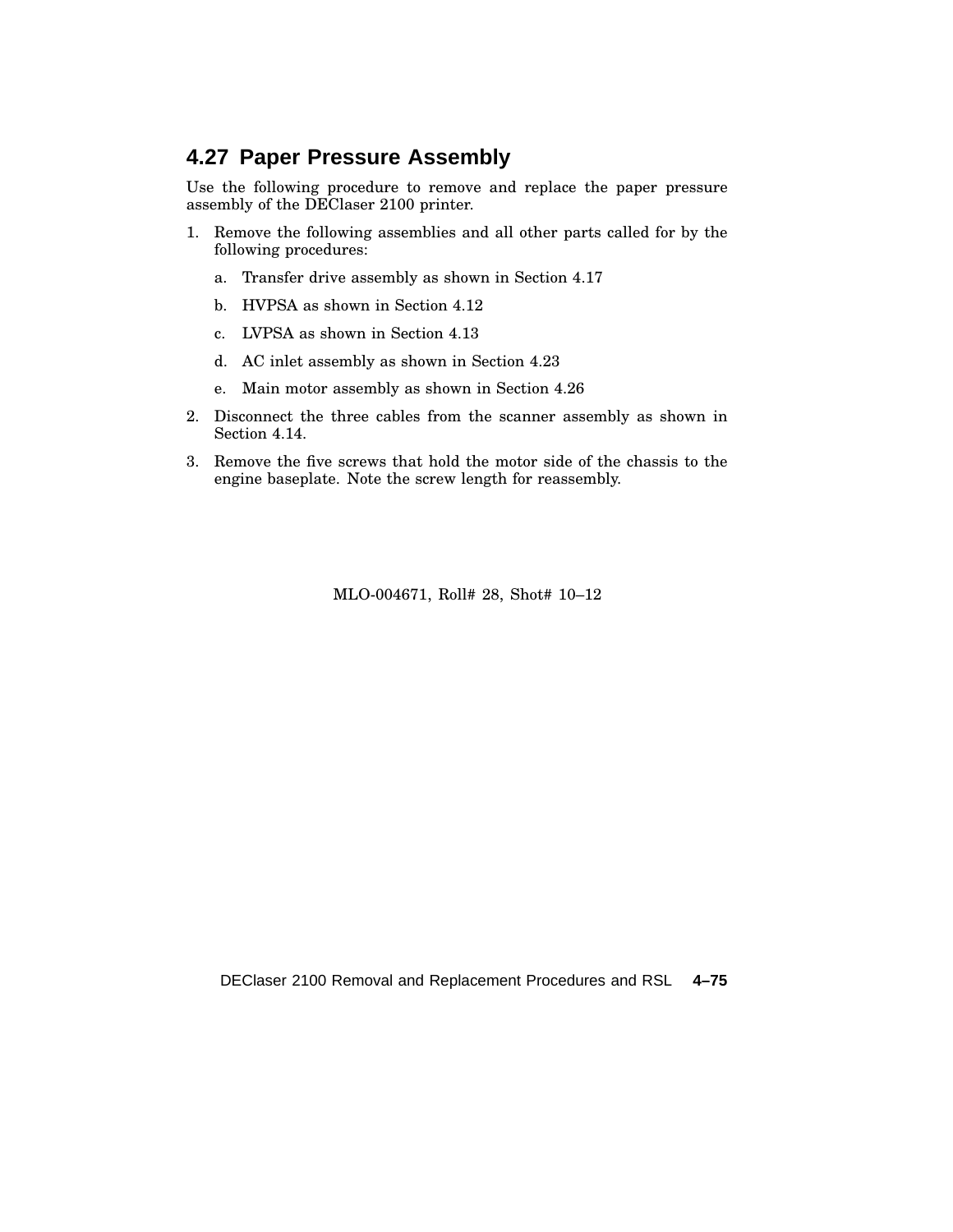4. Remove the three screws that hold the cassette end of the chassis to the engine baseplate.

MLO-004672, Roll# 29, Shot# 1–3

**4–76** DEClaser 2100 Printer Service Guide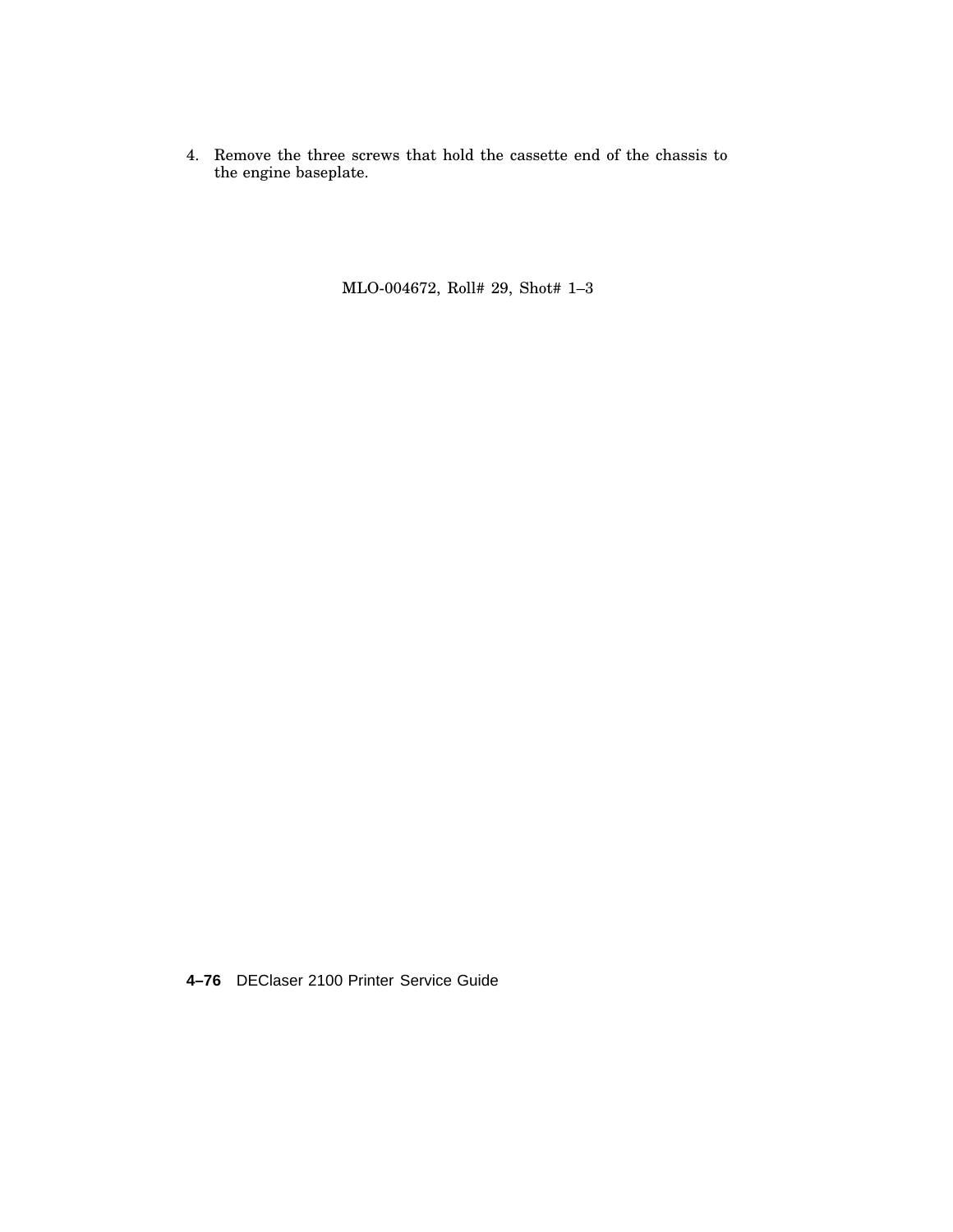5. Remove the two screws that hold the HVPSA side of the chassis to the engine baseplate.

MLO-004673, Roll# 29, Shot# 4–6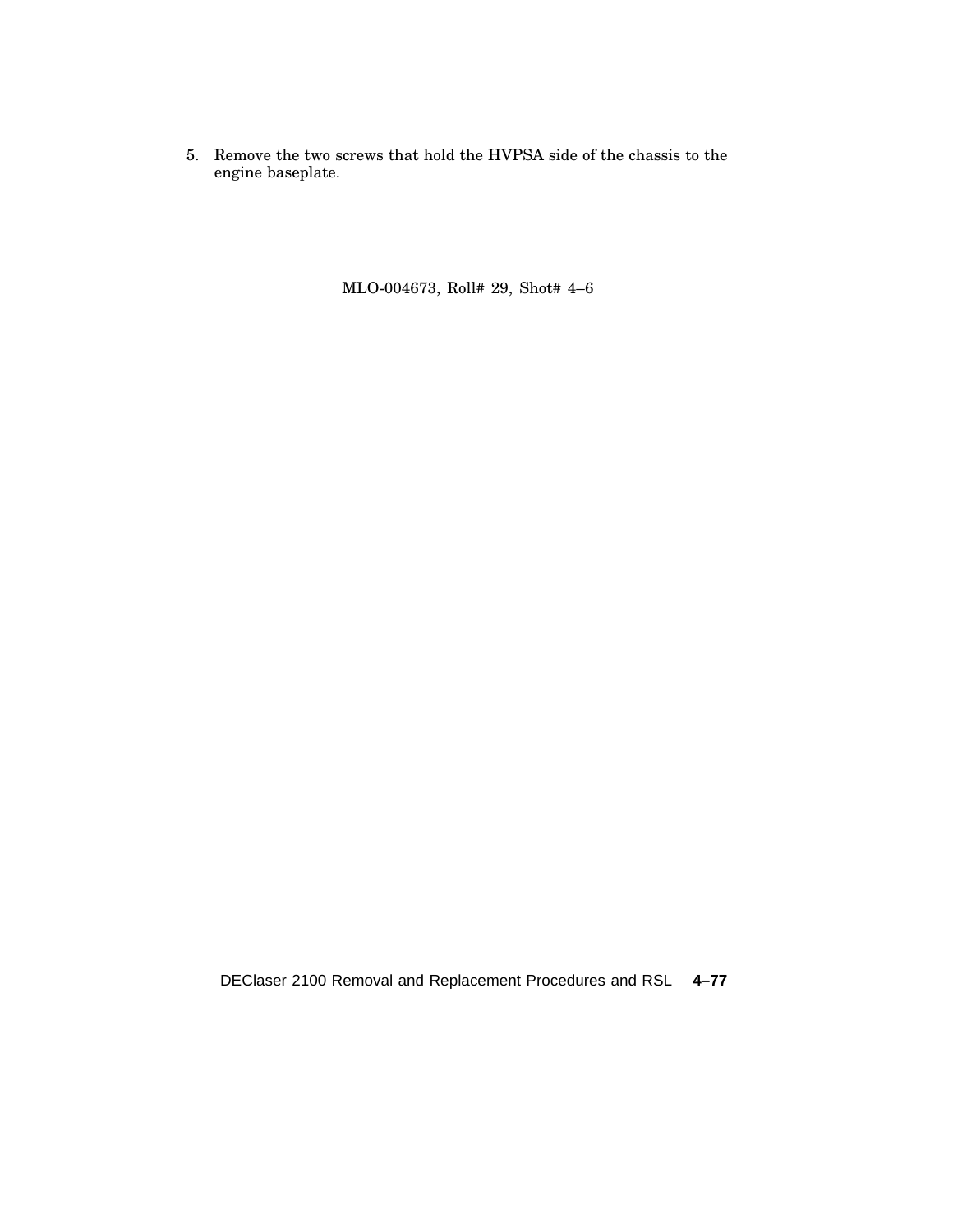6. Lift up and remove the chassis assembly from the engine baseplate. Place the chassis assembly end-up on a work surface.

MLO-004674, Roll# 29, Shot# 7–9

**4–78** DEClaser 2100 Printer Service Guide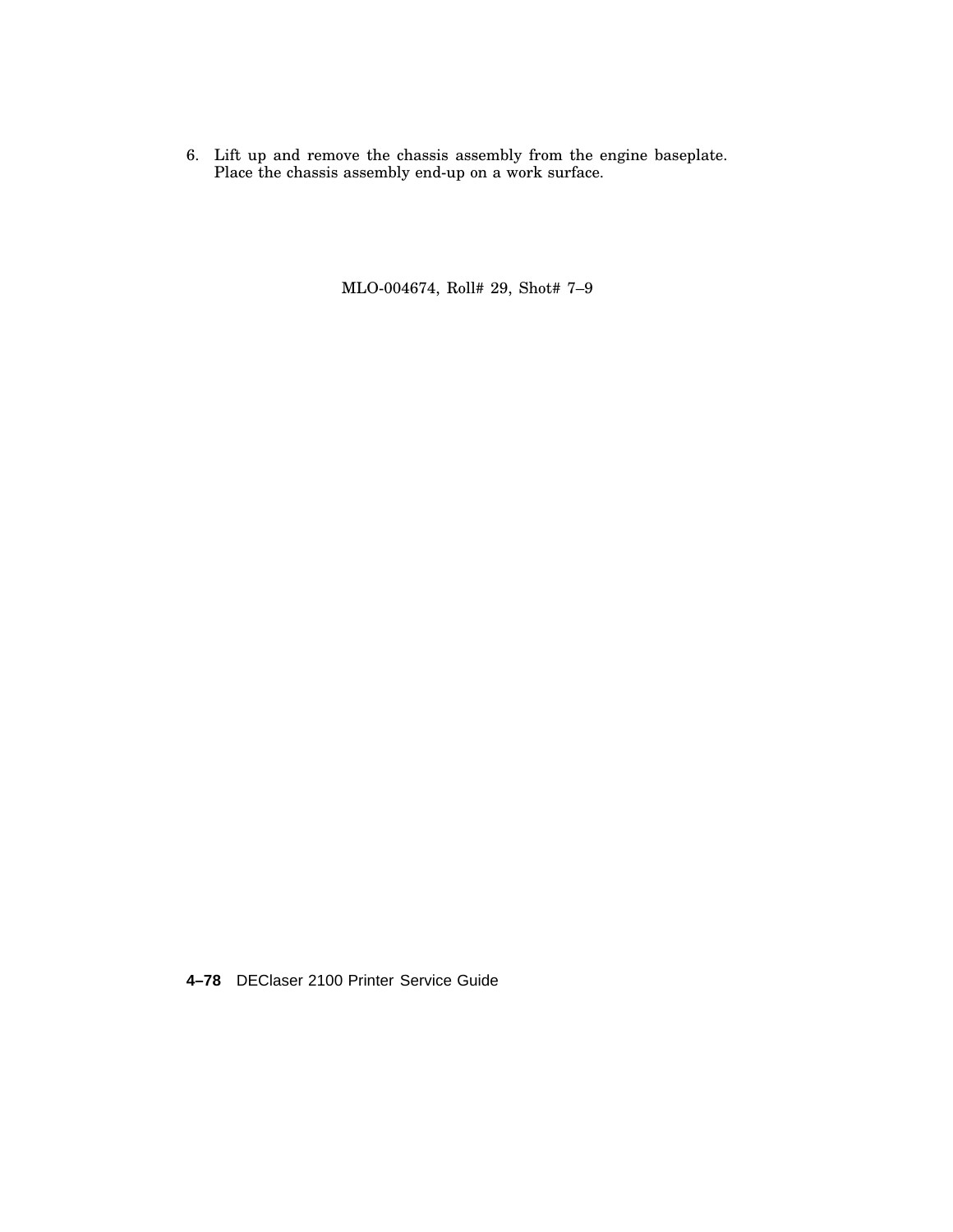- 7. Remove the two screws that hold the paper pressure assembly to the chassis.
- 8. Remove the paper pressure assembly from the chassis.

MLO-004675, Roll# 29, Shot# 10–12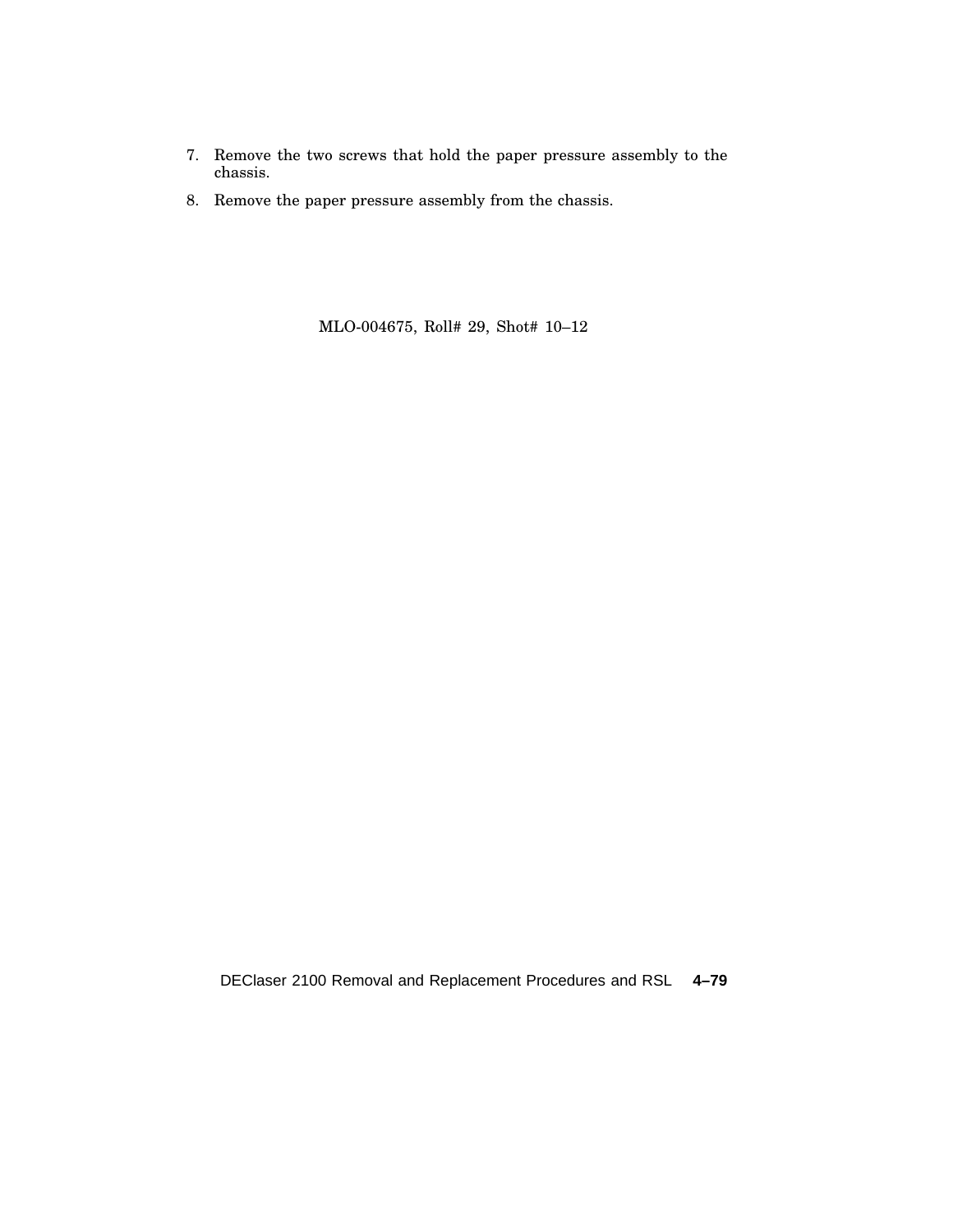# **DEClaser 2100 General Information**

This appendix contains general information that you may find useful.

#### **A.1 Macro Numbers**

The macro feature (see Table 2–3) is used to set the printer environment to match that of the host system. The macro number is a combination of device identification and character set (Cset). The sum of the two numbers is entered as the macro number.

| Device ID      | Value |
|----------------|-------|
| Level 3 device | 00    |
| LN03           | 10    |

Table A–1 describes the available character sets and gives their values.

Consult the *Digital ANSI-Compliant Printing Protocol Level 3 Programming Reference Manual* for more information about the various User Preference sets.

| <b>User Preference Set</b>        | <b>Value</b>     |  |
|-----------------------------------|------------------|--|
| DEC Supplemental                  | $\boldsymbol{0}$ |  |
| ISO Latin-1                       | 1                |  |
| JIS Katakana                      | $\boldsymbol{2}$ |  |
| DEC 7-Bit Hebrew                  | 3                |  |
| ISO Latin-Hebrew<br>Supplemental  | 4                |  |
| <b>DEC</b> Hebrew<br>Supplemental | 5                |  |
| DEC Technical                     | 6                |  |

**Table A–1: User Preference Character Sets**

DEClaser 2100 General Information **A–1**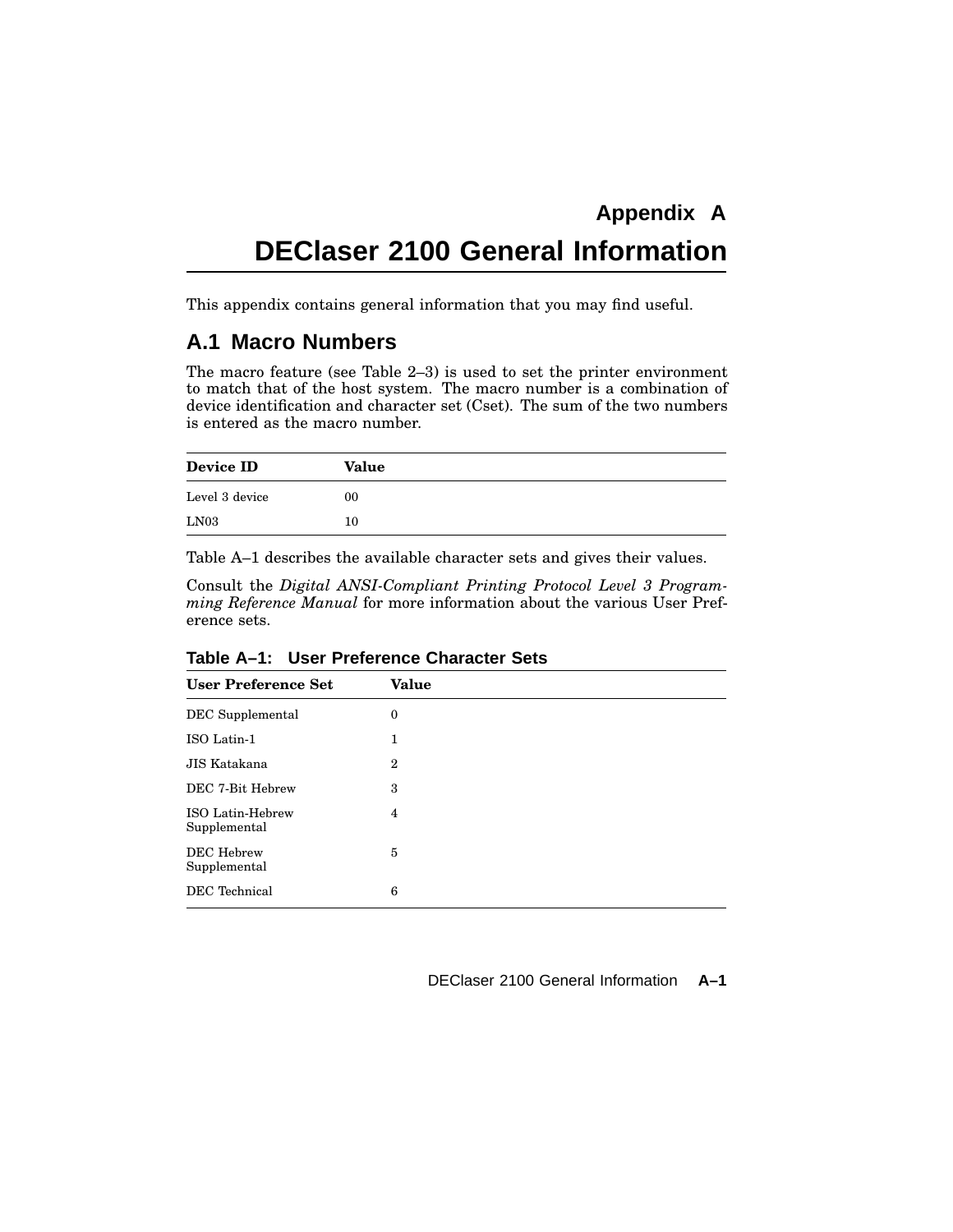## **A.2 Interface Interconnections**

The DEClaser 2100 printer can connect to a host system through the 8-bit parallel bus or through the serial port. You select a port through the I/F (interface) display.

#### **A.2.1 Parallel Port**

The parallel port uses a Centronics interface protocol and a 36-pin connector. Table A–2 gives the pin numbers and signal names.

| Pin<br><b>Number</b>    | Signal                                                                                                                        | <b>Direction</b>           |
|-------------------------|-------------------------------------------------------------------------------------------------------------------------------|----------------------------|
| $\mathbf{1}$            | $\overline{D{\hskip.1em} a{\hskip.1em} a{\hskip.1em} S{\hskip.1em} t{\hskip.1em} {\hskip.1em} a{\hskip.1em} b{\hskip.1em} e}$ | In                         |
| $\,2$                   | $\rm Data~1$                                                                                                                  | In                         |
| 3                       | Data $2\,$                                                                                                                    | $\mathop{\rm In}\nolimits$ |
| $\overline{\mathbf{4}}$ | $\rm Data~3$                                                                                                                  | In                         |
| $\bf 5$                 | Data 4                                                                                                                        | $\rm In$                   |
| $\bf 6$                 | Data $5\,$                                                                                                                    | In                         |
| 7                       | Data $6\,$                                                                                                                    | In                         |
| 8                       | $\rm Data$ $7$                                                                                                                | In                         |
| 9                       | Data 8                                                                                                                        | $\mathop{\rm In}\nolimits$ |
| 10                      | ACK                                                                                                                           | Out                        |
| 11                      | <b>Busy</b>                                                                                                                   | Out                        |
| 12                      | Call (PE)                                                                                                                     | Out                        |
| $13\,$                  | Select                                                                                                                        | Out                        |
| $14 - 15$               | Not connected                                                                                                                 |                            |
| 16                      | Logic ground                                                                                                                  |                            |
| 17                      | Chassis ground                                                                                                                |                            |
| 18                      | 5 volts                                                                                                                       | Out                        |
| $19 - 29$               | Ground                                                                                                                        |                            |
| $30\,$                  | InputPrimeRet                                                                                                                 | Out                        |
| $31\,$                  | <b>InputPrime</b>                                                                                                             | $\mathop{\mathrm{In}}$     |

**Table A–2: Parallel Interface Pin Assignment**

**A–2** DEClaser 2100 Printer Service Guide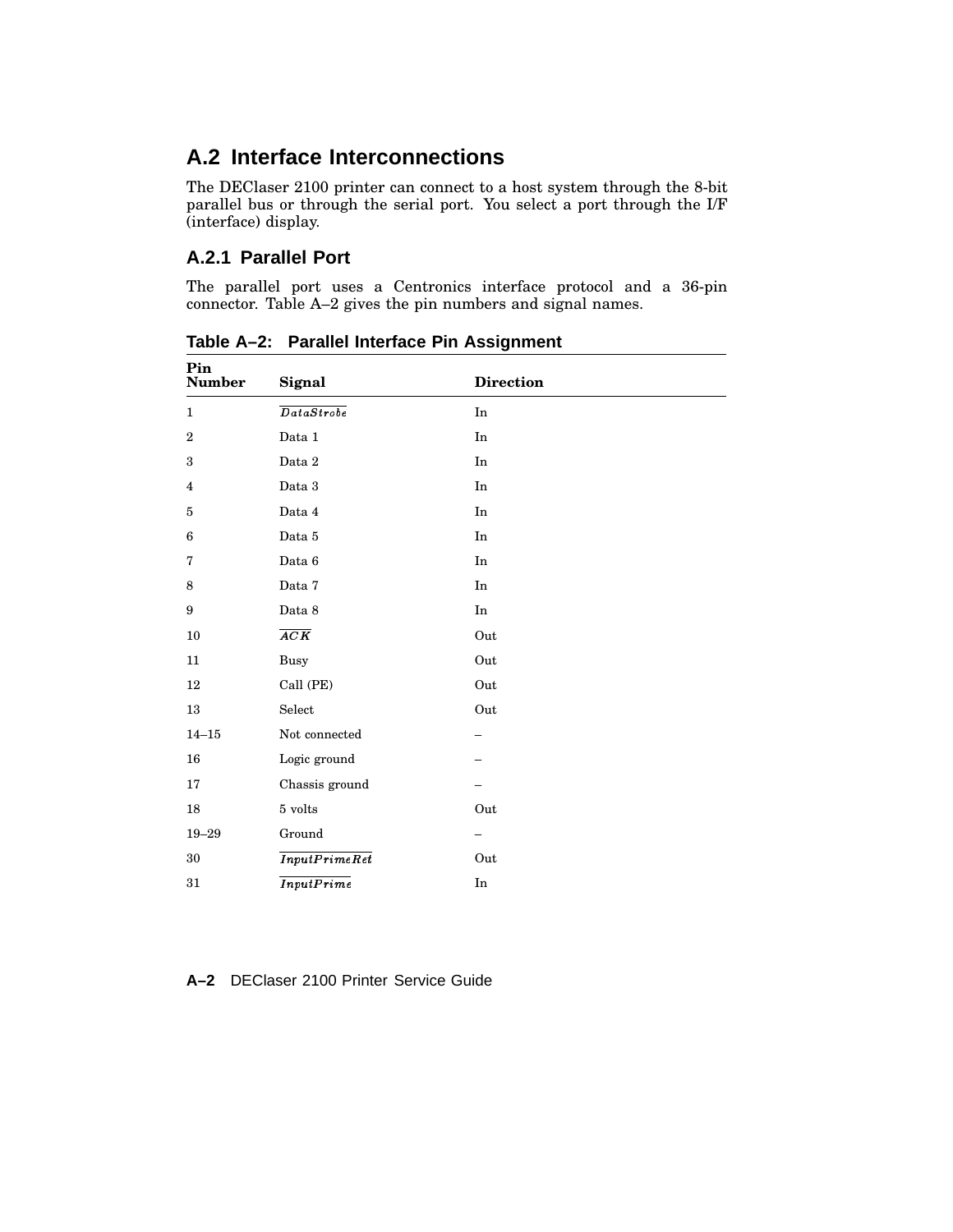| Pin<br><b>Number</b> | Signal        | <b>Direction</b> |
|----------------------|---------------|------------------|
| 32                   | <b>F</b> ault | Out              |
| 33                   | Aux out $11$  |                  |
| 34                   | Not connected |                  |
| 35                   | Aux out $2^1$ | -                |
| 36                   | Not connected | -                |
| $1$ Ignored          |               |                  |

**Table A–2 (Cont.): Parallel Interface Pin Assignment**

## **A.2.2 Serial Port**

The serial port is RS232C compatible and connects through a 25-pin connector. Table A–3 lists the pin numbers, signal names and direction, and the wiring connections inside a null modem cable. Pin numbers that are not mentioned are not used.

**Table A–3: Serial Interface**

| Printer<br>Pin | Signal<br>Name            | Signal<br><b>Direction</b> | <b>Host Pin</b><br><b>Null Modem</b> |
|----------------|---------------------------|----------------------------|--------------------------------------|
| 1              | Frame Ground (FG)         | Not directional            | Not applicable                       |
| 2              | Transmit Data (TD)        | To host system             | Pin <sub>3</sub>                     |
| 3              | Receive Data (RD)         | From host system           | Pin <sub>2</sub>                     |
| 4              | Request To Send (RTS)     | To host system             | 5                                    |
| 6              | Data Set Ready (DSR)      | From host system           | 20                                   |
| 7              | Signal Ground (SG)        | Not directional            | Not applicable                       |
| 20             | Data Terminal Ready (DTR) | To host system             | 6                                    |

# **A.3 Interface Cables and Adapters**

Table A–4 lists the adapters you need to connect the various host systems to the DEClaser 2100 printer.

**NOTE:** *For a complete list of accessories and supplies and instructions on how to order them, refer to the DEClaser 2100 Printer Operator's Guide.*

DEClaser 2100 General Information **A–3**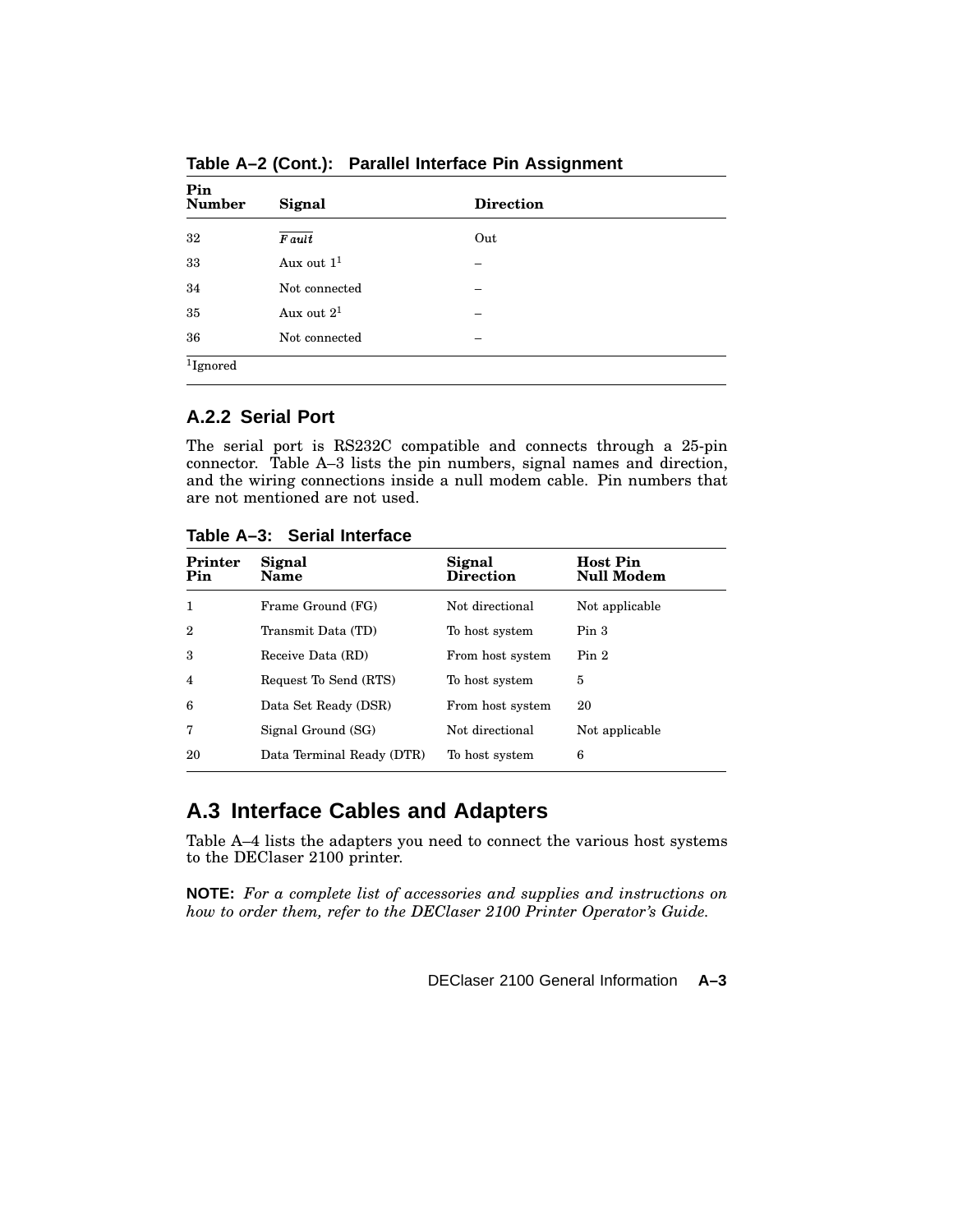# **Table A–4: Cables and Adapters**

| <b>Connector and</b><br><b>System Type</b>                                                                   | System, Cable,<br>and Printer Adapters                                                                 |
|--------------------------------------------------------------------------------------------------------------|--------------------------------------------------------------------------------------------------------|
| 25-Pin Plug Connector                                                                                        |                                                                                                        |
| VAXstation 3200/3500<br>VT100 Series<br>DECserver 200/MC (DSRVB-AA)<br>CPU RS232 Ports                       | H8571-A (25-pin-to-MMJ)<br>BC16E <sup>1</sup><br>$H8571 - E^1$                                         |
| 9-Pin Plug Devices (DEC)                                                                                     |                                                                                                        |
| VT200 Series<br>DECmate<br>PRO Series<br>VAXstation 2000                                                     | $H8571-B$ (9-pin-to-MMJ)<br>BC16E <sup>1</sup><br>$H8571 - E1$                                         |
| DEC423 (MMJ)<br><b>Serial Devices</b>                                                                        |                                                                                                        |
| VAXmate<br>MicroVAX 2000<br>DECserver 300<br>DECserver 200/DL (DSRVB-BA)<br>VT300 Series<br>CPU DEC423 Ports | BC16E <sup>1</sup><br>$H8571 - E^1$                                                                    |
| 25-Pin Socket Devices                                                                                        |                                                                                                        |
| Rainbow<br>Digital Modems                                                                                    | H8571-D<br>BC16E <sup>1</sup><br>$H8571 - E1$                                                          |
| 9-Pin Plug Devices<br>(IBM PC/AT Type)                                                                       |                                                                                                        |
| DECstation 210, 212<br>DECstation 316, 320<br><b>IBM PC/AT</b>                                               | H8571-J<br>BC16E <sup>1</sup><br>$H8571 - E^1$                                                         |
|                                                                                                              | Use Data Terminal Ready (DTR) flow control.<br>Refer to the DEClaser 2100 Printer Operator's<br>Guide. |
|                                                                                                              |                                                                                                        |

 $^{1}\mathrm{H}8571\mathrm{-E}$  and BC16E (DEC<br>connect cable) are included with the DEClaser 2100 printer.

**A–4** DEClaser 2100 Printer Service Guide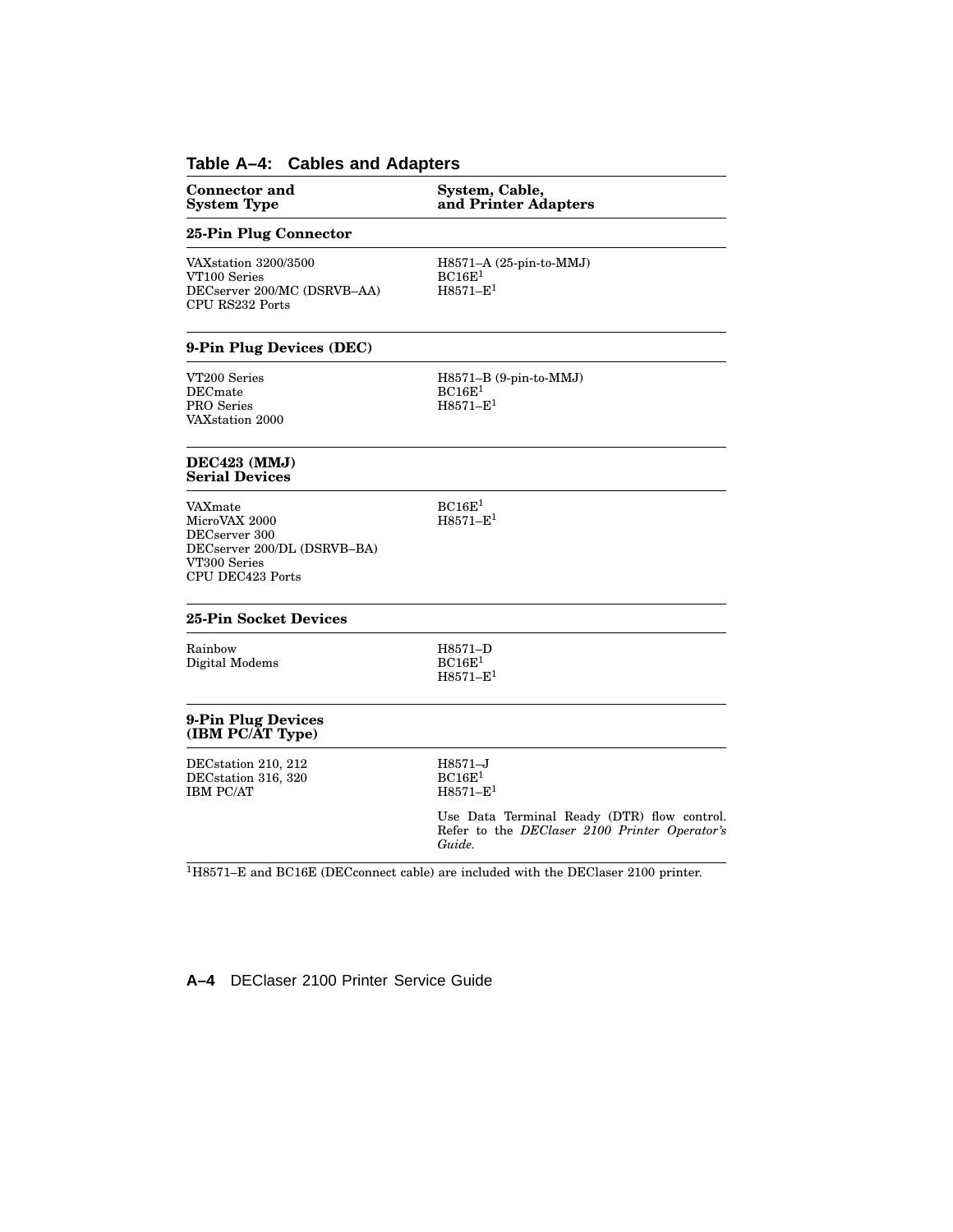| <b>Connector and</b><br><b>System Type</b>         | System, Cable,<br>and Printer Adapters                                                                            |  |
|----------------------------------------------------|-------------------------------------------------------------------------------------------------------------------|--|
| <b>European DECstation</b><br>Serial Port          |                                                                                                                   |  |
| 200 Series                                         | $12 - 27591 - 01$ extender cable.<br>H8571-A<br>BC16E <sup>1</sup><br>$H8571 - E1$                                |  |
| 300, 350 Series                                    | H8571-A<br>BC16E <sup>1</sup><br>$H8571 - E1$                                                                     |  |
| <b>European DECstation</b><br><b>Parallel Port</b> |                                                                                                                   |  |
| 200, 300, 350 Series                               | <b>BC19M-10</b>                                                                                                   |  |
| <b>Existing Cable</b>                              |                                                                                                                   |  |
| BC22D cable (already installed)                    | H8571-C<br>BC16E <sup>1</sup><br>$H8571 - E1$                                                                     |  |
|                                                    | The combination of the H8571–C adapter, the<br>BC16E cable, and the H8571–E acts as a straight-<br>through cable. |  |
|                                                    | $1H8571-E$ and BC16E (DEC connect cable) are included with the DEC laser 2100 printer.                            |  |

## **Table A–4 (Cont.): Cables and Adapters**

DEClaser 2100 General Information **A–5**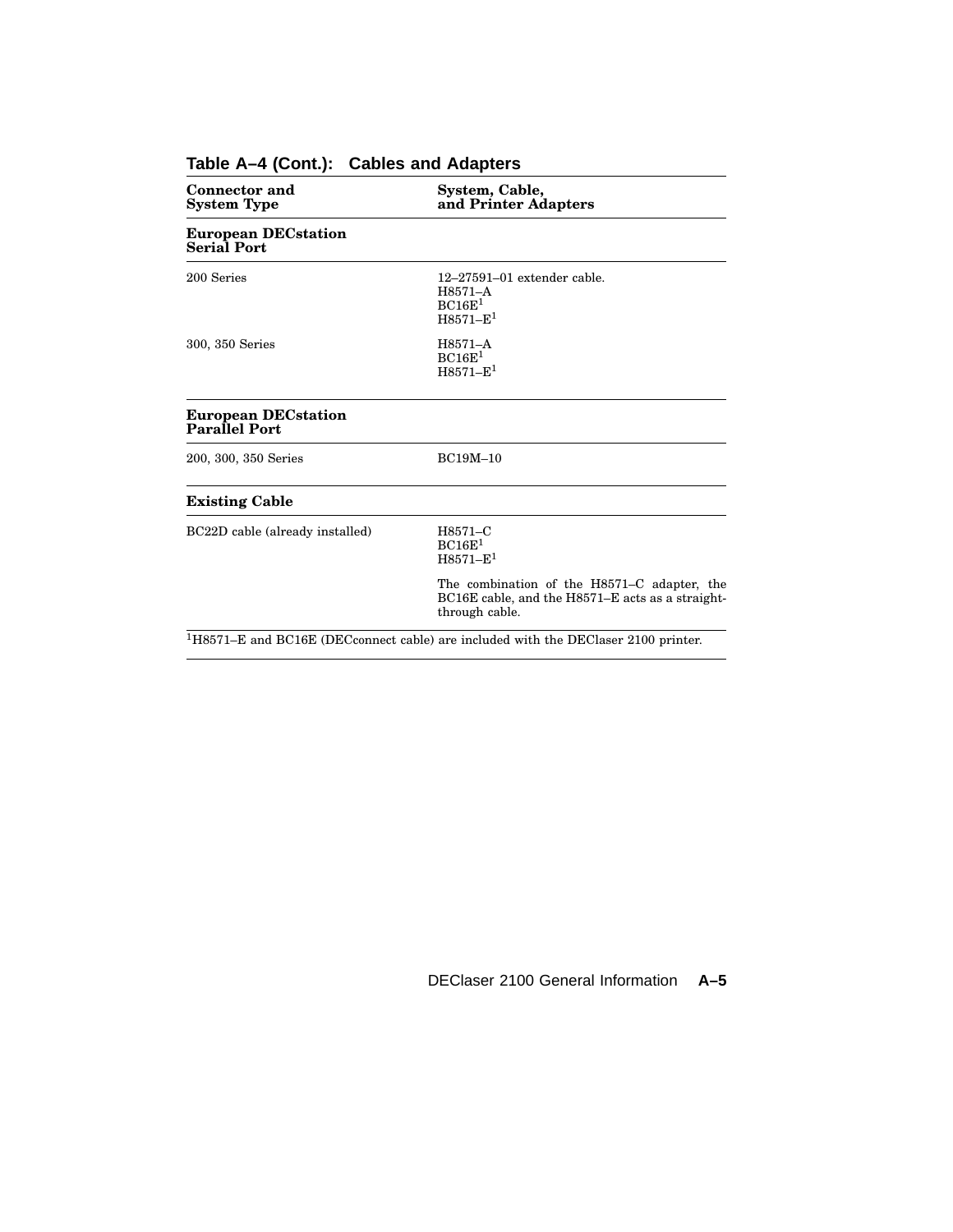# **Appendix B DEClaser 2100 Specifications**

This appendix gives general specifications for the media and operation of the DEClaser 2100 printer.

## **B.1 Print Media**

The types of print media described in this section are paper, labels, transparencies, and envelopes. For additional information about print media, consult the *Digital Laser Printers Guide to Paper and Other Media*, available from DECdirect.

## **B.1.1 Paper Handling and Storage**

Even if the customer is using paper that meets all specifications, improper handling and storage can alter paper quality and printer performance. Paper jams, misfeeding, and image defects are directly traceable to the mishandling and improper storage of paper.

#### **Paper Handling**

Be aware of the following considerations when handling paper:

- Load the cassette to its proper capacity rather than adding small amounts at a time.
- When you unwrap a new package of paper, discard the top and bottom sheets, as they tend to absorb the most humidity from the surrounding environment.
- Load the paper in the cassette with the top side up. On most paper packages, an arrow indicates the top side of the paper.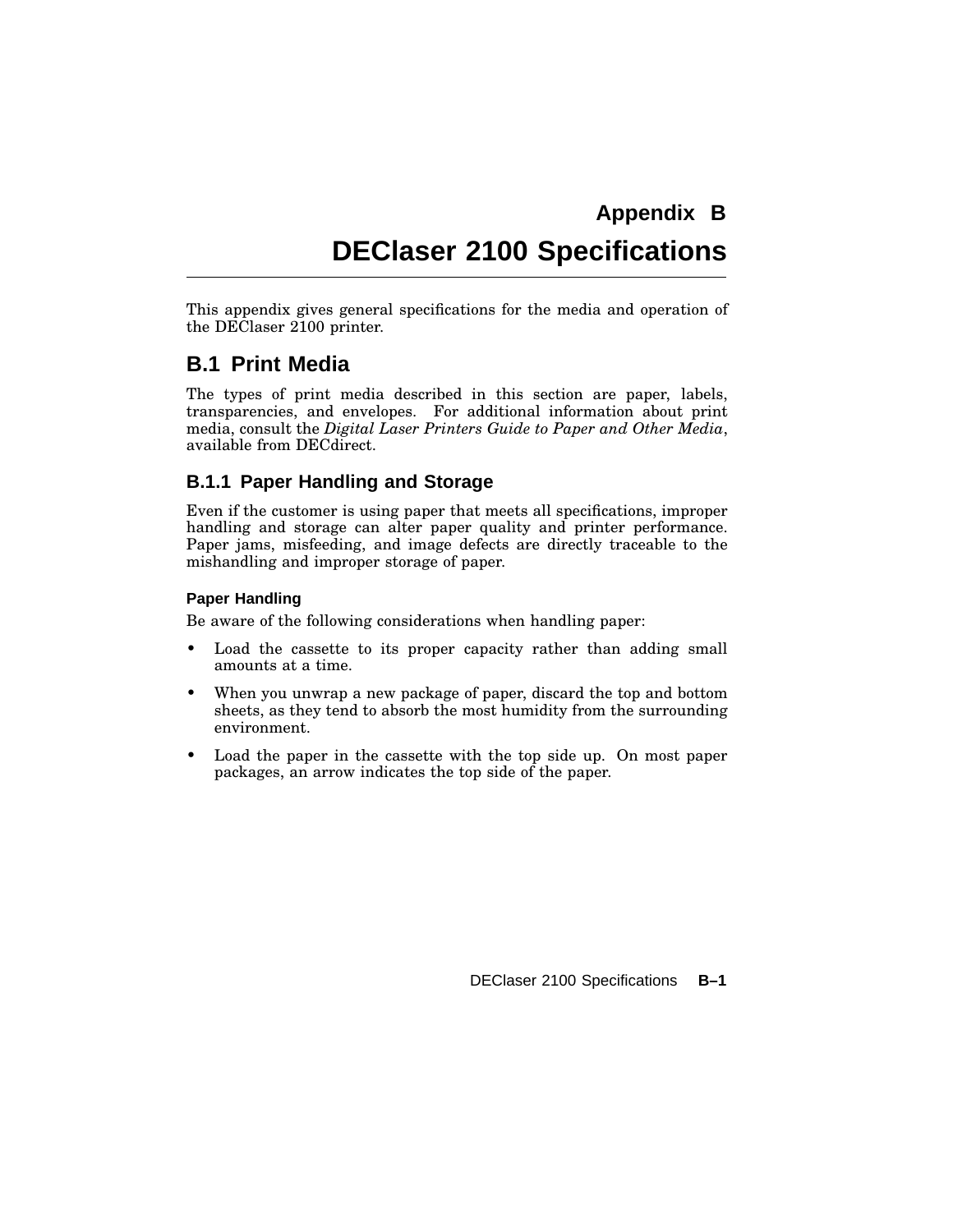#### **Paper Storage**

Be aware of the following considerations when storing paper:

- Do not unwrap paper until you are READY to load it into the cassette. The wrapping paper protects the paper against humidity.
- Do not store paper directly on the floor because floors are generally very damp.
- Lay paper on a flat surface to prevent in-ream paper curl.

### **B.1.2 Acceptable Paper**

Table B–1 lists cassettes that are available for use in the DEClaser 2100 printer.

| Table B-1: Available Cassettes |  |  |  |  |
|--------------------------------|--|--|--|--|
|--------------------------------|--|--|--|--|

| <b>Paper Size</b> | <b>Dimensions</b>                                                |
|-------------------|------------------------------------------------------------------|
| A <sub>4</sub>    | $8.27$ in. x 11.69 in. $(210 \text{ mm} \times 297 \text{ mm})$  |
| Executive         | 7.25 in. x 10.5 in. $(184.1 \text{ mm} \times 266.7 \text{ mm})$ |
| Letter            | 8.5 in. x 11.0 in. (215.9 mm x 279.4 mm)                         |
| Legal             | $8.5$ in. x 14.0 in. $(215.9$ mm x 355.6 mm)                     |
| Envelopes         | Envelope size is variable. See Section B.1.3.                    |

#### **Manual Feed Paper Sizes**

Manual feed operation can accept all of the paper sizes listed in Table B–1 as well as variable paper sizes from 100 mm x 190 mm (3.9 in. x 7.5 in.) to 216 mm x 356 mm (8.5 in. x 14.0 in.).

Table B–2 lists the paper specifications for the DEClaser 2100 printer.

**B–2** DEClaser 2100 Printer Service Guide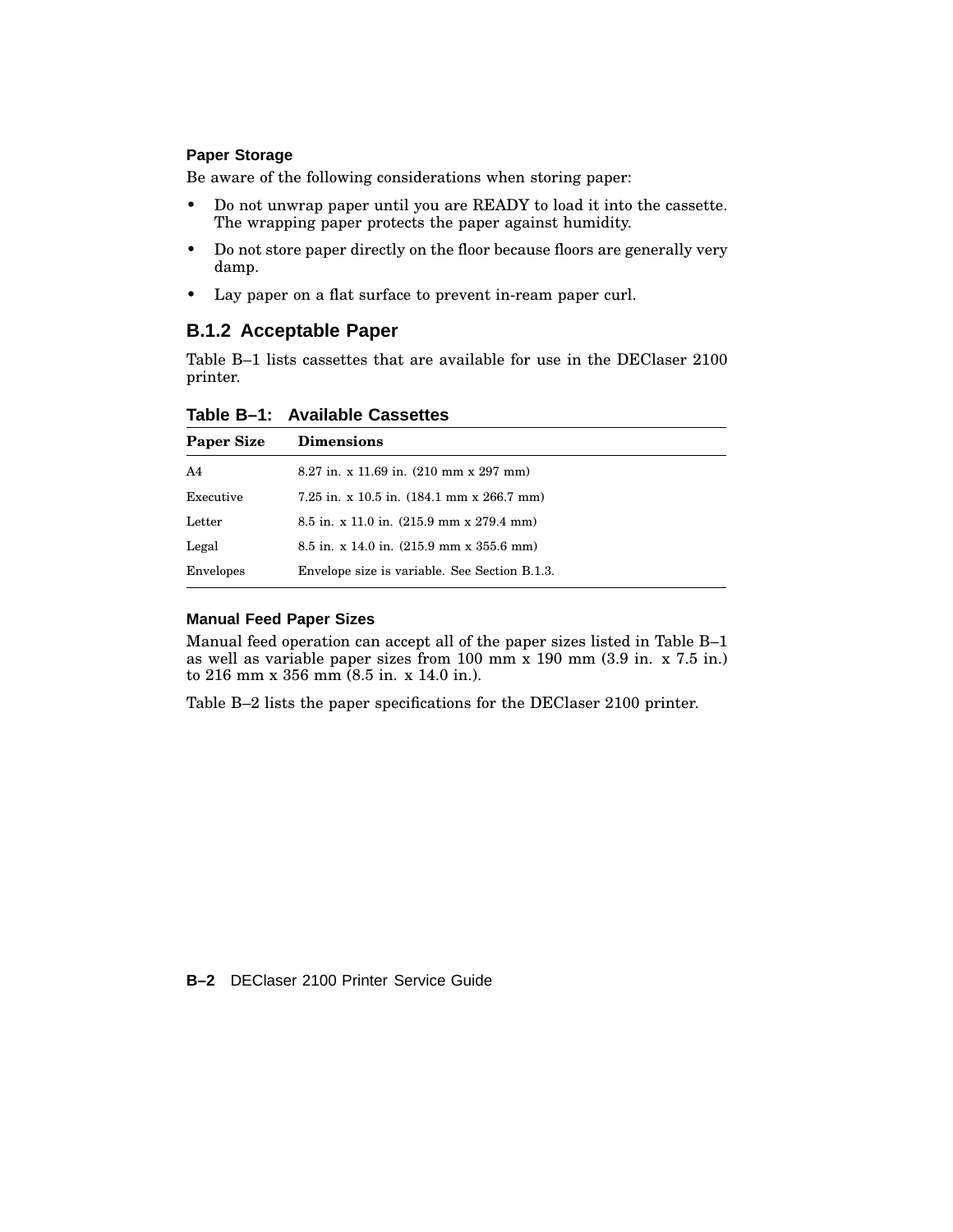| Category                       | Specification                                                                                                                   |
|--------------------------------|---------------------------------------------------------------------------------------------------------------------------------|
| Paper Weight:<br>Cassette Feed | 60 g/m <sup>2</sup> to 80 g/m <sup>2</sup> basis weight<br>$(16 \text{ lb to } 21 \text{ lb})$                                  |
| Paper Weight:<br>Manual Feed   | 84 g/m <sup>2</sup> to 135 g/m <sup>2</sup> basis weight<br>$(22 \text{ lb to } 35 \text{ lb})$                                 |
| Thickness                      | $0.075$ mm to $0.115$ mm                                                                                                        |
| Moisture Content               | $5\%$ to $8\%$                                                                                                                  |
| Smoothness                     | 20 to 45 seconds (both Felt and Wire sides)<br>$IF-WI > 5$ seconds                                                              |
| <b>Brightness</b>              | $84\%$ minimum                                                                                                                  |
| Heat Tolerance                 | $200^{\circ}$ C (392 $^{\circ}$ F) for 0.1 second                                                                               |
| Stiffness                      | $50 - 80$ cm <sup>2</sup> /100 (vertical)<br>$20-40$ cm <sup>2</sup> /100 (horizontal)                                          |
| Electrical Resistance          | $1.0 \times 10^{11} - 2.0 \times 10^{12}$ ohm-cm (cubic content)<br>$2.0 \times 10^{-10} - 2.0 \times 10^{11}$ ohm-cm (surface) |
| Cotton (Rag) Content           | $25\%$ maximum                                                                                                                  |

**Table B–2: Paper Specifications**

#### **Special Considerations When Printing on Paper**

Use caution when you print on the following types of papers.

- The ink from some printed papers, such as those with a company letterhead, can cause smearing and in some extreme cases can damage the fixing unit heat roller.
- Some colored papers use an applied coating of ink or other coloring agent. The coating can come off and contaminate the fixing unit rollers.
- Do not use thermal papers.
- Do not use carbon papers.

**CAUTION:** *Print test samples of the paper before you use it for the first time. This is particularly important when using chemically treated or coated paper, such as printed forms or colored paper. The inks and pigments used on these papers must also be able to withstand the high heat and pressure of the fixing unit. Consider also the heat limitations of transparencies and of the glues used on envelopes and labels.*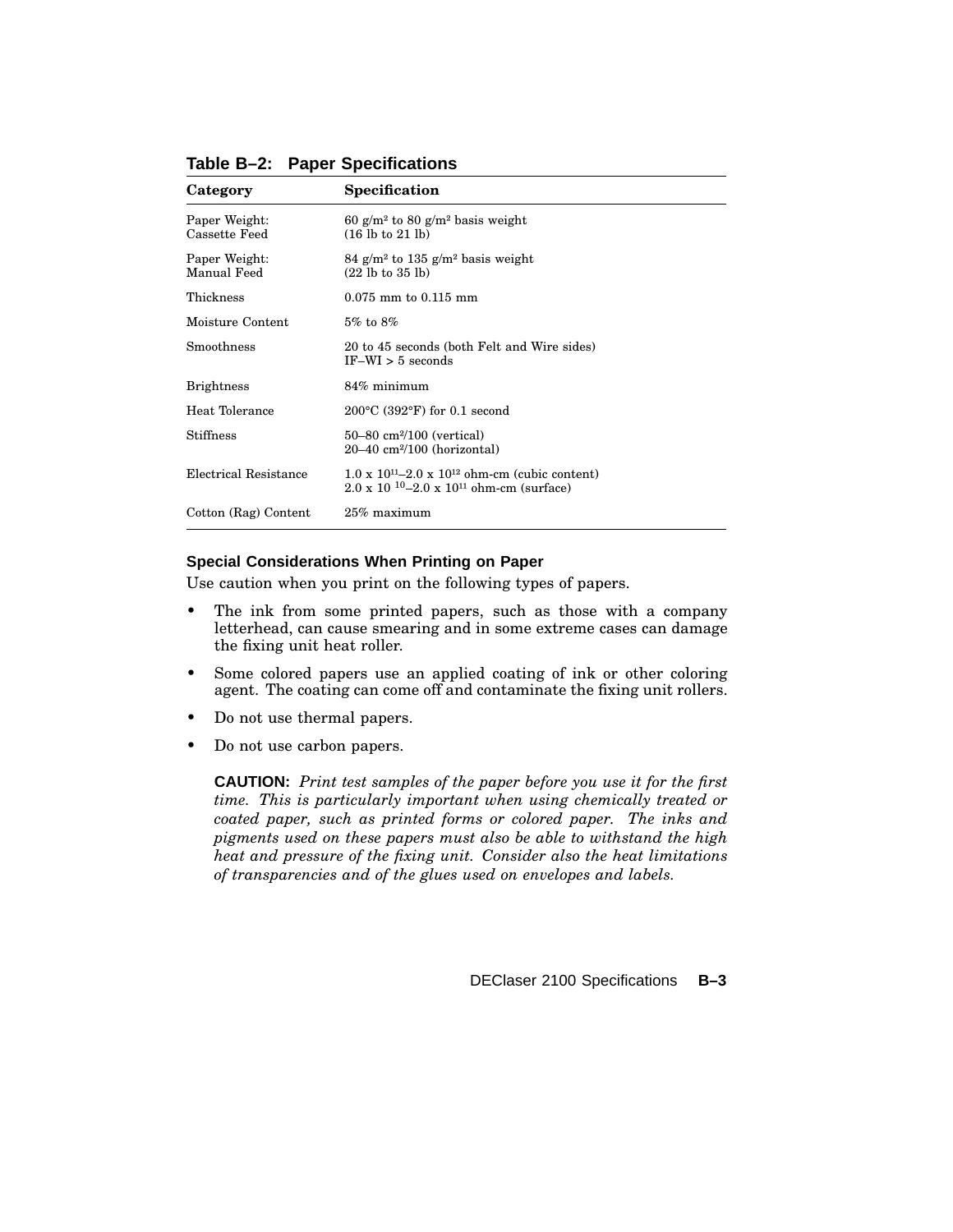## **B.1.3 Envelopes**

Envelopes must meet the same specifications as the paper listed in Table B–2.

Do not use the following types of envelopes with the printer:

- Envelopes with sealing flaps that are open
- Envelopes with sealing flaps at the leading or trailing edges
- Envelopes with three or more layers of paper at the leading and trailing edges
- Envelopes that have transparent windows
- Envelopes that have clasps, snaps, or strings

#### **Special Considerations When Printing on Envelopes**

Observe the following considerations when printing on envelopes:

- Feed envelopes manually or use the envelope cassette.
- Print only the front side of an envelope.
- You cannot print in the 15 mm (0.6 in.) border.

## **B.1.4 Transparencies**

Table B–3 contains information on the sizes of transparencies that can be used in the DEClaser 2100 printer.

#### **Table B–3: Transparency Sizes**

| <b>Transparency</b> |                                                           |
|---------------------|-----------------------------------------------------------|
| <b>Size</b>         | <b>Dimensions</b>                                         |
| A4                  | 210 mm x 297 mm $(8.26 \text{ in. x } 11.69 \text{ in.})$ |
| Letter              | $215$ mm x 279.4 mm $(8.5$ in x 11.0 in)                  |

Table B–4 lists the specifications of transparencies that can be used with the DEClaser 2100 printer.

**B–4** DEClaser 2100 Printer Service Guide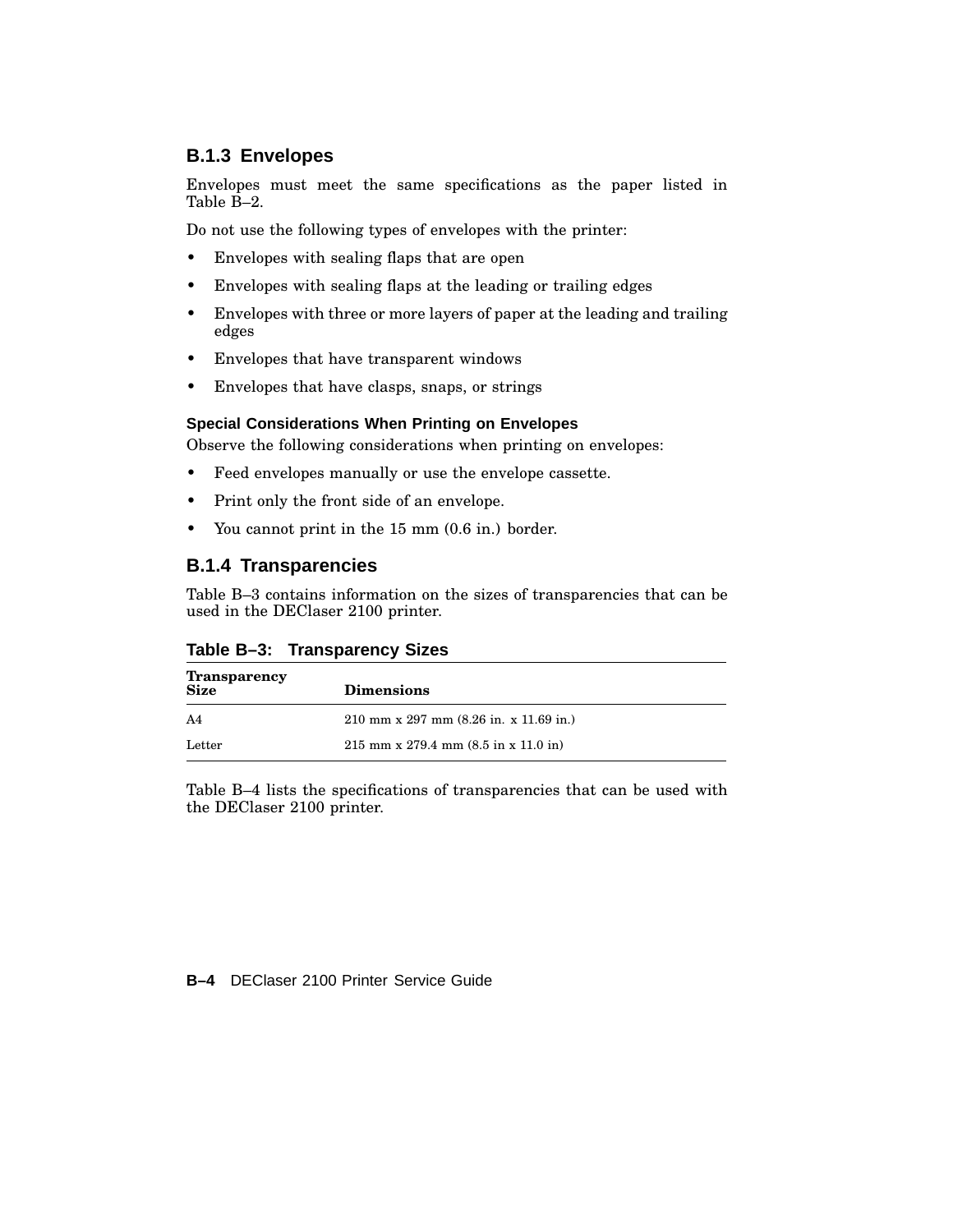| Category              | Specification                                                                                                                   |
|-----------------------|---------------------------------------------------------------------------------------------------------------------------------|
| Transparency weight   | 60 g/m <sup>2</sup> to 135 g/m <sup>2</sup> basis weight<br>$(16 \text{ lb to } 36 \text{ lb})$                                 |
| Thickness             | $0.075$ mm to $0.115$ mm                                                                                                        |
| Moisture content      | $5\%$ to $8\%$                                                                                                                  |
| Smoothness            | 20 to 45 seconds (both Felt and Wire sides)<br>IF-WI 5 seconds                                                                  |
| <b>Brightness</b>     | 84% minimum                                                                                                                     |
| Heat tolerance        | $200^{\circ}$ C (392 $^{\circ}$ F) for 0.1 second                                                                               |
| <b>Stiffness</b>      | $50 - 80$ cm <sup>2</sup> /100 (vertical)<br>$20-40$ cm <sup>2</sup> /100 (horizontal)                                          |
| Electrical resistance | $1.0 \times 10^{11} - 2.0 \times 10^{12}$ ohm-cm (cubic content)<br>$2.0 \times 10^{-10} - 2.0 \times 10^{11}$ ohm-cm (surface) |

**Table B–4: Transparency Specifications**

#### **Special Considerations When Printing Transparencies**

Please be aware of the following considerations when printing on transparencies.

- Feed transparencies manually.
- Remove transparencies from the rear output tray as each one is printed to prevent them from sticking to each other.
- Do not use transparencies that have a paper backing.

## **B.2 Labels**

A label consists of a face sheet, an adhesive sheet, and a carrier sheet. The face sheet (or printing surface) is usually composed of photocopying paper and should meet the same specifications for paper as described in Table B–1. The carrier sheet and adhesive used for the labels must also be able to meet the heat tolerance specification of 200°C (392°F) for at least 0.1 second.

Do not expose the adhesive on the labels. Doing so could cause damage to the printer. An easy way to test for adhesive that may be exposed is to press a plain piece of paper on top of the sheet of labels. If the paper does not stick to the labels, then they are acceptable to use.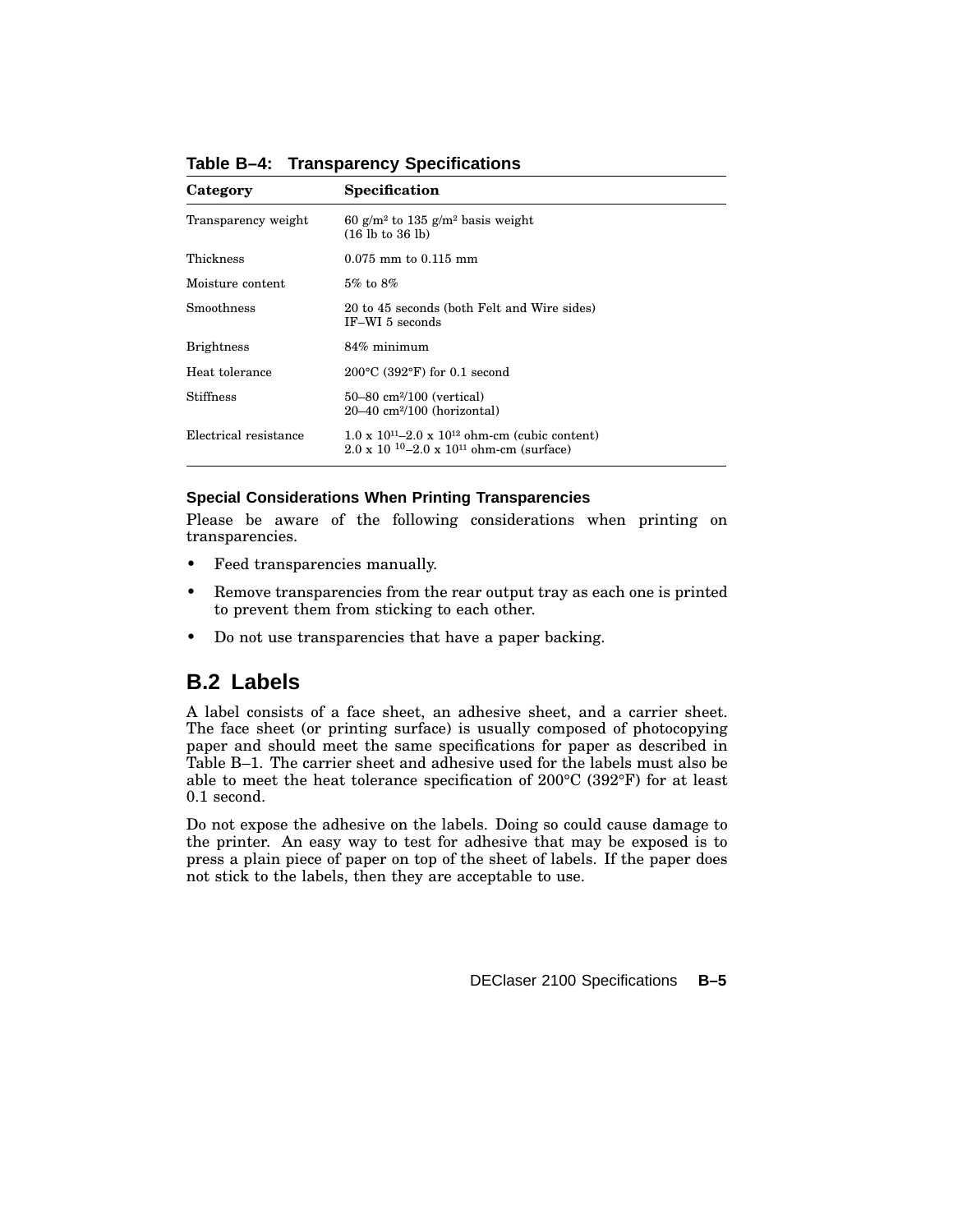#### **Special Considerations When Printing on Labels**

Observe the following considerations when printing on labels:

- Feed labels manually.
- Be sure that the carrier sheet is not exposed.
- Be sure that no adhesive is exposed.

# **B.3 Operating Specifications**

This section contains the operating and interface specifications for the DEClaser 2100 printer.

| <b>Type:</b>                                       | Desktop page printer                                                                                                                                                                                          |
|----------------------------------------------------|---------------------------------------------------------------------------------------------------------------------------------------------------------------------------------------------------------------|
| <b>Printing Method:</b>                            | Electrophotographic, using laser beam scanning                                                                                                                                                                |
| <b>Laser Power:</b>                                | 5 mW maximum                                                                                                                                                                                                  |
| <b>Resolution:</b>                                 | $300$ dpi                                                                                                                                                                                                     |
| <b>Printing Speed:</b>                             | 8 pages/minute maximum, using A4 or letter-size<br>paper from the cassette                                                                                                                                    |
| Warm-Up Time:                                      | Less than one minute at $20^{\circ}$ C (68 $^{\circ}$ F)                                                                                                                                                      |
| <b>Paper Cassette:</b>                             | 200-sheet capacity<br>Letter $(8 \frac{1}{2}$ in. x 11 in.)<br>A4 (297 mm x 182 mm)<br>Executive $(7 \frac{1}{4} \times 10 \frac{1}{2} \text{ in.})$<br>Legal $(8 \frac{1}{2} \text{ in. x } 14 \text{ in.})$ |
| <b>Manual Feed:</b>                                | One sheet at a time<br>100 mm x 190 mm $(3.9 \text{ in. x } 7 \frac{1}{2} \text{ in.})$ to<br>216 mm x 356 mm $(8 \frac{1}{2}$ in. x 14 in.)                                                                  |
| Top Output Tray Capacity:                          | 100 sheets (facedown stacking)                                                                                                                                                                                |
| <b>Rear Output Tray Capacity:</b>                  | 20 sheets (faceup stacking)                                                                                                                                                                                   |
| <b>Paper Weight Range</b><br><b>Cassette Feed:</b> | 60 g/m <sup>2</sup> to 80 g/m <sup>2</sup> basis weight<br>$(16 \text{ lb to } 21 \text{ lb})$                                                                                                                |
| <b>Paper Weight Range</b><br><b>Manual Feed:</b>   | 60 g/m <sup>2</sup> to 135 g/m <sup>2</sup> basis weight<br>$(16 \text{ lb to } 35 \text{ lb})$                                                                                                               |
|                                                    |                                                                                                                                                                                                               |

**B–6** DEClaser 2100 Printer Service Guide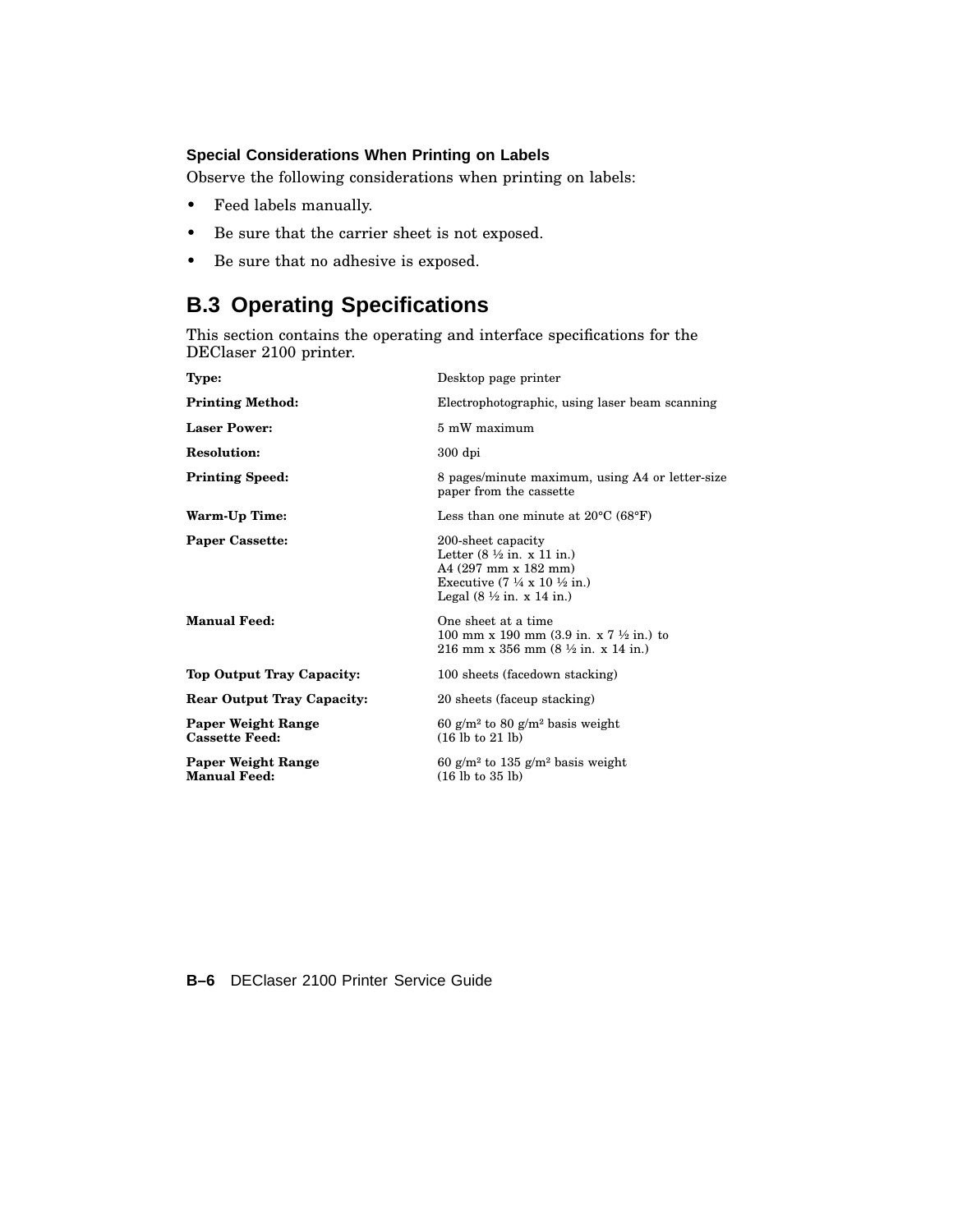| <b>Built-in Font Files:</b>   | The DEClaser 2100 has 36 built-in font files. The<br>font files consist of four fonts and nine character<br>sets. These fonts are: |  |
|-------------------------------|------------------------------------------------------------------------------------------------------------------------------------|--|
|                               | Courier 10-point normal <sup>1</sup> portrait                                                                                      |  |
|                               | Courier 10.3-point normal portrait<br>$\bullet$                                                                                    |  |
|                               | Courier 6.7-point normal landscape<br>٠                                                                                            |  |
|                               | Elite 12-point normal portrait                                                                                                     |  |
|                               | For each font the following character sets reside<br>in the printer:                                                               |  |
|                               | <b>ASCII</b>                                                                                                                       |  |
|                               | DEC Supplemental                                                                                                                   |  |
|                               | ISO Latin-1 Supplemental<br>$\bullet$                                                                                              |  |
|                               | <b>DEC</b> Technical<br>٠                                                                                                          |  |
|                               | DEC Special Graphics (VT100 Line Drawing)<br>٠                                                                                     |  |
|                               | DEC 7-Bit Hebrew<br>$\bullet$                                                                                                      |  |
|                               | DEC Hebrew Supplemental                                                                                                            |  |
|                               | ISO Latin-Hebrew Supplemental<br>$\bullet$                                                                                         |  |
|                               | Legal<br>٠                                                                                                                         |  |
| <b>Font Cartridges:</b>       | Capacity for two optional font cartridges                                                                                          |  |
| <b>Built-in RAM:</b>          | 0.5 MB, expandable to 3.5 MB<br>with optional RAM boards                                                                           |  |
| <b>Host Interface:</b>        | Parallel (Centronics) and serial (RS232C)                                                                                          |  |
| <b>Acoustic Noise:</b>        | 40 dB(A) maximum during standby<br>53 dB(A) maximum during printing                                                                |  |
| <b>Operating Temperature:</b> | 10°C to 32.5°C (50°F to 90.5°F)                                                                                                    |  |
| <b>Operating Humidity:</b>    | 20% to 80% relative humidity                                                                                                       |  |
| <b>Storage Temperature:</b>   | $0^{\circ}$ C to $35^{\circ}$ C (32 $^{\circ}$ F to $95^{\circ}$ F)                                                                |  |
| <b>Storage Humidity:</b>      | 10% to 80% relative humidity                                                                                                       |  |
| <b>Power Requirements:</b>    | 100-115 Vac, 50/60 Hz<br>220-240 Vac, 50 Hz                                                                                        |  |

<sup>1</sup>Normal means that the font is not set in bold or italics or otherwise attributed.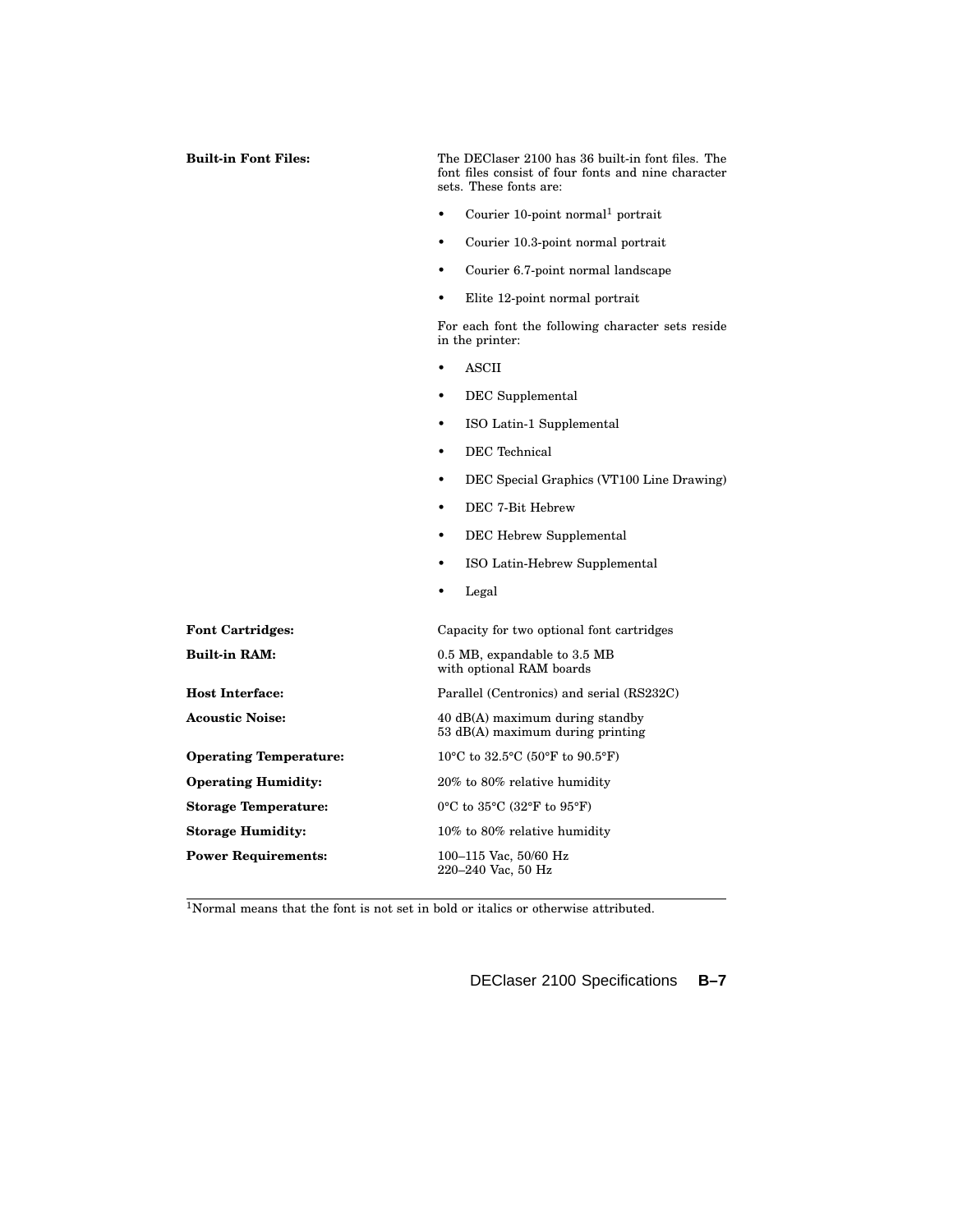**Power Consumption:** 100–115 Vac models = 810 W @ 115 Vac 220–240 Vac models = 790 W @ 240 Vac

Packaged Weight: Approximately 24.0 kg (54 lb)

**Installed Weight:** Approximately 20.6 kg (45.5 lb)

**Dimensions:** Width: 454 mm (17.9 in.) Depth: 525 mm (20.7 in.) Depth: 815 mm (32.1 in.) with A4 paper cassette installed and the rear output tray opened Height: 228 mm (9.0 in.)

**B–8** DEClaser 2100 Printer Service Guide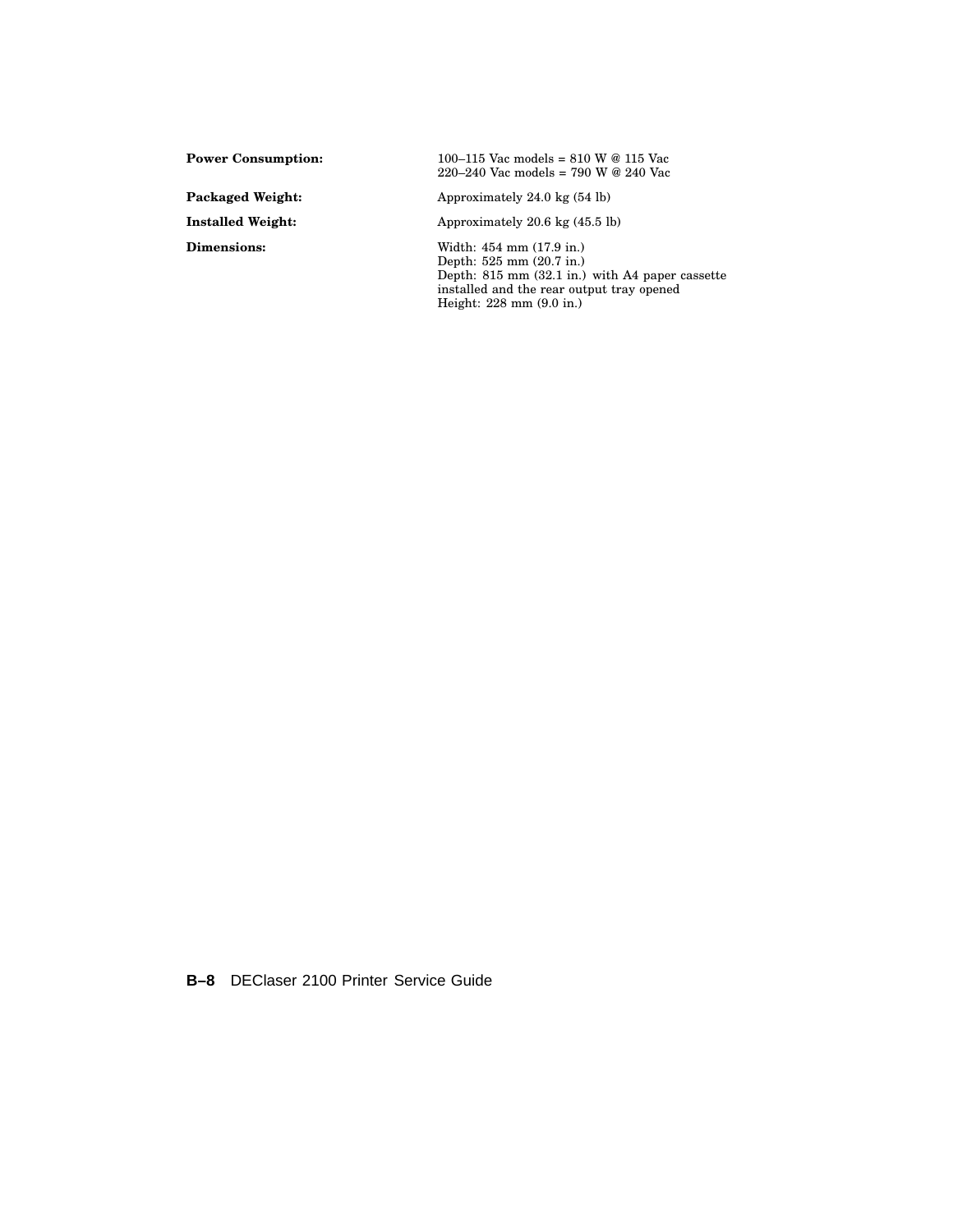# **DEClaser 2100 Total Call Concept (TCC)**

# **C.1 Performing TCC**

The total care concept (TCC) procedure is performed whenever the Customer Services engineer (CSE) is called to repair or service the printer. Always repair the printer first and then perform the TCC procedure.

# **C.2 Maintenance Log**

You must keep an accurate maintenance history to ensure the long life and reliability of the DEClaser 2100 printer. When you first arrive at the site, review the maintenance log for information that can assist you to troubleshoot and repair the malfunctioning printer. After you fix the problem, record your activity in the maintenance log for the benefit of the next service person.

Copies of the maintenance log are included in the pocket of the binder of this service guide. It is recommended that you photocopy a plentiful supply of the maintenance log and carry several copies.

A special adhesive-backed pouch is available for storing the maintenance log at the customer's site. The order number for the pouch is 36–18307–04. Attach the pouch to the bottom cover underneath the printer.

#### **Page Count Record**

The recorded page count information is used for contractual purposes such as excess usage and refurbishment charges, and for service purposes such as TCC and the 100K preventive maintenance (PM). All page count information is recorded in the page count integrated circuit (IC) that is installed on the video control board. If you replace the video control board, remove the page count IC from the defective board and install it on the new video control board, as shown in Section 4.8.1.

Use the following procedure to obtain the current page count number and to determine if you need to perform the 100K preventive maintenance (PM) procedure.

DEClaser 2100 Total Call Concept (TCC) **C–1**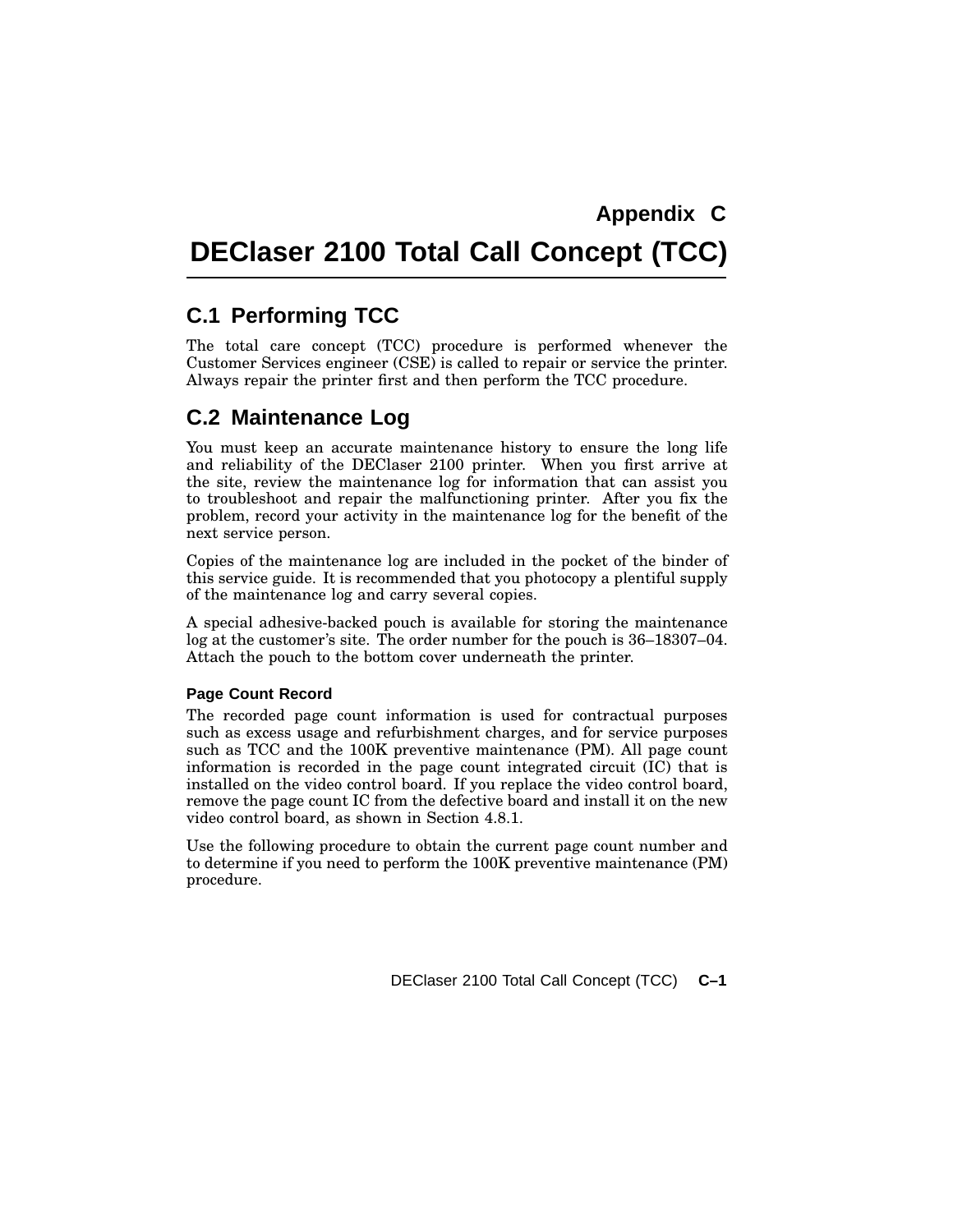- 1. Press  $TestF$  to obtain a copy of Test Print A and the current page count. Figure 2–5 shows an example of Test Print A.
- 2. Obtain page count information from the maintenance log.
- 3. You must perform the 100K PM if the page count number is close to or exceeds 100,000 pages, or if 100,000 pages have been counted since the last 100K PM.

# **C.3 100K PM Procedure**

After every 100,000 pages, replace the following FRUs. Refer to Table 4–1 for part numbers.

- Fixing unit
- Separation pad
- Pickup roller assembly
- Transfer corona assembly
- Ozone filter

# **C.4 TCC Procedure**

When you perform the TCC procedure, you will enhance the reliability of the printer and reduce the number of service calls that are required to support the printer.

Use the historical information from the maintenance log to analyze the reliability of the printer and of a component within the printer. If you are uncertain that a component is worn, broken, or contaminated but suspect that it is, replace it anyway. This should reduce the number of service calls over the lifetime of the printer.

**CAUTION:** *Always use the special vacuum cleaner mentioned in the Tools section of the Preface of this book for cleaning up toner. The toner powder can pass through the bag or filter of a conventional vacuum cleaner and cause damage.*

Damaged, worn, or broken printer components cause intermittent problems and accelerate the aging of mechanical components. Pinched or frayed wires can randomly short circuit. Paper dust, dirt, and toner on rollers, bearings, and gears cause premature failures. Replace any rollers that have flat spots, surface glazing or cracking, or dust and toner contamination.

**C–2** DEClaser 2100 Printer Service Guide